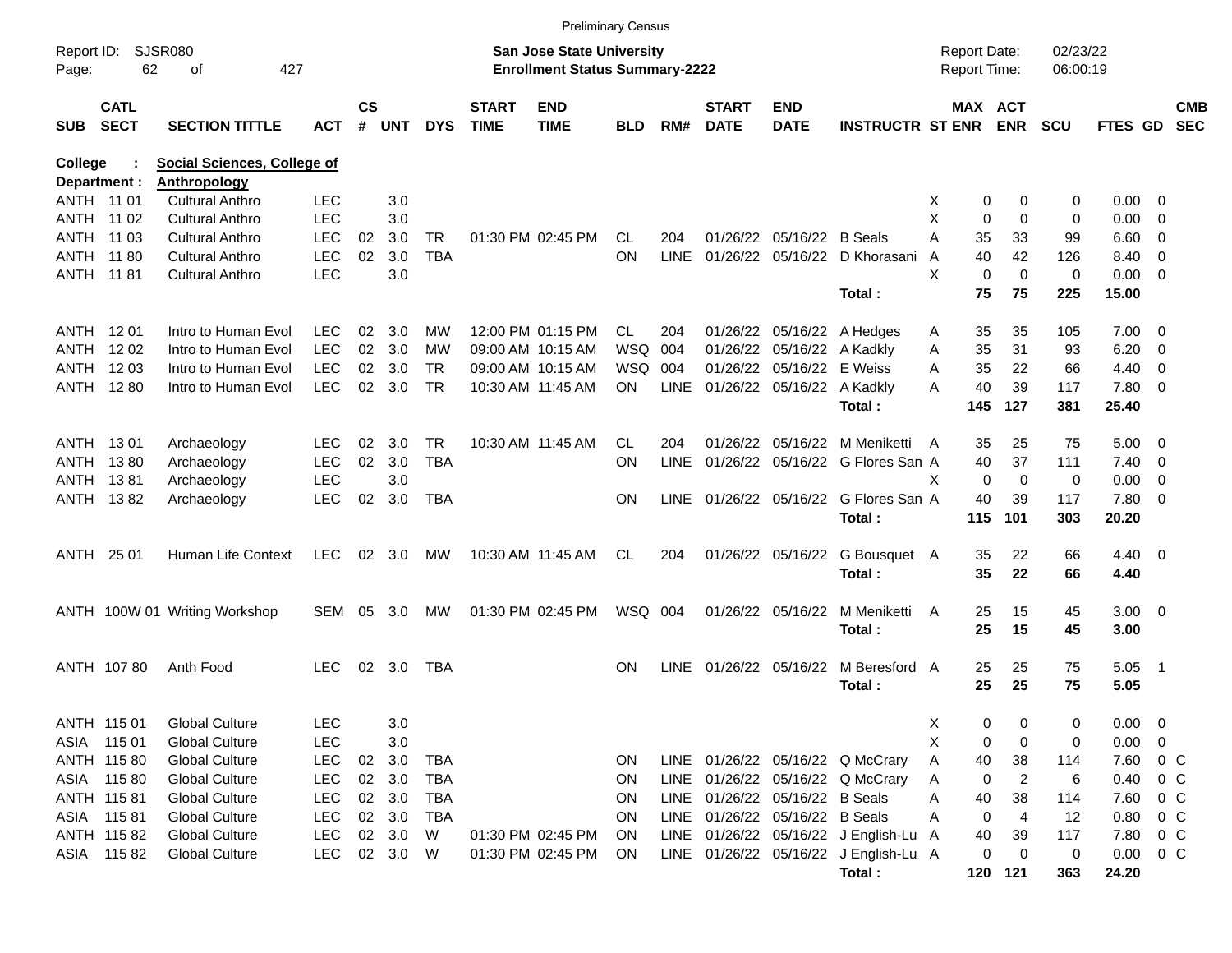|                     |                            |                                                  |                          |                             |               |            |                             | <b>Preliminary Census</b>                                                 |                  |             |                             |                             |                                          |                                            |                                |                      |                        |                          |                          |
|---------------------|----------------------------|--------------------------------------------------|--------------------------|-----------------------------|---------------|------------|-----------------------------|---------------------------------------------------------------------------|------------------|-------------|-----------------------------|-----------------------------|------------------------------------------|--------------------------------------------|--------------------------------|----------------------|------------------------|--------------------------|--------------------------|
| Report ID:<br>Page: | 63                         | <b>SJSR080</b><br>427<br>оf                      |                          |                             |               |            |                             | <b>San Jose State University</b><br><b>Enrollment Status Summary-2222</b> |                  |             |                             |                             |                                          | <b>Report Date:</b><br><b>Report Time:</b> |                                | 02/23/22<br>06:00:19 |                        |                          |                          |
| <b>SUB</b>          | <b>CATL</b><br><b>SECT</b> | <b>SECTION TITTLE</b>                            | <b>ACT</b>               | $\mathbf{c}\mathbf{s}$<br># | UNT           | <b>DYS</b> | <b>START</b><br><b>TIME</b> | <b>END</b><br><b>TIME</b>                                                 | <b>BLD</b>       | RM#         | <b>START</b><br><b>DATE</b> | <b>END</b><br><b>DATE</b>   | <b>INSTRUCTR ST ENR</b>                  |                                            | <b>MAX ACT</b><br><b>ENR</b>   | <b>SCU</b>           | FTES GD                |                          | <b>CMB</b><br><b>SEC</b> |
| ANTH 125 01         |                            | Urban Anth                                       | LEC                      | 02                          | 3.0           | МW         |                             | 01:30 PM 02:45 PM                                                         | CL               | 204         | 01/26/22                    |                             | 05/16/22 G Bousquet A                    | 25                                         | 11                             | 33                   | 2.25                   | 1 C                      |                          |
| URBP 125 01         |                            | Urban Anth                                       | <b>LEC</b>               | 02                          | 3.0           | <b>MW</b>  |                             | 01:30 PM 02:45 PM                                                         | <b>CL</b>        | 204         |                             |                             | 01/26/22 05/16/22 G Bousquet A<br>Total: | 25                                         | $\pmb{0}$<br>$\mathbf 1$<br>12 | 3<br>36              | 0.25<br>2.50           | $1\,C$                   |                          |
| ANTH 129 01         |                            | <b>Environmental Anth</b>                        | <b>LEC</b>               | 02                          | 3.0           | MW         |                             | 12:00 PM 01:15 PM                                                         | CL               | 202         |                             | 01/26/22 05/16/22 A Faas    | Total:                                   | 25<br>Α<br>25                              | 16<br>16                       | 48<br>48             | 3.25<br>3.25           | $\overline{\phantom{0}}$ |                          |
| ANTH 132 01         |                            | <b>Creating Built World</b>                      | LEC                      | 02                          | 3.0           | TR         |                             | 12:00 PM 01:15 PM                                                         | CL               | 204         | 01/26/22                    | 05/16/22 C Borja            |                                          | 30<br>A                                    | 12                             | 36                   | 2.55                   | 3 C                      |                          |
| GEOG 132 01         |                            | <b>Creating Built World</b>                      | <b>LEC</b>               | 02                          | 3.0           | <b>TR</b>  |                             | 12:00 PM 01:15 PM                                                         | CL.              | 204         | 01/26/22                    | 05/16/22 C Boria            |                                          | Α                                          | 0<br>$\overline{4}$            | 12                   | 0.80                   | 0 <sup>o</sup>           |                          |
| URBP 13201          |                            | <b>Creating Built World</b>                      | <b>LEC</b>               | 02                          | 3.0           | <b>TR</b>  |                             | 12:00 PM 01:15 PM                                                         | CL               | 204         |                             | 01/26/22 05/16/22 C Borja   | Total:                                   | Α<br>30                                    | 0<br>1<br>17                   | 3<br>51              | 0.20<br>3.55           | 0 <sup>o</sup>           |                          |
| ANTH 136 01         |                            | <b>Thought Control</b>                           | <b>LEC</b>               | 02                          | 3.0           | TR         |                             | 03:00 PM 04:15 PM                                                         | CL               | 202         |                             | 01/26/22 05/16/22           | J Marlovits<br>Total:                    | 30<br>Α<br>30                              | 30<br>30                       | 90<br>90             | $6.00 \quad 0$<br>6.00 |                          |                          |
| ANTH 140 01         |                            | <b>Human Sexuality</b>                           | LEC                      | 01                          | 3.0           | TR         |                             | 10:30 AM 11:45 AM                                                         | CL.              | 202         | 01/26/22                    |                             | 05/16/22 J Marlovits                     | 35<br>Α                                    | 22                             | 66                   | 4.40                   | 0 C                      |                          |
| <b>PH</b>           | 140 01                     | <b>Human Sexuality</b>                           | LEC                      | 01                          | 3.0           | <b>TR</b>  |                             | 10:30 AM 11:45 AM                                                         | CL.              | 202         | 01/26/22                    |                             | 05/16/22 J Marlovits                     | Α                                          | 0<br>2                         | 6                    | 0.40                   | 0 <sup>o</sup>           |                          |
| <b>BIOL</b>         | 140 01                     | <b>Human Sexuality</b>                           | LEC                      | 01                          | 3.0           | <b>TR</b>  |                             | 10:30 AM 11:45 AM                                                         | CL.              | 202         | 01/26/22                    |                             | 05/16/22 J Marlovits                     | A                                          | 0<br>11                        | 33                   | 2.20                   | 0 <sup>o</sup>           |                          |
| ANTH 140 02         |                            | <b>Human Sexuality</b>                           | LEC                      | 01                          | 3.0           | <b>TR</b>  |                             | 01:30 PM 02:45 PM                                                         | CL.              | 202         | 01/26/22                    |                             | 05/16/22 J Marlovits                     | 35<br>A                                    | 15                             | 45                   | 3.00                   | 0 <sup>o</sup>           |                          |
| <b>PH</b>           | 140 02                     | <b>Human Sexuality</b>                           | LEC                      | 01                          | 3.0           | <b>TR</b>  |                             | 01:30 PM 02:45 PM                                                         | CL.              | 202         | 01/26/22                    |                             | 05/16/22 J Marlovits                     | Α                                          | 0<br>4                         | 12                   | 0.80                   | 0 <sup>o</sup>           |                          |
| <b>BIOL</b>         | 140 02                     | <b>Human Sexuality</b>                           | <b>LEC</b>               | 01                          | 3.0           | <b>TR</b>  |                             | 01:30 PM 02:45 PM                                                         | CL.              | 202         | 01/26/22                    |                             | 05/16/22 J Marlovits                     | A                                          | 15<br>0                        | 45                   | 3.00                   | 0 <sup>o</sup>           |                          |
| ANTH 140 03         |                            | <b>Human Sexuality</b>                           | <b>LEC</b>               | 01                          | 3.0           | МW         |                             | 12:00 PM 01:15 PM                                                         | DН               | 250         | 01/26/22                    |                             | 05/16/22 J McDaniel                      | 40<br>Α                                    | 26                             | 78                   | 5.20                   | 0 <sup>o</sup>           |                          |
| PH.                 | 140 03                     | <b>Human Sexuality</b>                           | <b>LEC</b>               | 01                          | 3.0           | МW         |                             | 12:00 PM 01:15 PM                                                         | DН               | 250         | 01/26/22                    |                             | 05/16/22 J McDaniel                      | A                                          | 0<br>3                         | 9                    | 0.60                   | 0 <sup>o</sup>           |                          |
| <b>BIOL</b>         | 140 03                     | <b>Human Sexuality</b>                           | <b>LEC</b>               | 01                          | 3.0           | МW         |                             | 12:00 PM 01:15 PM                                                         | DН               | 250         | 01/26/22                    |                             | 05/16/22 J McDaniel                      | A                                          | 10<br>0                        | 30                   | 2.00                   | $0\,$ C                  |                          |
| ANTH 140 80         |                            | <b>Human Sexuality</b>                           | <b>LEC</b>               | 01                          | 3.0           | <b>TBA</b> |                             |                                                                           | ΟN               | <b>LINE</b> | 01/26/22                    |                             | 05/16/22 J Marlovits                     | 40<br>A                                    | 22                             | 66                   | 4.40                   | 0 <sup>o</sup>           |                          |
| PH.                 | 140 80                     | <b>Human Sexuality</b>                           | <b>LEC</b>               | 01                          | 3.0           | <b>TBA</b> |                             |                                                                           | ΟN               | <b>LINE</b> | 01/26/22                    |                             | 05/16/22 J Marlovits                     | Α                                          | 0<br>3                         | 9                    | 0.60                   | 0 <sup>o</sup>           |                          |
| <b>BIOL</b>         | 140 80                     | <b>Human Sexuality</b>                           | <b>LEC</b>               | 01                          | 3.0           | <b>TBA</b> |                             |                                                                           | ON               | <b>LINE</b> | 01/26/22                    |                             | 05/16/22 J Marlovits                     | Α                                          | 0<br>14                        | 42                   | 2.80                   | 0 <sup>o</sup>           |                          |
| ANTH 140 81         |                            | <b>Human Sexuality</b>                           | <b>LEC</b>               | 01                          | 3.0           | <b>TBA</b> |                             |                                                                           | ΟN               | <b>LINE</b> | 01/26/22                    |                             | 05/16/22 J Marlovits                     | 40<br>Α                                    | 24                             | 72                   | 4.80                   | 0 <sup>o</sup>           |                          |
| PH.                 | 14081                      | <b>Human Sexuality</b>                           | <b>LEC</b>               | 01                          | 3.0           | <b>TBA</b> |                             |                                                                           | ΟN               | <b>LINE</b> |                             |                             | 01/26/22 05/16/22 J Marlovits            | Α                                          | 0<br>6                         | 18                   | 1.20                   | 0 <sup>o</sup>           |                          |
| BIOL 140 81         |                            | <b>Human Sexuality</b>                           | <b>LEC</b>               | 01                          | 3.0           | <b>TBA</b> |                             |                                                                           | ON               |             |                             |                             | LINE 01/26/22 05/16/22 J Marlovits       | Α                                          | 0<br>10                        | 30                   | 2.00                   | 0 <sup>o</sup>           |                          |
|                     | ANTH 140 82                | <b>Human Sexuality</b>                           | <b>LEC</b>               | 01                          | 3.0           | <b>TBA</b> |                             |                                                                           | <b>ON</b>        |             |                             | LINE 01/26/22 05/16/22 S Ou |                                          | 40<br>Α                                    | 22                             | 66                   | 4.40                   | 0 <sup>o</sup>           |                          |
| PH                  | 140 82                     | <b>Human Sexuality</b>                           | <b>LEC</b>               | 01                          | 3.0           | <b>TBA</b> |                             |                                                                           | <b>ON</b>        |             |                             | LINE 01/26/22 05/16/22 S Ou |                                          | Α                                          | 7<br>0                         | 21                   | 1.40                   | $0\,C$                   |                          |
|                     | BIOL 140 82                | <b>Human Sexuality</b>                           | <b>LEC</b>               | 01                          | 3.0           | <b>TBA</b> |                             |                                                                           | <b>ON</b>        |             |                             | LINE 01/26/22 05/16/22 S Ou |                                          | Α                                          | 12<br>0                        | 36                   | 2.40                   | $0\,$ C                  |                          |
|                     | ANTH 140 83                | <b>Human Sexuality</b>                           | <b>LEC</b>               |                             | 3.0           |            |                             |                                                                           |                  |             |                             |                             |                                          | Χ                                          | 0<br>0                         | 0                    | 0.00                   | $\overline{\phantom{0}}$ |                          |
| PH                  | 140 83                     | <b>Human Sexuality</b>                           | <b>LEC</b>               |                             | 3.0           |            |                             |                                                                           |                  |             |                             |                             |                                          | Χ<br>X                                     | 0<br>0                         | 0                    | $0.00 \t 0$            |                          |                          |
|                     | BIOL 140 83<br>ANTH 140 84 | <b>Human Sexuality</b><br><b>Human Sexuality</b> | <b>LEC</b>               |                             | 3.0           | <b>TBA</b> |                             |                                                                           |                  |             |                             |                             | LINE 01/26/22 05/16/22 J McDaniel        | Α                                          | 0<br>0<br>17                   | 0                    | 0.00<br>3.40 0 C       | $\overline{\phantom{0}}$ |                          |
| PH                  | 140 84                     | <b>Human Sexuality</b>                           | <b>LEC</b><br><b>LEC</b> | 01                          | 3.0<br>01 3.0 | <b>TBA</b> |                             |                                                                           | ON.<br><b>ON</b> |             |                             |                             | LINE 01/26/22 05/16/22 J McDaniel        | 40<br>Α                                    | 0<br>5                         | 51<br>15             | $1.00 \t 0 C$          |                          |                          |
|                     |                            |                                                  |                          |                             |               |            |                             |                                                                           |                  |             |                             |                             |                                          |                                            |                                |                      |                        |                          |                          |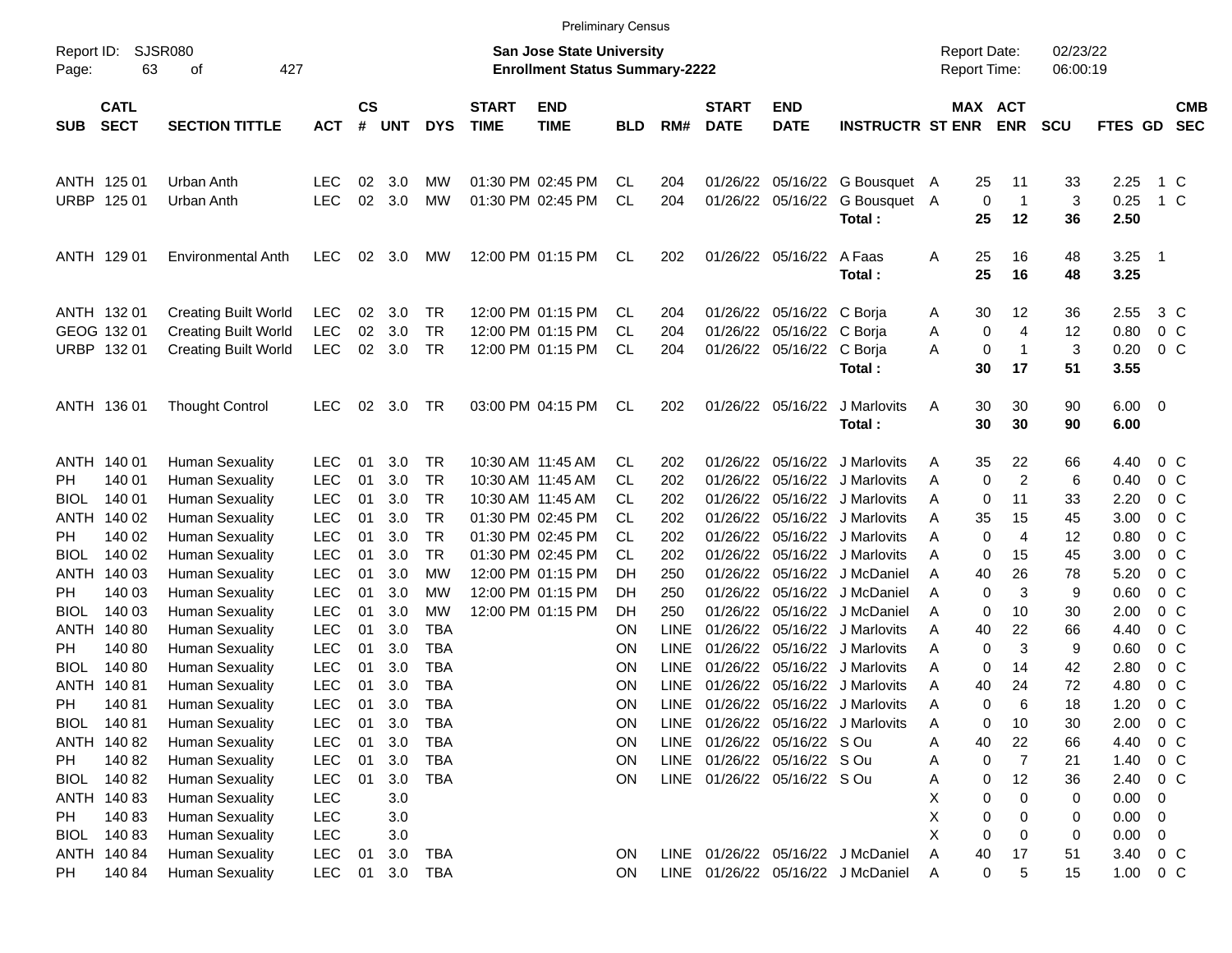|                     |                                                                         |                                                                                                                                |                                                             |                            |                                 |                                                          |                             |                                                                           | <b>Preliminary Census</b>                                |                                                         |                                              |                           |                                                                                                                                              |                                            |                                               |                                       |                                                         |                                                                                        |                          |
|---------------------|-------------------------------------------------------------------------|--------------------------------------------------------------------------------------------------------------------------------|-------------------------------------------------------------|----------------------------|---------------------------------|----------------------------------------------------------|-----------------------------|---------------------------------------------------------------------------|----------------------------------------------------------|---------------------------------------------------------|----------------------------------------------|---------------------------|----------------------------------------------------------------------------------------------------------------------------------------------|--------------------------------------------|-----------------------------------------------|---------------------------------------|---------------------------------------------------------|----------------------------------------------------------------------------------------|--------------------------|
| Report ID:<br>Page: | 64                                                                      | <b>SJSR080</b><br>427<br>οf                                                                                                    |                                                             |                            |                                 |                                                          |                             | <b>San Jose State University</b><br><b>Enrollment Status Summary-2222</b> |                                                          |                                                         |                                              |                           |                                                                                                                                              | <b>Report Date:</b><br><b>Report Time:</b> |                                               | 02/23/22<br>06:00:19                  |                                                         |                                                                                        |                          |
| <b>SUB</b>          | <b>CATL</b><br><b>SECT</b>                                              | <b>SECTION TITTLE</b>                                                                                                          | <b>ACT</b>                                                  | $\mathsf{cs}$<br>#         | <b>UNT</b>                      | <b>DYS</b>                                               | <b>START</b><br><b>TIME</b> | <b>END</b><br><b>TIME</b>                                                 | <b>BLD</b>                                               | RM#                                                     | <b>START</b><br><b>DATE</b>                  | <b>END</b><br><b>DATE</b> | <b>INSTRUCTR ST ENR</b>                                                                                                                      |                                            | MAX ACT<br><b>ENR</b>                         | <b>SCU</b>                            | <b>FTES GD</b>                                          |                                                                                        | <b>CMB</b><br><b>SEC</b> |
| <b>BIOL</b>         | 140 84                                                                  | <b>Human Sexuality</b>                                                                                                         | <b>LEC</b>                                                  | 01                         | 3.0                             | <b>TBA</b>                                               |                             |                                                                           | <b>ON</b>                                                | <b>LINE</b>                                             |                                              | 01/26/22 05/16/22         | J McDaniel<br>Total:                                                                                                                         | A<br>270                                   | 0<br>17<br>267                                | 51<br>801                             | 3.40<br>53.40                                           | $0\,C$                                                                                 |                          |
|                     | ANTH 146 01<br>ANTH 146 02                                              | <b>Culture &amp; Conflict</b><br>Culture & Conflict                                                                            | <b>LEC</b><br><b>LEC</b>                                    | 02                         | 3.0<br>3.0                      | МW                                                       |                             | 10:30 AM 11:45 AM                                                         | CL.                                                      | 202                                                     |                                              | 01/26/22 05/16/22 S Ou    |                                                                                                                                              | Α<br>35<br>X                               | 36<br>0<br>0                                  | 108<br>$\mathbf 0$                    | 7.20<br>0.00                                            | $\overline{\mathbf{0}}$<br>$\overline{0}$                                              |                          |
|                     | ANTH 146 80<br>ANTH 146 81                                              | Culture & Conflict<br>Culture & Conflict                                                                                       | <b>LEC</b><br>LEC                                           | 02<br>02                   | 3.0<br>3.0                      | <b>TBA</b><br><b>TBA</b>                                 |                             |                                                                           | <b>ON</b><br><b>ON</b>                                   | <b>LINE</b><br><b>LINE</b>                              |                                              | 01/26/22 05/16/22 S Ou    | 01/26/22 05/16/22 G Bousquet<br>Total:                                                                                                       | 40<br>$\overline{A}$<br>A<br>40<br>115     | 39<br>34<br>109                               | 117<br>102<br>327                     | 7.80<br>$6.80$ 0<br>21.80                               | $\overline{\mathbf{0}}$                                                                |                          |
|                     | ANTH 154 01                                                             | Monkeys Apes Human LEC                                                                                                         |                                                             |                            | 02 3.0 TR                       |                                                          |                             | 01:30 PM 02:45 PM                                                         | WSQ 004                                                  |                                                         |                                              | 01/26/22 05/16/22         | E Weiss<br>Total:                                                                                                                            | 25<br>A<br>25                              | 17<br>17                                      | 51<br>51                              | $3.40 \quad 0$<br>3.40                                  |                                                                                        |                          |
|                     | ANTH 156 01                                                             | Bioarchaeology                                                                                                                 | SEM                                                         | 05                         | 3.0                             | TR.                                                      |                             | 10:30 AM 11:45 AM                                                         | WSQ 004                                                  |                                                         |                                              | 01/26/22 05/16/22         | E Weiss<br>Total:                                                                                                                            | 25<br>A<br>25                              | 21<br>21                                      | 63<br>63                              | $4.20 \ 0$<br>4.20                                      |                                                                                        |                          |
|                     | ANTH 160 01<br>ANTH 160 02<br>ANTH 160 80<br>ANTH 160 81<br>ANTH 160 82 | <b>Recon Lost Civs</b><br><b>Recon Lost Civs</b><br><b>Recon Lost Civs</b><br><b>Recon Lost Civs</b><br><b>Recon Lost Civs</b> | <b>LEC</b><br><b>LEC</b><br><b>LEC</b><br><b>LEC</b><br>LEC | 02<br>02<br>02<br>02<br>02 | 3.0<br>3.0<br>3.0<br>3.0<br>3.0 | R<br><b>TR</b><br><b>TBA</b><br><b>TBA</b><br><b>TBA</b> |                             | 06:00 PM 08:45 PM<br>12:00 PM 01:15 PM                                    | <b>DMH</b><br>CL.<br><b>ON</b><br><b>ON</b><br><b>ON</b> | 160<br>202<br><b>LINE</b><br><b>LINE</b><br><b>LINE</b> | 01/26/22<br>01/26/22<br>01/26/22<br>01/26/22 |                           | 05/16/22 V Sanchez-ChA<br>05/16/22 A Hedges<br>05/16/22 V Sanchez-ChA<br>05/16/22 V Sanchez-ChA<br>01/26/22 05/16/22 V Sanchez-ChA<br>Total: | 35<br>35<br>Α<br>40<br>40<br>40<br>190     | 26<br>35<br>40<br>34<br>37<br>172             | 78<br>105<br>120<br>102<br>111<br>516 | 5.20<br>7.00<br>8.00<br>6.80<br>$7.40 \quad 0$<br>34.40 | $\overline{\mathbf{0}}$<br>$\overline{\mathbf{0}}$<br>$\overline{0}$<br>$\overline{0}$ |                          |
|                     | ANTH 162 01                                                             | Inca/Aztc/Maya Civ                                                                                                             | <b>LEC</b>                                                  | 02                         | 3.0                             | МW                                                       |                             | 12:00 PM 01:15 PM                                                         | WSQ 004                                                  |                                                         |                                              | 01/26/22 05/16/22         | M Meniketti<br>Total:                                                                                                                        | 30<br>A<br>30                              | 25<br>25                                      | 75<br>75                              | $5.00 \t 0$<br>5.00                                     |                                                                                        |                          |
|                     | ANTH 165 01                                                             | <b>Historical Archaeolo</b>                                                                                                    | <b>LEC</b>                                                  | 02                         | 3.0                             | <b>TR</b>                                                |                             | 12:00 PM 01:15 PM                                                         | WSQ 004                                                  |                                                         |                                              | 01/26/22 05/16/22         | C Sunseri<br>Total:                                                                                                                          | 30<br>A<br>30                              | 26<br>26                                      | 78<br>78                              | $5.20 \ 0$<br>5.20                                      |                                                                                        |                          |
|                     | ANTH 173 01                                                             | Multimedia Anthro                                                                                                              | LEC                                                         | 02                         | 3.0                             | МW                                                       |                             | 10:30 AM 11:45 AM                                                         | WSQ 004                                                  |                                                         |                                              | 01/26/22 05/16/22         | J English-Lu A<br>Total:                                                                                                                     | 30<br>30                                   | 15<br>15                                      | 45<br>45                              | 3.10<br>3.10                                            | $\overline{\phantom{0}}$                                                               |                          |
|                     | ANTH 180 02<br>ANTH 180 80                                              | <b>Individual Studies</b><br><b>Individual Studies</b>                                                                         | <b>SUP</b><br><b>SUP</b>                                    | 36                         | 1.0                             | TBA<br>36 3.0 TBA                                        |                             |                                                                           | ON.<br><b>ON</b>                                         |                                                         | LINE 01/26/22 05/16/22                       |                           | LINE 01/26/22 05/16/22 R Gonzalez A<br>Total:                                                                                                |                                            | 3<br>3<br>$\overline{1}$<br>6<br>$\mathbf{1}$ | 0<br>3<br>3                           | $0.00 \t 0$<br>$0.25$ 1<br>0.25                         |                                                                                        |                          |
|                     | ANTH 184 80                                                             | <b>Directed Reading</b>                                                                                                        |                                                             |                            |                                 | SUP 36 1.0 TBA                                           |                             |                                                                           | ON.                                                      |                                                         |                                              |                           | LINE 01/26/22 05/16/22 R Gonzalez A<br>Total:                                                                                                |                                            | $\mathbf{1}$<br>3<br>3<br>$\overline{1}$      | 1<br>$\mathbf 1$                      | $0.07 \ 0$<br>0.07                                      |                                                                                        |                          |
|                     |                                                                         | ANTH 191 80 Frontiers Anthro                                                                                                   |                                                             |                            |                                 | SEM 05 3.0 TBA                                           |                             |                                                                           | ON                                                       |                                                         |                                              |                           | LINE 01/26/22 05/16/22 C Sunseri                                                                                                             | 25<br>A                                    | 28                                            | 84                                    | 5.60 0                                                  |                                                                                        |                          |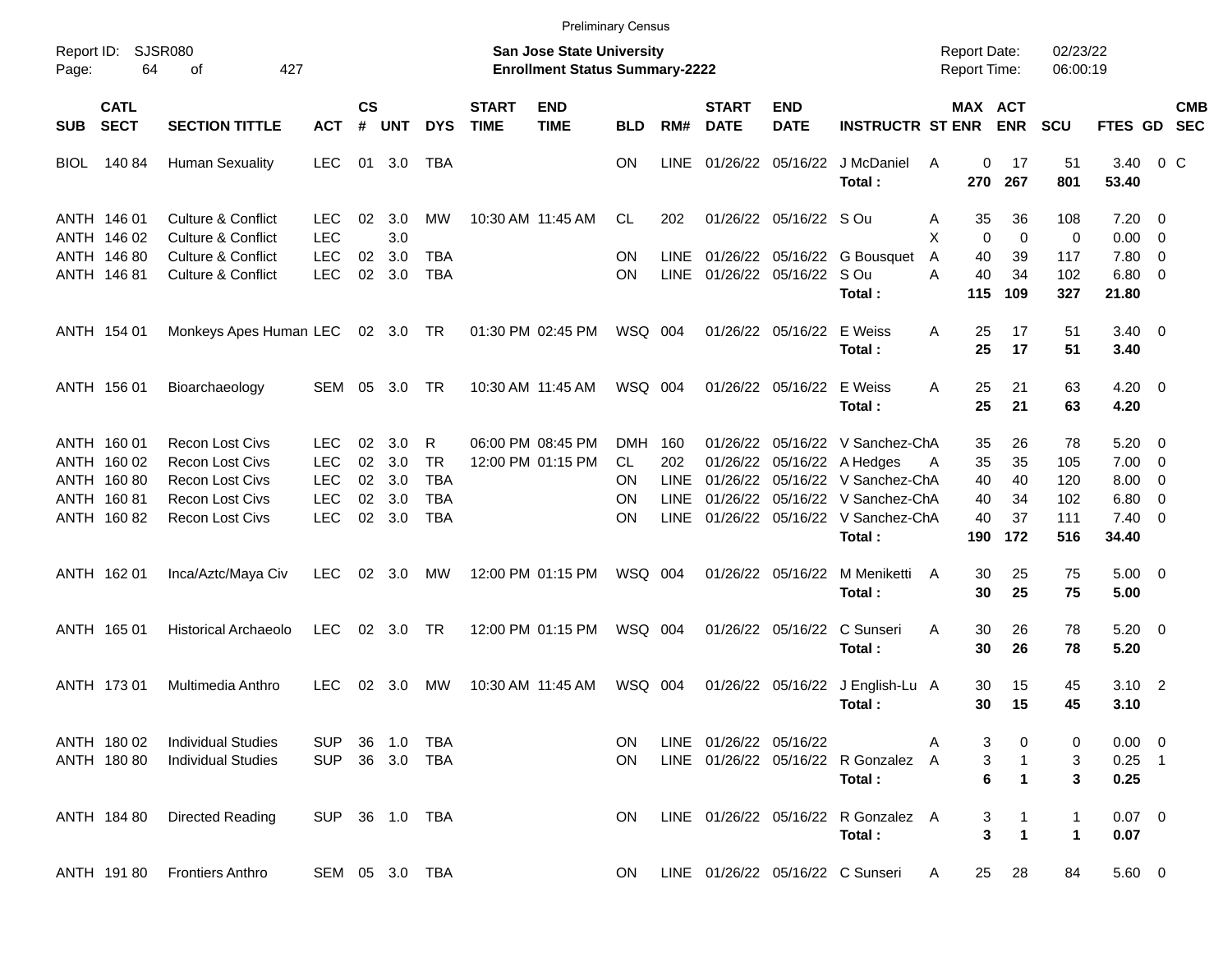|                     |                            |                           |                |                    |            |            |                             |                                                                           | <b>Preliminary Census</b> |             |                             |                           |                                       |                                     |                |                      |             |                          |                          |
|---------------------|----------------------------|---------------------------|----------------|--------------------|------------|------------|-----------------------------|---------------------------------------------------------------------------|---------------------------|-------------|-----------------------------|---------------------------|---------------------------------------|-------------------------------------|----------------|----------------------|-------------|--------------------------|--------------------------|
| Report ID:<br>Page: | <b>SJSR080</b><br>65       | 427<br>of                 |                |                    |            |            |                             | <b>San Jose State University</b><br><b>Enrollment Status Summary-2222</b> |                           |             |                             |                           |                                       | <b>Report Date:</b><br>Report Time: |                | 02/23/22<br>06:00:19 |             |                          |                          |
| <b>SUB</b>          | <b>CATL</b><br><b>SECT</b> | <b>SECTION TITTLE</b>     | <b>ACT</b>     | $\mathsf{cs}$<br># | <b>UNT</b> | <b>DYS</b> | <b>START</b><br><b>TIME</b> | <b>END</b><br><b>TIME</b>                                                 | <b>BLD</b>                | RM#         | <b>START</b><br><b>DATE</b> | <b>END</b><br><b>DATE</b> | <b>INSTRUCTR ST ENR</b>               | MAX ACT                             | <b>ENR</b>     | <b>SCU</b>           | FTES GD     |                          | <b>CMB</b><br><b>SEC</b> |
|                     |                            |                           |                |                    |            |            |                             |                                                                           |                           |             |                             |                           | Total:                                | 25                                  | 28             | 84                   | 5.60        |                          |                          |
|                     | ANTH 193 80                | Beh Science in Pract      | LEC            | 02                 | 3.0        | MW         |                             | 04:30 PM 05:45 PM                                                         | ON                        |             |                             |                           | LINE 01/26/22 05/16/22 M Cerda Agui A | 30                                  | 19             | 57                   | 3.80        | $0\,$ C                  |                          |
| <b>PSYC</b>         | 19380                      | Beh Science in Pract      | <b>LEC</b>     | 02                 | 3.0        | MW         |                             | 04:30 PM 05:45 PM                                                         | ON                        | LINE        |                             | 01/26/22 05/16/22         | M Cerda Agui A                        | 0                                   | 11             | 33                   | 2.20        | 0 <sup>o</sup>           |                          |
| SOCI                | 19380                      | Beh Science in Pract      | <b>LEC</b>     | 02                 | 3.0        | MW         |                             | 04:30 PM 05:45 PM                                                         | ΟN                        | LINE        |                             |                           | 01/26/22 05/16/22 M Cerda Agui A      | $\mathbf 0$                         | $\overline{4}$ | 12                   | 0.80        | 0 <sup>o</sup>           |                          |
|                     |                            |                           |                |                    |            |            |                             |                                                                           |                           |             |                             |                           | Total:                                | 30                                  | 34             | 102                  | 6.80        |                          |                          |
|                     | ANTH 195 01                | Anthro Practicum          | <b>SUP</b>     | 36                 | 3.0        | <b>TBA</b> |                             |                                                                           | ΟN                        | LINE        | 01/26/22 05/16/22           |                           |                                       | 5<br>Α                              | 0              | 0                    | $0.00 \t 0$ |                          |                          |
|                     | ANTH 195 02                | Anthro Practicum          | <b>SUP</b>     | 36                 | 3.0        | <b>TBA</b> |                             |                                                                           | ΟN                        | <b>LINE</b> | 01/26/22 05/16/22           |                           |                                       | 3<br>Α                              | 0              | 0                    | 0.00        | $\overline{\phantom{0}}$ |                          |
|                     | ANTH 195 80                | Anthro Practicum          | <b>SUP</b>     | 36                 | 3.0        | M          |                             | 04:00 PM 05:15 PM                                                         | <b>ON</b>                 | <b>LINE</b> |                             |                           | 01/26/22 05/16/22 J English-Lu A      | 5                                   | 1              | 3                    | 0.20        | $\overline{\phantom{0}}$ |                          |
|                     |                            |                           |                |                    |            |            |                             |                                                                           |                           |             |                             |                           | Total:                                | 13                                  | 1              | 3                    | 0.20        |                          |                          |
|                     | ANTH 232 01                | <b>Applications Core</b>  | SEM            | 04                 | 3.0        | $\top$     |                             | 06:00 PM 08:45 PM                                                         | WSQ 004                   |             |                             |                           | 01/26/22 05/16/22 J English-Lu A      | 15                                  | 11             | 33                   | 2.75 11     |                          |                          |
|                     |                            |                           |                |                    |            |            |                             |                                                                           |                           |             |                             |                           | Total:                                | 15                                  | 11             | 33                   | 2.75        |                          |                          |
|                     | ANTH 234 01                | Adv Research Methd        | SEM 04         |                    | 3.0        | R          |                             | 06:00 PM 08:45 PM                                                         | WSQ 004                   |             |                             | 01/26/22 05/16/22         | M Beresford A                         | 15                                  | 11             | 33                   | 2.75 11     |                          |                          |
|                     |                            |                           |                |                    |            |            |                             |                                                                           |                           |             |                             |                           | Total:                                | 15                                  | 11             | 33                   | 2.75        |                          |                          |
|                     | ANTH 235 01                | <b>Quantitative Meths</b> | SEM            | 04                 | 3.0        | W          |                             | 06:00 PM 08:45 PM                                                         | WSQ 004                   |             |                             | 01/26/22 05/16/22         | E Weiss                               | 15<br>A                             | 10             | 30                   | 2.50 10     |                          |                          |
|                     |                            |                           |                |                    |            |            |                             |                                                                           |                           |             |                             |                           | Total:                                | 15                                  | 10             | 30                   | 2.50        |                          |                          |
|                     | ANTH 280 01                | <b>Individual Studies</b> | <b>SUP</b>     | 25                 | 3.0        | <b>TBA</b> |                             |                                                                           | ΟN                        | LINE        | 01/26/22 05/16/22           |                           |                                       | 3<br>Α                              | 0              | 0                    | $0.00 \t 0$ |                          |                          |
| ANTH                | 280 02                     | <b>Individual Studies</b> | <b>SUP</b>     | 25                 | 3.0        | <b>TBA</b> |                             |                                                                           | ΟN                        | <b>LINE</b> | 01/26/22                    | 05/16/22                  |                                       | 3<br>Α                              | 0              | 0                    | 0.00        | $\overline{\phantom{0}}$ |                          |
|                     | ANTH 280 80                | <b>Individual Studies</b> | <b>SUP</b>     | 25                 | 3.0        | <b>TBA</b> |                             |                                                                           | ΟN                        | <b>LINE</b> |                             |                           | 01/26/22 05/16/22 R Gonzalez          | 5<br>A                              | 0              | 0                    | $0.00 \t 0$ |                          |                          |
|                     |                            |                           |                |                    |            |            |                             |                                                                           |                           |             |                             |                           | Total:                                | 11                                  | 0              | 0                    | 0.00        |                          |                          |
|                     | ANTH 296 01                | Heritage Management LEC   |                |                    | 3.0        |            |                             |                                                                           |                           |             |                             |                           |                                       | X<br>0                              | 0              | 0                    | $0.00 \t 0$ |                          |                          |
|                     |                            |                           |                |                    |            |            |                             |                                                                           |                           |             |                             |                           | Total :                               | 0                                   | 0              | 0                    | 0.00        |                          |                          |
|                     | ANTH 298 01                | Anth Project              | <b>SUP</b>     |                    | 25 3.0     | <b>TBA</b> |                             |                                                                           | ΟN                        |             | LINE 01/26/22 05/16/22      |                           |                                       | Α<br>4                              | 0              | 0                    | $0.00 \t 0$ |                          |                          |
|                     | ANTH 298 80                | Anth Project              | SUP 25 3.0     |                    |            | TBA        |                             |                                                                           | ΟN                        |             |                             |                           | LINE 01/26/22 05/16/22 R Gonzalez A   | 3                                   |                | 3                    | $0.25$ 1    |                          |                          |
|                     | ANTH 298 81                | Anth Project              | <b>SUP</b>     |                    | 25 3.0     | <b>TBA</b> |                             |                                                                           | ON                        |             |                             |                           | LINE 01/26/22 05/16/22 M Meniketti A  | 3                                   | 0              | 0                    | $0.00 \t 0$ |                          |                          |
|                     | ANTH 298 82                | Anth Project              | <b>SUP</b>     |                    | 25 3.0     | TBA        |                             |                                                                           | ON.                       |             |                             |                           | LINE 01/26/22 05/16/22 J English-Lu A | 5                                   | 2              | 6                    | $0.50$ 2    |                          |                          |
|                     |                            |                           |                |                    |            |            |                             |                                                                           |                           |             |                             |                           | Total:                                | 15                                  | 3              | 9                    | 0.75        |                          |                          |
|                     | ANTH 299 01                | Master's Thesis           | SUP            |                    | 25 3.0     | TBA        |                             |                                                                           | <b>ON</b>                 |             | LINE 01/26/22 05/16/22      |                           |                                       | 3<br>Α                              | 0              | 0                    | $0.00 \t 0$ |                          |                          |
|                     | ANTH 299 02                | Master's Thesis           | SUP 25 3.0 TBA |                    |            |            |                             |                                                                           | ON.                       |             | LINE 01/26/22 05/16/22      |                           |                                       | 3<br>Α                              | 0              | 0                    | $0.00 \t 0$ |                          |                          |
|                     |                            |                           |                |                    |            |            |                             |                                                                           |                           |             |                             |                           | Total:                                | 6                                   | 0              | 0                    | 0.00        |                          |                          |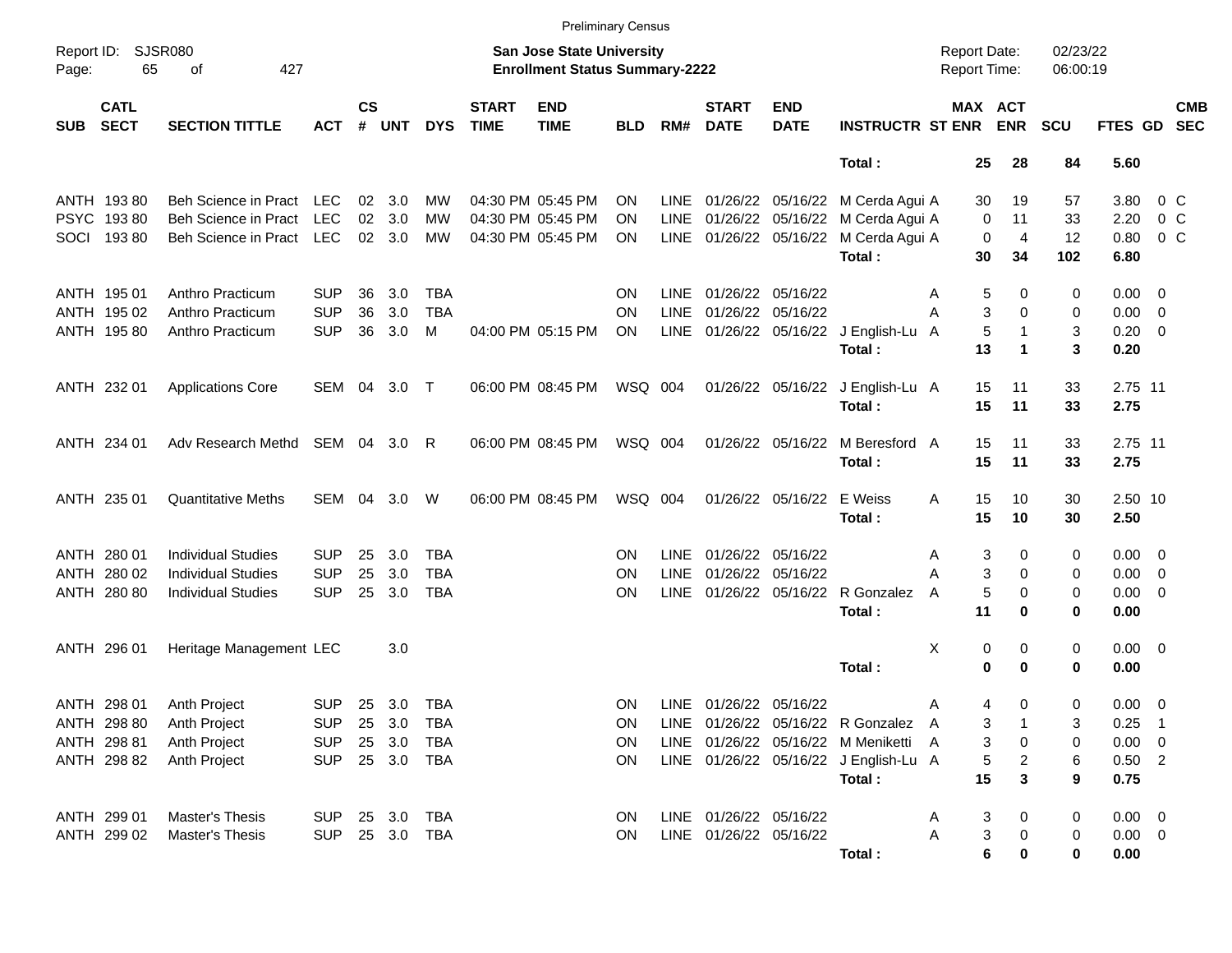|                     |                            |                                          |                    |                |            |            |                             | <b>Preliminary Census</b>                                                 |                        |               |                             |                                                  |                                                       |                   |                                            |                          |                            |                                   |                                 |                          |
|---------------------|----------------------------|------------------------------------------|--------------------|----------------|------------|------------|-----------------------------|---------------------------------------------------------------------------|------------------------|---------------|-----------------------------|--------------------------------------------------|-------------------------------------------------------|-------------------|--------------------------------------------|--------------------------|----------------------------|-----------------------------------|---------------------------------|--------------------------|
| Report ID:<br>Page: | 66                         | SJSR080<br>427<br>οf                     |                    |                |            |            |                             | <b>San Jose State University</b><br><b>Enrollment Status Summary-2222</b> |                        |               |                             |                                                  |                                                       |                   | <b>Report Date:</b><br><b>Report Time:</b> |                          | 02/23/22<br>06:00:19       |                                   |                                 |                          |
| <b>SUB</b>          | <b>CATL</b><br><b>SECT</b> | <b>SECTION TITTLE</b>                    | <b>ACT</b>         | <b>CS</b><br># | <b>UNT</b> | <b>DYS</b> | <b>START</b><br><b>TIME</b> | <b>END</b><br><b>TIME</b>                                                 | <b>BLD</b>             | RM#           | <b>START</b><br><b>DATE</b> | <b>END</b><br><b>DATE</b>                        | <b>INSTRUCTR ST ENR</b>                               |                   | MAX                                        | <b>ACT</b><br><b>ENR</b> | <b>SCU</b>                 | FTES GD                           |                                 | <b>CMB</b><br><b>SEC</b> |
| ORGS 102 81         | ORGS 102 80                | Org Inquiry/Analys<br>Org Inquiry/Analys | LEC.<br><b>ACT</b> | 03<br>07       | 4.0<br>0.0 | MW<br>TBA  |                             | 10:30 AM 11:45 AM                                                         | <b>ON</b><br><b>ON</b> | LINE<br>LINE. | 01/26/22<br>01/26/22        | 05/16/22<br>05/16/22                             | D Khorasani A<br>D Khorasani A<br>Total :             |                   | 15<br>15<br>30                             | 15<br>15<br>30           | 45<br>15<br>60             | 4.00<br>0.00<br>4.00              | - 0<br>$\overline{\mathbf{0}}$  |                          |
| ORGS 103 01         | ORGS 10380                 | Capstone<br>Capstone                     | LEC.<br><b>ACT</b> | 03<br>07       | 4.0<br>0.0 | MW<br>TBA  |                             | 01:30 PM 02:45 PM                                                         | CL.<br><b>ON</b>       | 202<br>LINE   | 01/26/22<br>01/26/22        | 05/16/22<br>05/16/22                             | A Faas<br>A Faas<br>Total :                           | $\mathsf{A}$<br>A | 15<br>15<br>30                             | 14                       | 21<br>$\overline{7}$<br>28 | 1.87<br>$0.00\,$<br>1.87          | - 0<br>$\overline{\phantom{0}}$ |                          |
| Department :        |                            | <b>Anthropology</b>                      |                    |                |            |            |                             |                                                                           |                        |               |                             | <b>Lower Division:</b><br><b>Upper Division:</b> | <b>Department Total:</b><br><b>Graduate Division:</b> |                   | 1579<br>370<br>1132<br>77                  | 1357<br>325<br>997<br>35 | 4025<br>975<br>2945<br>105 | 270.58<br>65.00<br>196.83<br>8.75 |                                 |                          |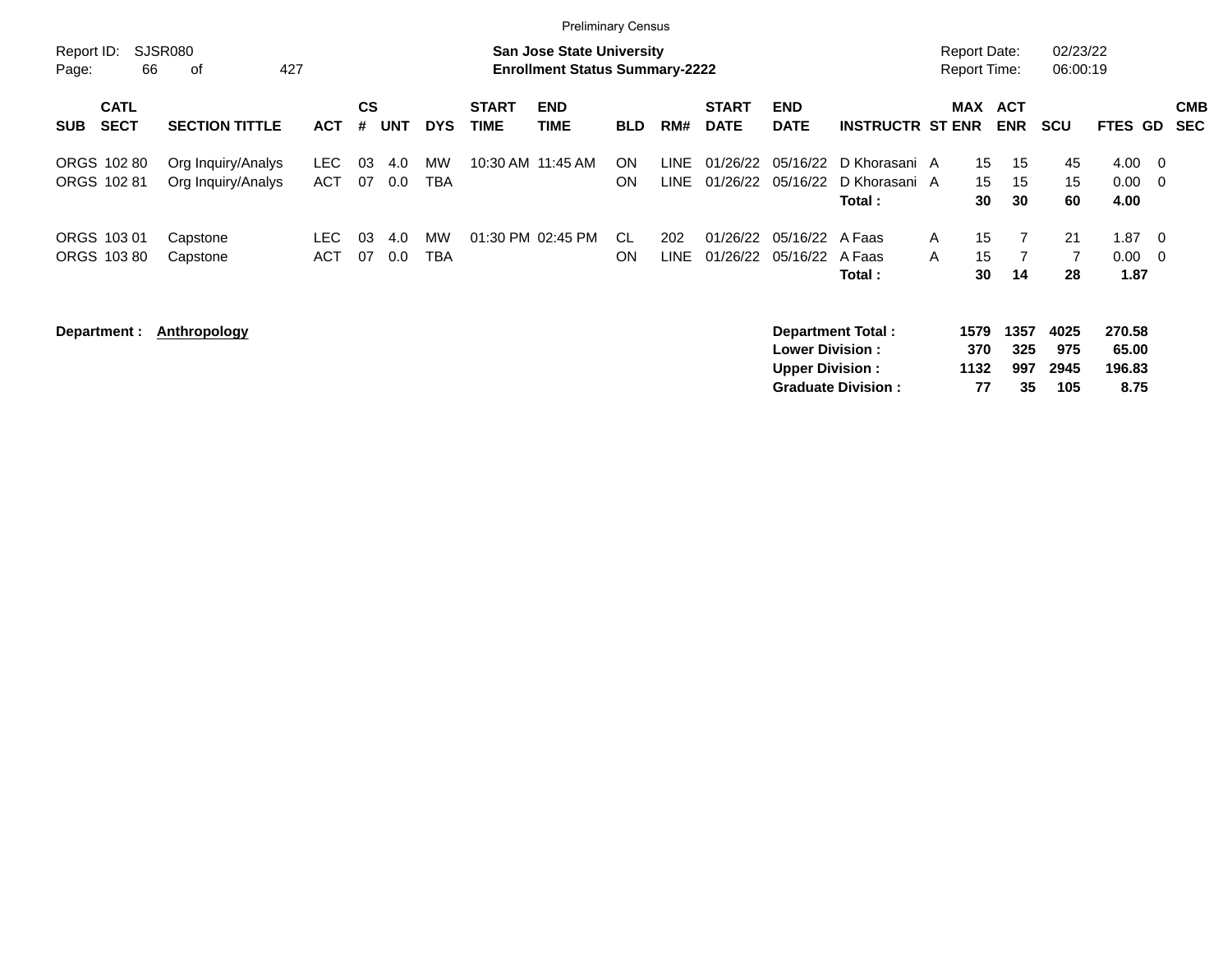|                     |                            |                                 |                |                    |            |            |                             | <b>Preliminary Census</b>                                                 |            |             |                             |                                 |                                       |                                            |                |                      |              |                          |                          |
|---------------------|----------------------------|---------------------------------|----------------|--------------------|------------|------------|-----------------------------|---------------------------------------------------------------------------|------------|-------------|-----------------------------|---------------------------------|---------------------------------------|--------------------------------------------|----------------|----------------------|--------------|--------------------------|--------------------------|
| Report ID:<br>Page: | 67                         | SJSR080<br>427<br>οf            |                |                    |            |            |                             | <b>San Jose State University</b><br><b>Enrollment Status Summary-2222</b> |            |             |                             |                                 |                                       | <b>Report Date:</b><br><b>Report Time:</b> |                | 02/23/22<br>06:00:19 |              |                          |                          |
| <b>SUB</b>          | <b>CATL</b><br><b>SECT</b> | <b>SECTION TITTLE</b>           | <b>ACT</b>     | $\mathsf{cs}$<br># | <b>UNT</b> | <b>DYS</b> | <b>START</b><br><b>TIME</b> | <b>END</b><br><b>TIME</b>                                                 | <b>BLD</b> | RM#         | <b>START</b><br><b>DATE</b> | <b>END</b><br><b>DATE</b>       | <b>INSTRUCTR ST ENR</b>               | MAX ACT                                    | <b>ENR</b>     | <b>SCU</b>           | FTES GD      |                          | <b>CMB</b><br><b>SEC</b> |
| <b>College</b>      |                            | Social Sciences, College of     |                |                    |            |            |                             |                                                                           |            |             |                             |                                 |                                       |                                            |                |                      |              |                          |                          |
|                     | Department :               | <b>African American Studies</b> |                |                    |            |            |                             |                                                                           |            |             |                             |                                 |                                       |                                            |                |                      |              |                          |                          |
| AFAM                | 2A 01                      | AfAm & Dev Am Hist LEC          |                | 02                 | 3.0        | МW         |                             | 09:00 AM 10:15 AM                                                         | DMH 208    |             |                             | 01/26/22 05/16/22               | <b>B</b> Seals<br>Total:              | A<br>35<br>35                              | 36<br>36       | 108<br>108           | 7.20<br>7.20 | $\overline{\phantom{0}}$ |                          |
| AFAM                | 2B 01                      | AfAm & Dev Am Hist              | <b>LEC</b>     | 02                 | 3.0        | МW         |                             | 10:30 AM 11:45 AM                                                         | CL         | 310         | 01/26/22                    | 05/16/22                        | M Fisher                              | 35<br>A                                    | 14             | 42                   | 2.80         | - 0                      |                          |
| AFAM                | 2B 02                      | AfAm & Dev Am Hist              | <b>LEC</b>     | 02                 | 3.0        | <b>MW</b>  |                             | 12:00 PM 01:15 PM                                                         | CL         | 310         | 01/26/22                    | 05/16/22                        | M Fisher                              | 35<br>Α                                    | 30             | 90                   | 6.00         | 0                        |                          |
| AFAM                | 2B 03                      | AfAm & Dev Am Hist              | <b>LEC</b>     | 02                 | 3.0        | <b>MW</b>  |                             | 03:00 PM 04:15 PM                                                         | CL         | 226         | 01/26/22                    | 05/16/22                        | M Fisher                              | 35<br>A                                    | 33             | 99                   | 6.60         | 0                        |                          |
| AFAM                | 2B 04                      | AfAm & Dev Am Hist              | <b>LEC</b>     | 02                 | 3.0        | <b>TR</b>  |                             | 09:00 AM 10:15 AM                                                         | <b>DMH</b> | 357         | 01/26/22                    | 05/16/22                        | F Ortega Gon A                        | 35                                         | 27             | 81                   | 5.40         | 0                        |                          |
| AFAM                | 2B 05                      | AfAm & Dev Am Hist              | <b>LEC</b>     | 02                 | 3.0        | <b>TR</b>  |                             | 10:30 AM 11:45 AM                                                         | <b>SH</b>  | 238         | 01/26/22                    | 05/16/22                        | W Thompson TA                         | 35                                         | 35             | 105                  | 7.00         | 0                        |                          |
| <b>AFAM</b>         | 2B 06                      | AfAm & Dev Am Hist              | <b>LEC</b>     | 02                 | 3.0        | <b>TR</b>  |                             | 12:00 PM 01:15 PM                                                         | <b>DMH</b> | 357         | 01/26/22                    | 05/16/22                        | W Thompson TA                         | 35                                         | 35             | 105                  | 7.00         | 0                        |                          |
| AFAM                | 2B 07                      | AfAm & Dev Am Hist              | <b>LEC</b>     | 02                 | 3.0        | <b>TR</b>  |                             | 01:30 PM 02:45 PM                                                         | HGH        | 122         | 01/26/22                    | 05/16/22                        | W Thompson TA                         | 35                                         | 35             | 105                  | 7.00         | $\overline{\mathbf{0}}$  |                          |
|                     |                            |                                 |                |                    |            |            |                             |                                                                           |            |             |                             |                                 | Total:                                | 245                                        | 209            | 627                  | 41.80        |                          |                          |
| AFAM                | 22 01                      | Humanities Af Am Cul LEC        |                | 02                 | 3.0        | <b>TR</b>  |                             | 01:30 PM 02:45 PM                                                         | <b>DMH</b> | -357        | 01/26/22                    | 05/16/22                        | J Burrell                             | A<br>40                                    | 40             | 120                  | 8.00         | - 0                      |                          |
| AFAM                | 22 02                      | Humanities Af Am Cul LEC        |                | 02                 | 3.0        | <b>TR</b>  |                             | 03:00 PM 04:15 PM                                                         | <b>DMH</b> | 357         | 01/26/22                    | 05/16/22                        | J Burrell                             | 40<br>A                                    | 32             | 96                   | 6.40         | 0                        |                          |
| AFAM                | 22 03                      | Humanities Af Am Cul LEC        |                | 02                 | 3.0        | <b>TR</b>  |                             | 10:30 AM 11:45 AM                                                         | <b>DMH</b> | 357         | 01/26/22                    | 05/16/22                        | L Tinson                              | 40<br>A                                    | 24             | 72                   | 4.80         | 0                        |                          |
| AFAM                | 22 04                      | Humanities Af Am Cul LEC        |                |                    | 3.0        |            |                             |                                                                           |            |             |                             |                                 |                                       | X<br>0                                     | 0              | 0                    | 0.00         | 0                        |                          |
| AFAM                | 22 05                      | Humanities Af Am Cul LEC        |                | 02                 | 3.0        | MW         |                             | 10:30 AM 11:45 AM                                                         | <b>DMH</b> | 357         | 01/26/22                    | 05/16/22 B Seals                |                                       | 40<br>A                                    | 35             | 105                  | 7.00         | 0                        |                          |
| AFAM                | 22 06                      | Humanities Af Am Cul LEC        |                |                    | 3.0        |            |                             |                                                                           |            |             |                             |                                 |                                       | Χ<br>0                                     | $\mathbf 0$    | 0                    | 0.00         | 0                        |                          |
| AFAM                | 22 07                      | Humanities Af Am Cul LEC        |                |                    | 3.0        |            |                             |                                                                           |            |             |                             |                                 |                                       | X<br>$\mathbf 0$                           | 0              | 0                    | 0.00         | 0                        |                          |
| AFAM                | 22 08                      | Humanities Af Am Cul LEC        |                |                    | 3.0        |            |                             |                                                                           |            |             |                             |                                 |                                       | X<br>$\mathbf 0$                           | 0              | 0                    | 0.00         | 0                        |                          |
| AFAM                | 22 80                      | Humanities Af Am Cul LEC        |                | 02                 | 3.0        | TBA        |                             |                                                                           | <b>ON</b>  | LINE        | 01/26/22                    | 05/16/22                        | M Tran                                | 40<br>Α                                    | 42             | 126                  | 8.40         | 0                        |                          |
| AFAM                | 22 81                      | Humanities Af Am Cul LEC        |                | 02                 | 3.0        | <b>TBA</b> |                             |                                                                           | ON         | <b>LINE</b> | 01/26/22                    | 05/16/22                        | M Tran                                | 40<br>A                                    | 41             | 123                  | 8.20         | 0                        |                          |
| AFAM                | 22 82                      | Humanities Af Am Cul LEC        |                | 02                 | 3.0        | <b>TBA</b> |                             |                                                                           | ON         | <b>LINE</b> |                             | 01/26/22 05/16/22               | L Gaines                              | 40<br>A                                    | 38             | 114                  | 7.60         | 0                        |                          |
| AFAM                | 22 83                      | Humanities Af Am Cul LEC        |                |                    | 3.0        |            |                             |                                                                           |            |             |                             |                                 |                                       | X<br>$\mathbf 0$                           | $\overline{0}$ | 0                    | 0.00         | 0                        |                          |
| AFAM                | 22 84                      | Humanities Af Am Cul LEC        |                | 02                 | 3.0        | <b>TBA</b> |                             |                                                                           | <b>ON</b>  | <b>LINE</b> | 01/26/22                    | 05/16/22                        | E Watkins                             | Α<br>40                                    | 40             | 120                  | 8.00         | 0                        |                          |
| AFAM                | 22 85                      | Humanities Af Am Cul LEC        |                | 02                 | 3.0        | MW         |                             | 12:00 PM 01:15 PM                                                         | <b>ON</b>  | <b>LINE</b> | 01/26/22                    | 05/16/22                        | E Watkins                             | 40<br>A                                    | 39             | 117                  | 7.80         | 0                        |                          |
| AFAM                | 22 86                      | Humanities Af Am Cul LEC        |                | 02                 | 3.0        | <b>TR</b>  |                             | 12:00 PM 01:15 PM                                                         | ON         | <b>LINE</b> | 01/26/22                    | 05/16/22                        | E Watkins                             | 40<br>A                                    | 39             | 117                  | 7.80         | 0                        |                          |
| AFAM                | 22 87                      | Humanities Af Am Cul LEC        |                | 02                 | 3.0        | <b>TBA</b> |                             |                                                                           | <b>ON</b>  |             |                             | LINE 01/26/22 05/16/22          | J Watkins                             | 40<br>A                                    | 41             | 123                  | 8.20         | 0                        |                          |
|                     |                            |                                 |                |                    |            |            |                             |                                                                           |            |             |                             |                                 | Total:                                |                                            | 440 411        | 1233                 | 82.20        |                          |                          |
|                     | AFAM 111 80                | <b>African Nations</b>          | LEC 02 3.0 TBA |                    |            |            |                             |                                                                           | <b>ON</b>  |             |                             | LINE 01/26/22 05/16/22 L Gaines |                                       | Α<br>25                                    | 15             | 45                   | $3.05$ 1     |                          |                          |
|                     |                            |                                 |                |                    |            |            |                             |                                                                           |            |             |                             |                                 | Total:                                | 25                                         | 15             | 45                   | 3.05         |                          |                          |
|                     | AFAM 125 01                | The Black Family                | LEC            |                    |            | 02 3.0 MW  |                             | 03:00 PM 04:15 PM                                                         | DMH 347    |             |                             | 01/26/22 05/16/22               | L Tinson                              | A<br>25                                    | 10             | 30                   | $2.00 \t 0$  |                          |                          |
|                     |                            |                                 |                |                    |            |            |                             |                                                                           |            |             |                             |                                 | Total:                                | 25                                         | 10             | 30                   | 2.00         |                          |                          |
|                     | AFAM 134 80                | <b>Black Civil Rights</b>       | LEC 02 3.0 TBA |                    |            |            |                             |                                                                           | <b>ON</b>  |             |                             |                                 | LINE 01/26/22 05/16/22 F Ortega Gon A | 35                                         | 33             | 99                   | 6.65 1       |                          |                          |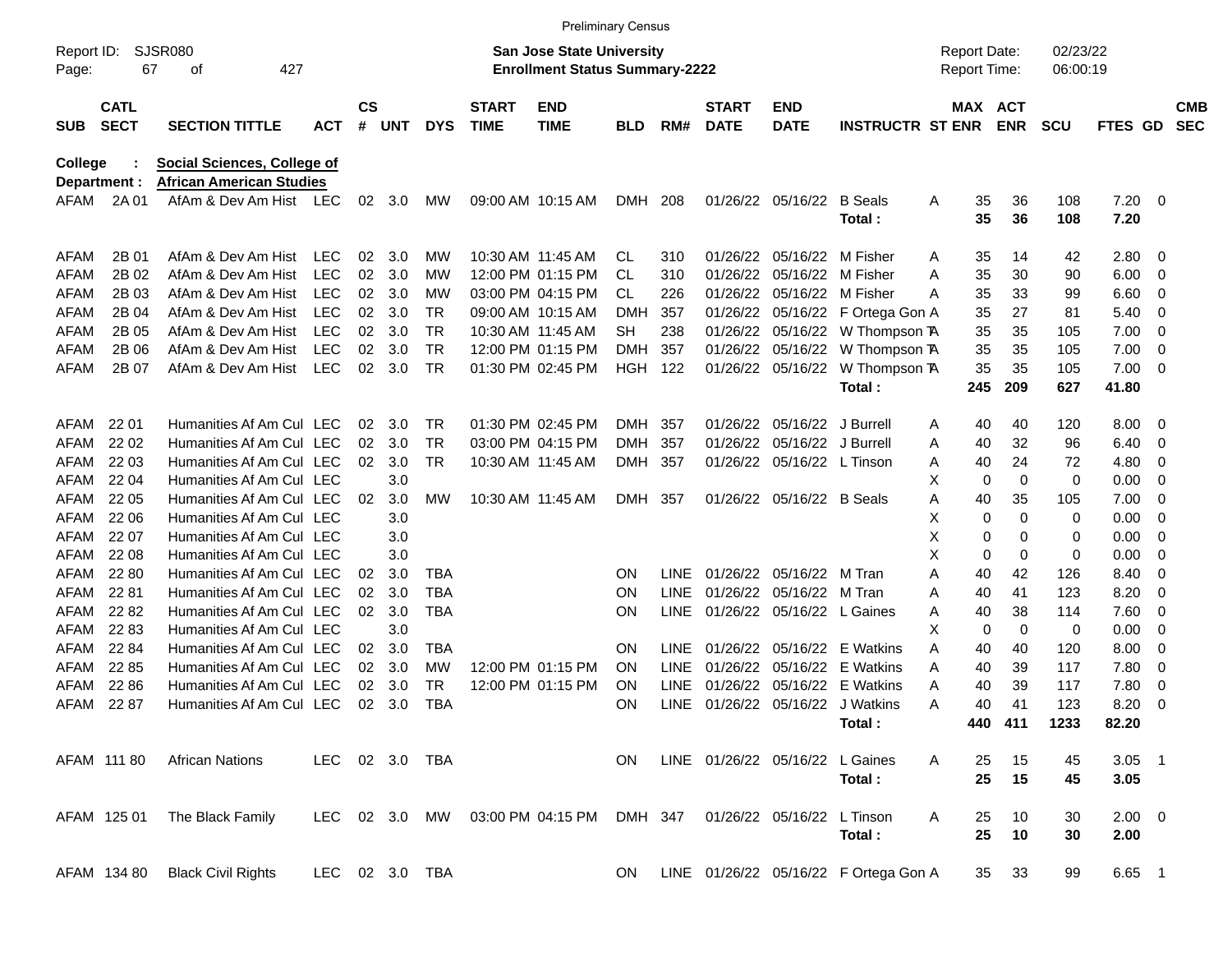|            |                                           |                                                                                     |                          |                                     |                   |                                     |                             | <b>Preliminary Census</b>              |                               |                   |                                             |                                                             |                                                       |                   |                                                                         |                                           |                                   |                                           |
|------------|-------------------------------------------|-------------------------------------------------------------------------------------|--------------------------|-------------------------------------|-------------------|-------------------------------------|-----------------------------|----------------------------------------|-------------------------------|-------------------|---------------------------------------------|-------------------------------------------------------------|-------------------------------------------------------|-------------------|-------------------------------------------------------------------------|-------------------------------------------|-----------------------------------|-------------------------------------------|
| Page:      | Report ID: SJSR080<br>68                  | 427<br>of                                                                           |                          | <b>Report Date:</b><br>Report Time: |                   | 02/23/22<br>06:00:19                |                             |                                        |                               |                   |                                             |                                                             |                                                       |                   |                                                                         |                                           |                                   |                                           |
| <b>SUB</b> | <b>CATL</b><br><b>SECT</b>                | <b>SECTION TITTLE</b>                                                               | <b>ACT</b>               | <b>CS</b><br>#                      | <b>UNT</b>        | <b>DYS</b>                          | <b>START</b><br><b>TIME</b> | <b>END</b><br><b>TIME</b>              | <b>BLD</b>                    | RM#               | <b>START</b><br><b>DATE</b>                 | <b>END</b><br><b>DATE</b>                                   | <b>INSTRUCTR ST ENR</b>                               |                   | <b>MAX ACT</b><br><b>ENR</b>                                            | SCU                                       |                                   | <b>CMB</b><br>FTES GD SEC                 |
|            |                                           |                                                                                     |                          |                                     |                   |                                     |                             |                                        |                               |                   |                                             |                                                             | Total:                                                |                   | 35<br>33                                                                | 99                                        | 6.65                              |                                           |
|            | AFAM 156 01<br>WGSS 156 01<br>ENGL 156 01 | <b>Black Women Writer</b><br><b>Black Women Writer</b><br><b>Black Women Writer</b> | SEM<br><b>SEM</b><br>SEM | 05<br>05<br>05                      | 3.0<br>3.0<br>3.0 | <b>TR</b><br><b>TR</b><br><b>TR</b> | 12:00 PM 01:15 PM           | 12:00 PM 01:15 PM<br>12:00 PM 01:15 PM | CL.<br><b>CL</b><br><b>CL</b> | 243<br>243<br>243 |                                             | 01/26/22 05/16/22<br>01/26/22 05/16/22<br>01/26/22 05/16/22 | J Burrell<br>J Burrell<br>J Burrell<br>Total:         | A<br>A<br>A       | 8<br>25<br>0<br>$\mathbf{1}$<br>$\pmb{0}$<br>$\overline{2}$<br>25<br>11 | 24<br>3<br>6<br>33                        | 1.60<br>0.20<br>0.40<br>2.20      | $0\,C$<br>$0\,C$<br>$0\,C$                |
|            | AFAM 158 01                               | Race/Sport/Activism                                                                 | LEC                      |                                     | 02 3.0            | <b>MW</b>                           | 12:00 PM 01:15 PM           |                                        | DMH 357                       |                   |                                             |                                                             | 01/26/22 05/16/22 A Francique A<br>Total:             |                   | 39<br>40<br>40<br>39                                                    | 117<br>117                                | 7.85<br>7.85                      | $\overline{\phantom{0}}$ 1                |
|            | AFAM 159 80                               | Econ Issues Blkcm                                                                   | <b>LEC</b>               |                                     | 02 3.0            | TBA                                 |                             |                                        | <b>ON</b>                     |                   | LINE 01/26/22 05/16/22                      |                                                             | J Watkins<br>Total:                                   | A                 | 25<br>25<br>25<br>25                                                    | 75<br>75                                  | $5.20 \quad 4$<br>5.20            |                                           |
|            | AFAM 180 04                               | <b>Individual Studies</b>                                                           | <b>SUP</b>               | 36                                  | 2.0               | <b>TBA</b>                          |                             |                                        | ON                            |                   | LINE 01/26/22 05/16/22                      |                                                             | Total:                                                | A                 | 0<br>4<br>$\bf{0}$<br>4                                                 | $\mathbf 0$<br>$\bf{0}$                   | $0.00\,$<br>0.00                  | $\overline{\mathbf{0}}$                   |
|            | AFAM 184 01                               | Directed Reading                                                                    | <b>SUP</b>               |                                     | 36 2.0            | TBA                                 |                             |                                        | ON                            |                   | LINE 01/26/22 05/16/22                      |                                                             | Total:                                                | A                 | 2<br>0<br>$\overline{2}$<br>$\bf{0}$                                    | 0<br>$\mathbf 0$                          | $0.00\,$<br>0.00                  | $\overline{\mathbf{0}}$                   |
|            | AFAM 190 01<br>AFAM 190 02                | Intern Commnty Dev<br>Intern Commnty Dev                                            | <b>SUP</b><br><b>SUP</b> | 36                                  | 1.0<br>36 3.0     | <b>TBA</b><br><b>TBA</b>            |                             |                                        | ON<br>ON                      | LINE              | 01/26/22 05/16/22<br>LINE 01/26/22 05/16/22 |                                                             | Total:                                                | Α<br>A            | 4<br>0<br>5<br>$\pmb{0}$<br>9<br>$\bf{0}$                               | $\mathbf 0$<br>$\mathbf 0$<br>$\mathbf 0$ | 0.00<br>0.00<br>0.00              | $\overline{0}$<br>$\overline{\mathbf{0}}$ |
|            | AFAM 198 01                               | Senior Sem AFAM St SEM                                                              |                          |                                     | 3.0               |                                     |                             |                                        |                               |                   |                                             |                                                             | Total:                                                | X                 | 0<br>0<br>$\bf{0}$<br>$\bf{0}$                                          | $\pmb{0}$<br>$\mathbf 0$                  | $0.00\,$<br>0.00                  | $\overline{\mathbf{0}}$                   |
|            | AFAM 298 01                               | <b>Special Studies</b>                                                              | <b>SUP</b>               | 25                                  | 3.0               | TBA                                 |                             |                                        | ON                            |                   | LINE 01/26/22 05/16/22                      |                                                             | Total:                                                | Α                 | 5<br>0<br>5<br>$\bf{0}$                                                 | $\mathbf 0$<br>$\mathbf 0$                | $0.00 \t 0$<br>0.00               |                                           |
|            |                                           | <b>Department : African American Studies</b>                                        |                          |                                     |                   |                                     |                             |                                        |                               |                   |                                             | <b>Lower Division:</b><br><b>Upper Division:</b>            | <b>Department Total:</b><br><b>Graduate Division:</b> | 915<br>720<br>190 | 789<br>656<br>133<br>5<br>$\bf{0}$                                      | 2367<br>1968<br>399<br>$\bf{0}$           | 158.15<br>131.20<br>26.95<br>0.00 |                                           |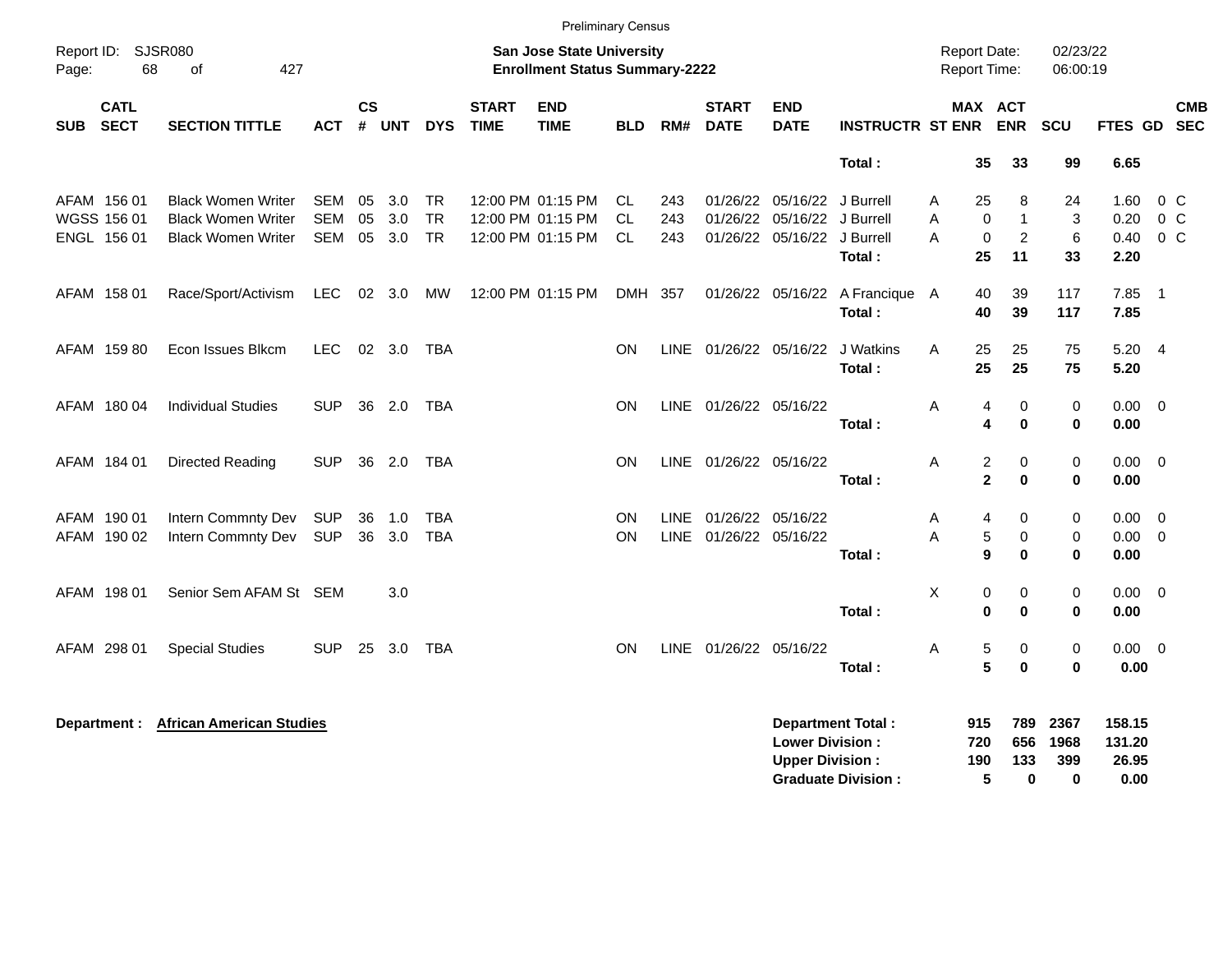|                     |             |                             |            |               |           |            |              | <b>Preliminary Census</b>                                                 |            |             |               |                                 |                                       |   |                                            |            |                      |             |                |            |
|---------------------|-------------|-----------------------------|------------|---------------|-----------|------------|--------------|---------------------------------------------------------------------------|------------|-------------|---------------|---------------------------------|---------------------------------------|---|--------------------------------------------|------------|----------------------|-------------|----------------|------------|
| Report ID:<br>Page: | 69          | <b>SJSR080</b><br>427<br>οf |            |               |           |            |              | <b>San Jose State University</b><br><b>Enrollment Status Summary-2222</b> |            |             |               |                                 |                                       |   | <b>Report Date:</b><br><b>Report Time:</b> |            | 02/23/22<br>06:00:19 |             |                |            |
|                     | <b>CATL</b> |                             |            | $\mathsf{cs}$ |           |            | <b>START</b> | <b>END</b>                                                                |            |             | <b>START</b>  | <b>END</b>                      |                                       |   | <b>MAX ACT</b>                             |            |                      |             |                | <b>CMB</b> |
| <b>SUB</b>          | <b>SECT</b> | <b>SECTION TITTLE</b>       | ACT        | #             | UNT       | <b>DYS</b> | <b>TIME</b>  | <b>TIME</b>                                                               | <b>BLD</b> | RM#         | <b>DATE</b>   | <b>DATE</b>                     | <b>INSTRUCTR ST ENR</b>               |   |                                            | <b>ENR</b> | <b>SCU</b>           | FTES GD     |                | <b>SEC</b> |
| <b>College</b>      |             | Social Sciences, College of |            |               |           |            |              |                                                                           |            |             |               |                                 |                                       |   |                                            |            |                      |             |                |            |
| Department :        |             | <b>Economics</b>            |            |               |           |            |              |                                                                           |            |             |               |                                 |                                       |   |                                            |            |                      |             |                |            |
| <b>ECON</b>         | 1A 01       | Prin of Econ                | <b>LEC</b> | 02            | 3.0       | F          |              | 10:00 AM 12:45 PM                                                         | <b>SH</b>  | 100         | 01/26/22      | 05/16/22 G Hanle                |                                       | Α | 35                                         | 34         | 102                  | 6.80        | - 0            |            |
| <b>ECON</b>         | 1A 02       | Prin of Econ                | <b>LEC</b> | 02            | 3.0       | W          |              | 10:30 AM 01:15 PM                                                         | <b>DMH</b> | 165         | 01/26/22      | 05/16/22                        | G Hanle                               | A | 35                                         | 34         | 102                  | 6.80        | 0              |            |
| <b>ECON</b>         | 1A03        | Prin of Econ                | <b>LEC</b> | 02            | 3.0       | MW         |              | 01:30 PM 02:45 PM                                                         | <b>DMH</b> | 166         | 01/26/22      | 05/16/22                        | M Aziz                                | A | 35                                         | 37         | 111                  | 7.40        | $\mathbf 0$    |            |
| <b>ECON</b>         | 1A 04       | Prin of Econ                | <b>LEC</b> | 02            | 3.0       | <b>MW</b>  |              | 03:00 PM 04:15 PM                                                         | <b>DMH</b> | 166         | 01/26/22      | 05/16/22                        | M Aziz                                | A | 35                                         | 38         | 114                  | 7.60        | $\overline{0}$ |            |
| <b>ECON</b>         | 1A 05       | Prin of Econ                | <b>LEC</b> | 02            | 3.0       | <b>MW</b>  |              | 04:30 PM 05:45 PM                                                         | <b>DMH</b> | 166         | 01/26/22      | 05/16/22                        | M Aziz                                | A | 35                                         | 39         | 117                  | 7.80        | $\overline{0}$ |            |
| <b>ECON</b>         | 1A 06       | Prin of Econ                | <b>LEC</b> | 02            | 3.0       | <b>TR</b>  |              | 10:30 AM 11:45 AM                                                         | <b>DMH</b> | 165         | 01/26/22      | 05/16/22 G Lang                 |                                       | A | 35                                         | 37         | 111                  | 7.40        | $\mathbf 0$    |            |
| <b>ECON</b>         | 1A 07       | Prin of Econ                | <b>LEC</b> | 02            | 3.0       | <b>TR</b>  |              | 09:00 AM 10:15 AM                                                         | <b>DMH</b> | 166         | 01/26/22      | 05/16/22                        | J O'Brien                             | A | 35                                         | 39         | 117                  | 7.80        | $\overline{0}$ |            |
| <b>ECON</b>         | 1A 08       | Prin of Econ                | <b>LEC</b> | 02            | 3.0       | <b>TR</b>  |              | 10:30 AM 11:45 AM                                                         | <b>DMH</b> | 166         | 01/26/22      | 05/16/22                        | J O'Brien                             | A | 35                                         | 41         | 123                  | 8.20        | $\overline{0}$ |            |
| <b>ECON</b>         | 1A 09       | Prin of Econ                | <b>LEC</b> | 02            | 3.0       | <b>MW</b>  |              | 09:00 AM 10:15 AM                                                         | <b>DMH</b> | 165         | 01/26/22      | 05/16/22                        | M Brady                               | A | 35                                         | 35         | 105                  | 7.00        | $\overline{0}$ |            |
| <b>ECON</b>         | 1A 10       | Prin of Econ                | <b>LEC</b> | 02            | 3.0       | <b>TR</b>  |              | 10:30 AM 11:45 AM                                                         | <b>DMH</b> | 161         | 01/26/22      | 05/16/22                        | M Brady                               | Α | 35                                         | 34         | 102                  | 6.80        | $\overline{0}$ |            |
| <b>ECON</b>         | 1A 11       | Prin of Econ                | <b>LEC</b> | 02            | 3.0       | T          |              | 06:00 PM 08:45 PM                                                         | <b>DMH</b> | 166         | 01/26/22      | 05/16/22                        | D Crooks                              | A | 35                                         | 26         | 78                   | 5.25        | -1             |            |
| <b>ECON</b>         | 1A 40       | Prin of Econ                | <b>LEC</b> | 02            | 3.0       | <b>TBA</b> |              |                                                                           | <b>OFF</b> |             | CAMP 01/26/22 | 05/16/22                        | J O'Brien                             | A | 200                                        | 0          | 0                    | 0.00        | $\overline{0}$ |            |
| <b>ECON</b>         | 1A 80       | Prin of Econ                | <b>LEC</b> | 02            | 3.0       | <b>TBA</b> |              |                                                                           | <b>ON</b>  | <b>LINE</b> | 01/26/22      | 05/16/22 N Norton               |                                       | A | 40                                         | 38         | 114                  | 7.60        | $\mathbf 0$    |            |
| <b>ECON</b>         | 1A 81       | Prin of Econ                | <b>LEC</b> |               | 3.0       |            |              |                                                                           |            |             |               |                                 |                                       | X | 0                                          | 0          | 0                    | 0.00        | $\mathbf 0$    |            |
| <b>ECON</b>         | 1A 82       | Prin of Econ                | <b>LEC</b> | 02            | 3.0       | F          |              | 10:00 AM 12:45 PM                                                         | <b>ON</b>  | <b>LINE</b> | 01/26/22      | 05/16/22                        | G Hanle                               | A | 40                                         | 39         | 117                  | 7.80        | $\overline{0}$ |            |
| <b>ECON</b>         | 1A83        | Prin of Econ                | <b>LEC</b> | 02            | 3.0       | <b>TR</b>  |              | 10:30 AM 11:45 AM                                                         | <b>ON</b>  | <b>LINE</b> | 01/26/22      | 05/16/22                        | J O'Brien                             | A | 40                                         | 43         | 129                  | 8.60        | $\mathbf 0$    |            |
| <b>ECON</b>         | 1A 84       | Prin of Econ                | <b>LEC</b> | 02            | 3.0       | W          |              | 10:30 AM 01:15 PM                                                         | ON         | <b>LINE</b> | 01/26/22      | 05/16/22                        | G Hanle                               | A | 40                                         | 35         | 105                  | 7.00        | $\overline{0}$ |            |
|                     |             |                             |            |               |           |            |              |                                                                           |            |             |               |                                 | Total:                                |   | 745                                        | 549        | 1647                 | 109.85      |                |            |
| <b>ECON</b>         | 1B 01       | Prin of Econ                | <b>LEC</b> |               | 3.0       |            |              |                                                                           |            |             |               |                                 |                                       | х | 0                                          | 0          | 0                    | 0.00        | - 0            |            |
| <b>ECON</b>         | 1B 02       | Prin of Econ                | LEC        |               | 3.0       |            |              |                                                                           |            |             |               |                                 |                                       | Χ | 0                                          | 0          | 0                    | 0.00        | 0              |            |
| <b>ECON</b>         | 1B 03       | Prin of Econ                | <b>LEC</b> |               | 3.0       |            |              |                                                                           |            |             |               |                                 |                                       | X | 0                                          | 0          | 0                    | 0.00        | 0              |            |
| <b>ECON</b>         | 1B 04       | Prin of Econ                | <b>LEC</b> | 02            | 3.0       | TR         |              | 03:00 PM 04:15 PM                                                         | <b>DMH</b> | 166         | 01/26/22      | 05/16/22                        | D Crooks                              | A | 40                                         | 39         | 117                  | 7.80        | $\mathbf 0$    |            |
| <b>ECON</b>         | 1B 05       | Prin of Econ                | <b>LEC</b> | 02            | 3.0       | <b>TR</b>  |              | 04:30 PM 05:45 PM                                                         | <b>DMH</b> | 166         | 01/26/22      | 05/16/22                        | D Crooks                              | Α | 40                                         | 39         | 117                  | 7.80        | $\mathbf 0$    |            |
| <b>ECON</b>         | 1B 06       | Prin of Econ                | <b>LEC</b> |               | 3.0       |            |              |                                                                           |            |             |               |                                 |                                       | X | 0                                          | 0          | 0                    | 0.00        | 0              |            |
| <b>ECON</b>         | 1B 07       | Prin of Econ                | <b>LEC</b> | 02            | 3.0       | TR         |              | 12:00 PM 01:15 PM                                                         | <b>DMH</b> | 165         | 01/26/22      | 05/16/22                        | G Lang                                | A | 40                                         | 40         | 120                  | 8.00        | 0              |            |
| <b>ECON</b>         | 1B 08       | Prin of Econ                | <b>LEC</b> | 02            | 3.0       | <b>TR</b>  |              | 01:30 PM 02:45 PM                                                         | <b>DMH</b> | 165         | 01/26/22      | 05/16/22                        | G Lang                                | A | 40                                         | 37         | 111                  | 7.40        | 0              |            |
| <b>ECON</b>         | 1B 09       | Prin of Econ                | <b>LEC</b> | 02            | 3.0       | <b>MW</b>  |              | 12:00 PM 01:15 PM                                                         | <b>DMH</b> | 166         | 01/26/22      | 05/16/22 D Clarke               |                                       | A | 40                                         | 35         | 105                  | 7.00        | $\mathbf 0$    |            |
| ECON 1B 10          |             | Prin of Econ                | LEC.       |               | 02 3.0 T  |            |              | 06:30 PM 09:15 PM WSQ 207 01/26/22 05/16/22 N Malek                       |            |             |               |                                 |                                       | Α | 125                                        | 113        | 339                  | 22.65 1     |                |            |
| <b>ECON</b>         | 1B 11       | Prin of Econ                | <b>LEC</b> |               | $3.0\,$   |            |              |                                                                           |            |             |               |                                 |                                       | X | $\mathbf 0$                                | 0          | 0                    | $0.00 \t 0$ |                |            |
| ECON                | 1B 80       | Prin of Econ                | <b>LEC</b> |               | 02 3.0    | TBA        |              |                                                                           | <b>ON</b>  |             |               | LINE 01/26/22 05/16/22 M Orang  |                                       | A | 40                                         | 39         | 117                  | $7.80\ 0$   |                |            |
| <b>ECON</b>         | 1B 81       | Prin of Econ                | <b>LEC</b> |               | 02 3.0    | TBA        |              |                                                                           | <b>ON</b>  |             |               | LINE 01/26/22 05/16/22 M Orang  |                                       | A | 40                                         | 40         | 120                  | $8.00 \t 0$ |                |            |
| <b>ECON</b>         | 1B 82       | Prin of Econ                | <b>LEC</b> |               | 02 3.0    | TBA        |              |                                                                           | ON.        |             |               | LINE 01/26/22 05/16/22 N Norton |                                       | Α | 40                                         | 40         | 120                  | $8.00 \t 0$ |                |            |
| ECON                | 1B 83       | Prin of Econ                | <b>LEC</b> |               | 02 3.0    | <b>TBA</b> |              |                                                                           | <b>ON</b>  |             |               | LINE 01/26/22 05/16/22 N Norton |                                       | Α | 40                                         | 40         | 120                  | $8.00 \t 0$ |                |            |
| ECON 1B84           |             | Prin of Econ                | <b>LEC</b> |               | 02 3.0 TR |            |              | 10:30 AM 11:45 AM                                                         | - ON       |             |               |                                 | LINE 01/26/22 05/16/22 F Fakhruddin A |   | 40                                         | 40         | 120                  | $8.00 \t 0$ |                |            |
|                     |             |                             |            |               |           |            |              |                                                                           |            |             |               |                                 | Total:                                |   |                                            | 525 502    | 1506                 | 100.45      |                |            |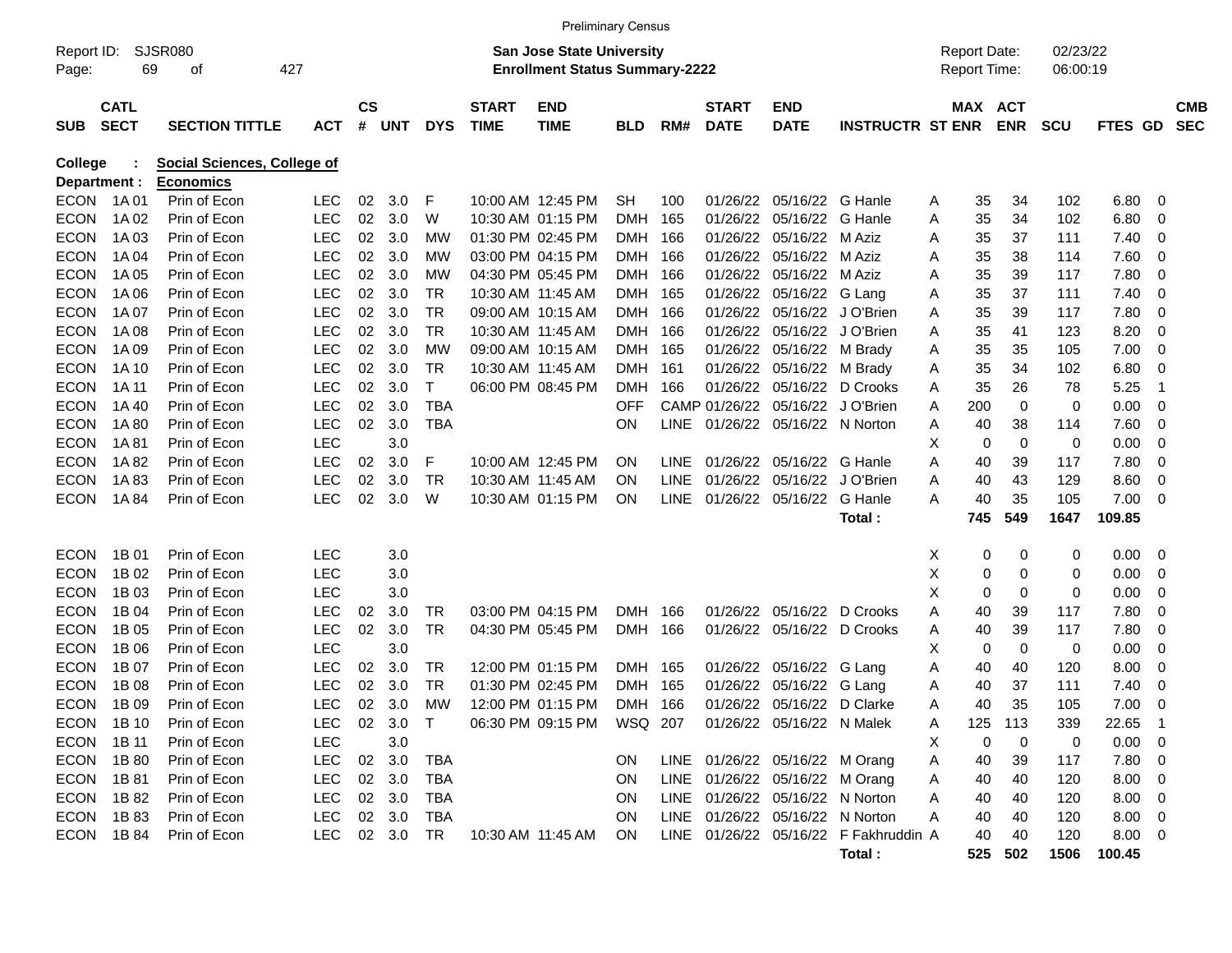|                                          |                                      |               |                    |            |            |                             | <b>Preliminary Census</b>                                                 |            |             |                             |                           |                                  |                                            |                                  |                         |                |                            |                          |
|------------------------------------------|--------------------------------------|---------------|--------------------|------------|------------|-----------------------------|---------------------------------------------------------------------------|------------|-------------|-----------------------------|---------------------------|----------------------------------|--------------------------------------------|----------------------------------|-------------------------|----------------|----------------------------|--------------------------|
| Report ID:<br>70<br>Page:                | <b>SJSR080</b><br>427<br>оf          |               |                    |            |            |                             | <b>San Jose State University</b><br><b>Enrollment Status Summary-2222</b> |            |             |                             |                           |                                  | <b>Report Date:</b><br><b>Report Time:</b> |                                  | 02/23/22<br>06:00:19    |                |                            |                          |
| <b>CATL</b><br><b>SECT</b><br><b>SUB</b> | <b>SECTION TITTLE</b>                | <b>ACT</b>    | $\mathsf{cs}$<br># | <b>UNT</b> | <b>DYS</b> | <b>START</b><br><b>TIME</b> | <b>END</b><br><b>TIME</b>                                                 | <b>BLD</b> | RM#         | <b>START</b><br><b>DATE</b> | <b>END</b><br><b>DATE</b> | <b>INSTRUCTR ST ENR</b>          |                                            | <b>MAX ACT</b><br><b>ENR</b>     | SCU                     | <b>FTES GD</b> |                            | <b>CMB</b><br><b>SEC</b> |
| ECON<br>3 0 1                            | <b>Econ Statistics</b>               | <b>SEM</b>    |                    | 4.0        |            |                             |                                                                           |            |             |                             |                           |                                  | X                                          | 0<br>0                           | 0                       | 0.00           | - 0                        |                          |
| <b>ECON</b><br>302                       | <b>Econ Statistics</b>               | LAB           |                    | 0.0        |            |                             |                                                                           |            |             |                             |                           | Total :                          | X                                          | 0<br>0<br>$\bf{0}$<br>$\bf{0}$   | $\mathbf 0$<br>$\bf{0}$ | 0.00<br>0.00   | $\overline{0}$             |                          |
|                                          |                                      |               |                    |            |            |                             |                                                                           |            |             |                             |                           |                                  |                                            |                                  |                         |                |                            |                          |
|                                          | ECON 100W 01 Wrtg Wsh/Econ Reps SEM  |               |                    | 04 4.0     | МW         |                             | 09:00 AM 10:15 AM                                                         | DMH 166    |             | 01/26/22                    | 05/16/22                  | D Clarke                         | 25<br>A                                    | 12                               | 48                      | 3.20           | - 0                        |                          |
|                                          | ECON 100W 02 Wrtg Wsh/Econ Reps SEM  |               | 04                 | 4.0        | MW         |                             | 10:30 AM 11:45 AM                                                         | <b>DMH</b> | 166         | 01/26/22                    | 05/16/22 D Clarke         |                                  | 25<br>A                                    | 14                               | 56                      | 3.73           | 0                          |                          |
|                                          | ECON 100W 80 Wrtg Wsh/Econ Reps SEM  |               | 04                 | 4.0        | <b>TBA</b> |                             |                                                                           | <b>ON</b>  | <b>LINE</b> |                             |                           | 01/26/22 05/16/22 T Seshadri     | 25<br>A                                    | 28                               | 112                     | 7.47           | $\overline{\mathbf{0}}$    |                          |
|                                          | ECON 100W 81 Wrtg Wsh/Econ Reps SEM  |               |                    | 4.0        |            |                             |                                                                           |            |             |                             |                           | Total :                          | X<br>75                                    | $\mathbf 0$<br>$\mathbf 0$<br>54 | $\mathbf 0$<br>216      | 0.00<br>14.40  | $\overline{0}$             |                          |
|                                          |                                      |               |                    |            |            |                             |                                                                           |            |             |                             |                           |                                  |                                            |                                  |                         |                |                            |                          |
| ECON 101 01                              | Micr-Econ Analysis                   | SEM           | 05                 | 4.0        | R.         |                             | 09:00 AM 10:15 AM                                                         | <b>DMH</b> | 165         | 01/26/22                    | 05/16/22                  | P Ukil                           | 40<br>A                                    | 21                               | 84                      | 5.80           | $\overline{\mathbf{3}}$    |                          |
| ECON 101 80                              | Micr-Econ Analysis                   | <b>SEM</b>    | 05                 | 4.0        | <b>TBA</b> |                             |                                                                           | ON         | <b>LINE</b> |                             | 01/26/22 05/16/22 N Malek |                                  | A<br>26                                    | 28                               | 112                     | $7.47$ 0       |                            |                          |
|                                          |                                      |               |                    |            |            |                             |                                                                           |            |             |                             |                           | Total:                           | 66                                         | 49                               | 196                     | 13.27          |                            |                          |
| ECON 102 01                              | Macr-Econ Analysis                   | <b>SEM</b>    | 05                 | 4.0        | <b>TR</b>  |                             | 01:30 PM 02:45 PM                                                         | DMH 166    |             | 01/26/22                    | 05/16/22                  | J Rietz                          | 27<br>A                                    | 26                               | 104                     | 7.07           | $\overline{\phantom{0}}^2$ |                          |
| ECON 102 02                              | Macr-Econ Analysis                   | <b>SEM</b>    | 05                 | 4.0        | <b>TR</b>  |                             | 09:00 AM 10:15 AM                                                         | DMH 161    |             | 01/26/22                    | 05/16/22 M Brady          |                                  | 40<br>A                                    | 18                               | 72                      | 4.80           | - 0                        |                          |
|                                          |                                      |               |                    |            |            |                             |                                                                           |            |             |                             |                           | Total:                           | 67                                         | 44                               | 176                     | 11.87          |                            |                          |
|                                          | ECON 103A 01 Intro to Econometric    | <b>LEC</b>    |                    | 4.0        |            |                             |                                                                           |            |             |                             |                           |                                  | X                                          | 0<br>0                           | 0                       | $0.00 \t 0$    |                            |                          |
| ECON 103A 02                             | Intro to Econometric                 | <b>LEC</b>    | 02                 | 4.0        | <b>MW</b>  |                             | 09:00 AM 10:15 AM                                                         | <b>DMH</b> | 348         |                             |                           | 01/26/22 05/16/22 S Mukherjee    | 35<br>A                                    | 35                               | 140                     | 9.47           | $\overline{2}$             |                          |
|                                          | ECON 103A 80 Intro to Econometric    | <b>LEC</b>    | 02                 | 4.0        | <b>TBA</b> |                             |                                                                           | <b>ON</b>  | <b>LINE</b> |                             | 01/26/22 05/16/22 M Orang |                                  | 35<br>A                                    | 38                               | 152                     | 10.20          | -1                         |                          |
|                                          |                                      |               |                    |            |            |                             |                                                                           |            |             |                             |                           | Total:                           | 70                                         | 73                               | 292                     | 19.67          |                            |                          |
|                                          | ECON 103B 01 Econometric Methods LEC |               | 02                 | 4.0        | - R        |                             | 12:00 PM 01:15 PM                                                         | DMH 161    |             |                             | 01/26/22 05/16/22         | P Lombardi                       | $\overline{A}$<br>40                       | 26                               | 104                     | $6.93$ 0       |                            |                          |
|                                          |                                      |               |                    |            |            |                             |                                                                           |            |             |                             |                           | Total:                           | 40                                         | 26                               | 104                     | 6.93           |                            |                          |
| ECON 104 01                              | Math Meth for Econ                   | <b>SEM</b>    | 05                 | 4.0        | M          |                             | 10:30 AM 01:15 PM                                                         | DMH        | 165         |                             | 01/26/22 05/16/22         | A Hajikhamen A                   | 40                                         | 12                               | 48                      | 3.20           | $\overline{\mathbf{0}}$    |                          |
| ECON 104 80                              | Math Meth for Econ                   | <b>SEM</b>    | 05                 | 4.0        | <b>TBA</b> |                             |                                                                           | ON         | <b>LINE</b> |                             |                           | 01/26/22 05/16/22 A Hajikhamen A | 27                                         | 30                               | 120                     | 8.13           | $\overline{c}$             |                          |
|                                          |                                      |               |                    |            |            |                             |                                                                           |            |             |                             |                           | Total:                           | 67                                         | 42                               | 168                     | 11.33          |                            |                          |
| ECON 109 01                              | Econ for Teachers                    | LEC 02 3.0 TR |                    |            |            |                             | 12:00 PM 01:15 PM DMH 166 01/26/22 05/16/22 J O'Brien                     |            |             |                             |                           |                                  | 40<br>A                                    | 26                               | 78                      | $5.20 \ 0$     |                            |                          |
|                                          |                                      |               |                    |            |            |                             |                                                                           |            |             |                             |                           | Total:                           | 40                                         | 26                               | 78                      | 5.20           |                            |                          |
|                                          |                                      |               |                    |            |            |                             |                                                                           |            |             |                             |                           |                                  |                                            |                                  |                         |                |                            |                          |
| ECON 112 01                              | Econ Development                     | SEM 05 4.0 MW |                    |            |            |                             | 01:30 PM 02:45 PM DMH 165                                                 |            |             |                             | 01/26/22 05/16/22 M Brady |                                  | A<br>40                                    | 32                               | 128                     | 8.53 0         |                            |                          |
|                                          |                                      |               |                    |            |            |                             |                                                                           |            |             |                             |                           | Total:                           | 40                                         | 32                               | 128                     | 8.53           |                            |                          |
|                                          | ECON 113A 01 Econ Hist of US         | SEM 05 4.0 R  |                    |            |            |                             | 01:30 PM 02:45 PM                                                         | DMH 161    |             |                             |                           | 01/26/22 05/16/22 P Lombardi     | A<br>35                                    | 37                               | 148                     | 9.93 1 C       |                            |                          |
|                                          | HIST 113A 01 Econ Hist of US         | SEM 05 4.0 R  |                    |            |            |                             | 01:30 PM 02:45 PM                                                         | DMH 161    |             |                             |                           | 01/26/22 05/16/22 P Lombardi A   |                                            | $\overline{2}$<br>0              | 8                       | 0.53 0 C       |                            |                          |
|                                          |                                      |               |                    |            |            |                             |                                                                           |            |             |                             |                           | Total:                           | 35                                         | 39                               | 156                     | 10.47          |                            |                          |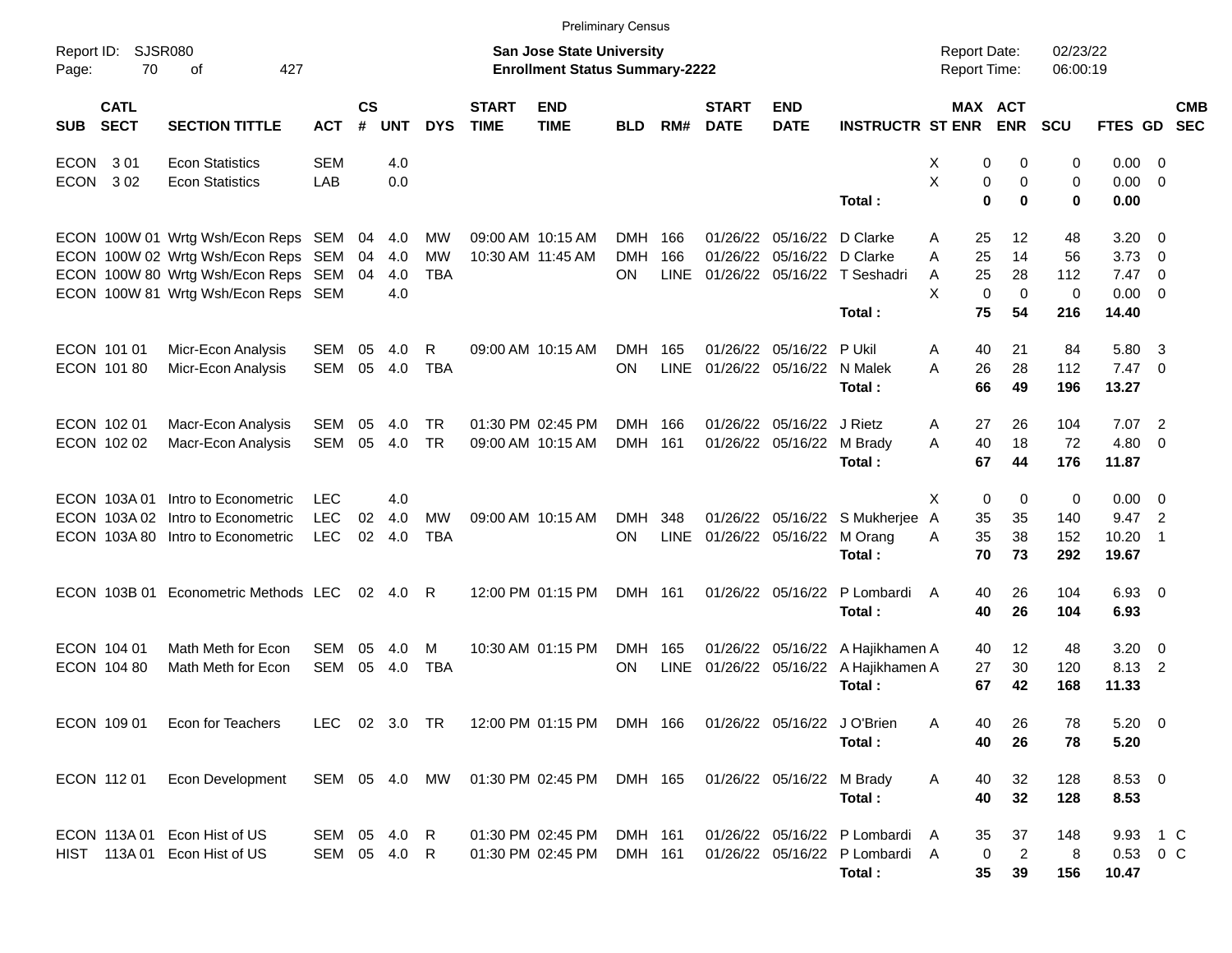|                                   |                                              |                          |                |            |            |                             | <b>Preliminary Census</b>                                          |            |       |                             |                                  |                                            |                                            |                              |                      |                               |                          |            |
|-----------------------------------|----------------------------------------------|--------------------------|----------------|------------|------------|-----------------------------|--------------------------------------------------------------------|------------|-------|-----------------------------|----------------------------------|--------------------------------------------|--------------------------------------------|------------------------------|----------------------|-------------------------------|--------------------------|------------|
| Report ID: SJSR080<br>71<br>Page: | 427<br>οf                                    |                          |                |            |            |                             | San Jose State University<br><b>Enrollment Status Summary-2222</b> |            |       |                             |                                  |                                            | <b>Report Date:</b><br><b>Report Time:</b> |                              | 02/23/22<br>06:00:19 |                               |                          |            |
| <b>CATL</b><br><b>SECT</b><br>SUB | <b>SECTION TITTLE</b>                        | <b>ACT</b>               | <b>CS</b><br># | <b>UNT</b> | <b>DYS</b> | <b>START</b><br><b>TIME</b> | <b>END</b><br><b>TIME</b>                                          | <b>BLD</b> | RM#   | <b>START</b><br><b>DATE</b> | <b>END</b><br><b>DATE</b>        | <b>INSTRUCTR ST ENR</b>                    |                                            | <b>MAX ACT</b><br><b>ENR</b> | <b>SCU</b>           | FTES GD SEC                   |                          | <b>CMB</b> |
| ECON 133 01                       | <b>Public Choice</b>                         | SEM 05 4.0               |                |            | M          |                             | 03:00 PM 04:15 PM                                                  |            |       |                             | 01/26/22 05/16/22                | Total:                                     | 40<br>Α<br>40                              | 38<br>38                     | 152<br>152           | $10.13 \t 0$<br>10.13         |                          |            |
| ECON 136 01                       | Internatl Econ                               | SEM 05                   |                | - 4.0      | МW         |                             | 10:30 AM 11:45 AM                                                  | DMH 348    |       |                             |                                  | 01/26/22 05/16/22 S Mukherjee A<br>Total:  | 40<br>40                                   | 39<br>39                     | 156<br>156           | $10.40 \t 0$<br>10.40         |                          |            |
|                                   | ECON 137A 01 Fund Corp Finance               | SEM 05 4.0               |                |            | МW         |                             | 07:30 AM 08:45 AM                                                  | DMH 161    |       |                             | 01/26/22 05/16/22                | N Nguyen<br>Total:                         | 40<br>A<br>40                              | 37<br>37                     | 148<br>148           | 10.00 2<br>10.00              |                          |            |
|                                   | ECON 137B 01 Topic Corp Finance              | SEM 05 4.0               |                |            | МW         |                             | 09:00 AM 10:15 AM                                                  | DMH 161    |       |                             | 01/26/22 05/16/22                | N Nguyen<br>Total:                         | 40<br>A<br>40                              | 19<br>19                     | 76<br>76             | $5.07$ 0<br>5.07              |                          |            |
| ECON 138 01                       | <b>Bus Econ Forecastg</b>                    | SEM 05 4.0               |                |            | МW         |                             | 12:00 PM 01:15 PM                                                  | DMH 348    |       |                             | 01/26/22 05/16/22                | S Mukherjee A<br>Total:                    | 40<br>40                                   | 40<br>40                     | 160<br>160           | 11.07 6<br>11.07              |                          |            |
| ECON 139 01                       | Prin of Invest                               | SEM 05                   |                | -4.0       | MW         |                             | 10:30 AM 11:45 AM                                                  | DMH 161    |       |                             | 01/26/22 05/16/22                | N Nguyen<br>Total:                         | 35<br>A<br>35                              | 40<br>40                     | 160<br>160           | 10.67 0<br>10.67              |                          |            |
| ECON 151 01                       | Labor Economics                              | SEM 05 4.0 T             |                |            |            |                             | 12:00 PM 01:15 PM                                                  | DMH 161    |       |                             | 01/26/22 05/16/22                | D Deyo<br>Total:                           | 30<br>A<br>30                              | 11<br>11                     | 44<br>44             | $2.93$ 0<br>2.93              |                          |            |
| ECON 170 80                       | <b>Health Economics</b>                      | <b>LEC</b>               | 05             | 4.0        | TR         |                             | 12:00 PM 01:15 PM                                                  | ON         | LINE  |                             |                                  | 01/26/22 05/16/22 F Fakhruddin A<br>Total: | 35<br>35                                   | 33<br>33                     | 132<br>132           | 8.80 0<br>8.80                |                          |            |
| ECON 180 01<br>ECON 180 02        | <b>Indiv Studies</b><br><b>Indiv Studies</b> | <b>SUP</b><br><b>SUP</b> |                | 1.0<br>2.0 |            |                             |                                                                    |            |       |                             |                                  |                                            | X<br>Χ                                     | 0<br>0<br>0<br>0             | 0<br>0               | $0.00 \quad 0$<br>$0.00 \t 0$ |                          |            |
| ECON 180 03                       | <b>Indiv Studies</b>                         | <b>SUP</b>               |                | 3.0        |            |                             |                                                                    |            |       |                             |                                  |                                            | X                                          | 0<br>0                       | 0                    | $0.00 \quad 0$                |                          |            |
| ECON 180 04                       | <b>Indiv Studies</b>                         | <b>SUP</b>               | 36             | 1.0        | TBA        |                             |                                                                    | ΟN         | LINE. |                             | 01/26/22 05/16/22 G Lang         |                                            | Α                                          | 5<br>3                       | 3                    | 0.20                          | $\overline{\mathbf{0}}$  |            |
| ECON 180 05                       | <b>Indiv Studies</b>                         | <b>SUP</b>               | 36             | 1.0        | <b>TBA</b> |                             |                                                                    | ΟN         |       |                             |                                  | LINE 01/26/22 05/16/22 S Mukherjee         | A                                          | 5<br>1                       | 1                    | 0.07                          | $\overline{\phantom{0}}$ |            |
| ECON 180 06                       | <b>Indiv Studies</b>                         | <b>SUP</b>               | 36             | 1.0        | TBA        |                             |                                                                    | ON         |       |                             | LINE 01/26/22 05/16/22 J O'Brien |                                            | A                                          | 5<br>0                       | 0                    | $0.00 \t 0$                   |                          |            |
| ECON 180 07                       | <b>Indiv Studies</b>                         | <b>SUP</b>               | 36             | 4.0        | <b>TBA</b> |                             |                                                                    | ON         |       |                             | LINE 01/26/22 05/16/22 M Holian  |                                            | Α                                          | 5                            | 4                    | $0.27$ 0                      |                          |            |
| ECON 180 08                       | <b>Indiv Studies</b>                         | <b>SUP</b>               |                |            | 36 1.0 TBA |                             |                                                                    | ON         |       |                             | LINE 01/26/22 05/16/22 M Holian  |                                            | Α                                          | 5                            | 1                    | $0.07$ 0                      |                          |            |
|                                   |                                              |                          |                |            |            |                             |                                                                    |            |       |                             |                                  | Total:                                     | 25                                         | 6                            | 9                    | 0.60                          |                          |            |
| ECON 185 01                       | Applied Econ Intern                          | <b>SUP</b>               |                | 1.0        |            |                             |                                                                    |            |       |                             |                                  |                                            | X                                          | 0<br>0                       | 0                    | $0.00 \t 0$                   |                          |            |
| ECON 185 02                       | Applied Econ Intern                          | <b>SUP</b>               |                | 2.0        |            |                             |                                                                    |            |       |                             |                                  |                                            | Χ                                          | 0<br>0                       | 0                    | $0.00 \t 0$                   |                          |            |
| ECON 185 03                       | Applied Econ Intern                          | <b>SUP</b>               |                | 3.0        |            |                             |                                                                    |            |       |                             |                                  |                                            | Χ                                          | $\pmb{0}$<br>0               | 0                    | $0.00 \t 0$                   |                          |            |
| ECON 185 04                       | Applied Econ Intern                          | <b>SUP</b>               |                | 4.0        |            |                             |                                                                    |            |       |                             |                                  |                                            | X                                          | 0<br>0                       | 0                    | $0.00 \t 0$                   |                          |            |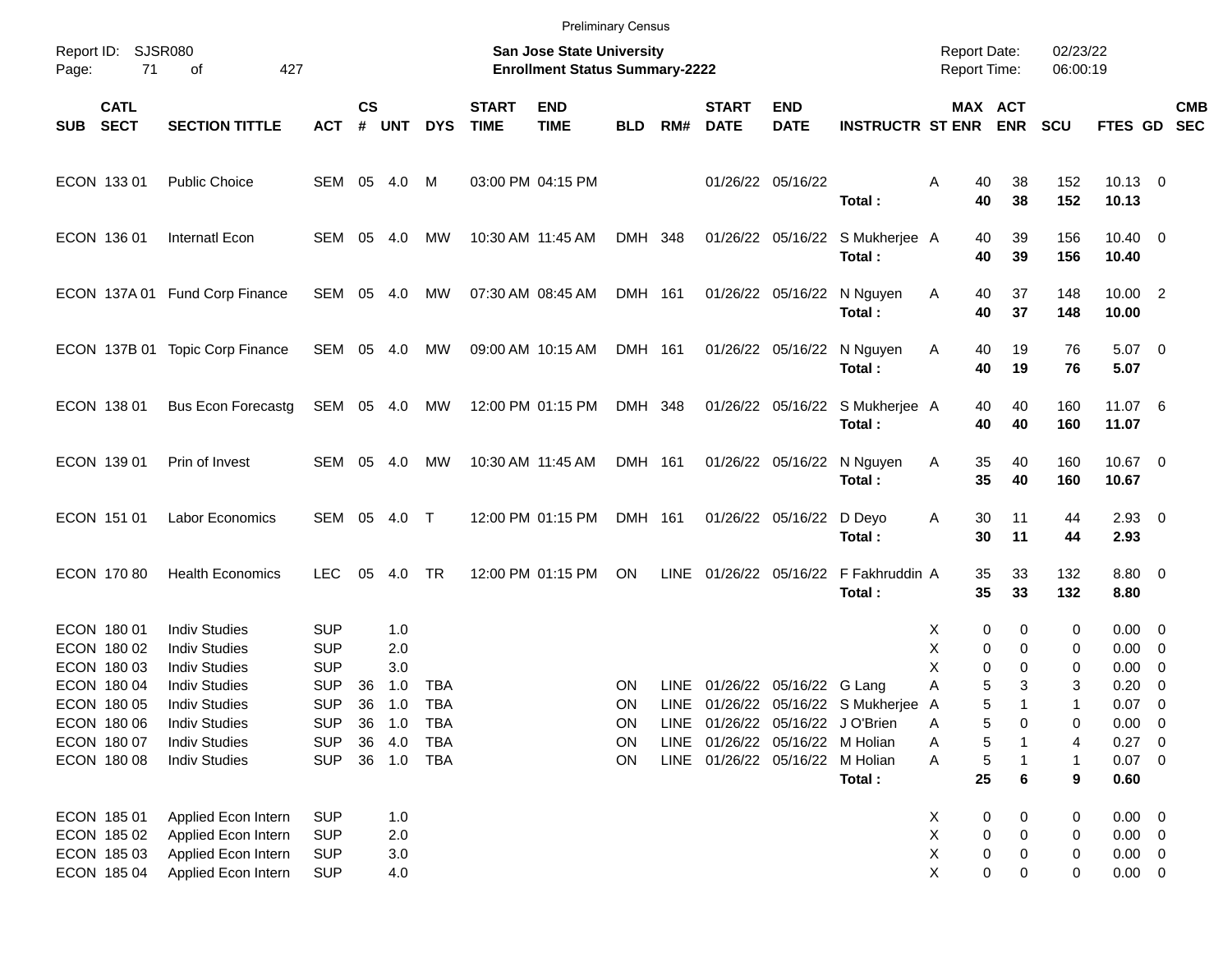| Report ID:                               | <b>SJSR080</b>                               |                |                |            |            |                             | <b>San Jose State University</b>      | <b>Preliminary Census</b> |             |                             |                                 |                                       | <b>Report Date:</b> |                                        | 02/23/22       |                     |                           |
|------------------------------------------|----------------------------------------------|----------------|----------------|------------|------------|-----------------------------|---------------------------------------|---------------------------|-------------|-----------------------------|---------------------------------|---------------------------------------|---------------------|----------------------------------------|----------------|---------------------|---------------------------|
| 72<br>Page:                              | of<br>427                                    |                |                |            |            |                             | <b>Enrollment Status Summary-2222</b> |                           |             |                             |                                 |                                       | Report Time:        |                                        | 06:00:19       |                     |                           |
| <b>CATL</b><br><b>SECT</b><br><b>SUB</b> | <b>SECTION TITTLE</b>                        | <b>ACT</b>     | <b>CS</b><br># | <b>UNT</b> | <b>DYS</b> | <b>START</b><br><b>TIME</b> | <b>END</b><br><b>TIME</b>             | <b>BLD</b>                | RM#         | <b>START</b><br><b>DATE</b> | <b>END</b><br><b>DATE</b>       | <b>INSTRUCTR ST ENR</b>               |                     | MAX ACT<br><b>ENR</b>                  | <b>SCU</b>     |                     | <b>CMB</b><br>FTES GD SEC |
| ECON 185 05                              | Applied Econ Intern                          | SUP            | 36             | 1.0        | TBA        |                             |                                       | ON                        | <b>LINE</b> |                             | 01/26/22 05/16/22 M Holian      |                                       | 5<br>Α              |                                        | $\mathbf{1}$   | 0.07                | - 0                       |
| ECON 185 06                              | Applied Econ Intern                          | <b>SUP</b>     | 36             | 2.0        | <b>TBA</b> |                             |                                       | ON                        | LINE        |                             | 01/26/22 05/16/22 M Holian      |                                       | 5<br>Α              | $\mathbf{1}$                           | 2              | 0.17                | - 1                       |
| ECON 185 07                              | Applied Econ Intern                          | <b>SUP</b>     | 36             | 3.0        | <b>TBA</b> |                             |                                       | ON                        | LINE        |                             | 01/26/22 05/16/22 M Holian      |                                       | 5<br>Α              | 0                                      | $\mathbf 0$    | 0.00                | $\overline{\mathbf{0}}$   |
| ECON 185 08                              | Applied Econ Intern                          | <b>SUP</b>     | 36             | 4.0        | <b>TBA</b> |                             |                                       | OΝ                        |             |                             | LINE 01/26/22 05/16/22 M Holian | Total:                                | 5<br>A<br>20        | 0<br>$\mathbf{2}$                      | 0<br>3         | 0.00<br>0.23        | $\overline{\mathbf{0}}$   |
| ECON 191 01                              | Nobel Prize Econ                             | <b>LEC</b>     | 02             | 4.0        | $\top$     |                             | 01:30 PM 02:45 PM                     | DMH 161                   |             |                             | 01/26/22 05/16/22               | D Deyo                                | 40<br>A             | 15                                     | 60             | 4.07 1              |                           |
|                                          |                                              |                |                |            |            |                             |                                       |                           |             |                             |                                 | Total:                                | 40                  | 15                                     | 60             | 4.07                |                           |
|                                          | ECON 203B 01 Sem Econometr Meth SEM 05 3.0 W |                |                |            |            |                             | 06:00 PM 08:45 PM                     | DMH 165                   |             |                             | 01/26/22 05/16/22               | R Liu                                 | Α<br>40             | 11                                     | 33             | 2.75 11             |                           |
|                                          |                                              |                |                |            |            |                             |                                       |                           |             |                             |                                 | Total:                                | 40                  | 11                                     | 33             | 2.75                |                           |
| ECON 205 80                              | Econ Analysis Wkshp SEM 05 3.0 R             |                |                |            |            |                             | 05:45 PM 07:00 PM                     | ON                        |             |                             | LINE 01/26/22 05/16/22          | R Liu                                 | Α<br>40             | 17                                     | 51             | 4.25 17             |                           |
|                                          |                                              |                |                |            |            |                             |                                       |                           |             |                             |                                 | Total:                                | 40                  | 17                                     | 51             | 4.25                |                           |
| ECON 235 01                              | Monet Theor & Pol                            | SEM 05 3.0 T   |                |            |            |                             | 06:00 PM 08:45 PM                     | DMH 165                   |             |                             | 01/26/22 05/16/22               | J Rietz                               | Α<br>40             | 17                                     | 51             | 4.20 16             |                           |
|                                          |                                              |                |                |            |            |                             |                                       |                           |             |                             |                                 | Total:                                | 40                  | 17                                     | 51             | 4.20                |                           |
| ECON 251 01                              | <b>Labor Economics</b>                       | SEM 05 3.0 T   |                |            |            |                             | 12:00 PM 01:15 PM                     | DMH 161                   |             |                             | 01/26/22 05/16/22 D Deyo        |                                       | 17<br>A             | 7                                      | 21             | $1.75$ 7            |                           |
|                                          |                                              |                |                |            |            |                             |                                       |                           |             |                             |                                 | Total:                                | 17                  | $\overline{7}$                         | 21             | 1.75                |                           |
| ECON 297 80                              | <b>Experimental Econ</b>                     | SEM 05 3.0 M   |                |            |            |                             | 06:00 PM 08:45 PM                     | ON                        |             |                             |                                 | LINE 01/26/22 05/16/22 A Hajikhamen A | 15                  | 8                                      | 24             | $1.90\quad 6$       |                           |
|                                          |                                              |                |                |            |            |                             |                                       |                           |             |                             |                                 | Total:                                | 15                  | 8                                      | 24             | 1.90                |                           |
| ECON 298 01                              | Spec Study                                   | <b>SUP</b>     | 25             | 3.0        | <b>TBA</b> |                             |                                       |                           |             |                             | 01/26/22 05/16/22 M Holian      |                                       | 5<br>A              |                                        | 3              | $0.25$ 1            |                           |
| ECON 298 02                              | <b>Spec Study</b>                            | <b>SUP</b>     |                | 25 3.0     | <b>TBA</b> |                             |                                       |                           |             |                             | 01/26/22 05/16/22 J Rietz       |                                       | 5<br>A              | -1                                     | 3              | $0.25$ 1            |                           |
|                                          |                                              |                |                |            |            |                             |                                       |                           |             |                             |                                 | Total:                                | 10                  | $\mathbf{2}$                           | 6              | 0.50                |                           |
| ECON 298E 01 Comp Exam                   |                                              | <b>SUP</b>     | 25             | 1.0        | TBA        |                             |                                       |                           |             |                             | 01/26/22 05/16/22 R Liu         |                                       | 25<br>A             | 5                                      | 5              | $0.42 \quad 5$      |                           |
| ECON 298E 02 Comp Exam                   |                                              | <b>SUP</b>     |                | 25 1.0     | <b>TBA</b> |                             |                                       |                           |             |                             | 01/26/22 05/16/22 J Rietz       |                                       | 25<br>Α             | $\overline{7}$                         | $\overline{7}$ | $0.58$ 7            |                           |
| ECON 298E 80 Comp Exam                   |                                              | <b>SUP</b>     |                | 1.0        |            |                             |                                       |                           |             |                             |                                 | Total:                                | $\mathsf X$<br>50   | $\mathbf 0$<br>$\overline{0}$<br>12    | 0<br>12        | $0.00 \t 0$<br>1.00 |                           |
|                                          |                                              |                |                |            |            |                             |                                       |                           |             |                             |                                 |                                       |                     |                                        |                |                     |                           |
| ECON 299 01                              | <b>MA Thesis Project</b>                     | SUP 25 1.0 TBA |                |            |            |                             |                                       |                           |             |                             | 01/26/22 05/16/22 D Deyo        |                                       | A                   | 3<br>0                                 | 0              | $0.00 \t 0$         |                           |
|                                          |                                              |                |                |            |            |                             |                                       |                           |             |                             |                                 | Total:                                |                     | $\overline{\mathbf{3}}$<br>$\mathbf 0$ | 0              | 0.00                |                           |
| Department : Economics                   |                                              |                |                |            |            |                             |                                       |                           |             |                             |                                 | <b>Department Total:</b>              |                     | 2370 1790 5965                         |                | 402.28              |                           |
|                                          |                                              |                |                |            |            |                             |                                       |                           |             |                             | <b>Lower Division:</b>          |                                       |                     | 1270 1051 3153                         |                | 210.30              |                           |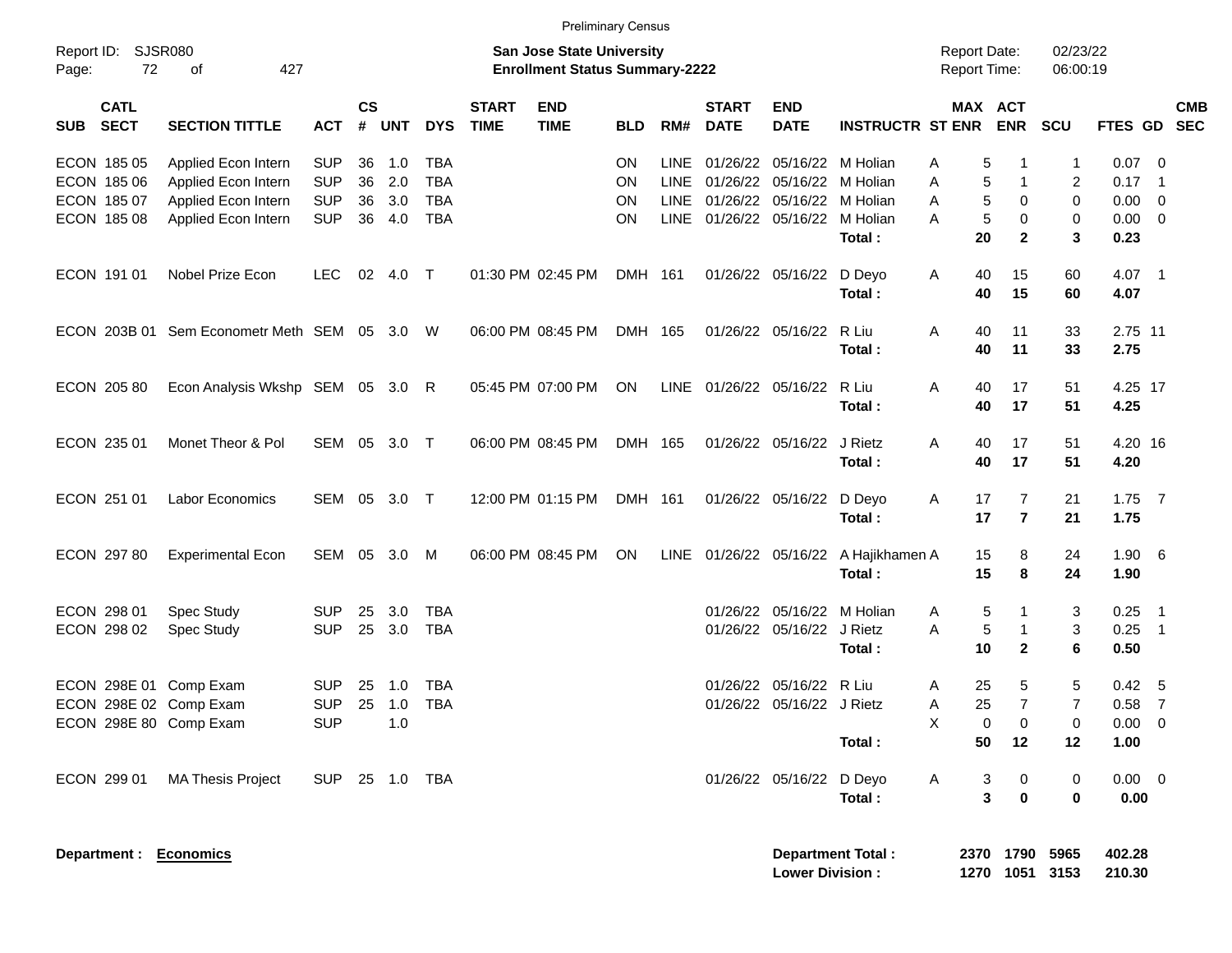|                             |                            |                       |         |                  |            |                             |                                                                           | <b>Preliminary Census</b> |     |                             |                           |                           |                                            |            |                      |                 |            |
|-----------------------------|----------------------------|-----------------------|---------|------------------|------------|-----------------------------|---------------------------------------------------------------------------|---------------------------|-----|-----------------------------|---------------------------|---------------------------|--------------------------------------------|------------|----------------------|-----------------|------------|
| Report ID: SJSR080<br>Page: | 73                         | of                    | 427     |                  |            |                             | <b>San Jose State University</b><br><b>Enrollment Status Summary-2222</b> |                           |     |                             |                           |                           | <b>Report Date:</b><br><b>Report Time:</b> |            | 02/23/22<br>06:00:19 |                 |            |
| <b>SUB</b>                  | <b>CATL</b><br><b>SECT</b> | <b>SECTION TITTLE</b> | $ACT$ # | СS<br><b>UNT</b> | <b>DYS</b> | <b>START</b><br><b>TIME</b> | <b>END</b><br>TIME                                                        | <b>BLD</b>                | RM# | <b>START</b><br><b>DATE</b> | <b>END</b><br><b>DATE</b> | <b>INSTRUCTR ST ENR</b>   | <b>MAX ACT</b>                             | <b>ENR</b> | <b>SCU</b>           | FTES GD SEC     | <b>CMB</b> |
|                             |                            |                       |         |                  |            |                             |                                                                           |                           |     |                             | <b>Upper Division:</b>    | <b>Graduate Division:</b> | 885<br>215                                 | 665<br>74  | 2614<br>198          | 175.63<br>16.35 |            |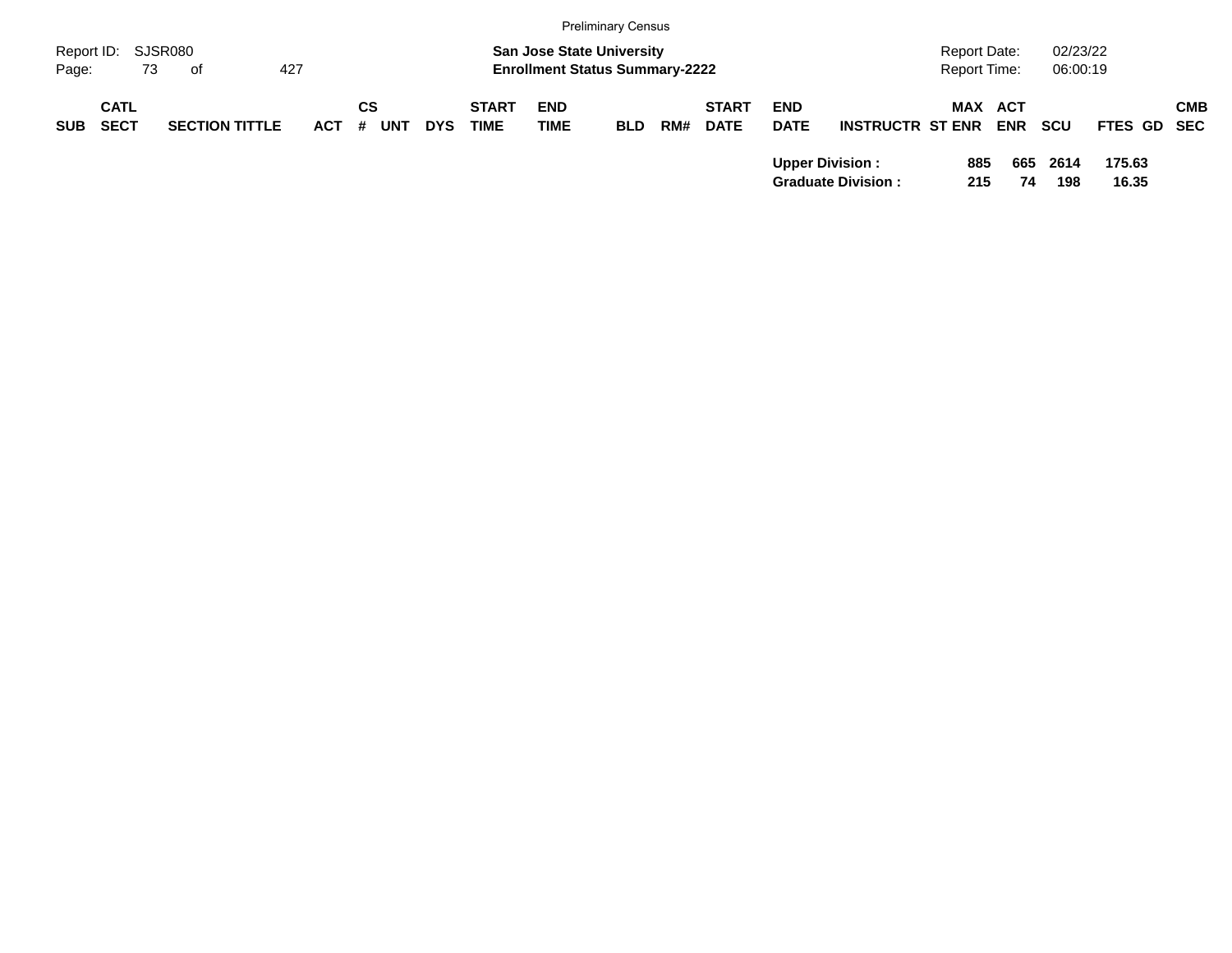|                     |                            |                              |            |                    |            |            |                             |                                                                           | <b>Preliminary Census</b> |             |                             |                            |                                       |   |                                     |                |                      |                |                         |                          |
|---------------------|----------------------------|------------------------------|------------|--------------------|------------|------------|-----------------------------|---------------------------------------------------------------------------|---------------------------|-------------|-----------------------------|----------------------------|---------------------------------------|---|-------------------------------------|----------------|----------------------|----------------|-------------------------|--------------------------|
| Report ID:<br>Page: | 74                         | SJSR080<br>427<br>οf         |            |                    |            |            |                             | <b>San Jose State University</b><br><b>Enrollment Status Summary-2222</b> |                           |             |                             |                            |                                       |   | <b>Report Date:</b><br>Report Time: |                | 02/23/22<br>06:00:19 |                |                         |                          |
| <b>SUB</b>          | <b>CATL</b><br><b>SECT</b> | <b>SECTION TITTLE</b>        | <b>ACT</b> | $\mathsf{cs}$<br># | <b>UNT</b> | <b>DYS</b> | <b>START</b><br><b>TIME</b> | <b>END</b><br><b>TIME</b>                                                 | <b>BLD</b>                | RM#         | <b>START</b><br><b>DATE</b> | <b>END</b><br><b>DATE</b>  | <b>INSTRUCTR ST ENR</b>               |   | MAX ACT                             | <b>ENR</b>     | <b>SCU</b>           | <b>FTES GD</b> |                         | <b>CMB</b><br><b>SEC</b> |
| College             |                            | Social Sciences, College of  |            |                    |            |            |                             |                                                                           |                           |             |                             |                            |                                       |   |                                     |                |                      |                |                         |                          |
| Department :        |                            | <b>Environmental Studies</b> |            |                    |            |            |                             |                                                                           |                           |             |                             |                            |                                       |   |                                     |                |                      |                |                         |                          |
| <b>ENVS</b>         | 1 01                       | Intro Envir Issues           | <b>LEC</b> |                    | 3.0        |            |                             |                                                                           |                           |             |                             |                            |                                       | Х | 0                                   | 0              | 0                    | 0.00           | - 0                     |                          |
| <b>ENVS</b>         | 1 0 5                      | Intro Envir Issues           | <b>LEC</b> | 01                 | 3.0        | TR         |                             | 10:30 AM 11:45 AM                                                         | <b>DMH</b>                | 226B        |                             | 01/26/22 05/16/22          | P lyer                                | A | 35                                  | 30             | 90                   | 6.00           | 0                       |                          |
| <b>ENVS</b>         | 180                        | Intro Envir Issues           | <b>LEC</b> | 01                 | 3.0        | <b>MW</b>  |                             | 09:00 AM 10:15 AM                                                         | <b>ON</b>                 | <b>LINE</b> |                             |                            | 01/26/22 05/16/22 S Redondo           | A | 35                                  | 35             | 105                  | 7.00           | 0                       |                          |
| <b>ENVS</b>         | 181                        | Intro Envir Issues           | <b>LEC</b> | 01                 | 3.0        | MW         |                             | 10:30 AM 11:45 AM                                                         | ON                        | <b>LINE</b> |                             | 01/26/22 05/16/22          | S Redondo                             | A | 35                                  | 35             | 105                  | 7.00           | 0                       |                          |
|                     |                            |                              |            |                    |            |            |                             |                                                                           |                           |             |                             |                            | Total:                                |   | 105                                 | 100            | 300                  | 20.00          |                         |                          |
| <b>ENVS</b>         | 10 01                      | Life Chang Planet            | <b>LEC</b> | 01                 | 3.0        | TR.        |                             | 01:30 PM 02:45 PM                                                         | DMH 164                   |             |                             | 01/26/22 05/16/22 C Siegel |                                       | Α | 35                                  | 32             | 96                   | 6.40           | $\overline{0}$          |                          |
| <b>ENVS</b>         | 10 02                      | Life Chang Planet            | <b>LEC</b> | 01                 | 3.0        | <b>TR</b>  |                             | 03:00 PM 04:15 PM                                                         | DMH                       | 164         |                             | 01/26/22 05/16/22 C Siegel |                                       | Α | 35                                  | 24             | 72                   | 4.80           | 0                       |                          |
| <b>ENVS</b>         | 1080                       | Life Chang Planet            | <b>LEC</b> |                    | 3.0        |            |                             |                                                                           |                           |             |                             |                            |                                       | х | 0                                   | 0              | 0                    | 0.00           | 0                       |                          |
| <b>ENVS</b>         | 1081                       | Life Chang Planet            | <b>LEC</b> |                    | 3.0        |            |                             |                                                                           |                           |             |                             |                            |                                       | Χ | 0                                   | 0              | 0                    | 0.00           | 0                       |                          |
| <b>ENVS</b>         | 1082                       | Life Chang Planet            | <b>LEC</b> |                    | 3.0        |            |                             |                                                                           |                           |             |                             |                            |                                       | Χ | 0                                   | 0              | 0                    | 0.00           | 0                       |                          |
| <b>ENVS</b>         | 1083                       | Life Chang Planet            | <b>LEC</b> |                    | 3.0        |            |                             |                                                                           |                           |             |                             |                            |                                       | X | 0                                   | 0              | 0                    | 0.00           | 0                       |                          |
| <b>ENVS</b>         | 1084                       | Life Chang Planet            | <b>LEC</b> |                    | 3.0        |            |                             |                                                                           |                           |             |                             |                            |                                       | X | 0                                   | 0              | 0                    | 0.00           | 0                       |                          |
| <b>ENVS</b>         | 1085                       | Life Chang Planet            | <b>LEC</b> |                    | 3.0        |            |                             |                                                                           |                           |             |                             |                            |                                       | Χ | $\mathbf 0$                         | $\mathbf 0$    | 0                    | 0.00           | 0                       |                          |
| <b>ENVS</b>         | 1086                       | Life Chang Planet            | <b>LEC</b> | 01                 | 3.0        | TBA        |                             |                                                                           | <b>ON</b>                 | LINE.       |                             | 01/26/22 05/16/22          | R Desilva                             | Α | 35                                  | 36             | 108                  | 7.20           | $\overline{0}$          |                          |
|                     |                            |                              |            |                    |            |            |                             |                                                                           |                           |             |                             |                            | Total:                                |   | 105                                 | 92             | 276                  | 18.40          |                         |                          |
| ENVS.               |                            | 100W 01 Env Res and Writ     | SEM        | 04                 | 3.0        | TR.        |                             | 12:00 PM 01:15 PM                                                         | <b>DMH</b>                | 164         |                             |                            | 01/26/22 05/16/22 A Petersen          | A | 22                                  | 13             | 39                   | 2.60           | - 0                     |                          |
| <b>ENVS</b>         |                            | 100W 80 Env Res and Writ     | SEM        | 04                 | 3.0        | TR         |                             | 03:00 PM 04:15 PM                                                         | ON                        | <b>LINE</b> |                             | 01/26/22 05/16/22          | A Petersen                            | A | 22                                  | 18             | 54                   | 3.60           | $\overline{\mathbf{0}}$ |                          |
|                     |                            |                              |            |                    |            |            |                             |                                                                           |                           |             |                             |                            | Total:                                |   | 44                                  | 31             | 93                   | 6.20           |                         |                          |
|                     | ENVS 106 01                | Ocean Environments           | LEC        | 03                 | 3.0        | TR         |                             | 12:00 PM 01:15 PM                                                         | CL                        | 224         |                             | 01/26/22 05/16/22          | R Lazzeri-Ae A                        |   | 30                                  | 12             | 36                   | $2.40 \quad 0$ |                         |                          |
|                     |                            |                              |            |                    |            |            |                             |                                                                           |                           |             |                             |                            | Total:                                |   | 30                                  | 12             | 36                   | 2.40           |                         |                          |
|                     | ENVS 107 01                | Env Econ & Policy            | <b>LEC</b> | 01                 | 3.0        | MW         |                             | 12:00 PM 01:15 PM                                                         | DMH 164                   |             |                             | 01/26/22 05/16/22 C Su     |                                       | Α | 30                                  | 14             | 42                   | 2.80           | $0\,$ C                 |                          |
|                     | ECON 107 01                | Env Econ & Policy            | <b>LEC</b> | 01                 | 3.0        | MW         |                             | 12:00 PM 01:15 PM                                                         | <b>DMH</b>                | 164         |                             | 01/26/22 05/16/22 C Su     |                                       | A | 0                                   | $\overline{7}$ | 21                   | 1.40           | $0\,$ C                 |                          |
|                     | ENVS 107 02                | Env Econ & Policy            | <b>LEC</b> | 01                 | 3.0        | МW         |                             | 01:30 PM 02:45 PM                                                         | <b>DMH</b>                | 164         |                             | 01/26/22 05/16/22 C Su     |                                       | A | 30                                  | 10             | 30                   | 2.05           | 1 C                     |                          |
|                     | ECON 107 02                | Env Econ & Policy            | <b>LEC</b> | 01                 | 3.0        | <b>MW</b>  |                             | 01:30 PM 02:45 PM                                                         | DMH 164                   |             |                             | 01/26/22 05/16/22 C Su     |                                       | A | 0                                   | 2              | 6                    | 0.40           | 0 <sup>o</sup>          |                          |
|                     |                            |                              |            |                    |            |            |                             |                                                                           |                           |             |                             |                            | Total:                                |   | 60                                  | 33             | 99                   | 6.65           |                         |                          |
|                     | ENVS 110 10                | Resource Analysis            | LAB        |                    | 16 0.0     | TR         |                             | 09:00 AM 10:15 AM                                                         | WSQ 113                   |             |                             |                            | 01/26/22 05/16/22 R Lazzeri-Ae A      |   | 20                                  | 13             | 13                   | $0.00 \t 0$    |                         |                          |
|                     | ENVS 110 11                | Resource Analysis            | LAB        |                    | 16 0.0     | TR         |                             | 10:30 AM 11:45 AM                                                         | WSQ 113                   |             |                             |                            | 01/26/22 05/16/22 R Lazzeri-Ae A      |   | 20                                  | 14             | 14                   | $0.00 \t 0$    |                         |                          |
|                     | ENVS 110 80                | Resource Analysis            | LEC.       |                    | 02 4.0     | MW         |                             | 01:30 PM 02:45 PM                                                         | ON                        |             |                             |                            | LINE 01/26/22 05/16/22 R Lazzeri-Ae A |   | 40                                  | 27             | 81                   | $7.20 \t 0$    |                         |                          |
|                     |                            |                              |            |                    |            |            |                             |                                                                           |                           |             |                             |                            | Total:                                |   | 80                                  | 54             | 108                  | 7.20           |                         |                          |
|                     | ENVS 117 01                | Human Ecology                | <b>SEM</b> |                    | 3.0        |            |                             |                                                                           |                           |             |                             |                            |                                       | X | $\pmb{0}$                           | 0              | 0                    | $0.00 \t 0$    |                         |                          |
|                     | ENVS 117 02                | Human Ecology                | <b>SEM</b> |                    | $3.0\,$    |            |                             |                                                                           |                           |             |                             |                            |                                       | X | $\pmb{0}$                           | $\mathbf 0$    | 0                    | $0.00 \t 0$    |                         |                          |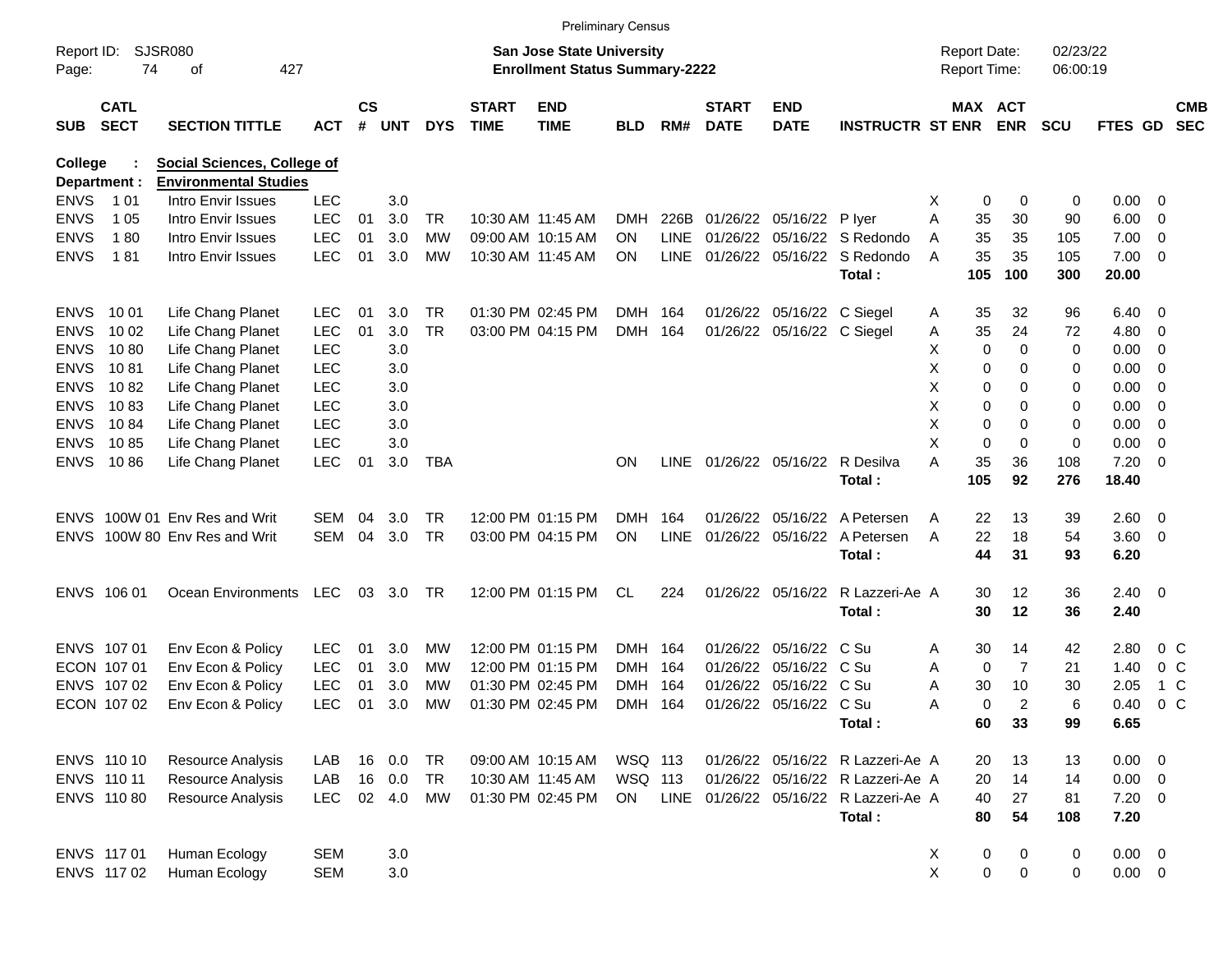|                     |                            |                                                       |                          |                |            |                 |                             | <b>Preliminary Census</b>                                                 |            |                     |                               |                           |                                        |                                     |                       |                      |              |                          |
|---------------------|----------------------------|-------------------------------------------------------|--------------------------|----------------|------------|-----------------|-----------------------------|---------------------------------------------------------------------------|------------|---------------------|-------------------------------|---------------------------|----------------------------------------|-------------------------------------|-----------------------|----------------------|--------------|--------------------------|
| Report ID:<br>Page: | 75                         | <b>SJSR080</b><br>427<br>оf                           |                          |                |            |                 |                             | <b>San Jose State University</b><br><b>Enrollment Status Summary-2222</b> |            |                     |                               |                           |                                        | <b>Report Date:</b><br>Report Time: |                       | 02/23/22<br>06:00:19 |              |                          |
| <b>SUB</b>          | <b>CATL</b><br><b>SECT</b> | <b>SECTION TITTLE</b>                                 | <b>ACT</b>               | <b>CS</b><br># | <b>UNT</b> | <b>DYS</b>      | <b>START</b><br><b>TIME</b> | <b>END</b><br><b>TIME</b>                                                 | <b>BLD</b> | RM#                 | <b>START</b><br><b>DATE</b>   | <b>END</b><br><b>DATE</b> | <b>INSTRUCTR ST ENR</b>                |                                     | MAX ACT<br><b>ENR</b> | <b>SCU</b>           | FTES GD      | <b>CMB</b><br><b>SEC</b> |
| <b>ENVS</b>         | 11780                      | Human Ecology                                         | <b>SEM</b>               |                | 3.0        |                 |                             |                                                                           |            |                     |                               |                           |                                        | X                                   | 0<br>0                | 0                    | 0.00         | $\overline{\phantom{0}}$ |
|                     | ENVS 11781                 | Human Ecology                                         | <b>SEM</b>               | 05             | 3.0        | MW              |                             | 12:00 PM 01:15 PM                                                         | ON         | <b>LINE</b>         | 01/26/22                      | 05/16/22 S Ou             | Total:                                 | A<br>20<br>20                       | 25<br>25              | 75<br>75             | 5.00<br>5.00 | - 0                      |
|                     |                            |                                                       |                          |                |            |                 |                             | 09:00 AM 10:15 AM                                                         |            |                     | 01/26/22                      |                           |                                        |                                     |                       |                      |              |                          |
|                     | ENVS 11980<br>ENGR 11980   | Energy & Environ<br>Energy & Environ                  | <b>LEC</b><br><b>LEC</b> | 02<br>02       | 3.0<br>3.0 | TR<br><b>TR</b> |                             | 09:00 AM 10:15 AM                                                         | ΟN<br>ΟN   | LINE<br><b>LINE</b> | 01/26/22                      | 05/16/22<br>05/16/22      | <b>B</b> Delaveau<br><b>B</b> Delaveau | 35<br>A<br>A                        | 24<br>0<br>8          | 72<br>24             | 4.80<br>1.60 | 0 C<br>$0\,C$            |
|                     | ENVS 11981                 | Energy & Environ                                      | <b>LEC</b>               | 02             | 3.0        | <b>TR</b>       |                             | 12:00 PM 01:15 PM                                                         | ΟN         | <b>LINE</b>         | 01/26/22                      | 05/16/22                  | <b>B</b> Delaveau                      | 35<br>A                             | 20                    | 60                   | 4.00         | $0\,C$                   |
|                     | ENGR 11981                 | Energy & Environ                                      | <b>LEC</b>               | 02             | 3.0        | <b>TR</b>       |                             | 12:00 PM 01:15 PM                                                         | ΟN         | LINE                |                               | 01/26/22 05/16/22         | <b>B</b> Delaveau                      | $\mathbf 0$<br>A                    | 10                    | 30                   | 2.00         | $0\,C$                   |
|                     |                            |                                                       |                          |                |            |                 |                             |                                                                           |            |                     |                               |                           | Total:                                 | 70                                  | 62                    | 186                  | 12.40        |                          |
|                     | ENVS 124 01                | Intro Env Law                                         | <b>LEC</b>               | 01             | 3.0        | <b>TR</b>       |                             | 10:30 AM 11:45 AM                                                         | DMH 164    |                     | 01/26/22                      | 05/16/22                  | A Stasiewicz A                         | 30                                  | 26                    | 78                   | 5.20         | 0 C                      |
|                     | POLS 124 01                | Intro Env Law                                         | <b>LEC</b>               | 01             | 3.0        | <b>TR</b>       |                             | 10:30 AM 11:45 AM                                                         | DMH 164    |                     | 01/26/22                      |                           | 05/16/22 A Stasiewicz A                |                                     | 5<br>0                | 15                   | 1.05         | 1 C                      |
| <b>ENVS</b>         | 124 02                     | Intro Env Law                                         | <b>LEC</b>               |                | 3.0        |                 |                             |                                                                           |            |                     |                               |                           |                                        | X                                   | 0<br>0                | 0                    | 0.00         | $\overline{0}$           |
|                     | POLS 124 02                | Intro Env Law                                         | <b>LEC</b>               |                | 3.0        |                 |                             |                                                                           |            |                     |                               |                           |                                        | Χ                                   | 0<br>$\mathbf 0$      | 0                    | 0.00         | - 0                      |
|                     |                            |                                                       |                          |                |            |                 |                             |                                                                           |            |                     |                               |                           | Total:                                 | 30                                  | 31                    | 93                   | 6.25         |                          |
| <b>ENVS</b>         | 127 01                     | Comm Based Rsrch                                      | <b>LEC</b>               | 02             | 3.0        | TR.             |                             | 03:00 PM 04:15 PM                                                         | <b>DMH</b> | 359                 | 01/26/22                      | 05/16/22                  | M Santos RocA                          | 30                                  | 15                    | 45                   | 3.25         | 5 C                      |
|                     | SOCI 127 01                | Comm Based Rsrch                                      | <b>LEC</b>               | 02             | 3.0        | <b>TR</b>       |                             | 03:00 PM 04:15 PM                                                         | DMH 359    |                     | 01/26/22                      | 05/16/22                  | M Santos RocA                          |                                     | 0<br>0                | 0                    | 0.00         | 0 <sup>o</sup>           |
|                     |                            |                                                       |                          |                |            |                 |                             |                                                                           |            |                     |                               |                           | Total:                                 | 30                                  | 15                    | 45                   | 3.25         |                          |
|                     | ENVS 128 80                | Water Res Mgt                                         | LEC.                     | 02             | 3.0        | <b>MW</b>       |                             | 10:30 AM 11:45 AM                                                         | ΟN         | <b>LINE</b>         |                               | 01/26/22 05/16/22         | P Ferraro                              | A<br>30                             | 11                    | 33                   | 2.25         | $\overline{\phantom{1}}$ |
|                     |                            |                                                       |                          |                |            |                 |                             |                                                                           |            |                     |                               |                           | Total:                                 | 30                                  | 11                    | 33                   | 2.25         |                          |
| <b>ENVS</b>         | 132 01                     | Solar Home Design                                     | <b>LEC</b>               | 02             | 3.0        | R               |                             | 03:00 PM 05:45 PM                                                         | CL         | 224                 | 01/26/22                      | 05/16/22                  | <b>B</b> Delaveau                      | 30<br>A                             | 12                    | 36                   | 2.40         | $0\,C$                   |
| <b>DSIT</b>         | 132 01                     | Solar Home Design                                     | <b>LEC</b>               | 02             | 3.0        | R               |                             | 03:00 PM 05:45 PM                                                         | CL         | 224                 | 01/26/22                      | 05/16/22                  | <b>B</b> Delaveau                      | A                                   | $\overline{c}$<br>0   | 6                    | 0.40         | 0 <sup>o</sup>           |
|                     |                            |                                                       |                          |                |            |                 |                             |                                                                           |            |                     |                               |                           | Total:                                 | 30                                  | 14                    | 42                   | 2.80         |                          |
|                     | ENVS 133 80                | Sustainable Energy                                    | <b>LEC</b>               |                | 3.0        |                 |                             |                                                                           |            |                     |                               |                           |                                        | X                                   | 0<br>0                | 0                    | $0.00 \t 0$  |                          |
|                     | ENVS 133 81                | Sustainable Energy                                    | <b>LEC</b>               | 02             | 3.0        | W               |                             | 03:00 PM 05:45 PM                                                         | ON         | LINE                | 01/26/22 05/16/22             |                           | D Mulvaney                             | A<br>30                             | 18                    | 54                   | 3.60         | $\overline{\mathbf{0}}$  |
|                     |                            |                                                       |                          |                |            |                 |                             |                                                                           |            |                     |                               |                           | Total:                                 | 30                                  | 18                    | 54                   | 3.60         |                          |
|                     | ENVS 144 10                | Calif Wetland Contro ACT 13 0.0 TBA                   |                          |                |            |                 |                             |                                                                           | ON.        |                     | LINE 01/26/22 05/16/22 G Klee |                           |                                        | 25<br>A                             | 17                    | 34                   | $0.00 \t 0$  |                          |
|                     | ENVS 144 80                | <b>Calif Wetland Contro</b>                           |                          |                |            | LEC 02 4.0 W    |                             | 01:30 PM 04:15 PM ON                                                      |            |                     | LINE 01/26/22 05/16/22 G Klee |                           |                                        | 25<br>A                             | 17                    | 34                   | 4.53 0       |                          |
|                     |                            |                                                       |                          |                |            |                 |                             |                                                                           |            |                     |                               |                           | Total:                                 | 50                                  | 34                    | 68                   | 4.53         |                          |
|                     | ENVS 148 10                | Sustain Mat Manage ACT 08 0.0                         |                          |                |            | TBA             |                             |                                                                           | ON.        |                     |                               |                           | LINE 01/26/22 05/16/22 B Olszewski A   | 25                                  | 13                    | 13                   | $0.00$ 1     |                          |
|                     | ENVS 148 80                | Sustain Mat Manage LEC 03 4.0 TR 01:30 PM 02:45 PM ON |                          |                |            |                 |                             |                                                                           |            |                     |                               |                           | LINE 01/26/22 05/16/22 B Olszewski A   | 25                                  | 12                    | 36                   | $3.20 \ 0$   |                          |
|                     |                            |                                                       |                          |                |            |                 |                             |                                                                           |            |                     |                               |                           | Total:                                 | 50                                  | 25                    | 49                   | 3.20         |                          |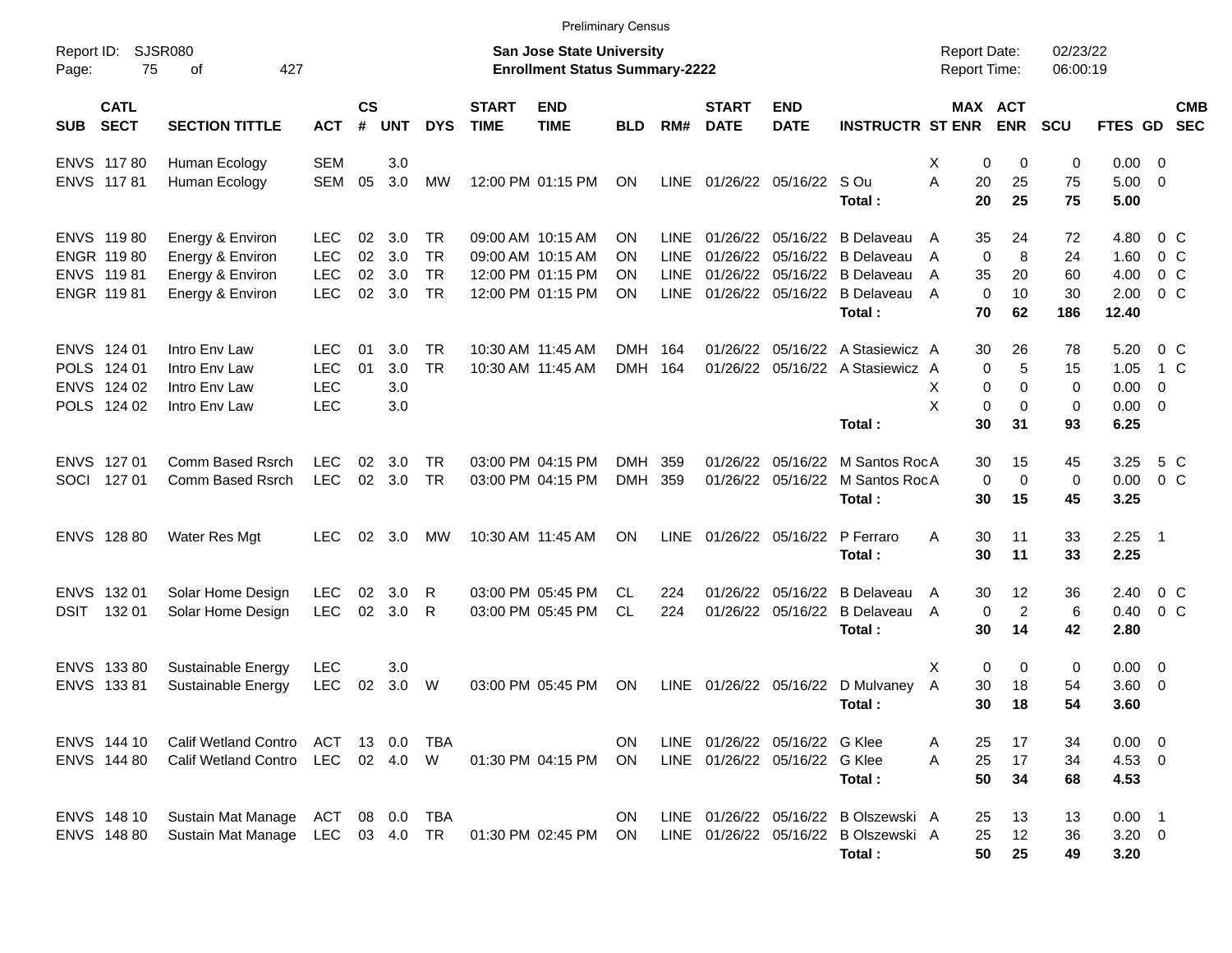|                     |                            |                                        |                          |                |                  |            |                             |                                                                           | <b>Preliminary Census</b> |             |                             |                               |                                                                           |                                     |                              |                      |                        |                          |                          |
|---------------------|----------------------------|----------------------------------------|--------------------------|----------------|------------------|------------|-----------------------------|---------------------------------------------------------------------------|---------------------------|-------------|-----------------------------|-------------------------------|---------------------------------------------------------------------------|-------------------------------------|------------------------------|----------------------|------------------------|--------------------------|--------------------------|
| Report ID:<br>Page: | 76                         | <b>SJSR080</b><br>427<br>οf            |                          |                |                  |            |                             | <b>San Jose State University</b><br><b>Enrollment Status Summary-2222</b> |                           |             |                             |                               |                                                                           | <b>Report Date:</b><br>Report Time: |                              | 02/23/22<br>06:00:19 |                        |                          |                          |
| <b>SUB</b>          | <b>CATL</b><br><b>SECT</b> | <b>SECTION TITTLE</b>                  | <b>ACT</b>               | <b>CS</b><br># | <b>UNT</b>       | <b>DYS</b> | <b>START</b><br><b>TIME</b> | <b>END</b><br><b>TIME</b>                                                 | <b>BLD</b>                | RM#         | <b>START</b><br><b>DATE</b> | <b>END</b><br><b>DATE</b>     | <b>INSTRUCTR ST ENR</b>                                                   |                                     | MAX ACT<br><b>ENR</b>        | <b>SCU</b>           | FTES GD                |                          | <b>CMB</b><br><b>SEC</b> |
|                     | ENVS 150 80                | Intro Env Thought                      | SEM                      | 05             | 3.0              | <b>TBA</b> |                             |                                                                           | ΟN                        | <b>LINE</b> | 01/26/22                    |                               | 05/16/22 W Russell                                                        | 20<br>Α                             | 20                           | 60                   | 4.00 0                 |                          |                          |
|                     | ENVS 150 81                | Intro Env Thought                      | SEM                      | 05             | 3.0              | <b>TBA</b> |                             |                                                                           | ΟN                        | <b>LINE</b> |                             |                               | 01/26/22 05/16/22 W Russell<br>Total:                                     | 20<br>A<br>40                       | 20<br>40                     | 60<br>120            | $4.00 \t 0$<br>8.00    |                          |                          |
|                     | ENVS 152 80                | <b>Global Environment</b>              | <b>LEC</b>               | 02             | 3.0              | <b>TBA</b> |                             |                                                                           | ΟN                        | LINE.       |                             |                               | 01/26/22 05/16/22 B Olszewski A                                           | 35                                  | 25                           | 75                   | 5.00                   | 0 C                      |                          |
| <b>PKG</b>          | 152 80                     | <b>Global Environment</b>              | <b>LEC</b>               | 02             | 3.0              | <b>TBA</b> |                             |                                                                           | ΟN                        | <b>LINE</b> | 01/26/22                    |                               | 05/16/22 B Olszewski A                                                    |                                     | $\mathbf 0$<br>10            | 30                   | 2.00                   | 0 <sup>o</sup>           |                          |
|                     | ENVS 152 81                | <b>Global Environment</b>              | <b>LEC</b>               | 02             | 3.0              | <b>TBA</b> |                             |                                                                           | ΟN                        | LINE        | 01/26/22                    |                               | 05/16/22 B Olszewski A                                                    | 35                                  | 24                           | 72                   | 4.85                   | 1 C                      |                          |
| <b>PKG</b>          | 15281                      | <b>Global Environment</b>              | <b>LEC</b>               |                | 02 3.0           | <b>TBA</b> |                             |                                                                           | ΟN                        | <b>LINE</b> |                             |                               | 01/26/22 05/16/22 B Olszewski A<br>Total:                                 | 70                                  | $\mathbf 0$<br>10<br>69      | 30<br>207            | 2.00<br>13.85          | $0\,C$                   |                          |
|                     | ENVS 154 01                | Sustainable Agricult                   | LEC                      | 03             | 4.0              | TR         |                             | 01:30 PM 02:45 PM                                                         |                           |             |                             |                               | WSQ GRDN 01/26/22 05/16/22 R O'Malley                                     | 25<br>A                             | 26                           | 78                   | $7.07$ 2               |                          |                          |
|                     | ENVS 154 10                | Sustainable Agricult                   | <b>ACT</b>               | 07             | $0.0\,$          | R          |                             | 03:00 PM 05:45 PM                                                         |                           |             |                             |                               | WSQ GRDN 01/26/22 05/16/22 R O'Malley                                     | 25<br>A                             | 26                           | 26                   | 0.00 2                 |                          |                          |
|                     |                            |                                        |                          |                |                  |            |                             |                                                                           |                           |             |                             |                               | Total:                                                                    | 50                                  | 52                           | 104                  | 7.07                   |                          |                          |
|                     | ENVS 158 01                | Environmental Educat LEC               |                          | 02             | 3.0              | МW         |                             | 03:00 PM 04:15 PM                                                         | DMH 164                   |             |                             | 01/26/22 05/16/22 R Foran     |                                                                           | 30<br>A                             | 28                           | 84                   | $5.60 \quad 0$         |                          |                          |
|                     | ENVS 158 02                | <b>Environmental Educat LEC</b>        |                          |                | 3.0              |            |                             |                                                                           |                           |             |                             |                               |                                                                           | X                                   | 0<br>$\mathbf 0$             | 0                    | $0.00 \t 0$            |                          |                          |
|                     |                            |                                        |                          |                |                  |            |                             |                                                                           |                           |             |                             |                               | Total:                                                                    | 30                                  | 28                           | 84                   | 5.60                   |                          |                          |
|                     | ENVS 166 10                | Nature Photography                     | ACT                      | 13             | 0.0              | TBA        |                             |                                                                           | <b>OFF</b>                |             | CAMP 01/26/22               | 05/16/22 G Klee               |                                                                           | 25<br>A                             | 16                           | 32                   | $0.00 \t 0$            |                          |                          |
|                     | ENVS 166 80                | Nature Photography                     | <b>LEC</b>               | 02             | 4.0              | W          |                             | 09:00 AM 10:45 AM                                                         | ON                        |             |                             | LINE 01/26/22 05/16/22 G Klee |                                                                           | 25<br>A                             | 16                           | 32                   | $4.27$ 0               |                          |                          |
|                     |                            |                                        |                          |                |                  |            |                             |                                                                           |                           |             |                             |                               | Total:                                                                    | 50                                  | 32                           | 64                   | 4.27                   |                          |                          |
|                     | ENVS 175 01                | <b>Wildfire Policy</b>                 | <b>LEC</b>               | 02             | 3.0              | TR         |                             | 09:00 AM 10:15 AM                                                         | DMH 164                   |             |                             | 01/26/22 05/16/22             | A Stasiewicz A                                                            | 30                                  | 18                           | 54                   | $3.70$ 2               |                          |                          |
|                     |                            |                                        |                          |                |                  |            |                             |                                                                           |                           |             |                             |                               | Total:                                                                    | 30                                  | 18                           | 54                   | 3.70                   |                          |                          |
|                     | ENVS 181 01                | <b>Envir Res Center</b>                | <b>SUP</b>               |                | 1.0              |            |                             |                                                                           |                           |             |                             |                               |                                                                           | X                                   | 0<br>0                       | 0                    | $0.00 \quad 0$         |                          |                          |
|                     | ENVS 181 02                | <b>Envir Res Center</b>                | <b>SUP</b>               |                | 2.0              |            |                             |                                                                           |                           |             |                             |                               |                                                                           | X                                   | 0<br>0                       | 0                    | 0.00                   | $\overline{\phantom{0}}$ |                          |
|                     | ENVS 181 03                | <b>Envir Res Center</b>                | <b>SUP</b>               |                | 3.0              |            |                             |                                                                           |                           |             |                             |                               |                                                                           | X                                   | 0<br>0                       | 0                    | 0.00                   | $\overline{\mathbf{0}}$  |                          |
|                     | ENVS 181 04                | <b>Envir Res Center</b>                | <b>SUP</b>               | 25             | 1.0              | МW         |                             | 01:30 PM 02:45 PM                                                         | WSQ 111                   |             | 01/26/22                    |                               | 05/16/22 C Rampini                                                        | Α<br>10                             | $\overline{\mathbf{c}}$      | 2                    | 0.13                   | 0                        |                          |
|                     | ENVS 181 05                | <b>Envir Res Center</b>                | <b>SUP</b>               | 25             | 2.0              | MW         |                             | 01:30 PM 02:45 PM                                                         | WSQ 111                   |             |                             |                               | 01/26/22 05/16/22 C Rampini                                               | 10<br>Α                             | $\overline{2}$               | 4                    | 0.27                   | - 0                      |                          |
|                     | ENVS 181 06                | Envir Res Center                       | <b>SUP</b>               |                |                  |            |                             |                                                                           |                           |             |                             |                               | 25 3.0 MW 01:30 PM 02:45 PM WSQ 111 01/26/22 05/16/22 C Rampini<br>Total: | A<br>10<br>30                       | 3<br>$\overline{\mathbf{r}}$ | 9<br>15              | $0.60 \quad 0$<br>1.00 |                          |                          |
|                     |                            |                                        |                          |                |                  |            |                             |                                                                           |                           |             |                             |                               |                                                                           |                                     |                              |                      |                        |                          |                          |
|                     | ENVS 185 10                | Envir Impact Anal                      | ACT                      |                | 13 0.0           | TBA        |                             |                                                                           | OFF                       |             |                             |                               | CAMP 01/26/22 05/16/22 P Higgins                                          | 25<br>A                             | 22                           | 22                   | 0.00                   | 1 C                      |                          |
|                     | URBP 185 10                | Envir Impact Anal                      | <b>ACT</b>               |                | 13 0.0           | <b>TBA</b> |                             |                                                                           | <b>OFF</b>                |             |                             |                               | CAMP 01/26/22 05/16/22 P Higgins                                          | A                                   | 0<br>$\mathbf 0$             | 0                    | 0.00                   | $0\,$ C                  |                          |
|                     | ENVS 185 11<br>URBP 185 11 | Envir Impact Anal                      | <b>ACT</b><br><b>ACT</b> |                | 13 0.0<br>13 0.0 | TBA<br>TBA |                             |                                                                           | <b>OFF</b><br><b>OFF</b>  |             |                             |                               | CAMP 01/26/22 05/16/22 P Higgins<br>CAMP 01/26/22 05/16/22 P Higgins      | 25<br>Α<br>A                        | 21<br>$\overline{c}$<br>0    | 21                   | 0.00<br>0.00           | 2 C<br>1 C               |                          |
|                     | ENVS 185 80                | Envir Impact Anal<br>Envir Impact Anal | <b>LEC</b>               |                | 02 4.0           | M          |                             | 04:30 PM 07:15 PM                                                         | ON                        |             |                             |                               | LINE 01/26/22 05/16/22 A Marquez                                          | Α<br>25                             | 22                           | $\overline{c}$<br>66 | 5.93                   | 1 C                      |                          |
|                     | URBP 185 80                | Envir Impact Anal                      | <b>LEC</b>               |                | 02 4.0 M         |            |                             | 04:30 PM 07:15 PM                                                         | ON                        |             |                             |                               | LINE 01/26/22 05/16/22 A Marquez                                          | Α                                   | $\mathbf 0$<br>0             | 0                    | $0.00 \t 0 C$          |                          |                          |
|                     |                            |                                        |                          |                |                  |            |                             |                                                                           |                           |             |                             |                               |                                                                           |                                     |                              |                      |                        |                          |                          |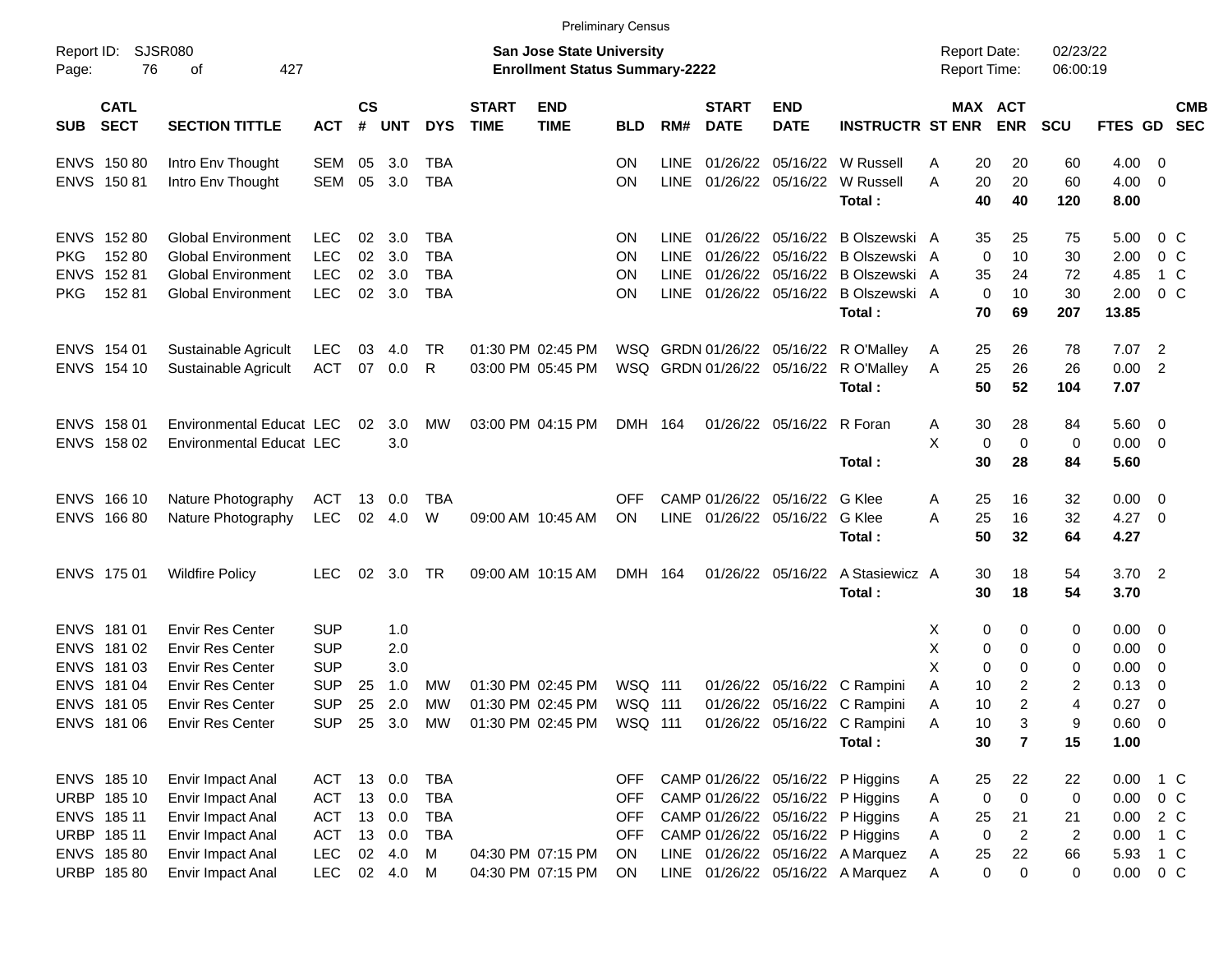|                     |                            |                           |              |                    |            |            |                             |                                                                           | <b>Preliminary Census</b> |             |                             |                                     |                                           |                                            |                       |                      |                     |                          |            |
|---------------------|----------------------------|---------------------------|--------------|--------------------|------------|------------|-----------------------------|---------------------------------------------------------------------------|---------------------------|-------------|-----------------------------|-------------------------------------|-------------------------------------------|--------------------------------------------|-----------------------|----------------------|---------------------|--------------------------|------------|
| Report ID:<br>Page: | 77                         | SJSR080<br>427<br>οf      |              |                    |            |            |                             | <b>San Jose State University</b><br><b>Enrollment Status Summary-2222</b> |                           |             |                             |                                     |                                           | <b>Report Date:</b><br><b>Report Time:</b> |                       | 02/23/22<br>06:00:19 |                     |                          |            |
| <b>SUB</b>          | <b>CATL</b><br><b>SECT</b> | <b>SECTION TITTLE</b>     | <b>ACT</b>   | $\mathsf{cs}$<br># | <b>UNT</b> | <b>DYS</b> | <b>START</b><br><b>TIME</b> | <b>END</b><br><b>TIME</b>                                                 | <b>BLD</b>                | RM#         | <b>START</b><br><b>DATE</b> | <b>END</b><br><b>DATE</b>           | <b>INSTRUCTR ST ENR</b>                   |                                            | MAX ACT<br><b>ENR</b> | <b>SCU</b>           | FTES GD SEC         |                          | <b>CMB</b> |
|                     | ENVS 185 81                | Envir Impact Anal         | LEC          | 02                 | 4.0        | W          |                             | 04:30 PM 07:15 PM                                                         | <b>ON</b>                 | <b>LINE</b> | 01/26/22                    |                                     | 05/16/22 A Marquez                        | 25<br>Α                                    | 21                    | 63                   | 5.73                | 2 C                      |            |
|                     | URBP 18581                 | Envir Impact Anal         | <b>LEC</b>   | 02                 | 4.0        | W          |                             | 04:30 PM 07:15 PM                                                         | <b>ON</b>                 | LINE        |                             |                                     | 01/26/22 05/16/22 A Marquez<br>Total:     | $\mathbf 0$<br>A<br>100                    | $\overline{2}$<br>90  | 6<br>180             | 0.60<br>12.27       | 1 C                      |            |
|                     |                            |                           |              |                    |            |            |                             |                                                                           |                           |             |                             |                                     |                                           |                                            |                       |                      |                     |                          |            |
|                     | ENVS 187 01                | <b>Environ Restor</b>     | LEC          | 02                 | 4.0        | МW         |                             | 09:00 AM 10:15 AM                                                         | <b>DMH</b>                | 164         |                             | 01/26/22 05/16/22 K Ross            |                                           | 25<br>A                                    | 20                    | 60                   | 5.3300              |                          |            |
|                     | ENVS 187 10                | <b>Environ Restor</b>     | <b>ACT</b>   |                    | 13 0.0     | M          |                             | 12:00 PM 02:45 PM                                                         | <b>CL</b>                 | 224         |                             | 01/26/22 05/16/22 K Ross            | Total:                                    | 25<br>A<br>50                              | 20<br>40              | 20<br>80             | $0.00 \t 0$<br>5.33 |                          |            |
|                     | ENVS 189 01                | <b>Field Studies</b>      | <b>LEC</b>   | 03                 | 4.0        | F          |                             | 09:30 AM 12:15 PM                                                         | CL                        |             |                             |                                     | 225A 01/26/22 05/16/22 R Lazzeri-Ae A     | 25                                         | 25                    | 75                   | $6.67$ 0            |                          |            |
|                     | ENVS 189 10                | <b>Field Studies</b>      | <b>ACT</b>   | 07                 | 0.0        | F          |                             | 12:30 PM 03:15 PM                                                         | <b>OFF</b>                |             |                             |                                     | CAMP 01/26/22 05/16/22 R Lazzeri-Ae A     | 25                                         | 25                    | 25                   | $0.00 \t 0$         |                          |            |
|                     |                            |                           |              |                    |            |            |                             |                                                                           |                           |             |                             |                                     | Total:                                    | 50                                         | 50                    | 100                  | 6.67                |                          |            |
|                     | ENVS 190 01                | Adv EIA                   | LEC          | 02                 | 4.0        | R          |                             | 04:30 PM 07:15 PM                                                         | DMH 164                   |             |                             |                                     | 01/26/22 05/16/22 A Marquez               | 25<br>A                                    | 9                     | 27                   | 2.47                | 1 C                      |            |
|                     | URBP 190 01                | Adv EIA                   | <b>LEC</b>   | 02                 | 4.0        | R          |                             | 04:30 PM 07:15 PM                                                         | <b>DMH</b>                | 164         |                             |                                     | 01/26/22 05/16/22 A Marquez               | $\mathbf 0$<br>A                           | $\mathbf{1}$          | 3                    | 0.33                | 1 C                      |            |
|                     | ENVS 190 10                | Adv EIA                   | <b>ACT</b>   | 13                 | 0.0        | <b>TBA</b> |                             |                                                                           | OFF                       |             |                             |                                     | CAMP 01/26/22 05/16/22 P Higgins          | 25<br>A                                    | 9                     | 9                    | 0.00                | 1 C                      |            |
|                     | URBP 190 10                | Adv EIA                   | <b>ACT</b>   |                    | 13 0.0     | <b>TBA</b> |                             |                                                                           | OFF                       |             |                             |                                     | CAMP 01/26/22 05/16/22 P Higgins          | $\mathbf 0$<br>A                           | $\mathbf{1}$          | $\mathbf{1}$         | 0.00                | 1 C                      |            |
|                     |                            |                           |              |                    |            |            |                             |                                                                           |                           |             |                             |                                     | Total:                                    | 50                                         | 20                    | 40                   | 2.80                |                          |            |
|                     | ENVS 191 01                | <b>Adv Environ Restor</b> | <b>LEC</b>   | 02                 | 4.0        | МW         |                             | 10:30 AM 11:45 AM                                                         | DMH 164                   |             |                             | 01/26/22 05/16/22 K Ross            |                                           | 25<br>Α                                    | 14                    | 42                   | $3.73 \quad 0$      |                          |            |
|                     | ENVS 191 10                | <b>Adv Environ Restor</b> | <b>ACT</b>   |                    | 0.0        |            |                             |                                                                           |                           |             |                             |                                     |                                           | X<br>$\mathbf 0$                           | $\Omega$              | 0                    | $0.00 \t 0$         |                          |            |
|                     | ENVS 191 11                | <b>Adv Environ Restor</b> | <b>ACT</b>   | 13                 | 0.0        | S.         |                             | 10:00 AM 12:45 PM                                                         | WSQ 111                   |             |                             | 01/26/22 05/16/22 K Ross            |                                           | A<br>25                                    | 14                    | 14                   | $0.00 \t 0$         |                          |            |
|                     |                            |                           |              |                    |            |            |                             |                                                                           |                           |             |                             |                                     | Total:                                    | 50                                         | 28                    | 56                   | 3.73                |                          |            |
|                     | ENVS 193 01                | Supr Proj & Res           | <b>SUP</b>   | 36                 | 1.0        | <b>TBA</b> |                             |                                                                           | <b>ON</b>                 | LINE.       |                             |                                     | 01/26/22 05/16/22 B Olszewski A           | 10                                         | 3                     | 3                    | $0.22$ 1            |                          |            |
|                     | ENVS 193 02                | Supr Proj & Res           | <b>SUP</b>   | 36                 | 2.0        | <b>TBA</b> |                             |                                                                           | <b>ON</b>                 | <b>LINE</b> | 01/26/22                    |                                     | 05/16/22 B Olszewski A                    | 10                                         | $\overline{2}$        | 4                    | $0.27$ 0            |                          |            |
|                     | ENVS 193 03                | Supr Proj & Res           | <b>SUP</b>   | 36                 | 3.0        | <b>TBA</b> |                             |                                                                           | <b>ON</b>                 | <b>LINE</b> | 01/26/22                    |                                     | 05/16/22 B Olszewski A                    | 10                                         | 4                     | 12                   | 0.80                | $\overline{\phantom{0}}$ |            |
|                     | ENVS 193 04                | Supr Proj & Res           | <b>SUP</b>   | 36                 | 4.0        | <b>TBA</b> |                             |                                                                           | OΝ                        | <b>LINE</b> |                             |                                     | 01/26/22 05/16/22 B Olszewski A           | 10                                         | 6<br>$\mathbf{1}$     | 24                   | $1.60 \t 0$         |                          |            |
|                     | ENVS 193 05                | Supr Proj & Res           | <b>SUP</b>   | 36                 | 5.0        | <b>TBA</b> |                             |                                                                           | <b>ON</b>                 | <b>LINE</b> |                             |                                     | 01/26/22 05/16/22 B Olszewski A<br>Total: | 10<br>50                                   | 16                    | 5<br>48              | 0.33 0<br>3.22      |                          |            |
|                     |                            |                           |              |                    |            |            |                             |                                                                           |                           |             |                             |                                     |                                           |                                            |                       |                      |                     |                          |            |
|                     | ENVS 194 80                | Environment Intern        | <b>SUP</b>   |                    | 36 1.0     | TBA        |                             |                                                                           | ΟN.                       |             |                             | LINE 01/26/22 05/16/22 M Klock      |                                           | 10<br>A                                    |                       |                      | $0.07 \quad 0$      |                          |            |
|                     | ENVS 194 81                | Environment Intern        | <b>SUP</b>   |                    | 36 2.0     | TBA        |                             |                                                                           | <b>ON</b>                 |             |                             | LINE 01/26/22 05/16/22 M Klock      |                                           | 10<br>Α                                    |                       | 2                    | $0.13 \ 0$          |                          |            |
|                     | ENVS 194 82                | Environment Intern        | <b>SUP</b>   |                    | 36 3.0     | TBA        |                             |                                                                           | ON                        |             |                             | LINE 01/26/22 05/16/22 M Klock      |                                           | 10<br>Α                                    | 6                     | 18                   | $1.20 \t 0$         |                          |            |
|                     | ENVS 194 83                | <b>Environment Intern</b> | <b>SUP</b>   |                    | 36 4.0     | TBA        |                             |                                                                           | ON                        |             |                             | LINE 01/26/22 05/16/22 M Klock      |                                           | 10<br>Α                                    | 2                     | 8                    | $0.53$ 0            |                          |            |
|                     | ENVS 194 84                | <b>Environment Intern</b> | <b>SUP</b>   |                    | 36 5.0     | TBA        |                             |                                                                           | <b>ON</b>                 |             |                             | LINE 01/26/22 05/16/22 M Klock      |                                           | 10<br>A                                    | 4                     | 20                   | $1.33 \ 0$          |                          |            |
|                     |                            |                           |              |                    |            |            |                             |                                                                           |                           |             |                             |                                     | Total:                                    | 50                                         | 14                    | 49                   | 3.27                |                          |            |
|                     | ENVS 198 01                | Sr Sem                    | SEM 05 4.0 T |                    |            |            |                             |                                                                           |                           |             |                             |                                     |                                           | 15<br>A                                    | 14                    | 56                   | $3.73$ 0            |                          |            |
|                     | ENVS 198 02                | Sr Sem                    | SEM 05 4.0 M |                    |            |            |                             | 01:30 PM 04:15 PM                                                         |                           |             |                             | WSQ GRDN 01/26/22 05/16/22 L Trulio |                                           | 15 <sub>1</sub><br>Α                       | 22                    | 88                   | 5.87 0              |                          |            |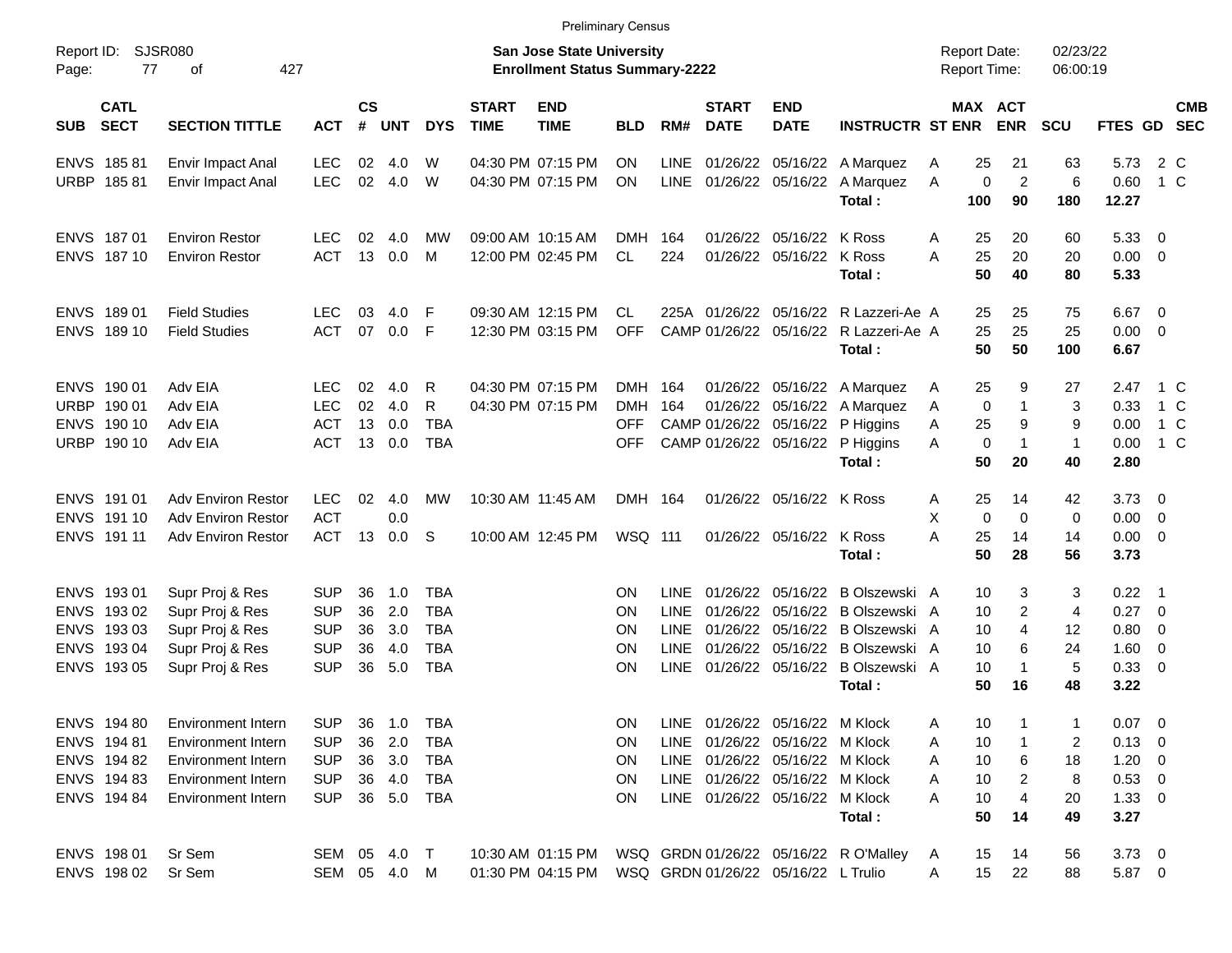|                            |                                          |                                                                                                      |                                        |                    |                   |                   |                             | <b>Preliminary Census</b>                                                 |                  |                            |                             |                           |                                                                                              |                                     |                       |                      |                                  |                                |
|----------------------------|------------------------------------------|------------------------------------------------------------------------------------------------------|----------------------------------------|--------------------|-------------------|-------------------|-----------------------------|---------------------------------------------------------------------------|------------------|----------------------------|-----------------------------|---------------------------|----------------------------------------------------------------------------------------------|-------------------------------------|-----------------------|----------------------|----------------------------------|--------------------------------|
| Report ID:<br>Page:        | 78                                       | SJSR080<br>427<br>οf                                                                                 |                                        |                    |                   |                   |                             | <b>San Jose State University</b><br><b>Enrollment Status Summary-2222</b> |                  |                            |                             |                           |                                                                                              | <b>Report Date:</b><br>Report Time: |                       | 02/23/22<br>06:00:19 |                                  |                                |
| <b>SUB</b>                 | <b>CATL</b><br><b>SECT</b>               | <b>SECTION TITTLE</b>                                                                                | <b>ACT</b>                             | $\mathsf{cs}$<br># | <b>UNT</b>        | <b>DYS</b>        | <b>START</b><br><b>TIME</b> | <b>END</b><br><b>TIME</b>                                                 | <b>BLD</b>       | RM#                        | <b>START</b><br><b>DATE</b> | <b>END</b><br><b>DATE</b> | <b>INSTRUCTR ST ENR</b>                                                                      |                                     | MAX ACT<br><b>ENR</b> | <b>SCU</b>           | FTES GD                          | <b>CMB</b><br><b>SEC</b>       |
|                            |                                          |                                                                                                      |                                        |                    |                   |                   |                             |                                                                           |                  |                            |                             |                           | Total:                                                                                       | 30                                  | 36                    | 144                  | 9.60                             |                                |
|                            | ENVS 200 01                              | Sem Env Methods                                                                                      | <b>SEM</b>                             | 05                 | 3.0               | W                 |                             | 09:00 AM 11:45 AM                                                         | WSQ 111          |                            |                             | 01/26/22 05/16/22         | C Rampini<br>Total:                                                                          | 15<br>Α<br>15                       | 17<br>17              | 51<br>51             | 4.25 17<br>4.25                  |                                |
|                            | ENVS 210 80<br>ENVS 21081                | <b>Environ Topics</b><br><b>Environ Topics</b>                                                       | <b>SUP</b><br><b>SUP</b>               | 25                 | 1.0<br>2.0        | MW                |                             | 12:00 PM 01:15 PM                                                         | ON               | <b>LINE</b>                |                             |                           | 01/26/22 05/16/22 R O'Malley                                                                 | 10<br>Α<br>0<br>х                   | 0                     | 1<br>0               | 0.08<br>$0.00 \t 0$              | - 1                            |
|                            | ENVS 21082<br>ENVS 210 83<br>ENVS 210 84 | <b>Environ Topics</b><br><b>Environ Topics</b><br><b>Environ Topics</b>                              | <b>SUP</b><br><b>SUP</b><br><b>SUP</b> | 25<br>25           | 3.0<br>2.0<br>3.0 | MW<br><b>MW</b>   |                             | 12:00 PM 01:15 PM<br>12:00 PM 01:15 PM                                    | ΟN<br>ΟN         | <b>LINE</b><br><b>LINE</b> |                             | 01/26/22 05/16/22         | 01/26/22 05/16/22 R O'Malley<br>R O'Malley                                                   | X<br>0<br>10<br>A<br>10<br>Α        | $\Omega$<br>0<br>1    | 0<br>0<br>3          | $0.00 \quad 0$<br>0.00<br>0.25   | $\overline{\phantom{0}}$<br>-1 |
|                            |                                          |                                                                                                      |                                        |                    |                   |                   |                             |                                                                           |                  |                            |                             |                           | Total:                                                                                       | 30                                  | $\mathbf{2}$          | 4                    | 0.33                             |                                |
|                            | ENVS 295 01                              | <b>Grad Teach Asst</b>                                                                               | <b>SUP</b>                             | 25                 | 3.0               | TR                |                             | 10:30 AM 11:45 AM                                                         |                  |                            |                             | 01/26/22 05/16/22         | R O'Malley<br>Total:                                                                         | 5<br>A<br>5                         | 3<br>3                | 9<br>9               | $0.75$ 3<br>0.75                 |                                |
|                            | ENVS 297 01                              | Research & Proposals SEM 05 3.0 M                                                                    |                                        |                    |                   |                   |                             | 10:30 AM 01:15 PM                                                         | HGH 221          |                            |                             | 01/26/22 05/16/22         | W Russell<br>Total:                                                                          | 15<br>A<br>15                       | 18<br>18              | 54<br>54             | 4.50 18<br>4.50                  |                                |
|                            | ENVS 299 80<br>ENVS 299 81               | MS Thesis/Project<br><b>MS Thesis/Project</b>                                                        | <b>SUP</b><br><b>SUP</b>               | 25<br>25           | 1.0<br>2.0        | TBA<br><b>TBA</b> |                             |                                                                           | ΟN<br>ΟN         | LINE.<br><b>LINE</b>       |                             |                           | 01/26/22 05/16/22 R O'Malley<br>01/26/22 05/16/22 R O'Malley                                 | 3<br>Α<br>3<br>Α                    | 0<br>0                | 0<br>0               | $0.00 \quad 0$<br>$0.00 \quad 0$ |                                |
|                            | ENVS 299 83<br>ENVS 299 84               | <b>MS Thesis/Project</b><br><b>MS Thesis/Project</b>                                                 | <b>SUP</b><br><b>SUP</b>               | 25<br>25           | 3.0<br>4.0        | TBA<br>TBA        |                             |                                                                           | ΟN<br>ΟN         | <b>LINE</b><br><b>LINE</b> |                             |                           | 01/26/22 05/16/22 R O'Malley<br>01/26/22 05/16/22 R O'Malley<br>01/26/22 05/16/22 R O'Malley | 3<br>Α<br>3<br>Α                    | 0<br>0                | 0<br>0               | 0.00<br>0.00                     | $\overline{\mathbf{0}}$<br>- 0 |
|                            | ENVS 299 85<br>ENVS 299 86               | <b>MS Thesis/Project</b><br><b>MS Thesis/Project</b>                                                 | <b>SUP</b><br><b>SUP</b>               | 25<br>25           | 5.0<br>6.0        | <b>TBA</b><br>TBA |                             |                                                                           | ΟN<br>ON         | <b>LINE</b><br><b>LINE</b> |                             |                           | 01/26/22 05/16/22 R O'Malley<br>Total:                                                       | 3<br>Α<br>6<br>Α<br>21              | 0<br>6<br>6           | 0<br>36<br>36        | 0.00<br>3.00 6<br>3.00           | - 0                            |
| <b>GLST</b><br><b>GLST</b> | 1B 01<br>1B 80                           | Intro to Global Stud<br>Intro to Global Stud                                                         | <b>LEC</b><br><b>LEC</b>               | 03<br>03           | 3.0<br>3.0        | TR.<br>TBA        |                             | 01:30 PM 02:45 PM                                                         | <b>DMH</b><br>ΟN | 226B<br>LINE               | 01/26/22<br>01/26/22        | 05/16/22                  | M Santos RocA<br>05/16/22 M Poffenroth A                                                     | 35<br>35                            | 18<br>35              | 54<br>105            | 3.60 0<br>7.00                   | $\overline{\phantom{0}}$       |
| <b>GLST</b>                | 1B 81                                    | Intro to Global Stud                                                                                 | <b>LEC</b>                             | 03                 | 3.0               | TBA               |                             |                                                                           | ΟN               | <b>LINE</b>                |                             |                           | 01/26/22 05/16/22 M Poffenroth A<br>Total :                                                  | 35<br>105                           | 35<br>88              | 105<br>264           | 7.00<br>17.60                    | - 0                            |
|                            |                                          | GLST 143 01 Gender, Power, Intnl LEC 02 3.0 MW 01:30 PM 02:45 PM DMH 354 01/26/22 05/16/22 N Skinner |                                        |                    |                   |                   |                             |                                                                           |                  |                            |                             |                           | Total:                                                                                       | 30<br>A<br>30                       | 23<br>23              | 69<br>69             | $4.60 \ 0$<br>4.60               |                                |
|                            | GLST 156 80                              | TechofModern World LEC                                                                               |                                        |                    | 3.0               |                   |                             |                                                                           |                  |                            |                             |                           | Total:                                                                                       | X<br>$\bf{0}$                       | 0<br>0<br>$\bf{0}$    | 0<br>0               | $0.00 \t 0$<br>0.00              |                                |
|                            | GLST 164 01                              | <b>Global Citizenship</b>                                                                            |                                        |                    |                   |                   |                             | SEM 05 3.0 MW 03:00 PM 04:15 PM DMH 149A 01/26/22 05/16/22 N Skinner      |                  |                            |                             |                           | Total:                                                                                       | Α<br>30<br>30                       | 13<br>13              | 39<br>39             | 2.60 0<br>2.60                   |                                |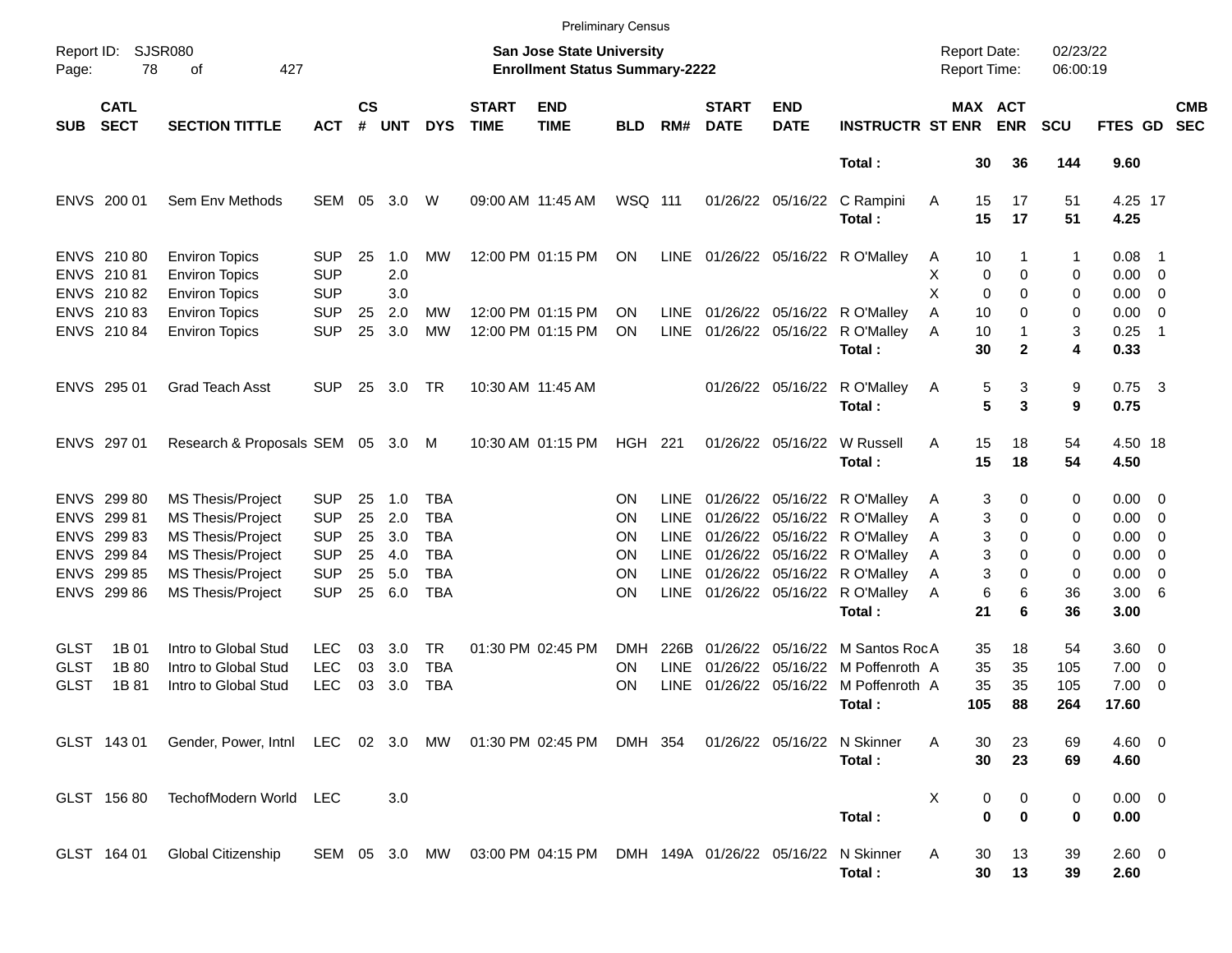|                     |                                                                                                         |                              |            |                    |            |            |                             | <b>Preliminary Census</b> |            |             |                             |                                                  |                                                       |              |                                            |                          |                            |                                   |                         |                          |
|---------------------|---------------------------------------------------------------------------------------------------------|------------------------------|------------|--------------------|------------|------------|-----------------------------|---------------------------|------------|-------------|-----------------------------|--------------------------------------------------|-------------------------------------------------------|--------------|--------------------------------------------|--------------------------|----------------------------|-----------------------------------|-------------------------|--------------------------|
| Report ID:<br>Page: | SJSR080<br><b>San Jose State University</b><br>427<br>79<br><b>Enrollment Status Summary-2222</b><br>οf |                              |            |                    |            |            |                             |                           |            |             |                             |                                                  |                                                       |              | <b>Report Date:</b><br><b>Report Time:</b> |                          | 02/23/22<br>06:00:19       |                                   |                         |                          |
| <b>SUB</b>          | <b>CATL</b><br><b>SECT</b>                                                                              | <b>SECTION TITTLE</b>        | <b>ACT</b> | $\mathsf{cs}$<br># | <b>UNT</b> | <b>DYS</b> | <b>START</b><br><b>TIME</b> | <b>END</b><br><b>TIME</b> | <b>BLD</b> | RM#         | <b>START</b><br><b>DATE</b> | <b>END</b><br><b>DATE</b>                        | <b>INSTRUCTR ST ENR</b>                               |              | MAX                                        | <b>ACT</b><br><b>ENR</b> | <b>SCU</b>                 | FTES GD                           |                         | <b>CMB</b><br><b>SEC</b> |
| GLST                | 16780                                                                                                   | <b>Changing Ecologies</b>    | <b>LEC</b> | 04                 | 3.0        | <b>TR</b>  | 03:00 PM 04:15 PM           |                           | ON         | LINE        | 01/26/22                    | 05/16/22                                         | M Poffenroth A<br>Total:                              |              | 30<br>30                                   | 24<br>24                 | 72<br>72                   | $4.80\quad 0$<br>4.80             |                         |                          |
| GLST                | 179 01                                                                                                  | Seminar Global Studi         | LEC        | 03                 | 3.0        | $\top$     | 04:30 PM 07:15 PM           |                           | <b>DMH</b> | 164         | 01/26/22                    | 05/16/22                                         | <b>B</b> White<br>Total:                              | $\mathsf{A}$ | 30<br>30                                   | 9<br>9                   | 27<br>27                   | 1.80<br>1.80                      | $\overline{\mathbf{0}}$ |                          |
| <b>GLST</b>         | 18980                                                                                                   | Global Experience            | <b>SUP</b> | 48                 | 2.0        | <b>TBA</b> |                             |                           | ON         | <b>LINE</b> | 01/26/22                    |                                                  | 05/16/22 K Cushing                                    | A            | 10                                         |                          | $\overline{2}$             | $0.13 \quad 0$                    |                         |                          |
| <b>GLST</b>         | 18981                                                                                                   | <b>Global Experience</b>     | <b>SUP</b> | 48                 | 3.0        | <b>TBA</b> |                             |                           | <b>ON</b>  | <b>LINE</b> | 01/26/22                    | 05/16/22                                         | K Cushing                                             | A            | 10                                         | 0                        | 0                          | 0.00                              | $\overline{\mathbf{0}}$ |                          |
|                     |                                                                                                         |                              |            |                    |            |            |                             |                           |            |             |                             |                                                  | Total:                                                |              | 20                                         | $\mathbf 1$              | $\mathbf{2}$               | 0.13                              |                         |                          |
|                     | Department :                                                                                            | <b>Environmental Studies</b> |            |                    |            |            |                             |                           |            |             |                             | <b>Lower Division:</b><br><b>Upper Division:</b> | <b>Department Total:</b><br><b>Graduate Division:</b> |              | 1825<br>315<br>1439<br>71                  | 1301<br>280<br>992<br>29 | 3529<br>840<br>2586<br>103 | 238.87<br>56.00<br>174.28<br>8.58 |                         |                          |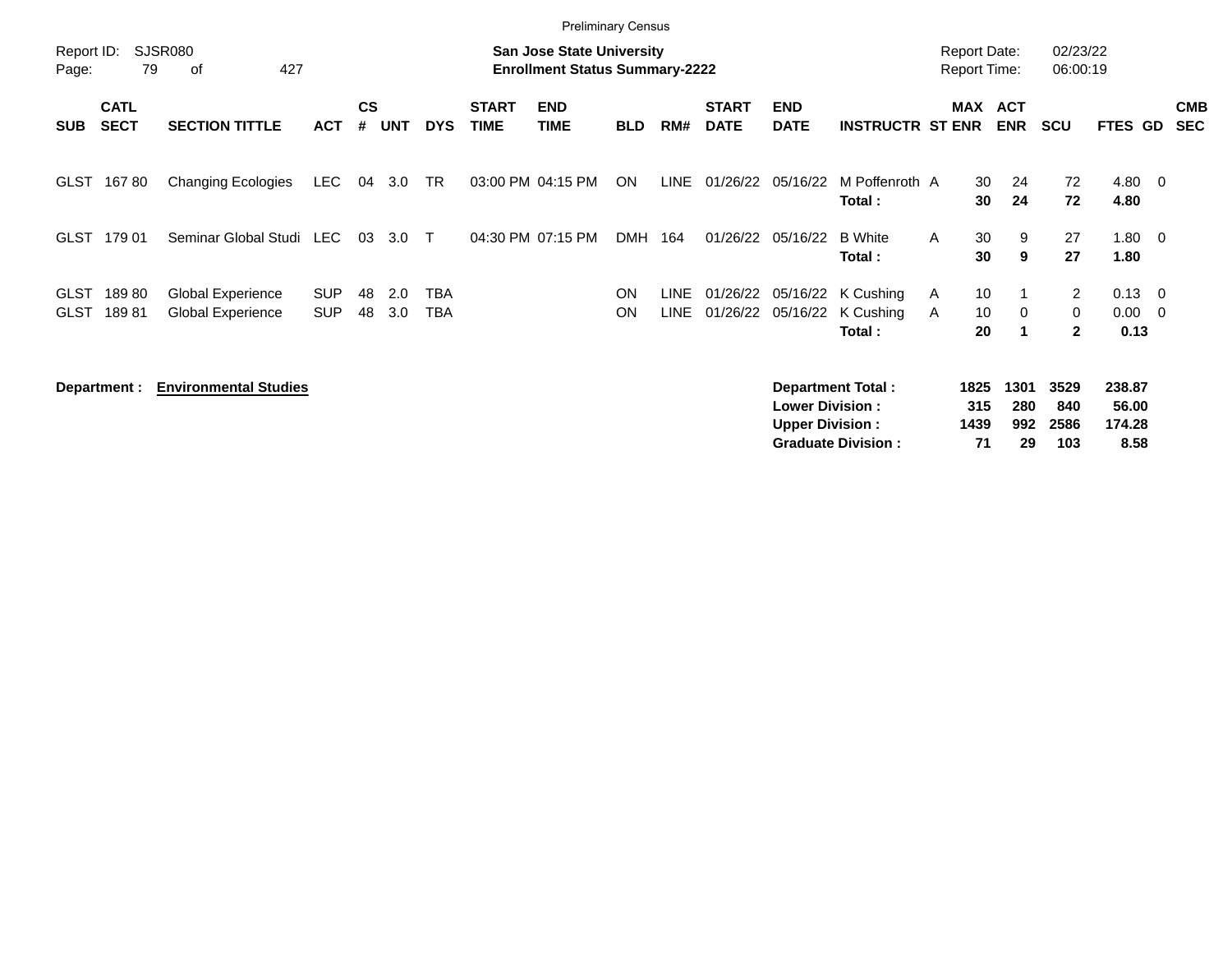|                     |                            |                                   |                |                    |        |            |                             |                                                                           | <b>Preliminary Census</b> |             |                             |                            |                                   |                                     |                       |                      |                     |                          |                          |
|---------------------|----------------------------|-----------------------------------|----------------|--------------------|--------|------------|-----------------------------|---------------------------------------------------------------------------|---------------------------|-------------|-----------------------------|----------------------------|-----------------------------------|-------------------------------------|-----------------------|----------------------|---------------------|--------------------------|--------------------------|
| Report ID:<br>Page: | 80                         | SJSR080<br>427<br>οf              |                |                    |        |            |                             | <b>San Jose State University</b><br><b>Enrollment Status Summary-2222</b> |                           |             |                             |                            |                                   | <b>Report Date:</b><br>Report Time: |                       | 02/23/22<br>06:00:19 |                     |                          |                          |
| <b>SUB</b>          | <b>CATL</b><br><b>SECT</b> | <b>SECTION TITTLE</b>             | <b>ACT</b>     | $\mathsf{cs}$<br># | UNT    | <b>DYS</b> | <b>START</b><br><b>TIME</b> | <b>END</b><br><b>TIME</b>                                                 | <b>BLD</b>                | RM#         | <b>START</b><br><b>DATE</b> | <b>END</b><br><b>DATE</b>  | <b>INSTRUCTR ST ENR</b>           |                                     | <b>MAX ACT</b><br>ENR | <b>SCU</b>           | <b>FTES GD</b>      |                          | <b>CMB</b><br><b>SEC</b> |
| College             |                            | Social Sciences, College of       |                |                    |        |            |                             |                                                                           |                           |             |                             |                            |                                   |                                     |                       |                      |                     |                          |                          |
|                     | Department :               | <b>History</b>                    |                |                    |        |            |                             |                                                                           |                           |             |                             |                            |                                   |                                     |                       |                      |                     |                          |                          |
| HIST                | 1B 01                      | World History from 1              | LEC            |                    | 3.0    |            |                             |                                                                           |                           |             |                             |                            | Total:                            | X                                   | 0<br>0<br>$\mathbf 0$ | 0<br>0<br>0          | $0.00 \t 0$<br>0.00 |                          |                          |
| <b>HIST</b>         | 10A 01                     | <b>Western Civilizatn</b>         | <b>LEC</b>     | 02                 | 3.0    | MW         |                             | 01:30 PM 02:45 PM                                                         | DMH 163                   |             |                             | 01/26/22 05/16/22          | A Katsev                          | Α                                   | 33<br>27              | 81                   | $5.40 \ 0$          |                          |                          |
|                     |                            |                                   |                |                    |        |            |                             |                                                                           |                           |             |                             |                            | Total:                            |                                     | 33<br>27              | 81                   | 5.40                |                          |                          |
| <b>HIST</b>         | 10B 01                     | <b>Western Civilizatn</b>         | <b>LEC</b>     |                    | 3.0    |            |                             |                                                                           |                           |             |                             |                            |                                   | X                                   | 0                     | 0<br>0               | $0.00 \t 0$         |                          |                          |
|                     |                            |                                   |                |                    |        |            |                             |                                                                           |                           |             |                             |                            | Total:                            |                                     | 0<br>0                | 0                    | 0.00                |                          |                          |
| <b>HIST</b>         | 15 01                      | Esntl US History                  | <b>LEC</b>     | 01                 | 3.0    | TR         |                             | 03:00 PM 04:15 PM                                                         | WSQ 207                   |             |                             |                            | 01/26/22 05/16/22 R Ciriviller    | 100<br>A                            | 96                    | 288                  | 19.20               | - 0                      |                          |
| <b>HIST</b>         | 15 02                      | <b>Esntl US History</b>           | <b>LEC</b>     | 01                 | 3.0    | <b>TR</b>  |                             | 07:30 AM 08:45 AM                                                         | <b>DMH</b>                | 150         |                             |                            | 01/26/22 05/16/22 R Ciriviller    | Α                                   | 48<br>44              | 132                  | 8.80                | - 0                      |                          |
| <b>HIST</b>         | 15 03                      | <b>Esntl US History</b>           | <b>LEC</b>     | 01                 | 3.0    | TR         |                             | 09:00 AM 10:15 AM                                                         | <b>DMH</b>                | 150         |                             |                            | 01/26/22 05/16/22 R Ciriviller    | Α                                   | 45<br>48              | 135                  | 9.00                | 0                        |                          |
| <b>HIST</b>         | 15 04                      | <b>Esntl US History</b>           | <b>LEC</b>     | 01                 | 3.0    | МW         |                             | 10:30 AM 11:45 AM                                                         | <b>DMH</b>                | 150         |                             | 01/26/22 05/16/22 R Buyco  |                                   | Α                                   | 48<br>49              | 147                  | 9.80                | - 0                      |                          |
| <b>HIST</b>         | 15 05                      | <b>Esntl US History</b>           | <b>LEC</b>     | 01                 | 3.0    | МW         |                             | 12:00 PM 01:15 PM                                                         | <b>DMH</b>                | 150         |                             | 01/26/22 05/16/22 R Buyco  |                                   | Α                                   | 48<br>49              | 147                  | 9.80                | 0                        |                          |
| <b>HIST</b>         | 15 06                      | <b>Esntl US History</b>           | <b>LEC</b>     | 01                 | 3.0    | TR         |                             | 10:30 AM 11:45 AM                                                         | <b>DMH</b>                | 150         |                             | 01/26/22 05/16/22 R Buyco  |                                   | Α                                   | 48<br>50              | 150                  | 10.00               | 0                        |                          |
| <b>HIST</b>         | 15 07                      | <b>Esntl US History</b>           | <b>LEC</b>     | 01                 | 3.0    | <b>TR</b>  |                             | 12:00 PM 01:15 PM                                                         | <b>DMH</b>                | 150         |                             | 01/26/22 05/16/22 R Buyco  |                                   | A                                   | 48<br>48              | 144                  | 9.60                | - 0                      |                          |
| <b>HIST</b>         | 15 08                      | <b>Esntl US History</b>           | <b>LEC</b>     | 01                 | 3.0    | TR         |                             | 01:30 PM 02:45 PM                                                         | DMH                       | 150         |                             |                            | 01/26/22 05/16/22 R Ciriviller    | А                                   | 48<br>44              | 132                  | 8.80                | 0                        |                          |
| <b>HIST</b>         | 15 09                      | <b>Esntl US History</b>           | <b>LEC</b>     | 01                 | 3.0    | м          |                             | 09:00 AM 10:15 AM                                                         | ON.                       | LINE        |                             |                            | 01/26/22 05/16/22 U Meraz-Cern A  |                                     | 48<br>48              | 144                  | 9.60                | 0                        |                          |
| <b>HIST</b>         | 15 10                      | <b>Esntl US History</b>           | <b>LEC</b>     | 01                 | 3.0    | W          |                             | 09:00 AM 10:15 AM                                                         | OΝ                        | <b>LINE</b> |                             |                            | 01/26/22 05/16/22 U Meraz-Cern A  | 100                                 | 100                   | 300                  | 20.00               | 0                        |                          |
| <b>HIST</b>         | 1580                       | <b>Esntl US History</b>           | <b>LEC</b>     | 01                 | 3.0    | TBA        |                             |                                                                           | <b>ON</b>                 | <b>LINE</b> |                             | 01/26/22 05/16/22 L Corona |                                   | A                                   | 48<br>47              | 141                  | 9.40                | 0                        |                          |
| <b>HIST</b>         | 1581                       | <b>Esntl US History</b>           | <b>LEC</b>     | 01                 | 3.0    | <b>TBA</b> |                             |                                                                           | <b>ON</b>                 | <b>LINE</b> |                             | 01/26/22 05/16/22 L Corona |                                   | Α                                   | 47<br>48              | 141                  | 9.40                | 0                        |                          |
| <b>HIST</b>         | 1582                       | <b>Esntl US History</b>           | <b>LEC</b>     | 01                 | 3.0    | TBA        |                             |                                                                           | <b>ON</b>                 | <b>LINE</b> |                             | 01/26/22 05/16/22 L Corona |                                   | A                                   | 48<br>48              | 144                  | 9.60                | -0                       |                          |
| <b>HIST</b>         | 1583                       | <b>Esntl US History</b>           | <b>LEC</b>     | 01                 | 3.0    | TBA        |                             |                                                                           | <b>ON</b>                 | <b>LINE</b> |                             | 01/26/22 05/16/22 L Corona |                                   | A                                   | 48<br>48              | 144                  | 9.60                | 0                        |                          |
| <b>HIST</b>         | 1584                       | <b>Esntl US History</b>           | <b>LEC</b>     | 01                 | 3.0    | MW         |                             | 10:30 AM 11:45 AM                                                         | <b>ON</b>                 | LINE        |                             | 01/26/22 05/16/22 M Wilson |                                   | A                                   | 48<br>48              | 144                  | 9.60                | 0                        |                          |
| <b>HIST</b>         | 1585                       | Esntl US History                  | <b>LEC</b>     | 01                 | 3.0    | <b>TBA</b> |                             |                                                                           | OΝ                        | <b>LINE</b> |                             | 01/26/22 05/16/22          | L Corona                          | Α                                   | 48<br>43              | 129                  | 8.60                | - 0                      |                          |
|                     |                            |                                   |                |                    |        |            |                             |                                                                           |                           |             |                             |                            | Total :                           | 872                                 | 854                   | 2562                 | 170.80              |                          |                          |
| <b>HIST</b>         | 20A 80                     | Hist of Amer Peopl                | LEC            |                    | 02 3.0 | TBA        |                             |                                                                           | <b>ON</b>                 | LINE.       |                             |                            | 01/26/22 05/16/22 L Guardino      | A                                   | 28<br>27              | 81                   | 5.40                | $\overline{\phantom{0}}$ |                          |
|                     |                            |                                   |                |                    |        |            |                             |                                                                           |                           |             |                             |                            | Total:                            |                                     | 28<br>27              | 81                   | 5.40                |                          |                          |
| HIST                |                            | 20B 80 Hist of Amer Peopl         | LEC 02 3.0 TBA |                    |        |            |                             |                                                                           | ON.                       |             |                             |                            | LINE 01/26/22 05/16/22 L Guardino | A                                   | 27<br>28              | 81                   | $5.40 \ 0$          |                          |                          |
|                     |                            |                                   |                |                    |        |            |                             |                                                                           |                           |             |                             |                            | Total:                            |                                     | 28<br>27              | 81                   | 5.40                |                          |                          |
| HIST                | 50 01                      | <b>Historical Process</b>         | SEM 04 3.0 W   |                    |        |            |                             | 06:00 PM 08:45 PM                                                         | DMH 163                   |             |                             | 01/26/22 05/16/22          | E Narveson A                      |                                     | 25<br>25              | 75                   | $5.00 \t 0$         |                          |                          |
|                     |                            |                                   |                |                    |        |            |                             |                                                                           |                           |             |                             |                            | Total:                            |                                     | 25<br>25              | 75                   | 5.00                |                          |                          |
| HIST                | 99 01                      | History Fundamentals SEM 05 3.0 T |                |                    |        |            |                             | 10:30 AM 11:45 AM DMH 234 01/26/22 05/16/22 K Chilton                     |                           |             |                             |                            |                                   | A                                   | 28<br>28              | 84                   | 5.60 0              |                          |                          |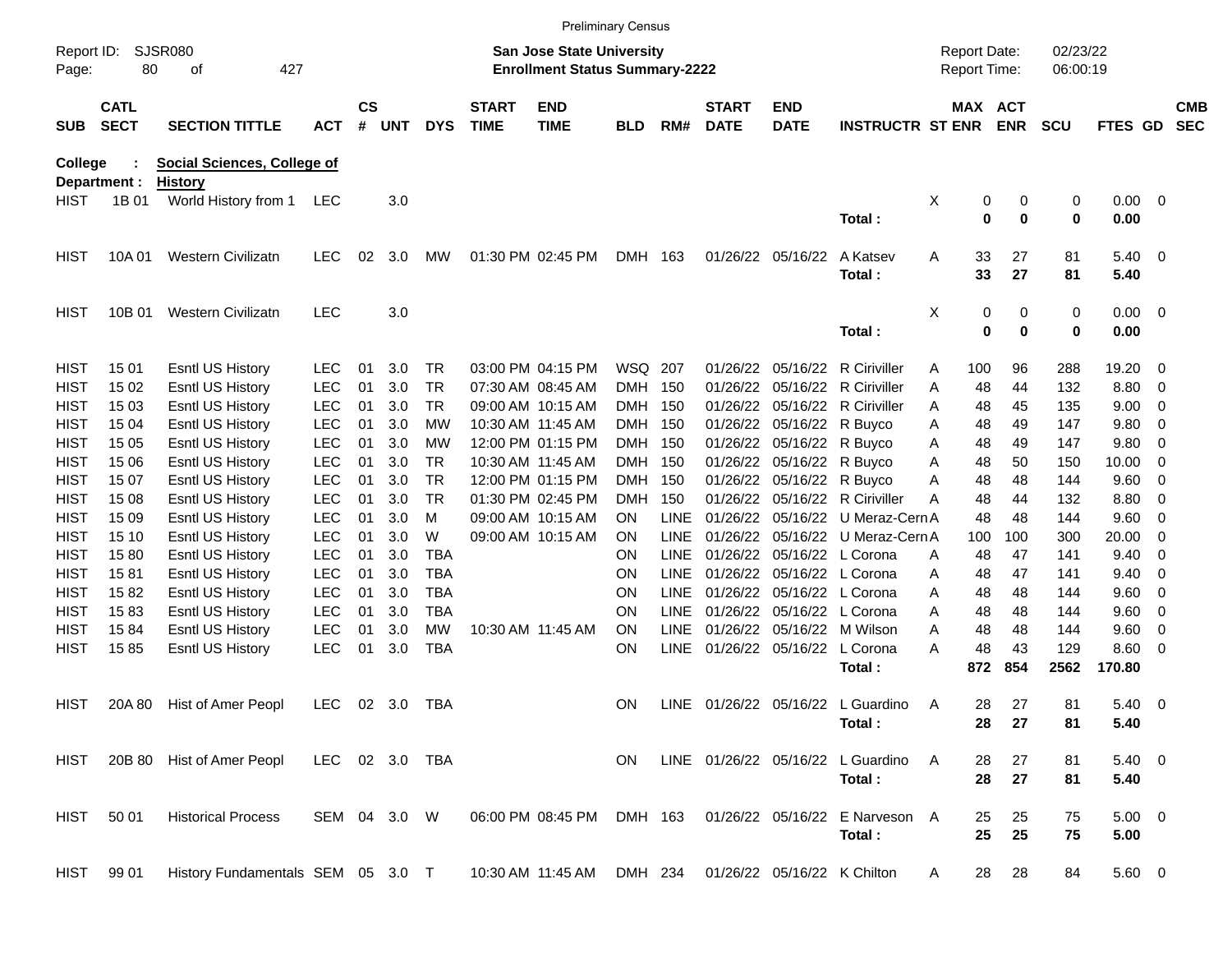|                     |                            |                                                                                                 |                          |                    |            |                  |                             | <b>Preliminary Census</b>                                                 |                    |             |                             |                                                          |                                |                                            |                                         |                            |                                 |                                                      |  |
|---------------------|----------------------------|-------------------------------------------------------------------------------------------------|--------------------------|--------------------|------------|------------------|-----------------------------|---------------------------------------------------------------------------|--------------------|-------------|-----------------------------|----------------------------------------------------------|--------------------------------|--------------------------------------------|-----------------------------------------|----------------------------|---------------------------------|------------------------------------------------------|--|
| Page:               | Report ID: SJSR080<br>81   | 427<br>of                                                                                       |                          |                    |            |                  |                             | <b>San Jose State University</b><br><b>Enrollment Status Summary-2222</b> |                    |             |                             |                                                          |                                | <b>Report Date:</b><br><b>Report Time:</b> |                                         | 02/23/22<br>06:00:19       |                                 |                                                      |  |
| <b>SUB</b>          | <b>CATL</b><br><b>SECT</b> | <b>SECTION TITTLE</b>                                                                           | <b>ACT</b>               | $\mathsf{cs}$<br># | <b>UNT</b> | <b>DYS</b>       | <b>START</b><br><b>TIME</b> | <b>END</b><br><b>TIME</b>                                                 | <b>BLD</b>         | RM#         | <b>START</b><br><b>DATE</b> | <b>END</b><br><b>DATE</b>                                | <b>INSTRUCTR ST ENR</b>        |                                            | MAX ACT<br><b>ENR</b>                   | <b>SCU</b>                 | FTES GD                         | <b>CMB</b><br><b>SEC</b>                             |  |
|                     |                            |                                                                                                 |                          |                    |            |                  |                             |                                                                           |                    |             |                             |                                                          | Total:                         | 28                                         | 28                                      | 84                         | 5.60                            |                                                      |  |
| HIST<br>HIST        |                            | 100W 01 History Writers' Wor<br>100W 02 History Writers' Wor                                    | <b>SEM</b><br><b>SEM</b> | 04<br>04           | 3.0<br>3.0 | MW<br><b>TR</b>  |                             | 12:00 PM 01:15 PM<br>01:30 PM 02:45 PM                                    | DMH 354<br>DMH 354 |             | 01/26/22                    | 05/16/22<br>01/26/22 05/16/22                            | M Wilson<br>M Wilson<br>Total: | 25<br>A<br>25<br>A<br>50                   | 21<br>25<br>46                          | 63<br>75<br>138            | 4.20<br>5.05<br>9.25            | $\overline{\phantom{0}}$<br>$\overline{\phantom{1}}$ |  |
| <b>HIST</b><br>HIST | 102 01<br>102 02           | Historiography<br>Historiography                                                                | LEC.<br><b>LEC</b>       | 02<br>02           | 4.0<br>4.0 | МW<br><b>TR</b>  |                             | 01:30 PM 02:45 PM<br>10:30 AM 11:45 AM                                    | DMH 167<br>DMH 167 |             | 01/26/22                    | 05/16/22 J Roth<br>01/26/22 05/16/22                     | M Pickering<br>Total:          | 25<br>A<br>25<br>A<br>50                   | 17<br>12<br>29                          | 68<br>48<br>116            | $4.53$ 0<br>3.27<br>7.80        | $\overline{\phantom{0}}$ 1                           |  |
| HIST<br>ASIA        |                            | 109B 01 Hist China Fr 1800<br>109B 01 Hist China Fr 1800                                        | LEC.<br><b>LEC</b>       | 02<br>02           | 4.0<br>4.0 | TR.<br><b>TR</b> |                             | 10:30 AM 11:45 AM<br>10:30 AM 11:45 AM                                    | DMH 163<br>DMH 163 |             | 01/26/22                    | 05/16/22 X Hou<br>01/26/22 05/16/22 X Hou                | Total:                         | 25<br>Α<br>A<br>25                         | 15<br>$\mathbf 0$<br>$\mathbf{1}$<br>16 | 60<br>$\overline{4}$<br>64 | 4.00<br>0.27<br>4.27            | $0\,$ C<br>$0\,C$                                    |  |
|                     | HIST 114 01                | <b>Ancient West</b>                                                                             | <b>LEC</b>               | 02                 | 4.0        | TR               |                             | 03:00 PM 04:15 PM                                                         | DMH 354            |             |                             | 01/26/22 05/16/22                                        | M Wilson<br>Total:             | 25<br>A<br>25                              | 25<br>25                                | 100<br>100                 | $6.73$ 1<br>6.73                |                                                      |  |
|                     | HIST 124 80                | Early Modern Europe LEC                                                                         |                          |                    | 02 4.0     | TBA              |                             |                                                                           | <b>ON</b>          | LINE        |                             | 01/26/22 05/16/22                                        | K Olson<br>Total:              | 25<br>A<br>25                              | 27<br>27                                | 108<br>108                 | $7.27$ 1<br>7.27                |                                                      |  |
| HIST                | 126 01                     | Adv Topic Medieval                                                                              | <b>LEC</b>               | 02                 | 4.0        | MW               |                             | 01:30 PM 02:45 PM                                                         | ON                 | <b>LINE</b> |                             | 01/26/22 05/16/22                                        | K Olson<br>Total:              | 25<br>A<br>25                              | 31<br>31                                | 124<br>124                 | $8.27$ 0<br>8.27                |                                                      |  |
| HIST<br>HIST        | 132 01<br>132 02           | Adv Top World Hist<br>Adv Top World Hist                                                        | <b>LEC</b><br><b>LEC</b> | 02                 | 4.0<br>4.0 | МW               |                             | 10:30 AM 11:45 AM                                                         | DMH 167            |             |                             | 01/26/22 05/16/22 J Roth                                 | Total:                         | 25<br>Α<br>X<br>25                         | 21<br>$\mathbf 0$<br>$\mathbf 0$<br>21  | 84<br>0<br>84              | $5.67$ 1<br>$0.00 \t 0$<br>5.67 |                                                      |  |
| HIST                | 144 01                     | Europe 1900-1945                                                                                | <b>LEC</b>               | 02                 | 4.0        | TR               |                             | 01:30 PM 02:45 PM                                                         | DMH 167            |             |                             | 01/26/22 05/16/22                                        | M Pickering<br>Total:          | 25<br>A<br>25                              | 24<br>24                                | 96<br>96                   | 6.67 4<br>6.67                  |                                                      |  |
|                     |                            | HIST 146 01 Adv Topic Euro Hist LEC 02 4.0 TR 12:00 PM 01:15 PM DMH 163 01/26/22 05/16/22 X Hou |                          |                    |            |                  |                             |                                                                           |                    |             |                             |                                                          | Total:                         | Α<br>25<br>25                              | 14<br>14                                | 56<br>56                   | $3.73$ 0<br>3.73                |                                                      |  |
|                     | HIST 15301                 | Hist Women Europe LEC 02 3.0 MW 10:30 AM 11:45 AM DMH 163                                       |                          |                    |            |                  |                             |                                                                           |                    |             |                             | 01/26/22 05/16/22 A Katsev                               | Total:                         | Α<br>33<br>33                              | 25<br>25                                | 75<br>75                   | $5.00 \t 0$<br>5.00             |                                                      |  |
|                     | HIST 155 01<br>HIST 155 02 | 20th Century World<br>20th Century World                                                        | LEC<br>LEC 02 3.0 MW     |                    | 02 3.0 MW  |                  |                             | 09:00 AM 10:15 AM<br>03:00 PM 04:15 PM                                    | DMH 163<br>DMH 163 |             |                             | 01/26/22 05/16/22 A Katsev<br>01/26/22 05/16/22 A Katsev | Total:                         | 33<br>Α<br>33<br>A<br>66                   | 18<br>20<br>38                          | 54<br>60<br>114            | 3.60 0<br>$4.05$ 1<br>7.65      |                                                      |  |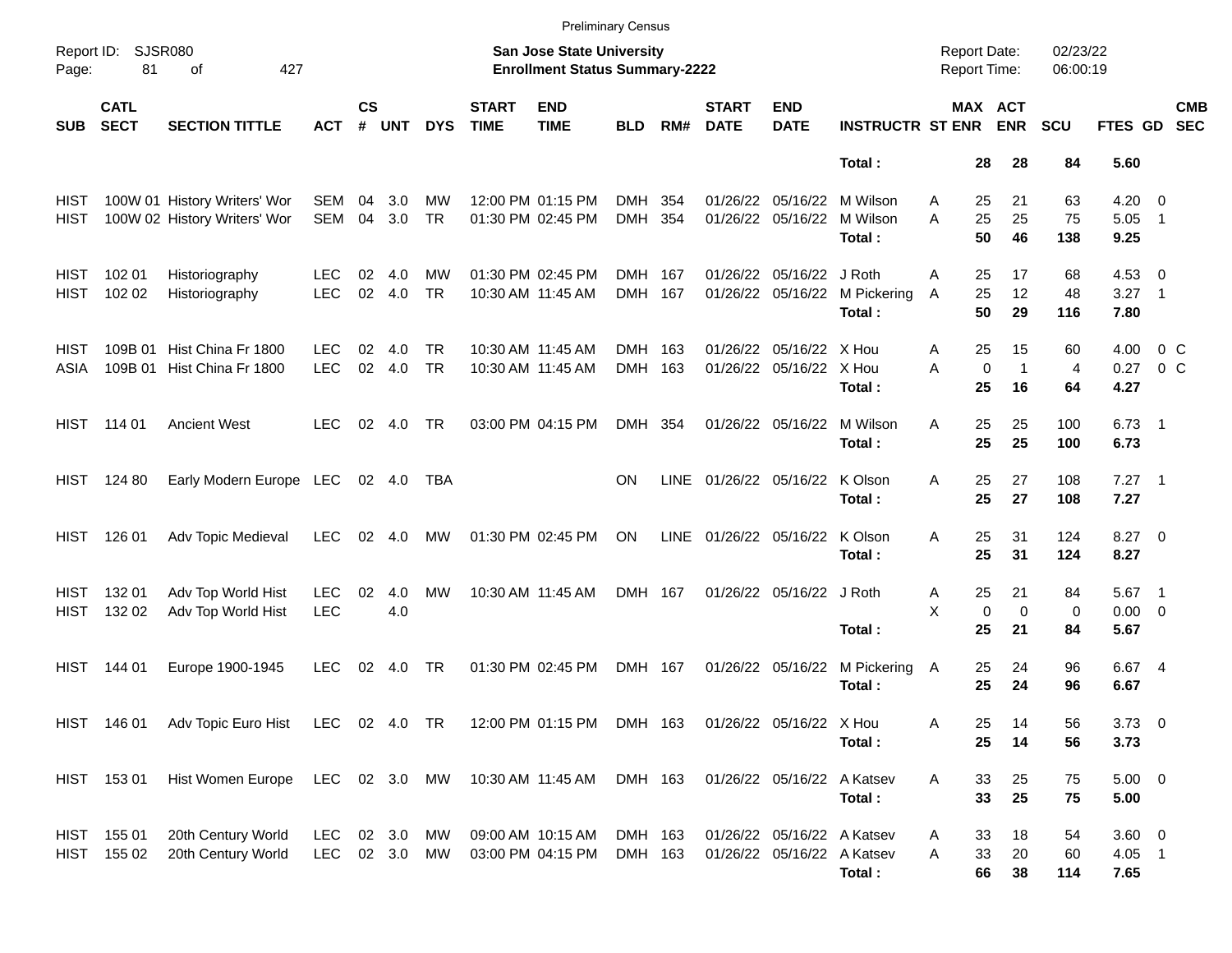|                      |                            |                                                                                     |                                 |                    |                   |                                 |                             | <b>Preliminary Census</b>                                          |                       |                                    |                             |                                                   |                                                                          |                                            |                           |                         |                                                    |            |
|----------------------|----------------------------|-------------------------------------------------------------------------------------|---------------------------------|--------------------|-------------------|---------------------------------|-----------------------------|--------------------------------------------------------------------|-----------------------|------------------------------------|-----------------------------|---------------------------------------------------|--------------------------------------------------------------------------|--------------------------------------------|---------------------------|-------------------------|----------------------------------------------------|------------|
| Page:                | Report ID: SJSR080<br>82   | 427<br>of                                                                           |                                 |                    |                   |                                 |                             | San Jose State University<br><b>Enrollment Status Summary-2222</b> |                       |                                    |                             |                                                   |                                                                          | <b>Report Date:</b><br><b>Report Time:</b> |                           | 02/23/22<br>06:00:19    |                                                    |            |
| <b>SUB</b>           | <b>CATL</b><br><b>SECT</b> | <b>SECTION TITTLE</b>                                                               | <b>ACT</b>                      | $\mathsf{cs}$<br># | <b>UNT</b>        | <b>DYS</b>                      | <b>START</b><br><b>TIME</b> | <b>END</b><br><b>TIME</b>                                          | <b>BLD</b>            | RM#                                | <b>START</b><br><b>DATE</b> | <b>END</b><br><b>DATE</b>                         | <b>INSTRUCTR ST ENR</b>                                                  |                                            | MAX ACT<br><b>ENR</b>     | <b>SCU</b>              | FTES GD SEC                                        | <b>CMB</b> |
| HIST<br>HIST<br>HIST |                            | 170S 80 Topics Am History<br>170S 81 Topics Am History<br>170S 82 Topics Am History | <b>LEC</b><br>LEC<br><b>LEC</b> | 03<br>03<br>03     | 3.0<br>3.0<br>3.0 | TBA<br><b>TBA</b><br><b>TBA</b> |                             |                                                                    | ON<br>ON<br><b>ON</b> | <b>LINE</b><br><b>LINE</b><br>LINE | 01/26/22                    | 01/26/22 05/16/22 K Chilton<br>05/16/22 K Chilton | 01/26/22 05/16/22 V Rodriguez A<br>Total:                                | 33<br>A<br>33<br>A<br>33<br>99             | 31<br>34<br>36<br>101     | 93<br>102<br>108<br>303 | $6.20 \quad 0$<br>$6.80$ 0<br>$7.20 \t 0$<br>20.20 |            |
|                      | HIST 176 01                | Civil War & Recon                                                                   | LEC.                            | 02                 | 4.0               | МW                              |                             | 12:00 PM 01:15 PM                                                  | DMH 167               |                                    |                             | 01/26/22 05/16/22                                 | L Hilde<br>Total:                                                        | 25<br>A<br>25                              | 24<br>24                  | 96<br>96                | 6.60 3<br>6.60                                     |            |
| HIST                 | 181 01                     | Adv Topics Am Hist                                                                  | <b>LEC</b>                      |                    | 02 4.0 T          |                                 |                             | 09:00 AM 10:15 AM                                                  | <b>HGH 225</b>        |                                    |                             | 01/26/22 05/16/22                                 | K Chilton<br>Total:                                                      | 25<br>A<br>25                              | 18<br>18                  | 72<br>72                | 4.87 1<br>4.87                                     |            |
| HIST                 |                            | 210C 01 Colloq 20th C Am                                                            | SEM 05 4.0 T                    |                    |                   |                                 |                             | 06:00 PM 08:45 PM                                                  | DMH 167               |                                    |                             | 01/26/22 05/16/22 A Garcia                        | Total:                                                                   | 15<br>A<br>15                              | 13<br>13                  | 52<br>52                | 4.33 13<br>4.33                                    |            |
| HIST                 | 211 01                     | Adv Coll Mod Euro                                                                   | SEM 05 4.0                      |                    |                   | M                               |                             | 06:00 PM 08:45 PM                                                  | ON                    |                                    | LINE 01/26/22 05/16/22      |                                                   | M Pickering<br>Total:                                                    | 15<br>A<br>15                              | 8<br>8                    | 32<br>32                | $2.67$ 8<br>2.67                                   |            |
| HIST                 | 230 01                     | Sem Anc Med Europe SEM 05 4.0 R                                                     |                                 |                    |                   |                                 |                             | 06:00 PM 08:45 PM                                                  | ON                    |                                    | LINE 01/26/22 05/16/22      |                                                   | J Roth<br>Total:                                                         | 15<br>Α<br>15                              | 9<br>9                    | 36<br>36                | $3.00$ 9<br>3.00                                   |            |
| HIST                 | 280 01                     | <b>Recent Amer Hist</b>                                                             | SEM 05 4.0                      |                    |                   | W                               |                             | 06:00 PM 08:45 PM                                                  | DMH 167               |                                    |                             | 01/26/22 05/16/22                                 | G Gendzel<br>Total:                                                      | 15<br>A<br>15                              | 8<br>8                    | 32<br>32                | $2.67$ 8<br>2.67                                   |            |
| HIST                 | 298 01                     | <b>Spec Studies</b>                                                                 | <b>SUP</b>                      |                    | 25 1.0            | TBA                             |                             |                                                                    | <b>ON</b>             | LINE                               | 01/26/22 05/16/22           |                                                   | L Hilde<br>Total:                                                        | 10<br>Α<br>10                              | 1<br>$\blacktriangleleft$ | $\mathbf{1}$<br>1       | $0.08$ 1<br>0.08                                   |            |
| HIST                 | 299 01                     | <b>Masters Thesis</b>                                                               | <b>SUP</b>                      | 25                 | 4.0               | TBA                             |                             |                                                                    | <b>ON</b>             | LINE                               | 01/26/22 05/16/22           |                                                   | K Olson<br>Total:                                                        | Α<br>10<br>10                              | 1<br>1                    | 4<br>4                  | $0.33$ 1<br>0.33                                   |            |
|                      | JWSS 196 01                | Israel Film & Soc.                                                                  | LEC 02 3.0 T                    |                    |                   |                                 |                             | 03:00 PM 05:45 PM ON                                               |                       |                                    |                             | LINE 01/26/22 05/16/22 A Balint                   | Total:                                                                   | Α<br>25<br>25                              | 3<br>3                    | 9<br>9                  | $0.65$ 1<br>0.65                                   |            |
|                      | SOCS 138 01                | <b>US Hist Teachers</b>                                                             | LEC 02 3.0 T                    |                    |                   |                                 |                             | 04:30 PM 07:15 PM                                                  | ON                    |                                    |                             |                                                   | LINE 01/26/22 05/16/22 W Thowdis<br>Total:                               | 35<br>A<br>35                              | 35<br>35                  | 105<br>105              | $7.00 \t 0$<br>7.00                                |            |
|                      | SOCS 139 01<br>SOCS 139 02 | World History for Te<br>World History for Te                                        | LEC<br>LEC 03 3.0 R             |                    | 03 3.0 T          |                                 |                             | 04:30 PM 07:15 PM<br>04:30 PM 07:15 PM                             | DMH 163<br>DMH 163    |                                    |                             |                                                   | 01/26/22 05/16/22 J Narveson<br>01/26/22 05/16/22 J Narveson A<br>Total: | 35<br>A<br>35<br>70                        | 35<br>33<br>68            | 105<br>99<br>204        | $7.00 \t 0$<br>$6.60$ 0<br>13.60                   |            |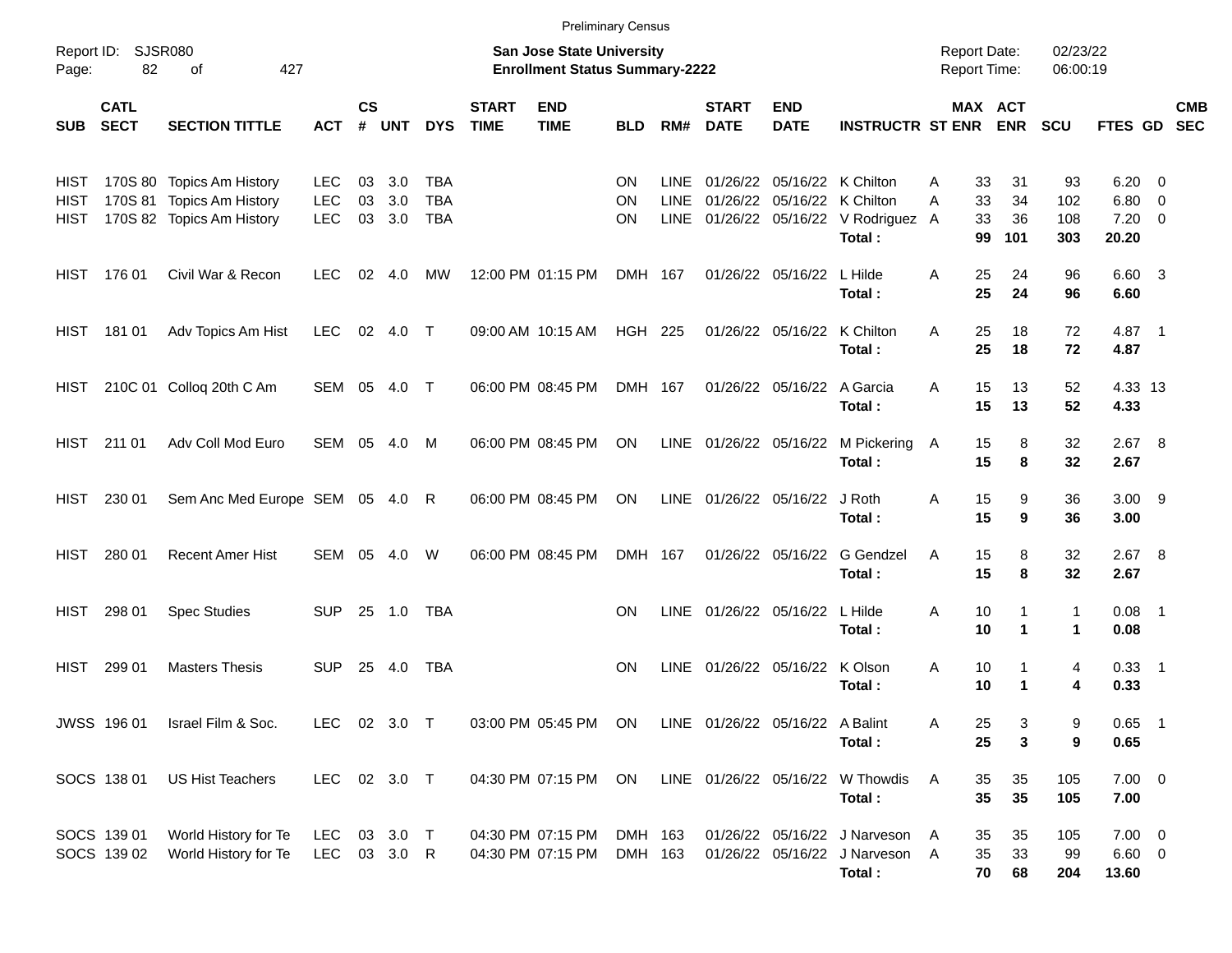|                     |                            |                                |                          |                    |            |            |                             | <b>Preliminary Census</b>                                          |            |             |                             |                                                  |                                                       |        |                                            |                            |                             |                                     |                          |
|---------------------|----------------------------|--------------------------------|--------------------------|--------------------|------------|------------|-----------------------------|--------------------------------------------------------------------|------------|-------------|-----------------------------|--------------------------------------------------|-------------------------------------------------------|--------|--------------------------------------------|----------------------------|-----------------------------|-------------------------------------|--------------------------|
| Report ID:<br>Page: | 83                         | <b>SJSR080</b><br>427<br>οf    |                          |                    |            |            |                             | San Jose State University<br><b>Enrollment Status Summary-2222</b> |            |             |                             |                                                  |                                                       |        | <b>Report Date:</b><br><b>Report Time:</b> |                            | 02/23/22<br>06:00:19        |                                     |                          |
| <b>SUB</b>          | <b>CATL</b><br><b>SECT</b> | <b>SECTION TITTLE</b>          | <b>ACT</b>               | $\mathsf{cs}$<br># | <b>UNT</b> | <b>DYS</b> | <b>START</b><br><b>TIME</b> | <b>END</b><br><b>TIME</b>                                          | <b>BLD</b> | RM#         | <b>START</b><br><b>DATE</b> | <b>END</b><br><b>DATE</b>                        | <b>INSTRUCTR ST ENR</b>                               |        | MAX ACT                                    | <b>ENR</b>                 | <b>SCU</b>                  | FTES GD                             | <b>CMB</b><br><b>SEC</b> |
| SSED                | 184Y 01                    | Stdt Tchg II                   | <b>SUP</b>               | 25                 | 4.0        | R          | 04:30 PM 06:30 PM           |                                                                    | ON         | <b>LINE</b> | 01/26/22                    | 05/16/22                                         | W Thowdis<br>Total:                                   | A      | 30<br>30                                   | 15<br>15                   | 60<br>60                    | 4.93 14<br>4.93                     |                          |
| SSED<br>SSED        | 184Z 01<br>184Z 02         | Stdt Tchg III<br>Stdt Tchg III | <b>SUP</b><br><b>SUP</b> | 25                 | 4.0<br>4.0 | TBA        |                             |                                                                    | <b>ON</b>  | LINE        | 01/26/22                    | 05/16/22                                         | W Thowdis<br>Total:                                   | X<br>A | 0<br>16<br>16                              | $\overline{0}$<br>15<br>15 | 0<br>60<br>60               | $0.00 \quad 0$<br>4.93 14<br>4.93   |                          |
|                     | Department :               | History                        |                          |                    |            |            |                             |                                                                    |            |             |                             | <b>Lower Division:</b><br><b>Upper Division:</b> | <b>Department Total:</b><br><b>Graduate Division:</b> |        | 1793<br>1014<br>699<br>80                  | 1603<br>988<br>575<br>40   | 5105<br>2964<br>1984<br>157 | 345.77<br>197.60<br>135.08<br>13.08 |                          |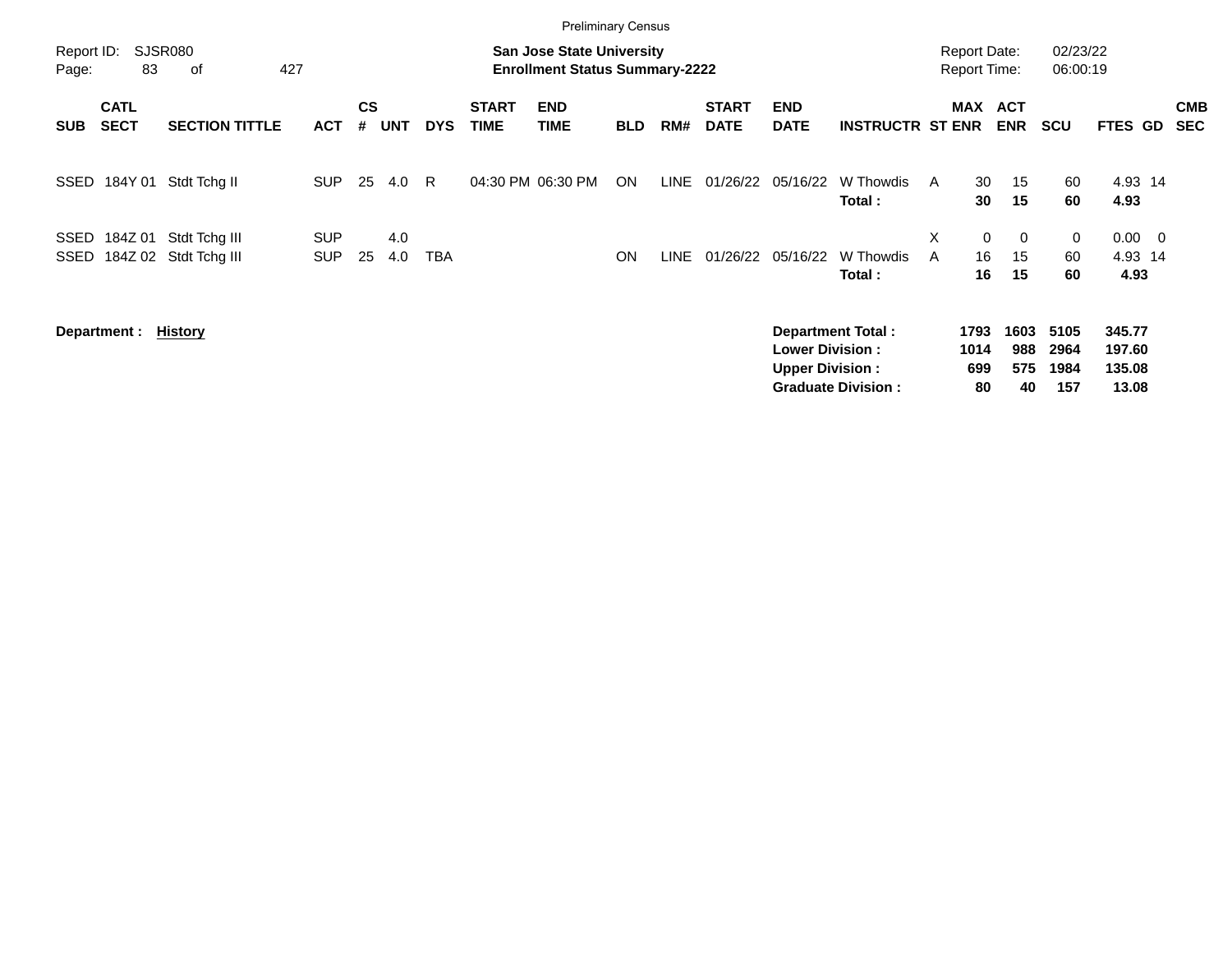|                     |                            |                                                              |              |                    |            |              |                             |                                                                    | <b>Preliminary Census</b> |             |                             |                               |                             |                                            |                      |                      |             |                |                          |
|---------------------|----------------------------|--------------------------------------------------------------|--------------|--------------------|------------|--------------|-----------------------------|--------------------------------------------------------------------|---------------------------|-------------|-----------------------------|-------------------------------|-----------------------------|--------------------------------------------|----------------------|----------------------|-------------|----------------|--------------------------|
| Report ID:<br>Page: | 84                         | <b>SJSR080</b><br>427<br>of                                  |              |                    |            |              |                             | San Jose State University<br><b>Enrollment Status Summary-2222</b> |                           |             |                             |                               |                             | <b>Report Date:</b><br><b>Report Time:</b> |                      | 02/23/22<br>06:00:19 |             |                |                          |
| <b>SUB</b>          | <b>CATL</b><br><b>SECT</b> | <b>SECTION TITTLE</b>                                        | <b>ACT</b>   | $\mathsf{cs}$<br># | <b>UNT</b> | <b>DYS</b>   | <b>START</b><br><b>TIME</b> | <b>END</b><br><b>TIME</b>                                          | <b>BLD</b>                | RM#         | <b>START</b><br><b>DATE</b> | <b>END</b><br><b>DATE</b>     | <b>INSTRUCTR ST ENR ENR</b> |                                            | <b>MAX ACT</b>       | <b>SCU</b>           | FTES GD     |                | <b>CMB</b><br><b>SEC</b> |
| <b>College</b>      | Department :               | <b>Social Sciences, College of</b><br><b>Justice Studies</b> |              |                    |            |              |                             |                                                                    |                           |             |                             |                               |                             |                                            |                      |                      |             |                |                          |
| FS                  | 11 80                      | Survey For Sci                                               | LEC.         | 02                 | 3.0        | <b>TBA</b>   |                             |                                                                    | ON                        | LINE        |                             | 01/26/22 05/16/22 S Bolton    |                             | 45                                         | 36                   | 108                  | 7.20        | $\overline{0}$ |                          |
| FS                  | 11 81                      |                                                              | <b>LEC</b>   | 02                 | 3.0        | <b>TBA</b>   |                             |                                                                    | ON                        | <b>LINE</b> |                             | 01/26/22 05/16/22 M Juno      |                             | A<br>45<br>Α                               | 44                   | 132                  | 8.80        | $\overline{0}$ |                          |
| <b>FS</b>           | 1182                       | Survey For Sci                                               | <b>LEC</b>   | 02                 | 3.0        | <b>MW</b>    |                             | 03:00 PM 04:15 PM                                                  | <b>ON</b>                 | <b>LINE</b> |                             | 01/26/22 05/16/22 J Warren    |                             | 45<br>A                                    | 17                   | 51                   | 3.40        | $\mathbf{0}$   |                          |
|                     |                            | <b>Survey For Sci</b>                                        |              |                    |            |              |                             |                                                                    |                           |             |                             |                               | Total:                      | 135                                        | 97                   | 291                  | 19.40       |                |                          |
| FS                  | 130 02                     | Digital Forensic Ana                                         | <b>LEC</b>   | 02                 | 3.0        | м            |                             | 02:00 PM 03:45 PM                                                  | WSQ 113                   |             |                             | 01/26/22 05/16/22 T Arnold    |                             | 28<br>A                                    | 6                    | 12                   | 1.20        | $\mathbf{0}$   |                          |
| FS                  | 130 12                     | Digital Forensic Ana                                         | <b>ACT</b>   | 13                 | 0.0        | W            |                             | 02:00 PM 03:45 PM                                                  | WSQ 113                   |             |                             | 01/26/22 05/16/22 T Arnold    |                             | 28<br>А                                    | 6                    | 6                    | 0.00        | $\overline{0}$ |                          |
|                     |                            |                                                              |              |                    |            |              |                             |                                                                    |                           |             |                             |                               | Total:                      | 56                                         | 12                   | 18                   | 1.20        |                |                          |
| FS                  | 16080                      | Spec Topics FS                                               | SEM          | 05                 | 3.0        | <b>TBA</b>   |                             |                                                                    | ON                        | LINE        |                             | 01/26/22 05/16/22 S Lee       |                             | 45<br>A                                    | 38                   | 38                   | 7.60        | $\overline{0}$ |                          |
| FS                  | 16082                      | Spec Topics FS                                               | <b>SEM</b>   |                    | 3.0        |              |                             |                                                                    |                           |             |                             |                               |                             | X<br>0                                     | $\Omega$             | $\mathbf 0$          | 0.00        | $\overline{0}$ |                          |
|                     |                            |                                                              |              |                    |            |              |                             |                                                                    |                           |             |                             |                               | Total:                      | 45                                         | 38                   | 38                   | 7.60        |                |                          |
| FS                  | 161 01                     | <b>Crime Scene Invest</b>                                    | <b>LEC</b>   | 02                 | 3.0        | м            |                             | 09:00 AM 11:00 AM                                                  | HВ                        | 207         |                             | 01/26/22 05/16/22 S Bolton    |                             | 28<br>A                                    | 27                   | 54                   | 5.40        | $\overline{0}$ |                          |
| FS                  | 161 02                     | <b>Crime Scene Invest</b>                                    | LAB          | 16                 | 0.0        | W            |                             | 09:00 AM 11:00 AM                                                  | НB                        | 207         |                             | 01/26/22 05/16/22 S Bolton    |                             | 28<br>A                                    | 27                   | 27                   | 0.00        | 0              |                          |
| FS                  | 161 03                     | <b>Crime Scene Invest</b>                                    | <b>LEC</b>   | 02                 | 3.0        | $\mathsf{T}$ |                             | 09:00 AM 11:00 AM                                                  | ON                        | LINE        |                             | 01/26/22 05/16/22 M Juno      |                             | 28<br>A                                    | 24                   | 48                   | 4.80        | 0              |                          |
| FS                  | 161 04                     | <b>Crime Scene Invest</b>                                    | LAB          | 16                 | 0.0        | R            |                             | 09:00 AM 11:00 AM                                                  | HВ                        | 207         |                             | 01/26/22 05/16/22 M Juno      |                             | 28<br>A                                    | 24                   | 24                   | 0.00        | $\mathbf{0}$   |                          |
|                     |                            |                                                              |              |                    |            |              |                             |                                                                    |                           |             |                             |                               | Total:                      | 112                                        | 102                  | 153                  | 10.20       |                |                          |
| FS                  | 162 01                     | <b>FS Applications</b>                                       | <b>LEC</b>   | 02                 | 3.0        | Т            |                             | 02:30 PM 04:30 PM                                                  | HВ                        | 207         |                             | 01/26/22 05/16/22 E Kwong     |                             | 28<br>A                                    | 28                   | 56                   | 5.60        | - 0            |                          |
| FS                  | 162 06                     | <b>FS Applications</b>                                       | <b>LEC</b>   | 02                 | 3.0        | м            |                             | 03:30 PM 05:30 PM                                                  | HВ                        | 207         |                             | 01/26/22 05/16/22 E Kwong     |                             | 24<br>Α                                    | 24                   | 48                   | 4.80        | 0              |                          |
| FS                  | 162 11                     | <b>FS Applications</b>                                       | <b>ACT</b>   | 07                 | 0.0        | R            |                             | 02:30 PM 04:30 PM                                                  | HВ                        | 207         |                             | 01/26/22 05/16/22 E Kwong     |                             | 28<br>A                                    | 28                   | 28                   | 0.00        | 0              |                          |
| FS                  | 162 16                     | <b>FS Applications</b>                                       | <b>ACT</b>   | 07                 | 0.0        | W            |                             | 03:30 PM 05:30 PM                                                  | HB                        | 207         |                             | 01/26/22 05/16/22             | E Kwong                     | 24<br>A                                    | 24                   | 24                   | 0.00        | $\mathbf{0}$   |                          |
|                     |                            |                                                              |              |                    |            |              |                             |                                                                    |                           |             |                             |                               | Total:                      | 104                                        | 104                  | 156                  | 10.40       |                |                          |
| FS                  | 164 01                     | Crim Scene Ev Phot                                           | SEM          |                    | 3.0        |              |                             |                                                                    |                           |             |                             |                               |                             | Х                                          | 0<br>0               | 0                    | 0.00        | $\overline{0}$ |                          |
| FS                  | 164 11                     | Crim Scene Ev Phot                                           | <b>ACT</b>   |                    | 0.0        |              |                             |                                                                    |                           |             |                             |                               |                             | X                                          | 0<br>0               | 0                    | 0.00        | 0              |                          |
|                     |                            |                                                              |              |                    |            |              |                             |                                                                    |                           |             |                             |                               | Total:                      |                                            | $\bf{0}$<br>$\bf{0}$ | 0                    | 0.00        |                |                          |
| FS                  | 167 01                     | Forensic Mol Biol                                            | LEC.         |                    | 02 0.0     | M            |                             | 06:00 PM 09:40 PM                                                  | HB                        | 207         |                             | 01/26/22 05/16/22 J Garrido   |                             | 24<br>A                                    | 24                   | 96                   | $0.00 \t 0$ |                |                          |
| FS.                 | 167 11                     | Forensic Mol Biol                                            | LAB          |                    | 16 5.0 T   |              |                             | 06:00 PM 08:00 PM                                                  | <b>HB</b>                 | 207         |                             | 01/26/22 05/16/22 J Garrido   |                             | 28<br>A                                    | 24                   | 24                   | $8.00 \t 0$ |                |                          |
|                     |                            |                                                              |              |                    |            |              |                             |                                                                    |                           |             |                             |                               | Total:                      | 52                                         | 48                   | 120                  | 8.00        |                |                          |
| <b>FS</b>           | 169 01                     | <b>FS Senior Seminar</b>                                     | SEM 05 3.0 R |                    |            |              |                             | 12:00 PM 02:30 PM                                                  | HB                        | 207         |                             | 01/26/22 05/16/22             | M Barash                    | 24<br>A                                    | 21                   | 63                   | $4.20 \ 0$  |                |                          |
|                     |                            |                                                              |              |                    |            |              |                             |                                                                    |                           |             |                             |                               | Total:                      | 24                                         | 21                   | 63                   | 4.20        |                |                          |
| <b>FS</b>           | 17180                      | Forensic Crimnlogy                                           | LEC 02 3.0 T |                    |            |              |                             | 01:30 PM 04:15 PM                                                  | ON                        |             |                             | LINE 01/26/22 05/16/22 M Juno |                             | 45<br>A                                    | 44                   | 132                  | 8.80 0      |                |                          |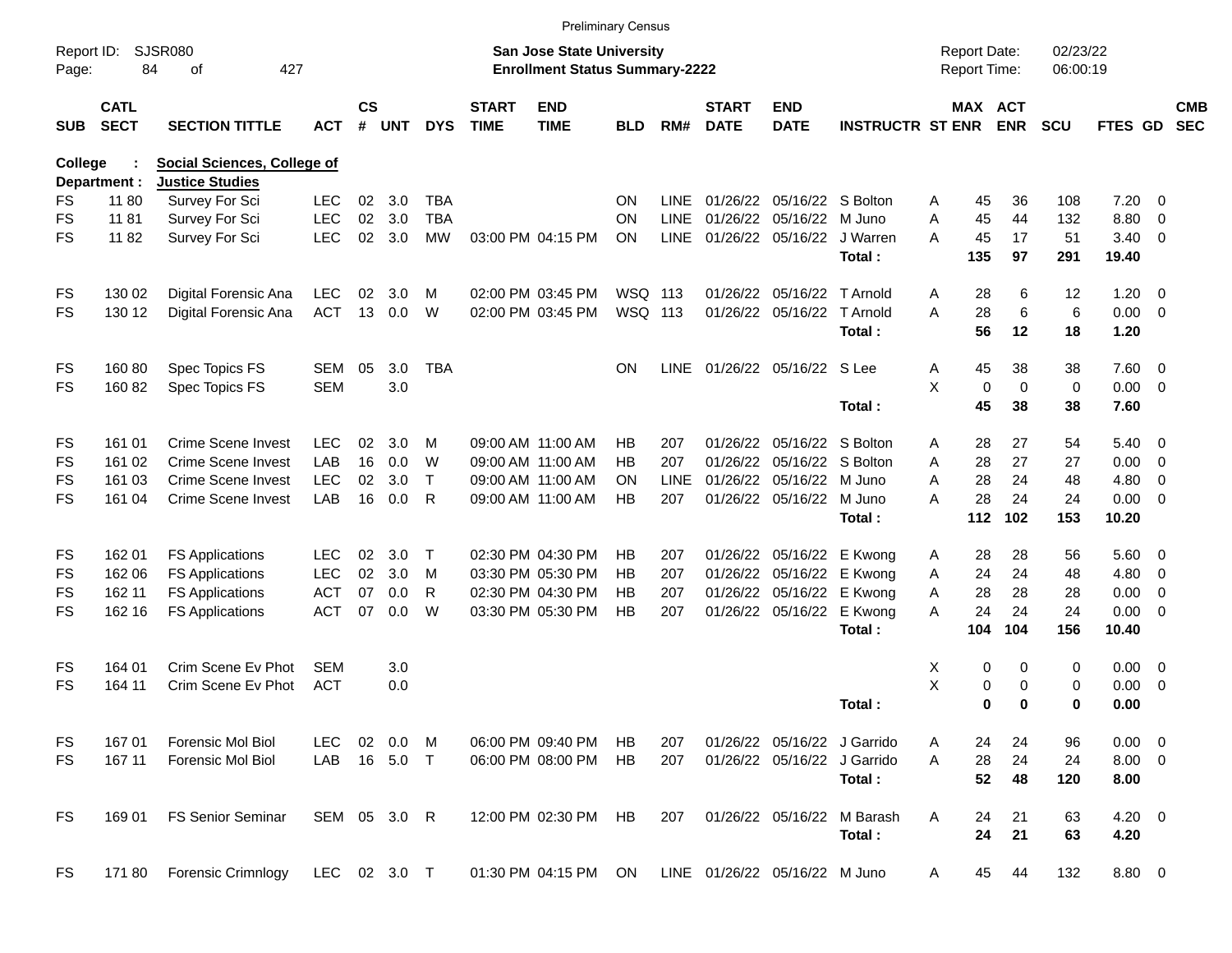|                     |                            |                                          |                          |                    |            |              |                             | <b>Preliminary Census</b>                                          |            |             |                             |                           |                                       |        |                                     |                              |                      |                           |                         |                          |
|---------------------|----------------------------|------------------------------------------|--------------------------|--------------------|------------|--------------|-----------------------------|--------------------------------------------------------------------|------------|-------------|-----------------------------|---------------------------|---------------------------------------|--------|-------------------------------------|------------------------------|----------------------|---------------------------|-------------------------|--------------------------|
| Report ID:<br>Page: | <b>SJSR080</b><br>85       | 427<br>of                                |                          |                    |            |              |                             | San Jose State University<br><b>Enrollment Status Summary-2222</b> |            |             |                             |                           |                                       |        | <b>Report Date:</b><br>Report Time: |                              | 02/23/22<br>06:00:19 |                           |                         |                          |
| <b>SUB</b>          | <b>CATL</b><br><b>SECT</b> | <b>SECTION TITTLE</b>                    | <b>ACT</b>               | $\mathsf{cs}$<br># | <b>UNT</b> | <b>DYS</b>   | <b>START</b><br><b>TIME</b> | <b>END</b><br><b>TIME</b>                                          | <b>BLD</b> | RM#         | <b>START</b><br><b>DATE</b> | <b>END</b><br><b>DATE</b> | <b>INSTRUCTR ST ENR</b>               |        |                                     | <b>MAX ACT</b><br><b>ENR</b> | <b>SCU</b>           | FTES GD                   |                         | <b>CMB</b><br><b>SEC</b> |
|                     |                            |                                          |                          |                    |            |              |                             |                                                                    |            |             |                             |                           | Total:                                |        | 45                                  | 44                           | 132                  | 8.80                      |                         |                          |
| FS                  | 17301                      | Death Investigation                      | <b>LEC</b>               | 02                 | 3.0        | $\mathsf{R}$ |                             | 06:00 PM 08:30 PM                                                  | HB         | 207         |                             | 01/26/22 05/16/22         | R Vega<br>Total:                      | Α      | 24<br>24                            | 17<br>17                     | 51<br>51             | $3.45$ 1<br>3.45          |                         |                          |
| JS<br>JS            | 10 01<br>10 02             | Intro Just Stud<br>Intro Just Stud       | <b>LEC</b><br><b>LEC</b> | 01                 | 3.0<br>3.0 | MW           |                             | 10:30 AM 11:45 AM                                                  | MН         | 520         |                             | 01/26/22 05/16/22         | G Woods                               | Α<br>X | 45<br>$\mathbf 0$                   | 12<br>$\mathbf 0$            | 36<br>$\mathbf 0$    | $2.40 \ 0$<br>$0.00 \t 0$ |                         |                          |
|                     |                            |                                          |                          |                    |            |              |                             |                                                                    |            |             |                             |                           | Total:                                |        | 45                                  | 12                           | 36                   | 2.40                      |                         |                          |
| JS                  | 12 01                      | Intro to Leg Studie                      | <b>LEC</b>               |                    | 3.0        |              |                             |                                                                    |            |             |                             |                           | Total:                                | Χ      | 0<br>$\bf{0}$                       | 0<br>0                       | 0<br>0               | $0.00 \t 0$<br>0.00       |                         |                          |
| JS<br>JS            | 15 01<br>15 02             | Intro Stat Justice<br>Intro Stat Justice | <b>LEC</b><br><b>LEC</b> | 02                 | 3.0<br>3.0 | -F           |                             | 10:30 AM 01:15 PM                                                  | МH         | 523         |                             | 01/26/22 05/16/22         | M Vallerga                            | A<br>X | 30<br>$\mathbf 0$                   | 23<br>$\mathbf 0$            | 69<br>0              | $4.60 \ 0$<br>$0.00 \t 0$ |                         |                          |
|                     |                            |                                          |                          |                    |            |              |                             |                                                                    |            |             |                             |                           | Total:                                |        | 30                                  | 23                           | 69                   | 4.60                      |                         |                          |
| JS                  | 25 01                      | Intro HR & Justice                       | <b>LEC</b>               | 02                 | 3.0        | <b>MW</b>    |                             | 01:30 PM 02:45 PM                                                  | <b>MH</b>  | 520         | 01/26/22                    | 05/16/22                  | N Birthelmer A                        |        | 45                                  | 21                           | 63                   | $4.20 \ 0$                |                         |                          |
| JS                  | 25 02                      | Intro HR & Justice                       | <b>LEC</b>               | 02                 | 3.0        | <b>TR</b>    |                             | 12:00 PM 01:15 PM                                                  | <b>DMH</b> | 234         | 01/26/22                    | 05/16/22                  | J Tolbert                             | А      | 40                                  | 21                           | 63                   | 4.20                      | $\overline{\mathbf{0}}$ |                          |
| JS                  | 25 80                      | Intro HR & Justice                       | <b>LEC</b>               | 02                 | 3.0        | <b>TBA</b>   |                             |                                                                    | ON         | <b>LINE</b> |                             |                           | 01/26/22 05/16/22 R Abusaad<br>Total: | Α      | 40<br>125                           | 39<br>81                     | 117<br>243           | 7.80 0<br>16.20           |                         |                          |
| JS                  |                            | 100W 02 Writing Workshop                 | SEM                      | 04                 | 3.0        | TR.          |                             | 12:00 PM 01:15 PM                                                  | CL         | 117         | 01/26/22                    | 05/16/22 J Randle         |                                       | A      | 27                                  | 21                           | 63                   | $4.20 \ 0$                |                         |                          |
| JS                  |                            | 100W 03 Writing Workshop                 | <b>SEM</b>               | 04                 | 3.0        | <b>MW</b>    |                             | 06:00 PM 07:15 PM                                                  | <b>DMH</b> | 160         | 01/26/22                    |                           | 05/16/22 S Rivera                     | A      | 27                                  | 18                           | 54                   | $3.60 \ 0$                |                         |                          |
| JS                  |                            | 100W 04 Writing Workshop                 | <b>SEM</b>               | 04                 | 3.0        | MW           |                             | 12:00 PM 01:15 PM                                                  | MН         | 520         | 01/26/22                    |                           | 05/16/22 G Woods                      | A      | 27                                  | 16                           | 48                   | 3.20                      | 0                       |                          |
| JS                  |                            | 100W 05 Writing Workshop                 | <b>SEM</b>               | 04                 | 3.0        | <b>TR</b>    |                             | 07:30 AM 08:45 AM                                                  | MН         | 520         | 01/26/22                    |                           | 05/16/22 H Peterson                   | A      | 27                                  | 27                           | 81                   | 5.40                      | $\overline{0}$          |                          |
| JS                  |                            | 100W 80 Writing Workshop                 | <b>SEM</b>               | 04                 | 3.0        | <b>MW</b>    |                             | 10:30 AM 11:45 AM                                                  | OΝ         | LINE        | 01/26/22                    | 05/16/22 M Lowell         |                                       | A      | 27                                  | 24                           | 72                   | 4.80                      | - 0                     |                          |
| JS                  |                            | 100W 81 Writing Workshop                 | <b>SEM</b>               | 04                 | 3.0        | <b>TBA</b>   |                             |                                                                    | ΟN         | <b>LINE</b> | 01/26/22                    | 05/16/22 S Rivera         |                                       | A      | 27                                  | 26                           | 78                   | 5.20                      | 0                       |                          |
| JS                  |                            | 100W 82 Writing Workshop                 | <b>SEM</b>               | 04                 | 3.0        | <b>TBA</b>   |                             |                                                                    | ON         | <b>LINE</b> |                             | 01/26/22 05/16/22 K Lynch |                                       | A      | 27                                  | 27                           | 81                   | $5.40 \ 0$                |                         |                          |
|                     |                            |                                          |                          |                    |            |              |                             |                                                                    |            |             |                             |                           | Total:                                |        | 189                                 | 159                          | 477                  | 31.80                     |                         |                          |
| JS                  | 101 01                     | <b>Critical Issues</b>                   | <b>LEC</b>               |                    | 02 3.0     | TR           |                             | 04:30 PM 05:45 PM CL                                               |            | 204         |                             | 01/26/22 05/16/22 K Lynch |                                       | A      | 45                                  | 19                           | 57                   | 3.80 0                    |                         |                          |
| JS                  | 101 80                     | <b>Critical Issues</b>                   | <b>LEC</b>               |                    | 3.0        |              |                             |                                                                    |            |             |                             |                           |                                       | Χ      | 0                                   | 0                            | 0                    | $0.00 \t 0$               |                         |                          |
| JS                  | 10181                      | <b>Critical Issues</b>                   | <b>LEC</b>               |                    |            | 02 3.0 TBA   |                             |                                                                    | <b>ON</b>  |             |                             |                           | LINE 01/26/22 05/16/22 L Pedroni      | A      | 40                                  | 45                           | 135                  | $9.00 \t 0$               |                         |                          |
|                     |                            |                                          |                          |                    |            |              |                             |                                                                    |            |             |                             |                           | Total:                                |        | 85                                  | 64                           | 192                  | 12.80                     |                         |                          |
| JS                  | 102 01                     | Police and Society                       | LEC.                     |                    | 02 3.0 R   |              |                             | 05:30 PM 08:15 PM                                                  | DMH 150    |             |                             |                           | 01/26/22 05/16/22 G Woods             | Α      | 45                                  | 19                           | 57                   | $3.80\ 0$                 |                         |                          |
| JS                  | 102 80                     | Police and Society                       | LEC 02 3.0 TBA           |                    |            |              |                             |                                                                    | <b>ON</b>  |             |                             |                           | LINE 01/26/22 05/16/22 D Sargent      | A      | 45                                  | 45                           | 135                  | $9.00 \t 0$               |                         |                          |
|                     |                            |                                          |                          |                    |            |              |                             |                                                                    |            |             |                             |                           | Total:                                |        | 90                                  | 64                           | 192                  | 12.80                     |                         |                          |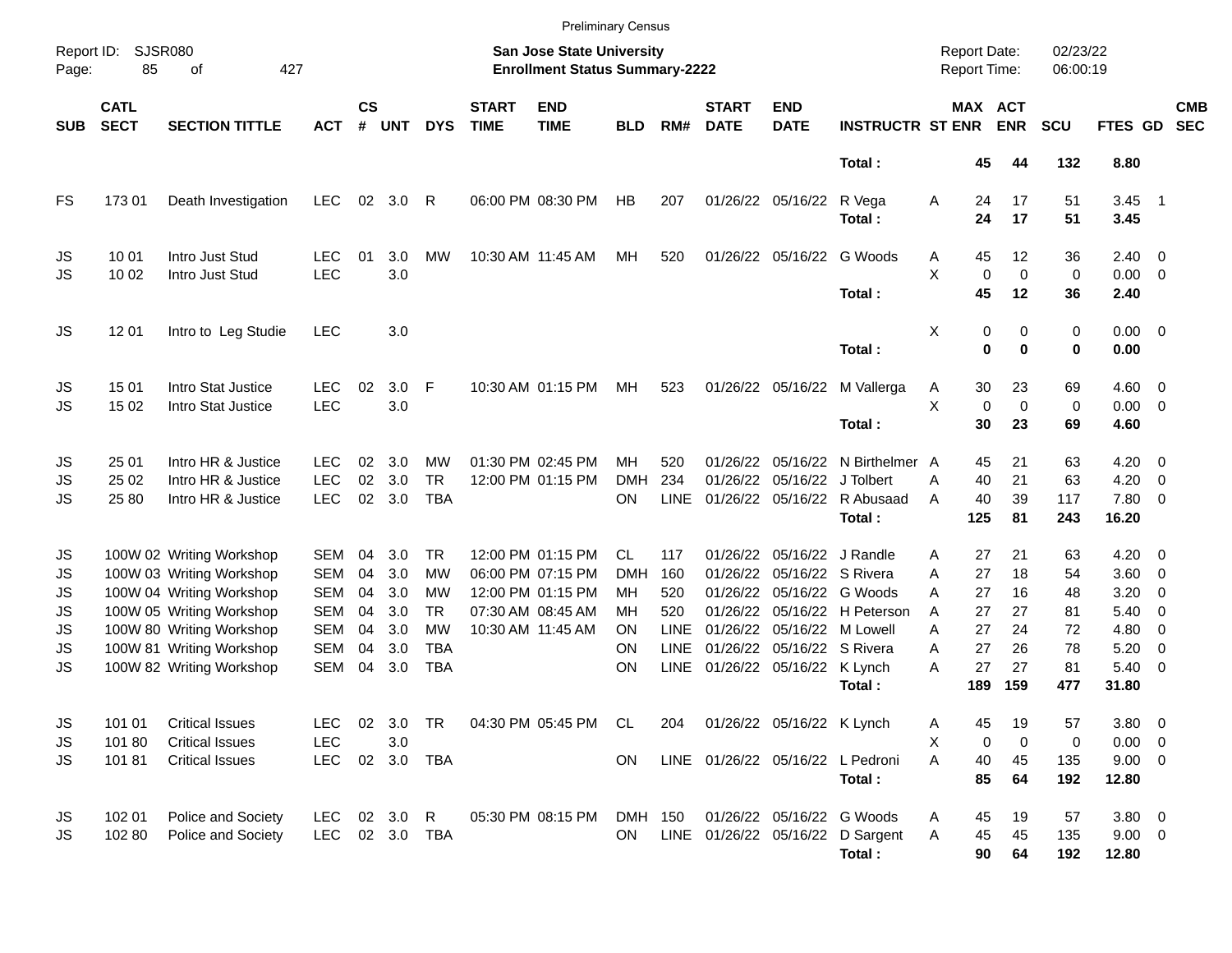|                     |                            |                             |                |                |                |            |                             |                                                                    | <b>Preliminary Census</b> |             |                             |                            |                                 |                                     |                            |                      |                |                          |            |
|---------------------|----------------------------|-----------------------------|----------------|----------------|----------------|------------|-----------------------------|--------------------------------------------------------------------|---------------------------|-------------|-----------------------------|----------------------------|---------------------------------|-------------------------------------|----------------------------|----------------------|----------------|--------------------------|------------|
| Report ID:<br>Page: | 86                         | <b>SJSR080</b><br>427<br>of |                |                |                |            |                             | San Jose State University<br><b>Enrollment Status Summary-2222</b> |                           |             |                             |                            |                                 | <b>Report Date:</b><br>Report Time: |                            | 02/23/22<br>06:00:19 |                |                          |            |
| <b>SUB</b>          | <b>CATL</b><br><b>SECT</b> | <b>SECTION TITTLE</b>       | <b>ACT</b>     | <b>CS</b><br># | <b>UNT</b>     | <b>DYS</b> | <b>START</b><br><b>TIME</b> | <b>END</b><br><b>TIME</b>                                          | BLD                       | RM#         | <b>START</b><br><b>DATE</b> | <b>END</b><br><b>DATE</b>  | <b>INSTRUCTR ST ENR</b>         |                                     | MAX ACT<br><b>ENR</b>      | <b>SCU</b>           | FTES GD SEC    |                          | <b>CMB</b> |
| JS                  | 103 01                     | <b>Courts and Society</b>   | <b>LEC</b>     | 02             | 3.0            | TR         |                             | 03:00 PM 04:15 PM                                                  | MН                        | 520         |                             |                            | 01/26/22 05/16/22 H Peterson    | A                                   | 45<br>21                   | 63                   | 4.20           | $\overline{0}$           |            |
| JS                  | 103 02                     | <b>Courts and Society</b>   | <b>LEC</b>     | 02             | 3.0            | <b>TR</b>  |                             | 12:00 PM 01:15 PM                                                  | <b>DMH</b>                | 227         |                             |                            | 01/26/22 05/16/22 M Stevenson A | 45                                  | 16                         | 48                   | 3.20           | $\overline{0}$           |            |
| JS                  | 10380                      | <b>Courts and Society</b>   | <b>LEC</b>     | 02             | 3.0            | <b>TBA</b> |                             |                                                                    | ΟN                        | <b>LINE</b> | 01/26/22 05/16/22           |                            | E Tejada                        | 45<br>A                             | 39                         | 117                  | 7.80           | - 0                      |            |
|                     |                            |                             |                |                |                |            |                             |                                                                    |                           |             |                             |                            | Total:                          | 135                                 | 76                         | 228                  | 15.20          |                          |            |
| JS                  | 104 80                     | Penal Pol & Inst            | <b>LEC</b>     |                | 02 3.0         | TBA        |                             |                                                                    | ON                        | LINE        | 01/26/22 05/16/22           |                            | D Kameda                        | A                                   | 45<br>37                   | 111                  | $7.40 \quad 0$ |                          |            |
|                     |                            |                             |                |                |                |            |                             |                                                                    |                           |             |                             |                            | Total:                          |                                     | 45<br>37                   | 111                  | 7.40           |                          |            |
| JS                  | 107 01                     | Justice Mgmt                | <b>LEC</b>     | 02             | 3.0            | TR.        |                             | 03:00 PM 04:15 PM                                                  | DMH 234                   |             |                             | 01/26/22 05/16/22          | S Morewitz                      | A                                   | 45<br>11                   | 33                   | $2.20 \t 0$    |                          |            |
|                     |                            |                             |                |                |                |            |                             |                                                                    |                           |             |                             |                            | Total:                          |                                     | 45<br>11                   | 33                   | 2.20           |                          |            |
| JS                  | 114 01                     | Research Method JS          | <b>LEC</b>     | 02             | 3.0            | <b>TR</b>  |                             | 04:30 PM 05:45 PM                                                  | MН                        | 520         |                             | 01/26/22 05/16/22          | D Kameda                        | A                                   | 30<br>24                   | 72                   | 4.80           | - 0                      |            |
| JS                  | 114 02                     | Research Method JS          | <b>LEC</b>     | 02             | 3.0            | <b>TR</b>  | 10:30 AM 11:45 AM           |                                                                    | ΜН                        | 523         |                             | 01/26/22 05/16/22 J Randle |                                 | A                                   | 30<br>32                   | 96                   | 6.40           | $\overline{0}$           |            |
| JS                  | 114 80                     | Research Method JS          | <b>LEC</b>     | 02             | 3.0            | <b>TBA</b> |                             |                                                                    | ON                        | LINE        |                             | 01/26/22 05/16/22 Y Yuan   |                                 | A                                   | 30<br>29                   | 87                   | 5.80           | 0                        |            |
| JS                  | 11481                      | Research Method JS          | <b>LEC</b>     | 02             | 3.0            | <b>TBA</b> |                             |                                                                    | ON                        | LINE        |                             |                            | 01/26/22 05/16/22 S Ghatak      | A                                   | 30<br>30                   | 90                   | 6.00           | 0                        |            |
| JS                  | 114 82                     | Research Method JS          | <b>LEC</b>     |                | $02 \quad 3.0$ | <b>TBA</b> |                             |                                                                    | <b>ON</b>                 | <b>LINE</b> |                             |                            | 01/26/22 05/16/22 D Kameda      | А                                   | 30<br>30                   | 90                   | 6.00           | - 0                      |            |
|                     |                            |                             |                |                |                |            |                             |                                                                    |                           |             |                             |                            | Total:                          | 150                                 | 145                        | 435                  | 29.00          |                          |            |
| JS                  | 117 03                     | <b>QuaL Resrch Mds</b>      | <b>LEC</b>     | 02             | 3.0            | W          |                             | 12:00 PM 02:45 PM                                                  | DH.                       | 351         |                             |                            | 01/26/22 05/16/22 S Martinek    | A                                   | 30<br>29                   | 87                   | 5.80           | - 0                      |            |
| JS                  | 117 04                     | <b>QuaL Resrch Mds</b>      | <b>LEC</b>     |                | 3.0            |            |                             |                                                                    |                           |             |                             |                            |                                 | X                                   | $\mathbf 0$<br>$\mathbf 0$ | 0                    | 0.00           | - 0                      |            |
| JS                  | 11780                      | <b>QuaL Resrch Mds</b>      | <b>LEC</b>     | 02             | 3.0            | <b>TBA</b> |                             |                                                                    | ON                        | <b>LINE</b> |                             |                            | 01/26/22 05/16/22 J Halushka    | A                                   | 30<br>30                   | 90                   | 6.00           | $\overline{0}$           |            |
| JS                  | 11781                      | <b>QuaL Resrch Mds</b>      | LEC            | 02             | 3.0            | <b>TBA</b> |                             |                                                                    | ON                        | <b>LINE</b> |                             | 01/26/22 05/16/22 A Martin |                                 | A                                   | 30<br>28                   | 84                   | 5.60           | - 0                      |            |
|                     |                            |                             |                |                |                |            |                             |                                                                    |                           |             |                             |                            | Total:                          |                                     | 90<br>87                   | 261                  | 17.40          |                          |            |
| JS                  | 121 02                     | Media and Justice           | <b>LEC</b>     | 02             | 3.0            | TR         |                             | 03:00 PM 04:15 PM                                                  | SН                        | 435         |                             |                            | 01/26/22 05/16/22 G Zamora      | A                                   | 16<br>45                   | 48                   | 3.20           | - 0                      |            |
| JS                  | 121 03                     | Media and Justice           | <b>LEC</b>     | 02             | 3.0            | <b>TR</b>  |                             | 10:30 AM 11:45 AM                                                  | <b>SH</b>                 | 434         |                             | 01/26/22 05/16/22          | K Lynch                         | 45<br>A                             | 17                         | 51                   | 3.40           | $\overline{\phantom{0}}$ |            |
|                     |                            |                             |                |                |                |            |                             |                                                                    |                           |             |                             |                            | Total:                          |                                     | 90<br>33                   | 99                   | 6.60           |                          |            |
| JS                  | 123 01                     | Terrorism & Security        | <b>LEC</b>     | 02             | 3.0            | TR         |                             | 01:30 PM 02:45 PM                                                  | <b>DMH</b>                | -234        |                             | 01/26/22 05/16/22          | S Morewitz                      | A                                   | 45<br>42                   | 126                  | 8.40 0         |                          |            |
|                     |                            |                             |                |                |                |            |                             |                                                                    |                           |             |                             |                            | Total:                          |                                     | 45<br>42                   | 126                  | 8.40           |                          |            |
| JS                  | 127 01                     | Imm and Justice             | <b>LEC</b>     |                | 3.0            |            |                             |                                                                    |                           |             |                             |                            |                                 | X                                   | 0<br>0                     | 0                    | $0.00 \quad 0$ |                          |            |
|                     |                            |                             |                |                |                |            |                             |                                                                    |                           |             |                             |                            | Total:                          |                                     | 0<br>$\bf{0}$              | 0                    | 0.00           |                          |            |
| <b>JS</b>           | 128 01                     | Punishment, Cult an LEC     |                |                | 3.0            |            |                             |                                                                    |                           |             |                             |                            |                                 | X                                   | 0<br>0                     | 0                    | $0.00 \t 0$    |                          |            |
|                     |                            |                             |                |                |                |            |                             |                                                                    |                           |             |                             |                            | Total:                          |                                     | $\bf{0}$<br>$\bf{0}$       | 0                    | 0.00           |                          |            |
| JS                  | 129 80                     | Intl Crime & Dev            | LEC 02 3.0 TBA |                |                |            |                             |                                                                    | ON.                       |             |                             | LINE 01/26/22 05/16/22     | A Martin                        | A                                   | 45<br>42                   | 126                  | 8.40 0         |                          |            |
|                     |                            |                             |                |                |                |            |                             |                                                                    |                           |             |                             |                            | Total:                          |                                     | 45<br>42                   | 126                  | 8.40           |                          |            |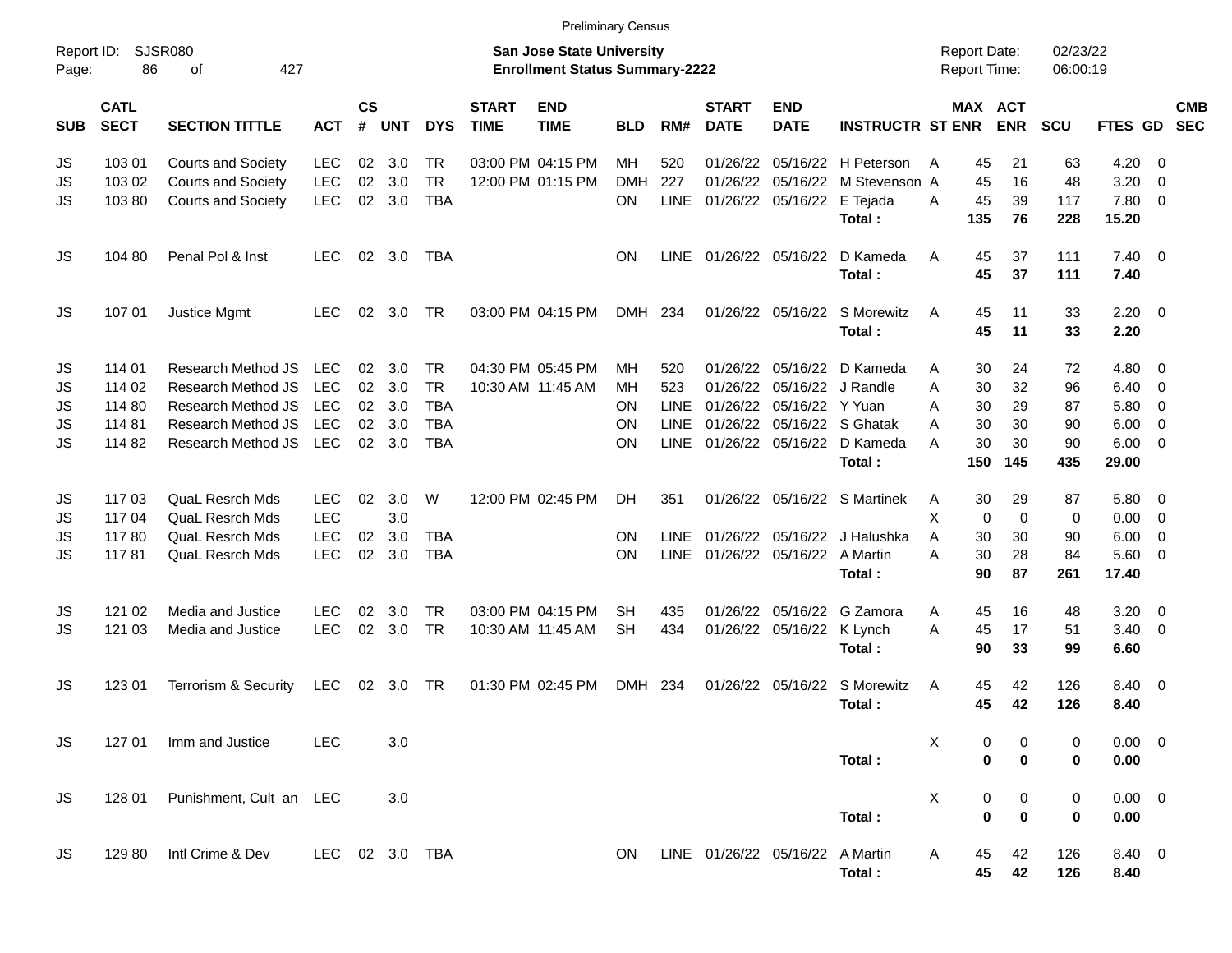|                     |                            |                                                                                                                                                                                |                                        |          |                      |                          |             | <b>Preliminary Census</b>              |            |                            |                      |                                                          |                                                                               |                              |                     |                      |                                    |                                                    |                          |
|---------------------|----------------------------|--------------------------------------------------------------------------------------------------------------------------------------------------------------------------------|----------------------------------------|----------|----------------------|--------------------------|-------------|----------------------------------------|------------|----------------------------|----------------------|----------------------------------------------------------|-------------------------------------------------------------------------------|------------------------------|---------------------|----------------------|------------------------------------|----------------------------------------------------|--------------------------|
| Report ID:<br>Page: | 87                         | SJSR080<br><b>San Jose State University</b><br>427<br><b>Enrollment Status Summary-2222</b><br>οf<br>$\mathsf{cs}$<br><b>START</b><br><b>START</b><br><b>END</b><br><b>END</b> |                                        |          |                      |                          |             |                                        |            |                            |                      |                                                          |                                                                               |                              |                     | 02/23/22<br>06:00:19 |                                    |                                                    |                          |
| <b>SUB</b>          | <b>CATL</b><br><b>SECT</b> | <b>SECTION TITTLE</b>                                                                                                                                                          | <b>ACT</b>                             | #        | <b>UNT</b>           | <b>DYS</b>               | <b>TIME</b> | <b>TIME</b>                            | <b>BLD</b> | RM#                        | <b>DATE</b>          | <b>DATE</b>                                              | <b>INSTRUCTR ST ENR</b>                                                       | MAX ACT                      | <b>ENR</b>          | <b>SCU</b>           | FTES GD                            |                                                    | <b>CMB</b><br><b>SEC</b> |
| JS<br>JS            | 130 01<br>130 02           | Sex & Justice<br>Sex & Justice                                                                                                                                                 | LEC<br><b>LEC</b>                      | 02<br>02 | 3.0<br>3.0           | <b>TR</b><br><b>TR</b>   |             | 01:30 PM 02:45 PM<br>06:00 PM 07:15 PM | MН<br>MН   | 523<br>520                 | 01/26/22<br>01/26/22 | 05/16/22<br>05/16/22                                     | G Howard<br>K Lynch<br>Total:                                                 | 45<br>A<br>45<br>A<br>90     | 45<br>24<br>69      | 135<br>72<br>207     | 9.00<br>4.80<br>13.80              | - 0<br>$\overline{\mathbf{0}}$                     |                          |
| JS<br>JS<br>JS      | 132 01<br>132 03<br>132 04 | Race Gender Ineqlt<br>Race Gender Ineqlt<br>Race Gender Ineqlt                                                                                                                 | <b>LEC</b><br><b>LEC</b><br><b>LEC</b> | 02<br>02 | 3.0<br>3.0<br>3.0    | <b>TR</b><br><b>TR</b>   |             | 01:30 PM 02:45 PM<br>03:00 PM 04:15 PM | DMH<br>CL  | 227<br>204                 |                      | 01/26/22 05/16/22 J DiSalvo<br>01/26/22 05/16/22 K Lynch |                                                                               | 40<br>Α<br>X<br>0<br>Α<br>40 | 34<br>0<br>18       | 102<br>0<br>54       | 6.80<br>0.00<br>3.60               | $\overline{\mathbf{0}}$<br>0<br>0                  |                          |
| JS<br><b>JS</b>     | 132 80<br>13281            | Race Gender Ineqlt<br>Race Gender Ineqlt                                                                                                                                       | <b>LEC</b><br><b>LEC</b>               | 02<br>02 | 3.0<br>3.0           | <b>TBA</b><br><b>TBA</b> |             |                                        | ΟN<br>ΟN   | <b>LINE</b><br><b>LINE</b> | 01/26/22             | 05/16/22<br>01/26/22 05/16/22                            | D Kameda<br>M Lowell<br>Total:                                                | 40<br>A<br>A<br>40<br>160    | 40<br>38<br>130     | 120<br>114<br>390    | 8.00<br>7.60<br>26.00              | $\mathbf 0$<br>$\overline{\mathbf{0}}$             |                          |
| JS<br>JS            | 136 01<br>136 02           | Fam & Comm Violence LEC<br>Fam & Comm Violence LEC                                                                                                                             |                                        | 02       | 3.0<br>02 3.0        | TBA<br><b>TBA</b>        |             |                                        | ΟN<br>ΟN   | <b>LINE</b><br><b>LINE</b> |                      | 01/26/22 05/16/22                                        | M Lowell<br>01/26/22 05/16/22 S Martinek<br>Total:                            | 40<br>Α<br>40<br>A<br>80     | 39<br>40<br>79      | 117<br>120<br>237    | 7.80<br>8.00<br>15.80              | $\overline{\mathbf{0}}$<br>$\overline{\mathbf{0}}$ |                          |
| JS<br>JS            | 140 01<br>140 02           | <b>RCP</b><br><b>RCP</b>                                                                                                                                                       | LEC<br><b>LEC</b>                      | 02<br>02 | 3.0<br>3.0           | <b>TR</b><br><b>TR</b>   |             | 03:00 PM 04:15 PM<br>03:00 PM 04:15 PM | MН<br>MН   | 324<br>324                 |                      | 01/26/22 05/16/22<br>01/26/22 05/16/22                   | J Randle<br>M Stevenson A<br>Total:                                           | 20<br>Α<br>20<br>40          | 11<br>14<br>25      | 33<br>42<br>75       | 2.20<br>2.80<br>5.00               | $\overline{\mathbf{0}}$<br>$\overline{\mathbf{0}}$ |                          |
| JS                  | 141 01                     | <b>RCP Representation</b>                                                                                                                                                      | <b>SUP</b>                             |          | 3.0                  |                          |             |                                        |            |                            |                      |                                                          | Total:                                                                        | X<br>0<br>$\mathbf 0$        | 0<br>0              | 0<br>$\bf{0}$        | 0.00<br>0.00                       | $\overline{\mathbf{0}}$                            |                          |
| JS                  | 142 01                     | <b>RCP ASCI</b>                                                                                                                                                                | <b>SUP</b>                             | 36       | 3.0                  | TR                       |             | 04:30 PM 05:45 PM                      |            |                            |                      | 01/26/22 05/16/22                                        | M Stevenson A<br>Total:                                                       | 20<br>20                     | 7<br>$\overline{7}$ | 21<br>21             | 1.40<br>1.40                       | - 0                                                |                          |
| JS                  | 143 01                     | Evidence & Proced                                                                                                                                                              | <b>LEC</b>                             | 02       | 3.0                  | <b>TR</b>                |             | 01:30 PM 02:45 PM                      | MН         | 520                        |                      | 01/26/22 05/16/22                                        | H Peterson<br>Total:                                                          | 45<br>A<br>45                | 25<br>25            | 75<br>75             | 5.00<br>5.00                       | $\overline{\mathbf{0}}$                            |                          |
| JS                  | 144 01                     | Criminal Law                                                                                                                                                                   | <b>LEC</b>                             |          | $02 \quad 3.0$       | <b>TR</b>                |             | 10:30 AM 11:45 AM                      | MН         | 520                        |                      |                                                          | 01/26/22 05/16/22 H Peterson<br>Total:                                        | 45<br>A<br>45                | 27<br>27            | 81<br>81             | 5.40<br>5.40                       | $\overline{\mathbf{0}}$                            |                          |
| <b>JS</b>           | 145 01                     | White Collar Crime                                                                                                                                                             | <b>LEC</b>                             |          | 02 3.0 MW            |                          |             | 04:30 PM 05:45 PM                      | MH         | 520                        |                      | 01/26/22 05/16/22                                        | G Woods<br>Total:                                                             | A<br>45<br>45                | 17<br>17            | 51<br>51             | $3.40 \ 0$<br>3.40                 |                                                    |                          |
| JS<br>JS            | 150 01<br>150 80           | Gender and Crime<br>Gender and Crime                                                                                                                                           | <b>LEC</b><br><b>LEC</b>               |          | 02 3.0<br>02 3.0 TBA | TR                       |             | 09:00 AM 10:15 AM                      | MH.<br>ON. | 523                        |                      |                                                          | 01/26/22 05/16/22 V Montelongo A<br>LINE 01/26/22 05/16/22 G Howard<br>Total: | 45<br>45<br>A<br>90          | 26<br>45<br>71      | 78<br>135<br>213     | $5.20 \ 0$<br>$9.00 \t 0$<br>14.20 |                                                    |                          |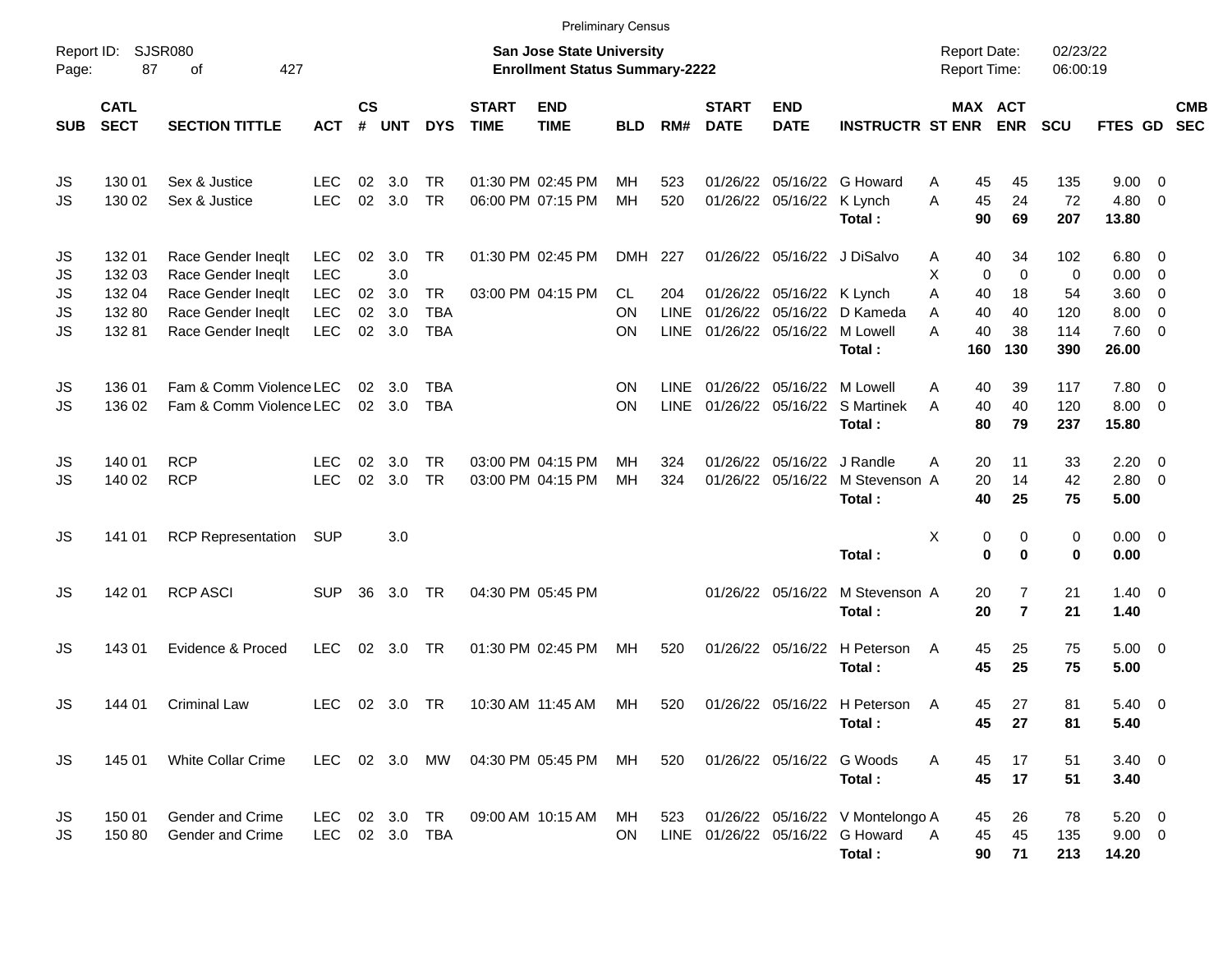|                     |                            |                             |            |                |            |            |                             |                                                                           | <b>Preliminary Census</b> |             |                             |                              |                                   |                                     |                       |                      |             |                          |                          |
|---------------------|----------------------------|-----------------------------|------------|----------------|------------|------------|-----------------------------|---------------------------------------------------------------------------|---------------------------|-------------|-----------------------------|------------------------------|-----------------------------------|-------------------------------------|-----------------------|----------------------|-------------|--------------------------|--------------------------|
| Report ID:<br>Page: | 88                         | <b>SJSR080</b><br>427<br>оf |            |                |            |            |                             | <b>San Jose State University</b><br><b>Enrollment Status Summary-2222</b> |                           |             |                             |                              |                                   | <b>Report Date:</b><br>Report Time: |                       | 02/23/22<br>06:00:19 |             |                          |                          |
| <b>SUB</b>          | <b>CATL</b><br><b>SECT</b> | <b>SECTION TITTLE</b>       | <b>ACT</b> | <b>CS</b><br># | <b>UNT</b> | <b>DYS</b> | <b>START</b><br><b>TIME</b> | <b>END</b><br><b>TIME</b>                                                 | <b>BLD</b>                | RM#         | <b>START</b><br><b>DATE</b> | <b>END</b><br><b>DATE</b>    | <b>INSTRUCTR ST ENR</b>           |                                     | MAX ACT<br><b>ENR</b> | <b>SCU</b>           | FTES GD     |                          | <b>CMB</b><br><b>SEC</b> |
| JS                  | 151 01                     | <b>Crim Theory</b>          | <b>LEC</b> | 02             | 3.0        | MW         |                             | 12:00 PM 01:15 PM                                                         | MН                        | 523         | 01/26/22                    | 05/16/22                     | N Birthelmer A                    |                                     | 45<br>20              | 60                   | 4.00        | - 0                      |                          |
| JS                  | 151 03                     | <b>Crim Theory</b>          | <b>LEC</b> | 02             | 3.0        | <b>TR</b>  |                             | 12:00 PM 01:15 PM                                                         | <b>SH</b>                 | 435         | 01/26/22                    | 05/16/22                     | N Birthelmer A                    |                                     | 22<br>45              | 66                   | 4.40        | 0                        |                          |
| JS                  | 151 80                     | <b>Crim Theory</b>          | <b>LEC</b> | 02             | 3.0        | R          |                             | 04:30 PM 07:15 PM                                                         | <b>ON</b>                 | <b>LINE</b> | 01/26/22                    | 05/16/22                     | Y Baba                            | A                                   | 17<br>45              | 51                   | 3.40        | $\overline{\mathbf{0}}$  |                          |
| JS                  | 15181                      | Crim Theory                 | <b>LEC</b> | 02             | 3.0        | <b>TBA</b> |                             |                                                                           | <b>ON</b>                 | <b>LINE</b> |                             | 01/26/22 05/16/22            | A Martin                          | A                                   | 45<br>42              | 126                  | 8.40        | $\overline{\mathbf{0}}$  |                          |
| JS                  | 15182                      | Crim Theory                 | LEC        | 02             | 3.0        | <b>TBA</b> |                             |                                                                           | <b>ON</b>                 | <b>LINE</b> |                             | 01/26/22 05/16/22 Y Yuan     |                                   | А                                   | 45<br>45              | 135                  | 9.00        | $\overline{0}$           |                          |
|                     |                            |                             |            |                |            |            |                             |                                                                           |                           |             |                             |                              | Total:                            | 225                                 | 146                   | 438                  | 29.20       |                          |                          |
| JS                  | 152 01                     | Juv Delinquency             | <b>LEC</b> | 02             | 3.0        | <b>TR</b>  |                             | 10:30 AM 11:45 AM                                                         | DMH                       | 227         |                             | 01/26/22 05/16/22            | E Tejada                          | A                                   | 19<br>45              | 57                   | 3.80        | - 0                      |                          |
| JS                  | 152 02                     | Juv Delinquency             | <b>LEC</b> | 02             | 3.0        | <b>MW</b>  |                             | 04:30 PM 05:45 PM                                                         | <b>HGH</b>                | 116         | 01/26/22                    | 05/16/22                     | S Rivera                          | A                                   | 27<br>45              | 81                   | 5.40        | $\mathbf 0$              |                          |
| JS                  | 152 80                     | Juv Delinquency             | <b>LEC</b> | 02             | 3.0        | <b>TBA</b> |                             |                                                                           | ON                        | <b>LINE</b> |                             | 01/26/22 05/16/22 S Rivera   |                                   | A                                   | 45<br>45              | 135                  | 9.00        | $\overline{\phantom{0}}$ |                          |
|                     |                            |                             |            |                |            |            |                             |                                                                           |                           |             |                             |                              | Total:                            | 135                                 | 91                    | 273                  | 18.20       |                          |                          |
| JS                  | 15380                      | Crime/Life course           | LEC        | 02             | 3.0        | MW         |                             | 06:00 PM 07:15 PM                                                         | ON                        | LINE        |                             | 01/26/22 05/16/22            | J Randle                          | A                                   | 27<br>45              | 81                   | 5.40        | $\overline{\phantom{0}}$ |                          |
|                     |                            |                             |            |                |            |            |                             |                                                                           |                           |             |                             |                              | Total:                            |                                     | 45<br>27              | 81                   | 5.40        |                          |                          |
| JS                  | 155 01                     | Victimology                 | <b>LEC</b> | 02             | 3.0        | W          |                             | 03:00 PM 05:45 PM                                                         | CL.                       | 202         |                             | 01/26/22 05/16/22            | S Martinek                        | A                                   | 40<br>24              | 72                   | 4.80        | $\overline{\mathbf{0}}$  |                          |
|                     |                            |                             |            |                |            |            |                             |                                                                           |                           |             |                             |                              | Total:                            |                                     | 40<br>24              | 72                   | 4.80        |                          |                          |
| JS                  | 156 01                     | Gngs, Crim & Just           | <b>LEC</b> | 02             | 3.0        | <b>TR</b>  |                             | 07:30 AM 08:45 AM                                                         | MН                        | 523         |                             | 01/26/22 05/16/22            | V Montelongo A                    |                                     | 17<br>45              | 51                   | 3.40        | $\overline{\mathbf{0}}$  |                          |
| JS                  | 156 80                     | Gngs, Crim & Just           | <b>LEC</b> | 02             | 3.0        | <b>TBA</b> |                             |                                                                           | ON                        | <b>LINE</b> |                             | 01/26/22 05/16/22            | N Birthelmer A                    |                                     | 45<br>43              | 129                  | 8.60        | $\overline{\mathbf{0}}$  |                          |
| JS                  | 15681                      | Gngs, Crim & Just           | <b>LEC</b> | 02             | 3.0        | <b>TBA</b> |                             |                                                                           | ON                        | <b>LINE</b> |                             | 01/26/22 05/16/22            | M Schlegel                        | A                                   | 45<br>45              | 135                  | 9.00        | $\overline{\mathbf{0}}$  |                          |
|                     |                            |                             |            |                |            |            |                             |                                                                           |                           |             |                             |                              | Total:                            | 135                                 | 105                   | 315                  | 21.00       |                          |                          |
| JS                  | 15702                      | Deviance & Justice          | <b>LEC</b> |                | 3.0        |            |                             |                                                                           |                           |             |                             |                              |                                   | X                                   | 0<br>0                | 0                    | 0.00        | $\overline{\mathbf{0}}$  |                          |
|                     |                            |                             |            |                |            |            |                             |                                                                           |                           |             |                             |                              | Total:                            |                                     | $\bf{0}$<br>0         | $\bf{0}$             | 0.00        |                          |                          |
| JS                  | 158 01                     | <b>Prison Community</b>     | <b>LEC</b> | 02             | 3.0        | W          |                             | 04:30 PM 07:15 PM                                                         | ON                        | <b>LINE</b> |                             | 01/26/22 05/16/22            | <b>B</b> Miller                   | A                                   | 45<br>14              | 42                   | 2.85        | - 1                      |                          |
|                     |                            |                             |            |                |            |            |                             |                                                                           |                           |             |                             |                              | Total:                            |                                     | 45<br>14              | 42                   | 2.85        |                          |                          |
| <b>JS</b>           | 16180                      | Intro Cybercrime            | <b>LEC</b> | 01             | 3.0        | <b>TBA</b> |                             |                                                                           | <b>ON</b>                 |             |                             |                              | LINE 01/26/22 05/16/22 B Westlake | A                                   | 45<br>44              | 132                  | 8.80        | $\overline{\phantom{0}}$ |                          |
|                     |                            |                             |            |                |            |            |                             |                                                                           |                           |             |                             |                              | Total:                            |                                     | 45<br>44              | 132                  | 8.80        |                          |                          |
| JS                  | 171 02                     | HR and Justice              | <b>LEC</b> |                | 3.0        |            |                             |                                                                           |                           |             |                             |                              |                                   | X                                   | 0<br>0                | 0                    | $0.00 \t 0$ |                          |                          |
| <b>JS</b>           | 17180                      | HR and Justice              | <b>LEC</b> | 02             | 3.0        | <b>TBA</b> |                             |                                                                           | <b>ON</b>                 |             |                             |                              | LINE 01/26/22 05/16/22 R Abusaad  | A                                   | 45<br>44              | 132                  | 8.80 0      |                          |                          |
| <b>JS</b>           | 17181                      | HR and Justice              | <b>LEC</b> |                | 02 3.0     | TBA        |                             |                                                                           | <b>ON</b>                 |             |                             | LINE 01/26/22 05/16/22 S Kil |                                   | A                                   | 31<br>45              | 93                   | $6.20 \t 0$ |                          |                          |
|                     |                            |                             |            |                |            |            |                             |                                                                           |                           |             |                             |                              | Total:                            |                                     | 90<br>75              | 225                  | 15.00       |                          |                          |
| JS                  | 172 01                     | Human Trafficking           | LEC.       |                | 02 3.0     | MW         |                             | 09:00 AM 10:15 AM                                                         | DMH 234                   |             |                             |                              | 01/26/22 05/16/22 N Birthelmer A  |                                     | 34<br>45              | 102                  | 6.80 0      |                          |                          |
|                     |                            |                             |            |                |            |            |                             |                                                                           |                           |             |                             |                              | Total:                            |                                     | 45<br>34              | 102                  | 6.80        |                          |                          |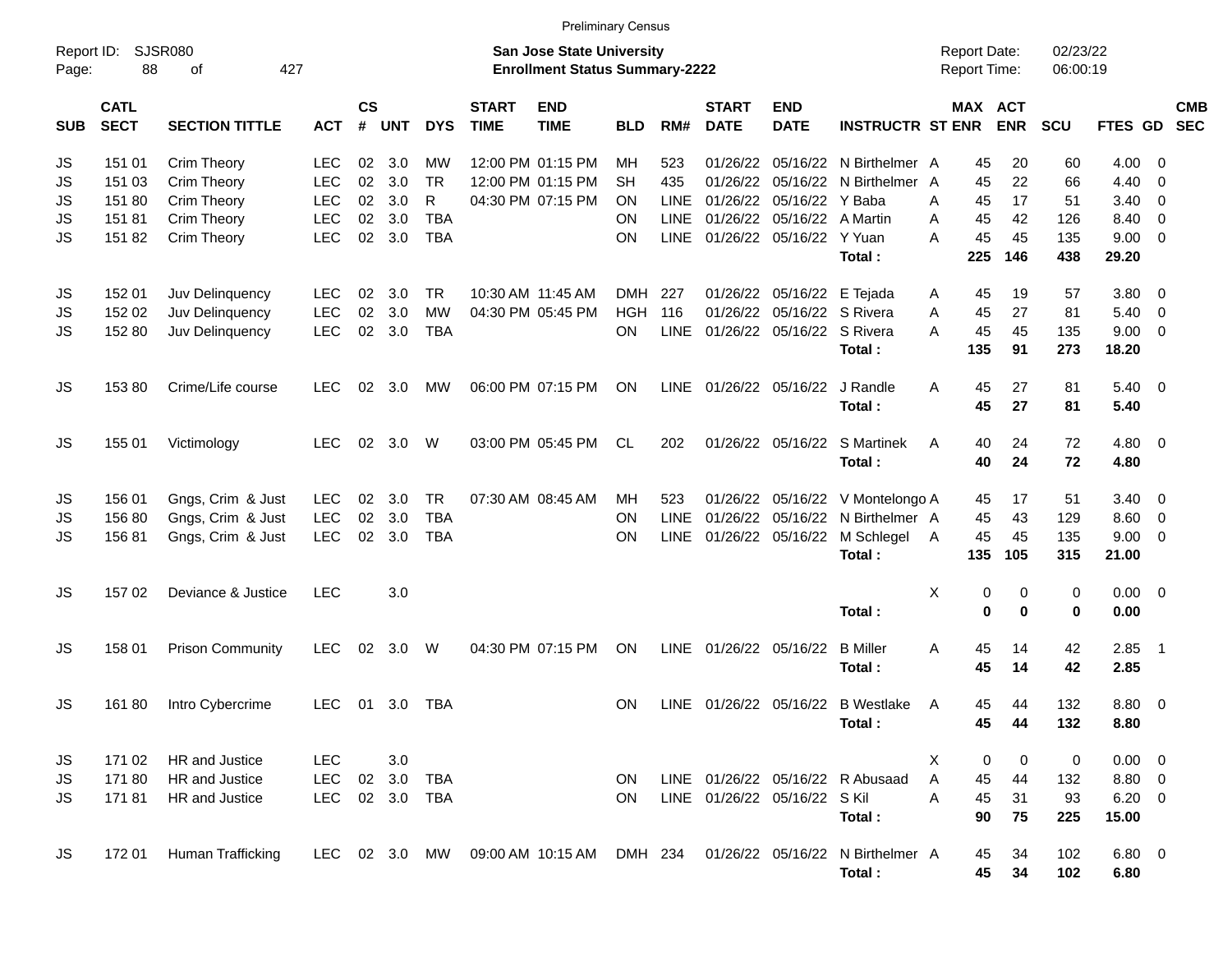|                     |                            |                       |               |                |            |            |                             |                                                                    | <b>Preliminary Census</b> |             |                             |                            |                                     |                                     |            |                      |              |                          |                          |
|---------------------|----------------------------|-----------------------|---------------|----------------|------------|------------|-----------------------------|--------------------------------------------------------------------|---------------------------|-------------|-----------------------------|----------------------------|-------------------------------------|-------------------------------------|------------|----------------------|--------------|--------------------------|--------------------------|
| Report ID:<br>Page: | 89                         | SJSR080<br>427<br>of  |               |                |            |            |                             | San Jose State University<br><b>Enrollment Status Summary-2222</b> |                           |             |                             |                            |                                     | <b>Report Date:</b><br>Report Time: |            | 02/23/22<br>06:00:19 |              |                          |                          |
| <b>SUB</b>          | <b>CATL</b><br><b>SECT</b> | <b>SECTION TITTLE</b> | <b>ACT</b>    | <b>CS</b><br># | <b>UNT</b> | <b>DYS</b> | <b>START</b><br><b>TIME</b> | <b>END</b><br><b>TIME</b>                                          | <b>BLD</b>                | RM#         | <b>START</b><br><b>DATE</b> | <b>END</b><br><b>DATE</b>  | <b>INSTRUCTR ST ENR</b>             | MAX ACT                             | <b>ENR</b> | <b>SCU</b>           | FTES GD      |                          | <b>CMB</b><br><b>SEC</b> |
| JS                  | 179 01                     | HR Pract and Sem      | <b>LEC</b>    | 02             | 3.0        | M          |                             | 03:00 PM 05:45 PM                                                  | DMH 167                   |             |                             | 01/26/22 05/16/22          | H Kazem<br>Total:                   | 33<br>Α<br>33                       | 14<br>14   | 42<br>42             | 2.80<br>2.80 | $\overline{\mathbf{0}}$  |                          |
| JS                  | 180 01                     | <b>Indiv Studies</b>  | <b>SUP</b>    | 36             | 1.0        | <b>TBA</b> |                             |                                                                    | ON                        | <b>LINE</b> |                             |                            | 01/26/22 05/16/22 C Vera Sanch A    | 5                                   | 0          | 0                    | 0.00         | $\overline{\mathbf{0}}$  |                          |
| JS                  | 180 02                     | <b>Indiv Studies</b>  | <b>SUP</b>    | 36             | 2.0        | <b>TBA</b> |                             |                                                                    | ON                        | <b>LINE</b> |                             |                            | 01/26/22 05/16/22 C Vera Sanch A    | 5                                   | 0          | 0                    | 0.00         | $\overline{0}$           |                          |
| JS                  | 180 03                     | <b>Indiv Studies</b>  | <b>SUP</b>    | 36             | 3.0        | <b>TBA</b> |                             |                                                                    | ΟN                        | <b>LINE</b> |                             |                            | 01/26/22 05/16/22 C Vera Sanch A    | 10                                  | 0          | 0                    | 0.00         | 0                        |                          |
| JS                  | 180 04                     | <b>Indiv Studies</b>  | <b>SUP</b>    | 36             | 3.0        | <b>TBA</b> |                             |                                                                    | ΟN                        | <b>LINE</b> |                             | 01/26/22 05/16/22 M Juno   | Total:                              | 10<br>A<br>30                       | 13<br>13   | 39<br>39             | 2.60<br>2.60 | 0                        |                          |
| JS                  | 181 01                     | Internship in JS      | <b>SUP</b>    | 36             | 3.0        | <b>TBA</b> |                             |                                                                    | <b>ON</b>                 | <b>LINE</b> |                             | 01/26/22 05/16/22 E Kinney |                                     | 10<br>A                             | 15         | 45                   | 3.00         | $\overline{\mathbf{0}}$  |                          |
| JS                  | 181 02                     | Internship in JS      | <b>SUP</b>    | 36             | 3.0        | <b>TBA</b> |                             |                                                                    | <b>ON</b>                 | LINE        |                             |                            | 01/26/22 05/16/22 M Barash          | 10<br>A                             | 14         | 42                   | 2.80         | 0                        |                          |
| JS                  | 181 03                     | Internship in JS      | <b>SUP</b>    | 36             | 3.0        | <b>TBA</b> |                             |                                                                    | ΟN                        | <b>LINE</b> |                             |                            | 01/26/22 05/16/22 A De Giorgi       | 10<br>A                             | 15         | 45                   | 3.00         | 0                        |                          |
| JS                  | 181 04                     | Internship in JS      | <b>SUP</b>    | 36             | 3.0        | <b>TBA</b> |                             |                                                                    | ΟN                        | <b>LINE</b> |                             |                            | 01/26/22 05/16/22 S Ghatak          | A<br>10                             | 14         | 42                   | 2.80         | 0                        |                          |
| JS                  | 181 05                     | Internship in JS      | <b>SUP</b>    | 36             | 3.0        | <b>TBA</b> |                             |                                                                    | <b>ON</b>                 | <b>LINE</b> |                             |                            | 01/26/22 05/16/22 J Halushka        | 10<br>A                             | 16         | 48                   | 3.20         | 0                        |                          |
| JS                  | 181 06                     | Internship in JS      | <b>SUP</b>    | 36             | 3.0        | <b>TBA</b> |                             |                                                                    | ΟN                        | LINE        |                             | 01/26/22 05/16/22 S Kil    |                                     | А<br>10                             | 14         | 42                   | 2.80         | 0                        |                          |
| JS                  | 181 07                     | Internship in JS      | <b>SUP</b>    | 36             | 3.0        | <b>TBA</b> |                             |                                                                    | ΟN                        | LINE        |                             | 01/26/22 05/16/22 Y Yuan   |                                     | 10<br>А                             | 15         | 45                   | 3.00         | 0                        |                          |
| JS                  | 181 08                     | Internship in JS      | <b>SUP</b>    | 36             | 3.0        | <b>TBA</b> |                             |                                                                    | <b>ON</b>                 | LINE        |                             |                            | 01/26/22 05/16/22 C Vera Sanch A    | 10                                  | 14         | 42                   | 2.80         | 0                        |                          |
| JS                  | 181 10                     | Internship in JS      | <b>SUP</b>    | 36             | 6.0        | <b>TBA</b> |                             |                                                                    | <b>ON</b>                 | <b>LINE</b> |                             | 01/26/22 05/16/22 E Kinney |                                     | 5<br>Α                              | 0          | 0                    | 0.00         | 0                        |                          |
| JS                  | 181 11                     | Internship in JS      | <b>SUP</b>    | 36             | 6.0        | <b>TBA</b> |                             |                                                                    | <b>ON</b>                 | LINE        |                             |                            | 01/26/22 05/16/22 M Barash          | 5<br>A                              | 0          | 0                    | 0.00         | 0                        |                          |
| JS                  | 181 12                     | Internship in JS      | <b>SUP</b>    | 36             | 6.0        | <b>TBA</b> |                             |                                                                    | <b>ON</b>                 | <b>LINE</b> |                             |                            | 01/26/22 05/16/22 A De Giorgi       | 5<br>A                              | 1          | 6                    | 0.40         | 0                        |                          |
| JS                  | 181 14                     | Internship in JS      | <b>SUP</b>    | 36             | 6.0        | <b>TBA</b> |                             |                                                                    | <b>ON</b>                 | LINE        |                             |                            | 01/26/22 05/16/22 S Ghatak          | 5<br>A                              | 1          | 6                    | 0.40         | 0                        |                          |
| JS                  | 181 15                     | Internship in JS      | <b>SUP</b>    | 36             | 6.0        | <b>TBA</b> |                             |                                                                    | ΟN                        | <b>LINE</b> |                             |                            | 01/26/22 05/16/22 J Halushka        | 5<br>A                              | 0          | 0                    | 0.00         | 0                        |                          |
| JS                  | 181 17                     | Internship in JS      | <b>SUP</b>    | 36             | 6.0        | <b>TBA</b> |                             |                                                                    | <b>ON</b>                 | <b>LINE</b> |                             | 01/26/22 05/16/22 SKil     |                                     | 5<br>Α                              | 0          | 0                    | 0.00         | 0                        |                          |
| JS                  | 181 18                     | Internship in JS      | <b>SUP</b>    | 36             | 6.0        | <b>TBA</b> |                             |                                                                    | <b>ON</b>                 | <b>LINE</b> |                             | 01/26/22 05/16/22 Y Yuan   |                                     | 5<br>А                              | 0          | 0                    | 0.00         | 0                        |                          |
| JS                  | 181 19                     | Internship in JS      | <b>SUP</b>    | 36             | 6.0        | <b>TBA</b> |                             |                                                                    | ΟN                        | <b>LINE</b> |                             |                            | 01/26/22 05/16/22 C Vera Sanch A    | 5                                   | $\Omega$   | $\mathbf 0$          | 0.00         | $\overline{\mathbf{0}}$  |                          |
|                     |                            |                       |               |                |            |            |                             |                                                                    |                           |             |                             |                            | Total:                              | 120                                 | 119        | 363                  | 24.20        |                          |                          |
| JS                  | 185 01                     | <b>Special Topics</b> | <b>LEC</b>    |                | 3.0        |            |                             |                                                                    |                           |             |                             |                            |                                     | х<br>0                              | 0          | 0                    | 0.00         | $\overline{\mathbf{0}}$  |                          |
| JS                  | 185 02                     | <b>Special Topics</b> | <b>LEC</b>    |                | 3.0        |            |                             |                                                                    |                           |             |                             |                            |                                     | X<br>0                              | 0          | 0                    | 0.00         | $\overline{\mathbf{0}}$  |                          |
| JS                  | 185 03                     | <b>Special Topics</b> | <b>LEC</b>    |                | 3.0        |            |                             |                                                                    |                           |             |                             |                            |                                     | X<br>0                              | 0          | 0                    | 0.00         | $\overline{\phantom{0}}$ |                          |
| JS                  | 185 04                     | <b>Special Topics</b> | <b>LEC</b>    | 03             | 3.0        | <b>TR</b>  |                             | 12:00 PM 01:15 PM                                                  | MН                        | 523         |                             |                            | 01/26/22 05/16/22 G Howard          | 45<br>Α                             | 44         | 132                  | 8.80 0       |                          |                          |
| JS                  | 185 05                     | <b>Special Topics</b> | <b>LEC</b>    |                | 3.0        |            |                             |                                                                    |                           |             |                             |                            |                                     | X<br>0                              | 0          | 0                    | $0.00 \t 0$  |                          |                          |
| JS                  | 185 06                     | <b>Special Topics</b> | <b>LEC</b>    | 03             | 3.0        | <b>TR</b>  |                             | 04:30 PM 05:45 PM                                                  | ON                        |             |                             |                            | LINE 01/26/22 05/16/22 S Caligiuri- | Α<br>45                             | 21         | 63                   | $4.20 \ 0$   |                          |                          |
| JS                  | 18507                      | <b>Special Topics</b> | <b>LEC</b>    |                | 3.0        |            |                             |                                                                    |                           |             |                             |                            |                                     | X<br>0                              | 0          | 0                    | $0.00 \t 0$  |                          |                          |
|                     |                            |                       |               |                |            |            |                             |                                                                    |                           |             |                             |                            | Total:                              | 90                                  | 65         | 195                  | 13.00        |                          |                          |
| JS                  | 18901                      | Sen Sem Cont Prob     | SEM 05 3.0    |                |            | TR         |                             | 12:00 PM 01:15 PM                                                  | МH                        | 520         |                             |                            | 01/26/22 05/16/22 D Kameda          | 24<br>A                             | 23         | 69                   | $4.60$ 0     |                          |                          |
| JS                  | 18902                      | Sen Sem Cont Prob     | SEM 05 3.0 TR |                |            |            |                             | 09:00 AM 10:15 AM                                                  | MН                        | 520         |                             |                            | 01/26/22 05/16/22 H Peterson        | 24<br>A                             | 24         | 72                   | 4.80 0       |                          |                          |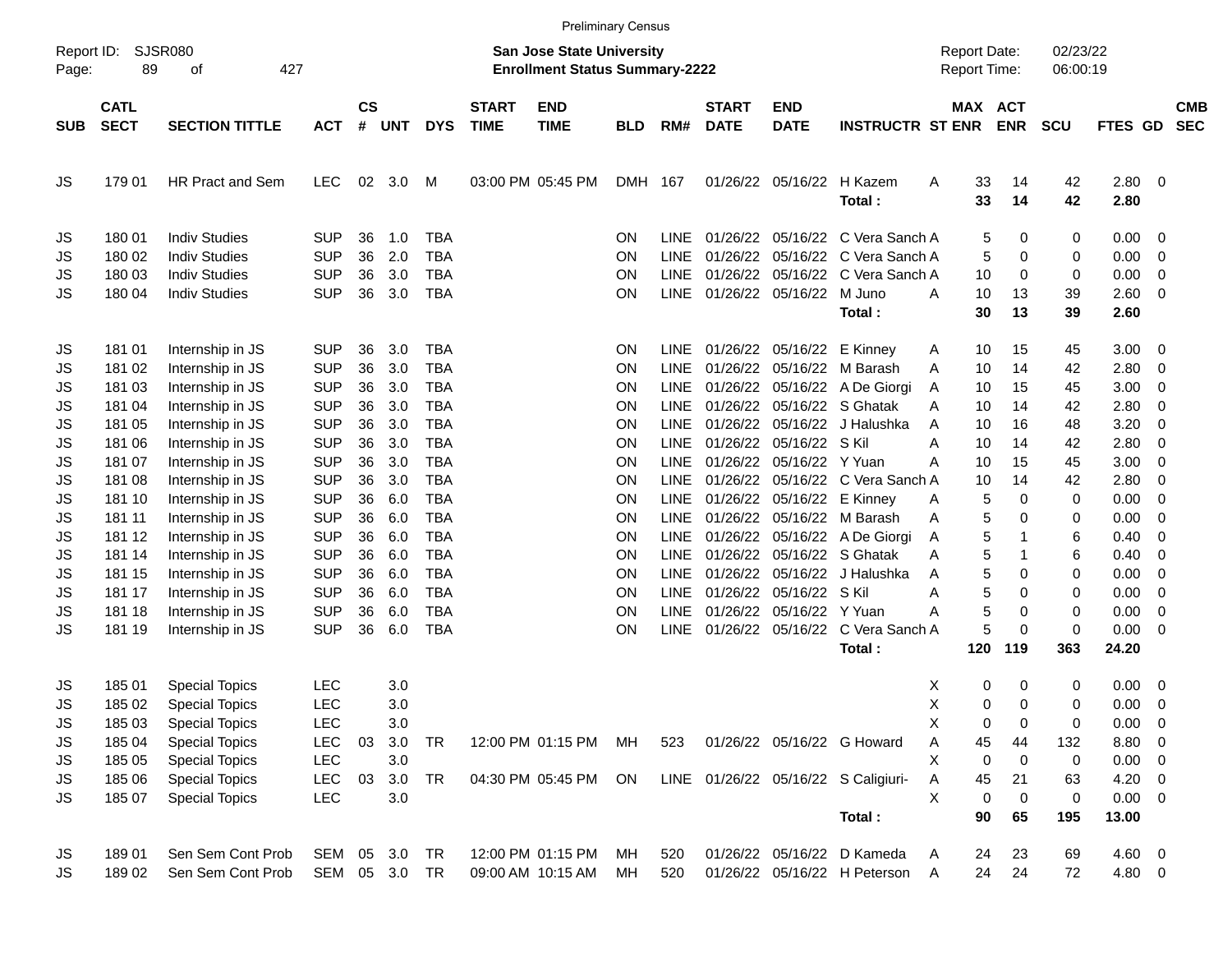|                     |                            |                                 |                |                    |            |            |                             | <b>Preliminary Census</b>                                                 |            |             |                                   |                            |                                       |                                            |                           |                      |             |                          |                          |
|---------------------|----------------------------|---------------------------------|----------------|--------------------|------------|------------|-----------------------------|---------------------------------------------------------------------------|------------|-------------|-----------------------------------|----------------------------|---------------------------------------|--------------------------------------------|---------------------------|----------------------|-------------|--------------------------|--------------------------|
| Report ID:<br>Page: | 90                         | <b>SJSR080</b><br>427<br>0f     |                |                    |            |            |                             | <b>San Jose State University</b><br><b>Enrollment Status Summary-2222</b> |            |             |                                   |                            |                                       | <b>Report Date:</b><br><b>Report Time:</b> |                           | 02/23/22<br>06:00:19 |             |                          |                          |
| <b>SUB</b>          | <b>CATL</b><br><b>SECT</b> | <b>SECTION TITTLE</b>           | <b>ACT</b>     | $\mathsf{cs}$<br># | <b>UNT</b> | <b>DYS</b> | <b>START</b><br><b>TIME</b> | <b>END</b><br><b>TIME</b>                                                 | <b>BLD</b> | RM#         | <b>START</b><br><b>DATE</b>       | <b>END</b><br><b>DATE</b>  | <b>INSTRUCTR ST ENR</b>               |                                            | MAX ACT<br><b>ENR</b>     | <b>SCU</b>           | FTES GD     |                          | <b>CMB</b><br><b>SEC</b> |
| JS                  | 18903                      | Sen Sem Cont Prob               | SEM            | 05                 | 3.0        | TR.        |                             | 01:30 PM 02:45 PM                                                         | HB         | 408         | 01/26/22                          | 05/16/22 J Randle          |                                       | 24<br>A                                    | 23                        | 69                   | $4.60 \ 0$  |                          |                          |
| JS                  | 18904                      | Sen Sem Cont Prob               | <b>SEM</b>     | 05                 | 3.0        | MW         |                             | 09:00 AM 10:15 AM                                                         | MН         | 523         | 01/26/22                          |                            | 05/16/22 J Warren                     | 24<br>A                                    | 20                        | 60                   | 4.00        | $\overline{\mathbf{0}}$  |                          |
| JS                  | 18905                      | Sen Sem Cont Prob               | SEM            | 05                 | 3.0        | <b>MW</b>  |                             | 06:00 PM 07:15 PM                                                         | CL.        |             | 303A 01/26/22 05/16/22 G Woods    |                            |                                       | 24<br>Α                                    | 22                        | 66                   | 4.40        | $\overline{\phantom{0}}$ |                          |
| JS                  | 18906                      | Sen Sem Cont Prob               | <b>SEM</b>     |                    | 3.0        |            |                             |                                                                           |            |             |                                   |                            |                                       | Х                                          | 0<br>0                    | 0                    | 0.00        | $\overline{\mathbf{0}}$  |                          |
| JS                  | 18907                      | Sen Sem Cont Prob               | <b>SEM</b>     |                    | 3.0        |            |                             |                                                                           |            |             |                                   |                            |                                       | X                                          | 0<br>0                    | 0                    | 0.00        | $\overline{0}$           |                          |
| <b>JS</b>           | 18908                      | Sen Sem Cont Prob               | <b>SEM</b>     | 05                 | 3.0        | МW         |                             | 12:00 PM 01:15 PM                                                         | MН         | 233         |                                   | 01/26/22 05/16/22 J Warren |                                       | A<br>24                                    | 14                        | 42                   | 2.80        | $\overline{0}$           |                          |
| JS                  | 18981                      | Sen Sem Cont Prob               | SEM            | 05                 | 3.0        | <b>MW</b>  |                             | 10:30 AM 11:45 AM                                                         | <b>ON</b>  | <b>LINE</b> |                                   |                            | 01/26/22 05/16/22 A De Giorgi         | 24<br>A                                    | 24                        | 72                   | 4.80        | 0                        |                          |
|                     |                            |                                 |                |                    |            |            |                             |                                                                           |            |             |                                   |                            | Total:                                | 168                                        | 150                       | 450                  | 30.00       |                          |                          |
| JS                  | 203 01                     | Sem Stats Just                  | SEM            | 05                 | 3.0        | W          |                             | 04:30 PM 07:15 PM                                                         | DMH 150    |             |                                   | 01/26/22 05/16/22          | M Vallerga                            | Α<br>20                                    | 17                        | 51                   | 4.25 17     |                          |                          |
|                     |                            |                                 |                |                    |            |            |                             |                                                                           |            |             |                                   |                            | Total:                                | 20                                         | 17                        | 51                   | 4.25        |                          |                          |
| JS                  | 20980                      | Sem Pol & Soc Contro SEM 06 3.0 |                |                    |            | R.         |                             | 04:30 PM 07:15 PM                                                         | ON         |             |                                   |                            | LINE 01/26/22 05/16/22 C Vera Sanch A | 20                                         | 10                        | 30                   | 2.50 10     |                          |                          |
|                     |                            |                                 |                |                    |            |            |                             |                                                                           |            |             |                                   |                            | Total:                                | 20                                         | 10                        | 30                   | 2.50        |                          |                          |
| JS                  | 211 80                     | Hist-Issues-Jus                 | SEM 05         |                    | 3.0        | M          |                             | 04:30 PM 07:15 PM                                                         | ON         |             |                                   |                            | LINE 01/26/22 05/16/22 S Ghatak       | 20<br>A                                    | 20                        | 60                   | 5.00 20     |                          |                          |
|                     |                            |                                 |                |                    |            |            |                             |                                                                           |            |             |                                   |                            | Total:                                | 20                                         | 20                        | 60                   | 5.00        |                          |                          |
| JS                  | 214 01                     | Soc Mov & Com Org               | SEM 05 3.0 T   |                    |            |            |                             | 04:30 PM 07:15 PM                                                         | MH         | 523         |                                   | 01/26/22 05/16/22 E Kinney |                                       | Α<br>20                                    | 18                        | 54                   | 4.50 18     |                          |                          |
|                     |                            |                                 |                |                    |            |            |                             |                                                                           |            |             |                                   |                            | Total:                                | 20                                         | 18                        | 54                   | 4.50        |                          |                          |
| JS                  | 223 01                     | Comp-Crim-Justice               | SEM 05 3.0     |                    |            | M          |                             | 04:30 PM 07:15 PM                                                         | ON         |             | LINE 01/26/22 05/16/22 E Adams    |                            |                                       | 20<br>A                                    | 12                        | 36                   | 3.00 12     |                          |                          |
|                     |                            |                                 |                |                    |            |            |                             |                                                                           |            |             |                                   |                            | Total:                                | 20                                         | 12                        | 36                   | 3.00        |                          |                          |
| JS                  | 281 80                     | Justice Practicum               | <b>SUP</b>     |                    | 25 3.0     | <b>TBA</b> |                             |                                                                           | <b>ON</b>  |             | LINE 01/26/22 05/16/22 E Adams    |                            |                                       | Α                                          | 6<br>-1                   | 3                    | 0.25        | $\overline{\phantom{0}}$ |                          |
|                     |                            |                                 |                |                    |            |            |                             |                                                                           |            |             |                                   |                            | Total:                                |                                            | 6<br>$\blacktriangleleft$ | 3                    | 0.25        |                          |                          |
| JS                  | 297 80                     | Prgm Eval Proj                  | <b>SUP</b>     |                    | 25 3.0     | <b>TBA</b> |                             |                                                                           | <b>ON</b>  |             | LINE 01/26/22 05/16/22 E Adams    |                            |                                       | Α                                          | 6<br>4                    | 12                   | 1.004       |                          |                          |
|                     |                            |                                 |                |                    |            |            |                             |                                                                           |            |             |                                   |                            | Total:                                |                                            | 6<br>4                    | 12                   | 1.00        |                          |                          |
| JS                  |                            | 298 80 Special Study            | SUP 25 1.0 TBA |                    |            |            |                             |                                                                           |            |             | ON LINE 01/26/22 05/16/22 E Adams |                            |                                       | A                                          | 6<br>$\mathbf 0$          | $\mathbf 0$          | $0.00 \t 0$ |                          |                          |
| JS                  | 298 82                     | <b>Special Study</b>            | SUP 25 3.0 TBA |                    |            |            |                             |                                                                           | ON.        |             | LINE 01/26/22 05/16/22 E Adams    |                            |                                       | A                                          | 6                         | 3                    | $0.25$ 1    |                          |                          |
|                     |                            |                                 |                |                    |            |            |                             |                                                                           |            |             |                                   |                            | Total:                                | 12                                         | $\mathbf{1}$              | 3                    | 0.25        |                          |                          |
| JS                  | 299 02                     | <b>Masters Thesis</b>           | <b>SUP</b>     |                    | 25 6.0 TBA |            |                             |                                                                           | ON.        |             | LINE 01/26/22 05/16/22 E Adams    |                            |                                       | A                                          | 6<br>0                    | 0                    | $0.00 \t 0$ |                          |                          |
| JS                  | 299 80                     | <b>Masters Thesis</b>           | <b>SUP</b>     |                    | 25 3.0 TBA |            |                             |                                                                           | ON         |             | LINE 01/26/22 05/16/22 E Adams    |                            |                                       | A                                          | 6<br>4                    | 12                   | 1.004       |                          |                          |
|                     |                            |                                 |                |                    |            |            |                             |                                                                           |            |             |                                   |                            | Total:                                |                                            | 12<br>4                   | 12                   | 1.00        |                          |                          |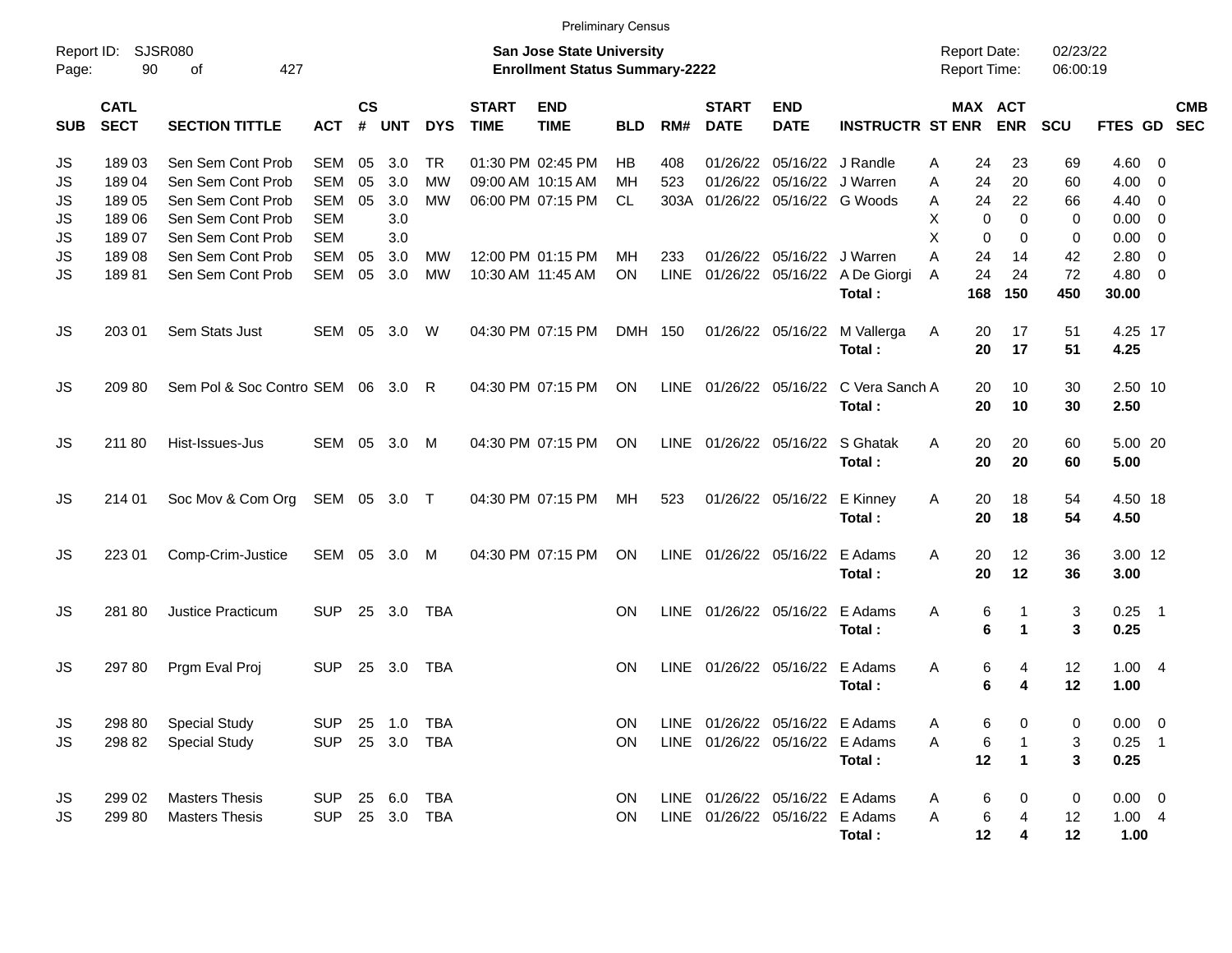|                                          |                        |                                     |            |                                                   | <b>Preliminary Census</b>                                                 |     |                             |                           |                          |                                            |             |                      |                 |            |
|------------------------------------------|------------------------|-------------------------------------|------------|---------------------------------------------------|---------------------------------------------------------------------------|-----|-----------------------------|---------------------------|--------------------------|--------------------------------------------|-------------|----------------------|-----------------|------------|
| Report ID: SJSR080<br>91<br>Page:        | 427<br>of              |                                     |            |                                                   | <b>San Jose State University</b><br><b>Enrollment Status Summary-2222</b> |     |                             |                           |                          | <b>Report Date:</b><br><b>Report Time:</b> |             | 02/23/22<br>06:00:19 |                 |            |
| <b>CATL</b><br><b>SECT</b><br><b>SUB</b> | <b>SECTION TITTLE</b>  | CS<br><b>ACT</b><br>#<br><b>UNT</b> | <b>DYS</b> | <b>START</b><br><b>END</b><br><b>TIME</b><br>TIME | <b>BLD</b>                                                                | RM# | <b>START</b><br><b>DATE</b> | <b>END</b><br><b>DATE</b> | <b>INSTRUCTR ST ENR</b>  | MAX ACT                                    | <b>ENR</b>  | <b>SCU</b>           | FTES GD SEC     | <b>CMB</b> |
| Department :                             | <b>Justice Studies</b> |                                     |            |                                                   |                                                                           |     |                             | <b>Lower Division:</b>    | <b>Department Total:</b> | 3803<br>335                                | 2817<br>213 | 8030<br>639          | 544.85<br>42.60 |            |

**Upper Division : 3332 2517 7130 480.50 Graduate Division : 136 87 261 21.75**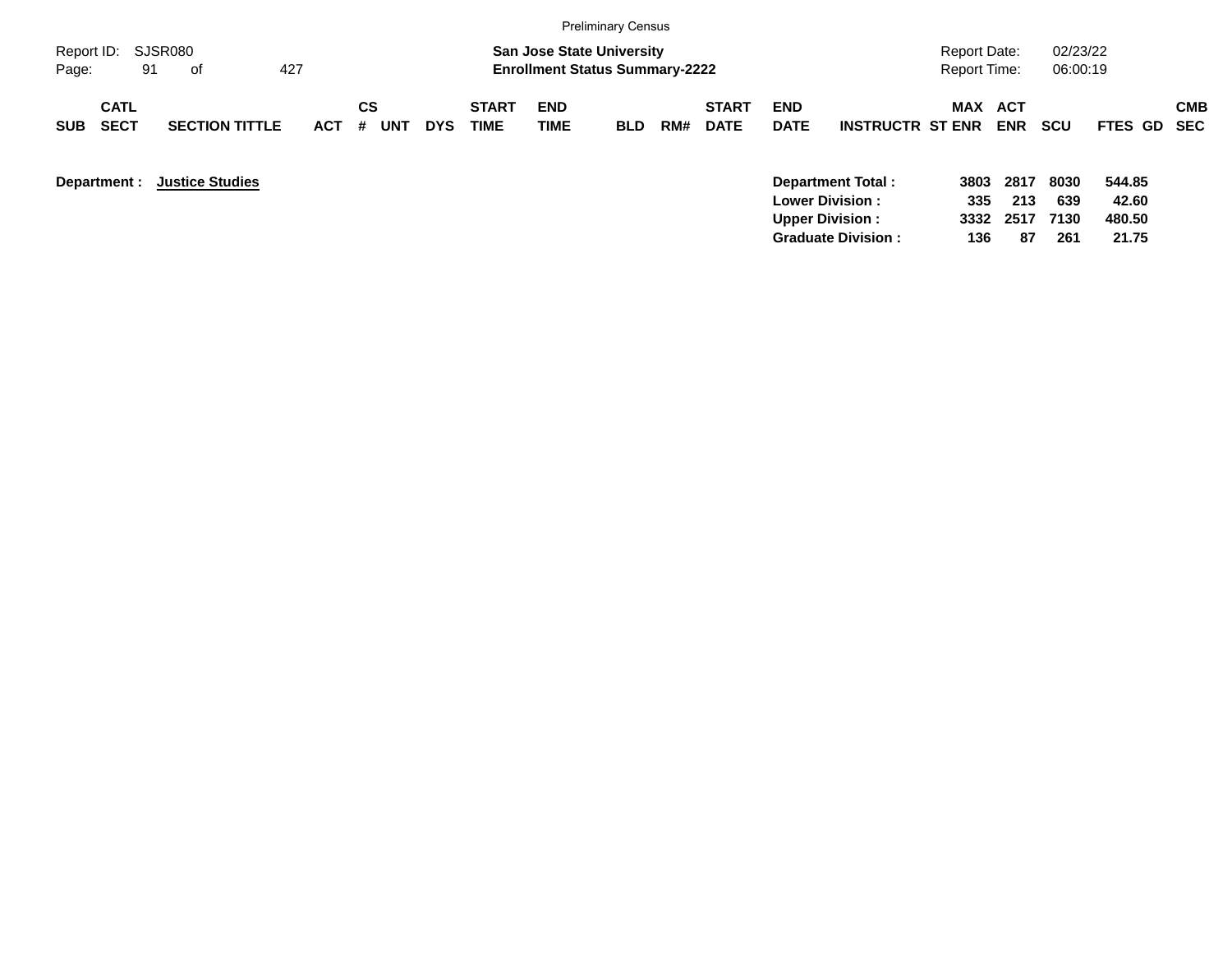|                |                            |                                    |            |           |                |              |                             |                                       | <b>Preliminary Census</b> |             |                             |                            |                                       |   |                     |                       |                |                |                |                          |
|----------------|----------------------------|------------------------------------|------------|-----------|----------------|--------------|-----------------------------|---------------------------------------|---------------------------|-------------|-----------------------------|----------------------------|---------------------------------------|---|---------------------|-----------------------|----------------|----------------|----------------|--------------------------|
| Report ID:     |                            | SJSR080                            |            |           |                |              |                             | <b>San Jose State University</b>      |                           |             |                             |                            |                                       |   | <b>Report Date:</b> |                       | 02/23/22       |                |                |                          |
| Page:          | 92                         | 427<br>οf                          |            |           |                |              |                             | <b>Enrollment Status Summary-2222</b> |                           |             |                             |                            |                                       |   | <b>Report Time:</b> |                       | 06:00:19       |                |                |                          |
| <b>SUB</b>     | <b>CATL</b><br><b>SECT</b> | <b>SECTION TITTLE</b>              | <b>ACT</b> | <b>CS</b> | # UNT          | <b>DYS</b>   | <b>START</b><br><b>TIME</b> | <b>END</b><br><b>TIME</b>             | <b>BLD</b>                | RM#         | <b>START</b><br><b>DATE</b> | END<br><b>DATE</b>         | <b>INSTRUCTR ST ENR</b>               |   |                     | MAX ACT<br><b>ENR</b> | <b>SCU</b>     | <b>FTES GD</b> |                | <b>CMB</b><br><b>SEC</b> |
| <b>College</b> |                            | <b>Social Sciences, College of</b> |            |           |                |              |                             |                                       |                           |             |                             |                            |                                       |   |                     |                       |                |                |                |                          |
| Department :   |                            | <b>Chicana and Chicano Studies</b> |            |           |                |              |                             |                                       |                           |             |                             |                            |                                       |   |                     |                       |                |                |                |                          |
| <b>CCS</b>     | 1 0 1                      | <b>Introduction CCS</b>            | <b>LEC</b> | 02        | 3.0            | TR           |                             | 10:30 AM 11:45 AM                     | <b>BBC</b>                | 205         |                             | 01/26/22 05/16/22 A Loyola |                                       | A | 40                  | 42                    | 126            | 8.40           | 0              |                          |
| <b>CCS</b>     | 180                        | <b>Introduction CCS</b>            | <b>LEC</b> | 02        | 3.0            | <b>TBA</b>   |                             |                                       | ON.                       | LINE        |                             |                            | 01/26/22 05/16/22 A Espinosa          | Α | 40                  | 40                    | 120            | 8.00           | 0              |                          |
| <b>CCS</b>     | 181                        | <b>Introduction CCS</b>            | <b>LEC</b> | 02        | 3.0            | TBA          |                             |                                       | ON.                       |             | LINE 01/26/22 05/16/22      |                            | J Gamboa                              | A | 40                  | 40                    | 120            | 8.00           | 0              |                          |
|                |                            |                                    |            |           |                |              |                             |                                       |                           |             |                             |                            | Total:                                |   | 120                 | 122                   | 366            | 24.40          |                |                          |
| CCS            | 701                        | <b>Folklorico Dance</b>            | ACT        | 11        | 1.0            | МW           |                             | 06:00 PM 07:00 PM                     | <b>SPXE 178</b>           |             | 01/26/22                    | 05/16/22                   | M ColmenarezA                         |   | 30                  | 7                     | 7              | 0.47           | 0 <sup>o</sup> |                          |
| KIN.           | 701                        | <b>Folklorico Dance</b>            | <b>ACT</b> | 11        | 1.0            | МW           |                             | 06:00 PM 07:00 PM                     | SPXE 178                  |             | 01/26/22                    | 05/16/22                   | M ColmenarezA                         |   | 0                   | 20                    | 20             | 1.33           | 0 <sup>o</sup> |                          |
| <b>CCS</b>     | 780                        | <b>Folklorico Dance</b>            | ACT        | 11        | 1.0            | F            |                             | 06:00 PM 08:00 PM                     | ON.                       | <b>LINE</b> | 01/26/22 05/16/22           |                            | M ColmenarezA                         |   | 30                  | $\overline{2}$        | $\overline{2}$ | 0.13           | 0 <sup>o</sup> |                          |
| KIN.           | 780                        | <b>Folklorico Dance</b>            | <b>ACT</b> | 11        | 1.0            | F            |                             | 06:00 PM 08:00 PM                     | <b>ON</b>                 |             | LINE 01/26/22 05/16/22      |                            | M ColmenarezA                         |   | 0                   | 23                    | 23             | 1.53           | 0 <sub>C</sub> |                          |
|                |                            |                                    |            |           |                |              |                             |                                       |                           |             |                             |                            | Total:                                |   | 60                  | 52                    | 52             | 3.47           |                |                          |
| <b>CCS</b>     | 10B 01                     | Mex Am US Hist/Gov LEC             |            | 02        | - 3.0          | МW           |                             | 09:00 AM 10:15 AM                     | CL                        | 226         | 01/26/22                    | 05/16/22                   | J Gamboa                              | Α | 40                  | 19                    | 57             | 3.80           | 0              |                          |
| <b>CCS</b>     | 10B 02                     | Mex Am US Hist/Gov                 | LEC        | 02        | 3.0            | МW           |                             | 10:30 AM 11:45 AM                     | CL                        | 226         | 01/26/22                    |                            | 05/16/22 J Gamboa                     | A | 40                  | 15                    | 45             | 3.00           | 0              |                          |
| <b>CCS</b>     | 10B 03                     | Mex Am US Hist/Gov                 | LEC        |           | $02 \quad 3.0$ | TR           |                             | 09:00 AM 10:15 AM                     | CL.                       | 226         |                             |                            | 01/26/22 05/16/22 J Mercado           | A | 40                  | 10                    | 30             | 2.00           | 0              |                          |
| <b>CCS</b>     | 10B 04                     | Mex Am US Hist/Gov                 | LEC        | 02        | 3.0            | TR           |                             | 09:00 AM 10:15 AM                     | CL.                       | 226         |                             | 01/26/22 05/16/22          | U Meraz-Cern A                        |   | 40                  | 8                     | 24             | 1.60           | 0              |                          |
| <b>CCS</b>     | 10B 05                     | Mex Am US Hist/Gov                 | LEC        | 02        | 3.0            | Т            |                             | 10:30 AM 11:45 AM                     | <b>CL</b>                 | 226         |                             |                            | 01/26/22 05/16/22 J Mercado           | A | 40                  | 9                     | 27             | 1.80           | 0              |                          |
| <b>CCS</b>     | 10B 06                     | Mex Am US Hist/Gov                 | LEC        | 02        | 3.0            | $\mathsf{T}$ |                             | 10:30 AM 11:45 AM                     | <b>CL</b>                 | 226         |                             |                            | 01/26/22 05/16/22 J Mercado           | Α | 40                  | 7                     | 21             | 1.40           | 0              |                          |
| <b>CCS</b>     | 10B 07                     | Mex Am US Hist/Gov                 | LEC        |           | 02 3.0         | <b>TR</b>    |                             | 12:00 PM 01:15 PM                     | <b>WSQ</b>                | 207         |                             | 01/26/22 05/16/22 F Ponce  |                                       | A | 80                  | 68                    | 204            | 13.60          | 0              |                          |
| CCS            | 10B 08                     | Mex Am US Hist/Gov                 | LEC        | 02        | 3.0            | T            |                             | 01:30 PM 02:45 PM                     | CL                        | 226         |                             | 01/26/22 05/16/22 F Ponce  |                                       | A | 40                  | 40                    | 120            | 8.00           | 0              |                          |
| CCS            | 10B 80                     | Mex Am US Hist/Gov                 | LEC        |           | 02 3.0         | <b>TBA</b>   |                             |                                       | ΟN                        | <b>LINE</b> |                             |                            | 01/26/22 05/16/22 J Gamboa            | A | 40                  | 42                    | 126            | 8.40           | 0              |                          |
| <b>CCS</b>     | 10B 81                     | Mex Am US Hist/Gov                 | LEC        |           | $02 \quad 3.0$ | <b>TBA</b>   |                             |                                       | ΟN                        | <b>LINE</b> |                             |                            | 01/26/22 05/16/22 J Gamboa            | Α | 40                  | 39                    | 117            | 7.80           | 0              |                          |
| CCS            | 10B 82                     | Mex Am US Hist/Gov                 | LEC        | 02        | - 3.0          | TBA          |                             |                                       | ON                        | <b>LINE</b> |                             |                            | 01/26/22 05/16/22 J Covarrubia A      |   | 40                  | 39                    | 117            | 7.80           | 0              |                          |
| <b>CCS</b>     | 10B 83                     | Mex Am US Hist/Gov                 | LEC        | 02        | - 3.0          | TBA          |                             |                                       | ON                        | <b>LINE</b> |                             |                            | 01/26/22 05/16/22 J Covarrubia A      |   | 40                  | 38                    | 114            | 7.60           | 0              |                          |
| <b>CCS</b>     | 10B 84                     | Mex Am US Hist/Gov                 | LEC        |           | $02 \quad 3.0$ | <b>TBA</b>   |                             |                                       | ΟN                        |             |                             |                            | LINE 01/26/22 05/16/22 J Covarrubia A |   | 40                  | 35                    | 105            | 7.00           | 0              |                          |
|                |                            |                                    |            |           |                |              |                             |                                       |                           |             |                             |                            | Total:                                |   | 560                 | 369                   | 1107           | 73.80          |                |                          |
| CCS            | 25 01                      | <b>Changing Majority</b>           | <b>LEC</b> | 02        | 3.0            | МW           |                             | 09:00 AM 10:15 AM                     | SH                        | 314         |                             | 01/26/22 05/16/22          | F Ortega Gon A                        |   | 40                  | 12                    | 36             | 2.40           | 0 <sup>o</sup> |                          |
| AAS            | 25 01                      | <b>Changing Majority</b>           | <b>LEC</b> |           | 02 3.0         | MW           |                             | 09:00 AM 10:15 AM                     | <b>SH</b>                 | 314         |                             |                            | 01/26/22 05/16/22 F Ortega Gon A      |   | 0                   | 17                    | 51             | 3.40           | 0 <sup>o</sup> |                          |
| <b>AFAM</b>    | 25 01                      | <b>Changing Majority</b>           | LEC        | 02        | 3.0            | MW           |                             | 09:00 AM 10:15 AM                     | <b>SH</b>                 | 314         |                             |                            | 01/26/22 05/16/22 F Ortega Gon A      |   | 0                   | 10                    | 30             | 2.00           | 0 <sup>o</sup> |                          |
| <b>CCS</b>     | 25 02                      | <b>Changing Majority</b>           | LEC        | 02        | 3.0            | TR           |                             | 09:00 AM 10:15 AM                     | <b>BBC</b>                | 205         |                             | 01/26/22 05/16/22 F Ponce  |                                       | Α | 40                  | 12                    | 36             | 2.40           | 0 <sup>o</sup> |                          |
| AAS            | 25 02                      | <b>Changing Majority</b>           | LEC        |           | 02 3.0         | TR           |                             | 09:00 AM 10:15 AM                     | <b>BBC</b>                | 205         |                             | 01/26/22 05/16/22 F Ponce  |                                       | Α | 0                   | 22                    | 66             | 4.40           | 0 <sup>C</sup> |                          |
| AFAM           | 25 02                      | <b>Changing Majority</b>           | LEC        |           | 02 3.0         | TR           |                             | 09:00 AM 10:15 AM                     | <b>BBC</b>                | 205         |                             | 01/26/22 05/16/22 F Ponce  |                                       | Α | 0                   | 5                     | 15             | 1.00           | 0 <sup>C</sup> |                          |
| <b>CCS</b>     | 25 03                      | <b>Changing Majority</b>           | LEC        |           | 02 3.0         | TR           |                             | 10:30 AM 11:45 AM                     | <b>SH</b>                 | 314         |                             | 01/26/22 05/16/22 F Ponce  |                                       | Α | 40                  | 9                     | 27             | 1.80           | 0 <sup>C</sup> |                          |
| AAS            | 25 03                      | <b>Changing Majority</b>           | LEC        |           | 02 3.0         | TR           |                             | 10:30 AM 11:45 AM                     | <b>SH</b>                 | 314         |                             | 01/26/22 05/16/22 F Ponce  |                                       | Α | 0                   | 25                    | 75             | 5.00           | 0 <sup>C</sup> |                          |
| AFAM           | 25 03                      | <b>Changing Majority</b>           | LEC        |           | 02 3.0         | <b>TR</b>    |                             | 10:30 AM 11:45 AM                     | <b>SH</b>                 | 314         |                             | 01/26/22 05/16/22 F Ponce  |                                       | Α | 0                   | 5                     | 15             | 1.00           | 0 <sup>C</sup> |                          |
| <b>CCS</b>     | 25 80                      | <b>Changing Majority</b>           | <b>LEC</b> |           | 3.0            |              |                             |                                       |                           |             |                             |                            |                                       | х | 0                   | $\mathbf 0$           | 0              | 0.00           | 0              |                          |
| AAS            | 25 80                      | <b>Changing Majority</b>           | <b>LEC</b> |           | $3.0\,$        |              |                             |                                       |                           |             |                             |                            |                                       | X | 0                   | 0                     | 0              | $0.00 \t 0$    |                |                          |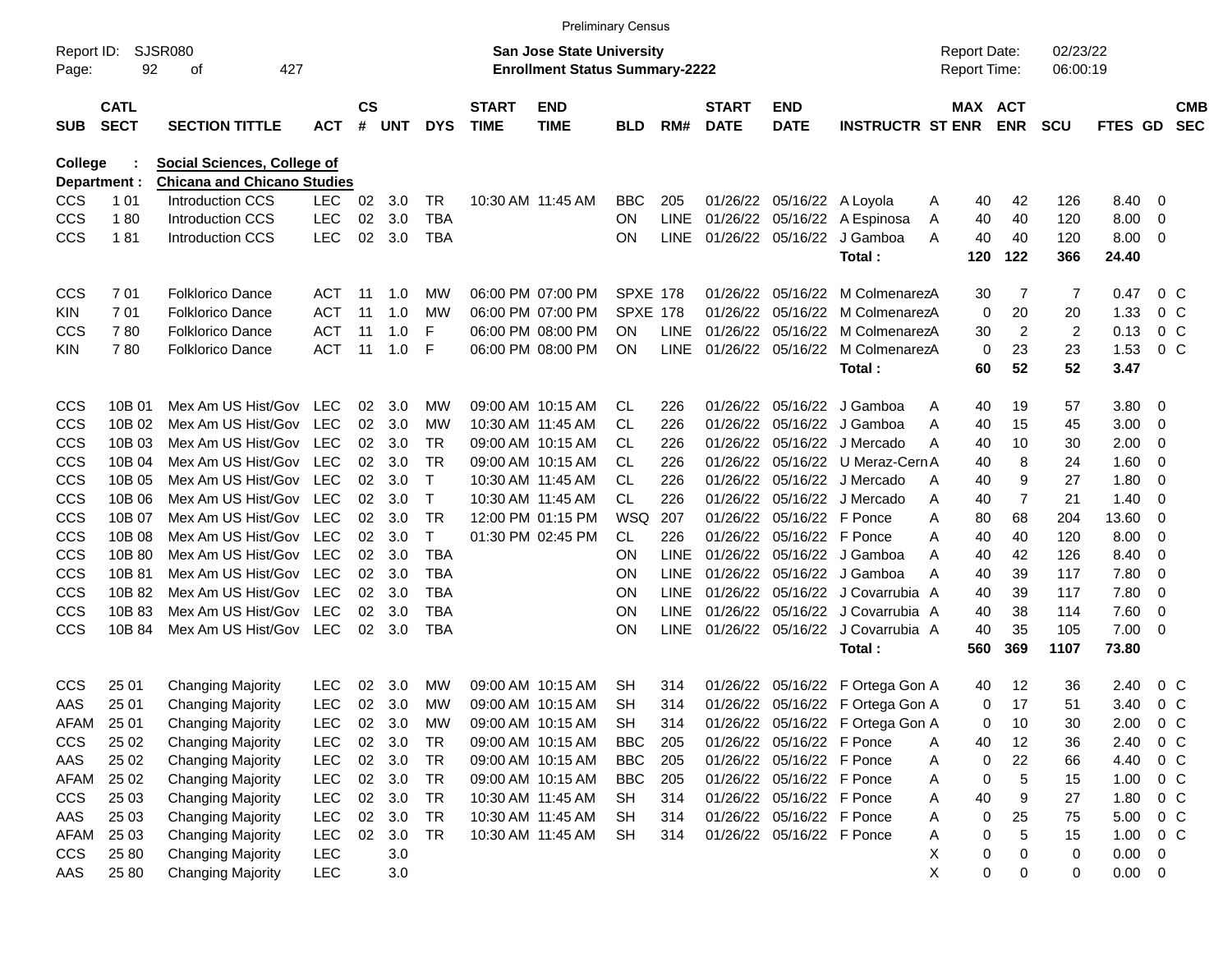|                     |                            |                               |            |                |            |            |                             | <b>Preliminary Census</b>                                                 |            |             |                             |                           |                                  |                                     |                          |                      |             |                         |                          |
|---------------------|----------------------------|-------------------------------|------------|----------------|------------|------------|-----------------------------|---------------------------------------------------------------------------|------------|-------------|-----------------------------|---------------------------|----------------------------------|-------------------------------------|--------------------------|----------------------|-------------|-------------------------|--------------------------|
| Report ID:<br>Page: | 93                         | <b>SJSR080</b><br>427<br>οf   |            |                |            |            |                             | <b>San Jose State University</b><br><b>Enrollment Status Summary-2222</b> |            |             |                             |                           |                                  | <b>Report Date:</b><br>Report Time: |                          | 02/23/22<br>06:00:19 |             |                         |                          |
| <b>SUB</b>          | <b>CATL</b><br><b>SECT</b> | <b>SECTION TITTLE</b>         | <b>ACT</b> | <b>CS</b><br># | <b>UNT</b> | <b>DYS</b> | <b>START</b><br><b>TIME</b> | <b>END</b><br><b>TIME</b>                                                 | <b>BLD</b> | RM#         | <b>START</b><br><b>DATE</b> | <b>END</b><br><b>DATE</b> | <b>INSTRUCTR ST ENR</b>          | <b>MAX</b>                          | <b>ACT</b><br><b>ENR</b> | <b>SCU</b>           | FTES GD     |                         | <b>CMB</b><br><b>SEC</b> |
| AFAM                | 25 80                      | <b>Changing Majority</b>      | LEC        |                | 3.0        |            |                             |                                                                           |            |             |                             |                           |                                  | 0<br>X                              | 0                        | 0                    | 0.00        | - 0                     |                          |
| <b>CCS</b>          | 2581                       | <b>Changing Majority</b>      | LEC        |                | 3.0        |            |                             |                                                                           |            |             |                             |                           |                                  | X<br>0                              | 0                        | 0                    | 0.00        | - 0                     |                          |
| AAS                 | 2581                       | <b>Changing Majority</b>      | LEC        |                | 3.0        |            |                             |                                                                           |            |             |                             |                           |                                  | X<br>0                              | 0                        | 0                    | 0.00        | 0                       |                          |
| AFAM                | 2581                       | <b>Changing Majority</b>      | <b>LEC</b> |                | 3.0        |            |                             |                                                                           |            |             |                             |                           |                                  | X<br>0                              | 0                        | 0                    | 0.00        | 0                       |                          |
|                     |                            |                               |            |                |            |            |                             |                                                                           |            |             |                             |                           | Total:                           | 120                                 | 117                      | 351                  | 23.40       |                         |                          |
| CCS                 | 30 01                      | Race and Ethnicity            | <b>SEM</b> | 05             | 3.0        | TR         |                             | 01:30 PM 02:45 PM                                                         | SН         | 314         | 01/26/22                    | 05/16/22 A Loyola         |                                  | 40<br>Α                             | 39                       | 117                  | 7.80        | 0                       |                          |
| CCS                 | 30 80                      | Race and Ethnicity            | <b>SEM</b> | 05             | 3.0        | <b>TR</b>  |                             | 04:30 PM 05:45 PM                                                         | <b>ON</b>  | <b>LINE</b> | 01/26/22                    | 05/16/22                  | J Curry-Rodr A                   | 40                                  | 38                       | 114                  | 7.60        | 0                       |                          |
| CCS                 | 30 81                      | Race and Ethnicity            | <b>SEM</b> | 05             | 3.0        | <b>TBA</b> |                             |                                                                           | <b>ON</b>  | <b>LINE</b> | 01/26/22                    | 05/16/22                  | <b>B</b> Seals                   | 40<br>A                             | 40                       | 120                  | 8.00        | 0                       |                          |
|                     |                            |                               |            |                |            |            |                             |                                                                           |            |             |                             |                           | Total:                           | 120                                 | 117                      | 351                  | 23.40       |                         |                          |
| CCS                 | 74 01                      | <b>Public Address</b>         | SEM        | 04             | 3.0        | мw         |                             | 09:00 AM 10:15 AM                                                         | CL         | 303B        | 01/26/22                    |                           | 05/16/22 E Martinez              | 25<br>Α                             | 25                       | 75                   | 5.00        | 0                       |                          |
| CCS                 | 74 02                      | <b>Public Address</b>         | <b>SEM</b> | 04             | 3.0        | мw         |                             | 10:30 AM 11:45 AM                                                         | CL         | 303B        | 01/26/22                    |                           | 05/16/22 E Martinez              | 25<br>Α                             | 25                       | 75                   | 5.00        | 0                       |                          |
| CCS                 | 74 03                      | <b>Public Address</b>         | <b>SEM</b> | 04             | 3.0        | МW         |                             | 12:00 PM 01:15 PM                                                         | CL         | 303B        | 01/26/22                    |                           | 05/16/22 E Martinez              | 25<br>Α                             | 25                       | 75                   | 5.00        | 0                       |                          |
| CCS                 | 74 04                      | <b>Public Address</b>         | <b>SEM</b> | 04             | 3.0        | МW         |                             | 03:00 PM 04:15 PM                                                         | CL         | 303B        | 01/26/22                    |                           | 05/16/22 E Martinez              | 25<br>Α                             | 25                       | 75                   | 5.00        | 0                       |                          |
| CCS                 | 74 05                      | <b>Public Address</b>         | <b>SEM</b> | 04             | 3.0        | TR.        |                             | 10:30 AM 11:45 AM                                                         | CL         | 303B        | 01/26/22                    |                           | 05/16/22 R Alvarez               | 25<br>Α                             | 25                       | 75                   | 5.00        | 0                       |                          |
| CCS                 | 74 06                      | <b>Public Address</b>         | <b>SEM</b> | 04             | 3.0        | <b>TR</b>  |                             | 12:00 PM 01:15 PM                                                         | CL         | 303B        | 01/26/22                    |                           | 05/16/22 R Alvarez               | 25<br>Α                             | 25                       | 75                   | 5.00        | 0                       |                          |
| CCS                 | 74 07                      | <b>Public Address</b>         | <b>SEM</b> | 04             | 3.0        | <b>TR</b>  |                             | 01:30 PM 02:45 PM                                                         | CL         | 303B        | 01/26/22                    |                           | 05/16/22 C Herrera-Lo A          | 25                                  | 21                       | 63                   | 4.20        | 0                       |                          |
| CCS                 | 74 08                      | <b>Public Address</b>         | <b>SEM</b> | 04             | 3.0        | <b>TR</b>  |                             | 03:00 PM 04:15 PM                                                         | <b>CL</b>  | 303B        | 01/26/22                    |                           | 05/16/22 C Herrera-Lo A          | 25                                  | 24                       | 72                   | 4.80        | 0                       |                          |
|                     |                            |                               |            |                |            |            |                             |                                                                           |            |             |                             |                           | Total:                           | 200                                 | 195                      | 585                  | 39.00       |                         |                          |
| CCS                 | 120 01                     | Pol Econ & Chic CommLEC       |            |                | 3.0        |            |                             |                                                                           |            |             |                             |                           |                                  | Χ<br>0                              | 0                        | 0                    | 0.00        | - 0                     |                          |
|                     |                            |                               |            |                |            |            |                             |                                                                           |            |             |                             |                           | Total:                           | 0                                   | 0                        | 0                    | 0.00        |                         |                          |
| CCS                 | 125 02                     | CCS Community CapstoEC        |            | 02             | 3.0        | M          |                             | 12:00 PM 01:15 PM                                                         | ON         | <b>LINE</b> |                             | 01/26/22 05/16/22 C West  |                                  | 25<br>Α                             | 5                        | 15                   | 1.00        | $\overline{\mathbf{0}}$ |                          |
| CCS                 | 125 80                     | <b>CCS Community CapstbEC</b> |            |                | 3.0        |            |                             |                                                                           |            |             |                             |                           |                                  | X<br>$\pmb{0}$                      | 0                        | 0                    | 0.00        | 0                       |                          |
|                     |                            |                               |            |                |            |            |                             |                                                                           |            |             |                             |                           | Total:                           | 25                                  | 5                        | 15                   | 1.00        |                         |                          |
| CCS                 | 127 02                     | Chic Crim Just Syst           | LEC        | 02             | 3.0        | TR         |                             | 12:00 PM 01:15 PM                                                         | DMH 359    |             | 01/26/22                    | 05/16/22                  | J Ramirez                        | Α<br>30                             | 18                       | 54                   | 3.60        | - 0                     |                          |
|                     |                            |                               |            |                |            |            |                             |                                                                           |            |             |                             |                           | Total:                           | 30                                  | 18                       | 54                   | 3.60        |                         |                          |
| <b>CCS</b>          | 130 01                     | Chicna/o Amer Soc             | <b>LEC</b> |                | 02 3.0     | TR         |                             | 10:30 AM 11:45 AM                                                         | CL.        | 243         |                             | 01/26/22 05/16/22 C Vega  |                                  | 30<br>Α                             | 30                       | 90                   | $6.00 \t 0$ |                         |                          |
| <b>CCS</b>          | 130 02                     | Chicna/o Amer Soc             | LEC        | $02\,$         | 3.0        | TR         |                             | 01:30 PM 02:45 PM                                                         | CL         | 224         |                             | 01/26/22 05/16/22 C Vega  |                                  | A<br>30                             | 24                       | 72                   | 4.80 0      |                         |                          |
| <b>CCS</b>          | 130 03                     | Chicna/o Amer Soc             | <b>LEC</b> |                | 02 3.0     | <b>MW</b>  |                             | 09:00 AM 10:15 AM                                                         | CL         | 243         |                             |                           | 01/26/22 05/16/22 J Barajas He A | 30                                  | 22                       | 66                   | 4.40 0      |                         |                          |
|                     |                            |                               |            |                |            |            |                             |                                                                           |            |             |                             |                           | Total:                           | 90                                  | 76                       | 228                  | 15.20       |                         |                          |
| <b>CCS</b>          | 144 01                     | Chicana/o Lit                 | <b>LEC</b> |                | 3.0        |            |                             |                                                                           |            |             |                             |                           |                                  | X<br>0                              | 0                        | $\mathbf 0$          | $0.00 \t 0$ |                         |                          |
|                     |                            |                               |            |                |            |            |                             |                                                                           |            |             |                             |                           | Total:                           | $\mathbf 0$                         | $\mathbf 0$              | $\pmb{0}$            | 0.00        |                         |                          |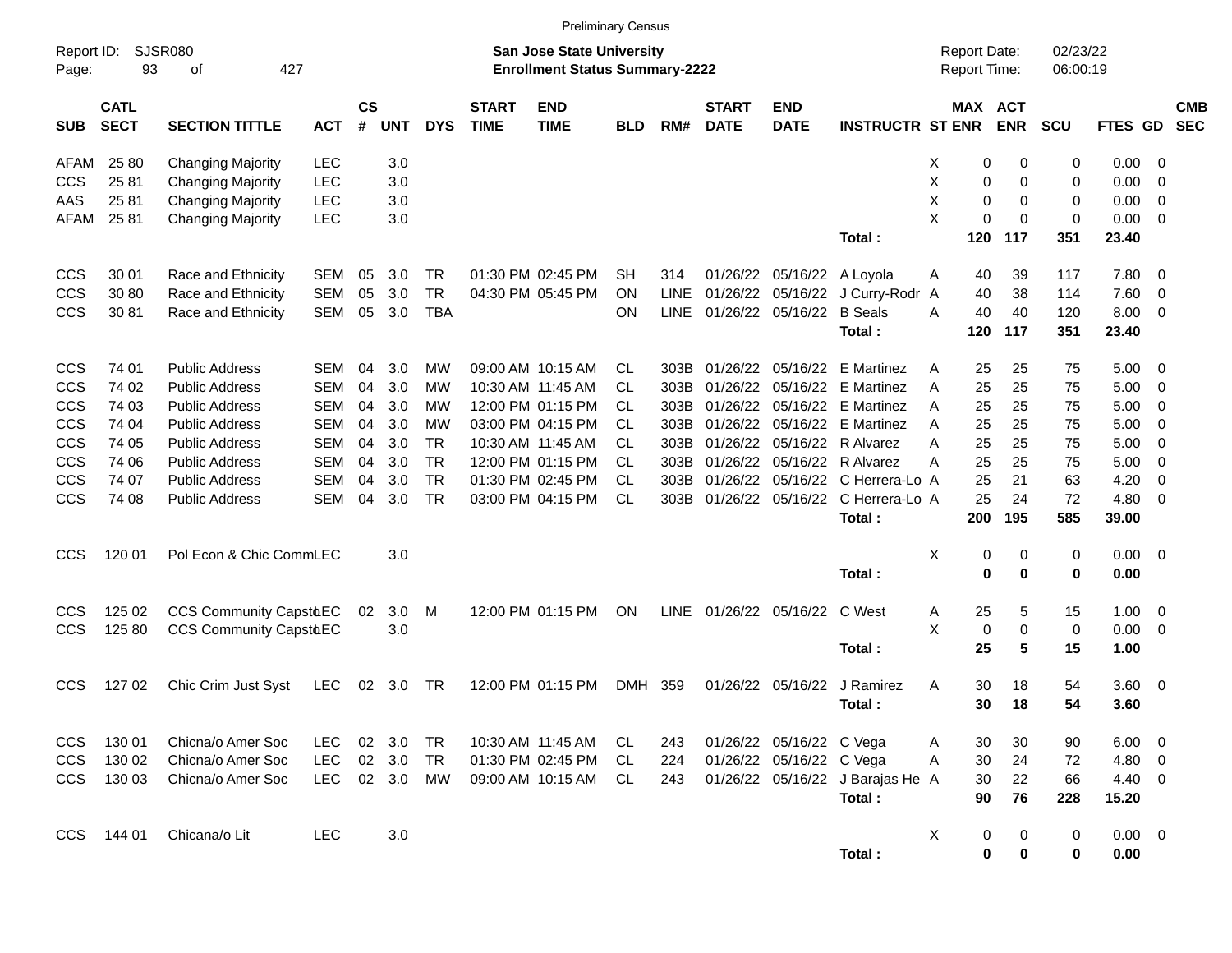|                          |                            |                                                      |                          |                |                  |                  |                             | <b>Preliminary Census</b>                                          |                  |             |                             |                           |                                                              |                                            |                       |                      |                                       |                           |
|--------------------------|----------------------------|------------------------------------------------------|--------------------------|----------------|------------------|------------------|-----------------------------|--------------------------------------------------------------------|------------------|-------------|-----------------------------|---------------------------|--------------------------------------------------------------|--------------------------------------------|-----------------------|----------------------|---------------------------------------|---------------------------|
| Report ID:<br>Page:      | 94                         | SJSR080<br>427<br>οf                                 |                          |                |                  |                  |                             | San Jose State University<br><b>Enrollment Status Summary-2222</b> |                  |             |                             |                           |                                                              | <b>Report Date:</b><br><b>Report Time:</b> |                       | 02/23/22<br>06:00:19 |                                       |                           |
| <b>SUB</b>               | <b>CATL</b><br><b>SECT</b> | <b>SECTION TITTLE</b>                                | <b>ACT</b>               | <b>CS</b><br># | <b>UNT</b>       | <b>DYS</b>       | <b>START</b><br><b>TIME</b> | <b>END</b><br><b>TIME</b>                                          | <b>BLD</b>       | RM#         | <b>START</b><br><b>DATE</b> | <b>END</b><br><b>DATE</b> | <b>INSTRUCTR ST ENR</b>                                      |                                            | MAX ACT<br><b>ENR</b> | <b>SCU</b>           |                                       | <b>CMB</b><br>FTES GD SEC |
| <b>CCS</b>               | 14780                      | Music Mexican Amer                                   | LEC                      |                | $02 \quad 3.0$   | M                |                             | 01:30 PM 02:45 PM                                                  | <b>ON</b>        | <b>LINE</b> | 01/26/22 05/16/22           |                           | Total:                                                       | Α<br>25<br>25                              | 22<br>22              | 66<br>66             | 4.50 2<br>4.50                        |                           |
| <b>CCS</b>               | 150 01                     | Survey Res Methods SEM 04 3.0 TR                     |                          |                |                  |                  |                             | 01:30 PM 02:45 PM                                                  | DMH 359          |             |                             | 01/26/22 05/16/22         | J Ramirez<br>Total:                                          | A<br>30<br>30                              | 11<br>11              | 33<br>33             | $2.20 \t 0$<br>2.20                   |                           |
| <b>CCS</b>               | 152 01                     | Chicano Spanish                                      | <b>LEC</b>               | 02             | 3.0              | МW               |                             | 01:30 PM 02:45 PM                                                  | CL               |             |                             |                           | 303B 01/26/22 05/16/22 G Mora-Torre A<br>Total:              | 25<br>25                                   | 8<br>8                | 24<br>24             | $1.60 \t 0$<br>1.60                   |                           |
| <b>CCS</b><br><b>CCS</b> | 160 01<br>160 80           | Gender and Sexuality LEC<br>Gender and Sexuality LEC |                          |                | 02 3.0<br>02 3.0 | W<br><b>TBA</b>  |                             | 06:00 PM 08:45 PM                                                  | <b>DMH</b><br>ΟN | 164<br>LINE | 01/26/22                    |                           | 05/16/22 M Martinez<br>01/26/22 05/16/22 R Alvarez<br>Total: | 35<br>A<br>80<br>Α<br>115                  | 16<br>79<br>95        | 48<br>237<br>285     | 3.25<br>15.80 0<br>19.05              | $\overline{\phantom{1}}$  |
| <b>CCS</b>               | 170 01                     | Chicana/Chicano Film LEC                             |                          |                | 02 3.0           | W                |                             | 03:00 PM 05:45 PM                                                  | CL               | 243         |                             |                           | 01/26/22 05/16/22 S Azcona<br>Total:                         | 30<br>A<br>30                              | 12<br>12              | 36<br>36             | $2.40 \ 0$<br>2.40                    |                           |
| <b>CCS</b><br><b>CCS</b> | 180 01<br>180 02           | <b>Indiv Studies</b><br><b>Indiv Studies</b>         | <b>SUP</b><br><b>SUP</b> | 36<br>36       | 3.0<br>1.0       | <b>TBA</b><br>MW |                             | 07:00 PM 08:00 PM                                                  |                  |             | 01/26/22                    | 05/16/22 M Alaniz         | 01/26/22 05/16/22 M ColmenarezA<br>Total:                    | 30<br>A<br>30<br>60                        | 0<br>0<br>0           | 0<br>0<br>0          | $0.00 \quad 0$<br>$0.00 \t 0$<br>0.00 |                           |
| CCS.                     | 18501<br>SOCS 185 01       | Teaching in Diverse<br>Teaching in Diverse           | <b>LEC</b><br><b>LEC</b> | 02             | 3.0<br>02 3.0 T  | $\top$           |                             | 03:00 PM 05:45 PM<br>03:00 PM 05:45 PM                             | CL.<br><b>CL</b> | 324<br>324  | 01/26/22                    |                           | 05/16/22 M Pizarro<br>01/26/22 05/16/22 M Pizarro<br>Total:  | 30<br>Α<br>A<br>$\mathbf 0$<br>30          | 25<br>6<br>31         | 75<br>18<br>93       | 5.00<br>1.20<br>6.20                  | $0\,$ C<br>$0\,C$         |
| <b>CCS</b><br><b>CCS</b> | 215 02<br>215 80           | Chicanas/os & Educ<br>Chicanas/os & Educ             | <b>SEM</b><br><b>SEM</b> | 05             | 3.0<br>3.0       | $\top$           |                             | 06:00 PM 08:45 PM                                                  | CL               | 306         |                             | 01/26/22 05/16/22 C Vega  | Total:                                                       | 15<br>A<br>X<br>0<br>15                    | 6<br>0<br>6           | 18<br>0<br>18        | $1.50\quad 6$<br>$0.00 \t 0$<br>1.50  |                           |
| <b>CCS</b>               | 225 81                     | Am Inst & Ch Comm                                    | SEM                      | 06             | 3.0              | R                |                             | 06:00 PM 08:45 PM                                                  | ON               | <b>LINE</b> |                             | 01/26/22 05/16/22         | M Cruz<br>Total:                                             | 15<br>A<br>15                              | 6<br>6                | 18<br>18             | 1.506<br>1.50                         |                           |
|                          |                            | CCS 252 01 Comp Ethnic Studies SEM 05 3.0 W          |                          |                |                  |                  |                             | 06:00 PM 08:45 PM DMH 359 01/26/22 05/16/22 J Ramirez              |                  |             |                             |                           | Total:                                                       | A<br>15<br>15                              | 10<br>10              | 30<br>30             | 2.50 10<br>2.50                       |                           |
| CCS                      | 275 01                     | <b>Research Methods</b>                              | SEM 05 3.0 S             |                |                  |                  |                             | 10:30 AM 03:00 PM CL                                               |                  | 238         |                             |                           | 01/26/22 05/16/22 J Curry-Rodr A<br>Total:                   | 15<br>15                                   | 5<br>$5\phantom{.0}$  | 15<br>15             | $1.25 - 5$<br>1.25                    |                           |
| <b>CCS</b>               |                            | 298 01 Special Studies                               | SUP 25 3.0 TBA           |                |                  |                  |                             |                                                                    |                  |             |                             |                           | 01/26/22 05/16/22 S Azcona<br>Total:                         | 25<br>A<br>25                              | 6<br>6                | 18<br>18             | 1.506<br>1.50                         |                           |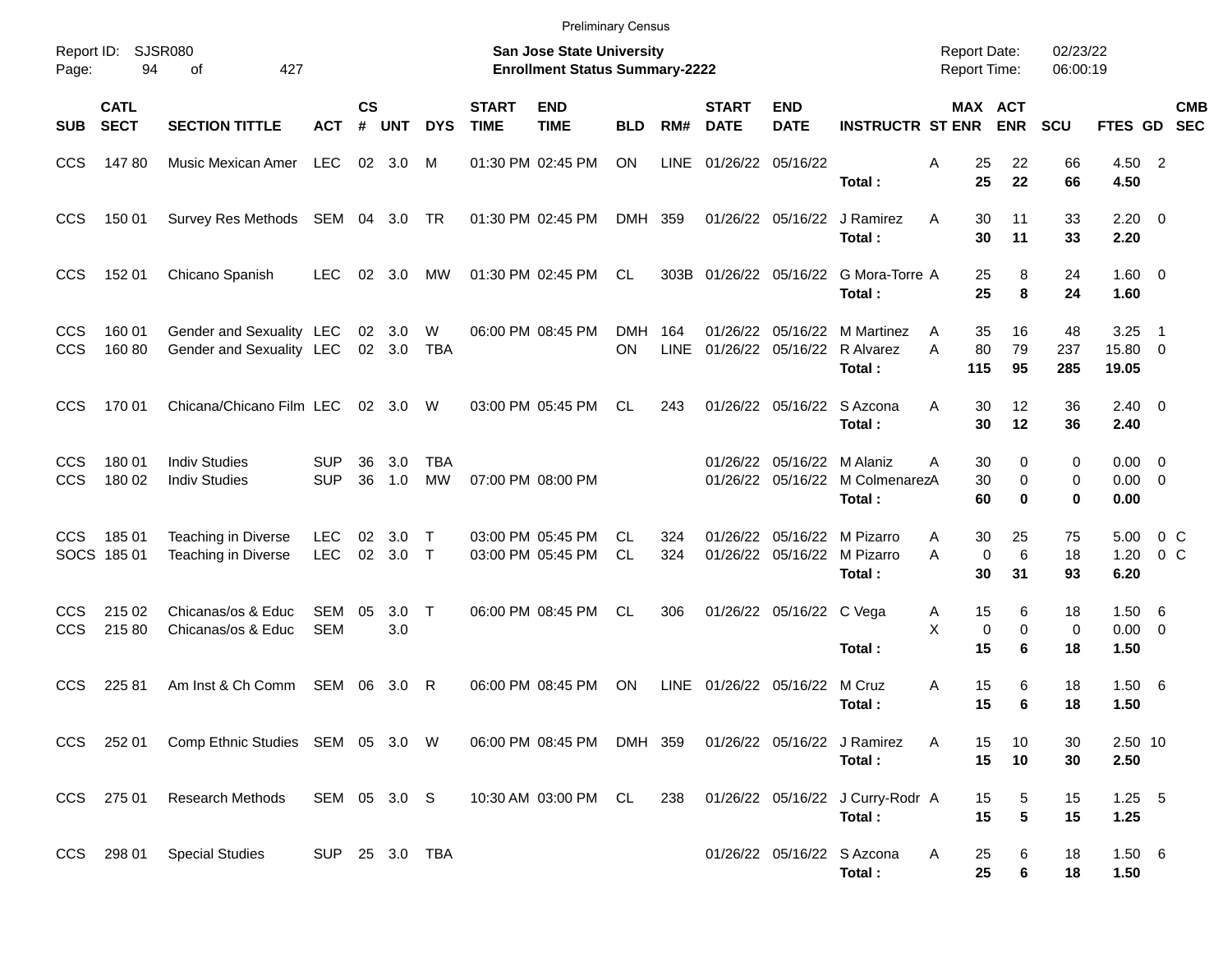|                     |                            |                                    |            |                |            |            |                             |                                                                           | <b>Preliminary Census</b> |     |                             |                                                  |                                                       |                                            |                                         |                           |                                   |                          |
|---------------------|----------------------------|------------------------------------|------------|----------------|------------|------------|-----------------------------|---------------------------------------------------------------------------|---------------------------|-----|-----------------------------|--------------------------------------------------|-------------------------------------------------------|--------------------------------------------|-----------------------------------------|---------------------------|-----------------------------------|--------------------------|
| Report ID:<br>Page: | 95                         | <b>SJSR080</b><br>427<br>оf        |            |                |            |            |                             | <b>San Jose State University</b><br><b>Enrollment Status Summary-2222</b> |                           |     |                             |                                                  |                                                       | <b>Report Date:</b><br><b>Report Time:</b> |                                         | 02/23/22<br>06:00:19      |                                   |                          |
| <b>SUB</b>          | <b>CATL</b><br><b>SECT</b> | <b>SECTION TITTLE</b>              | <b>ACT</b> | <b>CS</b><br># | <b>UNT</b> | <b>DYS</b> | <b>START</b><br><b>TIME</b> | <b>END</b><br><b>TIME</b>                                                 | <b>BLD</b>                | RM# | <b>START</b><br><b>DATE</b> | <b>END</b><br><b>DATE</b>                        | <b>INSTRUCTR ST ENR</b>                               | <b>MAX ACT</b>                             | <b>ENR</b>                              | <b>SCU</b>                | FTES GD                           | <b>CMB</b><br><b>SEC</b> |
| <b>CCS</b>          | 299 01                     | <b>MA Thesis</b>                   | <b>SUP</b> | 25             | 3.0        | <b>TBA</b> |                             |                                                                           |                           |     | 01/26/22                    | 05/16/22                                         | S Azcona<br>Total :                                   | A                                          | 5<br>$\overline{0}$<br>5<br>$\mathbf 0$ | 0<br>$\bf{0}$             | $0.00 \quad 0$<br>0.00            |                          |
|                     | Department :               | <b>Chicana and Chicano Studies</b> |            |                |            |            |                             |                                                                           |                           |     |                             | <b>Lower Division:</b><br><b>Upper Division:</b> | <b>Department Total:</b><br><b>Graduate Division:</b> | 1730<br>1180<br>460<br>90                  | 1283<br>972<br>278<br>33                | 3745<br>2812<br>834<br>99 | 251.47<br>187.47<br>55.75<br>8.25 |                          |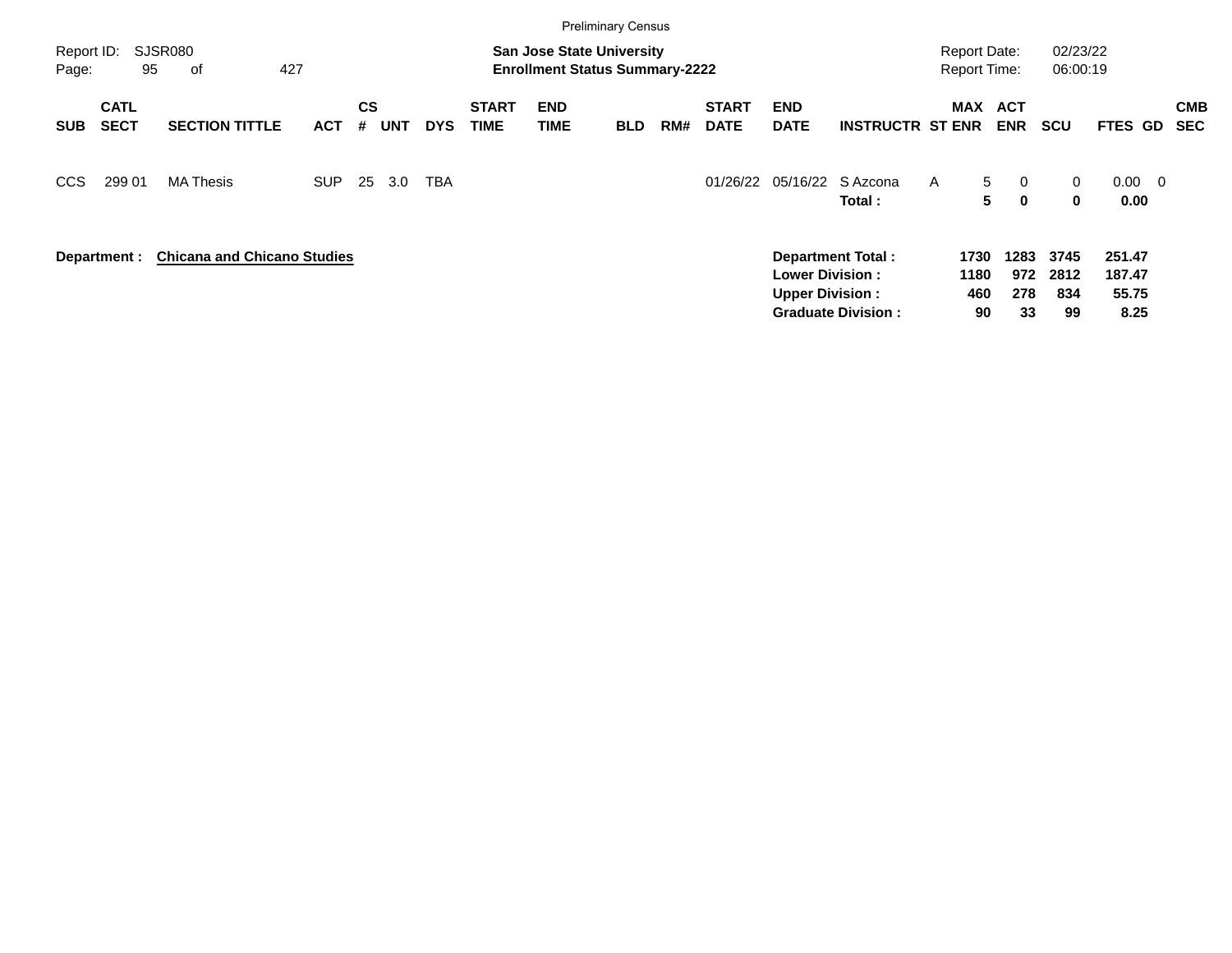|                     |                            |                                                                |                          |               |            |                   |                             | <b>Preliminary Census</b>                                                 |                    |      |                             |                                   |                                                                                |                                            |                            |                         |                                    |                          |
|---------------------|----------------------------|----------------------------------------------------------------|--------------------------|---------------|------------|-------------------|-----------------------------|---------------------------------------------------------------------------|--------------------|------|-----------------------------|-----------------------------------|--------------------------------------------------------------------------------|--------------------------------------------|----------------------------|-------------------------|------------------------------------|--------------------------|
| Report ID:<br>Page: |                            | <b>SJSR080</b><br>96<br>427<br>of                              |                          |               |            |                   |                             | <b>San Jose State University</b><br><b>Enrollment Status Summary-2222</b> |                    |      |                             |                                   |                                                                                | <b>Report Date:</b><br><b>Report Time:</b> |                            | 02/23/22<br>06:00:19    |                                    |                          |
| <b>SUB</b>          | <b>CATL</b><br><b>SECT</b> | <b>SECTION TITTLE</b>                                          | <b>ACT</b>               | $\mathsf{cs}$ | # UNT      | <b>DYS</b>        | <b>START</b><br><b>TIME</b> | <b>END</b><br><b>TIME</b>                                                 | <b>BLD</b>         | RM#  | <b>START</b><br><b>DATE</b> | <b>END</b><br><b>DATE</b>         | <b>INSTRUCTR ST ENR ENR</b>                                                    | MAX ACT                                    |                            | <b>SCU</b>              | FTES GD                            | <b>CMB</b><br><b>SEC</b> |
| College             | Department :               | <b>Social Sciences, College of</b><br><b>Political Science</b> |                          |               |            |                   |                             |                                                                           |                    |      |                             |                                   |                                                                                |                                            |                            |                         |                                    |                          |
|                     | PADM 210 80                | Intro Pub Admin                                                | SEM 05                   |               | 3.0        | M                 |                             | 06:00 PM 08:45 PM                                                         | ON                 | LINE |                             | 01/26/22 05/16/22                 | R Marwan<br>Total:                                                             | A<br>20<br>20                              | 9<br>9                     | 27<br>27                | $2.25$ 9<br>2.25                   |                          |
|                     | PADM 212 01                | Admin Research                                                 | SEM 05                   |               | 3.0        | W                 |                             | 06:00 PM 08:45 PM                                                         | <b>CL</b>          | 306  |                             | 01/26/22 05/16/22 X Chen          | Total:                                                                         | 20<br>Α<br>20                              | 14<br>14                   | 42<br>42                | 3.50 14<br>3.50                    |                          |
|                     | PADM 213 01                | Pol Analysis & Eval                                            | SEM 05 3.0               |               |            | M                 |                             | 06:00 PM 08:45 PM                                                         |                    |      |                             | DMH 149A 01/26/22 05/16/22 X Chen | Total:                                                                         | Α<br>20<br>20                              | 6<br>6                     | 18<br>18                | 1.50 6<br>1.50                     |                          |
|                     | PADM 214 01<br>URBP 214 01 | Intro to Public Mana<br>Intro to Public Mana                   | <b>SEM</b><br>SEM        | 05<br>05      | 3.0<br>3.0 | Т<br>$\mathsf{T}$ |                             | 06:00 PM 08:45 PM<br>06:00 PM 08:45 PM                                    | DMH.<br><b>DMH</b> |      |                             |                                   | 149A 01/26/22 05/16/22 F Edwards<br>149A 01/26/22 05/16/22 F Edwards<br>Total: | 20<br>A<br>$\mathbf 0$<br>A<br>20          | 12<br>$\mathbf 0$<br>12    | 36<br>$\mathbf 0$<br>36 | 3.00 12 C<br>$0.00 \t 0 C$<br>3.00 |                          |
|                     | PADM 217 80<br>PADM 21781  | Org Theory<br>Org Theory                                       | <b>SEM</b><br>SEM        | 05            | 3.0<br>3.0 | $\top$            |                             | 06:00 PM 08:45 PM                                                         | ON.                |      |                             | LINE 01/26/22 05/16/22            | L Lira<br>Total:                                                               | 0<br>Χ<br>A<br>20<br>20                    | $\mathbf 0$<br>20<br>20    | 0<br>60<br>60           | $0.00 \t 0$<br>5.00 20<br>5.00     |                          |
|                     | PADM 218 80                | <b>Public Budgeting</b>                                        | SEM 05                   |               | 3.0        | R                 |                             | 06:00 PM 08:45 PM                                                         | ON                 |      |                             | LINE 01/26/22 05/16/22            | L Lira<br>Total:                                                               | 20<br>Α<br>20                              | 14<br>14                   | 42<br>42                | 3.50 14<br>3.50                    |                          |
|                     | PADM 220 80                | NonProfitMgt                                                   | SEM 05                   |               | 3.0        | W                 |                             | 06:00 PM 08:45 PM                                                         | ON                 |      |                             | LINE 01/26/22 05/16/22            | R Marwan<br>Total:                                                             | 20<br>A<br>20                              | 22<br>22                   | 66<br>66                | 5.50 22<br>5.50                    |                          |
|                     | PADM 223 01                | Law & Pub Admin                                                | SEM                      | 05            | 3.0        | R                 |                             | 06:00 PM 08:45 PM                                                         |                    |      |                             | DMH 149A 01/26/22 05/16/22        | J Brent<br>Total:                                                              | 20<br>A<br>20                              | 11<br>11                   | 33<br>33                | 2.75 11<br>2.75                    |                          |
|                     | PADM 281 01                | Pub Adm Internship                                             | <b>SUP</b>               |               | 3.0        |                   |                             |                                                                           |                    |      |                             |                                   | Total:                                                                         | Χ<br>0<br>0                                | 0<br>$\mathbf 0$           | 0<br>0                  | $0.00 \t 0$<br>0.00                |                          |
|                     | PADM 284 01                | Directed Reading                                               | SUP 25 3.0 TBA           |               |            |                   |                             |                                                                           | ON.                |      |                             |                                   | LINE 01/26/22 05/16/22 F Edwards<br>Total:                                     | A<br>5<br>5                                | 0<br>$\bf{0}$              | 0<br>0                  | $0.00 \t 0$<br>0.00                |                          |
|                     | PADM 298 80<br>PADM 298 81 | <b>Special Problems</b><br><b>Special Problems</b>             | <b>SUP</b><br><b>SUP</b> |               | 25 3.0     | M<br>25 3.0 TBA   |                             | 06:00 PM 08:45 PM                                                         | ON<br>ON.          |      |                             | LINE 01/26/22 05/16/22 L Lira     | LINE 01/26/22 05/16/22 F Edwards<br>Total:                                     | 20<br>A<br>$\mathbf 5$<br>Α<br>25          | 12<br>$\overline{c}$<br>14 | 36<br>6<br>42           | 3.00 12<br>$0.50$ 2<br>3.50        |                          |
|                     | POLS 201                   | Intro Comp Pol                                                 | LEC                      |               | 02 3.0 TR  |                   |                             | 12:00 PM 01:15 PM HGH 116                                                 |                    |      |                             |                                   | 01/26/22 05/16/22 D Dudley                                                     | 45<br>A                                    | 27                         | 81                      | 5.40 0                             |                          |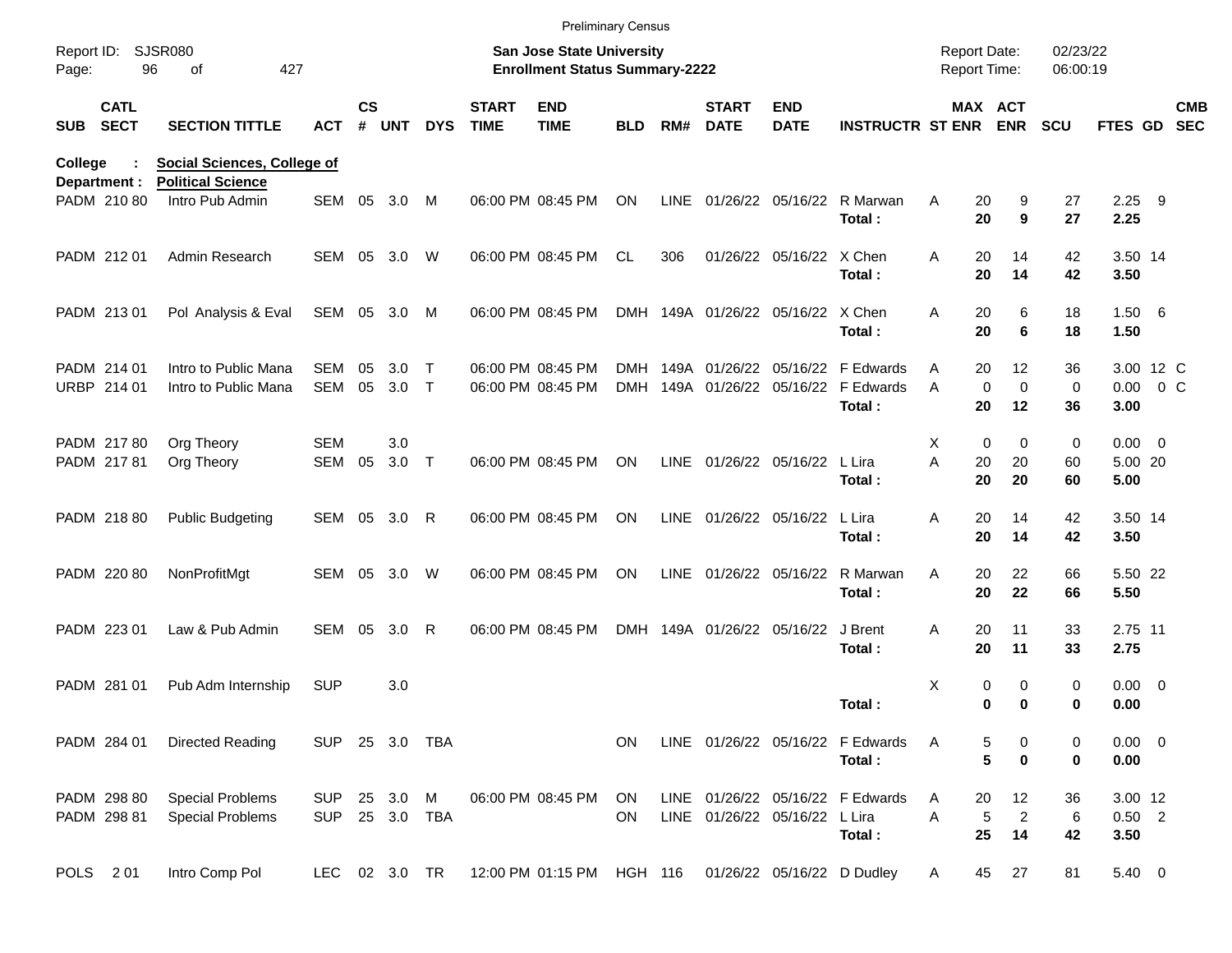|                                                                                                                                                                                                                                                             |                                                                                                                                                  |                                                                                                                                                                                                                                                                                                                                                                                                                                                        |                                        |                                                                                                    |                                                                                                                     |                                                                                                                                                                                             |                             |                                                                                                                                                                                                                                     | <b>Preliminary Census</b>                                                                                                                                           |                                                                                                                                                                     |                                                                                                                                                                                              |                                                                                                                                                                                           |                                                                                                                                                                                                                                         |                                                                                   |                                                                                                              |                                                                                                             |                                                                                                                            |                                                                                                                                                   |                                                                                                                   |                          |
|-------------------------------------------------------------------------------------------------------------------------------------------------------------------------------------------------------------------------------------------------------------|--------------------------------------------------------------------------------------------------------------------------------------------------|--------------------------------------------------------------------------------------------------------------------------------------------------------------------------------------------------------------------------------------------------------------------------------------------------------------------------------------------------------------------------------------------------------------------------------------------------------|----------------------------------------|----------------------------------------------------------------------------------------------------|---------------------------------------------------------------------------------------------------------------------|---------------------------------------------------------------------------------------------------------------------------------------------------------------------------------------------|-----------------------------|-------------------------------------------------------------------------------------------------------------------------------------------------------------------------------------------------------------------------------------|---------------------------------------------------------------------------------------------------------------------------------------------------------------------|---------------------------------------------------------------------------------------------------------------------------------------------------------------------|----------------------------------------------------------------------------------------------------------------------------------------------------------------------------------------------|-------------------------------------------------------------------------------------------------------------------------------------------------------------------------------------------|-----------------------------------------------------------------------------------------------------------------------------------------------------------------------------------------------------------------------------------------|-----------------------------------------------------------------------------------|--------------------------------------------------------------------------------------------------------------|-------------------------------------------------------------------------------------------------------------|----------------------------------------------------------------------------------------------------------------------------|---------------------------------------------------------------------------------------------------------------------------------------------------|-------------------------------------------------------------------------------------------------------------------|--------------------------|
| Report ID:<br>Page:                                                                                                                                                                                                                                         | SJSR080<br>97                                                                                                                                    | 427<br>оf                                                                                                                                                                                                                                                                                                                                                                                                                                              |                                        |                                                                                                    |                                                                                                                     |                                                                                                                                                                                             |                             | <b>San Jose State University</b><br><b>Enrollment Status Summary-2222</b>                                                                                                                                                           |                                                                                                                                                                     |                                                                                                                                                                     |                                                                                                                                                                                              |                                                                                                                                                                                           |                                                                                                                                                                                                                                         | <b>Report Date:</b><br>Report Time:                                               |                                                                                                              |                                                                                                             | 02/23/22<br>06:00:19                                                                                                       |                                                                                                                                                   |                                                                                                                   |                          |
| <b>SUB</b>                                                                                                                                                                                                                                                  | <b>CATL</b><br><b>SECT</b>                                                                                                                       | <b>SECTION TITTLE</b>                                                                                                                                                                                                                                                                                                                                                                                                                                  | <b>ACT</b>                             | $\mathsf{cs}$<br>#                                                                                 | <b>UNT</b>                                                                                                          | <b>DYS</b>                                                                                                                                                                                  | <b>START</b><br><b>TIME</b> | <b>END</b><br><b>TIME</b>                                                                                                                                                                                                           | <b>BLD</b>                                                                                                                                                          | RM#                                                                                                                                                                 | <b>START</b><br><b>DATE</b>                                                                                                                                                                  | <b>END</b><br><b>DATE</b>                                                                                                                                                                 | <b>INSTRUCTR ST ENR</b>                                                                                                                                                                                                                 |                                                                                   |                                                                                                              | <b>MAX ACT</b><br><b>ENR</b>                                                                                | <b>SCU</b>                                                                                                                 | FTES GD                                                                                                                                           |                                                                                                                   | <b>CMB</b><br><b>SEC</b> |
| <b>POLS</b>                                                                                                                                                                                                                                                 | 280                                                                                                                                              | Intro Comp Pol                                                                                                                                                                                                                                                                                                                                                                                                                                         | <b>LEC</b>                             | 02                                                                                                 | 3.0                                                                                                                 | TBA                                                                                                                                                                                         |                             |                                                                                                                                                                                                                                     | ON                                                                                                                                                                  | <b>LINE</b>                                                                                                                                                         |                                                                                                                                                                                              | 01/26/22 05/16/22                                                                                                                                                                         | J Abrams<br>Total:                                                                                                                                                                                                                      | Α                                                                                 | 45<br>90                                                                                                     | 45<br>72                                                                                                    | 135<br>216                                                                                                                 | $9.00 \t 0$<br>14.40                                                                                                                              |                                                                                                                   |                          |
| <b>POLS</b><br><b>POLS</b>                                                                                                                                                                                                                                  | 301<br>399                                                                                                                                       | Intro Pol Thought<br>Intro Pol Thought                                                                                                                                                                                                                                                                                                                                                                                                                 | <b>LEC</b><br><b>LEC</b>               | 03<br>03                                                                                           | 3.0<br>3.0                                                                                                          | MW<br><b>TBA</b>                                                                                                                                                                            |                             | 09:00 AM 10:15 AM                                                                                                                                                                                                                   | <b>DMH</b><br>ΟN                                                                                                                                                    | 149A<br><b>LINE</b>                                                                                                                                                 | 01/26/22<br>01/26/22                                                                                                                                                                         | 05/16/22<br>05/16/22                                                                                                                                                                      | A Schendan<br>L Quill<br>Total:                                                                                                                                                                                                         | $\overline{A}$<br>A                                                               | 45<br>45<br>90                                                                                               | 28<br>43<br>71                                                                                              | 84<br>129<br>213                                                                                                           | 5.60<br>8.60<br>14.20                                                                                                                             | - 0<br>- 0                                                                                                        |                          |
| <b>POLS</b>                                                                                                                                                                                                                                                 | 480                                                                                                                                              | Intro Intl Rel                                                                                                                                                                                                                                                                                                                                                                                                                                         | <b>LEC</b>                             | 02                                                                                                 | 3.0                                                                                                                 | TBA                                                                                                                                                                                         |                             |                                                                                                                                                                                                                                     | OΝ                                                                                                                                                                  | <b>LINE</b>                                                                                                                                                         |                                                                                                                                                                                              | 01/26/22 05/16/22                                                                                                                                                                         | L Lira<br>Total:                                                                                                                                                                                                                        | Α                                                                                 | 45<br>45                                                                                                     | 44<br>44                                                                                                    | 132<br>132                                                                                                                 | $8.80\ 0$<br>8.80                                                                                                                                 |                                                                                                                   |                          |
| <b>POLS</b><br><b>POLS</b><br><b>POLS</b><br><b>POLS</b><br><b>POLS</b><br><b>POLS</b><br><b>POLS</b><br><b>POLS</b><br><b>POLS</b><br><b>POLS</b><br><b>POLS</b><br><b>POLS</b><br><b>POLS</b><br><b>POLS</b><br><b>POLS</b><br><b>POLS</b><br><b>POLS</b> | 15 01<br>15 02<br>15 03<br>15 04<br>15 05<br>15 06<br>15 08<br>15 09<br>15 10<br>15 11<br>15 12<br>1580<br>1581<br>1582<br>1585<br>1586<br>15 99 | US & CA Government LEC<br>US & CA Government LEC<br>US & CA Government LEC<br>US & CA Government LEC<br>US & CA Government LEC<br>US & CA Government LEC<br>US & CA Government LEC<br>US & CA Government LEC<br>US & CA Government LEC<br>US & CA Government LEC<br>US & CA Government LEC<br>US & CA Government LEC<br>US & CA Government LEC<br>US & CA Government LEC<br>US & CA Government LEC<br>US & CA Government LEC<br>US & CA Government LEC |                                        | 03<br>03<br>03<br>03<br>03<br>03<br>03<br>03<br>03<br>03<br>03<br>03<br>03<br>03<br>03<br>03<br>03 | 3.0<br>3.0<br>3.0<br>3.0<br>3.0<br>3.0<br>3.0<br>3.0<br>3.0<br>3.0<br>3.0<br>3.0<br>3.0<br>3.0<br>3.0<br>3.0<br>3.0 | <b>TR</b><br><b>TR</b><br><b>TR</b><br>МW<br><b>TR</b><br>МW<br><b>TR</b><br>M<br>МW<br><b>TR</b><br>МW<br><b>TBA</b><br><b>TBA</b><br><b>TBA</b><br><b>TBA</b><br><b>TBA</b><br><b>TBA</b> |                             | 12:00 PM 01:15 PM<br>01:30 PM 02:45 PM<br>04:30 PM 05:45 PM<br>01:30 PM 02:45 PM<br>01:30 PM 02:45 PM<br>09:00 AM 10:15 AM<br>10:30 AM 11:45 AM<br>06:00 PM 08:45 PM<br>10:30 AM 11:45 AM<br>10:30 AM 11:45 AM<br>03:00 PM 04:15 PM | <b>SH</b><br>WSQ<br><b>SH</b><br><b>DMH</b><br><b>DMH</b><br><b>DMH</b><br><b>DMH</b><br><b>DMH</b><br><b>WSQ</b><br>CL.<br>CL.<br>ΟN<br>ΟN<br>ΟN<br>ΟN<br>ΟN<br>ΟN | 100<br>207<br>100<br>160<br>160<br>160<br>160<br>150<br>207<br>238<br>204<br><b>LINE</b><br><b>LINE</b><br><b>LINE</b><br><b>LINE</b><br><b>LINE</b><br><b>LINE</b> | 01/26/22<br>01/26/22<br>01/26/22<br>01/26/22<br>01/26/22<br>01/26/22<br>01/26/22<br>01/26/22<br>01/26/22<br>01/26/22<br>01/26/22<br>01/26/22<br>01/26/22<br>01/26/22<br>01/26/22<br>01/26/22 | 05/16/22<br>05/16/22<br>05/16/22<br>05/16/22<br>05/16/22<br>05/16/22<br>05/16/22<br>05/16/22<br>05/16/22<br>05/16/22<br>05/16/22<br>05/16/22<br>05/16/22<br>05/16/22<br>01/26/22 05/16/22 | D Crane<br>R Ovetz<br>J Abrams<br>A Schendan<br>D Crane<br>05/16/22 S Benson<br>K Mitchell<br>05/16/22 J Bergee<br>A Schendan<br>R Ovetz<br>M Harris<br>R Ovetz<br>S Benson<br>K Mitchell<br>A Schendan<br>R Ovetz<br>J Brent<br>Total: | Α<br>A<br>A<br>A<br>Α<br>Α<br>A<br>A<br>A<br>Α<br>A<br>Α<br>Α<br>Α<br>A<br>A<br>A | 120<br>45<br>120<br>45<br>45<br>45<br>45<br>45<br>120<br>45<br>45<br>45<br>45<br>45<br>45<br>45<br>45<br>990 | 119<br>45<br>118<br>42<br>45<br>45<br>46<br>34<br>92<br>33<br>44<br>45<br>44<br>45<br>46<br>42<br>42<br>927 | 357<br>135<br>354<br>126<br>135<br>135<br>138<br>102<br>276<br>99<br>132<br>135<br>132<br>135<br>138<br>126<br>126<br>2781 | 23.80<br>9.00<br>23.60<br>8.40<br>9.00<br>9.00<br>9.20<br>6.80<br>18.40<br>6.60<br>8.80<br>9.00<br>8.80<br>9.00<br>9.20<br>8.40<br>8.40<br>185.40 | - 0<br>- 0<br>- 0<br>- 0<br>- 0<br>- 0<br>- 0<br>- 0<br>- 0<br>- 0<br>- 0<br>- 0<br>- 0<br>- 0<br>- 0<br>0<br>- 0 |                          |
| <b>POLS</b>                                                                                                                                                                                                                                                 | 20 01                                                                                                                                            | Controv Legal Iss                                                                                                                                                                                                                                                                                                                                                                                                                                      | <b>LEC</b>                             | 03                                                                                                 | 3.0                                                                                                                 | W                                                                                                                                                                                           |                             | 03:00 PM 04:15 PM                                                                                                                                                                                                                   | CL.                                                                                                                                                                 |                                                                                                                                                                     |                                                                                                                                                                                              |                                                                                                                                                                                           | 303A 01/26/22 05/16/22 S Benson<br>Total:                                                                                                                                                                                               | A                                                                                 | 25<br>25                                                                                                     | 25<br>25                                                                                                    | 75<br>75                                                                                                                   | 5.00<br>5.00                                                                                                                                      | - 0                                                                                                               |                          |
|                                                                                                                                                                                                                                                             |                                                                                                                                                  | POLS 100M 01 Political Inquiry<br>POLS 100M 02 Political Inquiry<br>POLS 100M 80 Political Inquiry                                                                                                                                                                                                                                                                                                                                                     | <b>LEC</b><br><b>LEC</b><br><b>LEC</b> | 02<br>02                                                                                           | 4.0<br>4.0<br>4.0                                                                                                   | $\top$<br>MW                                                                                                                                                                                |                             | 09:00 AM 10:15 AM<br>12:00 PM 01:15 PM                                                                                                                                                                                              | DMH 160<br>ON                                                                                                                                                       |                                                                                                                                                                     |                                                                                                                                                                                              | LINE 01/26/22 05/16/22 S Pinnell                                                                                                                                                          | 01/26/22 05/16/22 K Mitchell<br>Total:                                                                                                                                                                                                  | A<br>X.<br>A                                                                      | 30<br>0<br>30<br>60                                                                                          | 28<br>$\mathbf 0$<br>25<br>53                                                                               | 112<br>0<br>100<br>212                                                                                                     | $7.47$ 0<br>$0.00 \t 0$<br>6.67 0<br>14.13                                                                                                        |                                                                                                                   |                          |
|                                                                                                                                                                                                                                                             |                                                                                                                                                  | POLS 100W 01 Writing Workshop<br>POLS 100W 02 Writing Workshop                                                                                                                                                                                                                                                                                                                                                                                         | SEM 04<br>SEM 04 3.0                   |                                                                                                    | 3.0                                                                                                                 | TR<br>MW                                                                                                                                                                                    |                             | 10:30 AM 11:45 AM<br>10:30 AM 11:45 AM                                                                                                                                                                                              | <b>HGH 116</b><br>DMH 160                                                                                                                                           |                                                                                                                                                                     |                                                                                                                                                                                              | 01/26/22 05/16/22 L Quill                                                                                                                                                                 | 01/26/22 05/16/22 S Benson                                                                                                                                                                                                              | Α<br>A                                                                            | 25<br>25                                                                                                     | 24<br>25                                                                                                    | 72<br>75                                                                                                                   | 4.80 0<br>$5.00 \t 0$                                                                                                                             |                                                                                                                   |                          |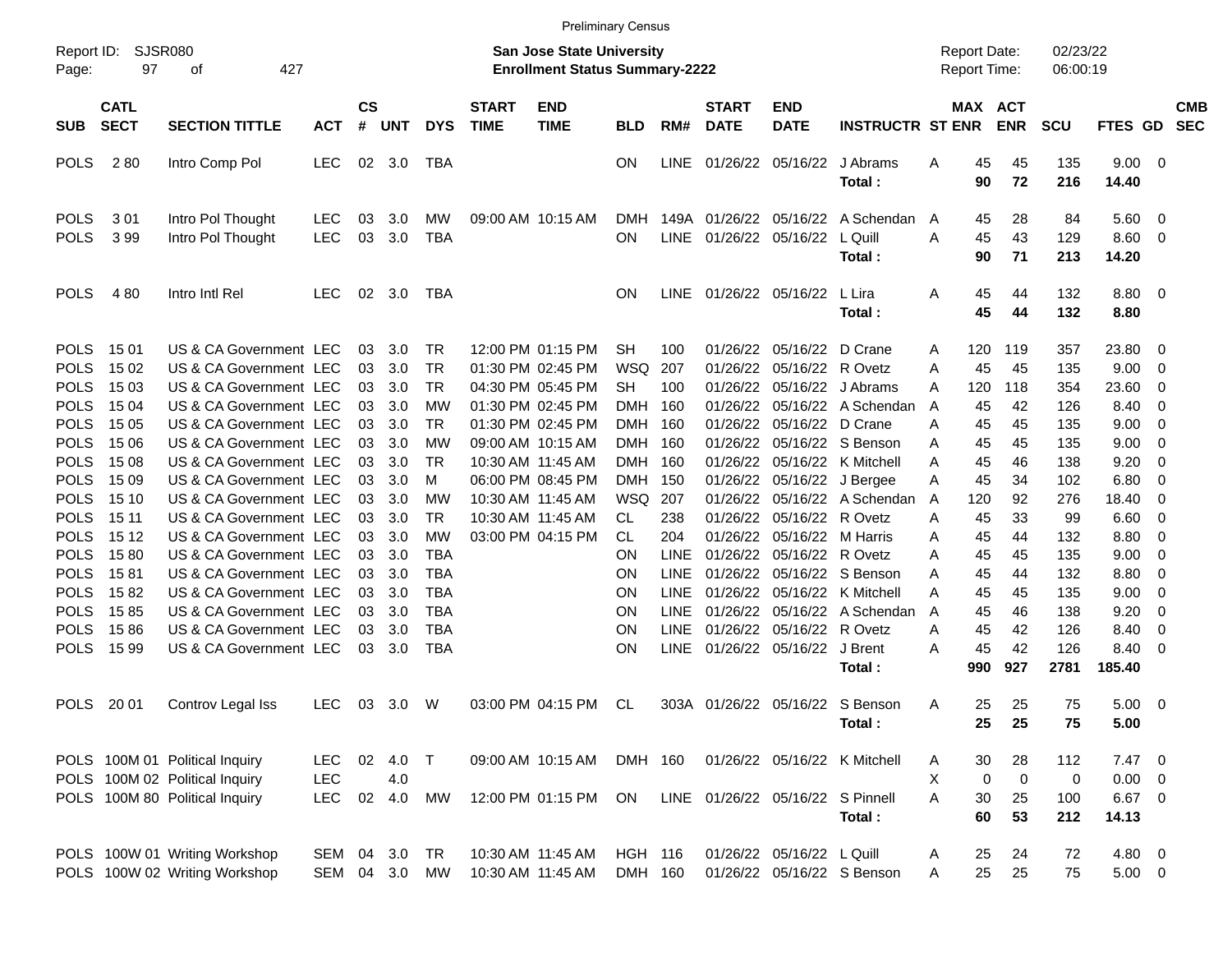|            |                            |                                                |                          |                    |               |                        |                             | <b>Preliminary Census</b>                                                    |                          |             |                                                      |                                        |                                          |                                            |                                                 |                      |                                  |                           |
|------------|----------------------------|------------------------------------------------|--------------------------|--------------------|---------------|------------------------|-----------------------------|------------------------------------------------------------------------------|--------------------------|-------------|------------------------------------------------------|----------------------------------------|------------------------------------------|--------------------------------------------|-------------------------------------------------|----------------------|----------------------------------|---------------------------|
| Page:      | Report ID: SJSR080<br>98   | 427<br>of                                      |                          |                    |               |                        |                             | San Jose State University<br><b>Enrollment Status Summary-2222</b>           |                          |             |                                                      |                                        |                                          | <b>Report Date:</b><br><b>Report Time:</b> |                                                 | 02/23/22<br>06:00:19 |                                  |                           |
| <b>SUB</b> | <b>CATL</b><br><b>SECT</b> | <b>SECTION TITTLE</b>                          | <b>ACT</b>               | $\mathsf{cs}$<br># | <b>UNT</b>    | <b>DYS</b>             | <b>START</b><br><b>TIME</b> | <b>END</b><br><b>TIME</b>                                                    | <b>BLD</b>               | RM#         | <b>START</b><br><b>DATE</b>                          | <b>END</b><br><b>DATE</b>              | <b>INSTRUCTR ST ENR</b>                  |                                            | MAX ACT<br><b>ENR</b>                           | <b>SCU</b>           | <b>FTES GD</b>                   | <b>CMB</b><br><b>SEC</b>  |
|            |                            |                                                |                          |                    |               |                        |                             |                                                                              |                          |             |                                                      |                                        | Total:                                   |                                            | 50<br>49                                        | 147                  | 9.80                             |                           |
|            | POLS 102 01                | <b>State Politics</b>                          | LEC.                     | 02                 | 4.0           | M                      |                             | 06:00 PM 08:45 PM                                                            | <b>HGH 116</b>           |             |                                                      | 01/26/22 05/16/22                      | F Keeley<br>Total:                       | 35<br>A<br>35                              | 31<br>31                                        | 124<br>124           | 8.40 2<br>8.40                   |                           |
|            | POLS 103 01<br>URBP 103 01 | <b>Local Politics</b><br><b>Local Politics</b> | LEC.<br><b>LEC</b>       | 02<br>02           | 4.0<br>4.0    | <b>TR</b><br><b>TR</b> |                             | 12:00 PM 01:15 PM<br>12:00 PM 01:15 PM                                       | DMH                      |             | DMH 149A 01/26/22 05/16/22<br>149A 01/26/22 05/16/22 |                                        | K Yeager<br>K Yeager<br>Total:           | A<br>A<br>35                               | 31<br>35<br>$\mathbf 0$<br>$\overline{2}$<br>33 | 124<br>8<br>132      | 8.27<br>0.53<br>8.80             | $0\,$ C<br>0 <sup>o</sup> |
|            | POLS 11080                 | Race and Politics                              | LEC.                     | 02                 | 4.0           | МW                     |                             | 03:00 PM 04:15 PM                                                            | ON                       | LINE        |                                                      | 01/26/22 05/16/22 X Chen               | Total:                                   | 35<br>A<br>35                              | 35<br>35                                        | 140<br>140           | 9.3300<br>9.33                   |                           |
|            | POLS 120 01                | U S Law and Society LEC                        |                          |                    | 02 3.0        | МW                     |                             | 01:30 PM 02:45 PM                                                            | <b>HGH 116</b>           |             |                                                      | 01/26/22 05/16/22                      | S Benson<br>Total:                       | 35<br>Α<br>35                              | 29<br>29                                        | 87<br>87             | 5.80 0<br>5.80                   |                           |
|            | POLS 122 01                | <b>Judicial Politics</b>                       | LEC.                     | 02                 | 4.0           | МW                     |                             | 09:00 AM 10:15 AM                                                            | <b>HGH 116</b>           |             |                                                      | 01/26/22 05/16/22                      | J Brent<br>Total:                        | 35<br>A<br>35                              | 22<br>22                                        | 88<br>88             | 5.87 0<br>5.87                   |                           |
|            | POLS 130 01                | <b>Public Policy</b>                           | <b>LEC</b>               | 02                 | -4.0          | МW                     |                             | 12:00 PM 01:15 PM                                                            |                          |             | DMH 149A 01/26/22 05/16/22                           |                                        | M Harris<br>Total:                       | 35<br>A<br>35                              | 33<br>33                                        | 132<br>132           | 8.80 0<br>8.80                   |                           |
|            | POLS 145 01<br>ASIA 145 01 | <b>Asian Politics</b><br><b>Asian Politics</b> | <b>LEC</b><br><b>LEC</b> | 02                 | 4.0<br>02 4.0 | <b>TR</b><br><b>TR</b> |                             | 10:30 AM 11:45 AM<br>10:30 AM 11:45 AM                                       | <b>DMH</b><br><b>DMH</b> |             | 149A 01/26/22<br>149A 01/26/22 05/16/22              | 05/16/22                               | K Sasikumar A<br>K Sasikumar A<br>Total: | 35                                         | 35<br>23<br>$\mathbf 0$<br>6<br>29              | 92<br>24<br>116      | 6.13<br>7.73                     | $0\,$ C<br>$1.60 \t 0 C$  |
|            | POLS 147 01                | Globalization                                  | <b>LEC</b>               |                    | 02 4.0 F      |                        |                             | 09:30 AM 12:15 PM                                                            |                          |             | DMH 149A 01/26/22 05/16/22                           |                                        | S Pinnell<br>Total:                      | Α<br>35                                    | 35<br>26<br>26                                  | 104<br>104           | $6.93$ 0<br>6.93                 |                           |
|            | POLS 150 01<br>POLS 150 02 | War and Peace<br>War and Peace                 | <b>LEC</b><br><b>LEC</b> | 02<br>02           | 3.0<br>3.0    | MW<br>TR               |                             | 01:30 PM 02:45 PM<br>10:30 AM 11:45 AM                                       | <b>DMH</b><br><b>SH</b>  | 149A<br>413 | 01/26/22                                             | 05/16/22<br>01/26/22 05/16/22 J Abrams | J Abrams<br>Total:                       | A<br>40<br>Α                               | 40<br>16<br>26<br>80<br>42                      | 48<br>78<br>126      | $3.20 \ 0$<br>$5.20 \ 0$<br>8.40 |                           |
|            |                            | POLS 152B 01 Model UN                          | <b>LEC</b>               |                    | 4.0           |                        |                             |                                                                              |                          |             |                                                      |                                        | Total:                                   | X                                          | 0<br>0<br>$\bf{0}$<br>$\bf{0}$                  | 0<br>0               | $0.00 \t 0$<br>0.00              |                           |
|            |                            | POLS 153 80 European Union                     | LEC 02 4.0 TBA           |                    |               |                        |                             |                                                                              | ON.                      |             | LINE 01/26/22 05/16/22                               |                                        | D Dudley<br>Total:                       | Α                                          | 35<br>35<br>35<br>35                            | 140<br>140           | 9.3300<br>9.33                   |                           |
|            | POLS 155 01                | Wealth Of Nations                              |                          |                    |               |                        |                             | LEC 02 4.0 TR  01:30 PM 02:45 PM  DMH  149A  01/26/22  05/16/22  K  Mitchell |                          |             |                                                      |                                        |                                          | A                                          | 35<br>35                                        | 140                  | 9.3300                           |                           |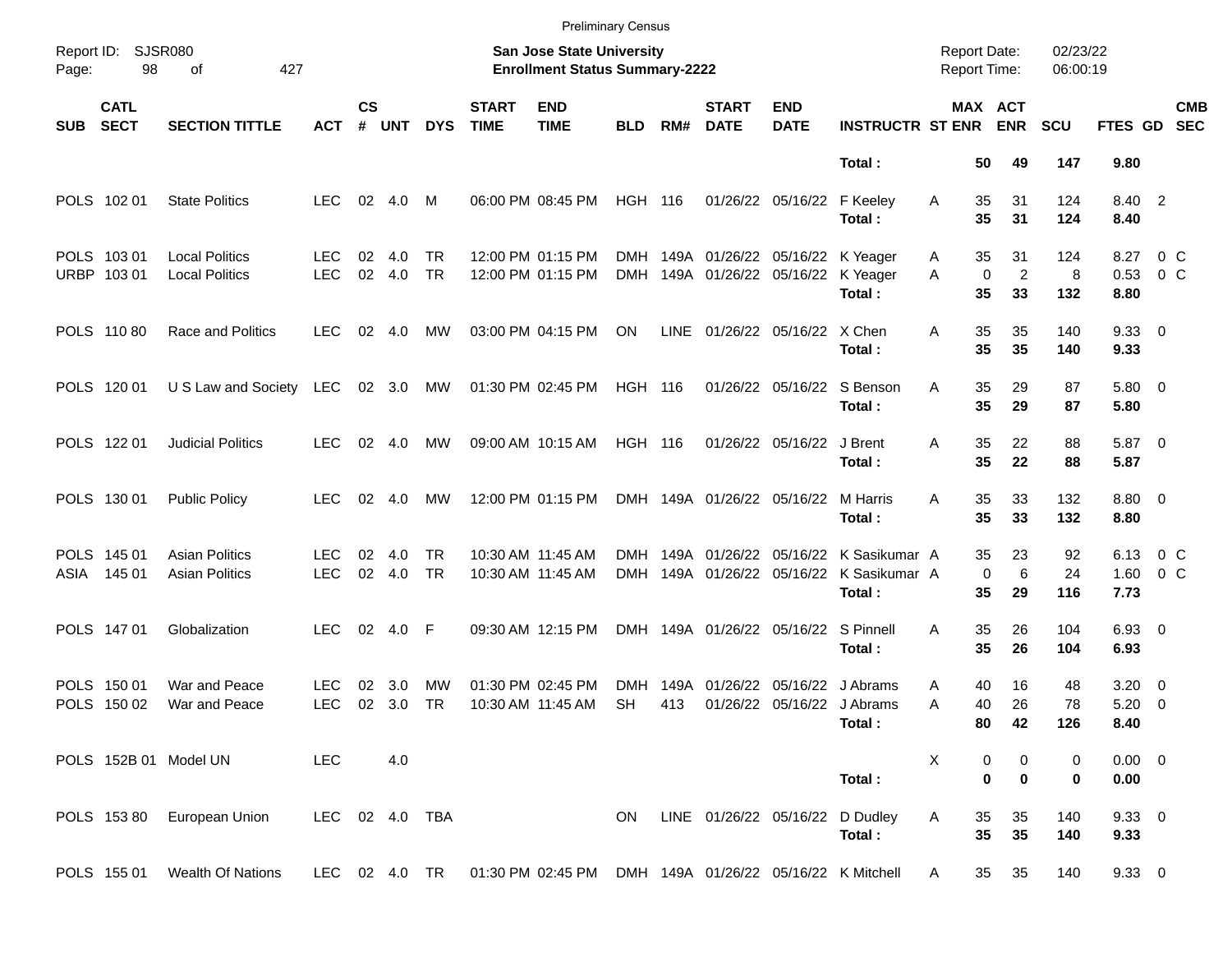|             |                                           |                                                                                              |                                        |                    |                   |                        |                             | <b>Preliminary Census</b>                                          |                         |                     |                                                   |                                                  |                                                                |             |                                     |                       |                          |                                           |                                                      |
|-------------|-------------------------------------------|----------------------------------------------------------------------------------------------|----------------------------------------|--------------------|-------------------|------------------------|-----------------------------|--------------------------------------------------------------------|-------------------------|---------------------|---------------------------------------------------|--------------------------------------------------|----------------------------------------------------------------|-------------|-------------------------------------|-----------------------|--------------------------|-------------------------------------------|------------------------------------------------------|
| Page:       | Report ID: SJSR080<br>99                  | 427<br>οf                                                                                    |                                        |                    |                   |                        |                             | San Jose State University<br><b>Enrollment Status Summary-2222</b> |                         |                     |                                                   |                                                  |                                                                |             | <b>Report Date:</b><br>Report Time: |                       | 02/23/22<br>06:00:19     |                                           |                                                      |
| <b>SUB</b>  | <b>CATL</b><br><b>SECT</b>                | <b>SECTION TITTLE</b>                                                                        | <b>ACT</b>                             | $\mathsf{cs}$<br># | <b>UNT</b>        | <b>DYS</b>             | <b>START</b><br><b>TIME</b> | <b>END</b><br><b>TIME</b>                                          | <b>BLD</b>              | RM#                 | <b>START</b><br><b>DATE</b>                       | <b>END</b><br><b>DATE</b>                        | <b>INSTRUCTR ST ENR</b>                                        |             | <b>MAX ACT</b>                      | <b>ENR</b>            | <b>SCU</b>               | <b>FTES GD</b>                            | <b>CMB</b><br><b>SEC</b>                             |
|             |                                           |                                                                                              |                                        |                    |                   |                        |                             |                                                                    |                         |                     |                                                   |                                                  | Total:                                                         |             | 35                                  | 35                    | 140                      | 9.33                                      |                                                      |
|             |                                           | POLS 160B 80 Modern Pol Though                                                               | LEC                                    |                    | 03 3.0            | TBA                    |                             |                                                                    | <b>ON</b>               | LINE                | 01/26/22 05/16/22                                 |                                                  | L Quill<br>Total:                                              | Α           | 35<br>35                            | 35<br>35              | 105<br>105               | $7.00 \t 0$<br>7.00                       |                                                      |
|             | POLS 163 01                               | Amer Pol Thought                                                                             | <b>LEC</b>                             | 03                 | 3.0               | MW                     |                             | 10:30 AM 11:45 AM                                                  |                         |                     | DMH 149A 01/26/22 05/16/22                        |                                                  | K Peter<br>Total:                                              | Α           | 35<br>35                            | 28<br>28              | 84<br>84                 | 5.60 0<br>5.60                            |                                                      |
|             |                                           | POLS 170V 01 Amer Pol Global<br>POLS 170V 02 Amer Pol Global<br>POLS 170V 80 Amer Pol Global | SEM<br><b>SEM</b><br>SEM               | 03<br>03<br>03     | 3.0<br>3.0<br>3.0 | W<br>м<br>W            |                             | 10:30 AM 11:45 AM<br>09:00 AM 10:15 AM<br>03:00 PM 04:15 PM        | HGH<br><b>BBC</b><br>ON | 116<br>225<br>LINE  | 01/26/22<br>01/26/22<br>01/26/22 05/16/22         |                                                  | 05/16/22 S Pinnell<br>05/16/22 S Pinnell<br>R Marwan<br>Total: | A<br>Α<br>А | 40<br>40<br>40<br>120               | 40<br>40<br>39<br>119 | 120<br>120<br>117<br>357 | $8.00 \quad 0$<br>8.00<br>7.80 0<br>23.80 | $\overline{\phantom{0}}$                             |
|             | POLS 181 01                               | Internships                                                                                  | <b>SEM</b>                             |                    | 4.0               |                        |                             |                                                                    |                         |                     |                                                   |                                                  | Total:                                                         | X           | 0<br>0                              | 0<br>0                | 0<br>0                   | $0.00 \t 0$<br>0.00                       |                                                      |
|             |                                           | POLS 181C 01 Internship Capstone                                                             | <b>SEM</b>                             |                    | 4.0               |                        |                             |                                                                    |                         |                     |                                                   |                                                  | Total:                                                         | X           | 0<br>$\bf{0}$                       | 0<br>0                | 0<br>0                   | $0.00 \t 0$<br>0.00                       |                                                      |
|             | POLS 184 01                               | Directed Reading                                                                             | <b>SUP</b>                             | 36                 | 4.0               | <b>TBA</b>             |                             |                                                                    | <b>ON</b>               | LINE                | 01/26/22 05/16/22                                 |                                                  | F Edwards<br>Total:                                            | Α           | 5<br>5                              | 2<br>$\mathbf{2}$     | 8<br>8                   | $0.67$ 2<br>0.67                          |                                                      |
|             | POLS 190 01<br>POLS 190 02<br>POLS 190 80 | Senior Seminar<br>Senior Seminar<br><b>Senior Seminar</b>                                    | SEM<br><b>SEM</b><br><b>SEM</b>        | 05<br>05<br>05     | 4.0<br>4.0<br>4.0 | <b>TR</b><br>МW<br>W   |                             | 01:30 PM 02:45 PM<br>09:00 AM 10:15 AM<br>12:00 PM 01:15 PM        | HGH<br>CL<br>ON         | 116<br>303A<br>LINE | 01/26/22<br>01/26/22<br>01/26/22 05/16/22 J Brent | 05/16/22<br>05/16/22 K Peter                     | M Currin-Per A<br>Total:                                       | A<br>A      | 15<br>15<br>15<br>45                | 19<br>19<br>22<br>60  | 76<br>76<br>88<br>240    | $5.07 \quad 0$<br>5.07<br>5.87 0<br>16.00 | $\overline{\phantom{0}}$                             |
| <b>POLS</b> |                                           | POLS 190H 01 Honors Thesis<br>190H 02 Honors Thesis<br>POLS 190H 80 Honors Thesis            | <b>SUP</b><br><b>SUP</b><br><b>SUP</b> | 25<br>25<br>25     | 1.0<br>1.0<br>1.0 | TBA<br><b>TBA</b><br>W |                             | 12:00 PM 01:15 PM                                                  | ON                      | LINE                | 01/26/22<br>01/26/22<br>01/26/22 05/16/22 J Brent | 05/16/22 K Peter                                 | 05/16/22 M Currin-Per A<br>Total:                              | Α<br>A      | 5<br>5<br>5<br>15                   | 7<br>1<br>0<br>8      | 7<br>1<br>0<br>8         | $0.47 \quad 0$<br>0.07<br>0.00<br>0.53    | $\overline{\phantom{0}}$<br>$\overline{\phantom{0}}$ |
|             | POLS 199 01                               | Cur Pol Issues                                                                               | <b>LEC</b>                             |                    | 3.0               |                        |                             |                                                                    |                         |                     |                                                   |                                                  | Total:                                                         | X           | 0<br>$\mathbf 0$                    | 0<br>$\mathbf 0$      | 0<br>0                   | $0.00 \t 0$<br>0.00                       |                                                      |
|             | Department :                              | <b>Political Science</b>                                                                     |                                        |                    |                   |                        |                             |                                                                    |                         |                     |                                                   | <b>Lower Division:</b><br><b>Upper Division:</b> | <b>Department Total:</b>                                       |             | 2225<br>1240<br>795                 | 1965<br>1139<br>704   | 6273<br>3417<br>2490     | 424.57<br>227.80<br>166.27                |                                                      |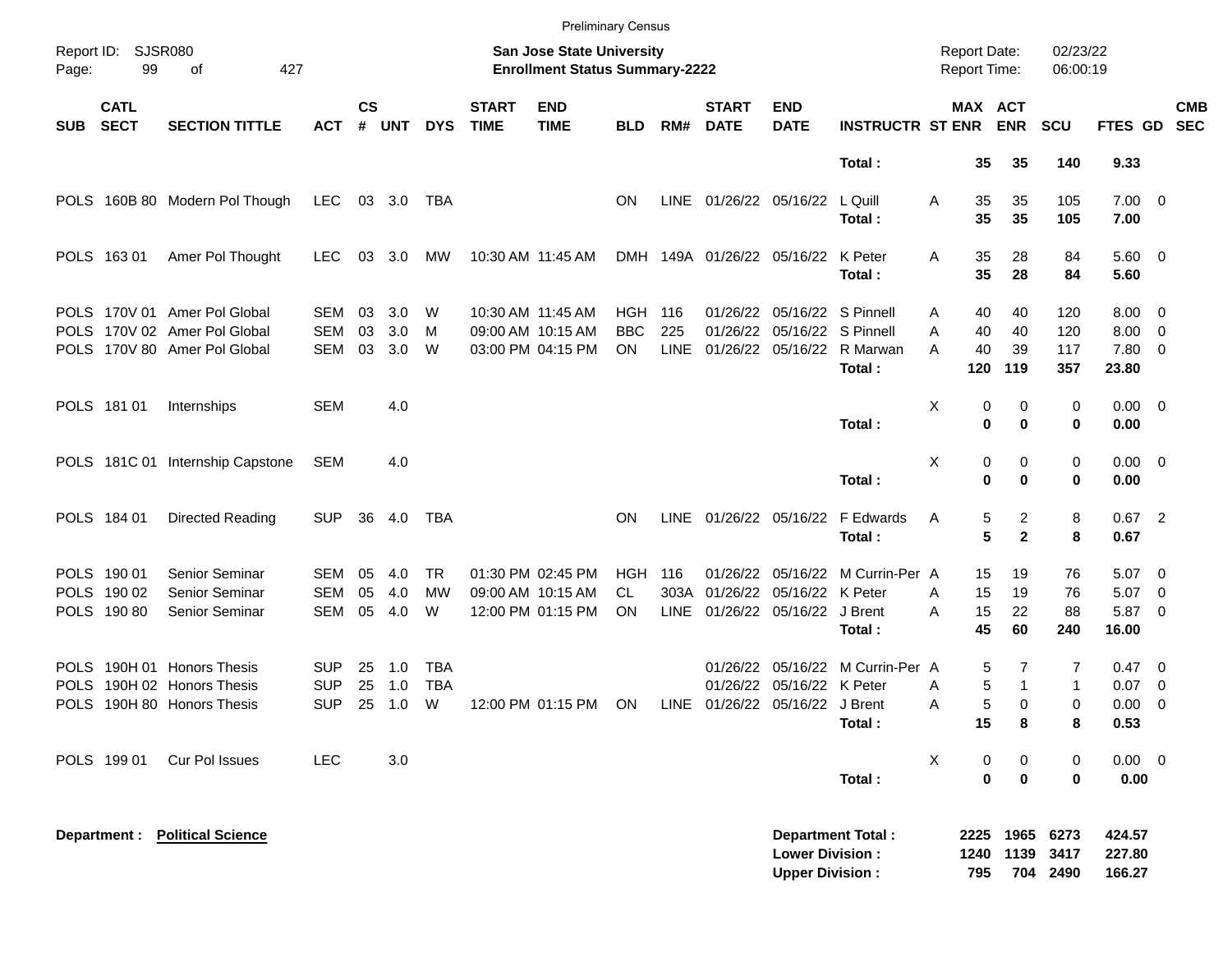|            |                     |     |                       |     |       |    |            |            |                             |                                                                           | Preliminary Census |     |                             |                           |                         |                              |                     |                      |                    |            |
|------------|---------------------|-----|-----------------------|-----|-------|----|------------|------------|-----------------------------|---------------------------------------------------------------------------|--------------------|-----|-----------------------------|---------------------------|-------------------------|------------------------------|---------------------|----------------------|--------------------|------------|
| Page:      | Report ID: SJSR080  | 100 | of                    | 427 |       |    |            |            |                             | <b>San Jose State University</b><br><b>Enrollment Status Summary-2222</b> |                    |     |                             |                           |                         | Report Date:<br>Report Time: |                     | 02/23/22<br>06:00:19 |                    |            |
| <b>SUB</b> | CATL<br><b>SECT</b> |     | <b>SECTION TITTLE</b> |     | ACT # | СS | <b>UNT</b> | <b>DYS</b> | <b>START</b><br><b>TIME</b> | <b>END</b><br><b>TIME</b>                                                 | <b>BLD</b>         | RM# | <b>START</b><br><b>DATE</b> | <b>END</b><br><b>DATE</b> | <b>INSTRUCTR ST ENR</b> | MAX                          | : ACT<br><b>ENR</b> | <b>SCU</b>           | <b>FTES GD SEC</b> | <b>CMB</b> |

**Graduate Division : 190 122 366 30.50**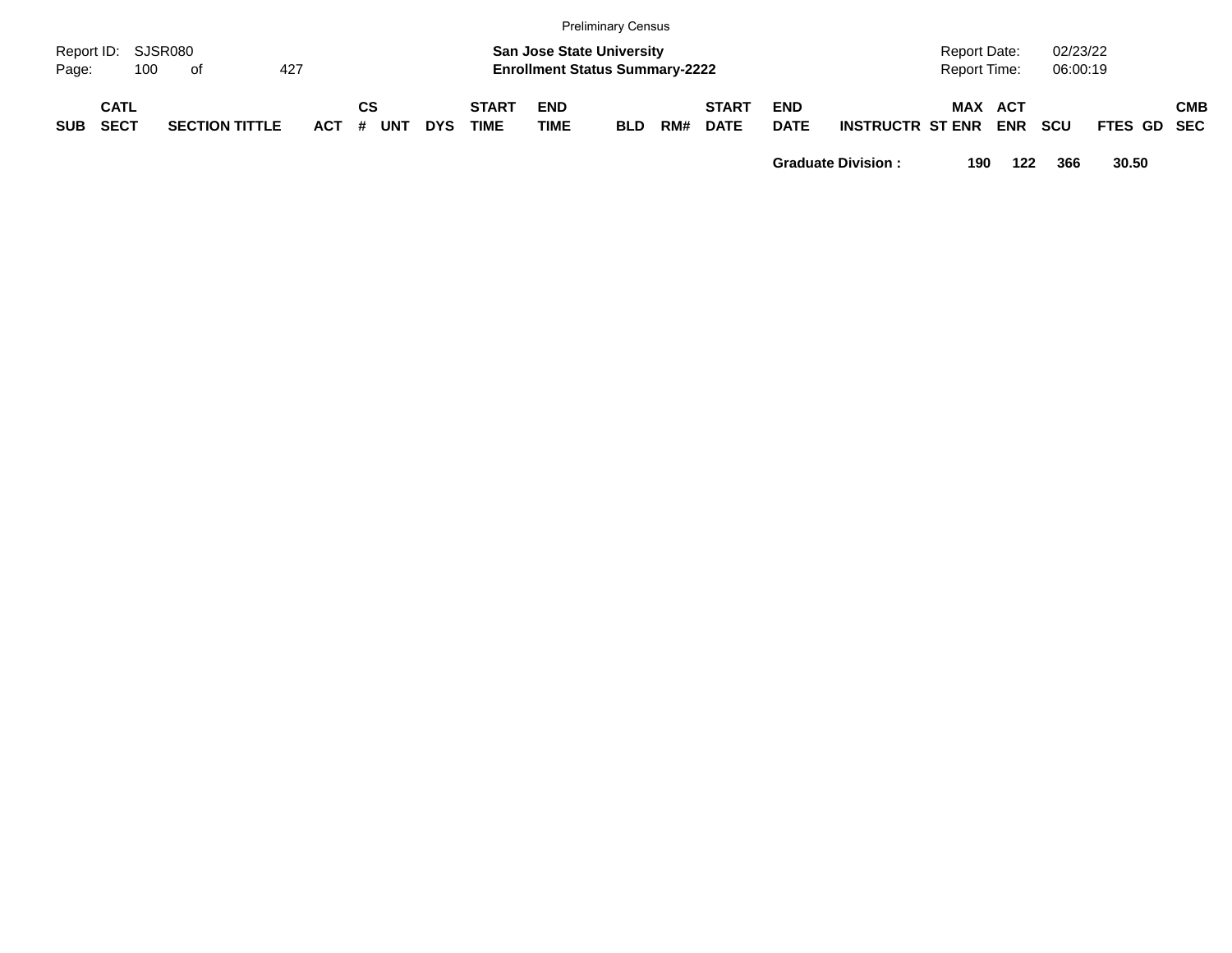|                     |                            |                                    |            |                    |            |            |                             | <b>Preliminary Census</b>                                          |            |             |                             |                                 |                                    |   |                                     |                       |                      |                |                         |                          |
|---------------------|----------------------------|------------------------------------|------------|--------------------|------------|------------|-----------------------------|--------------------------------------------------------------------|------------|-------------|-----------------------------|---------------------------------|------------------------------------|---|-------------------------------------|-----------------------|----------------------|----------------|-------------------------|--------------------------|
| Report ID:<br>Page: | SJSR080<br>101             | 427<br>оf                          |            |                    |            |            |                             | San Jose State University<br><b>Enrollment Status Summary-2222</b> |            |             |                             |                                 |                                    |   | <b>Report Date:</b><br>Report Time: |                       | 02/23/22<br>06:00:19 |                |                         |                          |
| <b>SUB</b>          | <b>CATL</b><br><b>SECT</b> | <b>SECTION TITTLE</b>              | <b>ACT</b> | $\mathsf{cs}$<br># | <b>UNT</b> | <b>DYS</b> | <b>START</b><br><b>TIME</b> | <b>END</b><br><b>TIME</b>                                          | <b>BLD</b> | RM#         | <b>START</b><br><b>DATE</b> | <b>END</b><br><b>DATE</b>       | <b>INSTRUCTR ST ENR</b>            |   |                                     | MAX ACT<br><b>ENR</b> | <b>SCU</b>           | <b>FTES GD</b> |                         | <b>CMB</b><br><b>SEC</b> |
| College             |                            | <b>Social Sciences, College of</b> |            |                    |            |            |                             |                                                                    |            |             |                             |                                 |                                    |   |                                     |                       |                      |                |                         |                          |
|                     | Department :               | <b>Psychology</b>                  |            |                    |            |            |                             |                                                                    |            |             |                             |                                 |                                    |   |                                     |                       |                      |                |                         |                          |
| PSYC                | 1 0 1                      | Introductory Psychol               | LEC        | 02                 | 3.0        | TR         |                             | 12:00 PM 01:15 PM                                                  | MD         | 101         |                             | 01/26/22 05/16/22 G Feist       |                                    | A | 200                                 | 194                   | 582                  | 38.80          | 0                       |                          |
| <b>PSYC</b>         | 1 0 2                      | Introductory Psychol               | LEC        | $02\,$             | 3.0        | МW         | 09:00 AM 10:15 AM           |                                                                    | <b>DMH</b> | 356         |                             |                                 | 01/26/22 05/16/22 R Schulte-Mi A   |   | 40                                  | 40                    | 120                  | 8.00           | 0                       |                          |
| PSYC                | 1 0 3                      | Introductory Psychol               | <b>LEC</b> | 02                 | 3.0        | МW         |                             | 12:00 PM 01:15 PM                                                  | <b>DMH</b> | 160         |                             |                                 | 01/26/22 05/16/22 R Schulte-Mi A   |   | 40                                  | 39                    | 117                  | 7.80           | 0                       |                          |
| <b>PSYC</b>         | 180                        | Introductory Psychol               | <b>LEC</b> | $02\,$             | 3.0        | МW         |                             | 09:00 AM 10:15 AM                                                  | ON         | <b>LINE</b> |                             | 01/26/22 05/16/22               | N Rattan<br>Total:                 | A | 120<br>400                          | 121<br>394            | 363<br>1182          | 24.20<br>78.80 | $\overline{0}$          |                          |
| <b>PSYC</b>         | 1801                       | Intro to Res Meth                  | <b>LEC</b> | 02                 | 3.0        | МW         |                             | 09:00 AM 10:15 AM                                                  | DMH        | 347         |                             | 01/26/22 05/16/22 C Feria       |                                    | Α | 25                                  | 26                    | 78                   | 5.20           | $\overline{\mathbf{0}}$ |                          |
| PSYC                | 18 02                      | Intro to Res Meth                  | <b>LEC</b> | 02                 | 3.0        | МW         | 10:30 AM 11:45 AM           |                                                                    | <b>DMH</b> | 347         |                             | 01/26/22 05/16/22 C Feria       |                                    | Α | 25                                  | 26                    | 78                   | 5.20           | - 0                     |                          |
| PSYC                | 18 03                      | Intro to Res Meth                  | <b>LEC</b> | 02                 | 3.0        | <b>TR</b>  |                             | 03:00 PM 04:15 PM                                                  | <b>DMH</b> | 347         |                             |                                 | 01/26/22 05/16/22 M Nguyen         | A | 25                                  | 25                    | 75                   | 5.00           | $\overline{0}$          |                          |
| PSYC                | 18 04                      | Intro to Res Meth                  | <b>LEC</b> | 02                 | 3.0        | <b>TR</b>  |                             | 04:30 PM 05:45 PM                                                  | <b>DMH</b> | 347         |                             |                                 | 01/26/22 05/16/22 M Nguyen         | A | 25                                  | 25                    | 75                   | 5.00           | 0                       |                          |
| <b>PSYC</b>         | 18 05                      | Intro to Res Meth                  | <b>LEC</b> |                    | 3.0        |            |                             |                                                                    |            |             |                             |                                 |                                    | х | 0                                   | $\mathbf 0$           | 0                    | 0.00           | 0                       |                          |
| <b>PSYC</b>         | 1880                       | Intro to Res Meth                  | <b>LEC</b> | 02                 | 3.0        | MW         |                             | 01:30 PM 02:45 PM                                                  | <b>ON</b>  | <b>LINE</b> | 01/26/22 05/16/22           |                                 | N Rattan                           | А | 25                                  | 29                    | 87                   | 5.80           | $\overline{\mathbf{0}}$ |                          |
|                     |                            |                                    |            |                    |            |            |                             |                                                                    |            |             |                             |                                 | Total:                             |   | 125                                 | 131                   | 393                  | 26.20          |                         |                          |
| <b>PSYC</b>         | 30 01                      | Intro Psychbiology                 | <b>LEC</b> | 02                 | 3.0        | <b>TR</b>  |                             | 04:30 PM 05:45 PM                                                  | WSQ 207    |             |                             |                                 | 01/26/22 05/16/22 C Chancellor A   |   | 50                                  | 49                    | 147                  | 9.80           | $\overline{\mathbf{0}}$ |                          |
| <b>PSYC</b>         | 30 02                      | Intro Psychbiology                 | <b>LEC</b> |                    | 3.0        |            |                             |                                                                    |            |             |                             |                                 |                                    | х | 0                                   | 0                     | 0                    | 0.00           | 0                       |                          |
| <b>PSYC</b>         | 30 03                      | Intro Psychbiology                 | <b>LEC</b> | 02                 | 3.0        | MW         |                             | 03:00 PM 04:15 PM                                                  | DMH 355    |             |                             | 01/26/22 05/16/22               | J Citron                           | Α | 40                                  | 40                    | 120                  | 8.00           | $\overline{\mathbf{0}}$ |                          |
|                     |                            |                                    |            |                    |            |            |                             |                                                                    |            |             |                             |                                 | Total:                             |   | 90                                  | 89                    | 267                  | 17.80          |                         |                          |
|                     |                            | PSYC 100W 01 Writing Workshop      | <b>SEM</b> | 04                 | 3.0        | МW         |                             | 12:00 PM 01:15 PM                                                  | <b>DMH</b> | 359         |                             | 01/26/22 05/16/22 K Jeffery     |                                    | Α | 25                                  | 26                    | 78                   | 5.20           | - 0                     |                          |
| <b>PSYC</b>         |                            | 100W 02 Writing Workshop           | <b>SEM</b> | 04                 | 3.0        | МW         |                             | 01:30 PM 02:45 PM                                                  | <b>DMH</b> | 353         |                             | 01/26/22 05/16/22 K Jeffery     |                                    | A | 25                                  | 29                    | 87                   | 5.80           | - 0                     |                          |
| <b>PSYC</b>         |                            | 100W 03 Writing Workshop           | <b>SEM</b> |                    | 3.0        |            |                             |                                                                    |            |             |                             |                                 |                                    | х | 0                                   | 0                     | 0                    | 0.00           | 0                       |                          |
| <b>PSYC</b>         |                            | 100W 80 Writing Workshop           | <b>SEM</b> | 04                 | 3.0        | MW         |                             | 03:00 PM 04:15 PM                                                  | <b>ON</b>  | LINE        |                             |                                 | 01/26/22 05/16/22 M Dillinger      | Α | 25                                  | 26                    | 78                   | 5.20           | 0                       |                          |
| <b>PSYC</b>         |                            | 100W 81 Writing Workshop           | <b>SEM</b> | 04                 | 3.0        | TBA        |                             |                                                                    | <b>ON</b>  | <b>LINE</b> |                             | 01/26/22 05/16/22 A Lewis       |                                    | Α | 25                                  | 25                    | 75                   | 5.00           | $\overline{0}$          |                          |
| <b>PSYC</b>         |                            | 100W 82 Writing Workshop           | <b>SEM</b> | 04                 | 3.0        | <b>TBA</b> |                             |                                                                    | <b>ON</b>  | LINE        |                             | 01/26/22 05/16/22 A Lewis       |                                    | Α | 25                                  | 25                    | 75                   | 5.00           | 0                       |                          |
| <b>PSYC</b>         |                            | 100W 83 Writing Workshop           | <b>SEM</b> |                    | 3.0        |            |                             |                                                                    |            |             |                             |                                 |                                    | х | 0                                   | $\mathbf 0$           | 0                    | 0.00           | 0                       |                          |
| <b>PSYC</b>         |                            | 100W 84 Writing Workshop           | <b>SEM</b> |                    | 3.0        |            |                             |                                                                    |            |             |                             |                                 |                                    | X | 0                                   | 0                     | 0                    | 0.00           | 0                       |                          |
|                     |                            | PSYC 100W 85 Writing Workshop      | SEM        | 04                 | 3.0        | TR         |                             | 07:30 AM 08:45 AM                                                  | ON         |             |                             | LINE 01/26/22 05/16/22 L Cabral |                                    | Α | 25                                  | 22                    | 66                   | 4.40           | 0                       |                          |
|                     |                            | PSYC 100W 86 Writing Workshop      | SEM        | 04                 | 3.0        | TR         |                             | 09:00 AM 10:15 AM ON                                               |            |             |                             | LINE 01/26/22 05/16/22 L Cabral |                                    | A | 25                                  | 17                    | 51                   | 3.40           | $\overline{\mathbf{0}}$ |                          |
|                     |                            | PSYC 100W 87 Writing Workshop      | <b>SEM</b> |                    | 3.0        |            |                             |                                                                    |            |             |                             |                                 |                                    | х | 0                                   | 0                     | 0                    | $0.00 \t 0$    |                         |                          |
|                     |                            | PSYC 100W 88 Writing Workshop      | SEM        | 04                 | 3.0        | TR         |                             | 10:30 AM 11:45 AM                                                  | ON         |             |                             | LINE 01/26/22 05/16/22 L Cabral |                                    | Α | 25                                  | 23                    | 69                   | $4.60$ 0       |                         |                          |
|                     |                            | PSYC 100W 89 Writing Workshop      | SEM        | 04                 | 3.0        | МW         |                             | 04:30 PM 05:45 PM                                                  | ON         |             |                             |                                 | LINE 01/26/22 05/16/22 M Dillinger | A | 25                                  | 22                    | 66                   | 4.40 0         |                         |                          |
|                     |                            |                                    |            |                    |            |            |                             |                                                                    |            |             |                             |                                 | Total:                             |   | 225                                 | 215                   | 645                  | 43.00          |                         |                          |
|                     | PSYC 102 01                | Psyc of Childhood                  | <b>LEC</b> | 01                 | 3.0        | МW         |                             | 10:30 AM 11:45 AM                                                  | DMH 356    |             |                             |                                 | 01/26/22 05/16/22 M Alvarez        | A | 40                                  | 40                    | 120                  | $8.00 \t 0$    |                         |                          |
|                     | PSYC 102 02                | Psyc of Childhood                  | <b>LEC</b> | 01                 | 3.0        | МW         |                             | 12:00 PM 01:15 PM                                                  | DMH 356    |             |                             |                                 | 01/26/22 05/16/22 M Alvarez        | A | 40                                  | 39                    | 117                  | $7.80\ 0$      |                         |                          |
|                     | PSYC 10203                 | Psyc of Childhood                  | <b>LEC</b> |                    | 01 3.0 TR  |            |                             | 04:30 PM 05:45 PM                                                  | DMH 355    |             |                             | 01/26/22 05/16/22 S Duh         |                                    | A | 40                                  | 38                    | 114                  | 7.60 0         |                         |                          |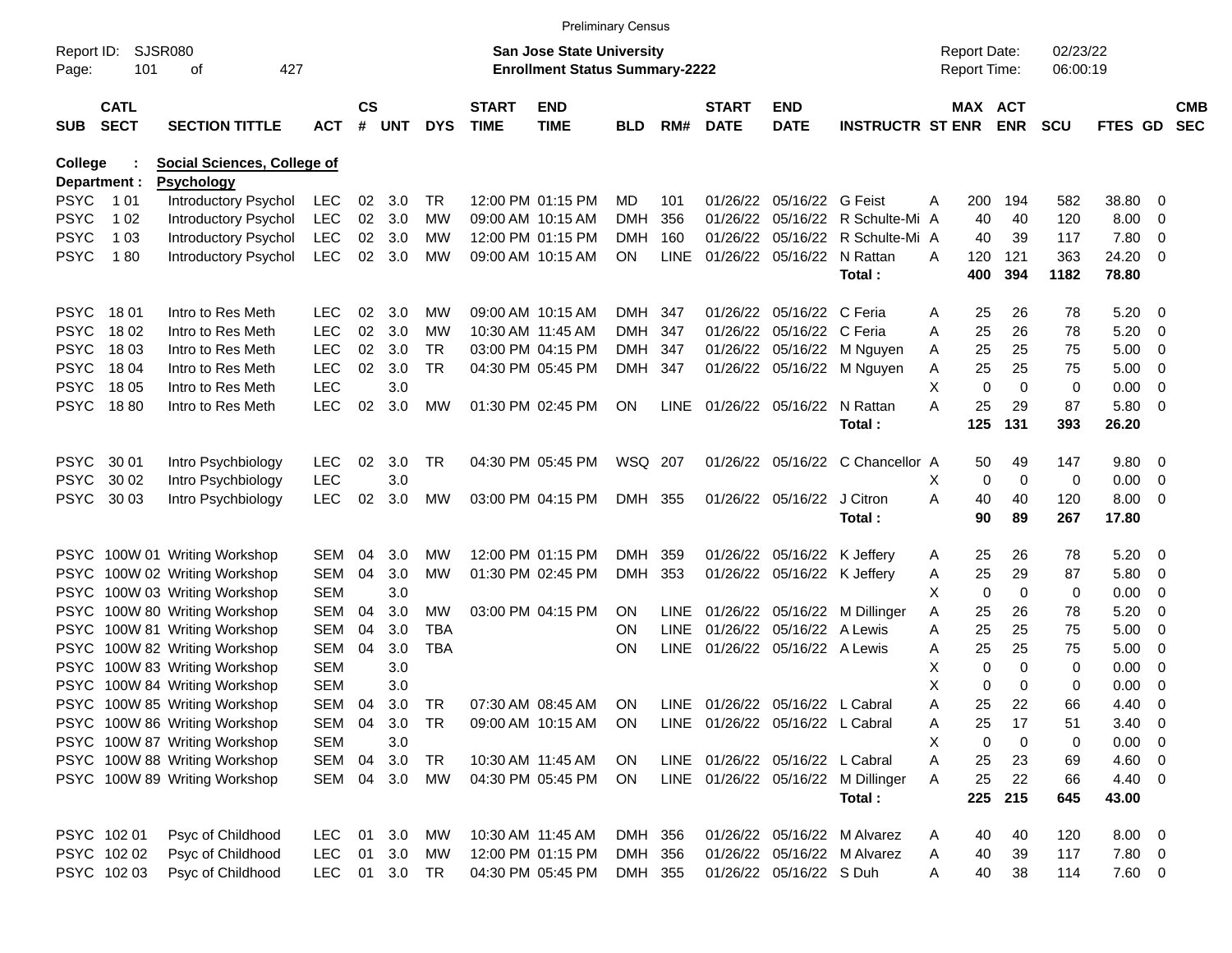|                     |                                           |                                                                       |                                        |                    |                                  |                          |                             | <b>Preliminary Census</b>                                                 |                               |                                           |                             |                                                          |                                                                                                             |             |                                     |                            |                        |                                          |                                                    |                          |
|---------------------|-------------------------------------------|-----------------------------------------------------------------------|----------------------------------------|--------------------|----------------------------------|--------------------------|-----------------------------|---------------------------------------------------------------------------|-------------------------------|-------------------------------------------|-----------------------------|----------------------------------------------------------|-------------------------------------------------------------------------------------------------------------|-------------|-------------------------------------|----------------------------|------------------------|------------------------------------------|----------------------------------------------------|--------------------------|
| Report ID:<br>Page: | 102                                       | <b>SJSR080</b><br>427<br>οf                                           |                                        |                    |                                  |                          |                             | <b>San Jose State University</b><br><b>Enrollment Status Summary-2222</b> |                               |                                           |                             |                                                          |                                                                                                             |             | <b>Report Date:</b><br>Report Time: |                            | 02/23/22<br>06:00:19   |                                          |                                                    |                          |
| <b>SUB</b>          | <b>CATL</b><br><b>SECT</b>                | <b>SECTION TITTLE</b>                                                 | <b>ACT</b>                             | $\mathsf{cs}$<br># | <b>UNT</b>                       | <b>DYS</b>               | <b>START</b><br><b>TIME</b> | <b>END</b><br><b>TIME</b>                                                 | <b>BLD</b>                    | RM#                                       | <b>START</b><br><b>DATE</b> | <b>END</b><br><b>DATE</b>                                | <b>INSTRUCTR ST ENR</b>                                                                                     |             |                                     | MAX ACT<br><b>ENR</b>      | <b>SCU</b>             | <b>FTES GD</b>                           |                                                    | <b>CMB</b><br><b>SEC</b> |
|                     | PSYC 102 80<br>PSYC 10281                 | Psyc of Childhood<br>Psyc of Childhood                                | <b>LEC</b><br><b>LEC</b>               | 01<br>01           | 3.0<br>3.0                       | T<br><b>TBA</b>          |                             | 01:30 PM 02:45 PM                                                         | ΟN<br>ON                      | <b>LINE</b><br><b>LINE</b>                | 01/26/22<br>01/26/22        | 05/16/22 S Duh<br>05/16/22                               | R Schulte-Mi A<br>Total:                                                                                    | Α           | 120<br>40<br>280                    | 119<br>40<br>276           | 357<br>120<br>828      | 23.80<br>8.00<br>55.20                   | $\overline{\mathbf{0}}$<br>$\overline{0}$          |                          |
|                     | PSYC 105 01                               | <b>Special Topics</b>                                                 | <b>LEC</b>                             | 02                 | 3.0                              | TR                       |                             | 10:30 AM 11:45 AM                                                         | DMH 353                       |                                           |                             | 01/26/22 05/16/22                                        | E Woodhead A<br>Total:                                                                                      |             | 40<br>40                            | 21<br>21                   | 63<br>63               | 4.20<br>4.20                             | $\overline{\mathbf{0}}$                            |                          |
|                     | PSYC 107 01<br>WGSS 107 01                | Psych of Women<br>Psych of Women                                      | <b>LEC</b><br><b>LEC</b>               | 02<br>02           | 3.0<br>3.0                       | TR<br><b>TR</b>          |                             | 09:00 AM 10:15 AM<br>09:00 AM 10:15 AM                                    | <b>DMH</b><br><b>DMH</b>      | 356<br>356                                | 01/26/22                    | 01/26/22 05/16/22<br>05/16/22                            | L Tinson<br>L Tinson<br>Total:                                                                              | Α<br>Α      | 40<br>0<br>40                       | 37<br>$\overline{2}$<br>39 | 111<br>6<br>117        | 7.40<br>0.40<br>7.80                     | 0 <sup>C</sup><br>0 <sup>o</sup>                   |                          |
| <b>PSYC</b>         | PSYC 110 01<br>110 02<br>PSYC 110 03      | Adult Psychopathol<br>Adult Psychopathol<br><b>Adult Psychopathol</b> | <b>LEC</b><br><b>LEC</b><br><b>LEC</b> | 01<br>01           | 3.0<br>3.0<br>3.0                | МW<br>F                  |                             | 10:30 AM 11:45 AM<br>09:30 AM 12:15 PM                                    | CL<br><b>WSQ</b>              | 117<br>207                                |                             |                                                          | 01/26/22 05/16/22 S Del Chiaro A<br>01/26/22 05/16/22 S Del Chiaro A                                        | X           | 40<br>$\mathbf 0$<br>30             | 40<br>$\mathbf 0$<br>30    | 120<br>0<br>90         | 8.00<br>0.00<br>6.00                     | $\overline{\mathbf{0}}$<br>$\overline{0}$<br>0     |                          |
|                     | PSYC 110 80<br>PSYC 11081                 | Adult Psychopathol<br>Adult Psychopathol                              | <b>LEC</b><br><b>LEC</b>               | 01<br>01           | 3.0<br>3.0                       | <b>TBA</b><br>$\top$     |                             | 03:00 PM 04:15 PM                                                         | <b>ON</b><br>ON               | <b>LINE</b><br><b>LINE</b>                | 01/26/22<br>01/26/22        | 05/16/22<br>05/16/22                                     | G Callaghan A<br>J Gregg                                                                                    | Α           | 40<br>120                           | 39<br>118                  | 117<br>354             | 7.80<br>23.60                            | $\mathbf 0$<br>$\mathbf 0$                         |                          |
|                     | PSYC 11082<br>PSYC 11083<br>PSYC 11084    | Adult Psychopathol<br>Adult Psychopathol<br>Adult Psychopathol        | <b>LEC</b><br><b>LEC</b><br><b>LEC</b> | 01<br>01<br>01     | 3.0<br>3.0<br>3.0                | $\top$<br>$\top$<br>M    |                             | 09:00 AM 10:15 AM<br>10:30 AM 11:45 AM<br>06:00 PM 08:45 PM               | ΟN<br>ON<br>ON                | <b>LINE</b><br><b>LINE</b><br><b>LINE</b> | 01/26/22<br>01/26/22        | 05/16/22<br>05/16/22<br>01/26/22 05/16/22 E Herb         | L Heiden<br>L Heiden<br>Total:                                                                              | Α<br>Α<br>А | 40<br>40<br>40<br>350               | 27<br>24<br>40<br>318      | 81<br>72<br>120<br>954 | 5.40<br>4.80<br>8.00<br>63.60            | $\overline{0}$<br>$\overline{0}$<br>$\overline{0}$ |                          |
|                     | PSYC 11201<br>PSYC 112 02                 | Psy of Adolescence<br>Psy of Adolescence                              | <b>LEC</b><br><b>LEC</b>               | 01<br>01           | 3.0<br>3.0                       | <b>MW</b><br><b>TR</b>   |                             | 03:00 PM 04:15 PM<br>09:00 AM 10:15 AM                                    | ΟN<br><b>CL</b>               | <b>LINE</b><br>117                        | 01/26/22                    | 05/16/22<br>01/26/22 05/16/22                            | M Alvarez<br>S Torabian-B A<br>Total:                                                                       | Α           | 120<br>40<br>160                    | 119<br>38<br>157           | 357<br>114<br>471      | 23.80<br>7.60<br>31.40                   | $\overline{\mathbf{0}}$<br>$\overline{\mathbf{0}}$ |                          |
|                     | PSYC 114 80<br>GERO 114 80                | Psych of Aging<br>Psych of Aging                                      | LEC<br><b>LEC</b>                      | 01<br>01           | 3.0<br>3.0                       | <b>TBA</b><br><b>TBA</b> |                             |                                                                           | ΟN<br>ON                      | <b>LINE</b><br><b>LINE</b>                |                             | 01/26/22 05/16/22 S Branca<br>01/26/22 05/16/22 S Branca | Total:                                                                                                      | Α<br>А      | 40<br>$\mathbf 0$<br>40             | 39<br>$\overline{1}$<br>40 | 117<br>3<br>120        | 7.80<br>0.20<br>8.00                     | 0 <sup>o</sup><br>0 <sup>o</sup>                   |                          |
|                     | PSYC 117 01<br>PSYC 11702                 | Psych Tests & Meas<br>Psych Tests & Meas                              | <b>LEC</b><br><b>LEC</b>               | 02<br>02           | 3.0<br>3.0                       | <b>TR</b><br>МW          |                             | 09:00 AM 10:15 AM<br>07:30 AM 08:45 AM                                    | WSQ 207<br>DMH 353            |                                           |                             |                                                          | 01/26/22 05/16/22 P Cravalho<br>01/26/22 05/16/22 B Oliveira                                                | A<br>Α      | 125<br>40                           | 124<br>17                  | 372<br>51              | 24.80<br>$3.40 \ 0$                      | $\overline{\mathbf{0}}$                            |                          |
|                     | PSYC 11703<br>PSYC 11704<br>PSYC 117 05   | Psych Tests & Meas<br>Psych Tests & Meas<br>Psych Tests & Meas        | <b>LEC</b><br>LEC<br>LEC               | $02\,$             | 3.0<br>02 3.0<br>02 3.0 W        | МW<br>$\top$             |                             | 09:00 AM 10:15 AM<br>04:30 PM 07:15 PM<br>04:30 PM 07:15 PM               | DMH 353<br>DMH 353<br>DMH 161 |                                           |                             |                                                          | 01/26/22 05/16/22 B Oliveira<br>01/26/22 05/16/22 G Scherini<br>01/26/22 05/16/22 G Scherini<br>Total:      | Α<br>A<br>A | 40<br>40<br>40<br>285               | 18<br>33<br>28<br>220      | 54<br>99<br>84<br>660  | 3.60 0<br>$6.60 \t 0$<br>5.60 0<br>44.00 |                                                    |                          |
|                     | PSYC 118 10<br>PSYC 118 11<br>PSYC 118 12 | Adv Res Methods<br>Adv Res Methods<br>Adv Res Methods                 | <b>LEC</b><br>ACT                      |                    | 02 3.0<br>07 0.0<br>ACT 07 0.0 R | TR<br>$\top$             |                             | 03:00 PM 03:50 PM<br>04:15 PM 06:15 PM<br>04:15 PM 06:15 PM               | <b>ON</b><br>ON.<br>ON        |                                           |                             |                                                          | LINE 01/26/22 05/16/22 S Trafalis<br>LINE 01/26/22 05/16/22 S Trafalis<br>LINE 01/26/22 05/16/22 S Trafalis | A<br>A<br>A | 46<br>23<br>23                      | 46<br>23<br>23             | 92<br>23<br>23         | $9.20 \ 0$<br>$0.00 \t 0$<br>$0.00 \t 0$ |                                                    |                          |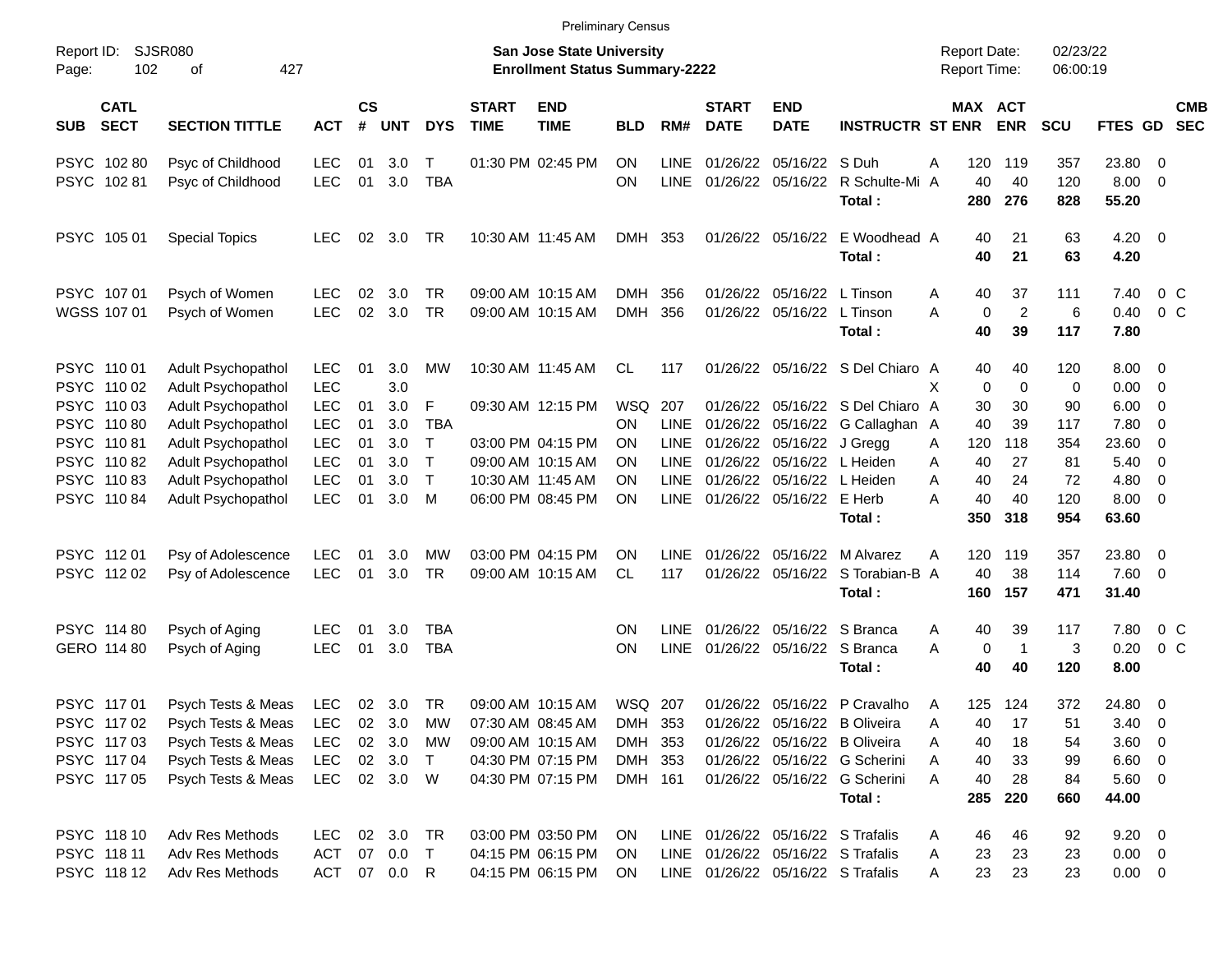|                     |                            |                                       |            |                    |            |            |                             | <b>Preliminary Census</b>                                                 |            |             |                             |                            |                                      |                                     |     |                       |                      |             |                |                          |
|---------------------|----------------------------|---------------------------------------|------------|--------------------|------------|------------|-----------------------------|---------------------------------------------------------------------------|------------|-------------|-----------------------------|----------------------------|--------------------------------------|-------------------------------------|-----|-----------------------|----------------------|-------------|----------------|--------------------------|
| Report ID:<br>Page: | SJSR080<br>103             | 427<br>οf                             |            |                    |            |            |                             | <b>San Jose State University</b><br><b>Enrollment Status Summary-2222</b> |            |             |                             |                            |                                      | <b>Report Date:</b><br>Report Time: |     |                       | 02/23/22<br>06:00:19 |             |                |                          |
| <b>SUB</b>          | <b>CATL</b><br><b>SECT</b> | <b>SECTION TITTLE</b>                 | <b>ACT</b> | $\mathsf{cs}$<br># | <b>UNT</b> | <b>DYS</b> | <b>START</b><br><b>TIME</b> | <b>END</b><br><b>TIME</b>                                                 | <b>BLD</b> | RM#         | <b>START</b><br><b>DATE</b> | <b>END</b><br><b>DATE</b>  | <b>INSTRUCTR ST ENR</b>              |                                     |     | MAX ACT<br><b>ENR</b> | <b>SCU</b>           | <b>FTES</b> | <b>GD</b>      | <b>CMB</b><br><b>SEC</b> |
|                     | PSYC 118 20                | Adv Res Methods                       | <b>LEC</b> | 02                 | 3.0        | МW         |                             | 03:00 PM 03:50 PM                                                         | <b>ON</b>  | <b>LINE</b> | 01/26/22                    |                            | 05/16/22 S Trafalis                  | A                                   | 46  | 47                    | 94                   | 9.40        | 0              |                          |
| <b>PSYC</b>         | 118 21                     | <b>Adv Res Methods</b>                | <b>ACT</b> | 07                 | 0.0        | M          |                             | 04:15 PM 06:15 PM                                                         | <b>ON</b>  | <b>LINE</b> | 01/26/22                    | 05/16/22                   | S Trafalis                           | A                                   | 40  | 31                    | 31                   | 0.00        | 0              |                          |
| <b>PSYC</b>         | 118 22                     | Adv Res Methods                       | <b>ACT</b> | 07                 | 0.0        | W          |                             | 04:15 PM 06:15 PM                                                         | <b>ON</b>  | <b>LINE</b> | 01/26/22                    | 05/16/22                   | S Trafalis                           | A                                   | 40  | 16                    | 16                   | 0.00        | 0              |                          |
| <b>PSYC</b>         | 118 30                     | Adv Res Methods                       | <b>LEC</b> | 02                 | 3.0        | TR         |                             | 09:00 AM 09:50 AM                                                         | <b>DMH</b> | 348         | 01/26/22                    | 05/16/22                   | J Citron                             | A                                   | 46  | 44                    | 88                   | 8.80        | 0              |                          |
| <b>PSYC</b>         | 118 31                     | <b>Adv Res Methods</b>                | <b>ACT</b> | 07                 | 0.0        | т          |                             | 10:15 AM 12:15 PM                                                         | <b>DMH</b> | 339         | 01/26/22                    | 05/16/22                   | J Citron                             | A                                   | 23  | 23                    | 23                   | 0.00        | 0              |                          |
| <b>PSYC</b>         | 118 32                     | Adv Res Methods                       | <b>ACT</b> | 07                 | 0.0        | R          |                             | 10:15 AM 12:15 PM                                                         | <b>DMH</b> | 339         | 01/26/22                    | 05/16/22                   | J Citron                             | A                                   | 23  | 21                    | 21                   | 0.00        | 0              |                          |
| <b>PSYC</b>         | 11840                      | Adv Res Methods                       | <b>LEC</b> | 02                 | 3.0        | МW         |                             | 09:00 AM 09:50 AM                                                         | CL.        | 117         | 01/26/22                    | 05/16/22                   | J Citron                             | A                                   | 46  | 45                    | 90                   | 9.00        | 0              |                          |
| <b>PSYC</b>         | 118 41                     | Adv Res Methods                       | <b>ACT</b> | 07                 | 0.0        | м          |                             | 10:15 AM 12:15 PM                                                         | <b>DMH</b> | 339         | 01/26/22                    | 05/16/22                   | J Citron                             | A                                   | 23  | 22                    | 22                   | 0.00        | 0              |                          |
|                     | PSYC 11842                 | Adv Res Methods                       | <b>ACT</b> | 07                 | 0.0        | W          |                             | 10:15 AM 12:15 PM                                                         | <b>DMH</b> | 339         | 01/26/22                    | 05/16/22                   | J Citron                             | A                                   | 23  | 23                    | 23                   | 0.00        | 0              |                          |
|                     |                            |                                       |            |                    |            |            |                             |                                                                           |            |             |                             |                            | Total:                               |                                     | 402 | 364                   | 546                  | 36.40       |                |                          |
|                     | PSYC 120 10                | Adv Res Meth & Des                    | <b>LEC</b> | 02                 | 4.0        | МW         |                             | 03:00 PM 04:15 PM                                                         | <b>ON</b>  | <b>LINE</b> | 01/26/22                    | 05/16/22                   | G Savage                             | A                                   | 46  | 45                    | 135                  | 12.00       | 0              |                          |
| <b>PSYC</b>         | 120 11                     | Adv Res Meth & Des                    | <b>ACT</b> | 07                 | 0.0        | M          |                             | 04:30 PM 06:30 PM                                                         | <b>ON</b>  | <b>LINE</b> | 01/26/22                    | 05/16/22                   | G Savage                             | A                                   | 23  | 23                    | 23                   | 0.00        | 0              |                          |
| <b>PSYC</b>         | 120 12                     | Adv Res Meth & Des                    | <b>ACT</b> | 07                 | 0.0        | W          |                             | 04:30 PM 06:30 PM                                                         | <b>ON</b>  | <b>LINE</b> | 01/26/22                    | 05/16/22                   | G Savage                             | A                                   | 23  | 22                    | 22                   | 0.00        | 0              |                          |
| <b>PSYC</b>         | 120 20                     | Adv Res Meth & Des                    | <b>LEC</b> | 02                 | 4.0        | TR         |                             | 03:00 PM 04:15 PM                                                         | <b>ON</b>  | <b>LINE</b> | 01/26/22                    | 05/16/22                   | G Savage                             | Α                                   | 46  | 45                    | 135                  | 12.00       | 0              |                          |
| <b>PSYC</b>         | 120 21                     | Adv Res Meth & Des                    | <b>ACT</b> | 07                 | 0.0        | т          |                             | 04:30 PM 06:30 PM                                                         | <b>ON</b>  | <b>LINE</b> | 01/26/22                    | 05/16/22                   | G Savage                             | A                                   | 23  | 22                    | 22                   | 0.00        | 0              |                          |
| <b>PSYC</b>         | 120 22                     | Adv Res Meth & Des                    | <b>ACT</b> | 07                 | 0.0        | R          |                             | 04:30 PM 06:30 PM                                                         | <b>ON</b>  | <b>LINE</b> | 01/26/22                    | 05/16/22                   | G Savage                             | A                                   | 23  | 23                    | 23                   | 0.00        | 0              |                          |
| <b>PSYC</b>         | 120 40                     | Adv Res Meth & Des                    | <b>LEC</b> | 02                 | 4.0        | МW         |                             | 03:00 PM 04:15 PM                                                         | HGH        | 116         | 01/26/22                    | 05/16/22                   | R Lundell-Cr A                       |                                     | 46  | 16                    | 48                   | 4.27        | 0              |                          |
| <b>PSYC</b>         | 120 41                     | Adv Res Meth & Des                    | <b>ACT</b> | 07                 | 0.0        | м          |                             | 04:30 PM 06:30 PM                                                         | <b>DMH</b> | 236         | 01/26/22                    | 05/16/22                   | R Lundell-Cr A                       |                                     | 23  | 10                    | 10                   | 0.00        | 0              |                          |
| <b>PSYC</b>         | 120 42                     | Adv Res Meth & Des                    | <b>ACT</b> | 07                 | 0.0        | W          |                             | 04:30 PM 06:30 PM                                                         | <b>DMH</b> | 236         |                             | 01/26/22 05/16/22          | R Lundell-Cr A                       |                                     | 23  | 6                     | 6                    | 0.00        | 0              |                          |
|                     |                            |                                       |            |                    |            |            |                             |                                                                           |            |             |                             |                            | Total:                               |                                     | 276 | 212                   | 424                  | 28.27       |                |                          |
|                     |                            | PSYC 121A 10 Adv Res Meth Social/ SEM |            | 05                 | 2.0        | F          |                             | 12:30 PM 01:10 PM                                                         | <b>DMH</b> | 359         | 01/26/22                    | 05/16/22                   | S Trafalis                           | A                                   | 24  | 24                    | 24                   | 3.20        | 0              |                          |
| <b>PSYC</b>         | 121A 11                    | Adv Res Meth Social/                  | LAB        | 16                 | 0.0        | F          |                             | 01:30 PM 04:30 PM                                                         | <b>DMH</b> | 339         | 01/26/22                    | 05/16/22                   | S Trafalis                           | A                                   | 24  | 24                    | 24                   | 0.00        | 0              |                          |
|                     |                            |                                       |            |                    |            |            |                             |                                                                           |            |             |                             |                            | Total:                               |                                     | 48  | 48                    | 48                   | 3.20        |                |                          |
|                     |                            | PSYC 121B 10 Adv R Met: Cog/Perc      | SEM        | 05                 | 0.0        | W          |                             | 04:30 PM 05:20 PM                                                         | <b>DMH</b> | 347         | 01/26/22                    | 05/16/22                   | P Cravalho                           | A                                   | 24  | 24                    | 24                   | 0.00        | 0              |                          |
| <b>PSYC</b>         |                            | 121B 11 Adv R Met: Cog/Perc           | LAB        | 16                 | 2.0        | W          |                             | 05:30 PM 08:15 PM                                                         | <b>DMH</b> | 339         | 01/26/22                    | 05/16/22                   | P Cravalho                           | A                                   | 24  | 24                    | 24                   | 3.20        | 0              |                          |
|                     |                            |                                       |            |                    |            |            |                             |                                                                           |            |             |                             |                            | Total:                               |                                     | 48  | 48                    | 48                   | 3.20        |                |                          |
|                     | PSYC 126 80                | Drugs + Brain & Beh LEC 02 3.0        |            |                    |            | TBA        |                             |                                                                           | 0N         |             |                             |                            | LINE 01/26/22 05/16/22 S Snycerski A |                                     | 40  | 36                    | 108                  | 7.20        | $0\,C$         |                          |
| PH.                 | 126 80                     | Drugs + Brain & Beh LEC 02 3.0        |            |                    |            | TBA        |                             |                                                                           | <b>ON</b>  |             |                             |                            | LINE 01/26/22 05/16/22 S Snycerski A |                                     | 0   | 5                     | 15                   | 1.00        | $0\,C$         |                          |
|                     |                            |                                       |            |                    |            |            |                             |                                                                           |            |             |                             |                            | Total:                               |                                     | 40  | 41                    | 123                  | 8.20        |                |                          |
|                     | PSYC 129 01                | Neuroscience                          | <b>LEC</b> |                    | 02 3.0     | <b>MW</b>  |                             | 01:30 PM 02:45 PM                                                         | DMH 355    |             |                             | 01/26/22 05/16/22 J Citron |                                      | A                                   | 40  | 32                    | 96                   | 6.40        | 0 <sup>o</sup> |                          |
|                     | BIOL 129 01                | Neuroscience                          | <b>LEC</b> |                    | 02 3.0     | МW         |                             | 01:30 PM 02:45 PM                                                         | DMH 355    |             |                             | 01/26/22 05/16/22 J Citron |                                      | Α                                   | 0   | 8                     | 24                   | 1.60        | $0\,C$         |                          |
|                     | PSYC 129 02                | Neuroscience                          | <b>LEC</b> |                    | 02 3.0     | TR         |                             | 03:00 PM 04:15 PM                                                         | DMH 355    |             |                             |                            | 01/26/22 05/16/22 C Chancellor A     |                                     | 40  | 32                    | 96                   | 6.40        | 0 C            |                          |
|                     | BIOL 129 02                | Neuroscience                          | <b>LEC</b> |                    | 02 3.0     | TR         |                             | 03:00 PM 04:15 PM                                                         | DMH 355    |             |                             |                            | 01/26/22 05/16/22 C Chancellor A     |                                     | 0   | 5                     | 15                   | 1.00        | $0\,C$         |                          |
|                     |                            |                                       |            |                    |            |            |                             |                                                                           |            |             |                             |                            | Total:                               |                                     | 80  | 77                    | 231                  | 15.40       |                |                          |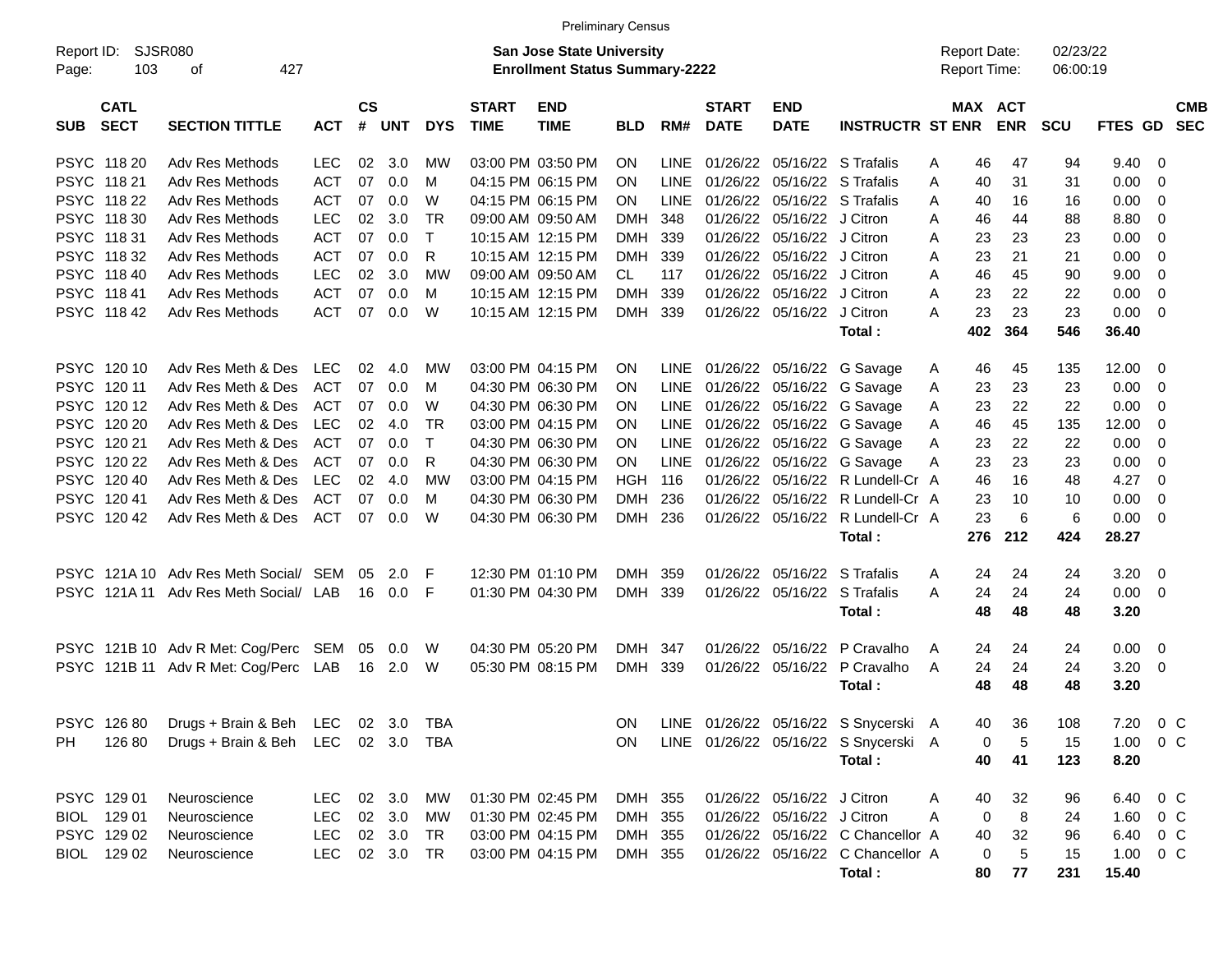|                     |                            |                             |               |                    |                |            |                             |                                                                    | <b>Preliminary Census</b> |             |                             |                           |                                       |                                            |            |                      |              |                          |                          |
|---------------------|----------------------------|-----------------------------|---------------|--------------------|----------------|------------|-----------------------------|--------------------------------------------------------------------|---------------------------|-------------|-----------------------------|---------------------------|---------------------------------------|--------------------------------------------|------------|----------------------|--------------|--------------------------|--------------------------|
| Report ID:<br>Page: | 104                        | <b>SJSR080</b><br>427<br>οf |               |                    |                |            |                             | San Jose State University<br><b>Enrollment Status Summary-2222</b> |                           |             |                             |                           |                                       | <b>Report Date:</b><br><b>Report Time:</b> |            | 02/23/22<br>06:00:19 |              |                          |                          |
| <b>SUB</b>          | <b>CATL</b><br><b>SECT</b> | <b>SECTION TITTLE</b>       | <b>ACT</b>    | $\mathsf{cs}$<br># | <b>UNT</b>     | <b>DYS</b> | <b>START</b><br><b>TIME</b> | <b>END</b><br><b>TIME</b>                                          | <b>BLD</b>                | RM#         | <b>START</b><br><b>DATE</b> | <b>END</b><br><b>DATE</b> | <b>INSTRUCTR ST ENR</b>               | MAX ACT                                    | <b>ENR</b> | <b>SCU</b>           | FTES GD      |                          | <b>CMB</b><br><b>SEC</b> |
|                     | PSYC 135 01                | Cognition                   | SEM           | 05                 | 3.0            | МW         |                             | 09:00 AM 10:15 AM                                                  | WSQ                       | 207         | 01/26/22                    |                           | 05/16/22 S Macramalla A               | 125                                        | 87         | 261                  | 17.40 0      |                          |                          |
|                     | PSYC 135 02                | Cognition                   | <b>SEM</b>    | 05                 | 3.0            | МW         |                             | 03:00 PM 04:15 PM                                                  | <b>DMH</b>                | 353         | 01/26/22                    |                           | 05/16/22 S Macramalla A               | 40                                         | 40         | 120                  | 8.00         | $\overline{\mathbf{0}}$  |                          |
|                     | PSYC 13580                 | Cognition                   | <b>SEM</b>    | 05                 | 3.0            | R          |                             | 10:30 AM 11:45 AM                                                  | ON                        | <b>LINE</b> | 01/26/22                    | 05/16/22 C Tzeng          |                                       | 40<br>A                                    | 40         | 120                  | 8.15         | -3                       |                          |
|                     | PSYC 13581                 | Cognition                   | <b>SEM</b>    | 05                 | 3.0            | R          |                             | 01:30 PM 02:45 PM                                                  | OΝ                        | LINE        |                             | 01/26/22 05/16/22 C Tzeng |                                       | 40<br>А                                    | 41         | 123                  | 8.30         | -2                       |                          |
|                     |                            |                             |               |                    |                |            |                             |                                                                    |                           |             |                             |                           | Total:                                | 245                                        | 208        | 624                  | 41.85        |                          |                          |
|                     | PSYC 139 01                | Psy of Person               | <b>LEC</b>    | 02                 | 3.0            | <b>TR</b>  |                             | 03:00 PM 04:15 PM                                                  | CL                        | 117         | 01/26/22                    | 05/16/22                  | B Oliveira                            | 40<br>A                                    | 41         | 123                  | 8.20         | $\overline{\phantom{0}}$ |                          |
|                     | PSYC 139 02                | Psy of Person               | <b>LEC</b>    | 02                 | 3.0            | <b>TR</b>  | 10:30 AM 11:45 AM           |                                                                    | DMH                       | 355         | 01/26/22                    | 05/16/22                  | S Lundquist                           | 40<br>A                                    | 39         | 117                  | 7.80         | $\overline{\phantom{0}}$ |                          |
|                     | PSYC 13980                 | Psy of Person               | <b>LEC</b>    | 02                 | 3.0            | MW         |                             | 04:30 PM 05:45 PM                                                  | OΝ                        | LINE        | 01/26/22                    | 05/16/22                  | N Wagner                              | 120<br>A                                   | 113        | 339                  | 22.60 0      |                          |                          |
|                     |                            |                             |               |                    |                |            |                             |                                                                    |                           |             |                             |                           | Total:                                | 200                                        | 193        | 579                  | 38.60        |                          |                          |
|                     | PSYC 142 01                | Child Psychopathol          | <b>LEC</b>    | 02                 | 3.0            | TR         |                             | 10:30 AM 11:45 AM                                                  | CL                        | 117         | 01/26/22                    |                           | 05/16/22 S Torabian-B A               | 40                                         | 14         | 42                   | 2.80 0       |                          |                          |
|                     | PSYC 14280                 | Child Psychopathol          | <b>LEC</b>    | 02                 | 3.0            | <b>TR</b>  |                             | 03:00 PM 04:15 PM                                                  | ΟN                        | <b>LINE</b> | 01/26/22                    | 05/16/22 E Herb           |                                       | 40<br>А                                    | 40         | 120                  | 8.00         | $\overline{\phantom{0}}$ |                          |
|                     | PSYC 14281                 | Child Psychopathol          | <b>LEC</b>    | 02                 | 3.0            | м          |                             | 06:00 PM 08:45 PM                                                  | ΟN                        | <b>LINE</b> | 01/26/22                    | 05/16/22                  | L Tinson                              | 40<br>A                                    | 40         | 120                  | 8.15         | -3                       |                          |
|                     | PSYC 14282                 | Child Psychopathol          | <b>LEC</b>    | 02                 | 3.0            | MW         |                             | 03:00 PM 04:15 PM                                                  | ΟN                        | LINE        |                             | 01/26/22 05/16/22         | N Wagner                              | 40<br>А                                    | 39         | 117                  | 7.80 0       |                          |                          |
|                     |                            |                             |               |                    |                |            |                             |                                                                    |                           |             |                             |                           | Total:                                | 160                                        | 133        | 399                  | 26.75        |                          |                          |
|                     | PSYC 15380                 | Psych in Courtroom          | <b>LEC</b>    |                    | $02 \quad 3.0$ | TBA        |                             |                                                                    | OΝ                        | LINE        |                             | 01/26/22 05/16/22         | A Yaghoubi                            | 40<br>A                                    | 55         | 165                  | $11.00 \t 0$ |                          |                          |
|                     |                            |                             |               |                    |                |            |                             |                                                                    |                           |             |                             |                           | Total:                                | 40                                         | 55         | 165                  | 11.00        |                          |                          |
|                     | PSYC 154 01                | Social Psy                  | <b>LEC</b>    | 02                 | 3.0            | <b>TR</b>  |                             | 10:30 AM 11:45 AM                                                  | <b>DMH</b>                | 348         | 01/26/22                    |                           | 05/16/22 A Asuncion                   | 40<br>A                                    | 37         | 111                  | 7.45         | $\overline{\phantom{1}}$ |                          |
|                     | PSYC 154 02                | Social Psy                  | <b>LEC</b>    | 02                 | 3.0            | МW         |                             | 01:30 PM 02:45 PM                                                  | DMH                       | 356         | 01/26/22                    |                           | 05/16/22 J Ventura                    | 40<br>A                                    | 40         | 120                  | $8.00 \t 0$  |                          |                          |
|                     | PSYC 154 03                | Social Psy                  | <b>LEC</b>    | 02                 | 3.0            | <b>TR</b>  |                             | 01:30 PM 02:45 PM                                                  | HGH                       | 225         | 01/26/22                    |                           | 05/16/22 J Ventura                    | 40<br>A                                    | 40         | 120                  | 8.00         | $\overline{\phantom{0}}$ |                          |
|                     | PSYC 154 80                | Social Psy                  | <b>LEC</b>    | 02                 | 3.0            | МW         |                             | 12:00 PM 01:15 PM                                                  | OΝ                        | <b>LINE</b> | 01/26/22                    |                           | 05/16/22 S Trafalis                   | 40<br>А                                    | 39         | 117                  | 7.80         | $\overline{\phantom{0}}$ |                          |
|                     | PSYC 154 81                | Social Psy                  | <b>LEC</b>    | 02                 | 3.0            | <b>TBA</b> |                             |                                                                    | OΝ                        | <b>LINE</b> |                             |                           | 01/26/22 05/16/22 A Asuncion          | 120<br>A                                   | 118        | 354                  | 23.65        | $\overline{1}$           |                          |
|                     |                            |                             |               |                    |                |            |                             |                                                                    |                           |             |                             |                           | Total:                                | 280                                        | 274        | 822                  | 54.90        |                          |                          |
|                     | PSYC 155 01                | Human Learning              | <b>LEC</b>    | 02                 | 3.0            | МW         |                             | 07:30 AM 08:45 AM                                                  | <b>DMH</b>                | 355         | 01/26/22                    |                           | 05/16/22 S Del Chiaro A               | 40                                         | 40         | 120                  | 8.00         | $\overline{\phantom{0}}$ |                          |
|                     | PSYC 155 02                | Human Learning              | <b>LEC</b>    | 02                 | 3.0            | MW         |                             | 09:00 AM 10:15 AM                                                  | <b>DMH</b>                | 355         |                             |                           | 01/26/22 05/16/22 S Del Chiaro A      | 40                                         | 41         | 123                  | 8.20         | $\overline{\phantom{0}}$ |                          |
|                     |                            | PSYC 155 03 Human Learning  | LEC 02 3.0 TR |                    |                |            |                             | 09:00 AM 10:15 AM ON                                               |                           |             |                             |                           | LINE 01/26/22 05/16/22 S Del Chiaro A | 40                                         | 40         | 120                  | $8.00 \ 0$   |                          |                          |
|                     |                            |                             |               |                    |                |            |                             |                                                                    |                           |             |                             |                           | Total:                                |                                            | 120 121    | 363                  | 24.20        |                          |                          |
|                     | PSYC 156 01                | Appl Behv Analysis          | LEC 02 3.0 TR |                    |                |            |                             | 01:30 PM 02:45 PM CL                                               |                           | 117         |                             |                           | 01/26/22 05/16/22 M Capriotti         | 40<br>A                                    | 29         | 87                   | 5.80 0       |                          |                          |
|                     |                            |                             |               |                    |                |            |                             |                                                                    |                           |             |                             |                           | Total:                                | 40                                         | 29         | 87                   | 5.80         |                          |                          |
|                     | PSYC 158 01                | Perception                  | LEC.          |                    | 02 3.0 TR      |            |                             | 10:30 AM 11:45 AM                                                  | CL.                       | 224         |                             | 01/26/22 05/16/22 C Feria |                                       | 40<br>A                                    | 40         | 120                  | 8.15 3       |                          |                          |
|                     | PSYC 158 02                | Perception                  | <b>LEC</b>    |                    | 02 3.0 TR      |            |                             | 12:00 PM 01:15 PM                                                  | CL                        | 226         |                             | 01/26/22 05/16/22 C Feria |                                       | 40<br>A                                    | 38         | 114                  | $7.60 \t 0$  |                          |                          |
|                     | PSYC 158 03                | Perception                  | <b>LEC</b>    |                    | 02 3.0 MW      |            |                             | 10:30 AM 11:45 AM                                                  | DMH                       | 355         |                             |                           | 01/26/22 05/16/22 S Macramalla A      | 40                                         | 40         | 120                  | $8.00 \t 0$  |                          |                          |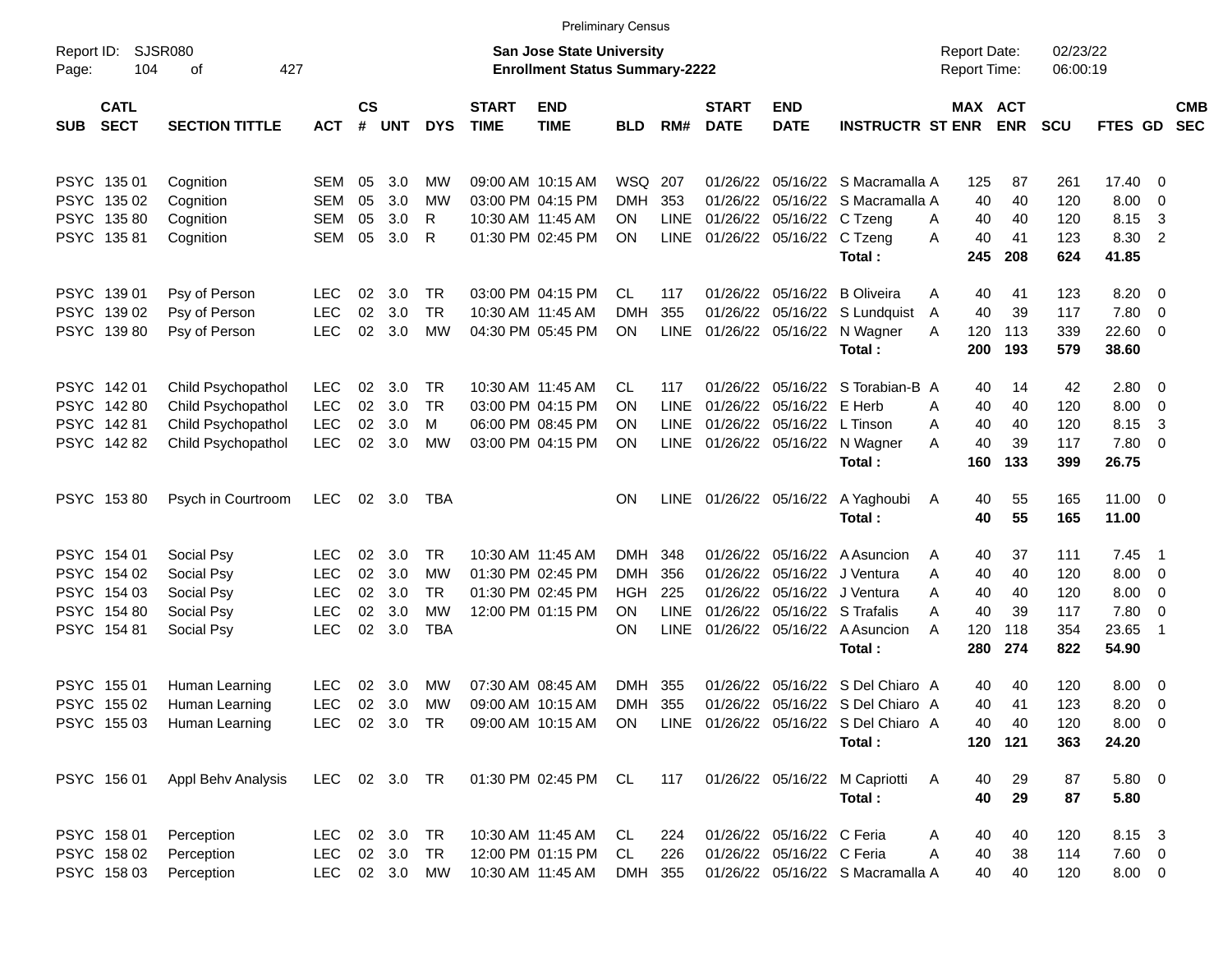|                                                                                        |                                                                                                                                                  |                                                                                  |                                  |                                                 |                                                                                  |                             |                                                                           | <b>Preliminary Census</b>        |                                                                    |                                                                                                      |                                                                                         |                                                                   |                                     |                                                                                            |                                 |                                                                           |                                                                                |            |
|----------------------------------------------------------------------------------------|--------------------------------------------------------------------------------------------------------------------------------------------------|----------------------------------------------------------------------------------|----------------------------------|-------------------------------------------------|----------------------------------------------------------------------------------|-----------------------------|---------------------------------------------------------------------------|----------------------------------|--------------------------------------------------------------------|------------------------------------------------------------------------------------------------------|-----------------------------------------------------------------------------------------|-------------------------------------------------------------------|-------------------------------------|--------------------------------------------------------------------------------------------|---------------------------------|---------------------------------------------------------------------------|--------------------------------------------------------------------------------|------------|
| Report ID:<br>105<br>Page:                                                             | SJSR080<br>427<br>οf                                                                                                                             |                                                                                  |                                  |                                                 |                                                                                  |                             | <b>San Jose State University</b><br><b>Enrollment Status Summary-2222</b> |                                  |                                                                    |                                                                                                      |                                                                                         |                                                                   | <b>Report Date:</b><br>Report Time: |                                                                                            | 02/23/22<br>06:00:19            |                                                                           |                                                                                |            |
| <b>CATL</b><br><b>SECT</b><br><b>SUB</b>                                               | <b>SECTION TITTLE</b>                                                                                                                            | <b>ACT</b>                                                                       | <b>CS</b><br>#                   | <b>UNT</b>                                      | <b>DYS</b>                                                                       | <b>START</b><br><b>TIME</b> | <b>END</b><br><b>TIME</b>                                                 | <b>BLD</b>                       | RM#                                                                | <b>START</b><br><b>DATE</b>                                                                          | <b>END</b><br><b>DATE</b>                                                               | <b>INSTRUCTR ST ENR</b>                                           |                                     | MAX ACT<br><b>ENR</b>                                                                      | <b>SCU</b>                      | FTES GD SEC                                                               |                                                                                | <b>CMB</b> |
| PSYC 158 04                                                                            | Perception                                                                                                                                       | <b>LEC</b>                                                                       |                                  | 02 3.0                                          | МW                                                                               |                             | 12:00 PM 01:15 PM                                                         | DMH 355                          |                                                                    |                                                                                                      |                                                                                         | 01/26/22 05/16/22 S Macramalla A<br>Total:                        | 160                                 | 40<br>40<br>158                                                                            | 120<br>474                      | $8.00 \t 0$<br>31.75                                                      |                                                                                |            |
| PSYC 160 01<br>PSYC 160 02                                                             | <b>Clinical Psychology</b><br><b>Clinical Psychology</b>                                                                                         | <b>LEC</b><br><b>LEC</b>                                                         | 02<br>02                         | - 3.0<br>3.0                                    | МW<br>MW                                                                         |                             | 10:30 AM 11:45 AM<br>12:00 PM 01:15 PM                                    | DMH<br>DMH 353                   | 353                                                                |                                                                                                      | 01/26/22 05/16/22<br>01/26/22 05/16/22                                                  | N Wagner<br>N Wagner<br>Total:                                    | A<br>A                              | 34<br>40<br>40<br>27<br>80<br>61                                                           | 102<br>81<br>183                | 6.80<br>5.40<br>12.20                                                     | - 0<br>$\overline{\mathbf{0}}$                                                 |            |
| PSYC 165 01<br>PSYC 165 02<br>PSYC 16580                                               | Th & Me Counseling<br>Th & Me Counseling<br>Th & Me Counseling                                                                                   | <b>LEC</b><br><b>LEC</b><br><b>LEC</b>                                           | 02<br>02                         | 3.0<br>3.0<br>02 3.0                            | TR<br>TR<br>TR                                                                   |                             | 12:00 PM 01:15 PM<br>01:30 PM 02:45 PM<br>04:30 PM 05:45 PM               | DMH<br><b>DMH</b><br><b>ON</b>   | 355<br>355<br><b>LINE</b>                                          | 01/26/22                                                                                             | 01/26/22 05/16/22 E Herb                                                                | 01/26/22 05/16/22 S Lundquist A<br>05/16/22 S Lundquist<br>Total: | A<br>А<br>105                       | 35<br>32<br>12<br>35<br>35<br>34<br>78                                                     | 96<br>36<br>102<br>234          | 6.40<br>2.40<br>6.80<br>15.60                                             | $\overline{0}$<br>0<br>$\overline{0}$                                          |            |
| PSYC 170 01<br>PSYC 170 80<br>PSYC 17081                                               | Indus Psy<br>Indus Psy<br>Indus Psy                                                                                                              | <b>LEC</b><br><b>LEC</b><br><b>LEC</b>                                           | 02<br>02<br>02                   | 3.0<br>3.0<br>3.0                               | M<br>R<br>R                                                                      |                             | 04:30 PM 07:15 PM<br>10:30 AM 11:45 AM<br>12:00 PM 01:15 PM               | <b>DMH</b><br>ΟN<br><b>ON</b>    | 353<br><b>LINE</b>                                                 |                                                                                                      | 01/26/22 05/16/22 J Brady<br>LINE 01/26/22 05/16/22 J Brady                             | 01/26/22 05/16/22 G Scherini<br>Total:                            | A<br>A<br>А<br>120                  | 9<br>40<br>40<br>39<br>40<br>37<br>85                                                      | 27<br>117<br>111<br>255         | 1.80<br>7.80<br>7.40<br>17.00                                             | $\overline{\phantom{0}}$<br>$\overline{0}$<br>$\overline{0}$                   |            |
| PSYC 173 02                                                                            | Human Factors                                                                                                                                    | <b>LEC</b>                                                                       | 02                               | 3.0                                             | МW                                                                               |                             | 04:30 PM 05:45 PM                                                         | <b>ON</b>                        |                                                                    |                                                                                                      | LINE 01/26/22 05/16/22                                                                  | A Andre<br>Total:                                                 | A                                   | 30<br>40<br>40<br>30                                                                       | 90<br>90                        | $6.00 \quad 0$<br>6.00                                                    |                                                                                |            |
| PSYC 180 01<br>PSYC 180 02<br>PSYC 180 03<br>PSYC 180 04<br>PSYC 180 05<br>PSYC 180 06 | <b>Indiv Studies</b><br><b>Indiv Studies</b><br><b>Indiv Studies</b><br><b>Indiv Studies</b><br><b>Indiv Studies</b><br><b>Indiv Studies</b>     | <b>SUP</b><br><b>SUP</b><br><b>SUP</b><br><b>SUP</b><br><b>SUP</b><br><b>SUP</b> | 36<br>36<br>36<br>36<br>36<br>36 | 1.0<br>1.0<br>2.0<br>3.0<br>3.0<br>4.0          | <b>TBA</b><br><b>TBA</b><br><b>TBA</b><br><b>TBA</b><br><b>TBA</b><br><b>TBA</b> |                             |                                                                           | ΟN<br>ΟN<br>ΟN<br>ΟN<br>ΟN<br>ΟN | LINE.<br><b>LINE</b><br><b>LINE</b><br><b>LINE</b><br>LINE<br>LINE | 01/26/22 05/16/22<br>01/26/22 05/16/22                                                               | 01/26/22 05/16/22 L Papa<br>01/26/22 05/16/22<br>01/26/22 05/16/22<br>01/26/22 05/16/22 | J Ventura<br>Total:                                               | A<br>Α<br>Α<br>Α<br>А<br>А          | 3<br>3<br>0<br>3<br>$\Omega$<br>3<br>$\Omega$<br>3<br>$\Omega$<br>3<br>$\Omega$<br>18<br>1 | 1<br>0<br>0<br>0<br>0<br>0<br>1 | 0.07<br>0.00<br>0.00<br>0.00<br>0.00<br>0.00<br>0.07                      | $\overline{\phantom{0}}$<br>0<br>0<br>0<br>$\overline{0}$<br>0                 |            |
| PSYC 184 01<br>PSYC 184 02<br>PSYC 184 03<br>PSYC 184 04<br>PSYC 184 05<br>PSYC 184 06 | <b>Directed Reading</b><br>Directed Reading<br><b>Directed Reading</b><br><b>Directed Reading</b><br><b>Directed Reading</b><br>Directed Reading | <b>SUP</b><br><b>SUP</b><br><b>SUP</b><br><b>SUP</b><br><b>SUP</b><br><b>SUP</b> | 36<br>36<br>36                   | 1.0<br>1.0<br>2.0<br>36 3.0<br>36 3.0<br>36 4.0 | TBA<br><b>TBA</b><br>TBA<br>TBA<br><b>TBA</b><br>TBA                             |                             |                                                                           | ON<br>ΟN<br>0N<br>ON<br>ON<br>ON | <b>LINE</b>                                                        | LINE 01/26/22 05/16/22<br>LINE 01/26/22 05/16/22<br>LINE 01/26/22 05/16/22<br>LINE 01/26/22 05/16/22 | 01/26/22 05/16/22                                                                       | LINE 01/26/22 05/16/22 C Oyamot<br>Total:                         | Α<br>Α<br>A<br>Α<br>А               | 3<br>0<br>3<br>$\Omega$<br>3<br>0<br>3<br>0<br>3<br>0<br>3<br>0<br>18<br>0                 | 0<br>0<br>0<br>0<br>0<br>0<br>0 | 0.00<br>0.00<br>0.00<br>$0.00 \t 0$<br>$0.00 \t 0$<br>$0.00 \t 0$<br>0.00 | $\overline{\mathbf{0}}$<br>$\overline{\mathbf{0}}$<br>$\overline{\phantom{0}}$ |            |
| PSYC 186 01<br>PSYC 186 02<br>PSYC 18603                                               | Psych Field Wk<br>Psych Field Wk<br>Psych Field Wk                                                                                               | <b>SUP</b><br><b>SUP</b><br><b>SUP</b>                                           |                                  | 36 1.0<br>36 1.0                                | TBA<br>TBA<br>36 2.0 TBA                                                         |                             |                                                                           | <b>ON</b><br>ON<br>ON.           |                                                                    | LINE 01/26/22 05/16/22<br>LINE 01/26/22 05/16/22                                                     |                                                                                         | LINE 01/26/22 05/16/22 P Cravalho                                 | Α<br>A                              | 3<br>0<br>3<br>0<br>3                                                                      | 0<br>0<br>2                     | $0.00 \t 0$<br>$0.00 \t 0$<br>$0.13 \ 0$                                  |                                                                                |            |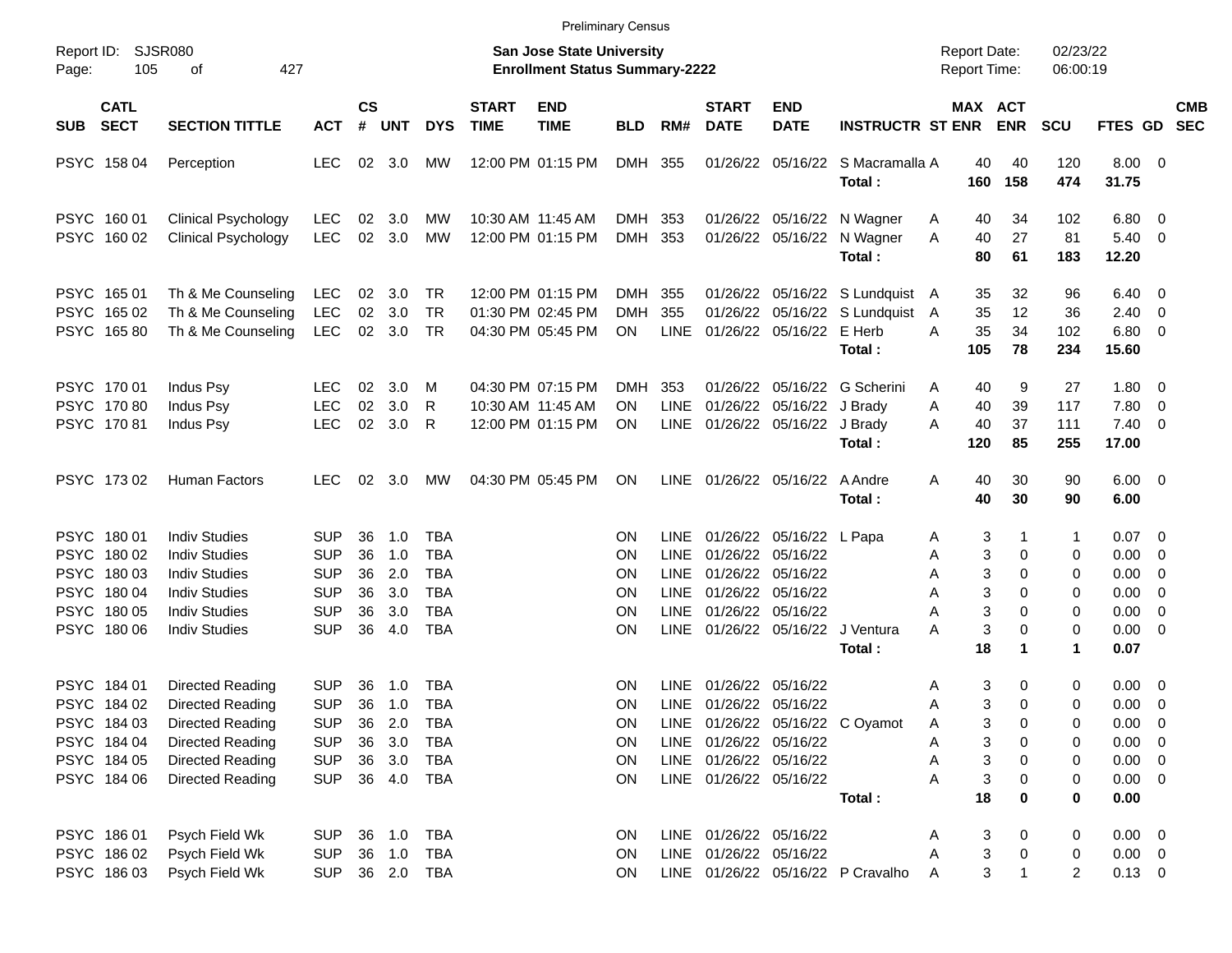|                     |                            |                                          |            |                |              |              |                             |                                                                           | <b>Preliminary Census</b> |             |                             |                           |                            |                                     |                          |                      |              |                         |                          |
|---------------------|----------------------------|------------------------------------------|------------|----------------|--------------|--------------|-----------------------------|---------------------------------------------------------------------------|---------------------------|-------------|-----------------------------|---------------------------|----------------------------|-------------------------------------|--------------------------|----------------------|--------------|-------------------------|--------------------------|
| Report ID:<br>Page: | 106                        | SJSR080<br>οf                            | 427        |                |              |              |                             | <b>San Jose State University</b><br><b>Enrollment Status Summary-2222</b> |                           |             |                             |                           |                            | <b>Report Date:</b><br>Report Time: |                          | 02/23/22<br>06:00:19 |              |                         |                          |
| <b>SUB</b>          | <b>CATL</b><br><b>SECT</b> | <b>SECTION TITTLE</b>                    | <b>ACT</b> | <b>CS</b><br># | <b>UNT</b>   | <b>DYS</b>   | <b>START</b><br><b>TIME</b> | <b>END</b><br><b>TIME</b>                                                 | <b>BLD</b>                | RM#         | <b>START</b><br><b>DATE</b> | <b>END</b><br><b>DATE</b> | <b>INSTRUCTR ST ENR</b>    | <b>MAX</b>                          | <b>ACT</b><br><b>ENR</b> | <b>SCU</b>           | FTES GD      |                         | <b>CMB</b><br><b>SEC</b> |
| <b>PSYC</b>         | 186 04                     | Psych Field Wk                           | <b>SUP</b> | 36             | 3.0          | <b>TBA</b>   |                             |                                                                           | <b>ON</b>                 | LINE        | 01/26/22                    | 05/16/22                  |                            | Α                                   | 3<br>0                   | 0                    | 0.00         | - 0                     |                          |
|                     | PSYC 186 05                | Psych Field Wk                           | <b>SUP</b> | 36             | 3.0          | <b>TBA</b>   |                             |                                                                           | ON                        | LINE        | 01/26/22                    | 05/16/22                  |                            | Α                                   | 3<br>0                   | 0                    | 0.00         | 0                       |                          |
|                     | PSYC 186 06                | Psych Field Wk                           | <b>SUP</b> | 36             | 4.0          | <b>TBA</b>   |                             |                                                                           | ON                        | <b>LINE</b> | 01/26/22                    | 05/16/22                  |                            | A                                   | 3<br>$\mathbf 0$         | 0                    | 0.00         | - 0                     |                          |
|                     |                            |                                          |            |                |              |              |                             |                                                                           |                           |             |                             |                           | Total:                     | 18                                  | $\mathbf{1}$             | $\mathbf{2}$         | 0.13         |                         |                          |
|                     | PSYC 190 01                | Curr Iss Capstone                        | LEC        |                | 3.0          |              |                             |                                                                           |                           |             |                             |                           |                            | Χ                                   | 0<br>0                   | 0                    | 0.00         | 0                       |                          |
|                     | PSYC 190 03                | Curr Iss Capstone                        | LEC        | 04             | 3.0          | MW           |                             | 01:30 PM 02:45 PM                                                         | DMH                       | 359         | 01/26/22                    | 05/16/22                  | S Lundquist A              | 25                                  | 25                       | 75                   | 5.00         | 0                       |                          |
|                     | PSYC 190 04                | Curr Iss Capstone                        | LEC        | 04             | 3.0          | <b>MW</b>    |                             | 03:00 PM 04:15 PM                                                         | DMH                       | 359         | 01/26/22                    | 05/16/22                  | S Lundquist A              | 25                                  | 26                       | 78                   | 5.20         | 0                       |                          |
|                     | PSYC 190 05                | Curr Iss Capstone                        | <b>LEC</b> | 04             | 3.0          | <b>TR</b>    |                             | 12:00 PM 01:15 PM                                                         | DMH                       | 348         | 01/26/22                    | 05/16/22                  | C Chancellor A             | 25                                  | 21                       | 63                   | 4.20         | 0                       |                          |
|                     | PSYC 190 06                | Curr Iss Capstone                        | LEC        | 04             | 3.0          | <b>MW</b>    |                             | 12:00 PM 01:15 PM                                                         | DMH                       | 347         | 01/26/22                    | 05/16/22                  | A Caffrey                  | 25<br>Α                             | 25                       | 75                   | 5.00         | 0                       |                          |
|                     | PSYC 190 07                | Curr Iss Capstone                        | LEC        | 04             | 3.0          | <b>MW</b>    |                             | 01:30 PM 02:45 PM                                                         | <b>DMH</b>                | 347         | 01/26/22                    | 05/16/22                  | A Caffrey                  | 25<br>Α                             | 26                       | 78                   | 5.20         | 0                       |                          |
|                     | PSYC 190 08                | Curr Iss Capstone                        | <b>LEC</b> | 04             | 3.0          | <b>TR</b>    |                             | 10:30 AM 11:45 AM                                                         | <b>DMH</b>                | 359         | 01/26/22                    | 05/16/22                  | P Cravalho                 | 25<br>Α                             | 25                       | 75                   | 5.00         | 0                       |                          |
|                     | PSYC 190 09                | Curr Iss Capstone                        | <b>LEC</b> | 04             | 3.0          | <b>TR</b>    |                             | 10:30 AM 11:45 AM                                                         | CL.                       |             | 303A 01/26/22               | 05/16/22                  | D Schuster                 | 25<br>Α                             | 17                       | 51                   | 3.40         | 0                       |                          |
|                     | PSYC 190 80                | Curr Iss Capstone                        | LEC        | 04             | 3.0          | $\mathsf{T}$ |                             | 09:00 AM 10:15 AM                                                         | ΟN                        | <b>LINE</b> | 01/26/22                    | 05/16/22                  | J Gregg                    | 25<br>Α                             | 28                       | 84                   | 5.60         | 0                       |                          |
|                     | PSYC 190 81                | Curr Iss Capstone                        | <b>LEC</b> | 04             | 3.0          | <b>MW</b>    |                             | 12:00 PM 01:15 PM                                                         | ON.                       | LINE        | 01/26/22                    | 05/16/22                  | N Rattan                   | 25<br>Α                             | 26                       | 78                   | 5.20         | 0                       |                          |
|                     | PSYC 190 82                | Curr Iss Capstone                        | <b>LEC</b> | 04             | 3.0          | <b>MW</b>    |                             | 06:00 PM 07:15 PM                                                         | ON                        | <b>LINE</b> | 01/26/22                    | 05/16/22                  | N Rattan                   | 25<br>Α                             | 30                       | 90                   | 6.00         | 0                       |                          |
|                     | PSYC 190 83                | Curr Iss Capstone                        | LEC        | 04             | 3.0          | <b>TBA</b>   |                             |                                                                           | ΟN                        | LINE        | 01/26/22                    | 05/16/22                  | L Huntsman                 | 25<br>A                             | 23                       | 69                   | 4.60         | 0                       |                          |
|                     | PSYC 19084                 | Curr Iss Capstone                        | <b>LEC</b> | 04             | 3.0          | <b>TBA</b>   |                             |                                                                           | ON                        | LINE        | 01/26/22                    | 05/16/22                  | L Huntsman A               | 25                                  | 24                       | 72                   | 4.80         | 0                       |                          |
|                     | PSYC 190 85                | Curr Iss Capstone                        | LEC        | 04             | 3.0          | <b>TBA</b>   |                             |                                                                           | ON                        | <b>LINE</b> | 01/26/22                    | 05/16/22                  | L Huntsman A               | 25                                  | 25                       | 75                   | 5.00         | 0                       |                          |
|                     |                            |                                          |            |                |              |              |                             |                                                                           |                           |             |                             |                           | Total:                     | 325                                 | 321                      | 963                  | 64.20        |                         |                          |
|                     | PSYC 191 01                | Psych of Prejudice                       | LEC        | 02             | 3.0          | MW           |                             | 10:30 AM 11:45 AM                                                         | <b>SH</b>                 | 314         | 01/26/22                    | 05/16/22                  | J Ventura                  | 40<br>Α                             | 39                       | 117                  | 7.80         | 0                       |                          |
|                     | PSYC 191 02                | Psych of Prejudice                       | <b>LEC</b> | 02             | 3.0          | <b>TR</b>    |                             | 01:30 PM 02:45 PM                                                         | <b>DMH</b>                | 356         | 01/26/22                    | 05/16/22                  | A Asuncion                 | 40<br>A                             | 38                       | 114                  | 7.60         | 0                       |                          |
|                     | PSYC 191 03                | Psych of Prejudice                       | <b>LEC</b> | 02             | 3.0          | <b>TR</b>    |                             | 10:30 AM 11:45 AM                                                         | <b>DMH</b>                | 356         | 01/26/22                    | 05/16/22                  | J Ventura                  | 40<br>Α                             | 38                       | 114                  | 7.60         | 0                       |                          |
|                     | PSYC 19180                 | Psych of Prejudice                       | <b>LEC</b> | 02             | 3.0          | <b>MW</b>    |                             | 12:00 PM 01:15 PM                                                         | ON                        | <b>LINE</b> | 01/26/22                    | 05/16/22                  | C Ma                       | 40<br>Α                             | 45                       | 135                  | 9.00         | 0                       |                          |
|                     |                            |                                          |            |                |              |              |                             |                                                                           |                           |             |                             |                           | Total:                     | 160                                 | 160                      | 480                  | 32.00        |                         |                          |
|                     | PSYC 195 01                | Honors Sem Psych                         | SEM        | 05             | 3.0          | MW           |                             | 09:00 AM 10:15 AM                                                         | DMH 359                   |             | 01/26/22                    | 05/16/22                  | M Van Selst A<br>Total:    | 25<br>25                            | 10<br>10                 | 30<br>30             | 2.00<br>2.00 | $\overline{\mathbf{0}}$ |                          |
|                     |                            | PSYC 199 01 Senior Hon Thesis SUP 36 3.0 |            |                |              | <b>TBA</b>   |                             |                                                                           |                           |             | ON LINE 01/26/22 05/16/22   |                           |                            | Α                                   | $\sim$<br>0<br>J         | 0                    | $0.00 \t 0$  |                         |                          |
|                     | PSYC 199 02                | Senior Hon Thesis                        | <b>SUP</b> | 36             | 3.0          | TBA          |                             |                                                                           | ON.                       |             | LINE 01/26/22 05/16/22      |                           |                            | Α                                   | 3<br>0                   | 0                    | 0.00         | - 0                     |                          |
|                     | PSYC 199 03                | Senior Hon Thesis                        | <b>SUP</b> |                | 36 3.0       | TBA          |                             |                                                                           | ON.                       |             | LINE 01/26/22 05/16/22      |                           |                            | Α                                   | 3<br>0                   | 0                    | 0.00         | - 0                     |                          |
|                     | PSYC 199 04                | Senior Hon Thesis                        | <b>SUP</b> |                | 36 3.0       | TBA          |                             |                                                                           | ON.                       |             | LINE 01/26/22 05/16/22      |                           |                            | Α                                   | 3<br>0                   | 0                    | 0.00         | - 0                     |                          |
|                     | PSYC 199 05                | Senior Hon Thesis                        | <b>SUP</b> |                | 36 3.0       | TBA          |                             |                                                                           | ON.                       |             | LINE 01/26/22 05/16/22      |                           |                            | Α                                   | 3<br>0                   | 0                    | 0.00         | - 0                     |                          |
|                     | PSYC 199 06                | Senior Hon Thesis                        | <b>SUP</b> |                | 36 3.0       | TBA          |                             |                                                                           | ON.                       |             | LINE 01/26/22 05/16/22      |                           |                            | Α                                   | 3<br>0                   | 0                    | $0.00 \t 0$  |                         |                          |
|                     |                            |                                          |            |                |              |              |                             |                                                                           |                           |             |                             |                           | Total:                     | 18                                  | 0                        | 0                    | 0.00         |                         |                          |
|                     | PSYC 208 01                | Fam Assesmt/Intrv                        |            |                | SEM 05 3.0 T |              |                             | 12:00 PM 02:45 PM DMH 347                                                 |                           |             |                             |                           | 01/26/22 05/16/22 C Nomoto | A                                   | 12 <sub>2</sub><br>10    | 30                   | 2.50 10      |                         |                          |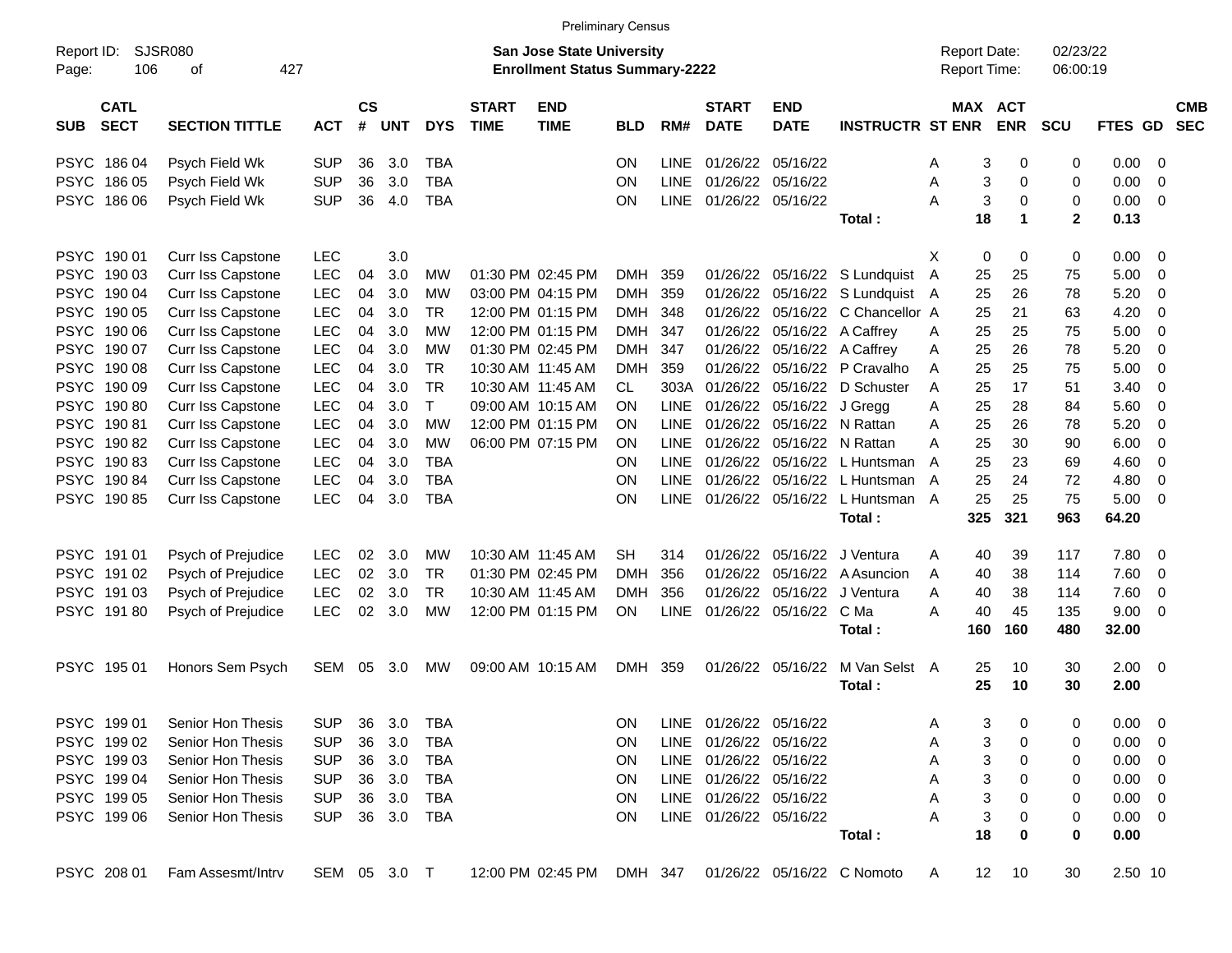|            |                            |                                            |              |                    |            |            |                             | <b>Preliminary Census</b>                                          |            |             |                             |                           |                                           |                                     |                                  |                      |                       |            |
|------------|----------------------------|--------------------------------------------|--------------|--------------------|------------|------------|-----------------------------|--------------------------------------------------------------------|------------|-------------|-----------------------------|---------------------------|-------------------------------------------|-------------------------------------|----------------------------------|----------------------|-----------------------|------------|
| Page:      | Report ID: SJSR080<br>107  | 427<br>of                                  |              |                    |            |            |                             | San Jose State University<br><b>Enrollment Status Summary-2222</b> |            |             |                             |                           |                                           | <b>Report Date:</b><br>Report Time: |                                  | 02/23/22<br>06:00:19 |                       |            |
| <b>SUB</b> | <b>CATL</b><br><b>SECT</b> | <b>SECTION TITTLE</b>                      | <b>ACT</b>   | $\mathsf{cs}$<br># | <b>UNT</b> | <b>DYS</b> | <b>START</b><br><b>TIME</b> | <b>END</b><br><b>TIME</b>                                          | <b>BLD</b> | RM#         | <b>START</b><br><b>DATE</b> | <b>END</b><br><b>DATE</b> | <b>INSTRUCTR ST ENR</b>                   |                                     | MAX ACT<br><b>ENR</b>            | <b>SCU</b>           | FTES GD SEC           | <b>CMB</b> |
|            |                            |                                            |              |                    |            |            |                             |                                                                    |            |             |                             |                           | Total:                                    | 12                                  | 10                               | 30                   | 2.50                  |            |
|            | PSYC 209 01                | Psyc of Contem Fam SEM 05 3.0 T            |              |                    |            |            |                             | 12:00 PM 02:45 PM                                                  | DMH 308    |             |                             | 01/26/22 05/16/22         | S Nadeau<br>Total:                        | 12<br>A<br>12                       | 12<br>12                         | 36<br>36             | 3.00 12<br>3.00       |            |
|            | PSYC 210 01                | Adsv Psychopath                            | SEM 05 3.0 R |                    |            |            |                             | 12:00 PM 02:45 PM                                                  | DMH 347    |             |                             | 01/26/22 05/16/22         | E Woodhead A<br>Total:                    | 12<br>12                            | 12<br>12                         | 36<br>36             | 3.00 12<br>3.00       |            |
|            | PSYC 212 01                | Lifespan Dev                               | SEM 05 3.0 T |                    |            |            |                             | 09:00 AM 11:45 AM                                                  | DMH 308    |             |                             | 01/26/22 05/16/22         | M Capriotti<br>Total:                     | 12<br>Α<br>12                       | 12<br>12                         | 36<br>36             | 3.00 12<br>3.00       |            |
|            | PSYC 220 01                | Sem Exper Psych                            | SEM 05       |                    | 3.0 T      |            |                             | 10:30 AM 01:15 PM                                                  | DMH 236    |             |                             | 01/26/22 05/16/22         | C Ma<br>Total:                            | 12<br>Α<br>12                       | 8<br>8                           | 24<br>24             | $2.00\quad 8$<br>2.00 |            |
|            |                            | PSYC 224B 01 Clin Psych Prac II            | <b>SUP</b>   |                    | 25 3.0     | TBA        |                             |                                                                    | <b>ON</b>  | LINE        |                             |                           | 01/26/22 05/16/22 G Callaghan A<br>Total: | 12<br>12                            | 10<br>10                         | 30<br>30             | 2.50 10<br>2.50       |            |
|            | PSYC 225 01                | Adv Grp Dynamics                           | SEM 05 3.0 R |                    |            |            |                             | 09:00 AM 11:45 AM                                                  | DMH 347    |             |                             | 01/26/22 05/16/22         | S Nadeau<br>Total:                        | 12<br>A<br>12                       | 12<br>12                         | 36<br>36             | 3.00 12<br>3.00       |            |
|            | PSYC 232 01                | Clinical Psychopharm SEM 05 3.0 M          |              |                    |            |            |                             | 09:00 AM 11:45 AM                                                  | DMH 308    |             |                             | 01/26/22 05/16/22         | G Callaghan A<br>Total:                   | 12<br>12                            | 12<br>12                         | 36<br>36             | 3.00 12<br>3.00       |            |
|            | PSYC 243 80                | Field Wk in Psych                          | SEM 06 3.0   |                    |            | TBA        |                             |                                                                    | <b>ON</b>  | <b>LINE</b> |                             | 01/26/22 05/16/22         | E Woodhead A<br>Total:                    | 12<br>12                            | 10<br>10                         | 10<br>10             | 2.50 10<br>2.50       |            |
|            | PSYC 254 01                | Social Psy Seminar                         | SEM          |                    | 05 3.0 T   |            |                             | 01:30 PM 04:15 PM                                                  | DMH 308    |             |                             | 01/26/22 05/16/22         | C Ma<br>Total:                            | 12<br>Α<br>12                       | 11<br>11                         | 33<br>33             | 2.75 11<br>2.75       |            |
|            | PSYC 255 01                | Sem in Learning                            | SEM 05 3.0 R |                    |            |            |                             | 04:30 PM 07:15 PM                                                  | DMH 308    |             |                             |                           | 01/26/22 05/16/22 S Snycerski A<br>Total: | 12<br>12 <sub>2</sub>               | $\overline{7}$<br>$\overline{7}$ | 21<br>21             | $1.75$ 7<br>1.75      |            |
|            |                            | PSYC 271 01 Sem App Psy H Res SEM 05 3.0 T |              |                    |            |            |                             | 04:30 PM 07:15 PM DMH 308                                          |            |             |                             | 01/26/22 05/16/22 J Brady | Total:                                    | 12<br>Α                             | 14<br>12 14                      | 42<br>42             | 3.50 14<br>3.50       |            |
|            | PSYC 275 01                | Professional Issue                         | SEM 05 3.0 W |                    |            |            |                             | 06:00 PM 08:45 PM                                                  | DMH 308    |             |                             | 01/26/22 05/16/22         | M Hosoda<br>Total:                        | Α<br>12<br>12                       | 10<br>10                         | $30\,$<br>30         | 2.50 10<br>2.50       |            |
|            | PSYC 291 01                | Meth & Des App Res SEM 05 3.0 T            |              |                    |            |            |                             | 09:00 AM 11:45 AM                                                  | DMH 347    |             |                             | 01/26/22 05/16/22 L Papa  |                                           | A                                   | 10<br>12                         | 30                   | 2.50 10               |            |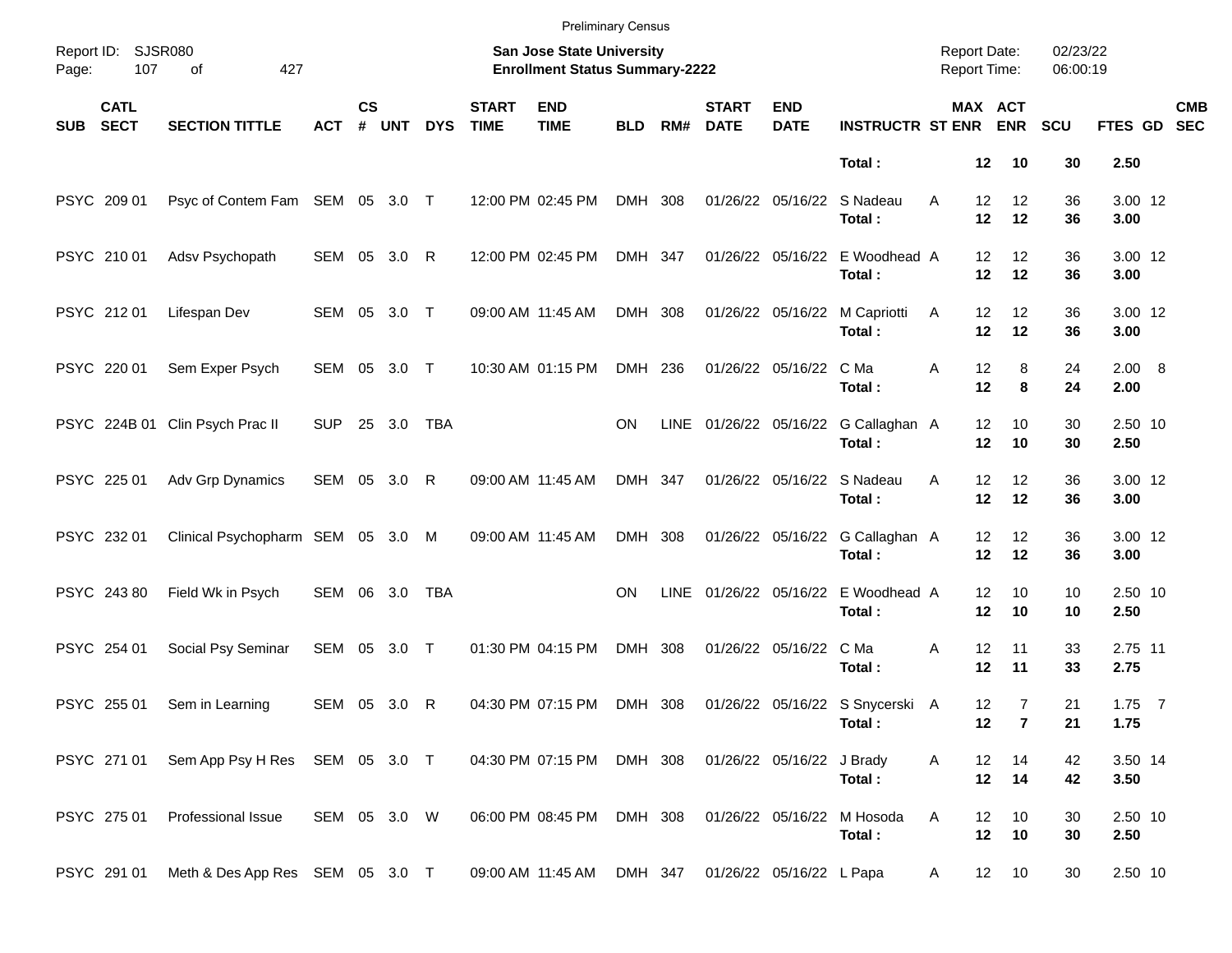|                                                          |                                      |                                                                                          |                                                      |                             |                              |                                                      |                             |                                                                           | <b>Preliminary Census</b> |                                                          |                                                             |                                                      |                                     |                  |                                     |              |                      |                                           |                                 |                          |
|----------------------------------------------------------|--------------------------------------|------------------------------------------------------------------------------------------|------------------------------------------------------|-----------------------------|------------------------------|------------------------------------------------------|-----------------------------|---------------------------------------------------------------------------|---------------------------|----------------------------------------------------------|-------------------------------------------------------------|------------------------------------------------------|-------------------------------------|------------------|-------------------------------------|--------------|----------------------|-------------------------------------------|---------------------------------|--------------------------|
| Report ID:<br>Page:                                      | 108                                  | SJSR080<br>427<br>οf                                                                     |                                                      |                             |                              |                                                      |                             | <b>San Jose State University</b><br><b>Enrollment Status Summary-2222</b> |                           |                                                          |                                                             |                                                      |                                     |                  | <b>Report Date:</b><br>Report Time: |              | 02/23/22<br>06:00:19 |                                           |                                 |                          |
| <b>SUB</b>                                               | <b>CATL</b><br><b>SECT</b>           | <b>SECTION TITTLE</b>                                                                    | <b>ACT</b>                                           | $\mathsf{cs}$<br>$\pmb{\#}$ | <b>UNT</b>                   | <b>DYS</b>                                           | <b>START</b><br><b>TIME</b> | <b>END</b><br><b>TIME</b>                                                 | <b>BLD</b>                | RM#                                                      | <b>START</b><br><b>DATE</b>                                 | <b>END</b><br><b>DATE</b>                            | <b>INSTRUCTR ST ENR</b>             |                  | MAX ACT                             | <b>ENR</b>   | <b>SCU</b>           | FTES GD                                   |                                 | <b>CMB</b><br><b>SEC</b> |
|                                                          |                                      |                                                                                          |                                                      |                             |                              |                                                      |                             |                                                                           |                           |                                                          |                                                             |                                                      | Total:                              |                  | 12                                  | 10           | 30                   | 2.50                                      |                                 |                          |
|                                                          | PSYC 293 01                          | Org Dev                                                                                  | SEM                                                  | - 05                        | 3.0                          | M                                                    |                             | 04:30 PM 07:15 PM                                                         | DMH 347                   |                                                          |                                                             | 01/26/22 05/16/22                                    | L Davis<br>Total:                   | A                | 12<br>12                            | 14<br>14     | 42<br>42             | 3.50 14<br>3.50                           |                                 |                          |
| <b>PSYC</b><br><b>PSYC</b>                               | PSYC 298 01<br>298 02<br>298 03      | <b>Special Prob</b><br><b>Special Prob</b><br><b>Special Prob</b>                        | <b>SUP</b><br><b>SUP</b><br><b>SUP</b>               | 25<br>25<br>25              | 1.0<br>1.0<br>2.0            | <b>TBA</b><br><b>TBA</b><br><b>TBA</b>               |                             |                                                                           | ΟN<br>ΟN<br>ΟN            | LINE<br><b>LINE</b><br><b>LINE</b>                       | 01/26/22 05/16/22<br>01/26/22<br>01/26/22                   | 05/16/22<br>05/16/22                                 |                                     | Α<br>Α<br>А      | 3<br>3<br>3                         | 0<br>0<br>0  | 0<br>0<br>0          | $0.00 \t 0$<br>0.00<br>0.00               | - 0<br>- 0                      |                          |
| <b>PSYC</b><br><b>PSYC</b><br><b>PSYC</b><br><b>PSYC</b> | 298 04<br>298 05<br>298 06<br>298 07 | <b>Special Prob</b><br><b>Special Prob</b><br><b>Special Prob</b><br><b>Special Prob</b> | <b>SUP</b><br><b>SUP</b><br><b>SUP</b><br><b>SUP</b> | 25<br>25<br>25<br>25        | 3.0<br>3.0<br>4.0<br>5.0     | <b>TBA</b><br><b>TBA</b><br><b>TBA</b><br><b>TBA</b> |                             |                                                                           | ON<br>ΟN<br>ΟN<br>ΟN      | <b>LINE</b><br><b>LINE</b><br><b>LINE</b><br><b>LINE</b> | 01/26/22 05/16/22<br>01/26/22 05/16/22<br>01/26/22 05/16/22 |                                                      | 01/26/22 05/16/22 H Tokunaga        | A<br>Α<br>Α<br>Α | 3<br>3<br>3<br>3                    | 0<br>0<br>0  | 3<br>0<br>0<br>0     | 0.25<br>0.00<br>0.00<br>0.00              | -1<br>- 0<br>- 0<br>- 0         |                          |
| <b>PSYC</b><br><b>PSYC</b>                               | 298 08<br>298 09                     | Special Prob<br>Special Prob                                                             | <b>SUP</b><br><b>SUP</b>                             | 25<br>25                    | 6.0<br>3.0                   | <b>TBA</b><br><b>TBA</b>                             |                             |                                                                           | ON<br>ON                  | <b>LINE</b><br><b>LINE</b>                               | 01/26/22 05/16/22                                           | 01/26/22 05/16/22                                    | J Gregg<br>Total:                   | Α<br>Α           | 3<br>12<br>36                       | 0<br>9<br>10 | 0<br>27<br>30        | 0.00<br>2.25<br>2.50                      | 0<br>-9                         |                          |
| <b>PSYC</b><br><b>PSYC</b>                               | 299 01<br>299 02                     | <b>Masters Thesis</b><br><b>Masters Thesis</b>                                           | <b>SUP</b><br><b>SUP</b>                             | 25<br>25                    | 1.0<br>1.0                   | <b>TBA</b><br><b>TBA</b>                             |                             |                                                                           | ΟN<br>ΟN                  | LINE<br><b>LINE</b>                                      | 01/26/22 05/16/22<br>01/26/22                               | 05/16/22                                             |                                     | Α<br>Α           | 3<br>3                              | 0<br>0       | 0<br>0               | 0.00<br>0.00                              | $\overline{\phantom{0}}$<br>- 0 |                          |
| <b>PSYC</b><br><b>PSYC</b>                               | 299 03<br>299 04                     | <b>Masters Thesis</b><br><b>Masters Thesis</b>                                           | <b>SUP</b><br><b>SUP</b>                             | 25<br>25                    | 2.0<br>2.0                   | <b>TBA</b><br><b>TBA</b>                             |                             |                                                                           | ΟN<br>ΟN                  | <b>LINE</b><br><b>LINE</b>                               | 01/26/22 05/16/22<br>01/26/22                               | 05/16/22                                             |                                     | Α<br>А           | 3<br>3                              | 0<br>0       | 0<br>0               | 0.00<br>0.00                              | - 0<br>- 0                      |                          |
| <b>PSYC</b><br><b>PSYC</b>                               | 299 05<br>299 06                     | <b>Masters Thesis</b><br><b>Masters Thesis</b>                                           | <b>SUP</b><br><b>SUP</b>                             | 25<br>25                    | 3.0<br>3.0                   | <b>TBA</b><br><b>TBA</b>                             |                             |                                                                           | ΟN<br>ΟN                  | <b>LINE</b><br><b>LINE</b>                               | 01/26/22                                                    | 01/26/22 05/16/22<br>05/16/22                        | C Ma<br>S Duh                       | А<br>Α           | 3<br>3                              | 2            | 3<br>6               | 0.25<br>0.50                              | -1<br>$\overline{c}$            |                          |
| <b>PSYC</b><br><b>PSYC</b>                               | 299 07<br>299 08                     | <b>Masters Thesis</b><br><b>Masters Thesis</b>                                           | <b>SUP</b><br><b>SUP</b>                             | 25<br>25                    | 3.0<br>4.0                   | <b>TBA</b><br><b>TBA</b>                             |                             |                                                                           | ON<br>ΟN                  | <b>LINE</b><br><b>LINE</b>                               | 01/26/22<br>01/26/22 05/16/22                               |                                                      | 05/16/22 M Hosoda                   | Α<br>Α           | 3<br>3                              | 0            | 3<br>0               | 0.25<br>0.00                              | -1<br>- 0                       |                          |
| <b>PSYC</b><br><b>PSYC</b>                               | 299 09<br>299 10                     | <b>Masters Thesis</b><br><b>Masters Thesis</b>                                           | <b>SUP</b><br><b>SUP</b>                             | 25<br>25                    | 4.0<br>5.0                   | <b>TBA</b><br><b>TBA</b>                             |                             |                                                                           | ΟN<br>ON                  | <b>LINE</b><br><b>LINE</b>                               | 01/26/22 05/16/22                                           | 01/26/22 05/16/22 C Tzeng                            |                                     | Α<br>Α           | 3<br>3                              | 0            | 0<br>5               | 0.00<br>0.42                              | - 0<br>-1                       |                          |
| <b>PSYC</b><br><b>PSYC</b>                               | 299 11<br>299 12                     | <b>Masters Thesis</b><br><b>Masters Thesis</b>                                           | <b>SUP</b><br><b>SUP</b>                             | 25<br>25                    | 5.0<br>6.0                   | <b>TBA</b><br><b>TBA</b>                             |                             |                                                                           | ON<br>ON                  | <b>LINE</b><br><b>LINE</b>                               | 01/26/22 05/16/22                                           | 01/26/22 05/16/22                                    | H Tokunaga                          | Α<br>A           | 3<br>3                              | 0            | 0<br>6               | 0.00<br>0.50                              | $\overline{\phantom{0}}$<br>- 1 |                          |
| <b>PSYC</b>                                              | 299 13<br>PSYC 299 14<br>PSYC 299 15 | <b>Masters Thesis</b><br><b>Masters Thesis</b><br><b>Masters Thesis</b>                  | <b>SUP</b><br><b>SUP</b>                             | 25<br>25                    | 6.0<br>3.0<br>SUP 25 3.0 TBA | <b>TBA</b><br><b>TBA</b>                             |                             |                                                                           | ON<br>ΟN<br>ON.           | <b>LINE</b>                                              | 01/26/22                                                    | 05/16/22<br>LINE 01/26/22 05/16/22 C Tzeng           | LINE 01/26/22 05/16/22 H Tokunaga A | А<br>Α           | 3<br>53<br>3<br>95                  | 0<br>-1<br>1 | 0<br>3<br>3          | 0.00<br>0.25<br>$0.25$ 1<br>2.42          | - 0<br>$\overline{1}$           |                          |
|                                                          |                                      |                                                                                          |                                                      |                             |                              |                                                      |                             |                                                                           |                           |                                                          |                                                             |                                                      | Total:                              |                  |                                     | 8            | 29                   |                                           |                                 |                          |
| STAT<br><b>STAT</b>                                      | 95 01<br>95 02                       | Elem Stat<br>Elem Stat                                                                   | <b>LEC</b><br><b>LEC</b><br><b>LEC</b>               |                             | 02 3.0<br>02 3.0             | MW<br>TR                                             |                             | 12:00 PM 01:15 PM<br>03:00 PM 04:15 PM                                    | WSQ 207<br>DMH 348        |                                                          |                                                             | 01/26/22 05/16/22 L Papa<br>01/26/22 05/16/22 L Papa | 01/26/22 05/16/22 H Tokunaga        | A<br>Α           | 125<br>40                           | 121<br>38    | 363<br>114           | 24.20 0<br>$7.60$ 0                       |                                 |                          |
| <b>STAT</b><br><b>STAT</b><br><b>STAT</b>                | 95 03<br>95 04<br>95 05              | Elem Stat<br>Elem Stat<br>Elem Stat                                                      | <b>LEC</b><br>LEC                                    |                             | 02 3.0<br>3.0<br>3.0         | TR                                                   |                             | 04:30 PM 05:45 PM                                                         | DMH 348                   |                                                          |                                                             |                                                      |                                     | A<br>х<br>X      | 40<br>0<br>0                        | 40<br>0<br>0 | 120<br>0<br>0        | $8.00 \t 0$<br>$0.00 \t 0$<br>$0.00 \t 0$ |                                 |                          |
| <b>STAT</b>                                              | 95 06                                | Elem Stat                                                                                | <b>LEC</b>                                           |                             | 02 3.0 F                     |                                                      |                             | 10:00 AM 12:45 PM CL                                                      |                           | 117                                                      |                                                             |                                                      | 01/26/22 05/16/22 L Huntsman A      |                  | 40                                  | 38           | 114                  | $7.60\ 0$                                 |                                 |                          |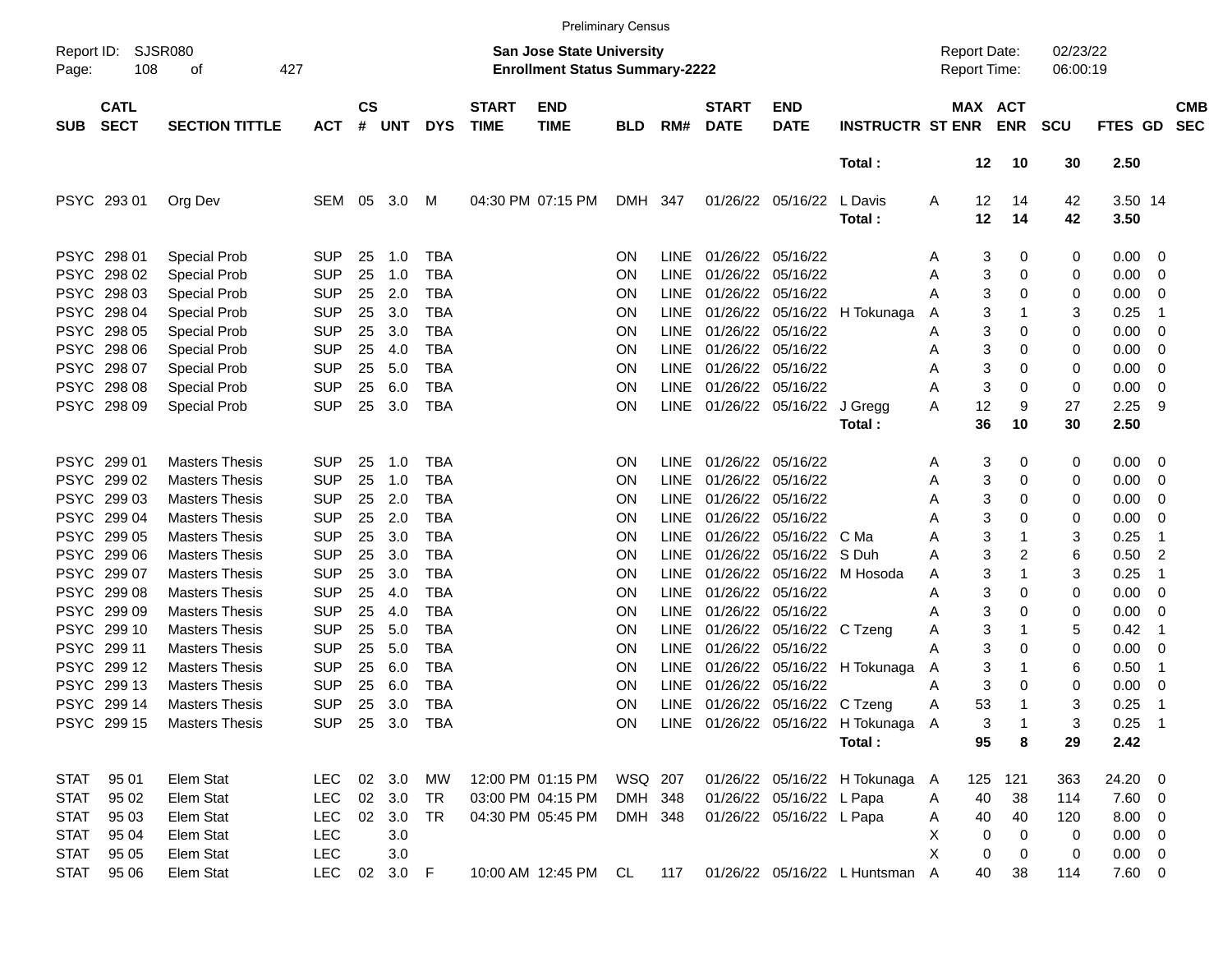|                                                                        | <b>Preliminary Census</b>                                                                                |                            |                             |                   |                                     |                             |                                                             |                               |                      |                                  |                                  |                                                |                    |                                     |                           |                                          |                |                          |
|------------------------------------------------------------------------|----------------------------------------------------------------------------------------------------------|----------------------------|-----------------------------|-------------------|-------------------------------------|-----------------------------|-------------------------------------------------------------|-------------------------------|----------------------|----------------------------------|----------------------------------|------------------------------------------------|--------------------|-------------------------------------|---------------------------|------------------------------------------|----------------|--------------------------|
| Report ID:<br>Page:                                                    | SJSR080<br><b>San Jose State University</b><br><b>Enrollment Status Summary-2222</b><br>109<br>427<br>οf |                            |                             |                   |                                     |                             |                                                             |                               |                      |                                  |                                  |                                                |                    | <b>Report Date:</b><br>Report Time: | 02/23/22<br>06:00:19      |                                          |                |                          |
| <b>CATL</b><br><b>SECT</b><br><b>SUB</b>                               | <b>SECTION TITTLE</b>                                                                                    | <b>ACT</b>                 | <b>CS</b><br>#              | UNT               | <b>DYS</b>                          | <b>START</b><br><b>TIME</b> | <b>END</b><br><b>TIME</b>                                   | <b>BLD</b>                    | RM#                  | <b>START</b><br><b>DATE</b>      | <b>END</b><br><b>DATE</b>        | <b>INSTRUCTR ST ENR</b>                        | <b>MAX</b>         | <b>ACT</b><br><b>ENR</b>            | <b>SCU</b>                | <b>FTES GD</b>                           |                | <b>CMB</b><br><b>SEC</b> |
| 95 07<br><b>STAT</b><br><b>STAT</b><br>95 80<br><b>STAT</b><br>9581    | Elem Stat<br>Elem Stat<br>Elem Stat                                                                      | LEC.<br><b>LEC</b><br>LEC. | 02 <sup>°</sup><br>02<br>02 | 3.0<br>3.0<br>3.0 | <b>TBA</b><br><b>TBA</b>            |                             | 05:30 PM 06:45 PM                                           | ON<br>ON                      | <b>LINE</b><br>LINE. | 01/26/22<br>01/26/22<br>01/26/22 | 05/16/22<br>05/16/22<br>05/16/22 | N Bathurst<br>R Tiwana                         | A<br>120<br>A<br>A | 60<br>$\Omega$<br>119<br>38<br>40   | $\mathbf 0$<br>357<br>114 | $0.00 \quad 0$<br>23.80<br>7.60          | - 0<br>- 0     |                          |
| <b>STAT</b><br>95 82                                                   | Elem Stat                                                                                                | LEC.                       | 02                          | 3.0               | $\top$                              |                             | 07:00 PM 08:15 PM                                           | ON                            | LINE                 | 01/26/22                         | 05/16/22                         | R Tiwana<br>Total:                             | A<br>505           | 40<br>40<br>434                     | 120<br>1302               | $8.00 \t 0$<br>86.80                     |                |                          |
| 115 01<br><b>STAT</b><br><b>STAT</b><br>115 02<br><b>STAT</b><br>11580 | Interm Stat<br>Interm Stat<br>Interm Stat                                                                | LEC.<br>LEC.<br><b>LEC</b> | 02<br>02<br>02 <sup>°</sup> | 3.0<br>3.0<br>3.0 | <b>MW</b><br><b>MW</b><br><b>TR</b> |                             | 12:00 PM 01:15 PM<br>04:30 PM 05:45 PM<br>01:30 PM 02:45 PM | CL<br><b>DMH</b><br><b>ON</b> | 117<br>355<br>LINE   | 01/26/22<br>01/26/22<br>01/26/22 | 05/16/22<br>05/16/22<br>05/16/22 | M Hosoda<br>M Hosoda<br>G Savage               | A<br>A<br>A        | 35<br>34<br>35<br>20<br>35<br>35    | 102<br>60<br>105          | $6.80 \quad 0$<br>$4.00 \quad 0$<br>7.00 | $\overline{0}$ |                          |
| 235 01<br><b>STAT</b><br><b>STAT</b><br>235 02                         | Multivar Analysis                                                                                        | SEM<br>SEM                 | 05<br>05                    | 3.0<br>3.0        | MW<br>R.                            |                             | 03:00 PM 04:15 PM<br>01:30 PM 04:15 PM                      | <b>DMH</b><br><b>DMH</b>      | 308<br>308           | 01/26/22<br>01/26/22             | 05/16/22<br>05/16/22             | <b>Total</b> :<br>H Tokunaga<br><b>G</b> Feist | 105<br>A<br>A      | 89<br>12<br>14<br>12<br>8           | 267<br>42<br>24           | 17.80<br>3.50 14<br>$2.00 \quad 8$       |                |                          |
|                                                                        | <b>Multivar Analysis</b>                                                                                 |                            |                             |                   |                                     |                             |                                                             |                               |                      |                                  |                                  | Total :                                        |                    | 24<br>22                            | 66                        | 5.50                                     |                |                          |

**Department : Psychology Department Total : 6046 5335 15037 1014.73 Lower Division : 1120 1048 3144 209.60 Upper Division : 4591 4083 11296 753.72<br>
Graduate Division : 335 204 597 51.42 Graduate Division :**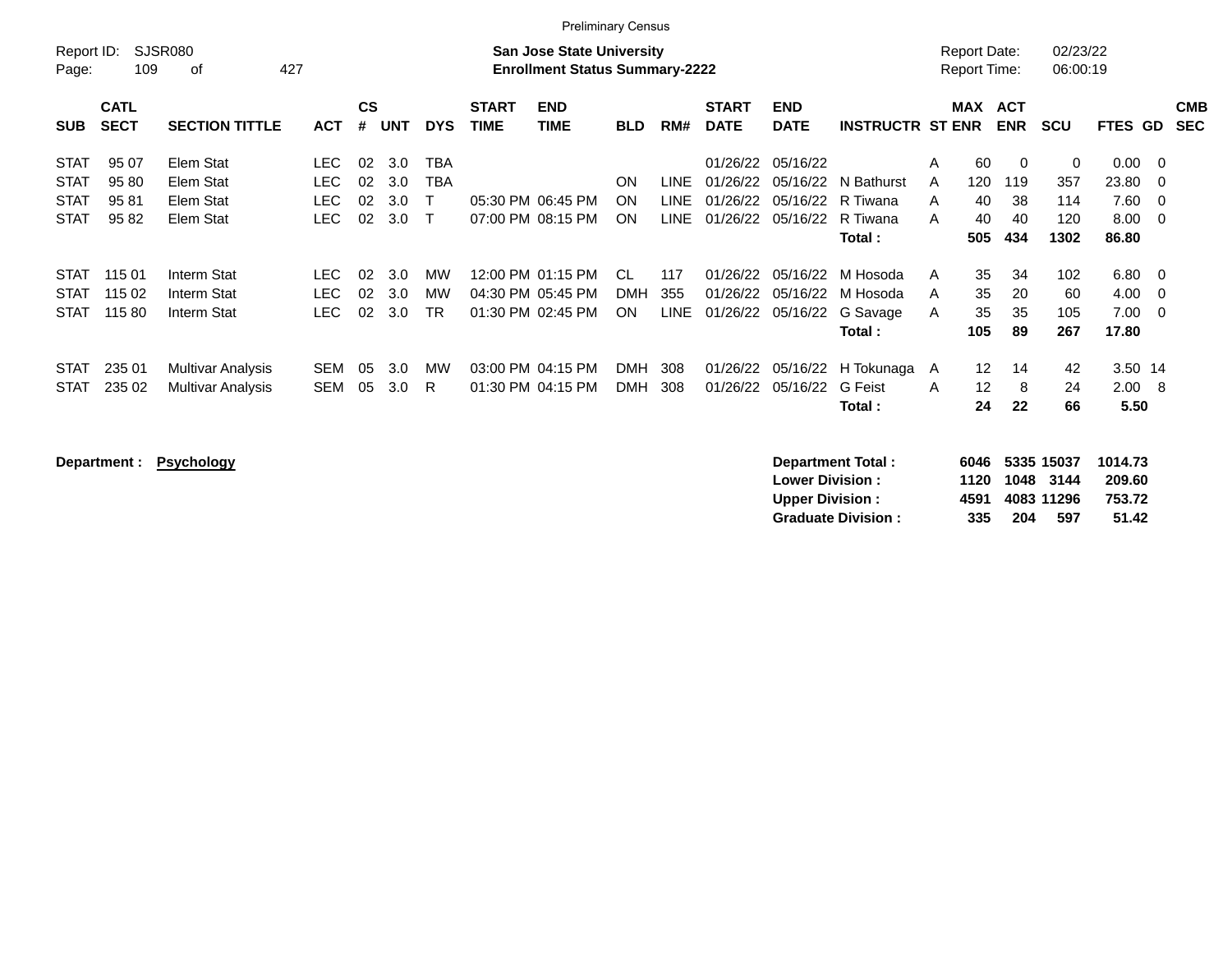|                     |                            |                                    |                |                    |            |            |                             | <b>Preliminary Census</b>                                                 |            |             |                             |                               |                         |   |                                            |                |                      |                |                |                          |
|---------------------|----------------------------|------------------------------------|----------------|--------------------|------------|------------|-----------------------------|---------------------------------------------------------------------------|------------|-------------|-----------------------------|-------------------------------|-------------------------|---|--------------------------------------------|----------------|----------------------|----------------|----------------|--------------------------|
| Report ID:<br>Page: | 110                        | <b>SJSR080</b><br>427<br>οf        |                |                    |            |            |                             | <b>San Jose State University</b><br><b>Enrollment Status Summary-2222</b> |            |             |                             |                               |                         |   | <b>Report Date:</b><br><b>Report Time:</b> |                | 02/23/22<br>06:00:19 |                |                |                          |
| <b>SUB</b>          | <b>CATL</b><br><b>SECT</b> | <b>SECTION TITTLE</b>              | <b>ACT</b>     | $\mathsf{cs}$<br># | <b>UNT</b> | <b>DYS</b> | <b>START</b><br><b>TIME</b> | <b>END</b><br><b>TIME</b>                                                 | <b>BLD</b> | RM#         | <b>START</b><br><b>DATE</b> | <b>END</b><br><b>DATE</b>     | <b>INSTRUCTR ST ENR</b> |   | MAX ACT                                    | <b>ENR</b>     | <b>SCU</b>           | FTES GD        |                | <b>CMB</b><br><b>SEC</b> |
| <b>College</b>      |                            | <b>Social Sciences, College of</b> |                |                    |            |            |                             |                                                                           |            |             |                             |                               |                         |   |                                            |                |                      |                |                |                          |
|                     | Department :               | Sociology                          |                |                    |            |            |                             |                                                                           |            |             |                             |                               |                         |   |                                            |                |                      |                |                |                          |
| AAS                 | 1 0 1                      | Intro Asn Am Studies               | <b>LEC</b>     | 02                 | 3.0        | МW         |                             | 09:00 AM 10:15 AM                                                         | <b>DMH</b> | 358         | 01/26/22                    |                               | 05/16/22 J Rondilla     | A | 40                                         | 40             | 120                  | 8.00           | - 0            |                          |
| AAS                 | 1 0 2                      | Intro Asn Am Studies               | <b>LEC</b>     | 02                 | 3.0        | <b>MW</b>  |                             | 12:00 PM 01:15 PM                                                         | <b>DMH</b> | 358         | 01/26/22                    | 05/16/22                      | J Rondilla              | A | 40                                         | 39             | 117                  | 7.80           | $\mathbf 0$    |                          |
| AAS                 | 1 0 3                      | Intro Asn Am Studies               | <b>LEC</b>     | 02                 | 3.0        | <b>TR</b>  |                             | 10:30 AM 11:45 AM                                                         | <b>DMH</b> | 358         | 01/26/22                    | 05/16/22 S Nojan              |                         | A | 40                                         | 39             | 117                  | 7.80           | $\mathbf 0$    |                          |
| AAS                 | 1 04                       | Intro Asn Am Studies               | <b>LEC</b>     | 02                 | 3.0        | <b>TR</b>  |                             | 12:00 PM 01:15 PM                                                         | <b>DMH</b> | 358         | 01/26/22                    | 05/16/22 S Nojan              |                         | A | 40                                         | 40             | 120                  | 8.00           | $\overline{0}$ |                          |
| AAS                 | 1 0 5                      | Intro Asn Am Studies               | <b>LEC</b>     | 02                 | 3.0        | <b>MW</b>  |                             | 01:30 PM 02:45 PM                                                         | <b>DMH</b> | 358         | 01/26/22                    | 05/16/22                      | J Rondilla              | A | 40                                         | 39             | 117                  | 7.80           | $\overline{0}$ |                          |
| AAS                 | 1 0 6                      | Intro Asn Am Studies               | <b>LEC</b>     | 02                 | 3.0        | МW         |                             | 03:00 PM 04:15 PM                                                         | <b>BBC</b> | 225         | 01/26/22                    |                               | 05/16/22 M Simon-ReynA  |   | 40                                         | 37             | 111                  | 7.40           | $\mathbf 0$    |                          |
| AAS                 | 1 0 7                      | Intro Asn Am Studies               | <b>LEC</b>     | 02                 | 3.0        | <b>MW</b>  |                             | 04:30 PM 05:45 PM                                                         | <b>BBC</b> | 225         | 01/26/22                    | 05/16/22                      | M Simon-ReynA           |   | 40                                         | 37             | 111                  | 7.40           | $\overline{0}$ |                          |
| AAS                 | 1 0 8                      | Intro Asn Am Studies               | <b>LEC</b>     | 02                 | 3.0        | <b>TR</b>  |                             | 01:30 PM 02:45 PM                                                         | <b>BBC</b> | 225         | 01/26/22                    | 05/16/22                      | C Ayson Plan A          |   | 40                                         | 40             | 120                  | 8.00           | $\overline{0}$ |                          |
| AAS                 | 1 0 9                      | Intro Asn Am Studies               | <b>LEC</b>     | 02                 | 3.0        | <b>TR</b>  |                             | 03:00 PM 04:15 PM                                                         | <b>BBC</b> | 225         | 01/26/22                    |                               | 05/16/22 C Ayson Plan A |   | 40                                         | 40             | 120                  | 8.00           | - 0            |                          |
|                     |                            |                                    |                |                    |            |            |                             |                                                                           |            |             |                             |                               | Total:                  |   | 360                                        | 351            | 1053                 | 70.20          |                |                          |
| AAS                 | 33A 01                     | AAS History I                      | <b>LEC</b>     | 01                 | 3.0        | MW         |                             | 10:30 AM 11:45 AM                                                         | CL.        | 234         | 01/26/22                    | 05/16/22                      | S Choi                  | A | 40                                         | 40             | 120                  | 8.00           | - 0            |                          |
| AAS                 | 33A 80                     | AAS History I                      | <b>LEC</b>     | 01                 | 3.0        | <b>TBA</b> |                             |                                                                           | <b>ON</b>  | <b>LINE</b> | 01/26/22                    | 05/16/22                      | S Choi                  | A | 40                                         | 40             | 120                  | 8.00           | 0              |                          |
|                     |                            |                                    |                |                    |            |            |                             |                                                                           |            |             |                             |                               | Total:                  |   | 80                                         | 80             | 240                  | 16.00          |                |                          |
| AAS                 | 33B 01                     | <b>AAS History II</b>              | <b>LEC</b>     | 01                 | 3.0        | МW         |                             | 01:30 PM 02:45 PM                                                         | CL         | 234         | 01/26/22                    | 05/16/22                      | S Choi                  | A | 40                                         | 40             | 120                  | 8.00           | - 0            |                          |
| AAS                 | 33B 02                     | <b>AAS History II</b>              | <b>LEC</b>     | 01                 | 3.0        | МW         |                             | 03:00 PM 04:15 PM                                                         | CL         | 234         | 01/26/22                    | 05/16/22                      | S Choi                  | A | 40                                         | 40             | 120                  | 8.00           | $\overline{0}$ |                          |
| AAS                 | 33B03                      | <b>AAS History II</b>              | <b>LEC</b>     | 01                 | 3.0        | <b>TR</b>  |                             | 09:00 AM 10:15 AM                                                         | CL         | 234         | 01/26/22                    | 05/16/22                      | H Do                    | A | 40                                         | 40             | 120                  | 8.00           | 0              |                          |
| AAS                 | 33B 04                     | <b>AAS History II</b>              | <b>LEC</b>     | 01                 | 3.0        | <b>TR</b>  |                             | 10:30 AM 11:45 AM                                                         | <b>CL</b>  | 234         | 01/26/22                    | 05/16/22                      | H Do                    | A | 40                                         | 40             | 120                  | 8.00           | 0              |                          |
| AAS                 | 33B 05                     | <b>AAS History II</b>              | <b>LEC</b>     | 01                 | 3.0        | <b>MW</b>  |                             | 10:30 AM 11:45 AM                                                         | <b>DMH</b> | 358         | 01/26/22                    | 05/16/22                      | Y Kwan                  | A | 40                                         | 40             | 120                  | 8.00           | $\mathbf 0$    |                          |
| AAS                 | 33B 06                     | <b>AAS History II</b>              | <b>LEC</b>     | 01                 | 3.0        | <b>TR</b>  |                             | 01:30 PM 02:45 PM                                                         | <b>DMH</b> | 358         | 01/26/22                    | 05/16/22                      | A Berney                | A | 40                                         | 40             | 120                  | 8.00           | 0              |                          |
| AAS                 | 33B 07                     | <b>AAS History II</b>              | <b>LEC</b>     | 01                 | 3.0        | <b>TR</b>  |                             | 03:00 PM 04:15 PM                                                         | <b>DMH</b> | 358         | 01/26/22                    | 05/16/22                      | A Berney                | A | 40                                         | 40             | 120                  | 8.00           | 0              |                          |
| AAS                 | 33B 08                     | <b>AAS History II</b>              | <b>LEC</b>     | 01                 | 3.0        | M          |                             | 09:00 AM 10:15 AM                                                         | <b>HGH</b> | 122         | 01/26/22                    | 05/16/22                      | H Do                    | A | 40                                         | 39             | 117                  | 7.80           | $\overline{0}$ |                          |
| AAS                 | 33B 80                     | <b>AAS History II</b>              | <b>LEC</b>     | 01                 | 3.0        | <b>TBA</b> |                             |                                                                           | <b>ON</b>  | <b>LINE</b> | 01/26/22                    | 05/16/22                      | S Choi                  | A | 40                                         | 39             | 117                  | 7.80           | $\mathbf 0$    |                          |
| AAS                 | 33B 81                     | <b>AAS History II</b>              | <b>LEC</b>     | 01                 | 3.0        | <b>TBA</b> |                             |                                                                           | <b>ON</b>  | <b>LINE</b> | 01/26/22                    | 05/16/22                      | J De Guzman A           |   | 40                                         | 39             | 117                  | 7.80           | 0              |                          |
|                     |                            |                                    |                |                    |            |            |                             |                                                                           |            |             |                             |                               | Total:                  |   | 400                                        | 397            | 1191                 | 79.40          |                |                          |
| AAS                 | 175 01                     | Asian Am Comm                      | <b>LEC</b>     | 02                 | 3.0        | <b>TR</b>  |                             | 01:30 PM 02:45 PM                                                         | CL         | 234         |                             | 01/26/22 05/16/22 H Do        |                         | A | 35                                         | 34             | 102                  | 6.80           | - 0            |                          |
|                     |                            |                                    |                |                    |            |            |                             |                                                                           |            |             |                             |                               | Total:                  |   | 35                                         | 34             | 102                  | 6.80           |                |                          |
| AAS                 | 180 31                     | <b>Individual Studies</b>          | <b>SUP</b>     | 36                 | 3.0        | TBA        |                             |                                                                           | ON.        |             |                             | LINE 01/26/22 05/16/22 Y Kwan |                         | A | 3                                          | $\overline{1}$ | 3                    | $0.20 \ 0$     |                |                          |
| AAS                 | 180 32                     | <b>Individual Studies</b>          | <b>SUP</b>     |                    | 36 3.0     | TBA        |                             |                                                                           | <b>ON</b>  |             |                             | LINE 01/26/22 05/16/22 H Do   |                         | A | 2                                          | $\overline{a}$ | 6                    | $0.40 \quad 0$ |                |                          |
| AAS                 | 180 33                     | <b>Individual Studies</b>          | <b>SUP</b>     |                    | 36 3.0     | TBA        |                             |                                                                           |            |             |                             | 01/26/22 05/16/22 Y Kwan      |                         | A | 3                                          | $\overline{1}$ | 3                    | $0.20 \ 0$     |                |                          |
|                     |                            |                                    |                |                    |            |            |                             |                                                                           |            |             |                             |                               | Total:                  |   | 8                                          | 4              | 12                   | 0.80           |                |                          |
|                     |                            |                                    |                |                    |            |            |                             |                                                                           |            |             |                             |                               |                         |   |                                            |                |                      |                |                |                          |
| AAS                 | 190 01                     | Internship                         | SUP 36 3.0 TBA |                    |            |            |                             |                                                                           | ON.        |             | LINE 01/26/22 05/16/22      |                               |                         | A | 5<br>5                                     | 0              | 0                    | $0.00 \t 0$    |                |                          |
|                     |                            |                                    |                |                    |            |            |                             |                                                                           |            |             |                             |                               | Total:                  |   |                                            | $\bf{0}$       | 0                    | 0.00           |                |                          |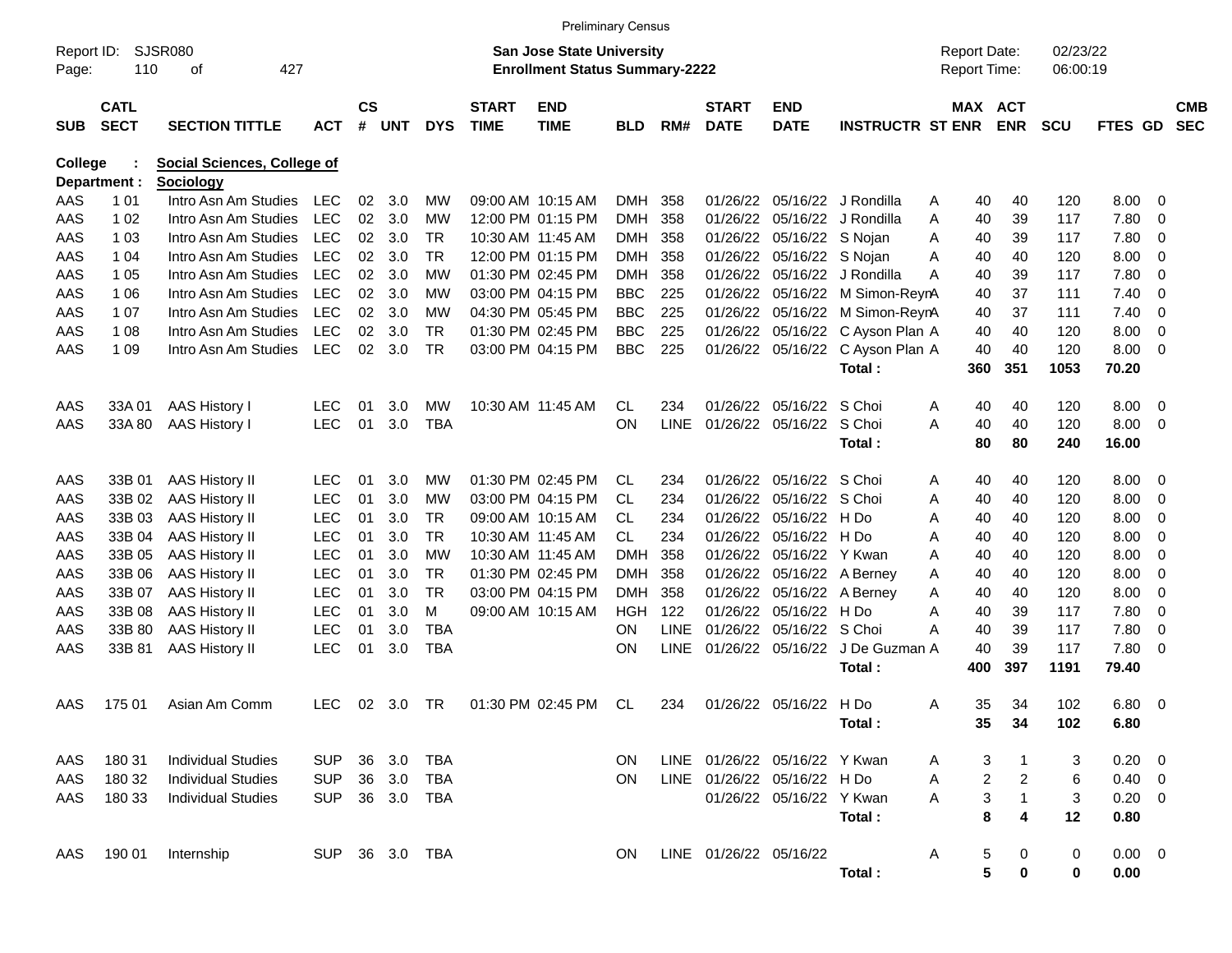|                     |                            |                          |            |                |            |            |                             |                                                                    | <b>Preliminary Census</b> |             |                             |                                |                                  |                                     |             |                 |                      |                |                          |                          |
|---------------------|----------------------------|--------------------------|------------|----------------|------------|------------|-----------------------------|--------------------------------------------------------------------|---------------------------|-------------|-----------------------------|--------------------------------|----------------------------------|-------------------------------------|-------------|-----------------|----------------------|----------------|--------------------------|--------------------------|
| Report ID:<br>Page: | <b>SJSR080</b><br>111      | οf                       | 427        |                |            |            |                             | San Jose State University<br><b>Enrollment Status Summary-2222</b> |                           |             |                             |                                |                                  | <b>Report Date:</b><br>Report Time: |             |                 | 02/23/22<br>06:00:19 |                |                          |                          |
| <b>SUB</b>          | <b>CATL</b><br><b>SECT</b> | <b>SECTION TITTLE</b>    | <b>ACT</b> | <b>CS</b><br># | <b>UNT</b> | <b>DYS</b> | <b>START</b><br><b>TIME</b> | <b>END</b><br><b>TIME</b>                                          | <b>BLD</b>                | RM#         | <b>START</b><br><b>DATE</b> | <b>END</b><br><b>DATE</b>      | <b>INSTRUCTR ST ENR</b>          | MAX ACT                             |             | <b>ENR</b>      | <b>SCU</b>           | FTES GD        |                          | <b>CMB</b><br><b>SEC</b> |
| SOCI                | 1 0 1                      | Intro to Sociology       | <b>LEC</b> | 01             | 3.0        | MW         |                             | 09:00 AM 10:15 AM                                                  | CL                        | 234         |                             | 01/26/22 05/16/22 A Healey     |                                  | Α                                   | 40          | 39              | 117                  | 7.80           | - 0                      |                          |
| SOCI                | 1 0 2                      | Intro to Sociology       | <b>LEC</b> |                | 3.0        |            |                             |                                                                    |                           |             |                             |                                |                                  | Χ                                   | 0           | $\mathbf 0$     | 0                    | 0.00           | $\overline{0}$           |                          |
| SOCI                | 1 0 3                      | Intro to Sociology       | <b>LEC</b> | 01             | 3.0        | TR         |                             | 10:30 AM 11:45 AM                                                  | HGH                       | 122         | 01/26/22                    |                                | 05/16/22 M Pasion                | A                                   | 40          | 40              | 120                  | 8.00           | $\overline{0}$           |                          |
| SOCI                | 180                        | Intro to Sociology       | <b>LEC</b> | 01             | 3.0        | <b>TBA</b> |                             |                                                                    | ON                        | <b>LINE</b> | 01/26/22                    | 05/16/22                       | M Pasion                         | Α                                   | 40          | 40              | 120                  | 8.00           | $\overline{0}$           |                          |
| SOCI                | 181                        | Intro to Sociology       | <b>LEC</b> | 01             | 3.0        | <b>TBA</b> |                             |                                                                    | ON                        | <b>LINE</b> |                             | 01/26/22 05/16/22              | M Pasion                         | A                                   | 40          | 40              | 120                  | 8.00           | $\overline{\phantom{0}}$ |                          |
|                     |                            |                          |            |                |            |            |                             |                                                                    |                           |             |                             |                                | Total:                           |                                     | 160         | 159             | 477                  | 31.80          |                          |                          |
| SOCI                | 15 01                      | Stat Ap in Soc Sci       | <b>LEC</b> |                | 3.0        |            |                             |                                                                    |                           |             |                             |                                |                                  | X                                   | 0           | 0               | 0                    | $0.00 \t 0$    |                          |                          |
| <b>SOCS</b>         | 15 01                      | Stat Ap in Soc Sci       | <b>LEC</b> |                | 3.0        |            |                             |                                                                    |                           |             |                             |                                |                                  | х                                   | 0           | 0               | 0                    | 0.00           | - 0                      |                          |
| SOCI                | 15 02                      | Stat Ap in Soc Sci       | <b>LEC</b> |                | 3.0        |            |                             |                                                                    |                           |             |                             |                                |                                  | X                                   | 0           | $\Omega$        | 0                    | 0.00           | $\overline{0}$           |                          |
| <b>SOCS</b>         | 15 02                      | Stat Ap in Soc Sci       | <b>LEC</b> |                | 3.0        |            |                             |                                                                    |                           |             |                             |                                |                                  | Х                                   | $\mathbf 0$ | $\Omega$        | 0                    | 0.00           | $\overline{0}$           |                          |
| SOCI                | 15 03                      | Stat Ap in Soc Sci       | <b>LEC</b> | 03             | 3.0        | MW         |                             | 10:30 AM 11:45 AM                                                  | ΟN                        | <b>LINE</b> | 01/26/22                    | 05/16/22 M Thiele              |                                  | Α                                   | 30          | 19              | 57                   | 3.80           | 0 <sup>o</sup>           |                          |
| <b>SOCS</b>         | 15 03                      | Stat Ap in Soc Sci       | <b>LEC</b> | 03             | 3.0        | <b>MW</b>  |                             | 10:30 AM 11:45 AM                                                  | OΝ                        | <b>LINE</b> | 01/26/22                    | 05/16/22                       | M Thiele                         | Α                                   | $\mathbf 0$ | 9               | 27                   | 1.80           | $0\,C$                   |                          |
| SOCI                | 1580                       | Stat Ap in Soc Sci       | <b>LEC</b> | 03             | 3.0        | TBA        |                             |                                                                    | ΟN                        | LINE.       | 01/26/22                    | 05/16/22                       | M Thiele                         | A                                   | 30          | 23              | 69                   | 4.60           | 0 <sup>o</sup>           |                          |
|                     | SOCS 1580                  | Stat Ap in Soc Sci       | <b>LEC</b> | 03             | 3.0        | <b>TBA</b> |                             |                                                                    | ON                        | <b>LINE</b> |                             | 01/26/22 05/16/22              | M Thiele                         | A                                   | $\mathbf 0$ | $6\phantom{1}6$ | 18                   | 1.20           | $0\,C$                   |                          |
|                     |                            |                          |            |                |            |            |                             |                                                                    |                           |             |                             |                                | Total:                           |                                     | 60          | 57              | 171                  | 11.40          |                          |                          |
| SOCI                | 80 01                      | Social Problems          | LEC        | 01             | 3.0        | TR.        |                             | 12:00 PM 01:15 PM                                                  | СL                        | 234         |                             | 01/26/22 05/16/22              | D Brook                          | Α                                   | 40          | 36              | 108                  | 7.20           | $\overline{\phantom{0}}$ |                          |
| SOCI                | 80 02                      | Social Problems          | <b>LEC</b> | 01             | 3.0        | <b>TR</b>  |                             | 09:00 AM 10:15 AM                                                  | <b>DMH</b>                | 358         |                             | 01/26/22 05/16/22              | M Pasion                         | A                                   | 40          | 38              | 114                  | 7.60 0         |                          |                          |
|                     |                            |                          |            |                |            |            |                             |                                                                    |                           |             |                             |                                | Total:                           |                                     | 80          | 74              | 222                  | 14.80          |                          |                          |
| SOCI                |                            | 100W 01 Writing Workshop | SEM        | 04             | 3.0        | MW         |                             | 09:00 AM 10:15 AM                                                  | DMH 162                   |             |                             | 01/26/22 05/16/22 K Jeffery    |                                  | Α                                   | 25          | 29              | 87                   | 5.80 0         |                          |                          |
| SOCI                |                            | 100W 02 Writing Workshop | <b>SEM</b> |                | 3.0        |            |                             |                                                                    |                           |             |                             |                                |                                  | X                                   | 0           | $\mathbf 0$     | 0                    | 0.00           | $\overline{\mathbf{0}}$  |                          |
| SOCI                |                            | 100W 03 Writing Workshop | <b>SEM</b> | 04             | 3.0        | TR         |                             | 01:30 PM 02:45 PM                                                  | DMH                       | 162         | 01/26/22                    | 05/16/22                       | D Brook                          | A                                   | 25          | 24              | 72                   | 4.80           | $\overline{0}$           |                          |
| SOCI                |                            | 100W 04 Writing Workshop | <b>SEM</b> | 04             | 3.0        | <b>TR</b>  |                             | 04:30 PM 05:45 PM                                                  | <b>DMH</b>                | 226A        | 01/26/22                    | 05/16/22 D Brook               |                                  | Α                                   | 25          | 23              | 69                   | 4.60           | $\overline{0}$           |                          |
| SOCI                |                            | 100W 80 Writing Workshop | <b>SEM</b> | 04             | 3.0        | <b>TBA</b> |                             |                                                                    | OΝ                        | LINE.       | 01/26/22                    | 05/16/22                       | T Dehaan                         | Α                                   | 25          | 25              | 75                   | 5.00           | $\overline{\mathbf{0}}$  |                          |
| SOCI                |                            | 100W 81 Writing Workshop | <b>SEM</b> | 04             | 3.0        | <b>TBA</b> |                             |                                                                    | ON                        | <b>LINE</b> |                             |                                | 01/26/22 05/16/22 L Roberts      | A                                   | 25          | 25              | 75                   | $5.00 \t 0$    |                          |                          |
|                     |                            |                          |            |                |            |            |                             |                                                                    |                           |             |                             |                                | Total:                           |                                     | 125         | 126             | 378                  | 25.20          |                          |                          |
|                     | SOCI 101 01                | Social Theory            | <b>LEC</b> |                | 02 3.0     | MW         |                             | 03:00 PM 04:15 PM                                                  | DMH 162                   |             |                             |                                | 01/26/22 05/16/22 W Armaline     | A                                   | 30          | 32              | 96                   | 6.40           | $\overline{\phantom{0}}$ |                          |
|                     | SOCI 101 02                | Social Theory            | <b>LEC</b> |                | 02 3.0     | TR         |                             | 09:00 AM 10:15 AM                                                  | DMH 162                   |             |                             | 01/26/22 05/16/22 P Chua       |                                  | Α                                   | 30          | 30              | 90                   | $6.00 \quad 0$ |                          |                          |
|                     | SOCI 101 03                | Social Theory            | <b>LEC</b> |                | 02 3.0     | TR         |                             | 03:00 PM 04:15 PM                                                  | DMH 162                   |             |                             | 01/26/22 05/16/22 P Chua       |                                  | Α                                   | 30          | 32              | 96                   | $6.40\ 0$      |                          |                          |
|                     | SOCI 101 80                | Social Theory            | <b>LEC</b> |                |            | 02 3.0 TBA |                             |                                                                    | <b>ON</b>                 |             |                             | LINE 01/26/22 05/16/22 M Rokni |                                  | Α                                   | 30          | 30              | 90                   | $6.00 \t 0$    |                          |                          |
|                     |                            |                          |            |                |            |            |                             |                                                                    |                           |             |                             |                                | Total:                           |                                     | 120         | 124             | 372                  | 24.80          |                          |                          |
|                     | SOCI 104 01                | Quantit Res Meth         | <b>LEC</b> |                | 3.0        |            |                             |                                                                    |                           |             |                             |                                |                                  | X                                   | 0           | 0               | 0                    | $0.00 \t 0$    |                          |                          |
|                     | SOCI 104 02                | Quantit Res Meth         | <b>LEC</b> |                | 02 3.0     | МW         |                             | 12:00 PM 01:15 PM                                                  | DMH 162                   |             |                             | 01/26/22 05/16/22 E Sweet      |                                  | A                                   | 30          | 32              | 96                   | $6.40\ 0$      |                          |                          |
|                     | SOCI 104 03                | Quantit Res Meth         | <b>LEC</b> |                | 02 3.0 TR  |            |                             | 12:00 PM 01:15 PM                                                  | DMH 162                   |             |                             |                                | 01/26/22 05/16/22 J Ruijgrok N A |                                     | 30          | 28              | 84                   | 5.60 0         |                          |                          |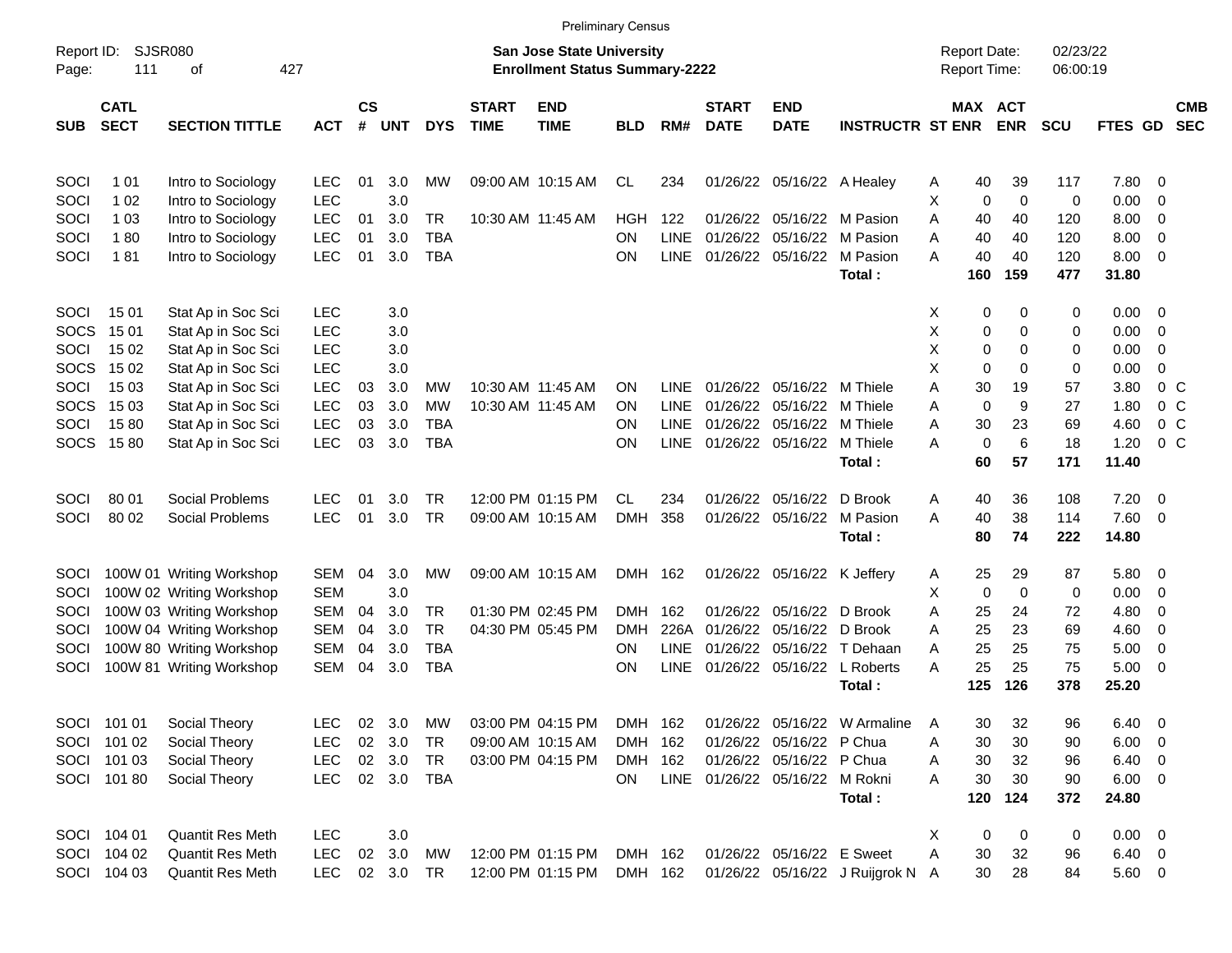|                     |                            |                                                                                                          |                |                    |            |              |                             |                                                                    | <b>Preliminary Census</b> |             |                               |                           |                         |                                            |             |                      |                       |                          |
|---------------------|----------------------------|----------------------------------------------------------------------------------------------------------|----------------|--------------------|------------|--------------|-----------------------------|--------------------------------------------------------------------|---------------------------|-------------|-------------------------------|---------------------------|-------------------------|--------------------------------------------|-------------|----------------------|-----------------------|--------------------------|
| Report ID:<br>Page: | 112                        | SJSR080<br>427<br>οf                                                                                     |                |                    |            |              |                             | San Jose State University<br><b>Enrollment Status Summary-2222</b> |                           |             |                               |                           |                         | <b>Report Date:</b><br><b>Report Time:</b> |             | 02/23/22<br>06:00:19 |                       |                          |
| <b>SUB</b>          | <b>CATL</b><br><b>SECT</b> | <b>SECTION TITTLE</b>                                                                                    | <b>ACT</b>     | $\mathsf{cs}$<br># | <b>UNT</b> | <b>DYS</b>   | <b>START</b><br><b>TIME</b> | <b>END</b><br><b>TIME</b>                                          | <b>BLD</b>                | RM#         | <b>START</b><br><b>DATE</b>   | <b>END</b><br><b>DATE</b> | <b>INSTRUCTR ST ENR</b> | MAX ACT                                    | <b>ENR</b>  | <b>SCU</b>           | <b>FTES GD</b>        | <b>CMB</b><br><b>SEC</b> |
| <b>SOCI</b>         | 104 80                     | <b>Quantit Res Meth</b>                                                                                  | LEC.           | 02                 | 3.0        | TBA          |                             |                                                                    | <b>ON</b>                 | <b>LINE</b> | 01/26/22                      |                           | 05/16/22 J DeHaan       | 30<br>A                                    | 35          | 105                  | 7.00                  | - 0                      |
| SOCI                | 10481                      | <b>Quantit Res Meth</b>                                                                                  | <b>LEC</b>     |                    | 3.0        |              |                             |                                                                    |                           |             |                               |                           |                         | X<br>0                                     | $\mathbf 0$ | 0                    | 0.00                  | - 0                      |
| SOCI                | 104 82                     | <b>Quantit Res Meth</b>                                                                                  | <b>LEC</b>     |                    | 3.0        |              |                             |                                                                    |                           |             |                               |                           |                         | X<br>0                                     | 0           | 0                    | 0.00                  | 0                        |
| SOCI                | 10483                      | <b>Quantit Res Meth</b>                                                                                  | <b>LEC</b>     | 02                 | 3.0        | TBA          |                             |                                                                    | <b>ON</b>                 | LINE        |                               | 01/26/22 05/16/22         | J DeHaan<br>Total:      | A<br>30<br>120                             | 31<br>126   | 93<br>378            | 6.20<br>25.20         | - 0                      |
| <b>SOCI</b>         | 105 01                     | <b>Qual Research Meth</b>                                                                                | <b>LEC</b>     | 02                 | 3.0        | MW           |                             | 01:30 PM 02:45 PM                                                  | <b>DMH</b>                | 162         | 01/26/22                      | 05/16/22                  | N Boero                 | 30                                         | 27          | 81                   | 5.40                  | $\overline{\phantom{0}}$ |
| SOCI                | 105 02                     | Qual Research Meth                                                                                       | <b>LEC</b>     | 02                 | 3.0        | <b>TR</b>    |                             | 09:00 AM 10:15 AM                                                  | <b>DMH</b>                | 231         | 01/26/22                      | 05/16/22                  | Y Wiggins               | A<br>30<br>A                               | 29          | 87                   | 5.80                  | $\overline{\mathbf{0}}$  |
| SOCI                | 105 03                     | Qual Research Meth                                                                                       | <b>LEC</b>     | 02                 | 3.0        | МW           |                             | 09:00 AM 10:15 AM                                                  | <b>DMH</b>                | 231         | 01/26/22                      | 05/16/22                  | N Boero                 | Α<br>30                                    | 23          | 69                   | 4.60                  | 0                        |
| SOCI                | 10580                      | <b>Qual Research Meth</b>                                                                                | <b>LEC</b>     | 02                 | 3.0        | $\mathsf{T}$ |                             | 01:30 PM 02:45 PM                                                  | OΝ                        | <b>LINE</b> | 01/26/22                      | 05/16/22                  | J DeHaan                | 30<br>A                                    | 30          | 90                   | 6.00                  | - 0                      |
|                     |                            |                                                                                                          |                |                    |            |              |                             |                                                                    |                           |             |                               |                           | Total:                  | 120                                        | 109         | 327                  | 21.80                 |                          |
| <b>SOCI</b>         | 116 01                     | <b>Global Society</b>                                                                                    | <b>LEC</b>     | 01                 | 3.0        | <b>TR</b>    |                             | 10:30 AM 11:45 AM                                                  | CL                        | 310         | 01/26/22                      | 05/16/22                  | P Chua                  | 35<br>A                                    | 34          | 102                  | 6.80                  | - 0                      |
| SOCI                | 11680                      | <b>Global Society</b>                                                                                    | <b>LEC</b>     | 01                 | 3.0        | <b>TBA</b>   |                             |                                                                    | ΟN                        | <b>LINE</b> | 01/26/22                      | 05/16/22                  | M Rokni                 | 35<br>A                                    | 34          | 102                  | 6.80                  | $\overline{\mathbf{0}}$  |
| SOCI                | 11681                      | <b>Global Society</b>                                                                                    | <b>LEC</b>     | 01                 | 3.0        | <b>TBA</b>   |                             |                                                                    | ΟN                        | <b>LINE</b> |                               | 01/26/22 05/16/22         | M Rokni                 | 35<br>Α                                    | 34          | 102                  | 6.80                  | 0                        |
| SOCI                | 11682                      | <b>Global Society</b>                                                                                    | <b>LEC</b>     |                    | 3.0        |              |                             |                                                                    |                           |             |                               |                           |                         | X<br>0                                     | $\mathbf 0$ | 0                    | 0.00                  | - 0                      |
|                     |                            |                                                                                                          |                |                    |            |              |                             |                                                                    |                           |             |                               |                           | Total:                  | 105                                        | 102         | 306                  | 20.40                 |                          |
| SOCI                | 11801                      | Soci of Hum Rights                                                                                       | <b>LEC</b>     | 02                 | 3.0        | MW           |                             | 04:30 PM 05:45 PM                                                  | <b>DMH</b>                |             | 226A 01/26/22 05/16/22        |                           | W Armaline<br>Total:    | 35<br>A<br>35                              | 34<br>34    | 102<br>102           | $6.80\quad 0$<br>6.80 |                          |
| <b>SOCI</b>         | 120 04                     | Contemp Soc Issues                                                                                       | <b>LEC</b>     |                    | 3.0        |              |                             |                                                                    |                           |             |                               |                           |                         | X<br>0                                     | 0           | 0                    | $0.00 \quad 0$        |                          |
|                     |                            |                                                                                                          |                |                    |            |              |                             |                                                                    |                           |             |                               |                           | Total:                  | 0                                          | $\bf{0}$    | 0                    | 0.00                  |                          |
| SOCI                | 140 80                     | Soci of Media                                                                                            | <b>LEC</b>     | 02                 | 3.0        | TBA          |                             |                                                                    | ON                        | LINE        |                               | 01/26/22 05/16/22         | A Berney<br>Total:      | 35<br>A<br>35                              | 35<br>35    | 105<br>105           | 7.05<br>7.05          | - 1                      |
| <b>SOCI</b>         | 141 01                     | Envr Soci                                                                                                | <b>LEC</b>     |                    | 3.0        |              |                             |                                                                    |                           |             |                               |                           |                         | Х<br>0                                     | 0           | 0                    | 0.00                  | $\overline{\phantom{0}}$ |
| SOCI                | 141 02                     | <b>Envr Soci</b>                                                                                         | <b>LEC</b>     | 02                 | 3.0        | MW           |                             | 01:30 PM 02:45 PM                                                  | ON                        | <b>LINE</b> |                               | 01/26/22 05/16/22         | M Thiele                | A<br>35                                    | 32          | 96                   | 6.45                  | $\overline{1}$           |
|                     |                            |                                                                                                          |                |                    |            |              |                             |                                                                    |                           |             |                               |                           | Total:                  | 35                                         | 32          | 96                   | 6.45                  |                          |
|                     |                            | SOCI 142 01 Crit Native Am Std LEC 02 3.0 TR 01:30 PM 02:45 PM DMH 226A 01/26/22 05/16/22 S de Bourbon A |                |                    |            |              |                             |                                                                    |                           |             |                               |                           |                         | 35                                         | 15          | 45                   | $3.00 \ 0$            |                          |
|                     |                            |                                                                                                          |                |                    |            |              |                             |                                                                    |                           |             |                               |                           | Total:                  | 35                                         | 15          | 45                   | 3.00                  |                          |
|                     |                            | SOCI 146 01 Work Power & Leisure LEC                                                                     |                |                    | 3.0        |              |                             |                                                                    |                           |             |                               |                           |                         | X<br>0                                     | 0           | 0                    | $0.00 \t 0$           |                          |
|                     |                            |                                                                                                          |                |                    |            |              |                             |                                                                    |                           |             |                               |                           | Total:                  | $\pmb{0}$                                  | $\bf{0}$    | 0                    | 0.00                  |                          |
|                     |                            | SOCI 147 80 Edu Global Justice                                                                           | LEC 02 3.0 TBA |                    |            |              |                             |                                                                    | <b>ON</b>                 |             | LINE 01/26/22 05/16/22 P Chua |                           | Total:                  | A<br>35<br>35 <sup>5</sup>                 | 34<br>34    | 102<br>102           | $6.80\quad 0$<br>6.80 |                          |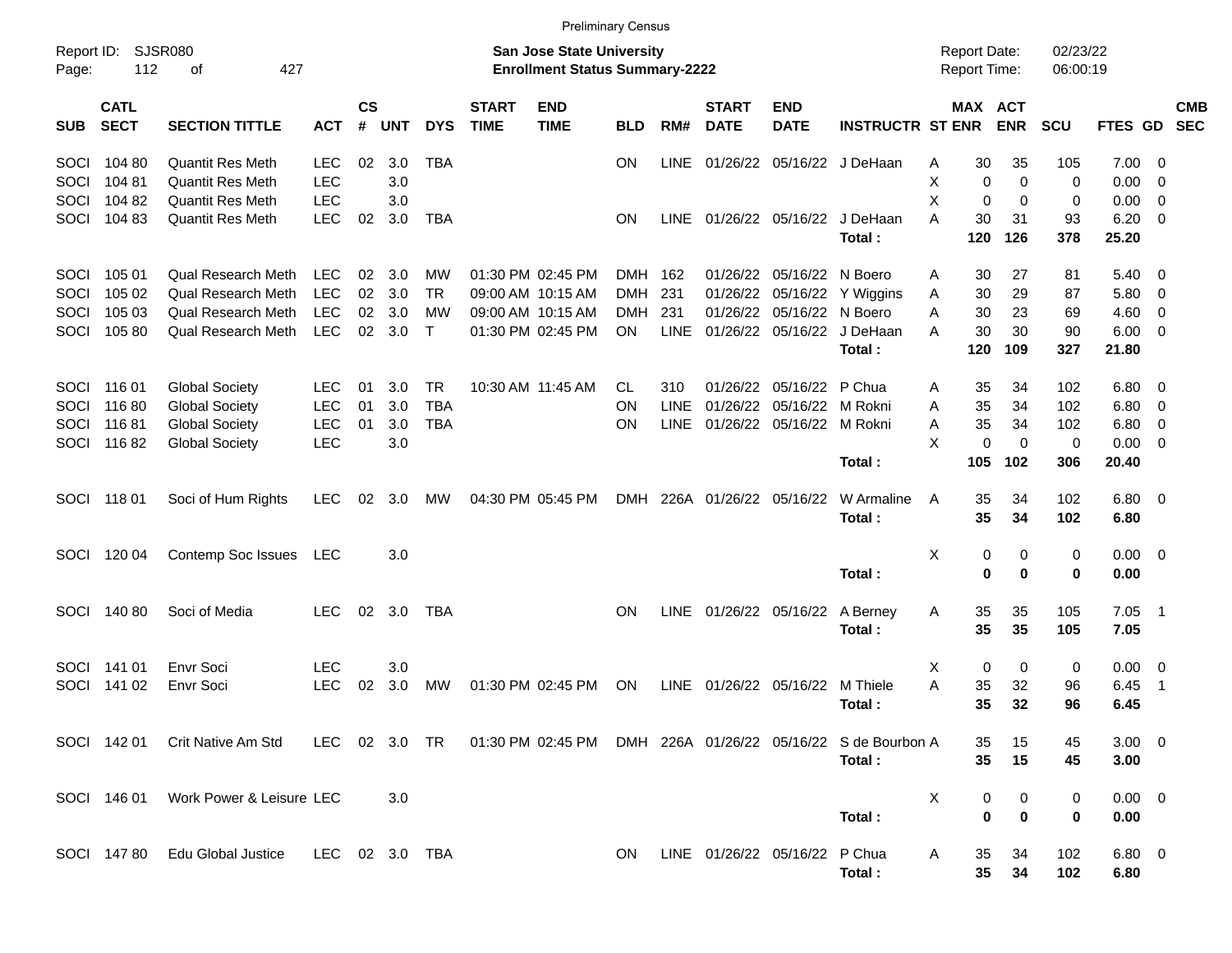|              |                            |                                                      |                          |                |                  |                   |                             | <b>Preliminary Census</b>                                                 |                      |                     |                             |                                                      |                                                              |                                     |                            |                      |                                  |                                                     |                          |
|--------------|----------------------------|------------------------------------------------------|--------------------------|----------------|------------------|-------------------|-----------------------------|---------------------------------------------------------------------------|----------------------|---------------------|-----------------------------|------------------------------------------------------|--------------------------------------------------------------|-------------------------------------|----------------------------|----------------------|----------------------------------|-----------------------------------------------------|--------------------------|
| Page:        | Report ID: SJSR080<br>113  | 427<br>of                                            |                          |                |                  |                   |                             | <b>San Jose State University</b><br><b>Enrollment Status Summary-2222</b> |                      |                     |                             |                                                      |                                                              | <b>Report Date:</b><br>Report Time: |                            | 02/23/22<br>06:00:19 |                                  |                                                     |                          |
| <b>SUB</b>   | <b>CATL</b><br><b>SECT</b> | <b>SECTION TITTLE</b>                                | <b>ACT</b>               | <b>CS</b><br># | <b>UNT</b>       | <b>DYS</b>        | <b>START</b><br><b>TIME</b> | <b>END</b><br><b>TIME</b>                                                 | <b>BLD</b>           | RM#                 | <b>START</b><br><b>DATE</b> | <b>END</b><br><b>DATE</b>                            | <b>INSTRUCTR ST ENR</b>                                      |                                     | MAX ACT<br><b>ENR</b>      | <b>SCU</b>           | FTES GD                          |                                                     | <b>CMB</b><br><b>SEC</b> |
| SOCI         | 151 01                     | Violence in Family                                   | <b>LEC</b>               | 02             | 3.0              | TR                |                             | 03:00 PM 04:15 PM                                                         | <b>BBC</b>           | 320                 |                             |                                                      | 01/26/22 05/16/22 S de Bourbon A<br>Total:                   | 35<br>35                            | 36<br>36                   | 108<br>108           | $7.20 \t 0$<br>7.20              |                                                     |                          |
| SOCI         | 154 01                     | Non Conform Behav                                    | <b>LEC</b>               |                | 02 3.0           | TR                |                             | 04:30 PM 05:45 PM                                                         | DMH                  |                     |                             | 226B 01/26/22 05/16/22                               | S Morewitz<br>Total:                                         | 35<br>A<br>35                       | 17<br>17                   | 51<br>51             | $3.40 \quad 0$<br>3.40           |                                                     |                          |
| SOCI         | 16080                      | Immigration & Identy                                 | <b>LEC</b>               |                | 02 3.0           | TBA               |                             |                                                                           | <b>ON</b>            | LINE                |                             | 01/26/22 05/16/22                                    | F DuCros<br>Total:                                           | Α<br>35<br>35                       | 36<br>36                   | 108<br>108           | $7.20 \t 0$<br>7.20              |                                                     |                          |
|              | SOCI 16180<br>GEOG 161 80  | City Life<br>City Life                               | <b>LEC</b><br><b>LEC</b> | 02<br>02       | 3.0<br>3.0       | TBA<br><b>TBA</b> |                             |                                                                           | ΟN<br>ON             | LINE<br><b>LINE</b> | 01/26/22                    | 01/26/22 05/16/22<br>05/16/22                        | J DeHaan<br>J DeHaan<br>Total:                               | 35<br>Α<br>0<br>A<br>35             | 31<br>$\overline{4}$<br>35 | 93<br>12<br>105      | 6.20<br>0.80<br>7.00             | $0\,C$<br>0 <sup>o</sup>                            |                          |
| SOCI<br>SOCI | 16280<br>162 81            | Race/Ethnic Rels<br>Race/Ethnic Rels                 | <b>LEC</b><br><b>LEC</b> | 02<br>02       | 3.0<br>3.0       | TBA<br><b>TBA</b> |                             |                                                                           | ΟN<br>ON             | LINE<br><b>LINE</b> |                             | 01/26/22 05/16/22                                    | 01/26/22 05/16/22 R Bryant-And A<br>R Bryant-And A<br>Total: | 35<br>35<br>70                      | 35<br>35<br>70             | 105<br>105<br>210    | 7.00<br>7.00<br>14.00            | $\overline{\phantom{0}}$<br>$\overline{\mathbf{0}}$ |                          |
| SOCI         | 16380                      | Social Change                                        | <b>LEC</b>               |                | 02 3.0           | TBA               |                             |                                                                           | ΟN                   | LINE                |                             | 01/26/22 05/16/22                                    | M Rokni<br>Total:                                            | A<br>35<br>35                       | 35<br>35                   | 105<br>105           | $7.00 \t 0$<br>7.00              |                                                     |                          |
| SOCI         | 164 01                     | Social Action                                        | LEC.                     |                | 02 3.0           | <b>TR</b>         |                             | 12:00 PM 01:15 PM                                                         | DMH 231              |                     |                             |                                                      | 01/26/22 05/16/22 S Myers-Lipt A<br>Total:                   | 35<br>35                            | 28<br>28                   | 84<br>84             | $5.60 \quad 0$<br>5.60           |                                                     |                          |
| SOCI         | 165 01                     | Poverty Wealth Prv                                   | <b>LEC</b>               | 02             | 3.0              | МW                |                             | 03:00 PM 04:15 PM                                                         | DMH 231              |                     |                             | 01/26/22 05/16/22                                    | P Rudy<br>Total:                                             | Α<br>35<br>35                       | 18<br>18                   | 54<br>54             | 3.60 0<br>3.60                   |                                                     |                          |
| SOCI         | 16680<br>GERO 166 80       | <b>Medical Sociology</b><br><b>Medical Sociology</b> | <b>LEC</b><br><b>LEC</b> | 02<br>02       | 3.0<br>3.0       | TBA<br><b>TBA</b> |                             |                                                                           | <b>ON</b><br>ΟN      | <b>LINE</b><br>LINE | 01/26/22                    | 01/26/22 05/16/22<br>05/16/22                        | N Boero<br>N Boero<br>Total:                                 | 35<br>Α<br>0<br>A<br>35             | 35<br>$\mathbf{1}$<br>36   | 105<br>3<br>108      | 7.00<br>0.20<br>7.20             | $0\,$ C<br>0 <sup>o</sup>                           |                          |
|              | SOCI 16980                 | Polit Sociology                                      | LEC.                     |                |                  | 02 3.0 TBA        |                             |                                                                           | <b>ON</b>            |                     |                             | LINE 01/26/22 05/16/22 M Rokni                       | Total:                                                       | 35<br>Α<br>35                       | 33<br>33                   | 99<br>99             | $6.60$ 0<br>6.60                 |                                                     |                          |
|              | SOCI 170 02<br>SOCI 170 80 | Soci of Family<br>Soci of Family                     | <b>LEC</b><br><b>LEC</b> |                | 02 3.0<br>02 3.0 | МW<br><b>TBA</b>  |                             | 12:00 PM 01:15 PM                                                         | DMH 231<br><b>ON</b> |                     |                             | 01/26/22 05/16/22 A Healey<br>LINE 01/26/22 05/16/22 | L Roberts<br>Total:                                          | A<br>35<br>A<br>35<br>70            | 38<br>35<br>73             | 114<br>105<br>219    | $7.60$ 0<br>$7.00 \t 0$<br>14.60 |                                                     |                          |
|              | SOCI 172 01                | <b>LGBT Studies</b>                                  | LEC 02 3.0 R             |                |                  |                   |                             | 06:00 PM 08:45 PM                                                         | BBC 105              |                     |                             |                                                      | 01/26/22 05/16/22 S de Bourbon A                             | 35                                  | 31                         | 93                   | $6.25$ 1                         |                                                     |                          |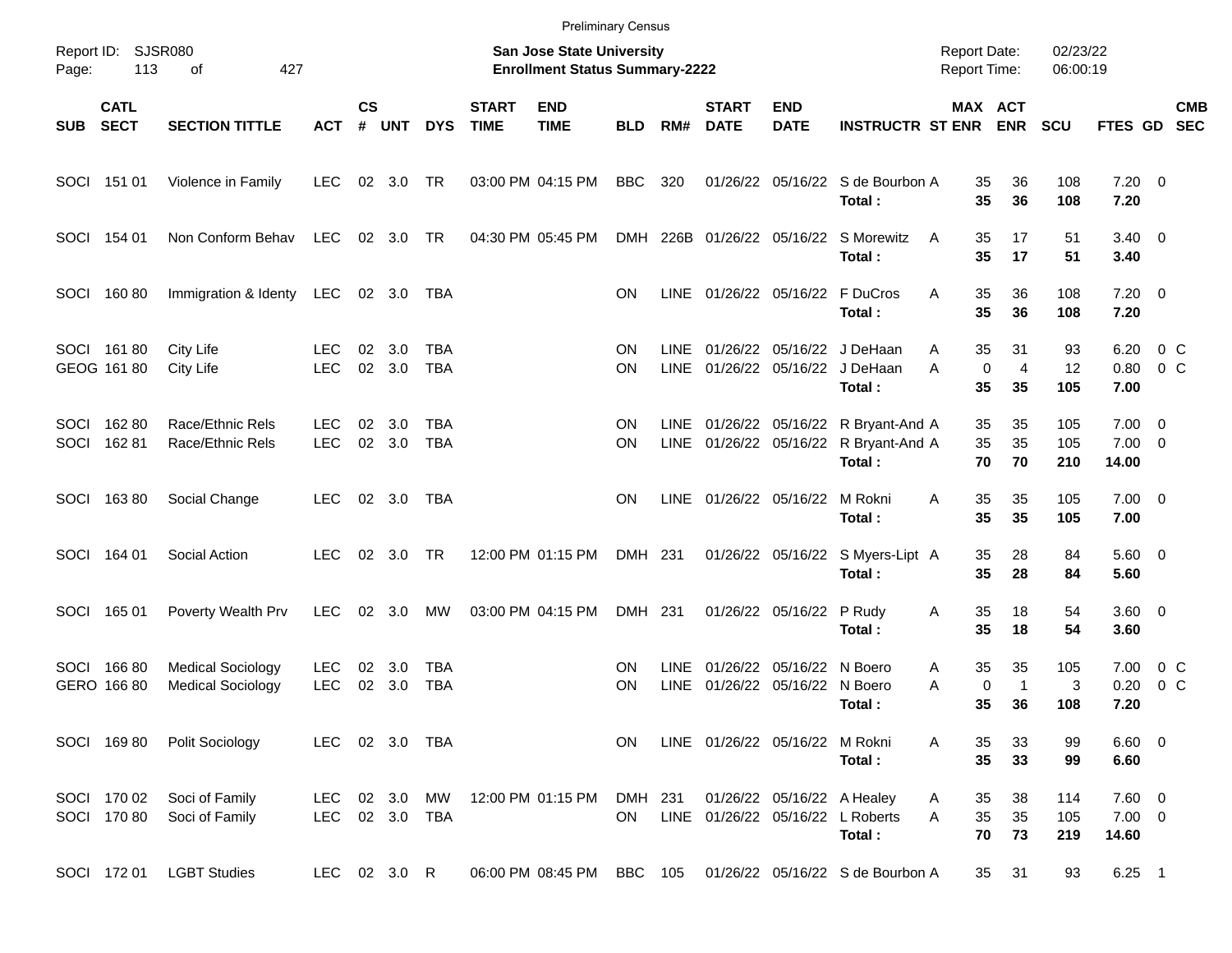|                                             |                                                                              | <b>Preliminary Census</b><br>San Jose State University                                                                           |                                                                                  |                                  |                                        |                                                                           |                             |                                        |                                         |                                                                         |                                                                                                                                 |                                                          |                                             |                                                       |                                                     |                                 |                                                                                  |                                                                                |                          |
|---------------------------------------------|------------------------------------------------------------------------------|----------------------------------------------------------------------------------------------------------------------------------|----------------------------------------------------------------------------------|----------------------------------|----------------------------------------|---------------------------------------------------------------------------|-----------------------------|----------------------------------------|-----------------------------------------|-------------------------------------------------------------------------|---------------------------------------------------------------------------------------------------------------------------------|----------------------------------------------------------|---------------------------------------------|-------------------------------------------------------|-----------------------------------------------------|---------------------------------|----------------------------------------------------------------------------------|--------------------------------------------------------------------------------|--------------------------|
| Page:                                       | Report ID: SJSR080<br>114                                                    | 427<br>οf                                                                                                                        |                                                                                  |                                  |                                        |                                                                           |                             | <b>Enrollment Status Summary-2222</b>  |                                         |                                                                         |                                                                                                                                 |                                                          |                                             | <b>Report Date:</b><br><b>Report Time:</b>            |                                                     | 02/23/22<br>06:00:19            |                                                                                  |                                                                                |                          |
| <b>SUB</b>                                  | <b>CATL</b><br><b>SECT</b>                                                   | <b>SECTION TITTLE</b>                                                                                                            | <b>ACT</b>                                                                       | $\mathsf{cs}$<br>#               | <b>UNT</b>                             | <b>DYS</b>                                                                | <b>START</b><br><b>TIME</b> | <b>END</b><br><b>TIME</b>              | <b>BLD</b>                              | RM#                                                                     | <b>START</b><br><b>DATE</b>                                                                                                     | <b>END</b><br><b>DATE</b>                                | <b>INSTRUCTR ST ENR</b>                     |                                                       | MAX ACT<br><b>ENR</b>                               | <b>SCU</b>                      | FTES GD                                                                          |                                                                                | <b>CMB</b><br><b>SEC</b> |
|                                             |                                                                              |                                                                                                                                  |                                                                                  |                                  |                                        |                                                                           |                             |                                        |                                         |                                                                         |                                                                                                                                 |                                                          | Total:                                      | 35                                                    | 31                                                  | 93                              | 6.25                                                                             |                                                                                |                          |
|                                             | SOCI 173 80                                                                  | Socialization                                                                                                                    | <b>LEC</b>                                                                       |                                  | 02 3.0                                 | TBA                                                                       |                             |                                        | OΝ                                      | LINE                                                                    | 01/26/22 05/16/22                                                                                                               |                                                          | T Dehaan<br>Total:                          | Α<br>35<br>35                                         | 35<br>35                                            | 105<br>105                      | $7.00 \t 0$<br>7.00                                                              |                                                                                |                          |
|                                             | SOCI 174 80                                                                  | <b>Sexualities</b>                                                                                                               | <b>LEC</b>                                                                       |                                  | 02 3.0                                 | TBA                                                                       |                             |                                        | <b>ON</b>                               | <b>LINE</b>                                                             |                                                                                                                                 | 01/26/22 05/16/22                                        | T Dehaan<br>Total:                          | 35<br>Α<br>35                                         | 35<br>35                                            | 105<br>105                      | $7.00 \t 0$<br>7.00                                                              |                                                                                |                          |
|                                             | SOCI 175 01<br>WGSS 175 01                                                   | Soc of Mas & Fem<br>Soc of Mas & Fem                                                                                             | <b>LEC</b><br><b>LEC</b>                                                         | 02<br>02                         | 3.0<br>3.0                             | TR<br>TR                                                                  |                             | 04:30 PM 05:45 PM<br>04:30 PM 05:45 PM | DMH<br>DMH 231                          | 231                                                                     | 01/26/22<br>01/26/22                                                                                                            | 05/16/22                                                 | 05/16/22 A Castillo<br>A Castillo<br>Total: | 35<br>A<br>A<br>35                                    | 13<br>$\mathbf 0$<br>3<br>16                        | 39<br>9<br>48                   | 2.60<br>0.60<br>3.20                                                             | 0 C<br>$0\,C$                                                                  |                          |
|                                             | SOCI 176 01                                                                  | Sociology of Everyda LEC                                                                                                         |                                                                                  |                                  | 3.0                                    |                                                                           |                             |                                        |                                         |                                                                         |                                                                                                                                 |                                                          | Total:                                      | х                                                     | 0<br>0<br>0<br>0                                    | 0<br>0                          | $0.00 \t 0$<br>0.00                                                              |                                                                                |                          |
|                                             | SOCI 177 01<br>SOCS 177 01                                                   | Soci Education<br>Soci Education                                                                                                 | <b>LEC</b><br><b>LEC</b>                                                         | 02<br>02                         | 3.0<br>3.0                             | TR<br><b>TR</b>                                                           |                             | 10:30 AM 11:45 AM<br>10:30 AM 11:45 AM | DMH<br><b>DMH</b>                       |                                                                         | 226A 01/26/22 05/16/22<br>226A 01/26/22 05/16/22                                                                                |                                                          | Y Wiggins<br>Y Wiggins<br>Total:            | 35<br>A<br>A<br>35                                    | 31<br>0<br>2<br>33                                  | 93<br>6<br>99                   | 6.20<br>0.40<br>6.60                                                             | 0 C<br>$0\,C$                                                                  |                          |
|                                             | SOCI 178 01                                                                  | Sociology of Childho                                                                                                             | LEC                                                                              |                                  | 02 3.0                                 | MW                                                                        |                             | 10:30 AM 11:45 AM                      | DMH 231                                 |                                                                         |                                                                                                                                 | 01/26/22 05/16/22                                        | <b>E</b> Sweet<br>Total:                    | 35<br>A<br>35                                         | 35<br>35                                            | 105<br>105                      | $7.00 \t 0$<br>7.00                                                              |                                                                                |                          |
| <b>SOCI</b><br>SOCI<br>SOCI<br>SOCI<br>SOCI | 180 11<br>180 12<br>180 13<br>180 21<br>180 31                               | <b>Indiv Studies</b><br><b>Indiv Studies</b><br><b>Indiv Studies</b><br><b>Indiv Studies</b><br><b>Indiv Studies</b>             | <b>SUP</b><br><b>SUP</b><br><b>SUP</b><br><b>SUP</b><br><b>SUP</b>               | 36<br>36<br>36<br>36<br>36       | 1.0<br>1.0<br>1.0<br>2.0<br>3.0        | <b>TBA</b><br><b>TBA</b><br><b>TBA</b><br><b>TBA</b><br><b>TBA</b>        |                             |                                        | ΟN<br>ΟN<br>ΟN<br>ΟN<br>ΟN              | <b>LINE</b><br><b>LINE</b><br><b>LINE</b><br><b>LINE</b><br><b>LINE</b> | 01/26/22<br>01/26/22<br>01/26/22<br>01/26/22<br>01/26/22                                                                        | 05/16/22<br>05/16/22<br>05/16/22<br>05/16/22<br>05/16/22 |                                             | 1<br>Α<br>Α<br>1<br>Α<br>Α<br>Α                       | 0<br>2<br>0<br>0<br>2<br>0<br>2<br>0                | 0<br>0<br>0<br>0<br>0           | $0.00 \quad 0$<br>$0.00 \t 0$<br>0.00<br>0.00<br>0.00                            | $\overline{\mathbf{0}}$<br>$\overline{\phantom{0}}$<br>$\overline{\mathbf{0}}$ |                          |
| SOCI<br>SOCI<br>SOCI                        | 180 32<br>180 33<br>18041                                                    | <b>Indiv Studies</b><br><b>Indiv Studies</b><br><b>Indiv Studies</b>                                                             | <b>SUP</b><br>SUP<br><b>SUP</b>                                                  | 36<br>36<br>36                   | 3.0<br>3.0<br>4.0                      | <b>TBA</b><br><b>TBA</b><br><b>TBA</b>                                    |                             |                                        | ΟN<br>ΟN<br>ΟN                          | <b>LINE</b><br><b>LINE</b>                                              | 01/26/22<br>01/26/22<br>LINE 01/26/22 05/16/22                                                                                  | 05/16/22<br>05/16/22                                     | Total:                                      | Α<br>Α<br>Α<br>16                                     | 3<br>0<br>3<br>0<br>2<br>0<br>0                     | 0<br>0<br>0<br>0                | 0.00<br>0.00<br>0.00<br>0.00                                                     | $\overline{\mathbf{0}}$<br>0<br>$\overline{\phantom{0}}$                       |                          |
| SOCI<br>SOCI                                | SOCI 181 11<br>181 21<br>181 31<br>SOCI 181 32<br>SOCI 181 33<br>SOCI 181 41 | Service Internship<br>Service Internship<br>Service Internship<br>Service Internship<br>Service Internship<br>Service Internship | <b>SUP</b><br><b>SUP</b><br><b>SUP</b><br><b>SUP</b><br><b>SUP</b><br><b>SUP</b> | 36<br>36<br>36<br>36<br>36<br>36 | 1.0<br>2.0<br>3.0<br>3.0<br>3.0<br>4.0 | <b>TBA</b><br><b>TBA</b><br><b>TBA</b><br><b>TBA</b><br><b>TBA</b><br>TBA |                             |                                        | ON<br>ON<br>ON<br>ON<br>ON<br><b>ON</b> | LINE<br><b>LINE</b><br>LINE<br><b>LINE</b><br><b>LINE</b>               | 01/26/22 05/16/22<br>01/26/22 05/16/22<br>01/26/22 05/16/22<br>01/26/22 05/16/22<br>01/26/22 05/16/22<br>LINE 01/26/22 05/16/22 |                                                          | Total:                                      | A<br>Α<br>Α<br>Α<br>1<br>Α<br>Α<br>$\mathbf{1}$<br>10 | 2<br>0<br>2<br>0<br>2<br>0<br>2<br>0<br>0<br>0<br>0 | 0<br>0<br>0<br>0<br>0<br>0<br>0 | $0.00 \t 0$<br>$0.00 \t 0$<br>0.00<br>0.00<br>$0.00 \t 0$<br>$0.00 \t 0$<br>0.00 | $\overline{\phantom{0}}$<br>$\overline{\phantom{0}}$                           |                          |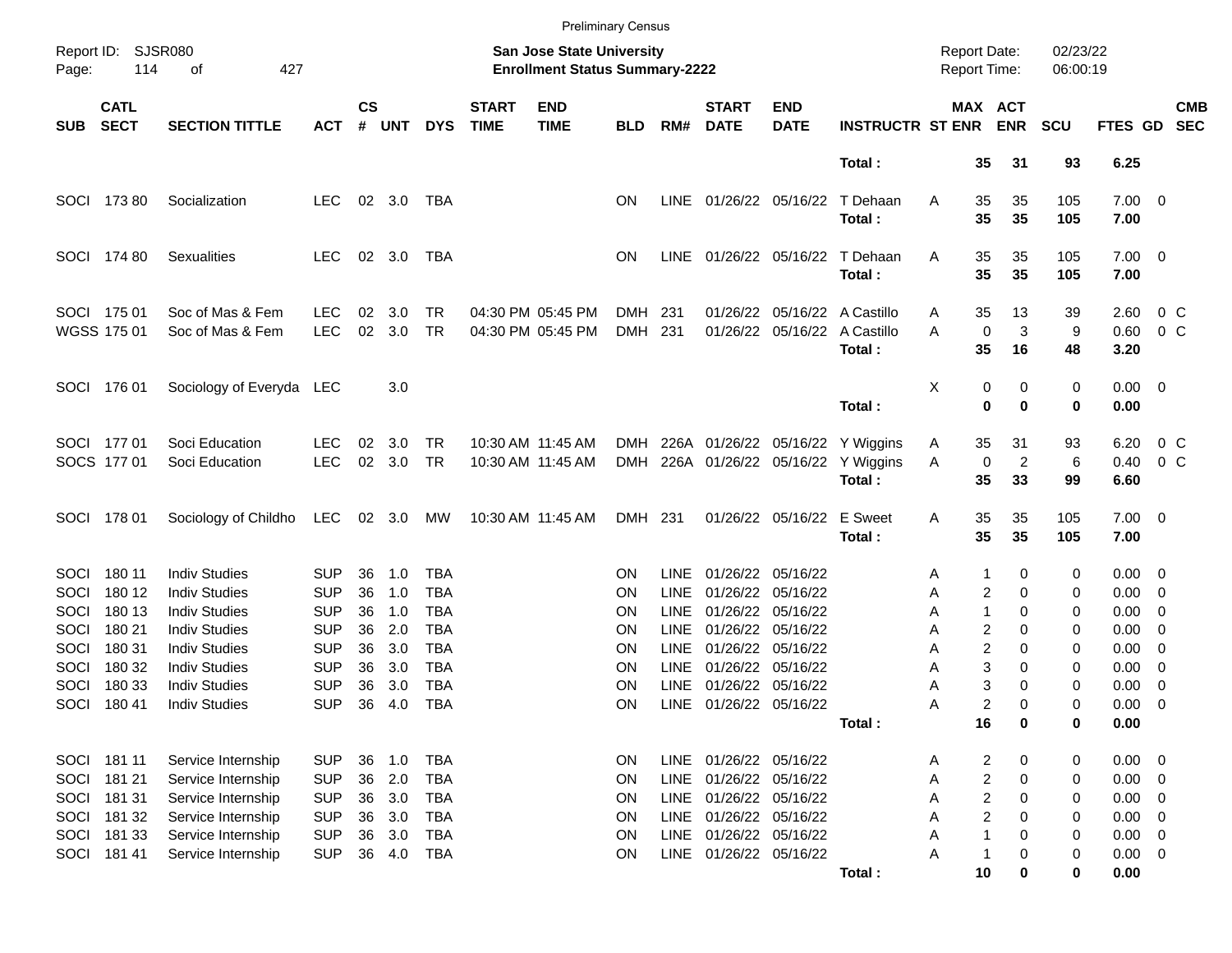|                     |                            | <b>Preliminary Census</b>                      |                          |                |            |                   |                             |                                                                           |                        |             |                                             |                           |                         |                                            |                              |                              |                      |               |        |                          |
|---------------------|----------------------------|------------------------------------------------|--------------------------|----------------|------------|-------------------|-----------------------------|---------------------------------------------------------------------------|------------------------|-------------|---------------------------------------------|---------------------------|-------------------------|--------------------------------------------|------------------------------|------------------------------|----------------------|---------------|--------|--------------------------|
| Report ID:<br>Page: | 115                        | <b>SJSR080</b><br>427<br>οf                    |                          |                |            |                   |                             | <b>San Jose State University</b><br><b>Enrollment Status Summary-2222</b> |                        |             |                                             |                           |                         | <b>Report Date:</b><br><b>Report Time:</b> |                              |                              | 02/23/22<br>06:00:19 |               |        |                          |
| <b>SUB</b>          | <b>CATL</b><br><b>SECT</b> | <b>SECTION TITTLE</b>                          | <b>ACT</b>               | <b>CS</b><br># | <b>UNT</b> | <b>DYS</b>        | <b>START</b><br><b>TIME</b> | <b>END</b><br><b>TIME</b>                                                 | <b>BLD</b>             | RM#         | <b>START</b><br><b>DATE</b>                 | <b>END</b><br><b>DATE</b> | <b>INSTRUCTR ST ENR</b> |                                            |                              | <b>MAX ACT</b><br><b>ENR</b> | <b>SCU</b>           | FTES GD       |        | <b>CMB</b><br><b>SEC</b> |
| SOCI                |                            | 181B 01 Sociology Capstone                     | <b>LEC</b>               | 02             | 3.0        | МW                |                             | 12:00 PM 01:15 PM                                                         | <b>CL</b>              | 234         | 01/26/22                                    | 05/16/22 P Rudy           |                         | A                                          | 35                           | 27                           | 81                   | 5.40          | 0      |                          |
| SOCI                |                            | 181B 02 Sociology Capstone                     | <b>LEC</b>               | 02             | 3.0        | TR                |                             | 12:00 PM 01:15 PM                                                         | <b>DMH</b>             | 226A        | 01/26/22                                    | 05/16/22                  | C Cox                   | Α                                          | 35                           | 28                           | 84                   | 5.60          | 0      |                          |
| SOCI                |                            | 181B 03 Sociology Capstone                     | <b>LEC</b>               | 02             | 3.0        | W                 |                             | 06:00 PM 08:45 PM                                                         | <b>DMH</b>             | 226A        | 01/26/22                                    | 05/16/22                  | P Rudy                  | A                                          | 35                           | 27                           | 81                   | 5.40          | 0      |                          |
| SOCI                |                            | 181B 80 Sociology Capstone                     | <b>LEC</b>               | 02             | 3.0        | МW                |                             | 04:30 PM 05:45 PM                                                         | ON.                    | <b>LINE</b> | 01/26/22                                    | 05/16/22                  | C Cox                   | Α                                          | 35                           | 33                           | 99                   | 6.60          | 0      |                          |
| SOCI                |                            | 181B 81 Sociology Capstone                     | <b>LEC</b>               | 02             | 3.0        | TR                |                             | 09:00 AM 10:15 AM                                                         | ON                     |             |                                             | LINE 01/26/22 05/16/22    | P Rudy                  | A                                          | 35<br>175                    | 28<br>143                    | 84<br>429            | 5.60<br>28.60 | 0      |                          |
|                     |                            |                                                |                          |                |            |                   |                             |                                                                           |                        |             |                                             |                           | Total :                 |                                            |                              |                              |                      |               |        |                          |
| SOCI                |                            | 199H 32 Sen Hon Project                        | <b>SUP</b>               | 36             | 3.0        | TBA               |                             |                                                                           | <b>ON</b>              | <b>LINE</b> | 01/26/22 05/16/22                           |                           |                         | Α                                          | 2                            | 0                            | 0                    | 0.00          | 0      |                          |
| SOCI                |                            | 199H 33 Sen Hon Project                        | <b>SUP</b>               | 36             | 3.0        | <b>TBA</b>        |                             |                                                                           | <b>ON</b>              | <b>LINE</b> | 01/26/22 05/16/22                           |                           |                         | Α                                          | $\overline{\mathbf{c}}$<br>4 | 0                            | 0                    | 0.00          | 0      |                          |
|                     |                            |                                                |                          |                |            |                   |                             |                                                                           |                        |             |                                             |                           | Total:                  |                                            |                              | $\bf{0}$                     | 0                    | 0.00          |        |                          |
| SOCI                | 281 11                     | Internship in Soc                              | <b>SUP</b>               | 25             | 1.0        | TBA               |                             |                                                                           | <b>ON</b>              | <b>LINE</b> | 01/26/22                                    | 05/16/22                  |                         | Α                                          | 2                            | 0                            | 0                    | 0.00          | 0      |                          |
| SOCI                | 281 21                     | Internship in Soc                              | <b>SUP</b>               | 25             | 2.0        | <b>TBA</b>        |                             |                                                                           | <b>ON</b>              | LINE.       | 01/26/22                                    | 05/16/22                  |                         | Α                                          | 2                            | 0                            | 0                    | 0.00          | 0      |                          |
| SOCI                | 281 31                     | Internship in Soc                              | <b>SUP</b>               | 25             | 3.0        | <b>TBA</b>        |                             |                                                                           | <b>ON</b>              | LINE.       | 01/26/22 05/16/22                           |                           |                         | Α                                          | 5                            | 0                            | 0                    | 0.00          | 0      |                          |
| SOCI                | 281 32                     | Internship in Soc                              | <b>SUP</b>               | 25             | 3.0        | TBA               |                             |                                                                           | <b>ON</b>              | LINE.       | 01/26/22 05/16/22                           |                           |                         | Α                                          | 2                            | 0                            | 0                    | 0.00          | 0      |                          |
| SOCI                | 281 33                     | Internship in Soc                              | <b>SUP</b>               | 25             | 3.0        | <b>TBA</b>        |                             |                                                                           | <b>ON</b>              | LINE.       | 01/26/22 05/16/22                           |                           |                         | Α                                          | $\overline{c}$               | $\mathbf 0$                  | 0                    | 0.00          | 0      |                          |
| SOCI                | 281 34                     | Internship in Soc                              | <b>SUP</b>               | 25             | 3.0        | <b>TBA</b>        |                             |                                                                           | ON                     | LINE.       | 01/26/22 05/16/22                           |                           |                         | Α                                          | $\overline{c}$               | $\mathbf 0$                  | 0                    | 0.00          | 0      |                          |
| SOCI                | 281 35                     | Internship in Soc                              | <b>SUP</b>               | 25             | 3.0        | <b>TBA</b>        |                             |                                                                           | ON                     | <b>LINE</b> | 01/26/22 05/16/22                           |                           |                         | Α                                          | $\overline{c}$               | $\mathbf 0$                  | 0                    | 0.00          | 0      |                          |
| SOCI                | 281 61                     | Internship in Soc                              | <b>SUP</b>               | 25             | 6.0        | <b>TBA</b>        |                             |                                                                           | ON                     | <b>LINE</b> | 01/26/22 05/16/22                           |                           |                         | Α                                          | $\overline{c}$               | $\mathbf 0$                  | 0                    | 0.00          | 0      |                          |
|                     |                            |                                                |                          |                |            |                   |                             |                                                                           |                        |             |                                             |                           | Total:                  |                                            | 19                           | 0                            | 0                    | 0.00          |        |                          |
| SOCI                | 298 11                     | <b>Special Studies</b>                         | <b>SUP</b>               | 25             | 1.0        | TBA               |                             |                                                                           | <b>ON</b>              | LINE.       | 01/26/22 05/16/22                           |                           |                         | Α                                          | 5                            | 0                            | 0                    | 0.00          | 0      |                          |
| SOCI                | 298 31                     | <b>Special Studies</b>                         | <b>SUP</b>               | 25             | 3.0        | <b>TBA</b>        |                             |                                                                           | <b>ON</b>              | LINE.       | 01/26/22                                    | 05/16/22                  |                         | Α                                          | 2                            | 0                            | 0                    | 0.00          | 0      |                          |
| SOCI                | 298 32                     | <b>Special Studies</b>                         | <b>SUP</b>               | 25             | 3.0        | TBA               |                             |                                                                           | <b>ON</b>              | LINE.       | 01/26/22 05/16/22                           |                           |                         | Α                                          | 2                            | 0                            | 0                    | 0.00          | 0      |                          |
| SOCI                | 298 33                     | <b>Special Studies</b>                         | <b>SUP</b>               | 25             | 3.0        | <b>TBA</b>        |                             |                                                                           | <b>ON</b>              | <b>LINE</b> | 01/26/22 05/16/22                           |                           |                         | Α                                          | 2                            | 0                            | 0                    | 0.00          | 0      |                          |
| SOCI                | 298 34                     | <b>Special Studies</b>                         | <b>SUP</b>               | 25             | 3.0        | <b>TBA</b>        |                             |                                                                           | <b>ON</b>              | <b>LINE</b> | 01/26/22 05/16/22                           |                           |                         | Α                                          | $\overline{c}$               | $\mathbf 0$                  | 0                    | 0.00          | 0      |                          |
| SOCI                | 298 35                     | <b>Special Studies</b>                         | <b>SUP</b>               | 25             | 3.0        | <b>TBA</b>        |                             |                                                                           | ON                     | <b>LINE</b> | 01/26/22 05/16/22                           |                           |                         | Α                                          | 2                            | 0                            | 0                    | 0.00          | 0      |                          |
| SOCI                | 298 41                     | <b>Special Studies</b>                         | <b>SUP</b>               | 25             | 4.0        | <b>TBA</b>        |                             |                                                                           | ON                     | <b>LINE</b> | 01/26/22 05/16/22                           |                           |                         | Α                                          | $\overline{c}$               | 0                            | 0                    | 0.00          | 0      |                          |
|                     |                            |                                                |                          |                |            |                   |                             |                                                                           |                        |             |                                             |                           | Total :                 |                                            | 17                           | 0                            | 0                    | 0.00          |        |                          |
|                     |                            |                                                |                          |                |            |                   |                             |                                                                           |                        |             |                                             |                           |                         |                                            |                              |                              |                      |               |        |                          |
| SOCI<br>SOCI        | 299 31<br>299 32           | <b>Masters Thesis</b><br><b>Masters Thesis</b> | <b>SUP</b><br><b>SUP</b> | 25<br>25       | 3.0<br>3.0 | TBA<br><b>TBA</b> |                             |                                                                           | <b>ON</b><br><b>ON</b> | <b>LINE</b> | LINE 01/26/22 05/16/22<br>01/26/22 05/16/22 |                           |                         | Α                                          | 2<br>2                       | 0<br>0                       | 0<br>0               | 0.00<br>0.00  | 0<br>0 |                          |
| SOCI                | 299 33                     | <b>Masters Thesis</b>                          | <b>SUP</b>               | 25             | 3.0        | TBA               |                             |                                                                           | <b>ON</b>              | <b>LINE</b> | 01/26/22 05/16/22                           |                           |                         | Α<br>Α                                     | 2                            | 0                            | 0                    | 0.00          | 0      |                          |
| SOCI                | 299 34                     | <b>Masters Thesis</b>                          | <b>SUP</b>               | 25             | 3.0        | TBA               |                             |                                                                           | <b>ON</b>              | LINE        | 01/26/22 05/16/22                           |                           |                         | Α                                          | 2                            | 0                            | 0                    | 0.00          | 0      |                          |
| SOCI                | 299 35                     | <b>Masters Thesis</b>                          | <b>SUP</b>               | 25             | 3.0        | TBA               |                             |                                                                           | <b>ON</b>              | LINE        | 01/26/22 05/16/22                           |                           |                         | Α                                          | 2                            | 0                            | 0                    | 0.00          | 0      |                          |
| SOCI                | 299 61                     | <b>Masters Thesis</b>                          | <b>SUP</b>               | 25             | 6.0        | TBA               |                             |                                                                           | <b>ON</b>              | LINE        | 01/26/22 05/16/22                           |                           |                         | Α                                          | 2                            | 0                            | 0                    | 0.00          | 0      |                          |
| SOCI                | 299 62                     | <b>Masters Thesis</b>                          | <b>SUP</b>               | 25             | 6.0        | TBA               |                             |                                                                           | <b>ON</b>              | LINE        | 01/26/22 05/16/22                           |                           |                         | Α                                          | 2                            | 0                            | 0                    | 0.00          | 0      |                          |
| SOCI                | 299 63                     | <b>Masters Thesis</b>                          | <b>SUP</b>               |                | 25 6.0     | TBA               |                             |                                                                           | <b>ON</b>              |             | LINE 01/26/22 05/16/22                      |                           |                         | Α                                          | $\overline{c}$               | 0                            | 0                    | 0.00          | 0      |                          |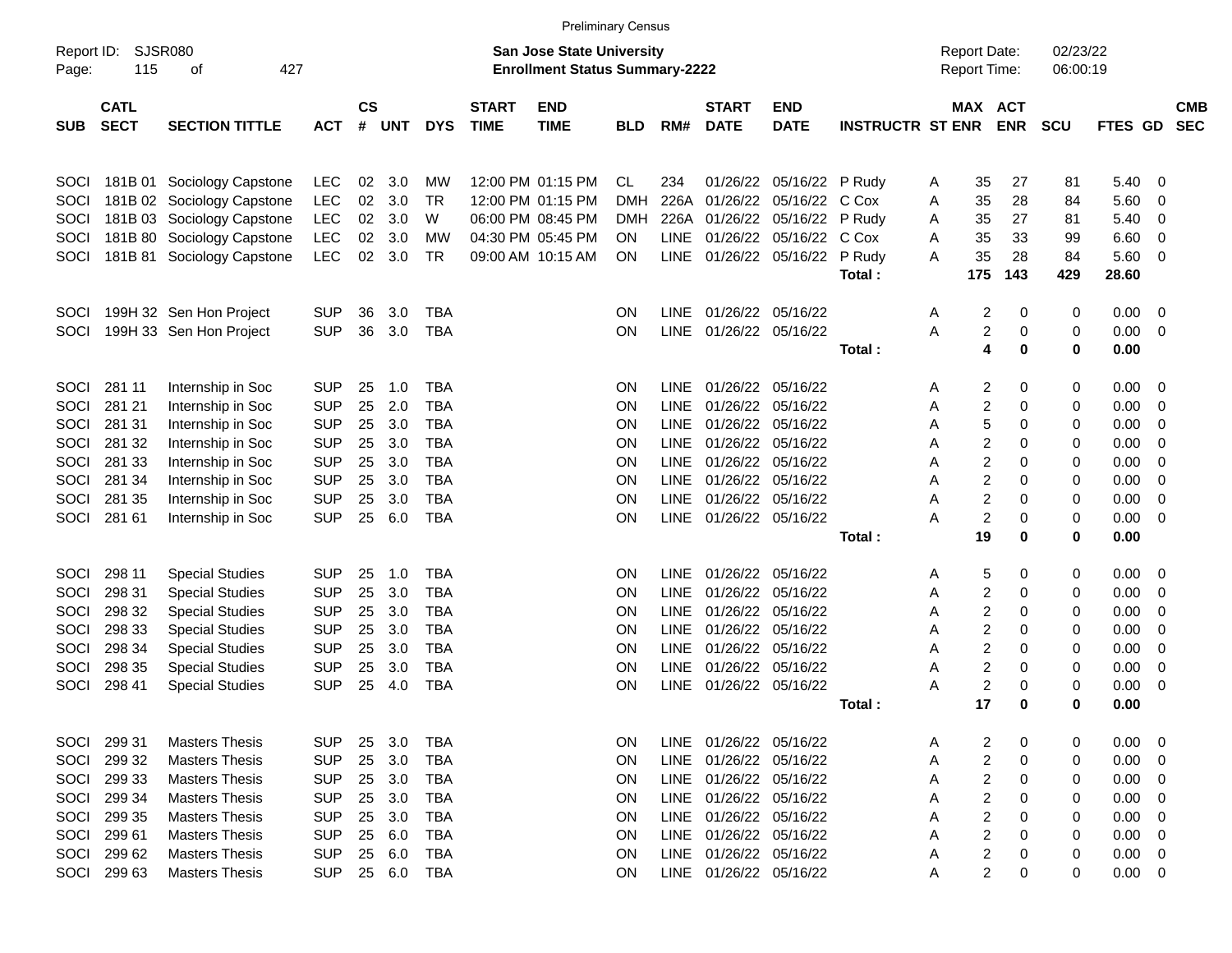|                                          |                           |            |                |                |            |                             |                                                                           | <b>Preliminary Census</b> |             |                             |                                                  |                                        |                                     |                         |                           |                      |                            |                          |                          |
|------------------------------------------|---------------------------|------------|----------------|----------------|------------|-----------------------------|---------------------------------------------------------------------------|---------------------------|-------------|-----------------------------|--------------------------------------------------|----------------------------------------|-------------------------------------|-------------------------|---------------------------|----------------------|----------------------------|--------------------------|--------------------------|
| Report ID: SJSR080<br>116<br>Page:       | 427<br>0f                 |            |                |                |            |                             | <b>San Jose State University</b><br><b>Enrollment Status Summary-2222</b> |                           |             |                             |                                                  |                                        | <b>Report Date:</b><br>Report Time: |                         |                           | 02/23/22<br>06:00:19 |                            |                          |                          |
| <b>CATL</b><br><b>SECT</b><br><b>SUB</b> | <b>SECTION TITTLE</b>     | <b>ACT</b> | <b>CS</b><br># | <b>UNT</b>     | <b>DYS</b> | <b>START</b><br><b>TIME</b> | <b>END</b><br><b>TIME</b>                                                 | BLD                       | RM#         | <b>START</b><br><b>DATE</b> | <b>END</b><br><b>DATE</b>                        | <b>INSTRUCTR ST ENR</b>                |                                     | MAX ACT                 | <b>ENR</b>                | SCU                  | FTES GD                    |                          | <b>CMB</b><br><b>SEC</b> |
|                                          |                           |            |                |                |            |                             |                                                                           |                           |             |                             |                                                  | Total:                                 |                                     | 16                      | 0                         | 0                    | 0.00                       |                          |                          |
| WGSS 10 01                               | Women, Gender &Sex LEC    |            |                | 02 3.0         | МW         |                             | 10:30 AM 11:45 AM                                                         | <b>HGH 124</b>            |             |                             |                                                  | 01/26/22 05/16/22 A Castillo           | A                                   | 35                      | 19                        | 57                   | 3.80                       | $\overline{\phantom{0}}$ |                          |
| WGSS 1002                                | Women, Gender &Sex LEC    |            |                | 02 3.0         | MW         |                             | 12:00 PM 01:15 PM                                                         | <b>HGH 124</b>            |             |                             |                                                  | 01/26/22 05/16/22 A Castillo<br>Total: | A                                   | 35<br>70                | 23<br>42                  | 69<br>126            | 4.60<br>8.40               | $\overline{\phantom{0}}$ |                          |
| WGSS 2080                                | Wom of Color in U.S. LEC  |            |                | $02 \quad 3.0$ | <b>TR</b>  |                             | 10:30 AM 11:45 AM                                                         | ΟN                        | LINE        |                             |                                                  | 01/26/22 05/16/22 S Gallardo           | A                                   | 40                      | 10                        | 30                   | 2.00                       | 0 <sup>o</sup>           |                          |
| AAS<br>20 80                             | Wom of Color in U.S. LEC  |            | 02             | 3.0            | <b>TR</b>  |                             | 10:30 AM 11:45 AM                                                         | ΟN                        | LINE        |                             |                                                  | 01/26/22 05/16/22 S Gallardo           | A                                   | 0                       | 30                        | 90                   | 6.00                       | 0 <sup>o</sup>           |                          |
| WGSS 20 81                               | Wom of Color in U.S.      | <b>LEC</b> | 02             | 3.0            | MW         |                             | 01:30 PM 02:45 PM                                                         | ON                        | LINE        |                             |                                                  | 01/26/22 05/16/22 S Gallardo           | A                                   | 40                      | 19                        | 57                   | 3.80                       | 0 <sup>o</sup>           |                          |
| AAS<br>2081                              | Wom of Color in U.S. LEC  |            |                | $02 \quad 3.0$ | MW         |                             | 01:30 PM 02:45 PM                                                         | ON                        | <b>LINE</b> |                             |                                                  | 01/26/22 05/16/22 S Gallardo<br>Total: | A                                   | $\mathbf 0$<br>80       | 20<br>79                  | 60<br>237            | 4.00<br>15.80              | $0\,C$                   |                          |
| WGSS 101 80                              | <b>Sex Power Politics</b> | <b>LEC</b> | 02             | 3.0            | <b>TBA</b> |                             |                                                                           | ON                        | <b>LINE</b> |                             |                                                  | 01/26/22 05/16/22 J Caraves            | Α                                   | 35                      | 35                        | 105                  | 7.00                       | $\overline{0}$           |                          |
| WGSS 101 81                              | <b>Sex Power Politics</b> | <b>LEC</b> | 02             | 3.0            | <b>TR</b>  |                             | 09:00 AM 10:15 AM                                                         | <b>ON</b>                 | <b>LINE</b> |                             |                                                  | 01/26/22 05/16/22 S Gallardo           | A                                   | 35                      | 35                        | 105                  | 7.00                       | $\overline{\mathbf{0}}$  |                          |
|                                          |                           |            |                |                |            |                             |                                                                           |                           |             |                             |                                                  | Total:                                 |                                     | 70                      | 70                        | 210                  | 14.00                      |                          |                          |
| WGSS 102 01                              | Global Women              | <b>LEC</b> |                | 3.0            |            |                             |                                                                           |                           |             |                             |                                                  |                                        | X                                   | 0                       | $\mathbf 0$               | 0                    | 0.00                       | $\overline{\phantom{0}}$ |                          |
| WGSS 102 80                              | Global Women              | <b>LEC</b> | 02             | 3.0            | <b>MW</b>  |                             | 09:00 AM 10:15 AM                                                         | <b>ON</b>                 |             |                             |                                                  | LINE 01/26/22 05/16/22 S Gallardo      | Α                                   | 35                      | 36                        | 108                  | 7.20                       | $\overline{0}$           |                          |
| WGSS 102 81                              | Global Women              | <b>LEC</b> |                | 3.0            |            |                             |                                                                           |                           |             |                             |                                                  |                                        | X                                   | $\mathbf 0$             | $\mathbf 0$               | 0                    | 0.00                       | $\overline{0}$           |                          |
|                                          |                           |            |                |                |            |                             |                                                                           |                           |             |                             |                                                  | Total:                                 |                                     | 35                      | 36                        | 108                  | 7.20                       |                          |                          |
| WGSS 114 01                              | Pol Mother Reprod         | <b>LEC</b> |                | 3.0            |            |                             |                                                                           |                           |             |                             |                                                  |                                        | X                                   | $\mathbf 0$             | 0                         | $\pmb{0}$            | 0.00                       | $\overline{\phantom{0}}$ |                          |
|                                          |                           |            |                |                |            |                             |                                                                           |                           |             |                             |                                                  | Total:                                 |                                     | $\bf{0}$                | $\bf{0}$                  | $\bf{0}$             | 0.00                       |                          |                          |
| WGSS 190 31                              | Internship                | <b>SUP</b> | 36             | 3.0            | TBA        |                             |                                                                           |                           |             |                             | 01/26/22 05/16/22                                | T Bakhru                               | Α                                   | $\overline{\mathbf{c}}$ | -1                        | 3                    | $0.20 \ 0$                 |                          |                          |
|                                          |                           |            |                |                |            |                             |                                                                           |                           |             |                             |                                                  | Total:                                 |                                     | $\mathbf{2}$            | $\mathbf{1}$              | 3                    | 0.20                       |                          |                          |
| Department :                             | <b>Sociology</b>          |            |                |                |            |                             |                                                                           |                           |             |                             | <b>Lower Division:</b><br><b>Upper Division:</b> | <b>Department Total:</b>               |                                     | 1290<br>1790            | 3132 2866<br>1239<br>1627 | 8598<br>3717<br>4881 | 573.35<br>247.80<br>325.55 |                          |                          |
|                                          |                           |            |                |                |            |                             |                                                                           |                           |             |                             |                                                  | <b>Graduate Division:</b>              |                                     | 52                      | O                         | $\bf{0}$             | 0.00                       |                          |                          |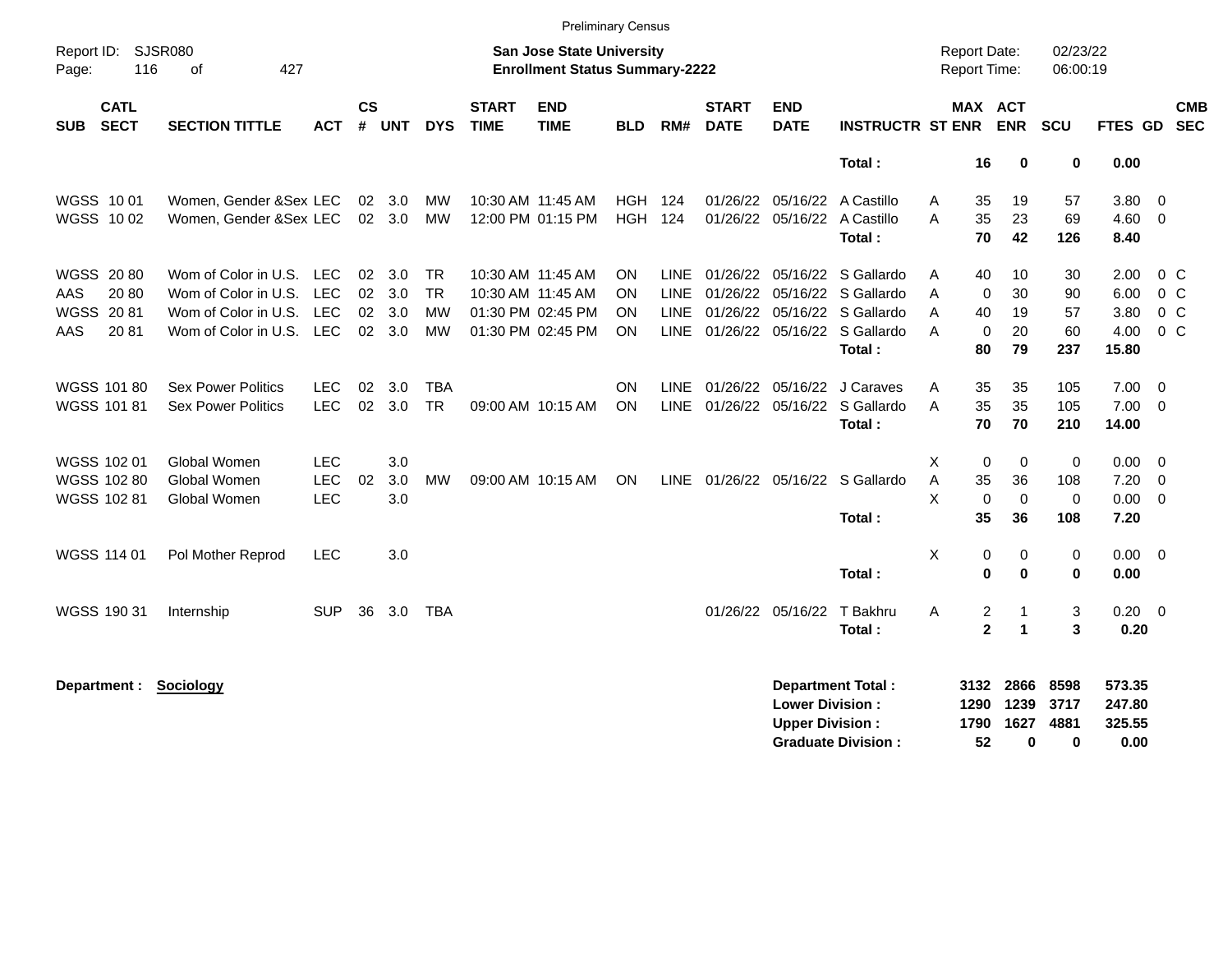|                     |                            |                                    |            |                    |            |            |                             | <b>Preliminary Census</b>                                                 |                |             |                             |                           |                         |              |                                            |            |                      |             |                         |                          |
|---------------------|----------------------------|------------------------------------|------------|--------------------|------------|------------|-----------------------------|---------------------------------------------------------------------------|----------------|-------------|-----------------------------|---------------------------|-------------------------|--------------|--------------------------------------------|------------|----------------------|-------------|-------------------------|--------------------------|
| Report ID:<br>Page: |                            | <b>SJSR080</b><br>427<br>117<br>οf |            |                    |            |            |                             | <b>San Jose State University</b><br><b>Enrollment Status Summary-2222</b> |                |             |                             |                           |                         |              | <b>Report Date:</b><br><b>Report Time:</b> |            | 02/23/22<br>06:00:19 |             |                         |                          |
| <b>SUB</b>          | <b>CATL</b><br><b>SECT</b> | <b>SECTION TITTLE</b>              | <b>ACT</b> | $\mathsf{cs}$<br># | <b>UNT</b> | <b>DYS</b> | <b>START</b><br><b>TIME</b> | <b>END</b><br><b>TIME</b>                                                 | <b>BLD</b>     | RM#         | <b>START</b><br><b>DATE</b> | <b>END</b><br><b>DATE</b> | <b>INSTRUCTR ST ENR</b> |              | MAX ACT                                    | <b>ENR</b> | <b>SCU</b>           | FTES GD     |                         | <b>CMB</b><br><b>SEC</b> |
| <b>College</b>      |                            | Social Sciences, College of        |            |                    |            |            |                             |                                                                           |                |             |                             |                           |                         |              |                                            |            |                      |             |                         |                          |
| Department :        |                            | <b>Communication Studies</b>       |            |                    |            |            |                             |                                                                           |                |             |                             |                           |                         |              |                                            |            |                      |             |                         |                          |
| COMM 10 01          |                            | Comm and Relations                 | LEC        | 01                 | 3.0        | MW         |                             | 09:00 AM 10:15 AM                                                         | <b>BBC</b>     | 205         | 01/26/22                    |                           | 05/16/22 A Iyengar      | A            | 30                                         | 30         | 90                   | 6.00        | - 0                     |                          |
| COMM 10 02          |                            | Comm and Relations                 | <b>LEC</b> |                    | 3.0        |            |                             |                                                                           |                |             |                             |                           |                         | X            | 0                                          | 0          | $\mathbf 0$          | 0.00        | $\mathbf 0$             |                          |
| COMM 1003           |                            | <b>Comm and Relations</b>          | <b>LEC</b> | 01                 | 3.0        | <b>TR</b>  |                             | 09:00 AM 10:15 AM                                                         | HGH.           | 219         | 01/26/22                    | 05/16/22                  | K Raiff                 | A            | 30                                         | 27         | 81                   | 5.40        | $\mathbf 0$             |                          |
| COMM 1004           |                            | <b>Comm and Relations</b>          | <b>LEC</b> | 01                 | 3.0        | <b>TR</b>  |                             | 10:30 AM 11:45 AM                                                         | <b>HGH</b>     | 219         | 01/26/22                    | 05/16/22                  | K Raiff                 | A            | 30                                         | 29         | 87                   | 5.80        | 0                       |                          |
| COMM 1080           |                            | <b>Comm and Relations</b>          | <b>LEC</b> | 01                 | 3.0        | МW         |                             | 10:30 AM 11:45 AM                                                         | ON.            | <b>LINE</b> | 01/26/22                    | 05/16/22                  | P Bair                  | A            | 30                                         | 28         | 84                   | 5.60        | $\mathbf 0$             |                          |
| COMM 1081           |                            | <b>Comm and Relations</b>          | <b>LEC</b> | 01                 | 3.0        | MW         |                             | 09:00 AM 10:15 AM                                                         | ON             | LINE        | 01/26/22                    | 05/16/22                  | P Daley- Har A          |              | 30                                         | 29         | 87                   | 5.80        | $\mathbf 0$             |                          |
| COMM 1082           |                            | Comm and Relations                 | <b>LEC</b> | 01                 | 3.0        | <b>TR</b>  |                             | 01:30 PM 02:45 PM                                                         | ΟN             | <b>LINE</b> | 01/26/22                    | 05/16/22                  | S Sequeira              | A            | 30                                         | 25         | 75                   | 5.00        | $\overline{0}$          |                          |
|                     |                            |                                    |            |                    |            |            |                             |                                                                           |                |             |                             |                           | Total:                  |              | 180                                        | 168        | 504                  | 33.60       |                         |                          |
| COMM 20 01          |                            | <b>Public Speaking</b>             | <b>LEC</b> | 04                 | 3.0        | W          |                             | 10:30 AM 11:45 AM                                                         | <b>HGH</b>     | 231         | 01/26/22                    | 05/16/22                  | P Antonellis            | $\mathsf{A}$ | 27                                         | 27         | 81                   | 5.40        | - 0                     |                          |
| COMM 20 02          |                            | <b>Public Speaking</b>             | <b>LEC</b> | 04                 | 3.0        | W          |                             | 12:00 PM 01:15 PM                                                         | <b>HGH</b>     | 225         | 01/26/22                    | 05/16/22                  | P Antonellis            | A            | 27                                         | 26         | 78                   | 5.20        | 0                       |                          |
| COMM 2003           |                            | <b>Public Speaking</b>             | LEC        | 04                 | 3.0        | W          |                             | 09:00 AM 10:15 AM                                                         | <b>HGH</b>     | 229         | 01/26/22                    | 05/16/22                  | R Cnudde                | A            | 27                                         | 27         | 81                   | 5.40        | $\mathbf 0$             |                          |
| COMM 2004           |                            | <b>Public Speaking</b>             | <b>LEC</b> | 04                 | 3.0        | МW         |                             | 09:00 AM 10:15 AM                                                         | <b>BBC</b>     | 223         | 01/26/22                    | 05/16/22                  | S Eckstone              | A            | 27                                         | 27         | 81                   | 5.40        | 0                       |                          |
| COMM 20 05          |                            | <b>Public Speaking</b>             | <b>LEC</b> | 04                 | 3.0        | МW         |                             | 10:30 AM 11:45 AM                                                         | <b>BBC</b>     | 223         | 01/26/22                    |                           | 05/16/22 S Eckstone     | A            | 27                                         | 28         | 84                   | 5.60        | $\mathbf 0$             |                          |
| COMM 20 06          |                            | <b>Public Speaking</b>             | <b>LEC</b> | 04                 | 3.0        | W          |                             | 12:00 PM 01:15 PM                                                         | CL             | 318         | 01/26/22                    | 05/16/22                  | E Harris                | A            | 25                                         | 25         | 75                   | 5.00        | $\mathbf 0$             |                          |
| COMM 2007           |                            | <b>Public Speaking</b>             | <b>LEC</b> | 04                 | 3.0        | M          |                             | 09:00 AM 10:15 AM                                                         | <b>HGH</b>     | 225         | 01/26/22                    | 05/16/22                  | K Ward                  | A            | 27                                         | 27         | 81                   | 5.40        | $\mathbf 0$             |                          |
| COMM 2008           |                            | <b>Public Speaking</b>             | <b>LEC</b> | 04                 | 3.0        | м          |                             | 12:00 PM 01:15 PM                                                         | <b>HGH</b>     | 225         | 01/26/22                    | 05/16/22                  | K Ward                  | A            | 27                                         | 27         | 81                   | 5.40        | $\mathbf 0$             |                          |
| COMM 20 09          |                            | <b>Public Speaking</b>             | <b>LEC</b> | 04                 | 3.0        | TR         |                             | 10:30 AM 11:45 AM                                                         | <b>BBC</b>     | 223         | 01/26/22                    | 05/16/22                  | J Capurso               | A            | 27                                         | 27         | 81                   | 5.40        | $\mathbf 0$             |                          |
| COMM 20 10          |                            | <b>Public Speaking</b>             | <b>LEC</b> | 04                 | 3.0        | <b>TR</b>  |                             | 12:00 PM 01:15 PM                                                         | <b>BBC</b>     | 223         | 01/26/22                    | 05/16/22                  | J Capurso               | A            | 27                                         | 27         | 81                   | 5.40        | $\mathbf 0$             |                          |
| COMM 20 11          |                            | <b>Public Speaking</b>             | <b>LEC</b> | 04                 | 3.0        | <b>TR</b>  |                             | 03:00 PM 04:15 PM                                                         | <b>BBC</b>     | 223         | 01/26/22                    | 05/16/22                  | A Mendoza               | A            | 27                                         | 27         | 81                   | 5.40        | $\mathbf 0$             |                          |
| COMM 2012           |                            | <b>Public Speaking</b>             | <b>LEC</b> | 04                 | 3.0        | MW         |                             | 07:30 AM 08:45 AM                                                         | <b>HGH</b>     | 225         | 01/26/22                    | 05/16/22                  | K Ward                  | A            | 27                                         | 25         | 75                   | 5.00        | $\mathbf 0$             |                          |
| COMM 2013           |                            | <b>Public Speaking</b>             | <b>LEC</b> | 04                 | 3.0        | <b>TR</b>  |                             | 01:30 PM 02:45 PM                                                         | <b>HGH</b>     | 231         | 01/26/22                    | 05/16/22                  | M Conti                 | A            | 27                                         | 26         | 78                   | 5.20        | $\mathbf 0$             |                          |
| COMM 2014           |                            | <b>Public Speaking</b>             | <b>LEC</b> | 04                 | 3.0        | МW         |                             | 01:30 PM 02:45 PM                                                         | <b>HGH</b>     | 231         | 01/26/22                    | 05/16/22                  | S Maciel                | A            | 27                                         | 26         | 78                   | 5.20        | $\mathbf 0$             |                          |
| COMM 20 15          |                            | <b>Public Speaking</b>             | LEC        | 04                 | 3.0        | <b>TR</b>  |                             | 12:00 PM 01:15 PM                                                         | <b>HGH</b>     | 231         | 01/26/22                    | 05/16/22                  | D Carrillo-M            | A            | 27                                         | 27         | 81                   | 5.40        | $\mathbf 0$             |                          |
| COMM 2016           |                            | <b>Public Speaking</b>             | LEC        | 04                 | 3.0        | <b>TR</b>  |                             | 09:00 AM 10:15 AM                                                         | <b>HGH</b>     | 229         | 01/26/22                    | 05/16/22                  | S Choate                | A            | 27                                         | 27         | 81                   | 5.40        | 0                       |                          |
| COMM 20 17          |                            | <b>Public Speaking</b>             | LEC        | 04                 | 3.0        | TR         |                             | 09:00 AM 10:15 AM                                                         | <b>BBC</b>     | 223         | 01/26/22                    | 05/16/22                  | S Laczko                | A            | 27                                         | 28         | 84                   | 5.60        | 0                       |                          |
| COMM 2018           |                            | <b>Public Speaking</b>             | <b>LEC</b> | 04                 | 3.0        | TR         |                             | 01:30 PM 02:45 PM                                                         | <b>BBC</b>     | 223         | 01/26/22                    | 05/16/22                  | K Raiff                 | A            | 27                                         | 27         | 81                   | 5.40        | 0                       |                          |
| COMM 2019           |                            | <b>Public Speaking</b>             | <b>LEC</b> | 04                 | 3.0        | <b>TR</b>  |                             | 09:00 AM 10:15 AM                                                         | <b>HGH</b>     | 231         | 01/26/22                    |                           | 05/16/22 R Pashtunyar A |              | 27                                         | 27         | 81                   | 5.40        | $\mathbf 0$             |                          |
| COMM 20 20          |                            | <b>Public Speaking</b>             | <b>LEC</b> | 04                 | 3.0        | МW         |                             | 07:30 AM 08:45 AM                                                         | <b>HGH 118</b> |             | 01/26/22                    | 05/16/22 Z Hasan          |                         | Α            | 27                                         | 26         | 78                   | 5.20        | $\overline{0}$          |                          |
| COMM 20 21          |                            | <b>Public Speaking</b>             | <b>LEC</b> | 04                 | 3.0        | MW         |                             | 07:30 AM 08:45 AM                                                         | <b>BBC</b>     | 223         | 01/26/22                    |                           | 05/16/22 A lyengar      | A            | 27                                         | 27         | 81                   | 5.40        | $\overline{0}$          |                          |
| COMM 20 22          |                            | <b>Public Speaking</b>             | <b>LEC</b> | 04                 | 3.0        | MW         |                             | 12:00 PM 01:15 PM                                                         | HGH 219        |             | 01/26/22                    |                           | 05/16/22 A Mathews      | A            | 27                                         | 27         | 81                   | 5.40        | $\overline{\mathbf{0}}$ |                          |
| COMM 20 23          |                            | <b>Public Speaking</b>             | <b>LEC</b> | 04                 | 3.0        | MW         |                             | 01:30 PM 02:45 PM                                                         | HGH 219        |             | 01/26/22                    |                           | 05/16/22 A Mathews      | A            | 27                                         | 27         | 81                   | 5.40        | $\overline{\mathbf{0}}$ |                          |
| COMM 20 24          |                            | <b>Public Speaking</b>             | <b>LEC</b> | 04                 | 3.0        | <b>TR</b>  |                             | 12:00 PM 01:15 PM                                                         | HGH 223        |             | 01/26/22                    |                           | 05/16/22 A Mathews      | A            | 27                                         | 26         | 78                   | 5.20        | $\overline{\mathbf{0}}$ |                          |
| COMM 20 25          |                            | <b>Public Speaking</b>             | <b>LEC</b> | 04                 | 3.0        | <b>TR</b>  |                             | 01:30 PM 02:45 PM                                                         | HGH 223        |             | 01/26/22                    |                           | 05/16/22 A Mathews      | A            | 27                                         | 25         | 75                   | 5.00        | $\overline{\mathbf{0}}$ |                          |
| COMM 20 26          |                            | <b>Public Speaking</b>             | <b>LEC</b> | 04                 | 3.0        | <b>TR</b>  |                             | 03:00 PM 04:15 PM                                                         | HGH 223        |             | 01/26/22                    |                           | 05/16/22 A Mathews      | A            | 27                                         | 26         | 78                   | 5.20        | $\overline{\mathbf{0}}$ |                          |
| COMM 20 27          |                            | <b>Public Speaking</b>             | <b>LEC</b> | 04                 | 3.0        | MW         |                             | 09:00 AM 10:15 AM                                                         | HGH 231        |             | 01/26/22                    |                           | 05/16/22 D Ramos        | A            | 27                                         | 27         | 81                   | 5.40        | $\overline{\mathbf{0}}$ |                          |
| COMM 20 28          |                            | <b>Public Speaking</b>             | <b>LEC</b> |                    | 04 3.0     | TR         |                             | 03:00 PM 04:15 PM                                                         | CL             | 318         |                             | 01/26/22 05/16/22 A Ahmed |                         | A            | 25                                         | 25         | 75                   | $5.00 \t 0$ |                         |                          |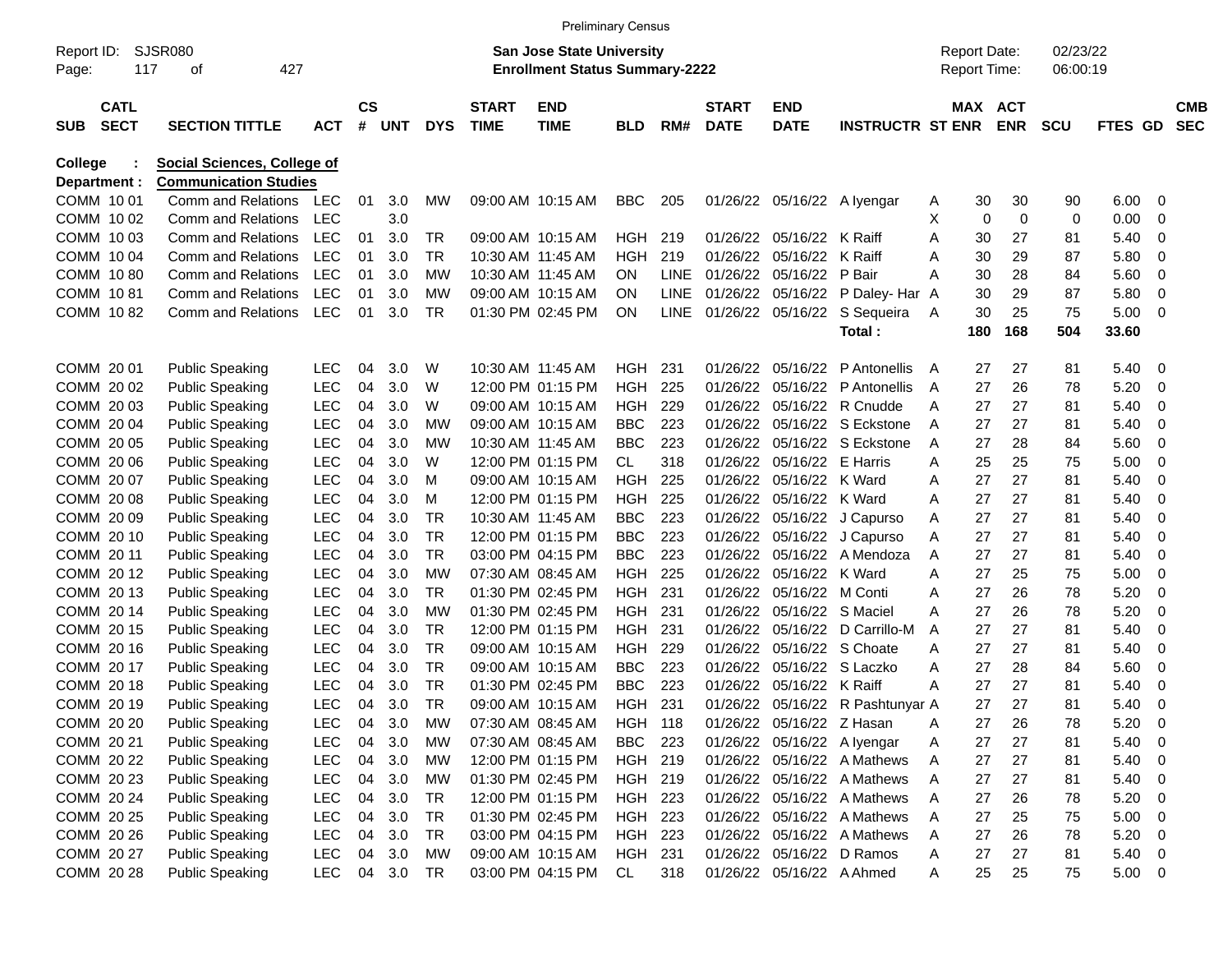|                                          |                             |            |                |            |            |                             | <b>Preliminary Census</b>                                                 |            |             |                             |                            |                                       |   |                                     |                          |                      |                |             |                          |
|------------------------------------------|-----------------------------|------------|----------------|------------|------------|-----------------------------|---------------------------------------------------------------------------|------------|-------------|-----------------------------|----------------------------|---------------------------------------|---|-------------------------------------|--------------------------|----------------------|----------------|-------------|--------------------------|
| Report ID:<br>118<br>Page:               | <b>SJSR080</b><br>427<br>of |            |                |            |            |                             | <b>San Jose State University</b><br><b>Enrollment Status Summary-2222</b> |            |             |                             |                            |                                       |   | <b>Report Date:</b><br>Report Time: |                          | 02/23/22<br>06:00:19 |                |             |                          |
| <b>CATL</b><br><b>SECT</b><br><b>SUB</b> | <b>SECTION TITTLE</b>       | <b>ACT</b> | <b>CS</b><br># | <b>UNT</b> | <b>DYS</b> | <b>START</b><br><b>TIME</b> | <b>END</b><br><b>TIME</b>                                                 | <b>BLD</b> | RM#         | <b>START</b><br><b>DATE</b> | <b>END</b><br><b>DATE</b>  | <b>INSTRUCTR ST ENR</b>               |   | <b>MAX</b>                          | <b>ACT</b><br><b>ENR</b> | <b>SCU</b>           | <b>FTES GD</b> |             | <b>CMB</b><br><b>SEC</b> |
| COMM 20 29                               | <b>Public Speaking</b>      | <b>LEC</b> | 04             | 3.0        | TR         |                             | 04:30 PM 05:45 PM                                                         | CL         | 318         | 01/26/22                    | 05/16/22 A Ahmed           |                                       | A | 25                                  | 25                       | 75                   | 5.00           | 0           |                          |
| COMM 20 30                               | <b>Public Speaking</b>      | <b>LEC</b> | 04             | 3.0        | МW         |                             | 12:00 PM 01:15 PM                                                         | <b>BBC</b> | 223         | 01/26/22                    | 05/16/22 L Walsh           |                                       | A | 27                                  | 27                       | 81                   | 5.40           | 0           |                          |
| COMM 20 31                               | <b>Public Speaking</b>      | LEC        | 04             | 3.0        | MW         |                             | 01:30 PM 02:45 PM                                                         | <b>BBC</b> | 223         | 01/26/22                    | 05/16/22 L Walsh           |                                       | A | 27                                  | 27                       | 81                   | 5.40           | 0           |                          |
| COMM 20 32                               | <b>Public Speaking</b>      | LEC        | 04             | 3.0        | MW         |                             | 03:00 PM 04:15 PM                                                         | <b>BBC</b> | 223         | 01/26/22                    | 05/16/22 L Walsh           |                                       | A | 27                                  | 26                       | 78                   | 5.20           | 0           |                          |
| COMM 20 33                               | <b>Public Speaking</b>      | LEC        | 04             | 3.0        | <b>TR</b>  |                             | 07:30 AM 08:45 AM                                                         | <b>HGH</b> | 219         | 01/26/22                    | 05/16/22                   | K Yee                                 | A | 27                                  | 27                       | 81                   | 5.40           | 0           |                          |
| COMM 20 34                               | <b>Public Speaking</b>      | LEC        | 04             | 3.0        | <b>TR</b>  |                             | 09:00 AM 10:15 AM                                                         | <b>HGH</b> | 223         | 01/26/22                    | 05/16/22                   | K Yee                                 | A | 27                                  | 25                       | 75                   | 5.00           | 0           |                          |
| COMM 20 35                               | <b>Public Speaking</b>      | LEC        | 04             | 3.0        | M          |                             | 06:00 PM 08:45 PM                                                         | <b>HGH</b> | 225         | 01/26/22                    | 05/16/22                   | R Pashtunyar A                        |   | 25                                  | 25                       | 75                   | 5.00           | 0           |                          |
| COMM 2080                                | <b>Public Speaking</b>      | LEC        | 04             | 3.0        | <b>TBA</b> |                             |                                                                           | ON         | LINE        | 01/26/22                    |                            | 05/16/22 E McMurray A                 |   | 27                                  | 27                       | 81                   | 5.40           | 0           |                          |
| COMM 2081                                | <b>Public Speaking</b>      | LEC        | 04             | 3.0        | MW         |                             | 12:00 PM 01:15 PM                                                         | ON         | <b>LINE</b> |                             | 01/26/22 05/16/22          | P Bair                                | A | 27                                  | 27                       | 81                   | 5.40           | 0           |                          |
| COMM 2082                                | <b>Public Speaking</b>      | LEC        | 04             | 3.0        | <b>MW</b>  |                             | 01:30 PM 02:45 PM                                                         | ON         | <b>LINE</b> | 01/26/22                    | 05/16/22 P Bair            |                                       | A | 27                                  | 27                       | 81                   | 5.40           | 0           |                          |
| COMM 2083                                | <b>Public Speaking</b>      | LEC        | 04             | 3.0        | <b>MW</b>  |                             | 10:30 AM 11:45 AM                                                         | ON         | <b>LINE</b> | 01/26/22                    |                            | 05/16/22 P Daley- Har A               |   | 27                                  | 27                       | 81                   | 5.40           | 0           |                          |
| COMM 2084                                | <b>Public Speaking</b>      | LEC        | 04             | 3.0        | MW         |                             | 12:00 PM 01:15 PM                                                         | ON         | <b>LINE</b> |                             |                            | 01/26/22 05/16/22 P Daley- Har A      |   | 27                                  | 26                       | 78                   | 5.20           | 0           |                          |
| COMM 20 85                               | <b>Public Speaking</b>      | LEC        | 04             | 3.0        | <b>TR</b>  |                             | 07:30 AM 08:45 AM                                                         | ON         | <b>LINE</b> |                             |                            | 01/26/22 05/16/22 S McGaffey          | A | 27                                  | 28                       | 84                   | 5.60           | 0           |                          |
| COMM 20 86                               | <b>Public Speaking</b>      | LEC        | 04             | 3.0        | <b>TR</b>  |                             | 09:00 AM 10:15 AM                                                         | ON         | <b>LINE</b> |                             | 01/26/22 05/16/22          | S McGaffey                            | A | 27                                  | 28                       | 84                   | 5.60           | 0           |                          |
| COMM 20 87                               | <b>Public Speaking</b>      | LEC        | 04             | 3.0        | м          |                             | 12:00 PM 01:15 PM                                                         | ON         | <b>LINE</b> | 01/26/22                    | 05/16/22                   | A Buxi                                | A | 27                                  | 26                       | 78                   | 5.20           | 0           |                          |
| COMM 2088                                | <b>Public Speaking</b>      | LEC        | 04             | 3.0        | м          |                             | 01:30 PM 02:45 PM                                                         | ON         | <b>LINE</b> | 01/26/22                    | 05/16/22                   | A Buxi                                | A | 27                                  | 27                       | 81                   | 5.40           | 0           |                          |
| COMM 2089                                | <b>Public Speaking</b>      | LEC        | 04             | 3.0        | <b>TBA</b> |                             |                                                                           | ON         | <b>LINE</b> |                             | 01/26/22 05/16/22          | S Sequeira                            | A | 25                                  | 25                       | 75                   | 5.00           | 0           |                          |
| COMM 20 90                               | <b>Public Speaking</b>      | LEC        | 04             | 3.0        | TBA        |                             |                                                                           | ON         | <b>LINE</b> |                             | 01/26/22 05/16/22 K Ward   |                                       | Α | 27                                  | 26                       | 78                   | 5.20           | 0           |                          |
| COMM 20 91                               | <b>Public Speaking</b>      | LEC        | 04             | 3.0        | <b>TBA</b> |                             |                                                                           | ON         | <b>LINE</b> | 01/26/22                    | 05/16/22                   | K Ward                                | A | 27                                  | 25                       | 75                   | 5.00           | 0           |                          |
| COMM 20 92                               | <b>Public Speaking</b>      | <b>LEC</b> | 04             | 3.0        | <b>TBA</b> |                             |                                                                           | ON         | LINE        |                             | 01/26/22 05/16/22          | R Pashtunyar A                        |   | 27                                  | 24                       | 72                   | 4.80           | 0           |                          |
|                                          |                             |            |                |            |            |                             |                                                                           |            |             |                             |                            | Total:                                |   |                                     | 1286 1269                | 3807                 | 253.80         |             |                          |
|                                          |                             |            |                |            |            |                             |                                                                           |            |             |                             |                            |                                       |   |                                     |                          |                      |                |             |                          |
| COMM 20N 01                              | Pub Sp Nonn Spks            | <b>LEC</b> | 02             | 3.0        | M          |                             | 12:00 PM 01:15 PM                                                         | CL         | 318         | 01/26/22                    | 05/16/22                   | E Harris                              | Α | 25                                  | 25                       | 75                   | 5.00           | 0           |                          |
| COMM 20N 02                              | Pub Sp Nonn Spks            | <b>LEC</b> | 02             | 3.0        | F          |                             | 10:30 AM 01:15 PM                                                         | HGH        | 225         | 01/26/22                    | 05/16/22                   | X Tan                                 | A | 25                                  | 24                       | 72                   | 4.85           | $\mathbf 1$ |                          |
| COMM 20N 80                              | Pub Sp Nonn Spks            | <b>LEC</b> | 02             | 3.0        | TR         |                             | 03:00 PM 04:15 PM                                                         | ON         | <b>LINE</b> | 01/26/22 05/16/22           |                            | D Mejia Sali A                        |   | 25                                  | 24                       | 72                   | 4.80           | 0           |                          |
|                                          |                             |            |                |            |            |                             |                                                                           |            |             |                             |                            | Total:                                |   | 75                                  | 73                       | 219                  | 14.65          |             |                          |
|                                          |                             |            |                |            |            |                             |                                                                           |            |             |                             |                            |                                       |   |                                     |                          |                      |                |             |                          |
| COMM 21 80                               | Performing Culture a        | LEC        |                | 3.0        |            |                             |                                                                           |            |             |                             |                            |                                       | Χ | 0                                   | 0                        | 0                    | 0.00           | 0           |                          |
|                                          |                             |            |                |            |            |                             |                                                                           |            |             |                             |                            | Total:                                |   | 0                                   | 0                        | $\mathbf 0$          | 0.00           |             |                          |
|                                          | COMM 40 01 Argmnt/Advocacy  |            |                |            |            |                             | SEM 04 3.0 MW 07:30 AM 08:45 AM CL 318 01/26/22 05/16/22 E Harris         |            |             |                             |                            |                                       | A | 25                                  | 22                       | 66                   | 4.40 0         |             |                          |
| COMM 40 02                               | Argmnt/Advocacy             | SEM 04     |                | 3.0        | MW         |                             | 09:00 AM 10:15 AM                                                         | CL         | 318         |                             | 01/26/22 05/16/22 E Harris |                                       | Α | 25                                  | 22                       | 66                   | 4.40           | 0           |                          |
| COMM 40 03                               | Argmnt/Advocacy             | SEM 04 3.0 |                |            | MW         |                             | 10:30 AM 11:45 AM                                                         | CL         | 318         |                             | 01/26/22 05/16/22 E Harris |                                       | Α | 25                                  | 23                       | 69                   | 4.60           | 0           |                          |
| COMM 40 04                               | Argmnt/Advocacy             | SEM        |                | 3.0        |            |                             |                                                                           |            |             |                             |                            |                                       | X | 0                                   | $\pmb{0}$                | 0                    | 0.00           | 0           |                          |
| COMM 40 05                               | Argmnt/Advocacy             | SEM        | 04             | 3.0        | TR         |                             | 09:00 AM 10:15 AM                                                         | CL         | 318         |                             |                            | 01/26/22 05/16/22 S Sequeira          | Α | 25                                  | 24                       | 72                   | 4.80           | 0           |                          |
| COMM 40 06                               | Argmnt/Advocacy             | SEM 04     |                | 3.0        | TR         |                             | 10:30 AM 11:45 AM                                                         | CL         | 318         |                             |                            | 01/26/22 05/16/22 S Sequeira          | A | 25                                  | 23                       | 69                   | 4.60           | 0           |                          |
| COMM 40 80                               | Argmnt/Advocacy             | SEM 04 3.0 |                |            | <b>MW</b>  |                             | 01:30 PM 02:45 PM                                                         | ON         | LINE        |                             |                            | 01/26/22 05/16/22 P Daley- Har A      |   | 27                                  | 23                       | 69                   | 4.60           | 0           |                          |
| COMM 40 81                               | Argmnt/Advocacy             | SEM 04 3.0 |                |            | MW         |                             | 03:00 PM 04:15 PM                                                         | ON         |             |                             |                            | LINE 01/26/22 05/16/22 P Daley- Har A |   | 27                                  | 26                       | 78                   | 5.20           | 0           |                          |
| COMM 40 82                               | Argmnt/Advocacy             | SEM 04 3.0 |                |            | TR         |                             | 09:00 AM 10:15 AM                                                         | ON         |             |                             |                            | LINE 01/26/22 05/16/22 K Johnson      | A | 27                                  | 27                       | 81                   | 5.40           | 0           |                          |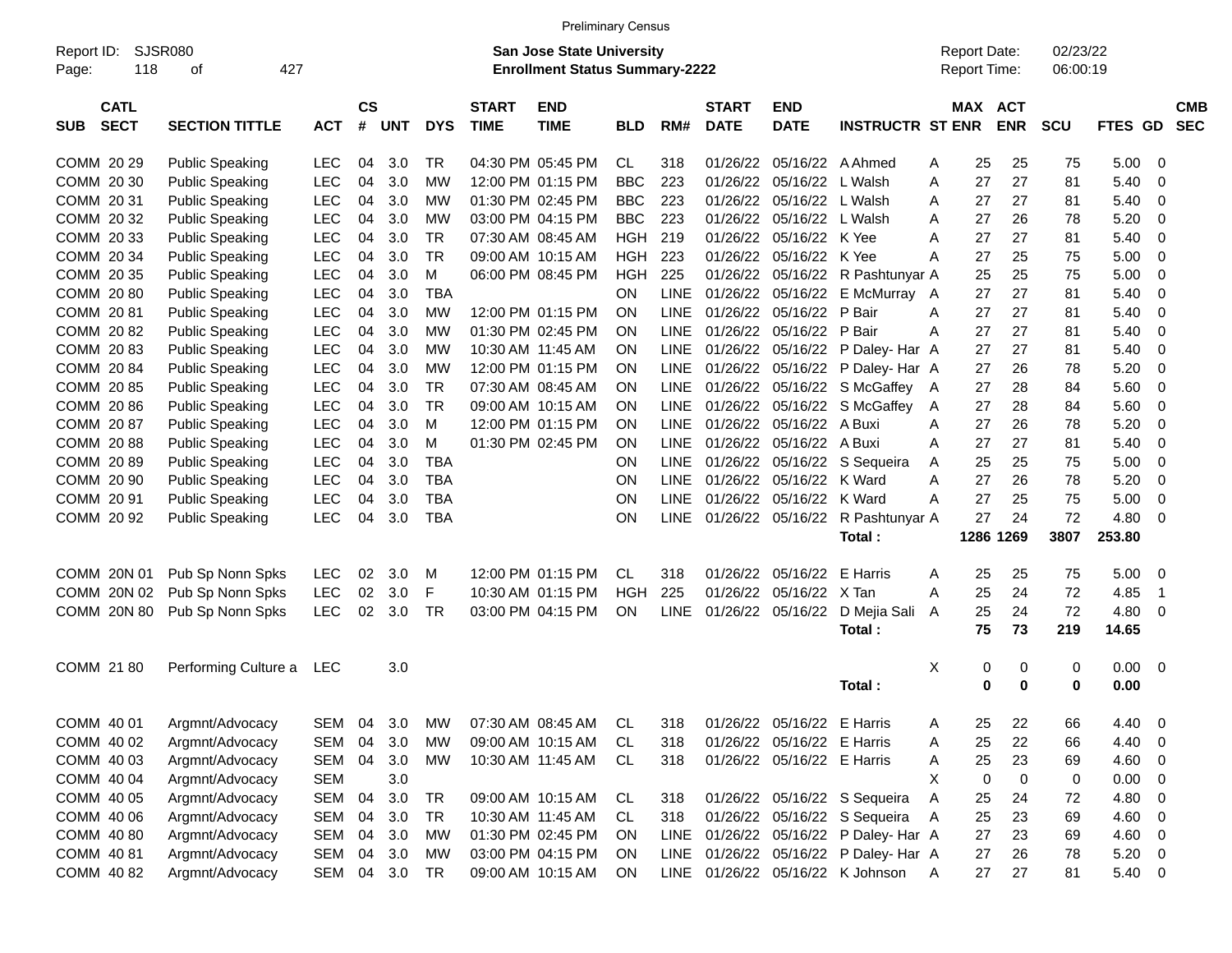|                                                                                                                                        |                                                                                                                                                                                                                                                                                                         |                                                      |                                  |                                                             |                                                                                  |                             | <b>Preliminary Census</b>                                   |                                     |                                                            |                                           |                                           |                                                                                                                                                       |                                           |                                                 |                                                           |                                                       |                                                                                     |                                                                                                                                            |                          |
|----------------------------------------------------------------------------------------------------------------------------------------|---------------------------------------------------------------------------------------------------------------------------------------------------------------------------------------------------------------------------------------------------------------------------------------------------------|------------------------------------------------------|----------------------------------|-------------------------------------------------------------|----------------------------------------------------------------------------------|-----------------------------|-------------------------------------------------------------|-------------------------------------|------------------------------------------------------------|-------------------------------------------|-------------------------------------------|-------------------------------------------------------------------------------------------------------------------------------------------------------|-------------------------------------------|-------------------------------------------------|-----------------------------------------------------------|-------------------------------------------------------|-------------------------------------------------------------------------------------|--------------------------------------------------------------------------------------------------------------------------------------------|--------------------------|
| <b>SJSR080</b><br><b>San Jose State University</b><br>Report ID:<br>119<br>427<br><b>Enrollment Status Summary-2222</b><br>Page:<br>οf |                                                                                                                                                                                                                                                                                                         |                                                      |                                  |                                                             |                                                                                  |                             |                                                             |                                     |                                                            |                                           |                                           |                                                                                                                                                       |                                           |                                                 | <b>Report Date:</b><br>Report Time:                       | 02/23/22<br>06:00:19                                  |                                                                                     |                                                                                                                                            |                          |
| <b>CATL</b><br><b>SECT</b><br><b>SUB</b>                                                                                               | <b>SECTION TITTLE</b>                                                                                                                                                                                                                                                                                   | <b>ACT</b>                                           | <b>CS</b><br>$\#$                | <b>UNT</b>                                                  | <b>DYS</b>                                                                       | <b>START</b><br><b>TIME</b> | <b>END</b><br><b>TIME</b>                                   | <b>BLD</b>                          | RM#                                                        | <b>START</b><br><b>DATE</b>               | <b>END</b><br><b>DATE</b>                 | <b>INSTRUCTR ST ENR</b>                                                                                                                               |                                           |                                                 | MAX ACT<br><b>ENR</b>                                     | <b>SCU</b>                                            | FTES GD                                                                             |                                                                                                                                            | <b>CMB</b><br><b>SEC</b> |
| COMM 4083                                                                                                                              | Argmnt/Advocacy                                                                                                                                                                                                                                                                                         | SEM                                                  | 04                               | 3.0                                                         | TR                                                                               |                             | 10:30 AM 11:45 AM                                           | <b>ON</b>                           | LINE                                                       | 01/26/22 05/16/22                         |                                           | K Johnson<br>Total:                                                                                                                                   | Α                                         | 27<br>233                                       | 26<br>216                                                 | 78<br>648                                             | $5.20 \ 0$<br>43.20                                                                 |                                                                                                                                            |                          |
| COMM 41 01<br>COMM 41 80<br>COMM 41 81<br>COMM 41 82                                                                                   | <b>Crit Dec Making</b><br><b>Crit Dec Making</b><br>Crit Dec Making<br>Crit Dec Making                                                                                                                                                                                                                  | SEM<br>SEM<br><b>SEM</b><br>SEM                      | 04<br>04<br>04<br>04             | 3.0<br>3.0<br>3.0<br>3.0                                    | F<br><b>TBA</b><br><b>TR</b><br><b>TR</b>                                        |                             | 09:00 AM 11:45 AM<br>12:00 PM 01:15 PM<br>01:30 PM 02:45 PM | <b>HGH</b><br>ON<br><b>ON</b><br>ΟN | 223<br>LINE<br>LINE<br><b>LINE</b>                         | 01/26/22<br>01/26/22<br>01/26/22 05/16/22 | 01/26/22 05/16/22<br>05/16/22<br>05/16/22 | M McKnight A<br>D Pozzi<br>D Mejia Sali<br>D Mejia Sali A<br>Total:                                                                                   | A<br>A                                    | 25<br>25<br>25<br>25<br>100                     | 25<br>24<br>24<br>25<br>98                                | 75<br>72<br>72<br>75<br>294                           | $5.00 \t 0$<br>4.80<br>4.80<br>$5.00 \t 0$<br>19.60                                 | $\overline{\mathbf{0}}$<br>$\overline{0}$                                                                                                  |                          |
| COMM 45 01<br>COMM 4580<br>COMM 45 81<br>COMM 4582                                                                                     | <b>Media and Culture</b><br>Media and Culture<br>Media and Culture<br>Media and Culture                                                                                                                                                                                                                 | <b>LEC</b><br><b>LEC</b><br><b>LEC</b><br><b>LEC</b> | 04<br>04<br>04<br>04             | 3.0<br>3.0<br>3.0<br>3.0                                    | <b>TR</b><br><b>TBA</b><br><b>TBA</b><br><b>TBA</b>                              |                             | 12:00 PM 01:15 PM                                           | CL<br>ON<br>ON<br>ON                | 318<br><b>LINE</b><br>LINE<br><b>LINE</b>                  | 01/26/22<br>01/26/22                      | 05/16/22<br>05/16/22                      | 01/26/22 05/16/22 S Sequeira<br><b>G</b> Firenzi<br>D Pozzi<br>01/26/22 05/16/22 K Werking<br>Total:                                                  | A<br>A<br>A<br>A                          | 25<br>25<br>25<br>25<br>100                     | 19<br>25<br>23<br>25<br>92                                | 57<br>75<br>69<br>75<br>276                           | 3.80 0<br>5.00<br>4.60<br>5.00<br>18.40                                             | $\overline{\mathbf{0}}$<br>$\overline{0}$<br>$\overline{0}$                                                                                |                          |
| COMM 74 01<br>COMM 74 02<br>COMM 74 03<br>COMM 74 80                                                                                   | <b>Fund Intrcult Comm</b><br><b>Fund Intrcult Comm</b><br><b>Fund Intrcult Comm</b><br><b>Fund Intrcult Comm</b>                                                                                                                                                                                        | <b>LEC</b><br><b>LEC</b><br><b>LEC</b><br><b>LEC</b> | 04<br>04                         | 3.0<br>3.0<br>3.0<br>3.0                                    | W<br><b>TBA</b>                                                                  |                             | 12:00 PM 01:15 PM                                           | HGH 231<br>ΟN                       | <b>LINE</b>                                                |                                           | 01/26/22 05/16/22                         | D Ramos<br>01/26/22 05/16/22 E McMurray<br>Total:                                                                                                     | Α<br>X<br>X<br>A                          | 25<br>0<br>0<br>25<br>50                        | 18<br>0<br>0<br>23<br>41                                  | 54<br>0<br>0<br>69<br>123                             | $3.60 \ 0$<br>0.00<br>0.00<br>4.60<br>8.20                                          | $\overline{\mathbf{0}}$<br>$\overline{0}$<br>$\overline{\phantom{0}}$                                                                      |                          |
| COMM 80 80<br>COMM 80 81<br>COMM 80 82<br>COMM 80 83<br>COMM 80 84<br>COMM 80 85<br>COMM 80 86<br>COMM 80 87<br>COMM 80 88             | <b>Communication WrkshpACT</b><br><b>Communication WrkshpACT</b><br><b>Communication WrkshpACT</b><br><b>Communication WrkshpACT</b><br><b>Communication WrkshpACT</b><br><b>Communication WrkshpACT</b><br><b>Communication WrkshpACT</b><br>Communication WrkshpACT<br><b>Communication WrkshpACT</b> |                                                      | 15<br>15<br>15<br>15<br>15<br>15 | 1.0<br>1.0<br>1.0<br>1.0<br>1.0<br>1.0<br>1.0<br>1.0<br>1.0 | <b>TBA</b><br><b>TBA</b><br><b>TBA</b><br><b>TBA</b><br><b>TBA</b><br><b>TBA</b> |                             |                                                             | ΟN<br>ΟN<br>ON<br>ON<br>ON<br>ON    | <b>LINE</b><br>LINE<br>LINE<br>LINE<br>LINE<br><b>LINE</b> | 01/26/22<br>01/26/22<br>01/26/22          | 05/16/22<br>05/16/22                      | R Cnudde<br>R Cnudde<br>05/16/22 S McGaffey<br>01/26/22 05/16/22 S McGaffey<br>01/26/22 05/16/22 S McGaffey<br>01/26/22 05/16/22 S McGaffey<br>Total: | Α<br>A<br>A<br>A<br>A<br>A<br>Х<br>Χ<br>X | 25<br>25<br>25<br>25<br>25<br>25<br>0<br>0<br>0 | 24<br>25<br>24<br>25<br>11<br>9<br>0<br>0<br>0<br>150 118 | 24<br>25<br>24<br>25<br>11<br>9<br>0<br>0<br>0<br>118 | $1.60 \t 0$<br>1.68<br>1.60<br>1.67<br>0.73<br>0.60<br>0.00<br>0.00<br>0.00<br>7.88 | $\overline{1}$<br>- 0<br>$\overline{\mathbf{0}}$<br>$\overline{0}$<br>$\overline{0}$<br>$\overline{0}$<br>$\overline{0}$<br>$\overline{0}$ |                          |
| COMM 80A 80<br>COMM 80A 81                                                                                                             | Success Online<br><b>Success Online</b>                                                                                                                                                                                                                                                                 | <b>LEC</b><br><b>LEC</b>                             |                                  | 1.0<br>1.0                                                  |                                                                                  |                             |                                                             |                                     |                                                            |                                           |                                           | Total:                                                                                                                                                | Χ<br>X                                    | 0<br>0<br>$\mathbf 0$                           | 0<br>0<br>0                                               | 0<br>0<br>0                                           | $0.00 \t 0$<br>$0.00 \t 0$<br>0.00                                                  |                                                                                                                                            |                          |
|                                                                                                                                        | COMM 91A 80 Foren Act Debate                                                                                                                                                                                                                                                                            | SUP 36 1.0 TBA                                       |                                  |                                                             |                                                                                  |                             |                                                             | ON.                                 |                                                            | LINE 01/26/22 05/16/22                    |                                           | T Lim<br>Total:                                                                                                                                       | Α                                         | 15<br>15                                        | 4<br>4                                                    | 4<br>4                                                | $0.27 \ 0$<br>0.27                                                                  |                                                                                                                                            |                          |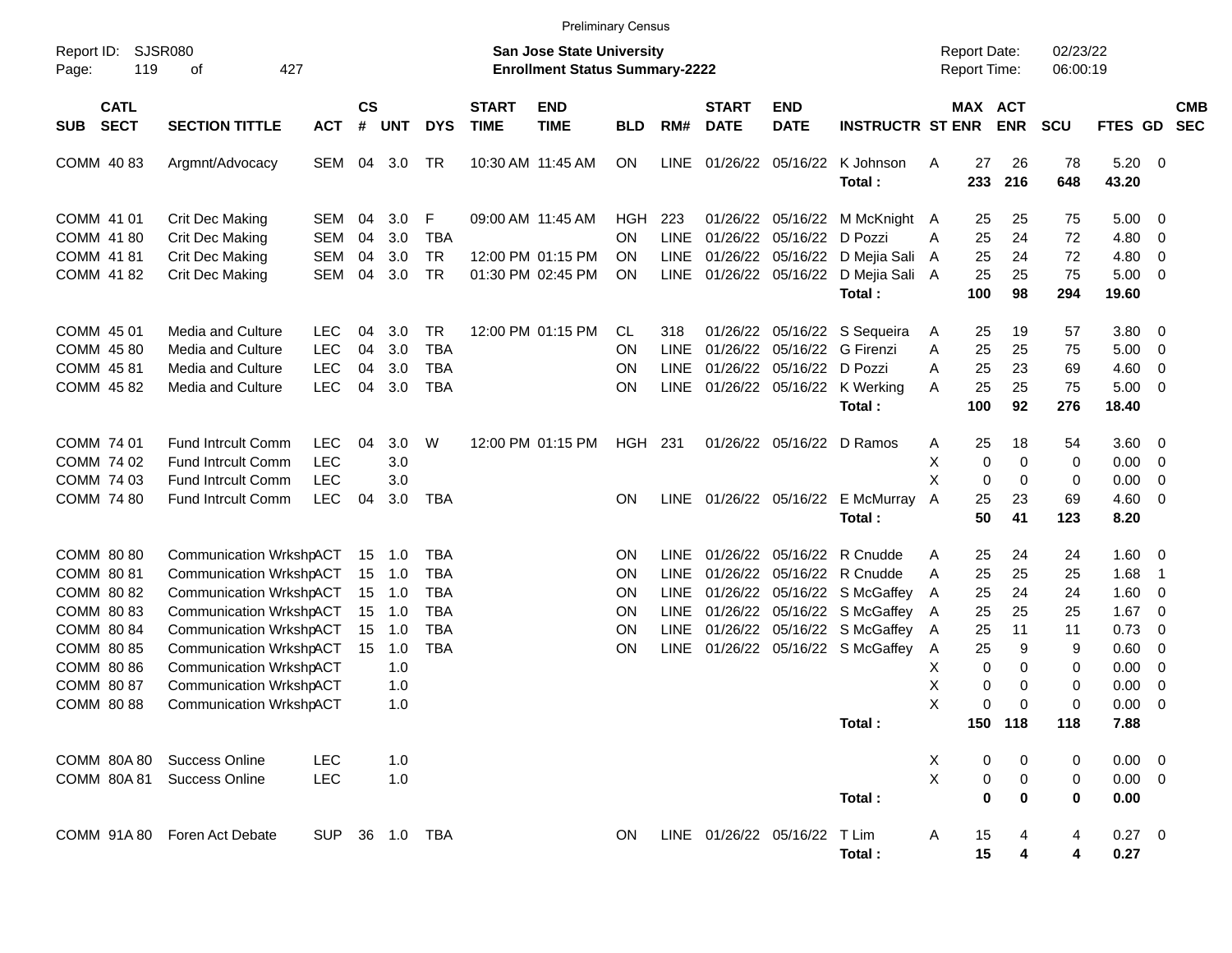|                                          |                                                |            |                    |            |            |                             |                                                                           | <b>Preliminary Census</b> |             |                             |                           |                                      |   |                                     |                          |                      |              |                                |
|------------------------------------------|------------------------------------------------|------------|--------------------|------------|------------|-----------------------------|---------------------------------------------------------------------------|---------------------------|-------------|-----------------------------|---------------------------|--------------------------------------|---|-------------------------------------|--------------------------|----------------------|--------------|--------------------------------|
| SJSR080<br>Report ID:<br>120<br>Page:    | 427<br>οf                                      |            |                    |            |            |                             | <b>San Jose State University</b><br><b>Enrollment Status Summary-2222</b> |                           |             |                             |                           |                                      |   | <b>Report Date:</b><br>Report Time: |                          | 02/23/22<br>06:00:19 |              |                                |
| <b>CATL</b><br><b>SECT</b><br><b>SUB</b> | <b>SECTION TITTLE</b>                          | <b>ACT</b> | $\mathsf{cs}$<br># | <b>UNT</b> | <b>DYS</b> | <b>START</b><br><b>TIME</b> | <b>END</b><br><b>TIME</b>                                                 | <b>BLD</b>                | RM#         | <b>START</b><br><b>DATE</b> | <b>END</b><br><b>DATE</b> | <b>INSTRUCTR ST ENR</b>              |   | <b>MAX</b>                          | <b>ACT</b><br><b>ENR</b> | <b>SCU</b>           | <b>FTES</b>  | <b>CMB</b><br><b>SEC</b><br>GD |
| COMM 91J 80                              | Judge Training                                 | <b>ACT</b> | 12                 | 1.0        | TBA        |                             |                                                                           | ΟN                        | <b>LINE</b> | 01/26/22                    | 05/16/22                  | S Laczko                             | A | 45                                  | 11                       | 11                   | 0.73         | 0                              |
| COMM 91J 81                              | Judge Training                                 | <b>ACT</b> | 12                 | 1.0        | <b>TBA</b> |                             |                                                                           | ON                        | <b>LINE</b> | 01/26/22                    | 05/16/22                  | T Lim<br>Total:                      | A | 30<br>75                            | 9<br>20                  | 9<br>20              | 0.60<br>1.33 | 0                              |
|                                          | COMM 100W 01 Writing Workshop                  | <b>SEM</b> |                    | 3.0        |            |                             |                                                                           |                           |             |                             |                           |                                      | Χ | 0                                   | 0                        | 0                    | 0.00         | 0                              |
|                                          | COMM 100W 02 Writing Workshop                  | <b>SEM</b> |                    | 3.0        |            |                             |                                                                           |                           |             |                             |                           |                                      | X | $\mathbf 0$                         | $\mathbf 0$              | 0                    | 0.00         | 0                              |
|                                          | COMM 100W 03 Writing Workshop                  | <b>SEM</b> | 04                 | 3.0        | TR         |                             | 12:00 PM 01:15 PM                                                         | HGH                       | 219         | 01/26/22                    | 05/16/22                  | L Rogers                             | Α | 25                                  | 25                       | 75                   | 5.00         | 0                              |
|                                          | COMM 100W 04 Writing Workshop                  | <b>SEM</b> | 04                 | 3.0        | <b>TR</b>  |                             | 01:30 PM 02:45 PM                                                         | <b>HGH</b>                | 219         | 01/26/22                    | 05/16/22                  | L Rogers                             | A | 25                                  | 25                       | 75                   | 5.00         | 0                              |
|                                          | COMM 100W 05 Writing Workshop                  | <b>SEM</b> | 04                 | 3.0        | <b>TR</b>  |                             | 03:00 PM 04:15 PM                                                         | <b>HGH</b>                | 219         | 01/26/22                    | 05/16/22                  | L Rogers                             | A | 25                                  | 25                       | 75                   | 5.00         | 0                              |
|                                          | COMM 100W 06 Writing Workshop                  | <b>SEM</b> | 04                 | 3.0        | M          |                             | 06:00 PM 08:45 PM                                                         | <b>CL</b>                 | 318         | 01/26/22                    | 05/16/22                  | D Galan                              | A | 25                                  | 24                       | 72                   | 4.80         | 0                              |
|                                          | COMM 100W 07 Writing Workshop                  | <b>SEM</b> |                    | 3.0        |            |                             |                                                                           |                           |             |                             |                           |                                      | X | $\mathbf 0$                         | $\mathbf 0$              | 0                    | 0.00         | 0                              |
|                                          | COMM 100W 08 Writing Workshop                  | <b>SEM</b> |                    | 3.0        |            |                             |                                                                           |                           |             |                             |                           |                                      | X | 0                                   | 0                        | 0                    | 0.00         | 0                              |
|                                          | COMM 100W 09 Writing Workshop                  | <b>SEM</b> | 04                 | 3.0        | МW         |                             | 12:00 PM 01:15 PM                                                         | HGH                       | 223         | 01/26/22                    | 05/16/22 M Peck           |                                      | A | 25                                  | 26                       | 78                   | 5.20         | 0                              |
|                                          | COMM 100W 10 Writing Workshop                  | <b>SEM</b> |                    | 3.0        |            |                             |                                                                           |                           |             |                             |                           |                                      | X | $\mathbf 0$                         | $\mathbf 0$              | 0                    | 0.00         | 0                              |
|                                          | COMM 100W 11 Writing Workshop                  | <b>SEM</b> | 04                 | 3.0        | <b>TR</b>  |                             | 01:30 PM 02:45 PM                                                         | CL                        | 318         | 01/26/22                    | 05/16/22                  | K Yee                                | A | 25                                  | 23                       | 69                   | 4.60         | 0                              |
|                                          | COMM 100W 80 Writing Workshop                  | <b>SEM</b> | 04                 | 3.0        | <b>TBA</b> |                             |                                                                           | ON                        | <b>LINE</b> | 01/26/22                    | 05/16/22                  | J Biagini                            | Α | 25                                  | 25                       | 75                   | 5.00         | 0                              |
|                                          | COMM 100W 81 Writing Workshop                  | <b>SEM</b> | 04                 | 3.0        | <b>TBA</b> |                             |                                                                           | ΟN                        | <b>LINE</b> | 01/26/22                    | 05/16/22                  | J Biagini                            | A | 25                                  | 25                       | 75                   | 5.00         | 0                              |
|                                          | COMM 100W 82 Writing Workshop                  | <b>SEM</b> | 04                 | 3.0        | <b>TBA</b> |                             |                                                                           | ON                        | <b>LINE</b> | 01/26/22                    | 05/16/22                  | K Cannava                            | A | 25                                  | 24                       | 72                   | 4.80         | 0                              |
|                                          | COMM 100W 83 Writing Workshop                  | <b>SEM</b> | 04                 | 3.0        | <b>TBA</b> |                             |                                                                           | ON                        | <b>LINE</b> | 01/26/22                    | 05/16/22                  | K Cannava                            | A | 25                                  | 23                       | 69                   | 4.60         | 0                              |
|                                          | COMM 100W 84 Writing Workshop                  | <b>SEM</b> | 04                 | 3.0        | <b>TBA</b> |                             |                                                                           | ON                        | <b>LINE</b> | 01/26/22                    | 05/16/22                  | K Cannava                            | A | 25                                  | 25                       | 75                   | 5.00         | 0                              |
|                                          | COMM 100W 85 Writing Workshop                  | <b>SEM</b> | 04                 | 3.0        | <b>TBA</b> |                             |                                                                           | ON                        | <b>LINE</b> | 01/26/22                    | 05/16/22                  | J Lacrampe                           | A | 25                                  | 24                       | 72                   | 4.80         | 0                              |
|                                          | COMM 100W 86 Writing Workshop                  | <b>SEM</b> | 04                 | 3.0        | <b>TBA</b> |                             |                                                                           | ON                        | <b>LINE</b> | 01/26/22                    | 05/16/22                  | J Lacrampe                           | A | 25                                  | 24                       | 72                   | 4.80         | 0                              |
|                                          | COMM 100W 87 Writing Workshop                  | <b>SEM</b> | 04                 | 3.0        | <b>TBA</b> |                             |                                                                           | ΟN                        | <b>LINE</b> | 01/26/22                    | 05/16/22                  | E McMurray A                         |   | 25                                  | 25                       | 75                   | 5.00         | 0                              |
|                                          | COMM 100W 88 Writing Workshop                  | <b>SEM</b> | 04                 | 3.0        | <b>TBA</b> |                             |                                                                           | ON                        | <b>LINE</b> | 01/26/22                    | 05/16/22                  | E McMurray A                         |   | 25                                  | 25                       | 75                   | 5.00         | 0                              |
|                                          | COMM 100W 89 Writing Workshop                  | <b>SEM</b> | 04                 | 3.0        | м          |                             | 09:00 AM 10:15 AM                                                         | ΟN                        | <b>LINE</b> | 01/26/22                    | 05/16/22                  | C Burks                              | A | 25                                  | 25                       | 75                   | 5.00         | 0                              |
|                                          | COMM 100W 90 Writing Workshop                  | <b>SEM</b> | 04                 | 3.0        | м          |                             | 10:30 AM 11:45 AM                                                         | ΟN                        | <b>LINE</b> | 01/26/22                    | 05/16/22                  | C Burks                              | A | 25                                  | 25                       | 75                   | 5.00         | 0                              |
|                                          | COMM 100W 91 Writing Workshop                  | <b>SEM</b> | 04                 | 3.0        | M          |                             | 12:00 PM 01:15 PM                                                         | ΟN                        | <b>LINE</b> | 01/26/22                    | 05/16/22                  | C Burks                              | A | 25                                  | 23                       | 69                   | 4.60         | 0                              |
|                                          |                                                |            |                    |            |            |                             |                                                                           |                           |             |                             |                           | Total:                               |   | 450                                 | 441                      | 1323                 | 88.20        |                                |
|                                          | COMM 101C 01 Theorizing Comm                   | <b>LEC</b> | 03                 | 4.0        | M          |                             | 09:00 AM 10:15 AM                                                         | HGH 219                   |             | 01/26/22                    | 05/16/22                  | K Williams                           | A | 25                                  | 24                       | 96                   | 6.40         | 0                              |
|                                          | COMM 101C 02 Theorizing Comm                   | LEC        |                    | 4.0        |            |                             |                                                                           |                           |             |                             |                           |                                      | Χ | 0                                   | 0                        | 0                    | 0.00         | 0                              |
|                                          | COMM 101C 80 Theorizing Comm                   | <b>LEC</b> | 03                 | 4.0        | TBA        |                             |                                                                           | ON                        |             |                             |                           | LINE 01/26/22 05/16/22 B Brockmann A |   | 25                                  | 23                       | 92                   | 6.13         | 0                              |
|                                          | COMM 101C 81 Theorizing Comm                   | <b>LEC</b> |                    | 03 4.0     | TBA        |                             |                                                                           | ON                        |             |                             |                           | LINE 01/26/22 05/16/22 K Cannava     | A | 25                                  | 23                       | 92                   | 6.13         | 0                              |
|                                          | COMM 101C 82 Theorizing Comm                   | <b>LEC</b> |                    | 03 4.0     | <b>TBA</b> |                             |                                                                           | ON                        |             |                             |                           | LINE 01/26/22 05/16/22 J Morrison    | A | 25                                  | 24                       | 96                   | 6.40         | 0                              |
|                                          | COMM 101C 83 Theorizing Comm                   | <b>LEC</b> |                    | 03 4.0     | TBA        |                             |                                                                           | ON                        |             |                             |                           | LINE 01/26/22 05/16/22 J Morrison    | A | 25                                  | 22                       | 88                   | 5.87         | 0                              |
|                                          | COMM 101C 84 Theorizing Comm                   | <b>LEC</b> |                    | 03 4.0     | TBA        |                             |                                                                           | ON                        |             |                             |                           | LINE 01/26/22 05/16/22 M Sunseri     | Α | 25                                  | 25                       | 100                  | 6.67         | 0                              |
|                                          |                                                |            |                    |            |            |                             |                                                                           |                           |             |                             |                           | Total:                               |   | 150                                 | 141                      | 564                  | 37.60        |                                |
|                                          | COMM 110F 80 Interpersonal Comm SEM 03 4.0 TBA |            |                    |            |            |                             |                                                                           | ON.                       |             |                             |                           | LINE 01/26/22 05/16/22 K Werking     | A | 25                                  | 24                       | 96                   | 6.47 1       |                                |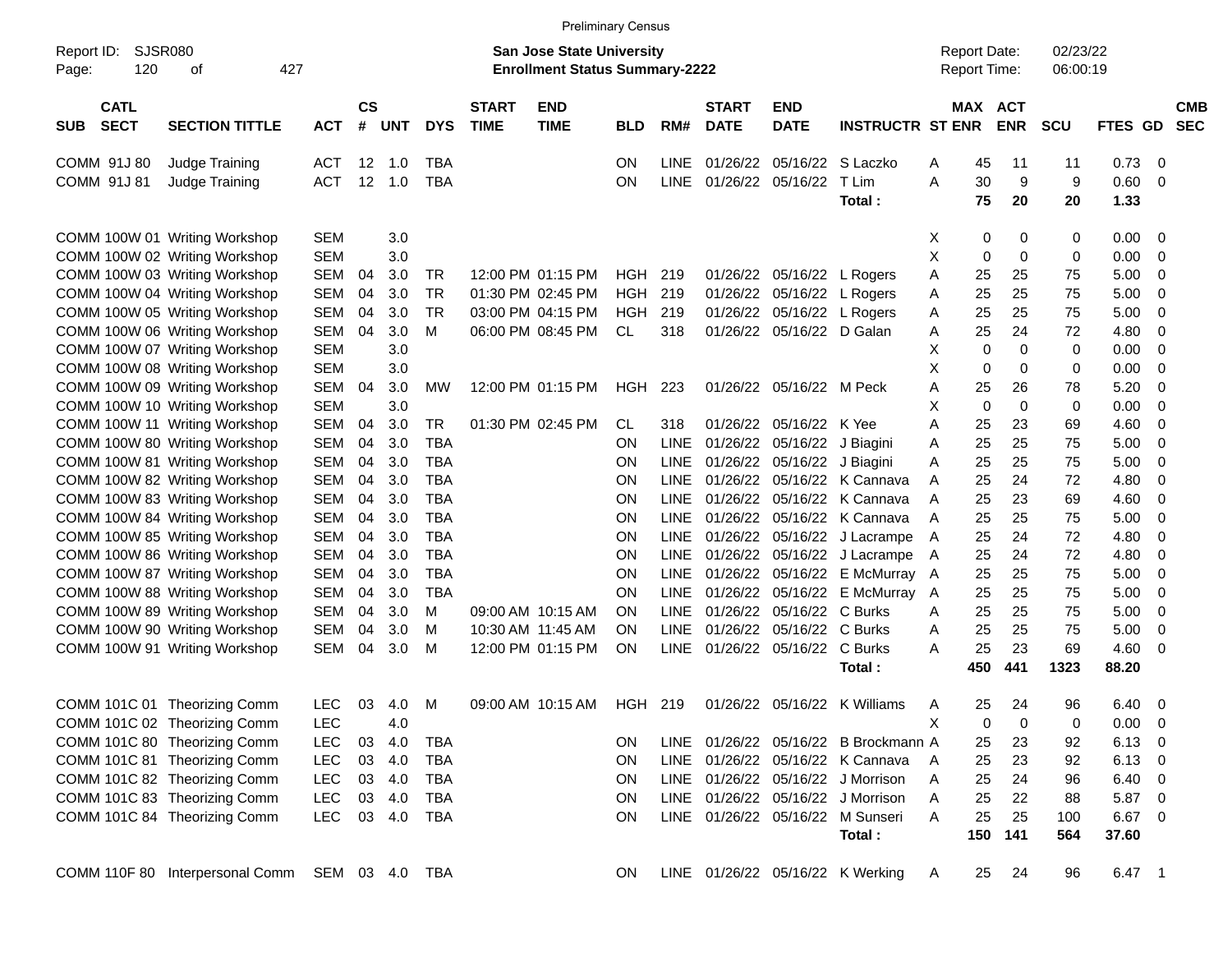|                                    |                                                              |                   |                |            |                |                             |                                                                           | <b>Preliminary Census</b> |              |                             |                            |                                         |                                            |                |                       |                      |                                |                                                     |            |
|------------------------------------|--------------------------------------------------------------|-------------------|----------------|------------|----------------|-----------------------------|---------------------------------------------------------------------------|---------------------------|--------------|-----------------------------|----------------------------|-----------------------------------------|--------------------------------------------|----------------|-----------------------|----------------------|--------------------------------|-----------------------------------------------------|------------|
| Report ID: SJSR080<br>121<br>Page: | 427<br>of                                                    |                   |                |            |                |                             | <b>San Jose State University</b><br><b>Enrollment Status Summary-2222</b> |                           |              |                             |                            |                                         | <b>Report Date:</b><br><b>Report Time:</b> |                |                       | 02/23/22<br>06:00:19 |                                |                                                     |            |
| <b>CATL</b><br>SUB SECT            | <b>SECTION TITTLE</b>                                        | <b>ACT</b>        | <b>CS</b><br># | <b>UNT</b> | <b>DYS</b>     | <b>START</b><br><b>TIME</b> | <b>END</b><br><b>TIME</b>                                                 | <b>BLD</b>                | RM#          | <b>START</b><br><b>DATE</b> | <b>END</b><br><b>DATE</b>  | <b>INSTRUCTR ST ENR</b>                 |                                            |                | MAX ACT<br><b>ENR</b> | SCU                  | FTES GD SEC                    |                                                     | <b>CMB</b> |
| <b>COMM 110F 81</b>                | <b>Interpersonal Comm</b><br>COMM 110F 82 Interpersonal Comm | SEM<br>SEM        | 03<br>03       | 4.0<br>4.0 | M<br>M         |                             | 01:30 PM 02:45 PM<br>03:00 PM 04:15 PM                                    | <b>ON</b><br><b>ON</b>    | LINE<br>LINE | 01/26/22<br>01/26/22        | 05/16/22<br>05/16/22       | X Tan<br>X Tan<br>Total:                | A<br>A                                     | 25<br>25<br>75 | 25<br>26<br>75        | 100<br>104<br>300    | 6.67<br>6.93<br>20.07          | $\overline{\phantom{0}}$<br>$\overline{\mathbf{0}}$ |            |
| COMM 111P 01 Interviewing          |                                                              | <b>LEC</b>        | 03             | 4.0        | MW             |                             | 03:00 PM 04:15 PM                                                         | CL                        | 318          |                             | 01/26/22 05/16/22          | J Ulate<br>Total:                       | A                                          | 25<br>25       | 20<br>20              | 80<br>80             | 5.33 0<br>5.33                 |                                                     |            |
|                                    | COMM 112P 80 Communicate at Work LEC                         |                   |                | 02 4.0     | TBA            |                             |                                                                           | <b>ON</b>                 | <b>LINE</b>  |                             | 01/26/22 05/16/22          | G Firenzi<br>Total:                     | A                                          | 25<br>25       | 26<br>26              | 104<br>104           | $6.93$ 0<br>6.93               |                                                     |            |
|                                    | COMM 113P 80 Games Everyday Life LEC                         |                   |                | 4.0        |                |                             |                                                                           |                           |              |                             |                            | Total:                                  | X                                          | 0<br>$\bf{0}$  | 0<br>$\mathbf 0$      | 0<br>$\bf{0}$        | $0.00 \t 0$<br>0.00            |                                                     |            |
|                                    | COMM 114P 01 Bus & Prof Spking                               | <b>LEC</b>        | 03             | 4.0        | M              |                             | 07:30 AM 08:45 AM                                                         | HGH 219                   |              |                             | 01/26/22 05/16/22          | K Williams<br>Total:                    | A                                          | 25<br>25       | 25<br>25              | 100<br>100           | $6.67$ 0<br>6.67               |                                                     |            |
|                                    | COMM 115P 80 Comm and Conflict                               | <b>LEC</b>        |                | 03 4.0     | TBA            |                             |                                                                           | <b>ON</b>                 | <b>LINE</b>  |                             | 01/26/22 05/16/22          | C Perez<br>Total:                       | A                                          | 25<br>25       | 25<br>25              | 100<br>100           | $6.67$ 0<br>6.67               |                                                     |            |
| COMM 116P 80 Mediation             |                                                              | <b>LEC</b>        |                | 03 4.0     | <b>TBA</b>     |                             |                                                                           | <b>ON</b>                 | <b>LINE</b>  |                             | 01/26/22 05/16/22          | <b>B Lawhorne</b><br>Total:             | A                                          | 25<br>25       | 26<br>26              | 104<br>104           | $6.93$ 0<br>6.93               |                                                     |            |
| COMM 119I 80                       | <b>Researching Games</b>                                     | LEC               |                | 03 4.0     | TBA            |                             |                                                                           | <b>ON</b>                 | LINE         |                             |                            | 01/26/22 05/16/22 S Coopman A<br>Total: |                                            | 25<br>25       | 27<br>27              | 108<br>108           | $7.20 \t 0$<br>7.20            |                                                     |            |
|                                    | COMM 120P 80 Pers & Pres Skills                              | <b>LEC</b>        | 03             | 4.0        | <b>TBA</b>     |                             |                                                                           | <b>ON</b>                 | <b>LINE</b>  |                             | 01/26/22 05/16/22          | N Coburn-Pal A<br>Total:                |                                            | 25<br>25       | 24<br>24              | 96<br>96             | $6.40 \quad 0$<br>6.40         |                                                     |            |
|                                    | COMM 121P 01 Perf as Practice                                | <b>LEC</b>        |                | 4.0        |                |                             |                                                                           |                           |              |                             |                            | Total:                                  | X                                          | 0<br>0         | 0<br>0                | 0<br>0               | $0.00 \t 0$<br>0.00            |                                                     |            |
|                                    | COMM 122F 01 Perform Studies                                 | <b>LEC</b>        |                | 4.0        |                |                             |                                                                           |                           |              |                             |                            | Total:                                  | X                                          | 0<br>$\bf{0}$  | 0<br>0                | 0<br>0               | $0.00 \ 0$<br>0.00             |                                                     |            |
| COMM 123I 01<br>COMM 123I 02       | Performance Ethno<br>Performance Ethno                       | SEM<br>SEM 03 4.0 | 03             | 4.0        | W<br><b>TR</b> |                             | 12:30 PM 01:45 PM<br>10:30 AM 11:45 AM                                    | HGH 103<br>HGH 231        |              |                             | 01/26/22 05/16/22 O Hatton | 01/26/22 05/16/22 R Simpson<br>Total:   | A<br>Α                                     | 25<br>25<br>50 | 27<br>26<br>53        | 108<br>104<br>212    | $7.20 \t 0$<br>6.93 0<br>14.13 |                                                     |            |
|                                    | COMM 124P 01 Comm Training & Dev LEC 03 4.0 M                |                   |                |            |                |                             | 12:00 PM 01:15 PM                                                         | HGH 231                   |              |                             |                            | 01/26/22 05/16/22 K Williams            | A                                          | 25             | 25                    | 100                  | 6.67 0                         |                                                     |            |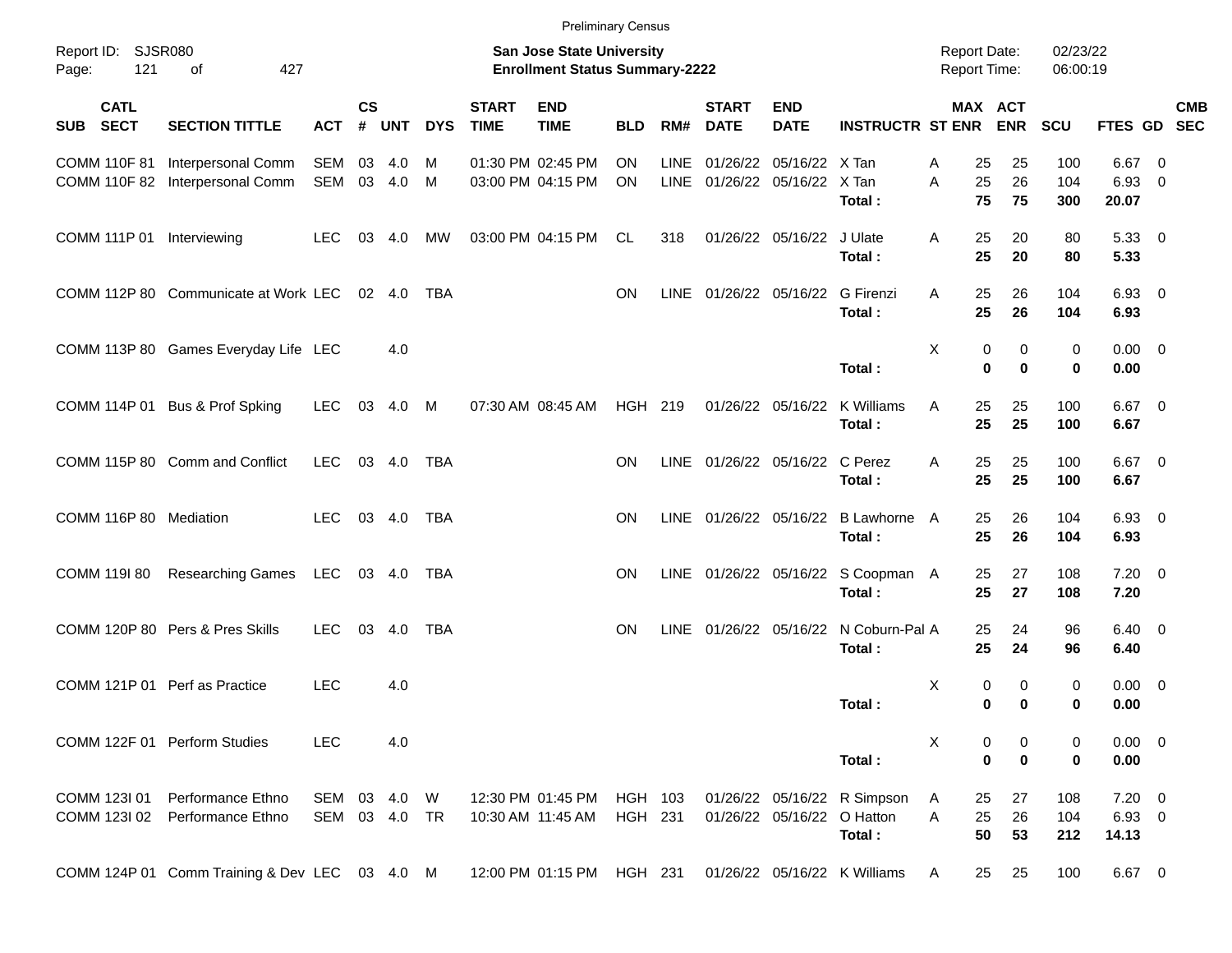|                                          |                                                                                                |                          |           |            |                            |                             |                                                                           | <b>Preliminary Census</b> |                            |                             |                                                            |                                                  |                                            |                                                  |                      |                                       |                                                     |  |
|------------------------------------------|------------------------------------------------------------------------------------------------|--------------------------|-----------|------------|----------------------------|-----------------------------|---------------------------------------------------------------------------|---------------------------|----------------------------|-----------------------------|------------------------------------------------------------|--------------------------------------------------|--------------------------------------------|--------------------------------------------------|----------------------|---------------------------------------|-----------------------------------------------------|--|
| Report ID: SJSR080<br>Page:              | 122<br>of<br>427                                                                               |                          |           |            |                            |                             | <b>San Jose State University</b><br><b>Enrollment Status Summary-2222</b> |                           |                            |                             |                                                            |                                                  | <b>Report Date:</b><br><b>Report Time:</b> |                                                  | 02/23/22<br>06:00:19 |                                       |                                                     |  |
| <b>CATL</b><br><b>SECT</b><br><b>SUB</b> | <b>SECTION TITTLE</b>                                                                          | <b>ACT</b>               | <b>CS</b> | # UNT      | <b>DYS</b>                 | <b>START</b><br><b>TIME</b> | <b>END</b><br><b>TIME</b>                                                 | <b>BLD</b>                | RM#                        | <b>START</b><br><b>DATE</b> | <b>END</b><br><b>DATE</b>                                  | <b>INSTRUCTR ST ENR</b>                          |                                            | MAX ACT<br><b>ENR</b>                            | <b>SCU</b>           | FTES GD SEC                           | <b>CMB</b>                                          |  |
|                                          |                                                                                                |                          |           |            |                            |                             |                                                                           |                           |                            |                             |                                                            | Total:                                           | 25                                         | 25                                               | 100                  | 6.67                                  |                                                     |  |
|                                          | COMM 125P 01 Ensemble Perf                                                                     | <b>LEC</b>               |           | 4.0        |                            |                             |                                                                           |                           |                            |                             |                                                            | Total:                                           | Χ                                          | 0<br>0<br>$\bf{0}$<br>$\bf{0}$                   | 0<br>$\mathbf 0$     | $0.00 \t 0$<br>0.00                   |                                                     |  |
|                                          | COMM 126F 01 Race & Performance                                                                | LEC                      |           | 03 4.0     | W                          |                             | 10:30 AM 11:45 AM                                                         | <b>HGH 223</b>            |                            |                             | 01/26/22 05/16/22                                          | R Simpson<br>Total:                              | 25<br>A<br>25                              | 23<br>23                                         | 92<br>92             | $6.13 \quad 0$<br>6.13                |                                                     |  |
|                                          | COMM 131P 80 New/You Media<br>COMM 131P 81 New/You Media                                       | <b>LEC</b><br><b>LEC</b> | 04<br>04  | 4.0<br>4.0 | <b>TBA</b><br><b>TBA</b>   |                             |                                                                           | ON<br><b>ON</b>           | <b>LINE</b><br>LINE        |                             | 01/26/22 05/16/22                                          | 01/26/22 05/16/22 K Momary<br>K Momary<br>Total: | 25<br>A<br>25<br>A<br>50                   | 23<br>24<br>47                                   | 92<br>96<br>188      | 6.27<br>6.40<br>12.67                 | $\overline{\phantom{0}}$<br>$\overline{\mathbf{0}}$ |  |
|                                          | COMM 133F 80 Ethical Prob Comm                                                                 | <b>LEC</b>               |           | 4.0        |                            |                             |                                                                           |                           |                            |                             |                                                            | Total:                                           | Χ                                          | 0<br>0<br>$\bf{0}$<br>$\bf{0}$                   | 0<br>0               | $0.00 \t 0$<br>0.00                   |                                                     |  |
|                                          | COMM 140P 01 Argument & Debate<br>COMM 140P 02 Argument & Debate                               | <b>LEC</b><br><b>LEC</b> |           | 4.0<br>4.0 |                            |                             |                                                                           |                           |                            |                             |                                                            | Total:                                           | Χ<br>X                                     | 0<br>0<br>0<br>0<br>$\bf{0}$<br>$\bf{0}$         | 0<br>0<br>$\bf{0}$   | $0.00 \quad 0$<br>$0.00 \t 0$<br>0.00 |                                                     |  |
|                                          | COMM 141P 01 Small Group Comm                                                                  | <b>LEC</b>               |           | 03 4.0 T   |                            |                             | 06:00 PM 08:45 PM                                                         | CL.                       | 318                        |                             | 01/26/22 05/16/22                                          | D Galan<br>Total:                                | 25<br>A<br>25                              | 21<br>21                                         | 84<br>84             | 5.60 0<br>5.60                        |                                                     |  |
|                                          | COMM 144F 80 Org Comm<br>COMM 144F 81 Org Comm                                                 | <b>LEC</b><br><b>LEC</b> | 03<br>03  | 4.0<br>4.0 | <b>TBA</b><br>$\mathsf{T}$ |                             | 10:30 AM 11:45 AM                                                         | ON<br>ON                  | <b>LINE</b><br>LINE        |                             | 01/26/22 05/16/22 J Loos<br>01/26/22 05/16/22 J Loos       | Total:                                           | 27<br>A<br>A<br>27<br>54                   | 27<br>27<br>54                                   | 108<br>108<br>216    | $7.27$ 1<br>$7.20 \ 0$<br>14.47       |                                                     |  |
| COMM 145I 80<br>COMM 145I 81             | <b>Rhet Criticism</b><br><b>Rhet Criticism</b>                                                 | <b>LEC</b><br><b>LEC</b> | 03<br>03  | 4.0<br>4.0 | TBA<br><b>TBA</b>          |                             |                                                                           | <b>ON</b><br><b>ON</b>    | <b>LINE</b><br><b>LINE</b> |                             | 01/26/22 05/16/22 G Firenzi<br>01/26/22 05/16/22 G Firenzi | Total:                                           | 25<br>A<br>25<br>A<br>50                   | 25<br>25<br>50                                   | 100<br>100<br>200    | $6.67$ 0<br>$6.67$ 0<br>13.33         |                                                     |  |
|                                          | COMM 146F 01 Comm & Environment LEC 03 4.0 MW<br>ENVS 146F 01 Comm & Environment LEC 03 4.0 MW |                          |           |            |                            |                             | 01:30 PM 02:45 PM<br>01:30 PM 02:45 PM                                    | HGH 223<br>HGH 223        |                            |                             | 01/26/22 05/16/22 M Peck<br>01/26/22 05/16/22 M Peck       | Total:                                           | 25<br>A<br>Α<br>25                         | 24<br>0<br>$\overline{1}$<br>25                  | 96<br>4<br>100       | 6.67                                  | 6.40 0 C<br>0.27 0 C                                |  |
|                                          | COMM 149F 80 Rhet Public Life<br>COMM 149F 81 Rhet Public Life                                 | <b>LEC</b><br><b>LEC</b> |           | 4.0<br>4.0 |                            |                             |                                                                           |                           |                            |                             |                                                            | Total:                                           | X<br>X                                     | 0<br>0<br>$\pmb{0}$<br>0<br>$\bf{0}$<br>$\bf{0}$ | 0<br>0<br>0          | $0.00 \t 0$<br>$0.00 \t 0$<br>0.00    |                                                     |  |
|                                          | COMM 1511 01 New Media/Methods LEC                                                             |                          |           | 4.0        |                            |                             |                                                                           |                           |                            |                             |                                                            |                                                  | $\mathsf{X}$                               | $\overline{0}$<br>$\mathbf 0$                    | $\mathbf 0$          | $0.00 \t 0$                           |                                                     |  |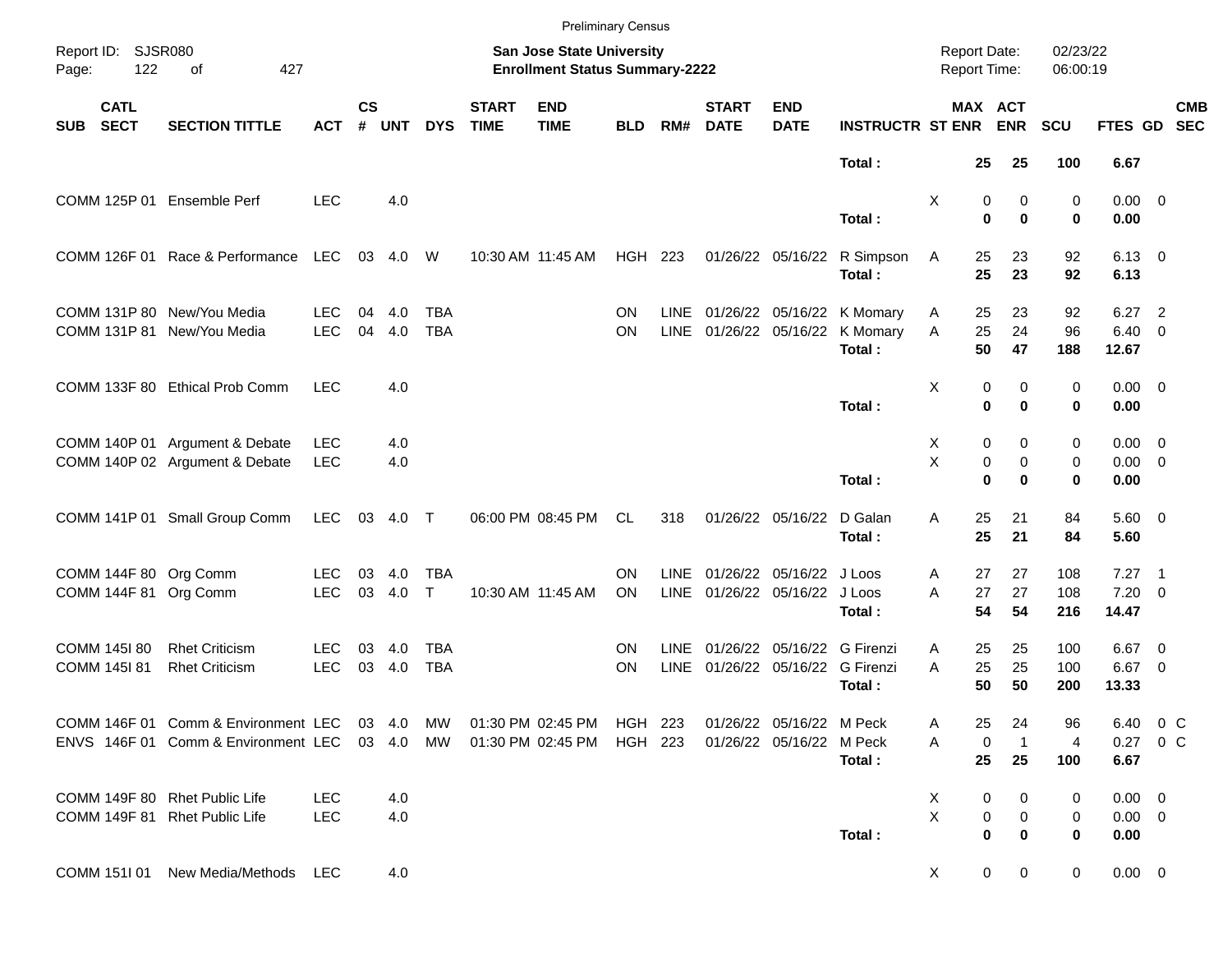|                     |                            |                                                |            |                |            |            |                             | <b>Preliminary Census</b>                                                 |            |     |                             |                           |                                       |                                     |                       |                      |               |                |                          |
|---------------------|----------------------------|------------------------------------------------|------------|----------------|------------|------------|-----------------------------|---------------------------------------------------------------------------|------------|-----|-----------------------------|---------------------------|---------------------------------------|-------------------------------------|-----------------------|----------------------|---------------|----------------|--------------------------|
| Report ID:<br>Page: | <b>SJSR080</b><br>123      | 427<br>οf                                      |            |                |            |            |                             | <b>San Jose State University</b><br><b>Enrollment Status Summary-2222</b> |            |     |                             |                           |                                       | <b>Report Date:</b><br>Report Time: |                       | 02/23/22<br>06:00:19 |               |                |                          |
| <b>SUB</b>          | <b>CATL</b><br><b>SECT</b> | <b>SECTION TITTLE</b>                          | <b>ACT</b> | <b>CS</b><br># | <b>UNT</b> | <b>DYS</b> | <b>START</b><br><b>TIME</b> | <b>END</b><br><b>TIME</b>                                                 | <b>BLD</b> | RM# | <b>START</b><br><b>DATE</b> | <b>END</b><br><b>DATE</b> | <b>INSTRUCTR ST ENR</b>               |                                     | MAX ACT<br><b>ENR</b> | <b>SCU</b>           | FTES GD       |                | <b>CMB</b><br><b>SEC</b> |
|                     |                            |                                                |            |                |            |            |                             |                                                                           |            |     |                             |                           | Total:                                |                                     | 0<br>0                | 0                    | 0.00          |                |                          |
|                     | COMM 152I 80               | Comm in Wrld Cultr                             | <b>LEC</b> |                | 4.0        |            |                             |                                                                           |            |     |                             |                           |                                       | Χ                                   | 0<br>0                | 0                    | 0.00          | - 0            |                          |
|                     |                            |                                                |            |                |            |            |                             |                                                                           |            |     |                             |                           | Total:                                |                                     | 0<br>$\mathbf 0$      | 0                    | 0.00          |                |                          |
|                     | COMM 155180                | <b>Quantitative Comm</b>                       | <b>LEC</b> | 03             | 4.0        | TBA        |                             |                                                                           | ON.        |     | LINE 01/26/22 05/16/22      |                           | G Gao                                 | Α<br>25                             | 25                    | 100                  | $6.67$ 0      |                |                          |
|                     |                            |                                                |            |                |            |            |                             |                                                                           |            |     |                             |                           | Total:                                | 25                                  | 25                    | 100                  | 6.67          |                |                          |
|                     | COMM 156I 80               | Observe/Interview                              | <b>LEC</b> | 03             | 4.0        | <b>TBA</b> |                             |                                                                           | ΟN         |     | LINE 01/26/22 05/16/22      |                           | K Werking                             | 25<br>A                             | 25                    | 100                  | 6.67          | - 0            |                          |
|                     | COMM 156I 81               | Observe/Interview                              | <b>LEC</b> | 03             | 4.0        | <b>TBA</b> |                             |                                                                           | ΟN         |     | LINE 01/26/22 05/16/22      |                           | K Werking                             | 25<br>Α                             | 25                    | 100                  | 6.67          | - 0            |                          |
|                     |                            |                                                |            |                |            |            |                             |                                                                           |            |     |                             |                           | Total:                                | 50                                  | 50                    | 200                  | 13.33         |                |                          |
|                     |                            | COMM 157SL 01 Comm Action & Serv               | LEC        |                | 3.0        |            |                             |                                                                           |            |     |                             |                           |                                       | X.                                  | 0<br>0                | 0                    | 0.00          | - 0            |                          |
| НA                  |                            | 157SL 01 Comm Action & Serv                    | LEC        |                | 3.0        |            |                             |                                                                           |            |     |                             |                           |                                       | х<br>0                              | 0                     | 0                    | 0.00          | 0              |                          |
| SCI                 |                            | 157SL 01 Comm Action & Serv                    | LEC        |                | 3.0        |            |                             |                                                                           |            |     |                             |                           |                                       | х<br>0                              | 0                     | 0                    | 0.00          | 0              |                          |
|                     |                            | ENGR 157SL 01 Comm Action & Serv               | <b>LEC</b> |                | 3.0        |            |                             |                                                                           |            |     |                             |                           |                                       | X<br>0                              | 0                     | 0                    | 0.00          | 0              |                          |
|                     |                            | EDUC 157SL 01 Comm Action & Serv               | <b>LEC</b> |                | 3.0        |            |                             |                                                                           |            |     |                             |                           |                                       | х<br>0                              | 0                     | 0                    | 0.00          | 0              |                          |
|                     |                            | COMM 157SL 02 Comm Action & Serv               | LEC        | 02             | 3.0        | M          |                             | 03:00 PM 05:45 PM                                                         | WSQ 207    |     | 01/26/22                    | 05/16/22 L Hatton         |                                       | 25<br>Α                             | 24                    | 72                   | 4.80          | 0 <sup>o</sup> |                          |
| ΗA                  |                            | 157SL 02 Comm Action & Serv                    | <b>LEC</b> | 02             | 3.0        | м          |                             | 03:00 PM 05:45 PM                                                         | WSQ 207    |     | 01/26/22                    | 05/16/22 L Hatton         |                                       | Α                                   | 0<br>$\Omega$         | 0                    | 0.00          | 0 <sup>o</sup> |                          |
| SCI                 |                            | 157SL 02 Comm Action & Serv                    | <b>LEC</b> | 02             | 3.0        | м          |                             | 03:00 PM 05:45 PM                                                         | WSQ 207    |     | 01/26/22                    | 05/16/22 L Hatton         |                                       | 0<br>Α                              | -1                    | 3                    | 0.20          | 0 <sup>o</sup> |                          |
|                     |                            | ENGR 157SL 02 Comm Action & Serv               | <b>LEC</b> | 02             | 3.0        | м          |                             | 03:00 PM 05:45 PM                                                         | WSQ 207    |     | 01/26/22                    | 05/16/22 L Hatton         |                                       | 0<br>Α                              | 0                     | 0                    | 0.00          | 0 <sup>o</sup> |                          |
|                     |                            | EDUC 157SL 02 Comm Action & Serv               | <b>LEC</b> | 02             | 3.0        | м          |                             | 03:00 PM 05:45 PM                                                         | WSQ 207    |     | 01/26/22                    | 05/16/22 L Hatton         |                                       | 0<br>Α                              | 0                     | 0                    | 0.00          | 0 <sup>o</sup> |                          |
|                     |                            | COMM 157SL 03 Comm Action & Serv               | <b>LEC</b> | 02             | 3.0        | м          |                             | 03:00 PM 05:45 PM                                                         | WSQ 207    |     | 01/26/22                    | 05/16/22 L Hatton         |                                       | 25<br>Α                             | 24                    | 72                   | 4.80          | 0 <sup>o</sup> |                          |
| НA                  |                            | 157SL 03 Comm Action & Serv                    | <b>LEC</b> | 02             | 3.0        | М          |                             | 03:00 PM 05:45 PM                                                         | WSQ 207    |     | 01/26/22                    | 05/16/22 L Hatton         |                                       | Α                                   | 0<br>0                | 0                    | 0.00          | 0 <sup>o</sup> |                          |
| SCI                 |                            | 157SL 03 Comm Action & Serv                    | <b>LEC</b> | 02             | 3.0        | М          |                             | 03:00 PM 05:45 PM                                                         | WSQ 207    |     | 01/26/22                    | 05/16/22 L Hatton         |                                       | 0<br>Α                              | 0                     | 0                    | 0.00          | 0 <sup>o</sup> |                          |
|                     |                            | ENGR 157SL 03 Comm Action & Serv               | <b>LEC</b> | 02             | 3.0        | М          |                             | 03:00 PM 05:45 PM                                                         | WSQ 207    |     | 01/26/22                    | 05/16/22 L Hatton         |                                       | 0<br>A                              | -1                    | 3                    | 0.20          | 0 <sup>o</sup> |                          |
|                     |                            | EDUC 157SL 03 Comm Action & Serv               | LEC        | 02             | 3.0        | М          |                             | 03:00 PM 05:45 PM                                                         | WSQ        | 207 | 01/26/22                    | 05/16/22 L Hatton         |                                       | 0<br>Α                              | 0                     | 0                    | 0.00          | 0 <sup>o</sup> |                          |
|                     |                            | COMM 157SL 04 Comm Action & Serv               | <b>LEC</b> | 02             | 3.0        | W          |                             | 03:00 PM 05:45 PM                                                         | <b>HGH</b> | 229 | 01/26/22                    | 05/16/22 C Burks          |                                       | 25<br>Α                             | 24                    | 72                   | 4.80          | 0 <sup>o</sup> |                          |
| НA                  |                            | 157SL 04 Comm Action & Serv                    | LEC        | 02             | 3.0        | W          |                             | 03:00 PM 05:45 PM                                                         | HGH        | 229 | 01/26/22                    | 05/16/22                  | C Burks                               | 0<br>A                              | 0                     | 0                    | 0.00          | 0 <sup>o</sup> |                          |
| SCI                 |                            | 157SL 04 Comm Action & Serv                    | <b>LEC</b> | 02             | 3.0        | W          |                             | 03:00 PM 05:45 PM                                                         | <b>HGH</b> | 229 |                             | 01/26/22 05/16/22 C Burks |                                       | 0<br>A                              |                       | 3                    | 0.20          | 0 <sup>o</sup> |                          |
|                     |                            | ENGR 157SL 04 Comm Action & Serv LEC 02 3.0 W  |            |                |            |            |                             | 03:00 PM 05:45 PM HGH 229                                                 |            |     |                             | 01/26/22 05/16/22 C Burks |                                       | Α                                   | 0<br>0                | 0                    | $0.00 \t 0 C$ |                |                          |
|                     |                            | EDUC 157SL 04 Comm Action & Serv LEC 02 3.0 W  |            |                |            |            |                             | 03:00 PM 05:45 PM HGH 229                                                 |            |     |                             | 01/26/22 05/16/22 C Burks |                                       | A                                   | 0<br>0                | 0                    | $0.00 \t 0 C$ |                |                          |
|                     |                            |                                                |            |                |            |            |                             |                                                                           |            |     |                             |                           | Total:                                | 75                                  | 75                    | 225                  | 15.00         |                |                          |
|                     |                            | COMM 161F 80 Comm & Culture                    | <b>LEC</b> |                | 4.0        |            |                             |                                                                           |            |     |                             |                           |                                       | X                                   | 0<br>0                | 0                    | $0.00 \t 0$   |                |                          |
|                     |                            | COMM 161F 81 Comm & Culture                    | <b>LEC</b> |                | 4.0        |            |                             |                                                                           |            |     |                             |                           |                                       | X                                   | 0<br>0                | 0                    | $0.00 \t 0$   |                |                          |
|                     |                            |                                                |            |                |            |            |                             |                                                                           |            |     |                             |                           | Total:                                |                                     | 0<br>$\mathbf 0$      | 0                    | 0.00          |                |                          |
|                     |                            | COMM 164F 80 Comm & Global Orgs LEC 03 4.0 TBA |            |                |            |            |                             |                                                                           | ON.        |     |                             |                           | LINE 01/26/22 05/16/22 N Coburn-Pal A |                                     | 25 27                 | 108                  | $7.20 \t 0$   |                |                          |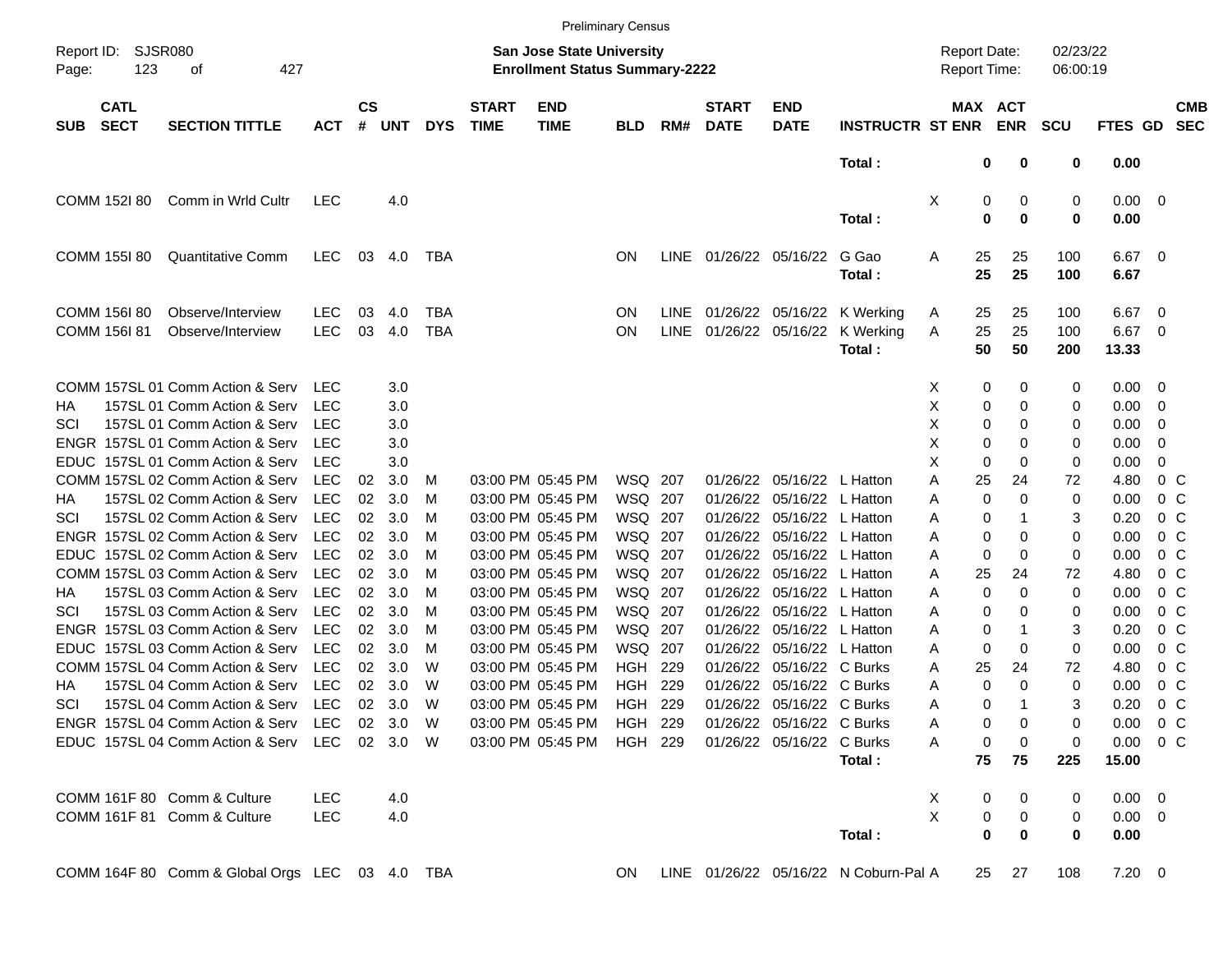|            |                            |                                              |            |           |        |            |                             |                                                                           | <b>Preliminary Census</b> |      |                             |                                 |                                  |             |                                            |                       |                      |                     |                |                          |
|------------|----------------------------|----------------------------------------------|------------|-----------|--------|------------|-----------------------------|---------------------------------------------------------------------------|---------------------------|------|-----------------------------|---------------------------------|----------------------------------|-------------|--------------------------------------------|-----------------------|----------------------|---------------------|----------------|--------------------------|
| Page:      | Report ID: SJSR080<br>124  | 427<br>οf                                    |            |           |        |            |                             | <b>San Jose State University</b><br><b>Enrollment Status Summary-2222</b> |                           |      |                             |                                 |                                  |             | <b>Report Date:</b><br><b>Report Time:</b> |                       | 02/23/22<br>06:00:19 |                     |                |                          |
| <b>SUB</b> | <b>CATL</b><br><b>SECT</b> | <b>SECTION TITTLE</b>                        | <b>ACT</b> | <b>CS</b> | # UNT  | <b>DYS</b> | <b>START</b><br><b>TIME</b> | <b>END</b><br><b>TIME</b>                                                 | <b>BLD</b>                | RM#  | <b>START</b><br><b>DATE</b> | <b>END</b><br><b>DATE</b>       | <b>INSTRUCTR ST ENR</b>          |             |                                            | MAX ACT<br><b>ENR</b> | SCU                  | FTES GD             |                | <b>CMB</b><br><b>SEC</b> |
|            |                            |                                              |            |           |        |            |                             |                                                                           |                           |      |                             |                                 | Total:                           |             | 25                                         | 27                    | 108                  | 7.20                |                |                          |
|            |                            | COMM 165P 01 Comm&Philanthropy               | LEC        |           | 4.0    |            |                             |                                                                           |                           |      |                             |                                 | Total:                           | Х           | 0<br>0                                     | $\boldsymbol{0}$<br>0 | 0<br>0               | $0.00 \t 0$<br>0.00 |                |                          |
|            |                            | COMM 168B 01 Global Climate Chang LEC        |            |           | 3.0    |            |                             |                                                                           |                           |      |                             |                                 |                                  | X           | 0                                          | 0                     | 0                    | 0.00                | - 0            |                          |
|            |                            | METR 168B 01 Global Climate Chang LEC        |            |           | 3.0    |            |                             |                                                                           |                           |      |                             |                                 |                                  | Χ           | 0                                          | 0                     | 0                    | 0.00                | - 0            |                          |
|            |                            | ENVS 168B 01 Global Climate Chang LEC        |            |           | 3.0    |            |                             |                                                                           |                           |      |                             |                                 |                                  | Χ           | 0                                          | 0                     | 0                    | 0.00                | 0              |                          |
|            |                            | GEOL 168B 01 Global Climate Chang LEC        |            |           | 3.0    |            |                             |                                                                           |                           |      |                             |                                 |                                  | Χ           | 0                                          | 0                     | 0                    | 0.00                | 0              |                          |
|            |                            | HUM 168B 01 Global Climate Chang LEC         |            |           | 3.0    |            |                             |                                                                           |                           |      |                             |                                 |                                  | Х           | 0                                          | 0                     | 0                    | 0.00                | 0              |                          |
|            |                            | COMM 168B 02 Global Climate Chang LEC        |            |           | 3.0    |            |                             |                                                                           |                           |      |                             |                                 |                                  | Χ           | 0                                          | 0                     | 0                    | 0.00                | 0              |                          |
|            |                            | METR 168B 02 Global Climate Chang LEC        |            |           | 3.0    |            |                             |                                                                           |                           |      |                             |                                 |                                  | Χ           | 0                                          | 0                     | 0                    | 0.00                | 0              |                          |
|            |                            | ENVS 168B 02 Global Climate Chang LEC        |            |           | 3.0    |            |                             |                                                                           |                           |      |                             |                                 |                                  | Χ           | 0                                          | 0                     | 0                    | 0.00                | 0              |                          |
|            |                            | GEOL 168B 02 Global Climate Chang LEC        |            |           | 3.0    |            |                             |                                                                           |                           |      |                             |                                 |                                  | Χ           | 0                                          | 0                     | 0                    | 0.00                | 0              |                          |
| HUM        |                            | 168B 02 Global Climate Chang LEC             |            |           | 3.0    |            |                             |                                                                           |                           |      |                             |                                 |                                  | Χ           | 0                                          | 0                     | 0                    | 0.00                | 0              |                          |
|            |                            | COMM 168B 03 Global Climate Chang LEC        |            |           | 3.0    |            |                             |                                                                           |                           |      |                             |                                 |                                  | Χ           | 0                                          | 0                     | 0                    | 0.00                | 0              |                          |
|            |                            | METR 168B 03 Global Climate Chang LEC        |            |           | 3.0    |            |                             |                                                                           |                           |      |                             |                                 |                                  | Χ           | 0                                          | 0                     | 0                    | 0.00                | 0              |                          |
|            |                            | ENVS 168B 03 Global Climate Chang LEC        |            |           | 3.0    |            |                             |                                                                           |                           |      |                             |                                 |                                  | Χ           | 0                                          | 0                     | 0                    | 0.00                | 0              |                          |
|            |                            | GEOL 168B 03 Global Climate Chang LEC        |            |           | 3.0    |            |                             |                                                                           |                           |      |                             |                                 |                                  | Χ           | 0                                          | 0                     | 0                    | 0.00                | 0              |                          |
| HUM        |                            | 168B 03 Global Climate Chang LEC             |            |           | 3.0    |            |                             |                                                                           |                           |      |                             |                                 |                                  | Χ           | 0                                          | 0                     | 0                    | 0.00                | 0              |                          |
|            |                            | COMM 168B 80 Global Climate Chang LEC        |            | 01        | 3.0    | TR         |                             | 10:30 AM 11:45 AM                                                         | <b>ON</b>                 |      |                             | LINE 01/26/22 05/16/22 E Pulley |                                  | Α           | 40                                         | 28                    | 84                   | 5.60                | 0 <sup>o</sup> |                          |
|            |                            | METR 168B 80 Global Climate Chang LEC        |            | 01        | 3.0    | TR         |                             | 10:30 AM 11:45 AM                                                         | <b>ON</b>                 | LINE |                             | 01/26/22 05/16/22 E Pulley      |                                  | Α           | 0                                          | 0                     | 0                    | 0.00                | 0 <sup>o</sup> |                          |
|            |                            | ENVS 168B 80 Global Climate Chang LEC        |            | 01        | 3.0    | TR         |                             | 10:30 AM 11:45 AM                                                         | <b>ON</b>                 |      |                             | LINE 01/26/22 05/16/22 E Pulley |                                  | Α           | 0                                          | 8                     | 24                   | 1.60                | 0 <sup>o</sup> |                          |
|            |                            | GEOL 168B 80 Global Climate Chang LEC        |            | 01        | 3.0    | TR         |                             | 10:30 AM 11:45 AM                                                         | <b>ON</b>                 | LINE |                             | 01/26/22 05/16/22 E Pulley      |                                  | Α           | 0                                          | 0                     | 0                    | 0.00                | 0 <sup>o</sup> |                          |
| HUM        |                            | 168B 80 Global Climate Chang LEC             |            | 01        | 3.0    | TR         |                             | 10:30 AM 11:45 AM                                                         | <b>ON</b>                 | LINE |                             | 01/26/22 05/16/22 E Pulley      |                                  | Α           | 0                                          | 0                     | 0                    | 0.00                | 0 <sup>o</sup> |                          |
|            |                            | COMM 168B 81 Global Climate Chang LEC        |            | 01        | 3.0    | TR         |                             | 10:30 AM 11:45 AM                                                         | <b>ON</b>                 | LINE |                             |                                 | 01/26/22 05/16/22 C Rampini      | Α           | 40                                         | 12                    | 36                   | 2.40                | 0 <sup>o</sup> |                          |
|            |                            | METR 168B 81 Global Climate Chang LEC        |            | 01        | 3.0    | TR         |                             | 10:30 AM 11:45 AM                                                         | <b>ON</b>                 | LINE |                             |                                 | 01/26/22 05/16/22 C Rampini      | Α           | 0                                          | 0                     | 0                    | 0.00                | 0 <sup>o</sup> |                          |
|            |                            | ENVS 168B 81 Global Climate Chang LEC        |            | 01        | 3.0    | TR         |                             | 10:30 AM 11:45 AM                                                         | <b>ON</b>                 | LINE |                             |                                 | 01/26/22 05/16/22 C Rampini      | Α           | 0                                          | 10                    | 30                   | 2.00                | 0 <sup>o</sup> |                          |
|            |                            | GEOL 168B 81 Global Climate Chang LEC        |            | 01        | 3.0    | TR         |                             | 10:30 AM 11:45 AM                                                         | <b>ON</b>                 | LINE |                             |                                 | 01/26/22 05/16/22 C Rampini      | Α           | 0                                          | 0                     | 0                    | 0.00                | 0 <sup>o</sup> |                          |
|            |                            | HUM 168B 81 Global Climate Chang LEC 01 3.0  |            |           |        | TR         |                             | 10:30 AM 11:45 AM                                                         | <b>ON</b>                 |      |                             |                                 | LINE 01/26/22 05/16/22 C Rampini | Α           | 0                                          | 0                     | 0                    | 0.00                | 0 <sup>o</sup> |                          |
|            |                            | COMM 168B 82 Global Climate Chang LEC        |            |           |        |            |                             |                                                                           |                           |      |                             | LINE 01/26/22 05/16/22 P Brown  |                                  |             |                                            |                       |                      |                     |                |                          |
|            |                            | METR 168B 82 Global Climate Chang LEC        |            |           | 01 3.0 | TR         |                             | 10:30 AM 11:45 AM                                                         | <b>ON</b>                 |      |                             |                                 |                                  | Α           | 40                                         | 8                     | 24                   | 1.60                | 0 <sup>o</sup> |                          |
|            |                            |                                              |            |           | 01 3.0 | TR         |                             | 10:30 AM 11:45 AM                                                         | ON.                       |      |                             | LINE 01/26/22 05/16/22 P Brown  |                                  | Α           | 0                                          | 3                     | 9                    | 0.60                | 0 <sup>o</sup> |                          |
|            |                            | ENVS 168B 82 Global Climate Chang LEC        |            |           | 01 3.0 | TR         |                             | 10:30 AM 11:45 AM                                                         | ON.                       |      |                             | LINE 01/26/22 05/16/22 P Brown  |                                  | Α           | 0                                          | 5                     | 15                   | 1.00                | 0 <sup>o</sup> |                          |
|            |                            | GEOL 168B 82 Global Climate Chang LEC 01 3.0 |            |           |        | TR         |                             | 10:30 AM 11:45 AM                                                         | ON.                       |      |                             | LINE 01/26/22 05/16/22 P Brown  |                                  | Α           | 0                                          | 1                     | 3                    | 0.20                | 0 <sup>o</sup> |                          |
|            |                            | HUM 168B 82 Global Climate Chang LEC 01 3.0  |            |           |        | TR.        |                             | 10:30 AM 11:45 AM                                                         | ON.                       |      |                             | LINE 01/26/22 05/16/22 P Brown  | Total:                           | A           | 0<br>120                                   | 0<br>75               | 0<br>225             | 0.00<br>15.00       | $0\,$ C        |                          |
|            | COMM 169I 80               | Media Respns Crit                            | <b>LEC</b> |           | 4.0    |            |                             |                                                                           |                           |      |                             |                                 |                                  | X           | 0                                          | 0                     | 0                    | $0.00 \t 0$         |                |                          |
|            | COMM 169I 81               | Media Respns Crit                            | <b>LEC</b> |           | 4.0    |            |                             |                                                                           |                           |      |                             |                                 |                                  | $\mathsf X$ | 0                                          | 0                     | 0                    | $0.00 \t 0$         |                |                          |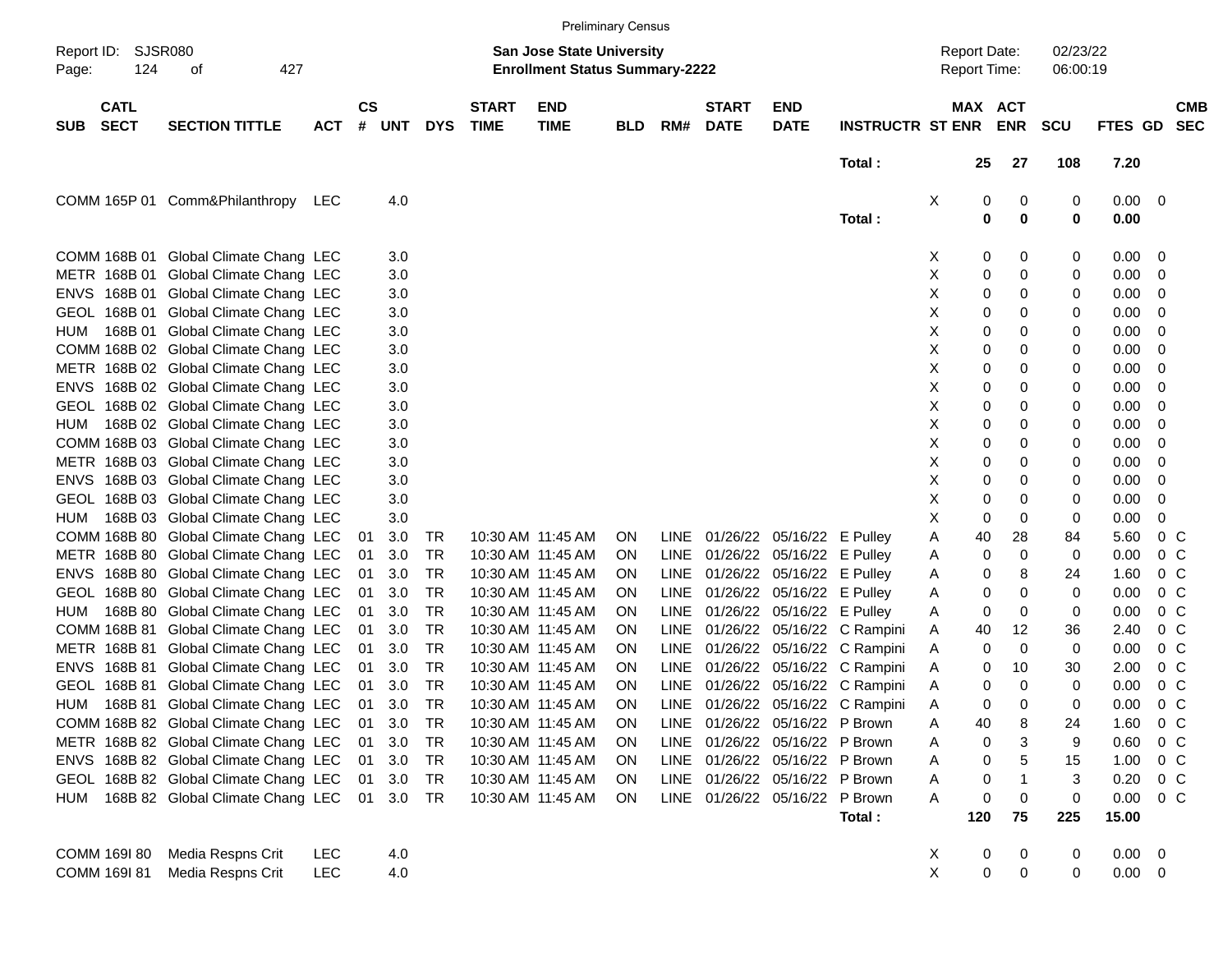|                                                  |                                                                               |                                        |                    |                      |                          |                             |                                                                           | <b>Preliminary Census</b> |                            |                                                  |                            |                                                          |                                        |                         |                      |                                           |                          |            |
|--------------------------------------------------|-------------------------------------------------------------------------------|----------------------------------------|--------------------|----------------------|--------------------------|-----------------------------|---------------------------------------------------------------------------|---------------------------|----------------------------|--------------------------------------------------|----------------------------|----------------------------------------------------------|----------------------------------------|-------------------------|----------------------|-------------------------------------------|--------------------------|------------|
| Report ID: SJSR080<br>125<br>Page:               | 427<br>οf                                                                     |                                        |                    |                      |                          |                             | <b>San Jose State University</b><br><b>Enrollment Status Summary-2222</b> |                           |                            |                                                  |                            |                                                          | <b>Report Date:</b><br>Report Time:    |                         | 02/23/22<br>06:00:19 |                                           |                          |            |
| <b>CATL</b><br><b>SECT</b><br><b>SUB</b>         | <b>SECTION TITTLE</b>                                                         | <b>ACT</b>                             | $\mathsf{cs}$<br># | <b>UNT</b>           | <b>DYS</b>               | <b>START</b><br><b>TIME</b> | <b>END</b><br><b>TIME</b>                                                 | <b>BLD</b>                | RM#                        | <b>START</b><br><b>DATE</b>                      | <b>END</b><br><b>DATE</b>  | <b>INSTRUCTR ST ENR</b>                                  | MAX ACT                                | <b>ENR</b>              | <b>SCU</b>           | FTES GD SEC                               |                          | <b>CMB</b> |
|                                                  |                                                                               |                                        |                    |                      |                          |                             |                                                                           |                           |                            |                                                  |                            | Total:                                                   | 0                                      | 0                       | 0                    | 0.00                                      |                          |            |
| COMM 170F 80 Persuasion                          |                                                                               | LEC.                                   |                    | 03 4.0               | <b>TBA</b>               |                             |                                                                           | <b>ON</b>                 | <b>LINE</b>                |                                                  | 01/26/22 05/16/22          | N Coburn-Pal A<br>Total:                                 | 25<br>25                               | 24<br>24                | 96<br>96             | $6.40 \quad 0$<br>6.40                    |                          |            |
|                                                  | COMM 172F 01 Multicultural Comm                                               | <b>LEC</b>                             |                    | 4.0                  |                          |                             |                                                                           |                           |                            |                                                  |                            | Total:                                                   | Χ<br>0<br>$\bf{0}$                     | 0<br>$\bf{0}$           | 0<br>0               | $0.00 \t 0$<br>0.00                       |                          |            |
|                                                  | COMM 173F 80 Comm & Global UndersLEC                                          |                                        |                    | 03 4.0               | TBA                      |                             |                                                                           | ON                        | <b>LINE</b>                | 01/26/22 05/16/22                                |                            | G Gao<br>Total:                                          | Α<br>25<br>25                          | 25<br>25                | 100<br>100           | $6.67$ 0<br>6.67                          |                          |            |
| COMM 174 01<br><b>COMM 174 80</b><br>COMM 174 81 | Intercult & Inequal<br>Intercult & Inequal<br>Intercult & Inequal             | <b>LEC</b><br><b>LEC</b><br><b>LEC</b> | 04<br>04           | 3.0<br>3.0<br>3.0    | <b>TBA</b><br><b>TBA</b> |                             |                                                                           | <b>ON</b><br>ON           | <b>LINE</b><br><b>LINE</b> |                                                  | 01/26/22 05/16/22 F Gidney | 01/26/22 05/16/22 R Halualani                            | $\mathbf 0$<br>х<br>Α<br>30<br>30<br>A | 0<br>32<br>27           | 0<br>96<br>81        | $0.00 \t 0$<br>6.40<br>$5.40 \quad 0$     | $\overline{\phantom{0}}$ |            |
| COMM 174 82<br>COMM 174 83                       | Intercult & Inequal<br>Intercult & Inequal                                    | <b>LEC</b><br><b>LEC</b>               | 04                 | 3.0<br>3.0           | <b>TBA</b>               |                             |                                                                           | ΟN                        | <b>LINE</b>                |                                                  |                            | 01/26/22 05/16/22 R Halualani<br>Total:                  | 30<br>A<br>X<br>$\mathbf 0$<br>90      | 30<br>$\mathbf 0$<br>89 | 90<br>0<br>267       | 6.05<br>$0.00 \t 0$<br>17.85              | -1                       |            |
|                                                  | COMM 175F 80 Nonverbal Comm                                                   | <b>LEC</b>                             |                    | 03 4.0               | TBA                      |                             |                                                                           | ON                        | <b>LINE</b>                |                                                  | 01/26/22 05/16/22          | G Gao<br>Total:                                          | 25<br>Α<br>25                          | 25<br>25                | 100<br>100           | $6.67$ 0<br>6.67                          |                          |            |
|                                                  | COMM 176P 01 Comm & Gender                                                    | <b>LEC</b>                             | 03                 | 4.0                  | MW                       |                             | 03:00 PM 04:15 PM                                                         | <b>HGH 223</b>            |                            |                                                  | 01/26/22 05/16/22 M Peck   | Total:                                                   | 25<br>Α<br>25                          | 24<br>24                | 96<br>96             | $6.40 \quad 0$<br>6.40                    |                          |            |
| COMM 178F 80 Crit IC Comm                        |                                                                               | <b>LEC</b>                             |                    | 04 4.0               | TBA                      |                             |                                                                           | ON                        | LINE                       |                                                  |                            | 01/26/22 05/16/22 R Halualani<br>Total:                  | 25<br>A<br>25                          | 23<br>23                | 92<br>92             | $6.20$ 1<br>6.20                          |                          |            |
| COMM 179 80<br>COMM 179 81                       | Media & Resistance<br>Media & Resistance                                      | <b>LEC</b><br><b>LEC</b>               | 04<br>04           | 3.0<br>3.0           | TBA<br><b>TBA</b>        |                             |                                                                           | <b>ON</b><br>ΟN           | <b>LINE</b><br><b>LINE</b> |                                                  | 01/26/22 05/16/22 C Perez  | 01/26/22 05/16/22 N Coburn-Pal A<br>Total :              | 30<br>30<br>Α<br>60                    | 31<br>30<br>61          | 93<br>90<br>183      | $6.20 \quad 0$<br>$6.00 \quad 0$<br>12.20 |                          |            |
| COMM 180 01<br>COMM 180 02<br>COMM 180 03        | <b>Individual Study</b><br><b>Individual Study</b><br><b>Individual Study</b> | <b>SUP</b><br><b>SUP</b><br><b>SUP</b> | 36<br>36           | 1.0<br>2.0<br>36 3.0 | TBA<br>TBA<br>TBA        |                             |                                                                           | ON.<br>ON<br>ON.          | <b>LINE</b>                | LINE 01/26/22 05/16/22<br>LINE 01/26/22 05/16/22 | 01/26/22 05/16/22 O Hatton |                                                          | 5<br>A<br>3<br>Α<br>3<br>Α             | 0<br>0                  | 0<br>2<br>0          | $0.00 \t 0$<br>$0.13 \ 0$<br>$0.00 \t 0$  |                          |            |
|                                                  | COMM 181F 80 New Media/World                                                  | LEC.                                   |                    |                      |                          |                             | 03:00 PM 04:15 PM                                                         | <b>ON</b>                 |                            |                                                  |                            | Total:<br>LINE 01/26/22 05/16/22 A Rahmani ShA<br>Total: | 11<br>25<br>25                         | 1<br>25<br>25           | 2<br>100<br>100      | 0.13<br>$6.67$ 0<br>6.67                  |                          |            |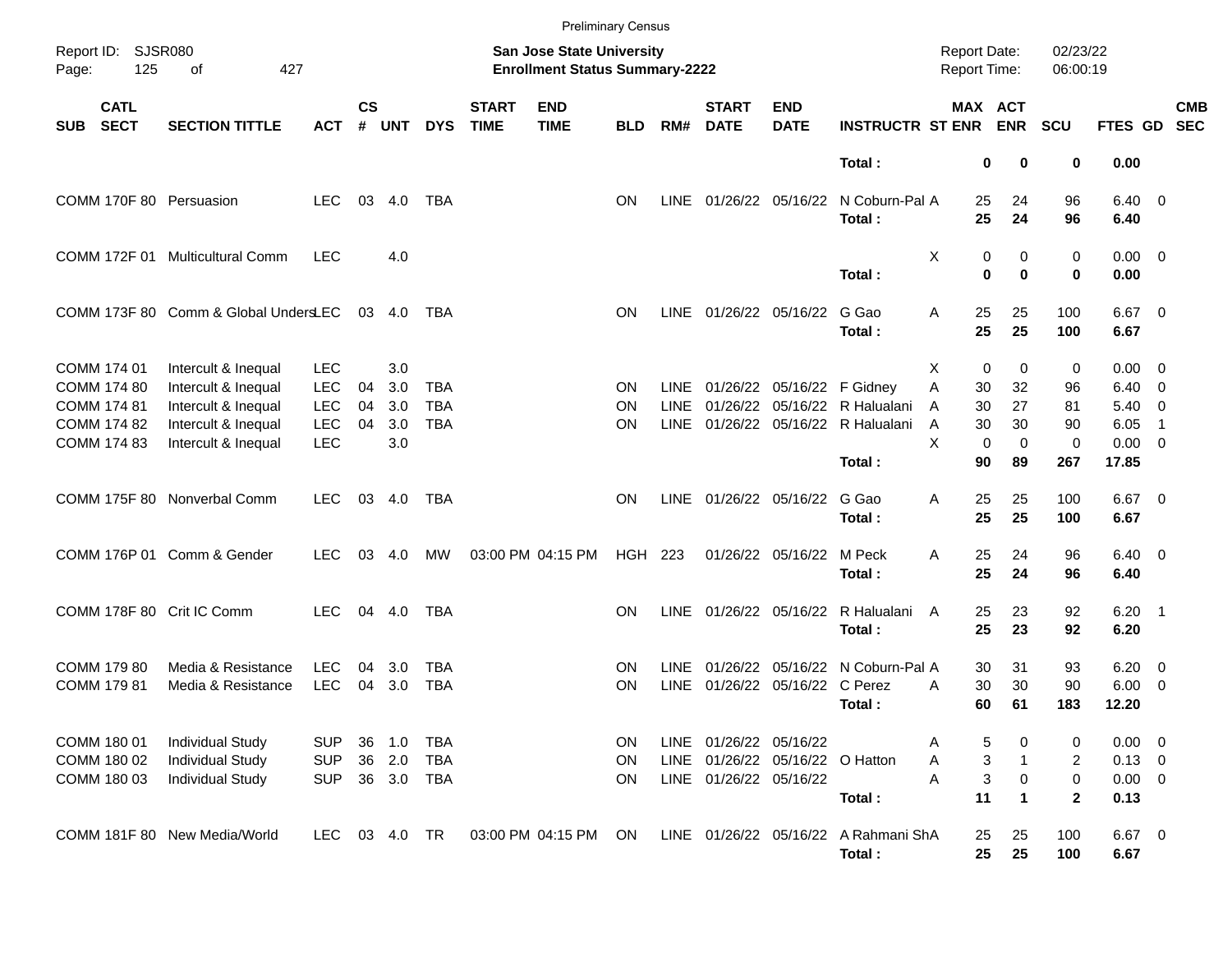|                                          |                                          |                          |                    |            |                          |                             |                                                                           | <b>Preliminary Census</b> |                     |                               |                              |                                       |                |                                     |                          |                      |              |                          |  |
|------------------------------------------|------------------------------------------|--------------------------|--------------------|------------|--------------------------|-----------------------------|---------------------------------------------------------------------------|---------------------------|---------------------|-------------------------------|------------------------------|---------------------------------------|----------------|-------------------------------------|--------------------------|----------------------|--------------|--------------------------|--|
| SJSR080<br>Report ID:<br>126<br>Page:    | 427<br>οf                                |                          |                    |            |                          |                             | <b>San Jose State University</b><br><b>Enrollment Status Summary-2222</b> |                           |                     |                               |                              |                                       |                | <b>Report Date:</b><br>Report Time: |                          | 02/23/22<br>06:00:19 |              |                          |  |
| <b>CATL</b><br><b>SECT</b><br><b>SUB</b> | <b>SECTION TITTLE</b>                    | <b>ACT</b>               | $\mathsf{cs}$<br># | <b>UNT</b> | <b>DYS</b>               | <b>START</b><br><b>TIME</b> | <b>END</b><br><b>TIME</b>                                                 | <b>BLD</b>                | RM#                 | <b>START</b><br><b>DATE</b>   | <b>END</b><br><b>DATE</b>    | <b>INSTRUCTR ST ENR</b>               |                | <b>MAX</b>                          | <b>ACT</b><br><b>ENR</b> | <b>SCU</b>           | FTES GD      | <b>CMB</b><br><b>SEC</b> |  |
|                                          | COMM 182P 80 Comm in Class Rm            | <b>LEC</b>               | 03                 | 4.0        | <b>TBA</b>               |                             |                                                                           | ΟN                        | LINE                | 01/26/22                      | 05/16/22                     | M Sunseri<br>Total:                   | Α              | 25<br>25                            | 25<br>25                 | 100<br>100           | 6.67<br>6.67 | $\overline{0}$           |  |
| COMM 184 01<br>COMM 184 02               | Directed Reading<br>Directed Reading     | <b>SUP</b><br><b>SUP</b> | 36<br>36           | 1.0<br>2.0 | <b>TBA</b><br><b>TBA</b> |                             |                                                                           | ON<br>ON                  | <b>LINE</b><br>LINE | 01/26/22<br>01/26/22 05/16/22 | 05/16/22                     |                                       | A<br>A         | 5<br>5                              | 0<br>0                   | 0<br>0               | 0.00<br>0.00 | 0<br>$\mathbf 0$         |  |
|                                          |                                          |                          |                    |            |                          |                             |                                                                           |                           |                     |                               |                              | Total:                                |                | 10                                  | $\bf{0}$                 | $\bf{0}$             | 0.00         |                          |  |
|                                          | COMM 185F 80 Health Communication LEC    |                          |                    | 02 4.0     | TBA                      |                             |                                                                           | ΟN                        |                     | LINE 01/26/22 05/16/22        |                              | A Buxi<br>Total:                      | Α              | 25<br>25                            | 26<br>26                 | 104<br>104           | 6.93<br>6.93 | $\overline{0}$           |  |
| COMM 190 01<br>COMM 190 02               | Act Proj in Speech<br>Act Proj in Speech | <b>SUP</b><br><b>SUP</b> | 36<br>36           | 1.0<br>2.0 | <b>TBA</b><br><b>TBA</b> |                             |                                                                           | ON<br>ON                  | LINE<br><b>LINE</b> | 01/26/22<br>01/26/22          | 05/16/22<br>05/16/22         |                                       | A<br>A         | 5<br>5                              | 0<br>0                   | 0<br>0               | 0.00<br>0.00 | 0<br>0                   |  |
| COMM 190 03                              | Act Proj in Speech                       | <b>SUP</b>               | 36                 | 3.0        | <b>TBA</b>               |                             |                                                                           | ON                        | <b>LINE</b>         | 01/26/22                      | 05/16/22                     |                                       | A              | 5                                   | 0                        | 0                    | 0.00         | 0                        |  |
| COMM 190 04                              | Act Proj in Speech                       | <b>SUP</b>               | 36                 | 4.0        | <b>TBA</b>               |                             |                                                                           | ON                        | <b>LINE</b>         | 01/26/22                      | 05/16/22                     |                                       | A              | 5                                   | 0                        | 0                    | 0.00         | 0                        |  |
| COMM 190 05                              | Act Proj in Speech                       | <b>SUP</b>               | 36                 | 5.0        | <b>TBA</b>               |                             |                                                                           | ON                        | <b>LINE</b>         | 01/26/22                      | 05/16/22                     |                                       | Α              | 5                                   | 0                        | 0                    | 0.00         | 0                        |  |
| COMM 190 06                              | Act Proj in Speech                       | <b>SUP</b>               | 36                 | 6.0        | <b>TBA</b>               |                             |                                                                           | ON                        | <b>LINE</b>         | 01/26/22 05/16/22             |                              |                                       | Α              | 5                                   | 0                        | 0                    | 0.00         | 0                        |  |
| COMM 190 80                              | Act Proj in Speech                       | <b>SUP</b>               | 36                 | 1.0        | <b>TBA</b>               |                             |                                                                           | ON                        | <b>LINE</b>         |                               | 01/26/22 05/16/22            | J Morrison                            | A              | 25                                  | 1                        | 1                    | 0.07         | 0                        |  |
| COMM 190 81                              | Act Proj in Speech                       | <b>SUP</b>               | 36                 | 2.0        | <b>TBA</b>               |                             |                                                                           | ON                        | <b>LINE</b>         |                               | 01/26/22 05/16/22            | J Morrison                            | A              | 25                                  | 3                        | 6                    | 0.40         | 0                        |  |
| COMM 190 82                              | Act Proj in Speech                       | <b>SUP</b>               | 36                 | 3.0        | <b>TBA</b>               |                             |                                                                           | ON                        | LINE                |                               | 01/26/22 05/16/22            | J Morrison                            | A              | 25                                  | 0                        | 0                    | 0.00         | 0                        |  |
| COMM 190 83                              | Act Proj in Speech                       | <b>SUP</b>               | 36                 | 4.0        | <b>TBA</b>               |                             |                                                                           | ON                        | LINE                | 01/26/22                      | 05/16/22                     | J Morrison                            | A              | 25                                  | $\mathbf{1}$             | $\overline{4}$       | 0.27         | $\mathbf 0$              |  |
| COMM 190 84                              | Act Proj in Speech                       | <b>SUP</b>               | 36                 | 5.0        | <b>TBA</b>               |                             |                                                                           | ON                        | <b>LINE</b>         | 01/26/22                      | 05/16/22                     | J Morrison                            | A              | 25                                  | 0                        | 0                    | 0.00         | 0                        |  |
| COMM 190 85                              | Act Proj in Speech                       | <b>SUP</b>               | 36                 | 6.0        | <b>TBA</b>               |                             |                                                                           | ON                        | <b>LINE</b>         | 01/26/22 05/16/22             |                              | J Morrison                            | A              | 25                                  | 0                        | 0                    | 0.00         | $\mathbf 0$              |  |
|                                          |                                          |                          |                    |            |                          |                             |                                                                           |                           |                     |                               |                              | Total:                                |                | 180                                 | 5                        | 11                   | 0.73         |                          |  |
|                                          | COMM 191A 80 Foren Act Debate            | <b>SUP</b>               | 36                 | 1.0        | TBA                      |                             |                                                                           | ΟN                        |                     | LINE 01/26/22 05/16/22        |                              | K Yee                                 | A              | 45                                  | 29                       | 29                   | 1.93         | $\overline{0}$           |  |
|                                          |                                          |                          |                    |            |                          |                             |                                                                           |                           |                     |                               |                              | Total:                                |                | 45                                  | 29                       | 29                   | 1.93         |                          |  |
|                                          | COMM 191B 80 Ind Evnts Plat Spk          | <b>SUP</b>               | 36                 | 1.0        | TBA                      |                             |                                                                           | ΟN                        | LINE                | 01/26/22 05/16/22             |                              | K Yee<br>Total:                       | Α              | 90<br>90                            | 46<br>46                 | 46<br>46             | 3.07<br>3.07 | $\overline{0}$           |  |
|                                          |                                          |                          |                    |            |                          |                             |                                                                           |                           |                     |                               |                              |                                       |                |                                     |                          |                      |              |                          |  |
|                                          | COMM 191C 80 Ind Evnts Oral Int          | SUP 36 1.0 TBA           |                    |            |                          |                             |                                                                           |                           |                     |                               |                              | ON LINE 01/26/22 05/16/22 S Laczko    | $\overline{A}$ | 30                                  | 14                       | 14                   | $0.93 \ 0$   |                          |  |
|                                          |                                          |                          |                    |            |                          |                             |                                                                           |                           |                     |                               |                              | Total:                                |                | 30                                  | 14                       | 14                   | 0.93         |                          |  |
|                                          | COMM 191J 80 Speech Judging              | SUP 36 1.0 TBA           |                    |            |                          |                             |                                                                           | ON                        |                     |                               | LINE 01/26/22 05/16/22 T Lim |                                       | A              | 30                                  | 15                       | 15                   | $1.00 \t 0$  |                          |  |
|                                          |                                          |                          |                    |            |                          |                             |                                                                           |                           |                     |                               |                              | Total:                                |                | 30                                  | 15                       | 15                   | 1.00         |                          |  |
| COMM 198 80                              | Comm Applied Activit SUP                 |                          |                    | 36 1.0     | TBA                      |                             |                                                                           | <b>ON</b>                 |                     |                               | LINE 01/26/22 05/16/22       | R Cnudde                              |                | 5                                   | 26                       | 26                   | $1.73 \t 0$  |                          |  |
| COMM 198 81                              | Comm Applied Activit SUP                 |                          |                    | 36 2.0     | <b>TBA</b>               |                             |                                                                           | ON                        |                     |                               |                              | LINE 01/26/22 05/16/22 R Cnudde       | A              | 5                                   | $\overline{4}$           | 8                    | 0.53         | $\overline{\mathbf{0}}$  |  |
| COMM 198 82                              | Comm Applied Activit SUP 36 2.0 TBA      |                          |                    |            |                          |                             |                                                                           | <b>ON</b>                 |                     |                               |                              | LINE 01/26/22 05/16/22 M Holopainen A |                | 10                                  | 18                       | 36                   | $2.40 \t 0$  |                          |  |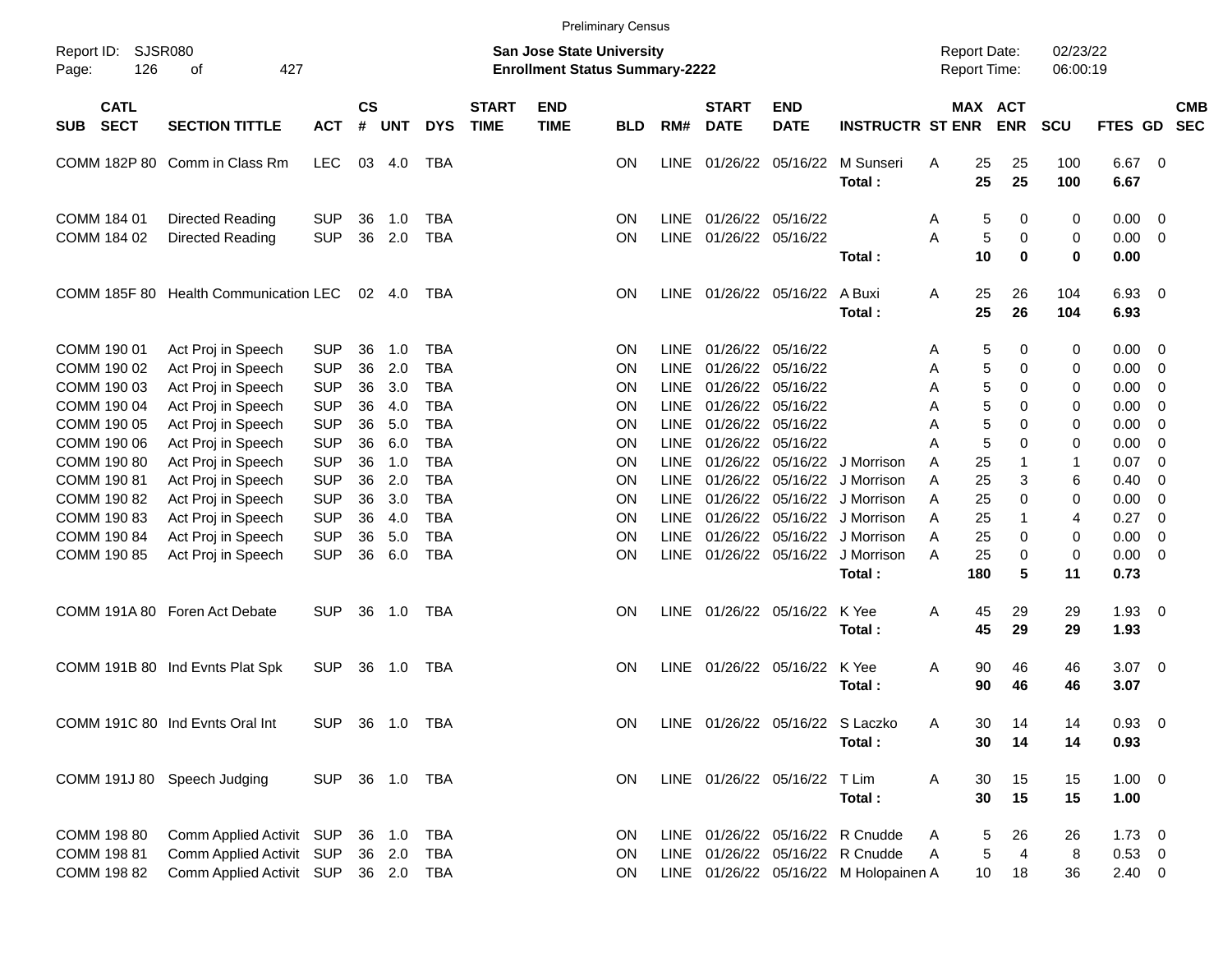|                                          |                                     |                |                    |            |            |                             | <b>Preliminary Census</b>                                                 |            |             |                             |                           |                                |                                     |                       |                      |             |     |                          |
|------------------------------------------|-------------------------------------|----------------|--------------------|------------|------------|-----------------------------|---------------------------------------------------------------------------|------------|-------------|-----------------------------|---------------------------|--------------------------------|-------------------------------------|-----------------------|----------------------|-------------|-----|--------------------------|
| Report ID:<br>127<br>Page:               | <b>SJSR080</b><br>427<br>of         |                |                    |            |            |                             | <b>San Jose State University</b><br><b>Enrollment Status Summary-2222</b> |            |             |                             |                           |                                | <b>Report Date:</b><br>Report Time: |                       | 02/23/22<br>06:00:19 |             |     |                          |
| <b>CATL</b><br><b>SECT</b><br><b>SUB</b> | <b>SECTION TITTLE</b>               | <b>ACT</b>     | $\mathsf{cs}$<br># | <b>UNT</b> | <b>DYS</b> | <b>START</b><br><b>TIME</b> | <b>END</b><br><b>TIME</b>                                                 | <b>BLD</b> | RM#         | <b>START</b><br><b>DATE</b> | <b>END</b><br><b>DATE</b> | <b>INSTRUCTR ST ENR</b>        |                                     | MAX ACT<br><b>ENR</b> | <b>SCU</b>           | FTES GD     |     | <b>CMB</b><br><b>SEC</b> |
| COMM 198 83                              | Comm Applied Activit                | SUP            | 36                 | 1.0        | <b>TBA</b> |                             |                                                                           | <b>ON</b>  | <b>LINE</b> | 01/26/22                    |                           | 05/16/22 M Holopainen A        | 10                                  | 9                     | 9                    | 0.60        | 0   |                          |
| COMM 198 84                              | Comm Applied Activit                | SUP            | 36                 | 1.0        | <b>TBA</b> |                             |                                                                           | <b>ON</b>  | <b>LINE</b> | 01/26/22                    | 05/16/22                  | M Holopainen A                 | 10                                  | 9                     | 9                    | 0.60        | 0   |                          |
| COMM 198 85                              | Comm Applied Activit                | SUP            | 36                 | 1.0        | <b>TBA</b> |                             |                                                                           | <b>ON</b>  | <b>LINE</b> | 01/26/22                    | 05/16/22                  | M Holopainen A                 | 10                                  | 11                    | 11                   | 0.73        | 0   |                          |
| COMM 198 86                              | Comm Applied Activit                | SUP            | 36                 | 1.0        | <b>TBA</b> |                             |                                                                           | <b>ON</b>  | <b>LINE</b> | 01/26/22                    | 05/16/22                  | M Holopainen A                 | 10                                  | 10                    | 10                   | 0.67        | 0   |                          |
| <b>COMM 198 87</b>                       | Comm Applied Activit                | SUP            | 36                 | 1.0        | <b>TBA</b> |                             |                                                                           | <b>ON</b>  | <b>LINE</b> | 01/26/22                    |                           | 05/16/22 S Laczko              | A<br>15                             | 19                    | 19                   | 1.27        | 0   |                          |
| <b>COMM 198 88</b>                       | Comm Applied Activit                | SUP            | 36                 | 2.0        | <b>TBA</b> |                             |                                                                           | <b>ON</b>  | <b>LINE</b> | 01/26/22                    |                           | 05/16/22 S Laczko              | A<br>20                             | 11                    | 22                   | 1.47        | 0   |                          |
| COMM 198 89                              | Comm Applied Activit                | SUP            | 36                 | 1.0        | <b>TBA</b> |                             |                                                                           | <b>ON</b>  | <b>LINE</b> | 01/26/22                    |                           | 05/16/22 J Morrison            | 5<br>A                              | $\overline{2}$        | $\overline{2}$       | 0.13        | 0   |                          |
| COMM 198 90                              | Comm Applied Activit                | SUP            |                    | 1.0        |            |                             |                                                                           |            |             |                             |                           |                                | X<br>0                              | 0                     | 0                    | 0.00        | 0   |                          |
| COMM 198 91                              | Comm Applied Activit                | SUP            | 36                 | 2.0        | <b>TBA</b> |                             |                                                                           | <b>ON</b>  | <b>LINE</b> |                             |                           | 01/26/22 05/16/22 J Morrison   | A<br>10                             | 14                    | 28                   | 1.87        | 0   |                          |
| COMM 198 92                              | Comm Applied Activit                | SUP            | 36                 | 2.0        | <b>TBA</b> |                             |                                                                           | <b>ON</b>  | <b>LINE</b> | 01/26/22                    | 05/16/22                  | S McGaffey                     | A<br>10                             | 0                     | 0                    | 0.00        | 0   |                          |
| COMM 198 93                              | Comm Applied Activit SUP            |                | 36                 | 1.0        | <b>TBA</b> |                             |                                                                           | <b>ON</b>  | <b>LINE</b> |                             |                           | 01/26/22 05/16/22 S McGaffey A | 5                                   | 0                     | 0                    | 0.00        | 0   |                          |
|                                          |                                     |                |                    |            |            |                             |                                                                           |            |             |                             |                           | Total:                         | 125                                 | 133                   | 180                  | 12.00       |     |                          |
| COMM 199C 01 Senior Seminar              |                                     | <b>LEC</b>     | 03                 | 4.0        | W          |                             | 06:00 PM 08:45 PM                                                         | HGH        | 223         | 01/26/22                    | 05/16/22                  | M Holopainen A                 | 25                                  | 18                    | 72                   | 4.80        | 0   |                          |
| COMM 199C 80 Senior Seminar              |                                     | <b>LEC</b>     | 03                 | 4.0        | <b>TBA</b> |                             |                                                                           | <b>ON</b>  | <b>LINE</b> | 01/26/22                    | 05/16/22                  | B Brockmann A                  | 25                                  | 24                    | 96                   | 6.40        | 0   |                          |
| COMM 199C 81 Senior Seminar              |                                     | <b>LEC</b>     | 03                 | 4.0        | TBA        |                             |                                                                           | <b>ON</b>  | <b>LINE</b> | 01/26/22                    | 05/16/22                  | B Brockmann A                  | 25                                  | 25                    | 100                  | 6.67        | 0   |                          |
| COMM 199C 82 Senior Seminar              |                                     | <b>LEC</b>     | 03                 | 4.0        | <b>TBA</b> |                             |                                                                           | ON         | LINE        |                             |                           | 01/26/22 05/16/22 S Coopman    | 25<br>A                             | 24                    | 96                   | 6.40        | 0   |                          |
| COMM 199C 83 Senior Seminar              |                                     | <b>LEC</b>     |                    | 4.0        |            |                             |                                                                           |            |             |                             |                           |                                | X<br>$\mathbf 0$                    | $\mathbf 0$           | 0                    | 0.00        | 0   |                          |
| COMM 199C 84 Senior Seminar              |                                     | <b>LEC</b>     | 03                 | 4.0        | TBA        |                             |                                                                           | ON         | <b>LINE</b> |                             | 01/26/22 05/16/22 C Perez |                                | A<br>25                             | 25                    | 100                  | 6.67        | 0   |                          |
| COMM 199C 85 Senior Seminar              |                                     | LEC            | 03                 | 4.0        | <b>TBA</b> |                             |                                                                           | ON         | <b>LINE</b> | 01/26/22                    | 05/16/22                  | C Perez                        | 25<br>A                             | 25                    | 100                  | 6.67        | 0   |                          |
| COMM 199C 86 Senior Seminar              |                                     | <b>LEC</b>     | 03                 | 4.0        | <b>TBA</b> |                             |                                                                           | ON         | <b>LINE</b> |                             |                           | 01/26/22 05/16/22 S Coopman    | 25<br>A                             | 26                    | 104                  | 6.93        | 0   |                          |
|                                          |                                     |                |                    |            |            |                             |                                                                           |            |             |                             |                           | Total:                         | 175                                 | 167                   | 668                  | 44.53       |     |                          |
| COMM 201 01                              | Comm Methodologies SEM 05           |                |                    | 3.0        | R          |                             | 06:00 PM 08:45 PM                                                         | HGH        | 225         |                             | 01/26/22 05/16/22         | M Haverfield A                 | 15                                  | 14                    | 42                   | 3.50 14     |     |                          |
|                                          |                                     |                |                    |            |            |                             |                                                                           |            |             |                             |                           | Total:                         | 15                                  | 14                    | 42                   | 3.50        |     |                          |
|                                          | COMM 210R 01 Sem Interpers Comm SEM |                |                    | 4.0        |            |                             |                                                                           |            |             |                             |                           |                                | Х<br>0                              | 0                     | 0                    | 0.00        | - 0 |                          |
|                                          |                                     |                |                    |            |            |                             |                                                                           |            |             |                             |                           | Total:                         | 0                                   | 0                     | $\bf{0}$             | 0.00        |     |                          |
|                                          | COMM 240R 01 Sem Argmnt/Debate      | SEM            |                    | 4.0        |            |                             |                                                                           |            |             |                             |                           |                                | X<br>0                              | 0                     | 0                    | 0.00        | 0   |                          |
|                                          |                                     |                |                    |            |            |                             |                                                                           |            |             |                             |                           | Total:                         |                                     | 0<br>0                | 0                    | 0.00        |     |                          |
|                                          | COMM 241R 01 Sem in Sm Gp Com       | SEM 05 4.0 W   |                    |            |            |                             | 03:00 PM 05:45 PM HGH 225                                                 |            |             |                             | 01/26/22 05/16/22 S Spano |                                | A<br>15                             | 16                    | 64                   | 5.27 15     |     |                          |
|                                          |                                     |                |                    |            |            |                             |                                                                           |            |             |                             |                           | Total:                         | 15                                  | 16                    | 64                   | 5.27        |     |                          |
|                                          | COMM 244R 01 Sem in Org Comm        | SEM 05 4.0 T   |                    |            |            |                             | 06:00 PM 08:45 PM                                                         | HGH 229    |             |                             | 01/26/22 05/16/22 L Gomez |                                | A<br>15                             | 15                    | 60                   | 4.87 13     |     |                          |
|                                          |                                     |                |                    |            |            |                             |                                                                           |            |             |                             |                           | Total:                         | 15                                  | 15                    | 60                   | 4.87        |     |                          |
| COMM 280 01                              | Independent Study                   | SUP 25 1.0 TBA |                    |            |            |                             |                                                                           | ON         |             | LINE 01/26/22 05/16/22      |                           |                                | A                                   | 5<br>0                | 0                    | $0.00 \t 0$ |     |                          |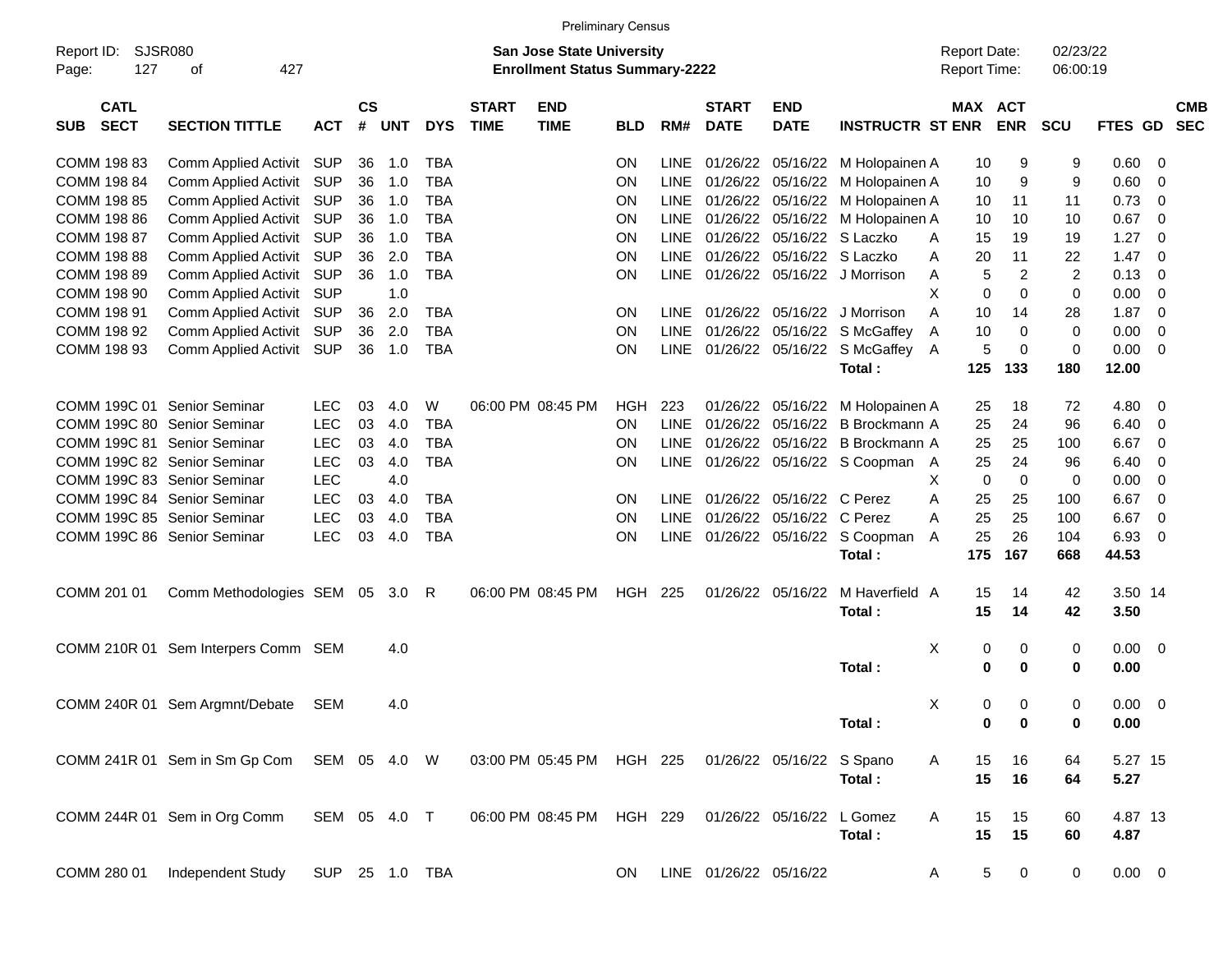|                                          |                                 |            |                |            |            |                             |                                                                           | <b>Preliminary Census</b> |             |                             |                           |                         |                                     |                         |                      |                |                |                          |
|------------------------------------------|---------------------------------|------------|----------------|------------|------------|-----------------------------|---------------------------------------------------------------------------|---------------------------|-------------|-----------------------------|---------------------------|-------------------------|-------------------------------------|-------------------------|----------------------|----------------|----------------|--------------------------|
| Report ID:<br>128<br>Page:               | <b>SJSR080</b><br>427<br>οf     |            |                |            |            |                             | <b>San Jose State University</b><br><b>Enrollment Status Summary-2222</b> |                           |             |                             |                           |                         | <b>Report Date:</b><br>Report Time: |                         | 02/23/22<br>06:00:19 |                |                |                          |
| <b>CATL</b><br><b>SECT</b><br><b>SUB</b> | <b>SECTION TITTLE</b>           | <b>ACT</b> | <b>CS</b><br># | <b>UNT</b> | <b>DYS</b> | <b>START</b><br><b>TIME</b> | <b>END</b><br><b>TIME</b>                                                 | <b>BLD</b>                | RM#         | <b>START</b><br><b>DATE</b> | <b>END</b><br><b>DATE</b> | <b>INSTRUCTR ST ENR</b> |                                     | MAX ACT<br><b>ENR</b>   | <b>SCU</b>           | <b>FTES GD</b> |                | <b>CMB</b><br><b>SEC</b> |
| COMM 280 02                              | Independent Study               | <b>SUP</b> | 25             | 2.0        | <b>TBA</b> |                             |                                                                           | ON                        | <b>LINE</b> | 01/26/22                    | 05/16/22                  |                         | A<br>5                              | $\mathbf 0$             | 0                    | 0.00           | $\mathbf 0$    |                          |
| COMM 280 03                              | Independent Study               | <b>SUP</b> | 25             | 3.0        | TBA        |                             |                                                                           | ON                        | <b>LINE</b> | 01/26/22                    | 05/16/22                  |                         | A<br>5                              | $\mathbf 0$             | 0                    | 0.00           | $\Omega$       |                          |
| COMM 280 04                              | Independent Study               | <b>SUP</b> | 25             | 4.0        | <b>TBA</b> |                             |                                                                           | OΝ                        | <b>LINE</b> | 01/26/22 05/16/22           |                           |                         | 5<br>A                              | $\mathbf 0$             | 0                    | 0.00           | 0              |                          |
| COMM 280 05                              | Independent Study               | <b>SUP</b> | 25             | 4.0        | TBA        |                             |                                                                           | ON                        | <b>LINE</b> | 01/26/22                    | 05/16/22                  |                         | 5<br>A                              | $\Omega$                | 0                    | 0.00           | 0              |                          |
| COMM 280 06                              | Independent Study               | <b>SUP</b> | 25             | 3.0        | <b>TBA</b> |                             |                                                                           | OΝ                        | LINE        | 01/26/22 05/16/22           |                           |                         | 5<br>A                              | $\mathbf 0$             | $\mathbf 0$          | 0.00           | $\mathbf 0$    |                          |
|                                          |                                 |            |                |            |            |                             |                                                                           |                           |             |                             |                           | Total:                  | 30                                  | $\mathbf 0$             | $\bf{0}$             | 0.00           |                |                          |
| COMM 285B 80 TA Practicum II             |                                 | <b>SUP</b> | 25             | 1.0        | <b>TBA</b> |                             |                                                                           | ON                        | <b>LINE</b> | 01/26/22 05/16/22           |                           | T Hart                  | Α<br>5                              | 0                       | 0                    | 0.00           | $\mathbf 0$    |                          |
| COMM 285B 81 TA Practicum II             |                                 | <b>SUP</b> | 25             | 2.0        | <b>TBA</b> |                             |                                                                           | ΟN                        | <b>LINE</b> |                             | 01/26/22 05/16/22         | T Hart                  | 5<br>A                              | $\overline{4}$          | 8                    | 0.67           | $\overline{4}$ |                          |
|                                          |                                 |            |                |            |            |                             |                                                                           |                           |             |                             |                           | Total:                  | 10                                  | $\overline{\mathbf{4}}$ | 8                    | 0.67           |                |                          |
| COMM 291 01                              | Grad Internship                 | <b>SUP</b> | 25             | 1.0        | TBA        |                             |                                                                           | ON                        | <b>LINE</b> | 01/26/22 05/16/22           |                           |                         | 5<br>Α                              | 0                       | 0                    | 0.00           | $\mathbf 0$    |                          |
| COMM 291 02                              | Grad Internship                 | <b>SUP</b> | 25             | 2.0        | <b>TBA</b> |                             |                                                                           | ON                        | <b>LINE</b> | 01/26/22                    | 05/16/22                  |                         | 5<br>Α                              | $\mathbf 0$             | $\mathbf 0$          | 0.00           | $\mathbf 0$    |                          |
| COMM 291 03                              | Grad Internship                 | <b>SUP</b> | 25             | 3.0        | <b>TBA</b> |                             |                                                                           | ON                        | <b>LINE</b> | 01/26/22 05/16/22           |                           |                         | 5<br>A                              | $\mathbf 0$             | 0                    | 0.00           | $\mathbf 0$    |                          |
| COMM 291 04                              | Grad Internship                 | <b>SUP</b> | 25             | 4.0        | <b>TBA</b> |                             |                                                                           | ON                        | <b>LINE</b> | 01/26/22                    | 05/16/22                  |                         | 5<br>Α                              | $\mathbf 0$             | $\mathbf 0$          | 0.00           | $\mathbf 0$    |                          |
| COMM 291 80                              | Grad Internship                 | <b>SUP</b> | 25             | 1.0        | <b>TBA</b> |                             |                                                                           | ON                        | <b>LINE</b> |                             | 01/26/22 05/16/22         | J Morrison              | 5<br>Α                              | $\mathbf 0$             | 0                    | 0.00           | $\mathbf 0$    |                          |
| COMM 291 81                              | Grad Internship                 | <b>SUP</b> | 25             | 2.0        | <b>TBA</b> |                             |                                                                           | ON                        | LINE        |                             | 01/26/22 05/16/22         | J Morrison              | A<br>5                              | $\overline{2}$          | 4                    | 0.33           | $\overline{2}$ |                          |
| COMM 291 82                              | Grad Internship                 | <b>SUP</b> | 25             | 3.0        | <b>TBA</b> |                             |                                                                           | OΝ                        | <b>LINE</b> |                             | 01/26/22 05/16/22         | J Morrison              | 5<br>A                              | $\mathbf 0$             | $\mathbf 0$          | 0.00           | $\mathbf 0$    |                          |
| COMM 291 83                              | Grad Internship                 | <b>SUP</b> | 25             | 4.0        | TBA        |                             |                                                                           | ON                        | <b>LINE</b> | 01/26/22 05/16/22           |                           | J Morrison              | 5<br>A                              | $\overline{2}$          | 8                    | 0.67           | $\overline{2}$ |                          |
|                                          |                                 |            |                |            |            |                             |                                                                           |                           |             |                             |                           | Total:                  | 40                                  | $\overline{\mathbf{4}}$ | 12                   | 1.00           |                |                          |
|                                          | COMM 295R 01 Top in Comm Studie | <b>LEC</b> | 03             | 4.0        | M          |                             | 06:00 PM 08:45 PM                                                         | HGH                       | 229         |                             | 01/26/22 05/16/22         | K Cole                  | A<br>15                             | 13                      | 52                   | 4.20 11        |                |                          |
|                                          |                                 |            |                |            |            |                             |                                                                           |                           |             |                             |                           | Total:                  | 15                                  | 13                      | 52                   | 4.20           |                |                          |
| COMM 298 01                              | Master's Project                | <b>SUP</b> | 25             | 1.0        | <b>TBA</b> |                             |                                                                           | ON                        | <b>LINE</b> | 01/26/22                    | 05/16/22                  |                         | A<br>5                              | 0                       | 0                    | 0.00           | $\mathbf 0$    |                          |
| COMM 298 02                              | <b>Master's Project</b>         | <b>SUP</b> | 25             | 2.0        | <b>TBA</b> |                             |                                                                           | OΝ                        | <b>LINE</b> | 01/26/22 05/16/22           |                           |                         | A<br>5                              | $\mathbf 0$             | 0                    | 0.00           | $\overline{0}$ |                          |
| COMM 298 03                              | Master's Project                | <b>SUP</b> | 25             | 3.0        | TBA        |                             |                                                                           | ON                        | <b>LINE</b> | 01/26/22                    | 05/16/22                  |                         | 5<br>Α                              | $\mathbf 0$             | 0                    | 0.00           | $\mathbf 0$    |                          |
| COMM 298 04                              | Master's Project                | <b>SUP</b> | 25             | 4.0        | TBA        |                             |                                                                           | ON                        | <b>LINE</b> | 01/26/22 05/16/22           |                           | M Haverfield A          | 5                                   | $\overline{2}$          | 8                    | 0.67           | $\overline{2}$ |                          |
|                                          |                                 |            |                |            |            |                             |                                                                           |                           |             |                             |                           | Total:                  | 20                                  | $\mathbf{2}$            | 8                    | 0.67           |                |                          |
| COMM 299 01                              | <b>Master's Thesis</b>          | <b>SUP</b> | 25             | 1.0        | <b>TBA</b> |                             |                                                                           | ON                        | <b>LINE</b> | 01/26/22 05/16/22           |                           |                         | A<br>5                              | $\mathbf 0$             | 0                    | 0.00           | $\overline{0}$ |                          |
| COMM 299 02                              | <b>Master's Thesis</b>          | <b>SUP</b> | 25             | 2.0        | <b>TBA</b> |                             |                                                                           | ON                        | <b>LINE</b> | 01/26/22                    | 05/16/22                  |                         | A<br>5                              | $\mathbf 0$             | 0                    | 0.00           | 0              |                          |
| COMM 299 03                              | <b>Master's Thesis</b>          | <b>SUP</b> | 25             | 3.0        | <b>TBA</b> |                             |                                                                           | OΝ                        | <b>LINE</b> | 01/26/22 05/16/22           |                           | M Haverfield A          | 5                                   | $\overline{2}$          | 6                    | 0.50           | $\overline{2}$ |                          |
| COMM 299 04                              | <b>Master's Thesis</b>          | <b>SUP</b> | 25             | 4.0        | TBA        |                             |                                                                           | ON                        | <b>LINE</b> | 01/26/22                    | 05/16/22                  |                         | 5<br>A                              | $\Omega$                | $\mathbf 0$          | 0.00           | 0              |                          |
| COMM 299 05                              | <b>Master's Thesis</b>          | SUP        | 25             | 6.0        | TBA        |                             |                                                                           | ΟN                        | <b>LINE</b> |                             | 01/26/22 05/16/22         | M Haverfield A          | 5                                   | $\overline{2}$          | 12                   | 1.00           | $\overline{2}$ |                          |
|                                          |                                 |            |                |            |            |                             |                                                                           |                           |             |                             |                           | Total:                  | 25                                  | 4                       | 18                   | 1.50           |                |                          |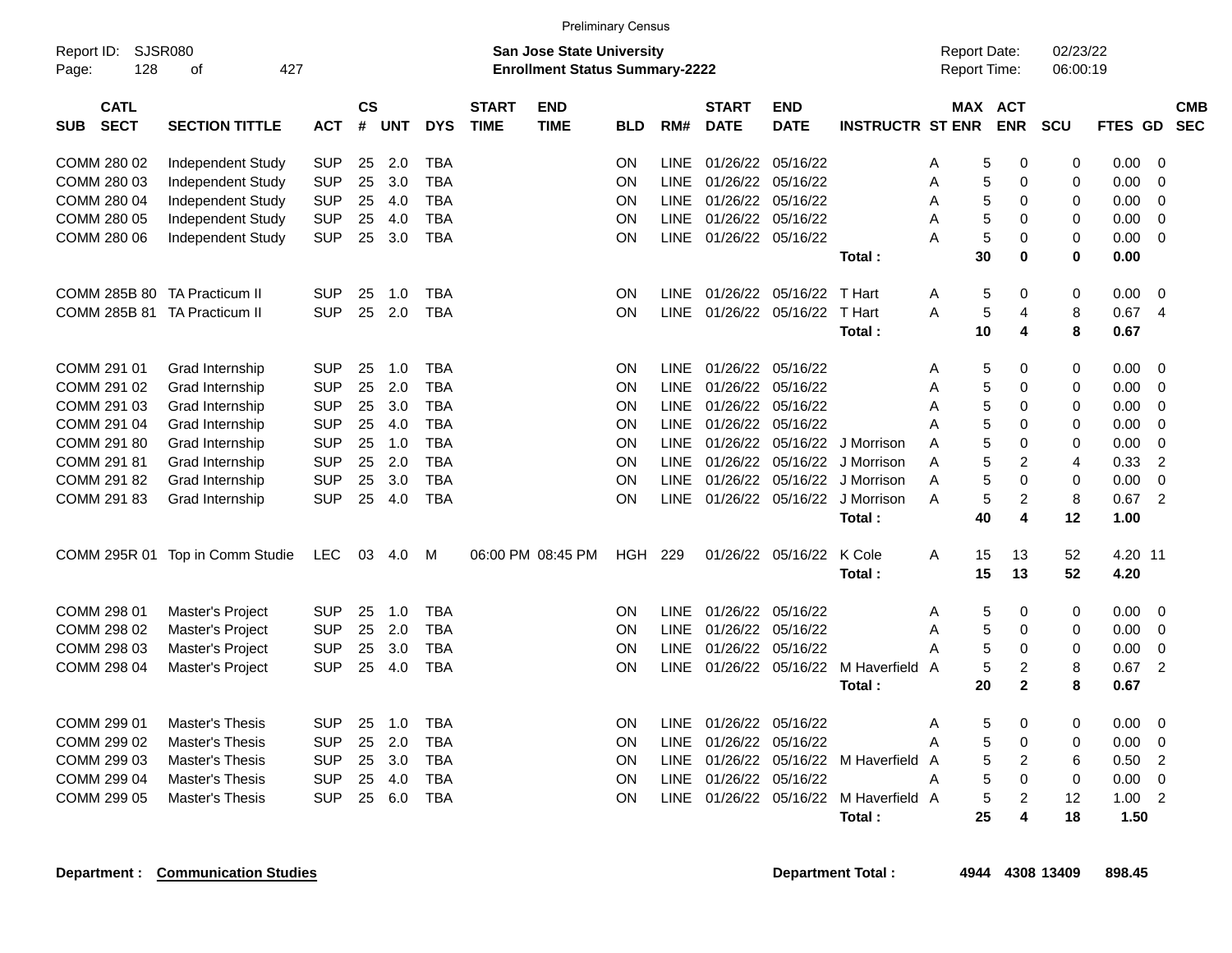|            |                            |                       |            |                       |            |                             |                                                                           | <b>Preliminary Census</b> |     |                             |                           |                                                                               |                                     |                    |                      |                           |            |
|------------|----------------------------|-----------------------|------------|-----------------------|------------|-----------------------------|---------------------------------------------------------------------------|---------------------------|-----|-----------------------------|---------------------------|-------------------------------------------------------------------------------|-------------------------------------|--------------------|----------------------|---------------------------|------------|
| Page:      | Report ID: SJSR080<br>129  | 427<br>of             |            |                       |            |                             | <b>San Jose State University</b><br><b>Enrollment Status Summary-2222</b> |                           |     |                             |                           |                                                                               | <b>Report Date:</b><br>Report Time: |                    | 02/23/22<br>06:00:19 |                           |            |
| <b>SUB</b> | <b>CATL</b><br><b>SECT</b> | <b>SECTION TITTLE</b> | <b>ACT</b> | CS<br>#<br><b>UNT</b> | <b>DYS</b> | <b>START</b><br><b>TIME</b> | <b>END</b><br><b>TIME</b>                                                 | <b>BLD</b>                | RM# | <b>START</b><br><b>DATE</b> | <b>END</b><br><b>DATE</b> | <b>INSTRUCTR ST ENR</b>                                                       | MAX ACT                             | <b>ENR</b>         | <b>SCU</b>           | FTES GD SEC               | <b>CMB</b> |
|            |                            |                       |            |                       |            |                             |                                                                           |                           |     |                             |                           | <b>Lower Division:</b><br><b>Upper Division:</b><br><b>Graduate Division:</b> | 2264<br>2495<br>185                 | 2099<br>2137<br>72 | 6013<br>7132<br>264  | 400.93<br>475.85<br>21.67 |            |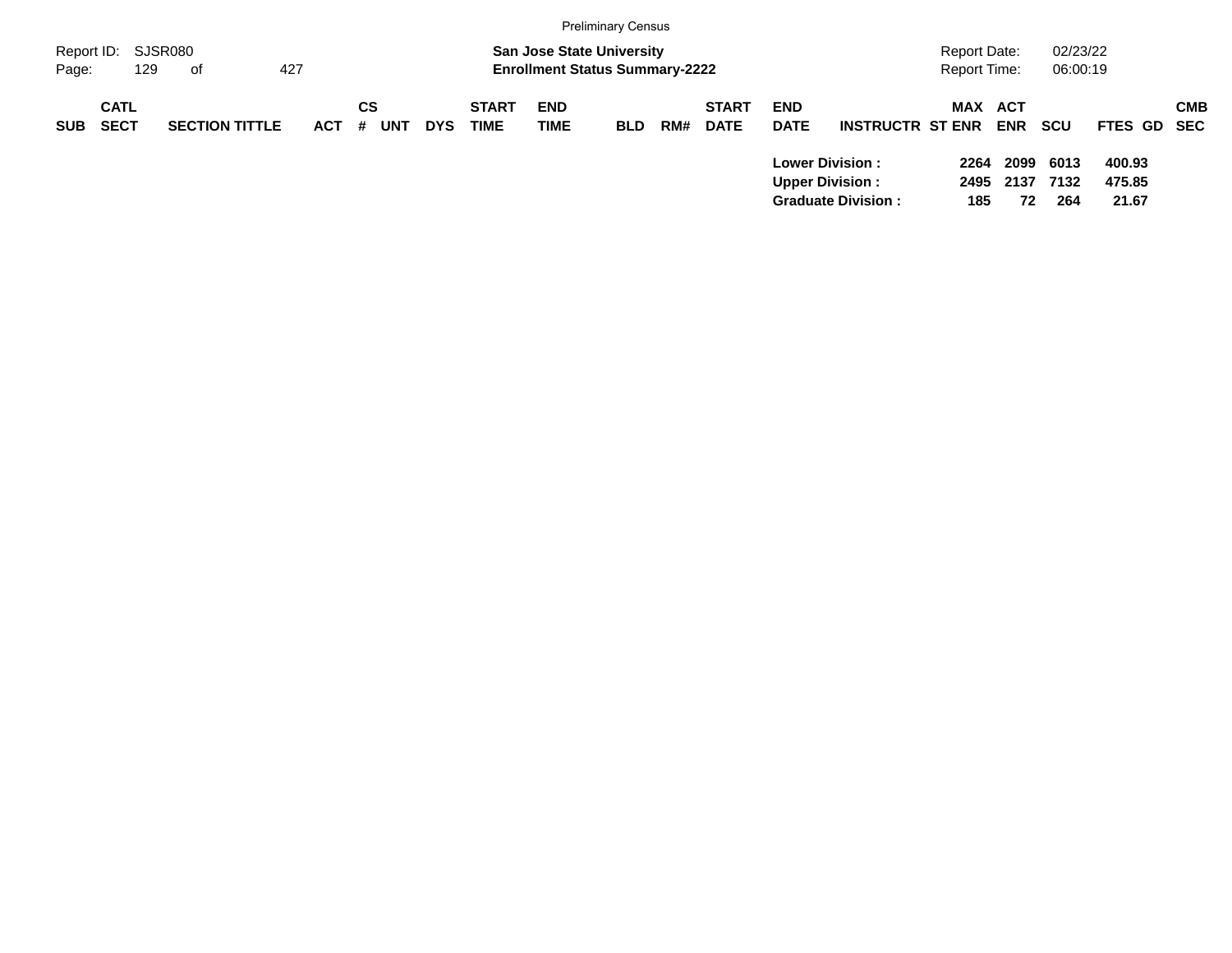|                                          |                                      |                |                    |            |            |                             |                                                                           | <b>Preliminary Census</b> |             |                             |                                 |                                       |                                     |                          |                      |                 |                          |                          |
|------------------------------------------|--------------------------------------|----------------|--------------------|------------|------------|-----------------------------|---------------------------------------------------------------------------|---------------------------|-------------|-----------------------------|---------------------------------|---------------------------------------|-------------------------------------|--------------------------|----------------------|-----------------|--------------------------|--------------------------|
| Report ID:<br>130<br>Page:               | SJSR080<br>427<br>οf                 |                |                    |            |            |                             | <b>San Jose State University</b><br><b>Enrollment Status Summary-2222</b> |                           |             |                             |                                 |                                       | <b>Report Date:</b><br>Report Time: |                          | 02/23/22<br>06:00:19 |                 |                          |                          |
| <b>CATL</b><br><b>SECT</b><br><b>SUB</b> | <b>SECTION TITTLE</b>                | <b>ACT</b>     | $\mathsf{cs}$<br># | <b>UNT</b> | <b>DYS</b> | <b>START</b><br><b>TIME</b> | <b>END</b><br><b>TIME</b>                                                 | <b>BLD</b>                | RM#         | <b>START</b><br><b>DATE</b> | <b>END</b><br><b>DATE</b>       | <b>INSTRUCTR ST ENR</b>               |                                     | MAX ACT<br><b>ENR</b>    | <b>SCU</b>           | FTES GD         |                          | <b>CMB</b><br><b>SEC</b> |
| College                                  | <b>Social Sciences, College of</b>   |                |                    |            |            |                             |                                                                           |                           |             |                             |                                 |                                       |                                     |                          |                      |                 |                          |                          |
| Department :                             | <b>Urban &amp; Regional Planning</b> |                |                    |            |            |                             |                                                                           |                           |             |                             |                                 |                                       |                                     |                          |                      |                 |                          |                          |
| GEOG 101                                 | <b>Physical Geography</b>            | <b>LEC</b>     | 02                 | 3.0        | <b>TBA</b> |                             |                                                                           | <b>ON</b>                 | LINE        |                             |                                 | 01/26/22 05/16/22 G Pereira           | A                                   | 25<br>25                 | 75                   | 5.00            | - 0                      |                          |
| GEOG 102                                 | Physical Geography                   | <b>LEC</b>     | 02 <sub>o</sub>    | 3.0        | <b>TBA</b> |                             |                                                                           | <b>ON</b>                 | <b>LINE</b> |                             | 01/26/22 05/16/22               | G Pereira<br>Total:                   | A                                   | 25<br>24<br>50<br>49     | 72<br>147            | 4.80<br>9.80    | - 0                      |                          |
| GEOG 1001                                | <b>Cultural Geography</b>            | <b>LEC</b>     |                    | 3.0        |            |                             |                                                                           |                           |             |                             |                                 |                                       | Х                                   | 0<br>$\mathbf 0$         | 0                    | 0.00            | $\overline{\phantom{0}}$ |                          |
| GEOG 1002                                | <b>Cultural Geography</b>            | <b>LEC</b>     | 02                 | 3.0        | TR         |                             | 10:30 AM 11:45 AM                                                         | DMH 231                   |             |                             | 01/26/22 05/16/22               | J Hasty<br>Total:                     | A<br>25                             | 17<br>25<br>17           | 51<br>51             | 3.40<br>3.40    | $\overline{\mathbf{0}}$  |                          |
| GEOG 1201                                | World Regional Geog LEC              |                |                    | 3.0        |            |                             |                                                                           |                           |             |                             |                                 |                                       | Х                                   | 0<br>$\mathbf 0$         | 0                    | 0.00            | $\overline{\phantom{0}}$ |                          |
| GEOG 1202                                | World Regional Geog LEC              |                | 01                 | 3.0        | <b>TBA</b> |                             |                                                                           | <b>ON</b>                 | LINE        |                             |                                 | 01/26/22 05/16/22 G Pereira           | А<br>25                             | 25                       | 75                   | 5.00            | $\overline{\mathbf{0}}$  |                          |
| GEOG 1203                                | World Regional Geog LEC              |                | 01                 | 3.0        | TBA        |                             |                                                                           | <b>ON</b>                 | <b>LINE</b> |                             | 01/26/22 05/16/22               | G Pereira<br>Total:                   | Α                                   | 30<br>29<br>55<br>54     | 87<br>162            | 5.80<br>10.80   | $\overline{\mathbf{0}}$  |                          |
|                                          |                                      |                |                    |            |            |                             |                                                                           |                           |             |                             |                                 |                                       |                                     |                          |                      |                 |                          |                          |
| GEOG 107 01                              | Mapping the World                    | <b>LEC</b>     | 02                 | 3.0        | TBA        |                             |                                                                           | <b>ON</b>                 |             |                             | LINE 01/26/22 05/16/22          | B Yang                                | A                                   | 30<br>30                 | 90                   | $6.00 \quad 0$  |                          |                          |
|                                          |                                      |                |                    |            |            |                             |                                                                           |                           |             |                             |                                 | Total:                                |                                     | 30<br>30                 | 90                   | 6.00            |                          |                          |
| GEOG 110 01                              | <b>Urban Global South</b>            | <b>LEC</b>     |                    | 3.0        |            |                             |                                                                           |                           |             |                             |                                 |                                       | Х                                   | 0<br>0                   | 0                    | $0.00 \t 0$     |                          |                          |
| URBP 110 01                              | Urban Global South                   | <b>LEC</b>     |                    | 3.0        |            |                             |                                                                           |                           |             |                             |                                 |                                       | X                                   | 0<br>0                   | 0                    | 0.00            | $\overline{\phantom{0}}$ |                          |
|                                          |                                      |                |                    |            |            |                             |                                                                           |                           |             |                             |                                 | Total:                                |                                     | $\mathbf 0$<br>0         | $\bf{0}$             | 0.00            |                          |                          |
| GEOG 112 01                              | Cultures/Globalizatn                 | <b>LEC</b>     | 02                 | 3.0        | <b>TBA</b> |                             |                                                                           | <b>ON</b>                 | LINE        |                             | 01/26/22 05/16/22 E Pena        |                                       | A                                   | 25<br>25                 | 75                   | 5.05            | - 1                      |                          |
| GEOG 112 02                              | Cultures/Globalizatn                 | <b>LEC</b>     | 02                 | 3.0        | <b>TBA</b> |                             |                                                                           | <b>ON</b>                 | LINE        |                             | 01/26/22 05/16/22 E Pena        |                                       | 25<br>А                             | 25                       | 75                   | 5.00            | $\overline{\mathbf{0}}$  |                          |
| GEOG 112 03                              | Cultures/Globalizatn                 | <b>LEC</b>     | 02                 | 3.0        | <b>TBA</b> |                             |                                                                           | <b>ON</b>                 | LINE        |                             |                                 | 01/26/22 05/16/22 K Richardson A      | 25                                  | 24                       | 72                   | 4.85            | -1                       |                          |
| GEOG 112 04                              | Cultures/Globalizatn                 | <b>LEC</b>     | 02                 | 3.0        | <b>TBA</b> |                             |                                                                           | <b>ON</b>                 | LINE        |                             |                                 | 01/26/22 05/16/22 K Richardson A      | 25                                  | 24                       | 72                   | 4.80            | 0                        |                          |
| GEOG 112 05                              | Cultures/Globalizatn                 | <b>LEC</b>     | 02                 | 3.0        | <b>MW</b>  |                             | 10:30 AM 11:45 AM                                                         | CL.                       | 224         |                             | 01/26/22 05/16/22 M Kelley      |                                       | A                                   | 25<br>24                 | 72                   | 4.80            | 0                        |                          |
| GEOG 112 06                              | Cultures/Globalizatn                 | <b>LEC</b>     | 02                 | 3.0        | <b>MW</b>  |                             | 12:00 PM 01:15 PM                                                         | <b>CL</b>                 | 216         |                             | 01/26/22 05/16/22 M Kelley      |                                       | Α                                   | 25<br>22                 | 66                   | 4.40            | 0                        |                          |
| GEOG 112 07                              | Cultures/Globalizatn                 | <b>LEC</b>     |                    | 3.0        |            |                             |                                                                           |                           |             |                             |                                 |                                       | X                                   | 0<br>$\Omega$            | 0                    | 0.00            | 0                        |                          |
| GEOG 112 08                              | Cultures/Globalizatn                 | <b>LEC</b>     |                    | 3.0        |            |                             |                                                                           |                           |             |                             |                                 |                                       | X                                   | 0<br>$\Omega$            | 0                    | 0.00            | $\overline{0}$           |                          |
| GEOG 112 80                              | Cultures/Globalizatn                 | LEC            |                    |            | 02 3.0 TBA |                             |                                                                           | <b>ON</b>                 |             |                             | LINE 01/26/22 05/16/22 J Hasty  |                                       | A                                   | 25<br>-15                | 45                   | $3.05$ 1        |                          |                          |
| GEOG 112 81                              | Cultures/Globalizatn                 | LEC 02 3.0 TBA |                    |            |            |                             |                                                                           | <b>ON</b>                 |             |                             | LINE 01/26/22 05/16/22 M Kelley | Total:                                | A                                   | 25<br>24<br>200 183      | 72<br>549            | 4.80 0<br>36.75 |                          |                          |
| GEOG 115 01                              | Global Development LEC 02 3.0 TBA    |                |                    |            |            |                             |                                                                           | ON.                       |             |                             |                                 | LINE 01/26/22 05/16/22 C Rivasplata A |                                     | 18<br>25                 | 54                   | $3.65$ 1        |                          |                          |
|                                          |                                      |                |                    |            |            |                             |                                                                           |                           |             |                             |                                 | Total:                                |                                     | 25<br>18                 | 54                   | 3.65            |                          |                          |
| GEOG 170 01                              | Intro to GIS                         | LEC            |                    | 4.0        |            |                             |                                                                           |                           |             |                             |                                 |                                       | X                                   | 0<br>0                   | 0                    | $0.00 \t 0$     |                          |                          |
| GEOG 170 02                              | Intro to GIS                         | LAB            |                    | 0.0        |            |                             |                                                                           |                           |             |                             |                                 |                                       | X                                   | $\pmb{0}$<br>$\mathbf 0$ | 0                    | $0.00 \t 0$     |                          |                          |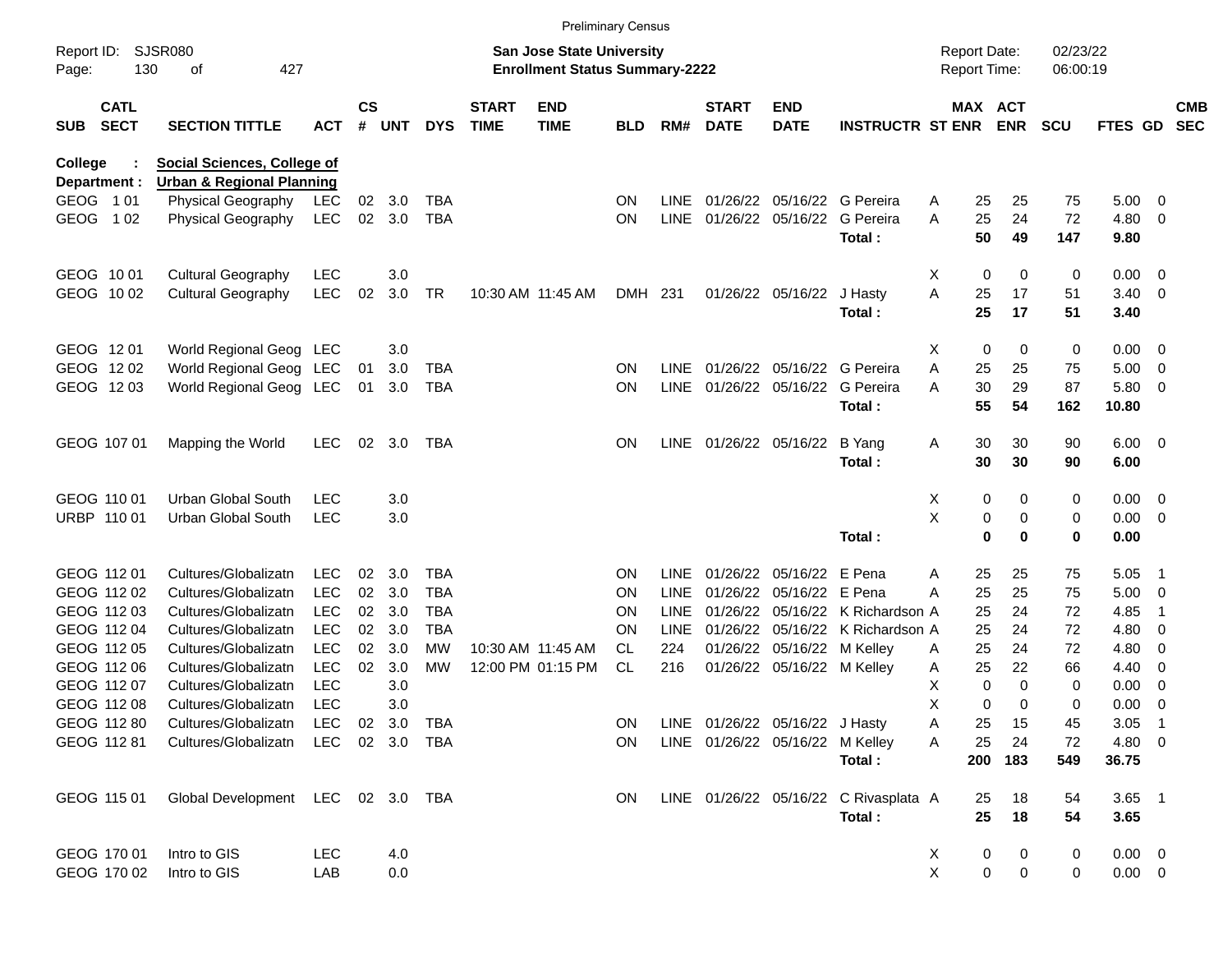|             |                            |                                  |            |                    |            |            |                             |                                                                    | <b>Preliminary Census</b> |             |                             |                           |                                 |                                     |                       |                      |                |                         |                          |
|-------------|----------------------------|----------------------------------|------------|--------------------|------------|------------|-----------------------------|--------------------------------------------------------------------|---------------------------|-------------|-----------------------------|---------------------------|---------------------------------|-------------------------------------|-----------------------|----------------------|----------------|-------------------------|--------------------------|
| Page:       | Report ID: SJSR080<br>131  | of<br>427                        |            |                    |            |            |                             | San Jose State University<br><b>Enrollment Status Summary-2222</b> |                           |             |                             |                           |                                 | <b>Report Date:</b><br>Report Time: |                       | 02/23/22<br>06:00:19 |                |                         |                          |
| <b>SUB</b>  | <b>CATL</b><br><b>SECT</b> | <b>SECTION TITTLE</b>            | <b>ACT</b> | $\mathsf{cs}$<br># | <b>UNT</b> | <b>DYS</b> | <b>START</b><br><b>TIME</b> | <b>END</b><br><b>TIME</b>                                          | <b>BLD</b>                | RM#         | <b>START</b><br><b>DATE</b> | <b>END</b><br><b>DATE</b> | <b>INSTRUCTR ST ENR</b>         |                                     | MAX ACT<br><b>ENR</b> | <b>SCU</b>           | FTES GD        |                         | <b>CMB</b><br><b>SEC</b> |
|             |                            |                                  |            |                    |            |            |                             |                                                                    |                           |             |                             |                           | Total:                          |                                     | 0<br>0                | 0                    | 0.00           |                         |                          |
|             | GEOG 180 01                | <b>Indiv Studies</b>             | <b>SUP</b> | 36                 | 3.0        | TBA        |                             |                                                                    | ΟN                        | <b>LINE</b> |                             |                           | 01/26/22 05/16/22 K Rohrmeier A |                                     | 5<br>4                | 12                   | $0.80 \ 0$     |                         |                          |
|             | GEOG 180 02                | <b>Indiv Studies</b>             | <b>SUP</b> | 36                 | 4.0        | <b>TBA</b> |                             |                                                                    | <b>ON</b>                 | <b>LINE</b> |                             | 01/26/22 05/16/22         |                                 | Α                                   | 5<br>0                | 0                    | $0.00 \t 0$    |                         |                          |
|             |                            |                                  |            |                    |            |            |                             |                                                                    |                           |             |                             |                           | Total:                          | 10                                  | 4                     | 12                   | 0.80           |                         |                          |
|             | GEOG 186 01                | <b>Field Methods</b>             | <b>SUP</b> |                    | 3.0        |            |                             |                                                                    |                           |             |                             |                           |                                 | $\mathbf 0$<br>X                    | 0                     | 0                    | $0.00 \t 0$    |                         |                          |
|             | GEOG 186 02                | <b>Field Methods</b>             | <b>SUP</b> | 36                 | 3.0        | M          |                             | 04:30 PM 07:15 PM                                                  | <b>WSQ 113</b>            |             |                             | 01/26/22 05/16/22         | K Rohrmeier                     | 25<br>A                             | 15                    | 45                   | 3.25           | - 5                     |                          |
|             |                            |                                  |            |                    |            |            |                             |                                                                    |                           |             |                             |                           | Total:                          | 25                                  | 15                    | 45                   | 3.25           |                         |                          |
|             | GEOG 197 01                | Geog Internship                  | <b>SUP</b> | 36                 | 1.0        | <b>TBA</b> |                             |                                                                    | ΟN                        | <b>LINE</b> |                             |                           | 01/26/22 05/16/22 K Rohrmeier A |                                     | 5<br>2                | 2                    | $0.13 \quad 0$ |                         |                          |
|             | GEOG 197 02                | Geog Internship                  | <b>SUP</b> | 36                 | 2.0        | <b>TBA</b> |                             |                                                                    | ΟN                        | <b>LINE</b> | 01/26/22                    | 05/16/22                  |                                 | А                                   | 5<br>$\Omega$         | 0                    | $0.00 \t 0$    |                         |                          |
|             | GEOG 197 03                | Geog Internship                  | <b>SUP</b> | 36                 | 3.0        | TBA        |                             |                                                                    | ΟN                        | <b>LINE</b> | 01/26/22                    |                           | 05/16/22 K Rohrmeier            | A                                   | 5<br>$\Omega$         | 0                    | $0.00 \t 0$    |                         |                          |
|             | GEOG 197 04                | Geog Internship                  | <b>SUP</b> | 36                 | 4.0        | <b>TBA</b> |                             |                                                                    | ΟN                        | <b>LINE</b> | 01/26/22 05/16/22           |                           |                                 | А                                   | 5<br>0                | 0                    | $0.00 \t 0$    |                         |                          |
|             |                            |                                  |            |                    |            |            |                             |                                                                    |                           |             |                             |                           | Total:                          | 20                                  | $\mathbf{2}$          | $\mathbf{2}$         | 0.13           |                         |                          |
|             | GEOG 239 01                | Sem: Geog Info Tech SEM 05 3.0 T |            |                    |            |            |                             | 04:30 PM 07:15 PM                                                  | WSQ 113                   |             |                             | 01/26/22 05/16/22         | <b>B</b> Yang                   | 15<br>Α                             | 14                    | 42                   | 3.50 14        |                         |                          |
|             |                            |                                  |            |                    |            |            |                             |                                                                    |                           |             |                             |                           | Total:                          | 15                                  | 14                    | 42                   | 3.50           |                         |                          |
|             | GEOG 298 01                | <b>Special Study</b>             | <b>SUP</b> | 25                 | 1.0        | <b>TBA</b> |                             |                                                                    | ΟN                        | <b>LINE</b> |                             | 01/26/22 05/16/22         |                                 | Α                                   | 5<br>0                | 0                    | $0.00 \t 0$    |                         |                          |
|             | GEOG 298 03                | <b>Special Study</b>             | <b>SUP</b> | 25                 | 3.0        | TBA        |                             |                                                                    | ΟN                        | <b>LINE</b> | 01/26/22 05/16/22           |                           |                                 | Α                                   | 5<br>0                | 0                    | $0.00 \t 0$    |                         |                          |
|             |                            |                                  |            |                    |            |            |                             |                                                                    |                           |             |                             |                           | Total:                          | 10                                  | $\bf{0}$              | 0                    | 0.00           |                         |                          |
|             | GEOG 299 01                | MA Thesis/Project                | <b>SUP</b> | 25                 | 1.0        | TBA        |                             |                                                                    | ΟN                        | <b>LINE</b> | 01/26/22                    | 05/16/22 R Kos            |                                 | Α                                   | 5<br>3                | 3                    | 0.25           | $\overline{\mathbf{3}}$ |                          |
|             | GEOG 299 02                | <b>MA Thesis/Project</b>         | <b>SUP</b> | 25                 | 2.0        | <b>TBA</b> |                             |                                                                    | ΟN                        | <b>LINE</b> | 01/26/22                    | 05/16/22                  |                                 | Α                                   | 5<br>$\Omega$         | 0                    | $0.00 \t 0$    |                         |                          |
|             | GEOG 299 03                | <b>MA Thesis/Project</b>         | <b>SUP</b> | 25                 | 3.0        | <b>TBA</b> |                             |                                                                    | ΟN                        | <b>LINE</b> | 01/26/22 05/16/22           |                           |                                 | A                                   | 5<br>0                | 0                    | $0.00 \t 0$    |                         |                          |
|             |                            |                                  |            |                    |            |            |                             |                                                                    |                           |             |                             |                           | Total:                          | 15                                  | 3                     | 3                    | 0.25           |                         |                          |
| <b>URBP</b> | 101 01                     | The City                         | <b>LEC</b> |                    | 3.0        |            |                             |                                                                    |                           |             |                             |                           |                                 | Χ                                   | 0<br>0                | 0                    | $0.00 \t 0$    |                         |                          |
|             |                            |                                  |            |                    |            |            |                             |                                                                    |                           |             |                             |                           | Total:                          |                                     | 0<br>$\bf{0}$         | 0                    | 0.00           |                         |                          |
|             |                            |                                  |            |                    |            |            |                             |                                                                    |                           |             |                             |                           |                                 |                                     |                       |                      |                |                         |                          |
|             | URBP 133 01                | Intro Soc Iss Plan               | SEM        | 05                 | 4.0        | W          |                             | 07:30 PM 10:15 PM                                                  | <b>WSQ 208</b>            |             |                             |                           | 01/26/22 05/16/22 G Douglas     | 20<br>Α                             |                       | 4                    | 0.27 0 C       |                         |                          |
| AAS         | 13301                      | Intro Soc Iss Plan               | SEM        | 05                 | 4.0        | W          |                             | 07:30 PM 10:15 PM                                                  | WSQ 208                   |             |                             |                           | 01/26/22 05/16/22 G Douglas     | Α                                   | 8<br>0                | 32                   | 2.13 0 C       |                         |                          |
|             | AFAM 133 01                | Intro Soc Iss Plan               | SEM        |                    | 05  4.0  W |            |                             | 07:30 PM 10:15 PM                                                  | WSQ 208                   |             |                             |                           | 01/26/22 05/16/22 G Douglas     | A                                   | $\mathbf{3}$<br>0     | 12                   | 0.80 0 C       |                         |                          |
|             |                            |                                  |            |                    |            |            |                             |                                                                    |                           |             |                             |                           | Total:                          | 20                                  | 12                    | 48                   | 3.20           |                         |                          |
|             | URBP 136 01                | Intro Land Use Plan              | SEM        |                    | 05 4.0     | W          |                             | 07:30 PM 10:15 PM                                                  | CL.                       | 316         |                             |                           | 01/26/22 05/16/22 C Cheleden A  |                                     | 5<br>5                | 20                   | 1.33 0 C       |                         |                          |
|             | ENVS 136 01                | Intro Land Use Plan              | SEM        |                    | 05  4.0  W |            |                             | 07:30 PM 10:15 PM                                                  | CL                        | 316         |                             |                           | 01/26/22 05/16/22 C Cheleden A  |                                     | 0<br>0                | 0                    | $0.00 \t 0 C$  |                         |                          |
|             | URBP 136 02                | Intro Land Use Plan              | SEM        |                    | 05 4.0 R   |            |                             | 04:30 PM 07:15 PM                                                  | WSQ 111                   |             |                             | 01/26/22 05/16/22 J Hare  |                                 | Α                                   | 5<br>$\overline{2}$   | 8                    | 0.53 0 C       |                         |                          |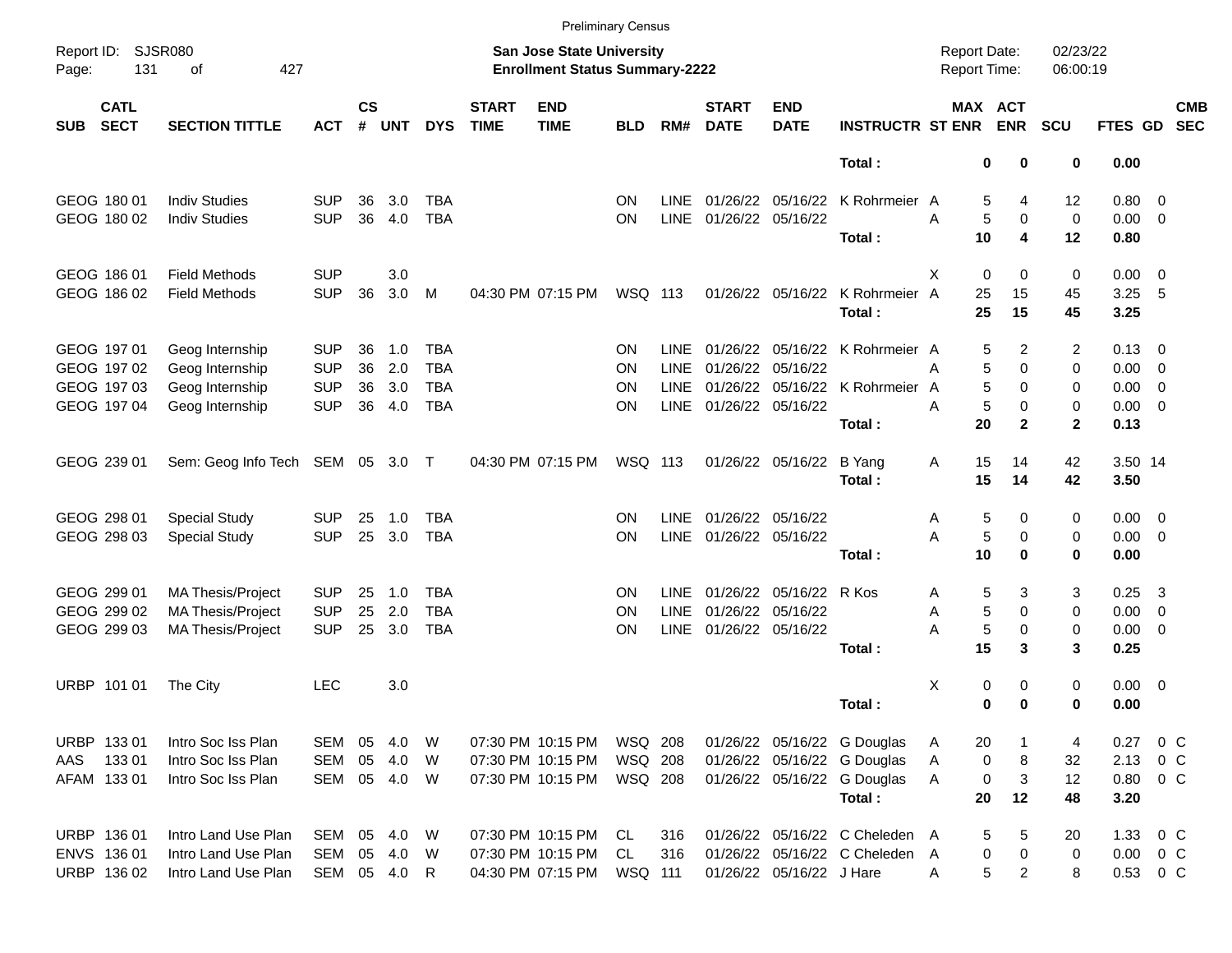|             |                            |                                              |                              |                    |            |            |                             | <b>Preliminary Census</b>                                          |                |                     |                             |                            |                                                    |                                            |                                |                      |                      |                           |
|-------------|----------------------------|----------------------------------------------|------------------------------|--------------------|------------|------------|-----------------------------|--------------------------------------------------------------------|----------------|---------------------|-----------------------------|----------------------------|----------------------------------------------------|--------------------------------------------|--------------------------------|----------------------|----------------------|---------------------------|
| Page:       | Report ID: SJSR080<br>132  | 427<br>οf                                    |                              |                    |            |            |                             | San Jose State University<br><b>Enrollment Status Summary-2222</b> |                |                     |                             |                            |                                                    | <b>Report Date:</b><br><b>Report Time:</b> |                                | 02/23/22<br>06:00:19 |                      |                           |
| <b>SUB</b>  | <b>CATL</b><br><b>SECT</b> | <b>SECTION TITTLE</b>                        | <b>ACT</b>                   | $\mathsf{cs}$<br># | <b>UNT</b> | <b>DYS</b> | <b>START</b><br><b>TIME</b> | <b>END</b><br><b>TIME</b>                                          | <b>BLD</b>     | RM#                 | <b>START</b><br><b>DATE</b> | <b>END</b><br><b>DATE</b>  | <b>INSTRUCTR ST ENR</b>                            | <b>MAX ACT</b>                             | <b>ENR</b>                     | <b>SCU</b>           |                      | <b>CMB</b><br>FTES GD SEC |
|             | ENVS 136 02                | Intro Land Use Plan                          | SEM 05                       |                    | 4.0        | R          |                             | 04:30 PM 07:15 PM                                                  | <b>WSQ 111</b> |                     | 01/26/22                    | 05/16/22                   | J Hare<br>Total:                                   | Α<br>0<br>10                               | 2<br>9                         | 8<br>36              | 0.53<br>2.40         | $0\,$ C                   |
|             | URBP 142 01<br>ENVS 142 01 | Intro Envir Planning<br>Intro Envir Planning | <b>SEM</b><br><b>SEM</b>     |                    | 4.0<br>4.0 |            |                             |                                                                    |                |                     |                             |                            |                                                    | 0<br>Х<br>X<br>0                           | 0<br>$\Omega$                  | 0<br>0               | $0.00 \t 0$<br>0.00  | $\overline{0}$            |
|             | URBP 142 02<br>ENVS 142 02 | Intro Envir Planning<br>Intro Envir Planning | <b>SEM</b><br><b>SEM</b>     | 05<br>05           | 4.0<br>4.0 | M<br>M     |                             | 07:30 PM 10:15 PM<br>07:30 PM 10:15 PM                             | ΟN<br>ON       | <b>LINE</b><br>LINE | 01/26/22<br>01/26/22        | 05/16/22                   | 05/16/22 G Brownlow<br>G Brownlow<br>Total:        | 5<br>A<br>0<br>A<br>5                      | 2<br>$\overline{2}$<br>4       | 8<br>8<br>16         | 0.53<br>0.60<br>1.13 | 0 <sup>o</sup><br>1 C     |
|             | URBP 148 01                | Intro Tech in Urb PI                         | <b>SEM</b>                   |                    | 3.0        |            |                             |                                                                    |                |                     |                             |                            |                                                    | 0<br>Х                                     | 0                              | 0                    | $0.00 \t 0$          |                           |
|             | DSGN 148 01                | Intro Tech in Urb PI                         | <b>SEM</b>                   |                    | 3.0        |            |                             |                                                                    |                |                     |                             |                            | Total:                                             | X<br>0<br>$\bf{0}$                         | $\mathbf 0$<br>$\bf{0}$        | 0<br>0               | $0.00 \t 0$<br>0.00  |                           |
|             | URBP 150 01                | Intro Muni Finance                           | SEM 05                       |                    | 4.0        | M          |                             | 07:30 PM 10:15 PM                                                  |                |                     |                             | 01/26/22 05/16/22          | S Mathur<br>Total:                                 | 5<br>Α<br>5                                | 1<br>1                         | 4<br>4               | $0.27 \t 0$<br>0.27  |                           |
|             | URBP 156 01<br>ENVS 156 01 | Intro Local Trans<br>Intro Local Trans       | SEM<br>SEM                   | 05<br>05           | 4.0<br>4.0 | W<br>W     |                             | 07:30 PM 10:15 PM<br>07:30 PM 10:15 PM                             | OΝ<br>ON       | LINE<br>LINE        |                             | 01/26/22 05/16/22          | 01/26/22 05/16/22 C Rivasplata A<br>C Rivasplata A | 5<br>0                                     | $\overline{2}$<br>$\mathbf{1}$ | 8<br>4               | 0.53<br>0.27         | $0\,$ C<br>0 <sup>o</sup> |
|             | URBP 200 01                | Urb Plan Seminar                             | <b>SEM</b>                   | 05                 | 4.0        | W          |                             | 04:30 PM 07:15 PM                                                  | DMH 162        |                     |                             | 01/26/22 05/16/22          | Total:<br>T Lester                                 | 5<br>15<br>A                               | 3<br>15                        | 12<br>60             | 0.80<br>5.00 15      |                           |
| <b>URBP</b> | 204 01                     | <b>Quant Methods</b>                         | <b>SEM</b>                   |                    | 4.0        |            |                             |                                                                    |                |                     |                             |                            | Total:                                             | 15<br>$\mathbf 0$<br>Х                     | 15<br>0                        | 60<br>0              | 5.00<br>$0.00 \t 0$  |                           |
|             | URBP 204 03                | <b>Quant Methods</b>                         | SEM                          | 05                 | 4.0        | M          |                             | 04:30 PM 07:15 PM                                                  |                |                     |                             | 01/26/22 05/16/22 S Mathur | Total:                                             | A<br>15<br>15                              | 15<br>15                       | 60<br>60             | 5.00 15<br>5.00      |                           |
|             | URBP 208 01                | <b>Real Estate Studio</b>                    | SEM                          | 05                 | 3.0        | $\top$     |                             | 07:30 PM 10:15 PM                                                  | CL             | 224                 |                             | 01/26/22 05/16/22          | K Snider<br>Total:                                 | 15<br>Α<br>15                              | 10<br>10                       | 30<br>30             | 2.50 10<br>2.50      |                           |
|             | URBP 225 01<br>URBP 225 02 | Land Use Plng Law<br>Land Use Plng Law       | SEM 05 4.0 W<br>SEM 05 4.0 R |                    |            |            |                             | 07:30 PM 10:15 PM CL<br>04:30 PM 07:15 PM WSQ 111                  |                | 224                 |                             | 01/26/22 05/16/22 J Hare   | 01/26/22 05/16/22 C Cheleden                       | A<br>15<br>15<br>Α                         | 13<br>8                        | 52<br>32             | 4.33 13<br>$2.67$ 8  |                           |
|             | URBP 228 01                | Urb Community Devt SEM                       |                              |                    | 4.0        |            |                             |                                                                    |                |                     |                             |                            | Total:                                             | 30<br>х<br>0                               | 21<br>0                        | 84<br>0              | 7.00<br>$0.00 \t 0$  |                           |
|             |                            |                                              |                              |                    |            |            |                             |                                                                    |                |                     |                             |                            | Total:                                             | $\mathbf 0$                                | $\bf{0}$                       | 0                    | 0.00                 |                           |
|             | URBP 233 01                | Social Issues Planni SEM 05 4.0 W            |                              |                    |            |            |                             | 07:30 PM 10:15 PM WSQ 208                                          |                |                     |                             |                            | 01/26/22 05/16/22 G Douglas<br>Total:              | A<br>15<br>15                              | 12<br>12                       | 48<br>48             | 4.00 12<br>4.00      |                           |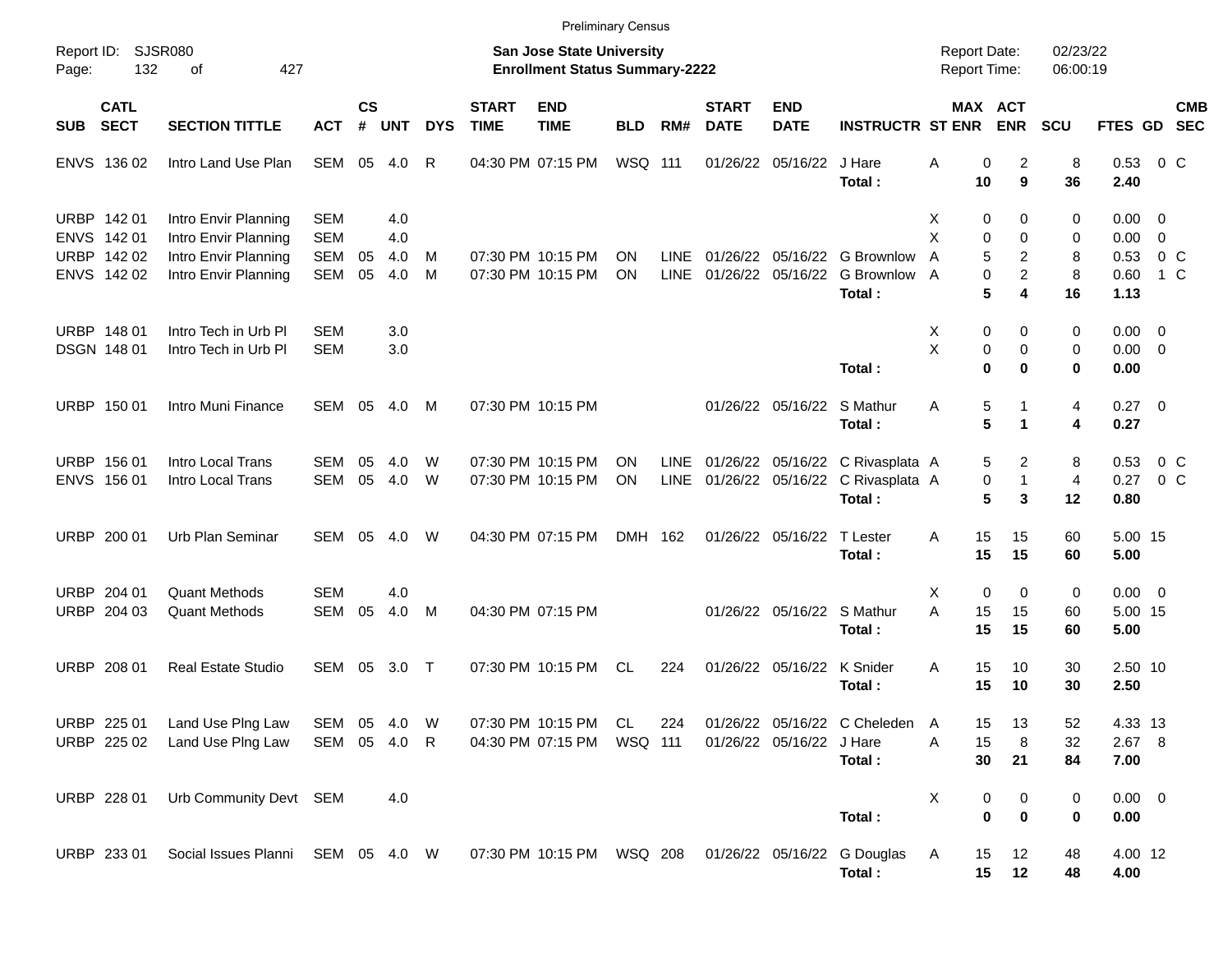| Page:      | Report ID: SJSR080<br>133                                | 427<br>of                                                                            |                          |                    |                                   |                                        |                             | <b>Preliminary Census</b><br><b>San Jose State University</b><br><b>Enrollment Status Summary-2222</b> |                                                  |                            |                                        |                                 |                                              | <b>Report Date:</b><br>Report Time: |                                           | 02/23/22<br>06:00:19  |                                                               |            |
|------------|----------------------------------------------------------|--------------------------------------------------------------------------------------|--------------------------|--------------------|-----------------------------------|----------------------------------------|-----------------------------|--------------------------------------------------------------------------------------------------------|--------------------------------------------------|----------------------------|----------------------------------------|---------------------------------|----------------------------------------------|-------------------------------------|-------------------------------------------|-----------------------|---------------------------------------------------------------|------------|
| <b>SUB</b> | <b>CATL</b><br><b>SECT</b>                               | <b>SECTION TITTLE</b>                                                                | <b>ACT</b>               | $\mathsf{cs}$<br># | <b>UNT</b>                        | <b>DYS</b>                             | <b>START</b><br><b>TIME</b> | <b>END</b><br><b>TIME</b>                                                                              | <b>BLD</b>                                       | RM#                        | <b>START</b><br><b>DATE</b>            | <b>END</b><br><b>DATE</b>       | <b>INSTRUCTR ST ENR</b>                      |                                     | MAX ACT<br><b>ENR</b>                     | <b>SCU</b>            | FTES GD SEC                                                   | <b>CMB</b> |
|            | URBP 234 01                                              | Field Study Sem                                                                      | SEM 05 1.0               |                    |                                   | TBA                                    |                             |                                                                                                        | <b>ON</b>                                        | LINE                       |                                        |                                 | 01/26/22 05/16/22 A Agrawal<br>Total:        | 5<br>Α<br>5                         | 1<br>$\mathbf{1}$                         | 1<br>$\mathbf 1$      | $0.08$ 1<br>0.08                                              |            |
|            | URBP 236 01                                              | Urb Plan Pol Analysi                                                                 | SEM 05 4.0 T             |                    |                                   |                                        |                             | 04:30 PM 07:15 PM                                                                                      | CL.                                              | 224                        |                                        |                                 | 01/26/22 05/16/22 S Alexander A<br>Total:    | 15<br>15                            | 16<br>16                                  | 64<br>64              | 5.33 16<br>5.33                                               |            |
|            | URBP 240 01                                              | <b>Environmental Plan</b>                                                            | SEM                      |                    | 05 4.0                            | M                                      |                             | 07:30 PM 10:15 PM                                                                                      | ON                                               |                            |                                        | LINE 01/26/22 05/16/22          | G Brownlow A<br>Total:                       | 15<br>15                            | 15<br>15                                  | 60<br>60              | 5.00 15<br>5.00                                               |            |
|            | URBP 241 01<br>URBP 241 02                               | Plan Sustain City<br>Plan Sustain City                                               | <b>SEM</b><br>SEM        | 05                 | 2.0<br>2.0                        | M                                      |                             | 01:30 PM 04:15 PM                                                                                      | <b>WSQ 113</b>                                   |                            |                                        | 01/26/22 05/16/22               | K Rohrmeier<br>Total:                        | X<br>$\Omega$<br>15<br>A<br>15      | $\mathbf 0$<br>12<br>12                   | 0<br>24<br>24         | $0.00 \t 0$<br>2.00 12<br>2.00                                |            |
|            | URBP 248 01<br>DSGN 248 01                               | Tech in Urb Plan<br>Tech in Urb Plan                                                 | <b>SEM</b><br><b>SEM</b> |                    | 3.0<br>3.0                        |                                        |                             |                                                                                                        |                                                  |                            |                                        |                                 | Total:                                       | X<br>0<br>X<br>$\mathbf 0$          | 0<br>0<br>0<br>$\bf{0}$                   | 0<br>0<br>0           | $0.00 \t 0$<br>$0.00 \t 0$<br>0.00                            |            |
|            | URBP 250 01<br>URBP 250 03                               | Urb PI Pub Finance<br>Urb PI Pub Finance                                             | <b>SEM</b><br>SEM        | 05                 | 4.0<br>4.0                        | M                                      |                             | 07:30 PM 10:15 PM                                                                                      |                                                  |                            |                                        | 01/26/22 05/16/22 S Mathur      | Total:                                       | $\mathbf 0$<br>X<br>A<br>15<br>15   | 0<br>15<br>15                             | 0<br>60<br>60         | $0.00 \t 0$<br>5.00 15<br>5.00                                |            |
|            | URBP 256 01                                              | Sust Trns PI Local                                                                   | SEM                      | 05                 | 4.0                               | W                                      |                             | 07:30 PM 10:15 PM                                                                                      | ON                                               | LINE                       |                                        | 01/26/22 05/16/22               | C Rivasplata A<br>Total:                     | 15<br>15                            | 15<br>15                                  | 60<br>60              | 5.00 15<br>5.00                                               |            |
|            | URBP 275 01                                              | Urb Plan Topics                                                                      | <b>SEM</b>               |                    | 3.0                               |                                        |                             |                                                                                                        |                                                  |                            |                                        |                                 | Total:                                       | Χ<br>$\mathbf 0$                    | 0<br>0<br>$\bf{0}$                        | 0<br>0                | $0.00 \t 0$<br>0.00                                           |            |
|            |                                                          | URBP 275G 01 GIS Overview                                                            | SEM                      |                    | 05 1.0                            | TBA                                    |                             |                                                                                                        | <b>ON</b>                                        | <b>LINE</b>                | 01/26/22 05/16/22                      |                                 | R Kos<br>Total:                              | Α<br>15<br>15                       | 15<br>15                                  | 15<br>15              | 1.25 15<br>1.25                                               |            |
|            | URBP 278 01                                              | Intro to GIS Urb Pln                                                                 | SEM 05 4.0 R             |                    |                                   |                                        |                             | 04:30 PM 07:15 PM                                                                                      | WSQ 208                                          |                            |                                        | 01/26/22 05/16/22 R Kos         | Total:                                       | 15<br>Α<br>15                       | 15<br>15                                  | 60<br>60              | 5.00 15<br>5.00                                               |            |
|            | URBP 280 01<br>URBP 280 02<br>URBP 280 03<br>URBP 280 04 | Plng Rsearch Topic<br>Plng Rsearch Topic<br>Plng Rsearch Topic<br>Plng Rsearch Topic | SEM<br>SEM<br>SEM<br>SEM | 05                 | 05 1.0<br>2.0<br>05 3.0<br>05 1.0 | <b>TBA</b><br><b>TBA</b><br>TBA<br>TBA |                             |                                                                                                        | <b>ON</b><br><b>ON</b><br><b>ON</b><br><b>ON</b> | <b>LINE</b><br><b>LINE</b> | 01/26/22 05/16/22<br>01/26/22 05/16/22 | LINE 01/26/22 05/16/22 T Lester | LINE 01/26/22 05/16/22 S Alexander<br>Total: | 3<br>Α<br>Α<br>Α<br>3<br>A<br>12    | 1<br>3<br>0<br>3<br>0<br>0<br>$\mathbf 1$ | 1<br>0<br>0<br>0<br>1 | $0.08$ 1<br>$0.00 \t 0$<br>$0.00 \t 0$<br>$0.00 \t 0$<br>0.08 |            |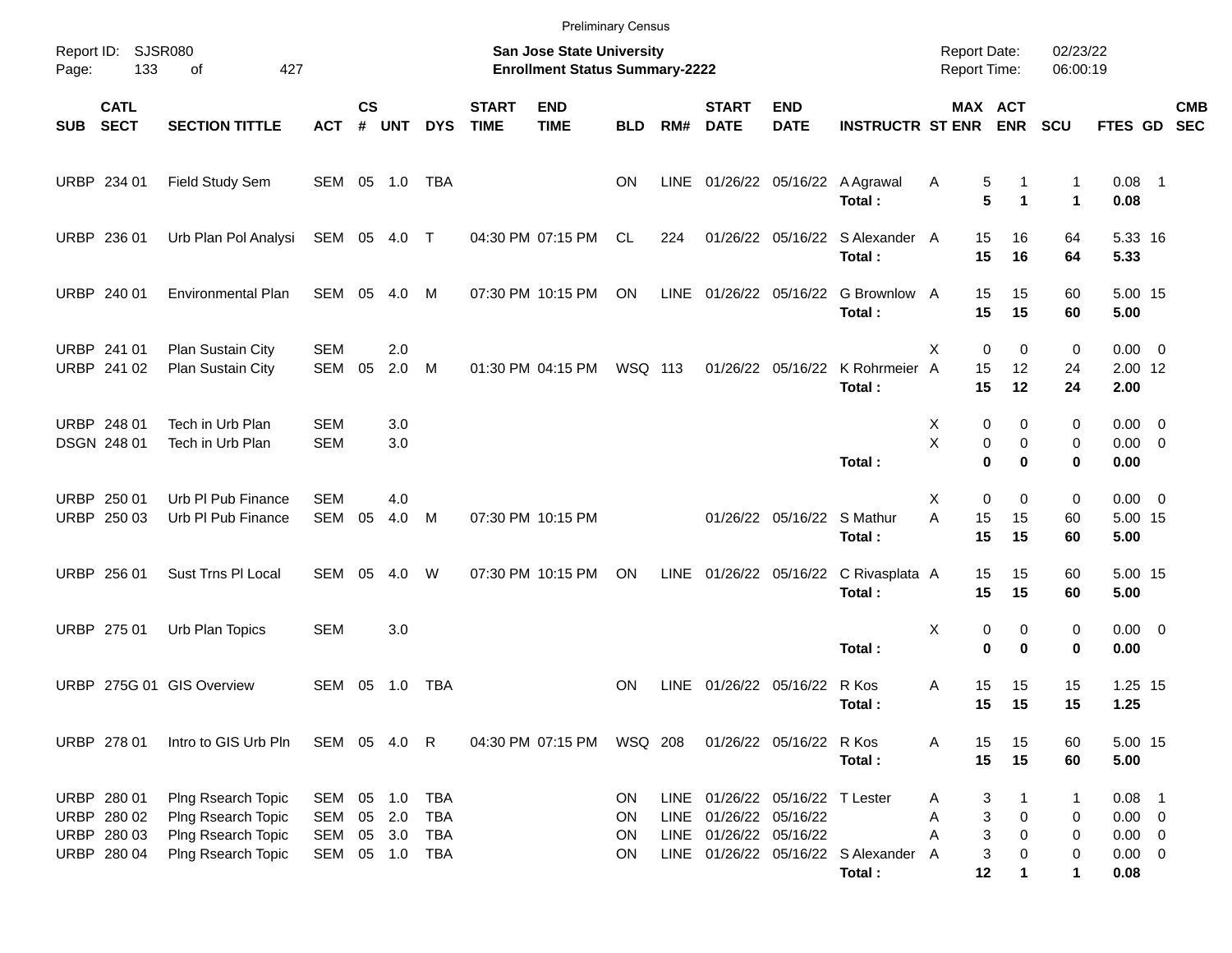| <b>Preliminary Census</b>                                       |                            |                                                              |                          |                    |            |            |                             |                                                                           |            |             |                             |                            |                               |                                     |                   |                  |                      |                       |     |                          |
|-----------------------------------------------------------------|----------------------------|--------------------------------------------------------------|--------------------------|--------------------|------------|------------|-----------------------------|---------------------------------------------------------------------------|------------|-------------|-----------------------------|----------------------------|-------------------------------|-------------------------------------|-------------------|------------------|----------------------|-----------------------|-----|--------------------------|
| Report ID:<br>Page:                                             | 134                        | <b>SJSR080</b><br>427<br>of                                  |                          |                    |            |            |                             | <b>San Jose State University</b><br><b>Enrollment Status Summary-2222</b> |            |             |                             |                            |                               | <b>Report Date:</b><br>Report Time: |                   |                  | 02/23/22<br>06:00:19 |                       |     |                          |
| <b>SUB</b>                                                      | <b>CATL</b><br><b>SECT</b> | <b>SECTION TITTLE</b>                                        | <b>ACT</b>               | $\mathsf{cs}$<br># | <b>UNT</b> | <b>DYS</b> | <b>START</b><br><b>TIME</b> | <b>END</b><br><b>TIME</b>                                                 | <b>BLD</b> | RM#         | <b>START</b><br><b>DATE</b> | <b>END</b><br><b>DATE</b>  | <b>INSTRUCTR ST ENR</b>       | <b>MAX ACT</b>                      |                   | <b>ENR</b>       | <b>SCU</b>           | <b>FTES GD</b>        |     | <b>CMB</b><br><b>SEC</b> |
| <b>URBP</b>                                                     | 295 01                     | Capstone Studio                                              | SEM                      | 05                 | 6.0        | W          |                             | 01:30 PM 07:00 PM                                                         | WSQ 208    |             |                             | 01/26/22 05/16/22          | R Kos<br>Total:               | A                                   | 15<br>15          | 16<br>16         | 96<br>96             | 8.00 16<br>8.00       |     |                          |
| <b>URBP</b>                                                     | 297P 01                    | Plan Rpt Prelim                                              | SEM                      | 05                 | 1.0        | <b>TBA</b> |                             |                                                                           | <b>ON</b>  | LINE        |                             | 01/26/22 05/16/22          | G Brownlow A<br>Total:        |                                     | 15<br>15          | 14<br>14         | 14<br>14             | $1.17$ 14<br>1.17     |     |                          |
| <b>URBP</b><br><b>URBP</b>                                      | 298A 01<br>298A02          | <b>Planning Report</b><br><b>Planning Report</b>             | <b>SUP</b><br><b>SUP</b> | 25                 | 3.0<br>3.0 | <b>TBA</b> |                             |                                                                           | ON         | <b>LINE</b> |                             |                            | 01/26/22 05/16/22 S Alexander | A<br>X                              | 10<br>$\mathbf 0$ | 6<br>0           | 18<br>0              | 1.506<br>0.00         | - 0 |                          |
| <b>URBP</b><br><b>URBP</b>                                      | 298A 04                    | 298A 03 Planning Report<br><b>Planning Report</b>            | <b>SUP</b><br><b>SUP</b> | 25                 | 3.0<br>3.0 | <b>TBA</b> |                             |                                                                           | ON         | LINE        |                             | 01/26/22 05/16/22 T Lester |                               | A<br>X                              | 10<br>0           | 8<br>$\mathbf 0$ | 24<br>$\mathbf 0$    | 2.00 8<br>$0.00 \t 0$ |     |                          |
|                                                                 |                            |                                                              |                          |                    |            |            |                             |                                                                           |            |             |                             |                            | Total:                        |                                     | 20                | 14               | 42                   | 3.50                  |     |                          |
| <b>URBP</b><br><b>URBP</b>                                      | 298B 01                    | Special Study: Pln R<br>298B 02 Special Study: Pln R         | <b>SUP</b><br><b>SUP</b> | 25                 | 3.0<br>3.0 | <b>TBA</b> |                             |                                                                           | ON         | <b>LINE</b> |                             |                            | 01/26/22 05/16/22 S Alexander | A<br>X                              | 10<br>$\mathbf 0$ | 8<br>$\Omega$    | 24<br>$\mathbf 0$    | 2.00 8<br>0.00        | - 0 |                          |
| <b>URBP</b><br><b>URBP</b>                                      |                            | 298B 03 Special Study: Pln R<br>298B 04 Special Study: Pln R | <b>SUP</b><br><b>SUP</b> | 25                 | 3.0<br>3.0 | <b>TBA</b> |                             |                                                                           | ON         | <b>LINE</b> |                             | 01/26/22 05/16/22 T Lester |                               | A<br>X                              | 10<br>$\Omega$    | 6<br>$\Omega$    | 18<br>$\mathbf 0$    | 1.50<br>$0.00 \t 0$   | - 6 |                          |
|                                                                 |                            |                                                              |                          |                    |            |            |                             |                                                                           |            |             |                             |                            | Total:                        |                                     | 20                | 14               | 42                   | 3.50                  |     |                          |
| Demonton and Tabel :<br>Department : Hobert & Deplemal Diampton |                            |                                                              |                          |                    |            |            |                             |                                                                           |            | 007.        |                             | CEA DOOA                   | 4 E A .E.E.                   |                                     |                   |                  |                      |                       |     |                          |

**Department : Urban & Regional Planning** 

| Department Total:         | 807 |     | 654 2094 | 154.55 |
|---------------------------|-----|-----|----------|--------|
| <b>Lower Division:</b>    | 130 | 120 | 360      | 24.00  |
| <b>Upper Division:</b>    | 370 | 296 | 928      | 63.38  |
| <b>Graduate Division:</b> | 307 | 238 | 806      | 67.17  |